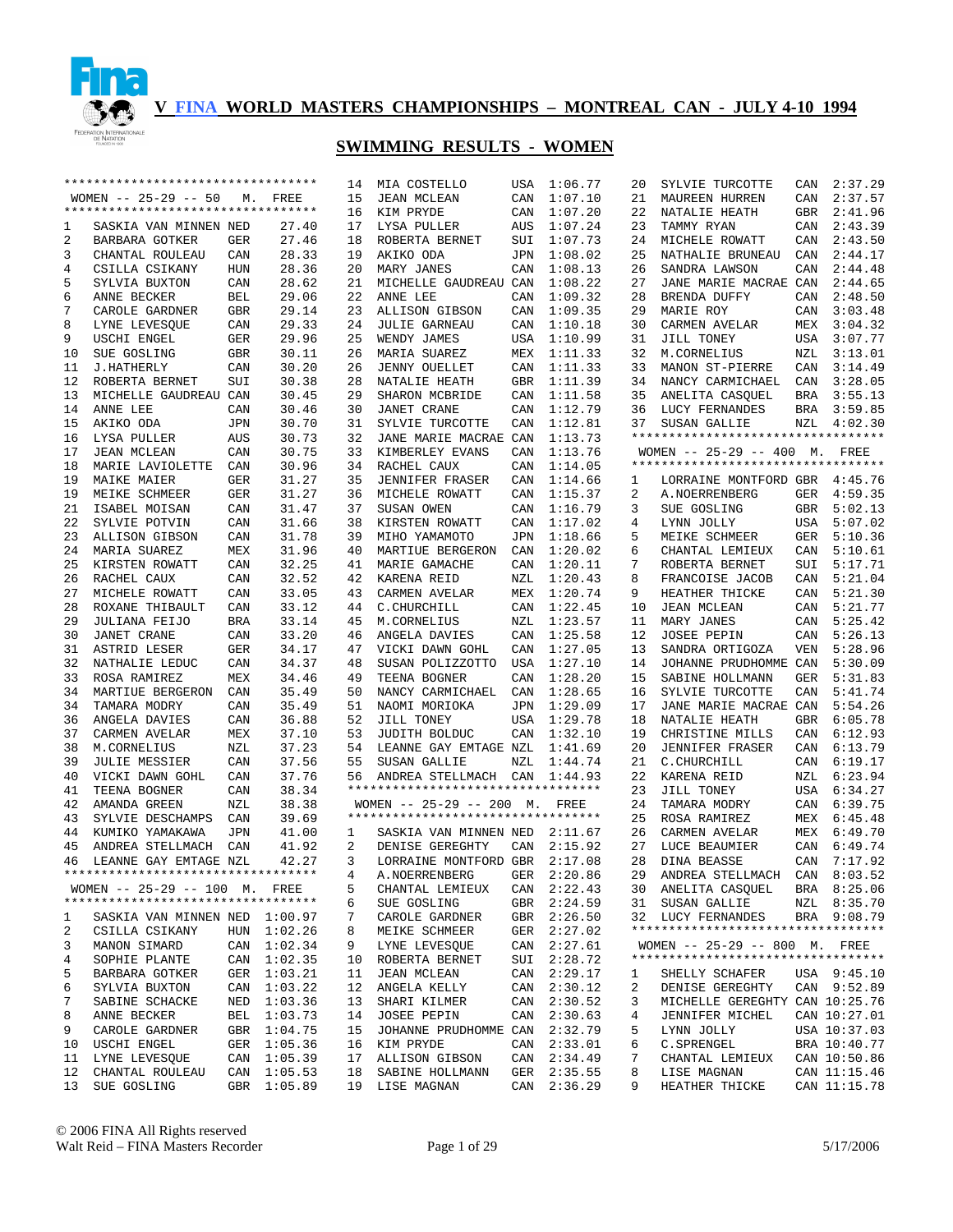

#### **SWIMMING RESULTS - WOMEN**

| 10     | JOHANNE PRUDHOMME CAN 11:15.88     |            |              | 11     | <b>J.HATHERLY</b>                  | CAN        | 1:18.19            | 11 | N. FONTANILLAS                     | FRA        | 42.92       |
|--------|------------------------------------|------------|--------------|--------|------------------------------------|------------|--------------------|----|------------------------------------|------------|-------------|
| 11     | AKIKO ODA                          |            | JPN 11:19.46 | 12     | CAROLE GARDNER                     | <b>GBR</b> | 1:18.47            | 12 | ASTRID LESER                       | <b>GER</b> | 43.31       |
| 12     | C.PELLETIER                        |            | CAN 11:24.65 | 13     | MICHELLE GAUDREAU CAN              |            | 1:19.56            | 13 | BRENDA DUFFY                       | CAN        | 44.51       |
| 13     | SANDRA ORTIGOZA                    |            | VEN 11:27.54 | 14     | <b>JULIE GARNEAU</b>               | CAN        | 1:19.79            | 14 | AMANDA GREEN                       | NZL        | 46.64       |
| 14     | SYLVIE TURCOTTE                    |            | CAN 11:39.36 | 15     | JULIANA FEIJO                      | <b>BRA</b> | 1:19.97            | 15 | ANGELA DAVIES                      | CAN        | 47.38       |
| 15     |                                    |            |              | 16     | <b>JENNY OUELLET</b>               |            |                    | 16 | SUSAN POLIZZOTTO                   |            | 47.55       |
|        | BRENDA DUFFY                       |            | CAN 12:17.35 |        |                                    | CAN        | 1:20.35            |    |                                    | <b>USA</b> |             |
| 16     | ANETE BLANC                        |            | BRA 13:08.97 | 17     | KIM PRYDE                          | CAN        | 1:20.47            | 17 | HEATHER ZAITLIN                    | CAN        | 47.74       |
| 17     | NATALIE HEATH                      |            | GBR 13:09.94 | 18     | MEIKE SCHMEER                      | GER        | 1:20.86            | 18 | MARIANNE SMITH                     | CAN        | 49.37       |
| 18     | MARIE GAMACHE                      |            | CAN 13:10.19 | 19     | TAMMY RYAN                         | CAN        | 1:21.04            | 19 | KUMIKO YAMAKAWA                    | JPN        | 50.58       |
| 19     | GEORGIA TZAVELLAS CAN 13:16.12     |            |              | 20     | ANGELA KELLY                       | CAN        | 1:21.15            | 20 | ANDREA STELLMACH                   | CAN        | 50.89       |
| 20     | STEPHANIE MARTINE CAN 13:16.98     |            |              | 21     | MARIE LAVIOLETTE                   | CAN        | 1:21.17            | 21 | NANCY CARMICHAEL                   | CAN        | 54.25       |
| 21     | SYLVIE PINEAULT                    |            | CAN 13:20.53 | 22     | NATHALIE BRUNEAU                   | CAN        | 1:23.14            | 22 | VICKI DAWN GOHL                    | CAN        | 55.25       |
| 22     | KRISTA SCHNEIDER                   |            | CAN 13:22.98 | 23     | <b>MAUREEN HURREN</b>              | CAN        | 1:23.16            | 23 | M.MEJIA                            | MEX        | 58.94       |
| 23     | MARIE BEAUPRE                      |            | CAN 13:33.28 | 24     | PETERNE MAGYAR                     | HUN        | 1:23.40            | 24 | SABRINA NEGRI                      |            | BRA 1:12.21 |
| 24     | <b>MARIE ROY</b>                   |            | CAN 13:41.99 | 25     | WENDY JAMES                        | USA        | 1:23.93            |    | *********************************  |            |             |
| 25     | NATHALIE CORMIER                   |            | CAN 14:09.64 | 26     | NORMA DOMINGUEZ                    | MEX        | 1:24.57            |    | WOMEN -- 25-29 -- 100 M. BRST      |            |             |
| 26     | LISA SHEMIE                        |            | CAN 14:14.95 | 27     | <b>JENNIFER BROWN</b>              | CAN        | 1:25.85            |    | ********************************** |            |             |
| 27     | DINA BEASSE                        |            | CAN 15:10.11 | 28     | <b>JENNIFER FRASER</b>             | CAN        | 1:25.96            | 1  | S.HORNER-SDUIK                     |            | GER 1:17.27 |
| 28     | M.CORNELIUS                        |            | NZL 15:10.36 | 29     | SYLVIE TURCOTTE                    | CAN        | 1:27.92            | 2  | IRIS SCHLUTTER                     | GER        | 1:20.91     |
| 29     | L. CALDERON                        |            | MEX 15:28.08 | 30     | <b>J. PATTERSON</b>                | CAN        | 1:28.31            | 3  | USCHI ENGEL                        |            | GER 1:23.88 |
|        | ********************************** |            |              | 31     | RACHEL CAUX                        | CAN        | 1:30.26            | 4  | MIA COSTELLO                       |            | USA 1:24.96 |
|        | $WOMEN$ -- 25-29 -- 50             | М.         | BACK         | 32     | L.MARTINS                          | BRA        | 1:32.40            | 5  | ISABEL MOISAN                      | CAN        | 1:26.22     |
|        | ********************************** |            |              | 33     | NATHALIE CORMIER CAN               |            | 1:41.13            | 6  | CHRISTINE DAPRAT                   | CAN        | 1:26.56     |
| 1      | MANON SIMARD                       | CAN        | 31.82        | 34     | DANIELE TREMBLAY                   | CAN        | 1:45.67            | 7  | LYNE LEVESQUE                      | CAN        | 1:27.15     |
| 2      | KATALIN VIRAGH                     | <b>HUN</b> | 32.27        |        | *********************************  |            |                    | 8  | KRISTIN NELSEN                     | USA        | 1:27.74     |
| 3      | HIROKO TAKUWA                      | JPN        | 32.70        |        | WOMEN -- 25-29 -- 200 M. BACK      |            |                    | 9  | MICHELLE GAUDREAU CAN              |            | 1:28.37     |
| 4      | SOPHIE PLANTE                      | CAN        | 33.06        |        | ********************************** |            |                    | 10 | CLAUDIA MUELLER                    | GER        | 1:29.02     |
| 5      |                                    | <b>ITA</b> | 34.24        | 1      |                                    |            | JPN 2:31.03        | 11 | SYLVIE POTVIN                      | CAN        | 1:30.95     |
| 6      | GISELLA GALLI<br>LEANNE MCCONNELL  | CAN        | 34.87        | 2      | HIROKO TAKUWA                      | CAN        | 2:32.96            | 12 | PETERNE MAGYAR                     | HUN        | 1:31.17     |
| 7      |                                    |            | 34.93        | 3      | SOPHIE PLANTE                      |            | 2:35.57            | 13 |                                    |            | 1:31.24     |
|        | BARBARA GOTKER                     | GER        |              |        | C. SPRENGEL                        | BRA        |                    |    | JANE MARIE MACRAE CAN              |            |             |
| 8<br>9 | CAROLE GARDNER                     | <b>GBR</b> | 34.94        | 4      | KATALIN VIRAGH                     | HUN        | 2:37.30<br>2:42.64 | 14 | FRANCINE BELISLE                   | CAN        | 1:31.85     |
|        | SYLVIE ROCOUES                     | FRA        | 35.05        | 5      | GISELLA GALLI                      | ITA        |                    | 15 | NATHALIE LEDUC                     | CAN        | 1:32.55     |
| 10     | JULIANA FEIJO                      | BRA        | 35.24        | 6<br>7 | ANNE BECKER                        | BEL        | 2:42.82            | 16 | CHRISTIANE SEGUIN CAN              |            | 1:34.51     |
| 11     | CATHY MACDONALD                    | CAN        | 35.39        |        | LEANNE MCCONNELL                   | CAN        | 2:44.56            | 17 | SABINE HOLLMANN                    | GER        | 1:34.73     |
| 12     | MARIE LAVIOLETTE                   | CAN        | 36.48        | 8      | CATHY MACDONALD                    | CAN        | 2:45.70            | 18 | NORMA DOMINGUEZ                    | MEX        | 1:36.21     |
| 13     | ANNE LEE                           | CAN        | 36.69        | 9      | SYLVIE ROCQUES                     | FRA        | 2:47.39            | 19 | MARIE BEAUPRE                      | CAN        | 1:39.59     |
| 14     | A.GONCALVES                        | <b>BRA</b> | 36.85        | 10     | MICHELLE GAUDREAU CAN              |            | 2:52.93            | 20 | ASTRID LESER                       | GER        | 1:40.09     |
| 15     | <b>JULIE GARNEAU</b>               | CAN        | 36.89        | 11     | MEIKE SCHMEER                      | GER        | 2:53.11            | 21 | AMANDA GREEN                       | NZL        | 1:41.17     |
| 16     | PETERNE MAGYAR                     | HUN        | 38.55        | 12     | <b>JENNY OUELLET</b>               | CAN        | 2:53.18            | 22 | KARENA REID                        | NZL        | 1:41.74     |
| 17     | WENDY JAMES                        | USA        | 38.73        | 13     | KIM PRYDE                          | CAN        | 2:55.03            | 23 | JILL TONEY                         |            | USA 1:42.46 |
| 18     | MARIA SUAREZ                       | MEX        | 39.26        | 14     | NORMA DOMINGUEZ                    | MEX        | 2:56.81            | 24 | SUSAN POLIZZOTTO                   | USA        | 1:45.58     |
| 19     | <b>JENNIFER BROWN</b>              | CAN        | 39.32        | 15     | A. GONCALVES                       | <b>BRA</b> | 2:57.73            | 25 | ANGELA DAVIES                      | CAN        | 1:46.04     |
| 20     | RIE SAITO                          | <b>JPN</b> | 40.10        | 16     | ANGELA NIECHZIOL                   | GER        | 3:00.06            | 26 | <b>JULIE MESSIER</b>               | CAN        | 1:50.58     |
| 21     | MIHO YAMAMOTO                      | <b>JPN</b> | 40.37        | 17     | NATHALIE BRUNEAU                   | CAN        | 3:00.42            | 27 | HEATHER ZAITLIN                    | CAN        | 1:50.96     |
| 22     | HEATHER ZAITLIN                    | CAN        | 40.81        | 18     | SABINE HOLLMANN                    | GER        | 3:03.50            | 28 | NAOMI MORIOKA                      | JPN        | 1:54.51     |
| 23     | RACHEL CAUX                        | CAN        | 41.96        | 19     | PETERNE MAGYAR                     | HUN        | 3:03.66            | 29 | ANDREA STELLMACH CAN               |            | 1:54.68     |
| 24     | GEORGIA TZAVELLAS CAN              |            | 46.81        | 20     | RIE SAITO                          | <b>JPN</b> | 3:09.79            |    | ********************************** |            |             |
| 25     | M.CORNELIUS                        | NZL        | 47.10        | 21     | <b>JENNIFER FRASER</b>             | CAN        | 3:11.57            |    | $WOMEN$ -- 25-29 -- 200 M.         |            | BRST        |
| 26     | ROXANE THIBAULT                    | CAN        | 48.30        | 22     | CLAUDIE BOULICH                    | CAN        | 3:13.70            |    | ********************************** |            |             |
|        | 27 LISA SHEMIE                     | CAN        | 49.59        |        | 23 A.GIANLORENCO                   |            | BRA 3:25.95        |    | 1 DENISE GEREGHTY CAN 2:57.75      |            |             |
|        | 28 LEANNE GAY EMTAGE NZL           |            | 53.35        |        | 24 ANNIE PROULX                    |            | CAN 3:33.88        | 2  | USCHI ENGEL                        |            | GER 2:58.75 |
|        | 29 JUDITH BOLDUC                   | CAN        | 54.55        |        | 25 DINA BEASSE                     |            | CAN 4:03.26        | 3  | MICHELLE GEREGHTY CAN 3:01.74      |            |             |
|        | ********************************** |            |              |        | ********************************** |            |                    | 4  | CHRISTINE DAPRAT                   |            | CAN 3:02.65 |
|        | WOMEN -- 25-29 -- 100 M. BACK      |            |              |        | $WOMEN$ -- 25-29 -- 50             |            | M. BRST            | 5  | KRISTIN NELSEN                     |            | USA 3:07.81 |
|        | ********************************** |            |              |        | ********************************** |            |                    | 6  | ISABEL MOISAN                      |            | CAN 3:10.36 |
| ı.     | MANON SIMARD                       |            | CAN 1:08.98  | 1      | S.HORNER-SDUIK                     | GER        | 33.54              | 7  | CLAUDIA MUELLER                    |            | GER 3:11.01 |
| 2      | HIROKO TAKUWA                      |            | JPN 1:09.19  | 2      | IRIS SCHLUTTER                     | GER        | 35.68              | 8  | MIA COSTELLO                       |            | USA 3:11.26 |
| 3      | KATALIN VIRAGH                     |            | HUN 1:10.08  | 3      | USCHI ENGEL                        | GER        | 37.87              | 9  | ANGELA NIECHZIOL                   |            | GER 3:13.49 |
| 4      | SOPHIE PLANTE                      |            | CAN 1:10.40  | 4      | MIA COSTELLO                       | USA        | 39.75              | 10 | ALLISON GIBSON                     |            | CAN 3:18.45 |
| 5      | C.SPRENGEL                         |            | BRA 1:11.64  | 5      | KATHY BLACK                        | CAN        | 40.37              | 11 | FRANCINE BELISLE                   |            | CAN 3:24.46 |
| 6      | SABINE SCHACKE                     |            | NED 1:12.03  | 6      | YOSHIE OSAKI                       | JPN        | 40.63              | 12 | RACHEL CHEVALIER                   | CAN        | 3:24.77     |
| 7      | JENNIFER MICHEL                    |            | CAN 1:12.58  | 7      | FRANCINE BELISLE CAN               |            | 40.80              | 13 | CHRISTIANE SEGUIN CAN 3:25.44      |            |             |
| 8      | CATHY MACDONALD                    |            | CAN 1:15.28  | 8      | CLAUDIA MUELLER                    | GER        | 40.97              | 14 | MARIE BEAUPRE                      |            | CAN 3:35.22 |
| 9      | LEANNE MCCONNELL                   |            | CAN 1:15.96  | 9      | JANE MARIE MACRAE CAN              |            | 41.08              | 15 | JILL TONEY                         |            | USA 3:44.76 |
| 10     | SYLVIE ROCQUES                     |            | FRA 1:17.19  |        | 10 L.VILLANUEVA                    | MEX        | 41.62              | 16 | ANNIE PROULX                       | CAN        | 3:45.05     |
|        |                                    |            |              |        |                                    |            |                    |    |                                    |            |             |

© 2006 FINA All Rights reserved Walt Reid – FINA Masters Recorder Page 2 of 29 5/17/2006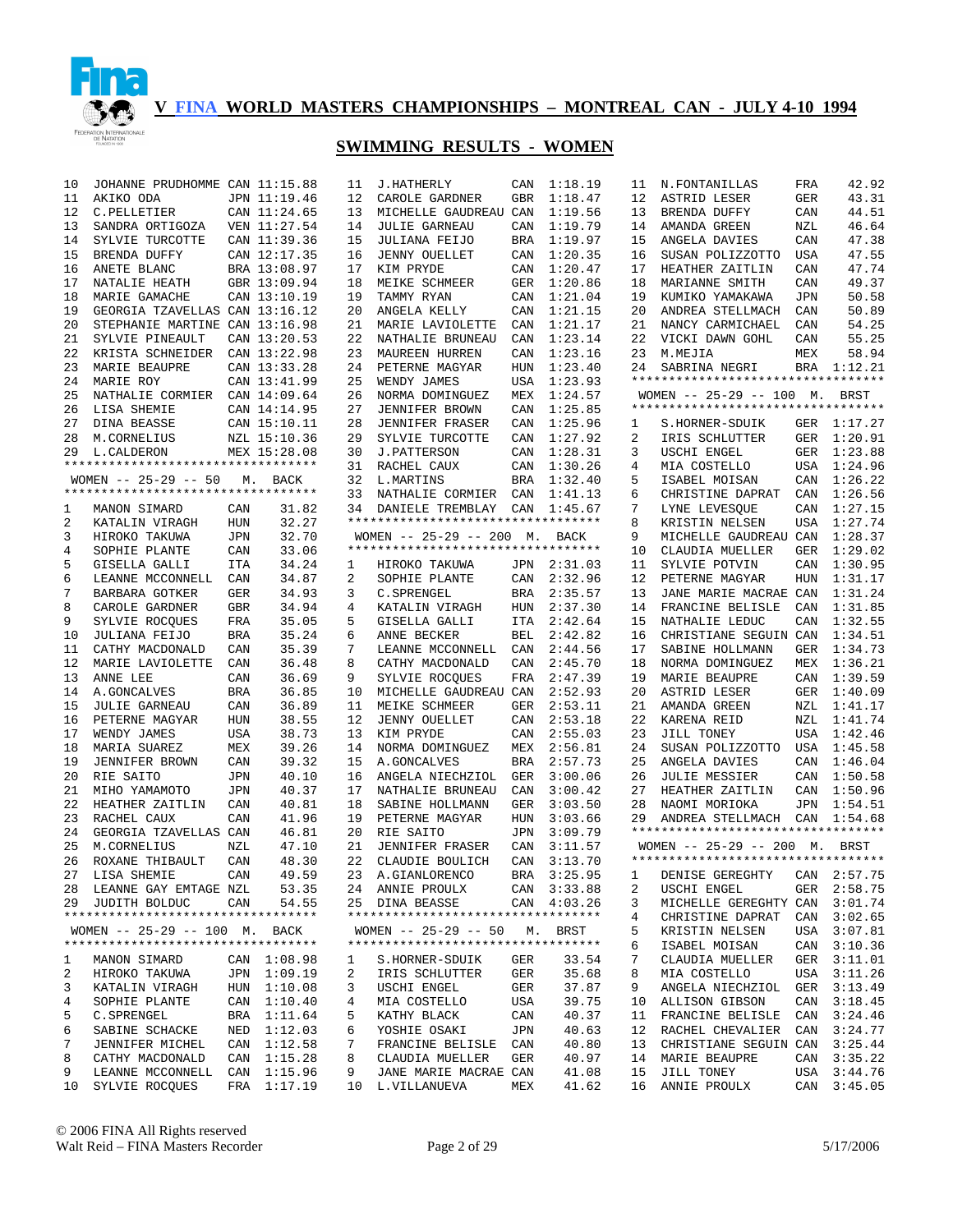

| 17     | AMANDA GREEN                                                     | NZL        | 3:46.43                | 8  | MAIKE MAIER                        | GER | 1:11.73                | 25       | RACHEL CHEVALIER                   | CAN        | 3:05.26        |
|--------|------------------------------------------------------------------|------------|------------------------|----|------------------------------------|-----|------------------------|----------|------------------------------------|------------|----------------|
| 18     | DINA BEASSE                                                      | CAN        | 3:54.62                | 9  | FRANCOISE JACOB                    | CAN | 1:13.16                | 26       | BRENDA DUFFY                       | CAN        | 3:07.71        |
| 19     | <b>JULIE MESSIER</b>                                             | CAN        | 3:56.66                | 10 | CHANTAL ROULEAU                    | CAN | 1:14.51                | 27       | P.TURCOTTE                         | CAN        | 3:12.40        |
| 20     | MARIE ROY                                                        |            | CAN 3:59.45            | 11 | SYLVIE POTVIN                      | CAN | 1:14.53                | 28       | MARIE GAMACHE                      | CAN        | 3:15.86        |
|        | *********************************                                |            |                        | 12 | SUE GOSLING                        | GBR | 1:14.62                | 29       | KARENA REID                        | NZL        | 3:17.97        |
|        | WOMEN $-- 25-29 -- 50$                                           | М.         | FLY                    | 13 | A.NOERRENBERG                      | GER | 1:14.98                | 30       | ANNIE PROULX                       | CAN        | 3:20.85        |
|        | **********************************                               |            |                        | 14 | TRACY RUMP                         | LUX | 1:15.57                | 31       | SYLVIE PINEAULT                    | CAN        | 3:24.30        |
| 1      | SASKIA VAN MINNEN NED                                            |            | 29.73                  | 15 | <b>JENNY OUELLET</b>               | CAN | 1:18.46                | 32       | KRISTA SCHNEIDER                   | CAN        | 3:27.45        |
| 2      | SYLVIA BUXTON                                                    | CAN        | 29.92                  | 16 | MARIA SUAREZ                       | MEX | 1:18.56                | 33       | DANIELE TREMBLAY                   | CAN        | 3:32.71        |
| 3      |                                                                  |            | 30.56                  | 17 |                                    | VEN |                        | 34       | PAULA INGERMAN                     | CAN        | 3:33.56        |
|        | CHANTAL ROULEAU                                                  | CAN        |                        |    | SANDRA ORTIGOZA                    |     | 1:20.09                |          |                                    |            |                |
| 4      | CSILLA CSIKANY                                                   | <b>HUN</b> | 30.91                  | 18 | FRANCINE BELISLE                   | CAN | 1:21.17                | 35       | L. CALDERON                        | MEX        | 3:39.61        |
| 5      | LORRAINE MONTFORD GBR                                            |            | 31.92                  | 19 | <b>J. PATTERSON</b>                | CAN | 1:22.40                |          | 36 DINA BEASSE                     |            | CAN 3:52.09    |
| 6      | ANNE BECKER                                                      | <b>BEL</b> | 32.32                  | 20 | MAUREEN HURREN                     | CAN | 1:24.14                |          | ********************************** |            |                |
| 7      | IRIS SCHLUTTER                                                   | GER        | 32.33                  | 21 | P.TURCOTTE                         | CAN | 1:29.82                |          | WOMEN -- 25-29 -- 400 M. I.M.      |            |                |
| 8      | BARBARA GOTKER                                                   | GER        | 32.38                  | 22 | RAMONA NEUHOLZ                     | GER | 1:32.15                |          | ********************************** |            |                |
| 9      | <b>MAIKE MAIER</b>                                               | GER        | 32.39                  | 23 | KRISTA SCHNEIDER                   | CAN | 1:33.97                | 1        | CONNY BLEUL                        | GER        | 5:15.30        |
| 10     | <b>JENNY OUELLET</b>                                             | CAN        | 32.78                  | 24 | MARIE GAMACHE                      | CAN | 1:35.97                | 2        | SABINE SCHACKE                     | NED        | 5:22.14        |
| 11     | KRISTIN NELSEN                                                   | USA        | 32.96                  | 25 | SANDRA LAWSON                      | CAN | 1:37.38                | 3        | C. SPRENGEL                        | BRA        | 5:41.53        |
| 12     | SYLVIE POTVIN                                                    | CAN        | 33.08                  | 26 | ROSA RAMIREZ                       | MEX | 1:40.45                | 4        | GISELLA GALLI                      | ITA        | 5:48.80        |
| 13     | FRANCINE BELISLE                                                 | CAN        | 33.13                  | 27 | SYLVIE PINEAULT                    | CAN | 1:40.67                | 5        | LYNN JOLLY                         | USA        | 5:50.48        |
| 14     | LYNN JOLLY                                                       | USA        | 33.19                  | 28 | DANIELE TREMBLAY                   | CAN | 1:42.14                | 6        | FRANCOISE JACOB                    | CAN        | 5:52.49        |
| 15     | FRANCOISE JACOB                                                  | CAN        | 33.39                  | 29 | PAULA INGERMAN                     | CAN | 1:45.35                | 7        | A.NOERRENBERG                      | GER        | 5:53.60        |
| 16     | TRACY RUMP                                                       | LUX        | 33.68                  | 30 | NATHALIE CORMIER                   | CAN | 1:46.64                | 8        | JOSEE PEPIN                        |            | CAN 6:04.24    |
| 17     | LYSA PULLER                                                      | AUS        | 33.79                  | 31 | SYLVIE DESCHAMPS                   | CAN | 1:47.57                | 9        | ANNE LEE                           |            | CAN 6:13.05    |
|        |                                                                  |            |                        |    |                                    |     |                        |          |                                    |            |                |
| 17     | MICHELLE GEREGHTY CAN                                            |            | 33.79                  |    | 32 NANCY CARMICHAEL                | CAN | 2:00.31                | 10       | SYLVIE ROCQUES                     | FRA        | 6:14.03        |
| 19     | <b>JEAN MCLEAN</b>                                               | CAN        | 33.97                  |    | ********************************** |     |                        | 11       | CHRISTINE DAPRAT                   | CAN        | 6:17.05        |
| 20     | MARCELA FERREIRA BRA                                             |            | 34.22                  |    | WOMEN $-- 25-29 -- 200$ M.         |     | FLY                    | 12       | NATHALIE BRUNEAU                   | CAN        | 6:32.86        |
| 21     | <b>JULIE GARNEAU</b>                                             | CAN        | 34.25                  |    | ********************************** |     |                        | 13       | CHRISTIANE SEGUIN CAN              |            | 6:49.01        |
| 22     | L.VILLANUEVA                                                     | MEX        | 34.52                  | 1  | LORRAINE MONTFORD GBR 2:31.70      |     |                        | 14       | A.GIANLORENCO                      | BRA        | 7:05.26        |
| 23     | SHARI KILMER                                                     | CAN        | 34.64                  | 2  | CHANTAL LEMIEUX                    | CAN | 2:37.81                |          | ********************************** |            |                |
| 24     | MARIA SUAREZ                                                     | MEX        | 34.76                  | 3  | <b>MAIKE MAIER</b>                 | GER | 2:39.98                |          | WOMEN $--$ 30-34 $--$ 50           | М.         | FREE           |
| 25     | KIRSTEN ROWATT                                                   | CAN        | 35.37                  | 4  | SYLVIA BUXTON                      | CAN | 2:47.93                |          | ********************************** |            |                |
|        |                                                                  |            |                        |    |                                    |     |                        |          |                                    |            |                |
| 26     | SABINE HOLLMANN                                                  | GER        | 35.42                  | 5  | LYNN JOLLY                         | USA | 2:48.40                | ı        | E.SCHEIMANN                        | USA        | 27.95          |
| 27     | TAMMY RYAN                                                       | CAN        | 35.51                  | 6  | A. NOERRENBERG                     | GER | 2:48.93                | 2        | MARY ROEBUCK                       | <b>USA</b> | 28.06          |
| 28     |                                                                  |            | 35.59                  | 7  | SYLVIE POTVIN                      | CAN | 2:53.17                | 3        |                                    | CAN        |                |
|        | KIMBERLEY EVANS                                                  | CAN        |                        |    |                                    |     |                        |          | VALERIE WALKER                     |            | 28.94          |
| 29     | ISABEL MOISAN                                                    | CAN        | 35.94                  | 8  | SANDRA ORTIGOZA                    | VEN | 3:02.77                | 4        | E.GERVASONI                        | FRA        | 28.96          |
| 30     | N. FONTANILLAS                                                   | FRA        | 36.05                  | 9  | <b>JOSEE PEPIN</b>                 | CAN | 3:10.27                | 5        | CLIODNA JOHNSTON                   | CAN        | 29.34          |
| 31     | CLAUDIE BOULICH                                                  | CAN        | 36.06                  | 10 | ROSA RAMIREZ                       | MEX | 3:54.45                | 6        | PETRA KATZUR                       | <b>GER</b> | 29.72          |
| 32     | SANDRA ORTIGOZA                                                  | VEN        | 36.12                  |    | ********************************** |     |                        | 7        | KATHERINE CRAIG                    | CAN        | 29.96          |
| 33     | RITA TOTH                                                        | HUN        | 36.64                  |    | WOMEN $-- 25-29 -- 200$ M.         |     | I.M.                   | 8        | BRENDA BARTLETT                    | <b>USA</b> | 30.10          |
| 34     | <b>JENNIFER BROWN</b>                                            | CAN        | 36.95                  |    | *********************************  |     |                        | 9        | BIRGIT HUNDT                       | <b>GER</b> | 30.48          |
| 35     | MICHELE ROWATT                                                   | CAN        | 37.23                  | 1  | CONNY BLEUL                        |     | GER 2:29.60            | 10       | KARIN SEIBOLD                      | <b>USA</b> | 30.55          |
| 36     | RAMONA NEUHOLZ                                                   | GER        | 37.37                  | 2  | SABINE SCHACKE                     | NED | 2:32.83                | 11       | MICAELA GROBER                     | <b>GER</b> | 30.60          |
| 37     | NATALIE HEATH                                                    | GBR        | 38.14                  | 3  | JENNIFER MICHEL                    | CAN | 2:34.91                | 12       | LOUISE STRYDOM                     | RSA        | 30.76          |
| 38     | ROSA RAMIREZ                                                     | MEX        | 38.33                  | 4  | DENISE GEREGHTY                    | CAN | 2:35.44                | 13       | EDNA LLORENS                       | MEX        | 31.10          |
| 39     | KRISTA SCHNEIDER                                                 | CAN        | 38.87                  | 5  | SOPHIE PLANTE                      | CAN | 2:36.97                | 14       | S. MACLACHLAN                      | CAN        | 31.20          |
| 40     | MARIE BEAUPRE                                                    | CAN        | 38.88                  | 6  | MICHELLE GEREGHTY CAN              |     | 2:41.18                | 15       | LYNN KIRWIN                        | CAN        | 31.30          |
| 41     | KARENA REID                                                      | NZL        | 40.17                  | 7  | ANNE BECKER                        | BEL | 2:41.64                | 16       | JOVETTE ARSENAULT CAN              |            | 31.95          |
| 42     | PAULA INGERMAN                                                   | CAN        | 41.88                  | 8  | IRIS SCHLUTTER                     |     | GER 2:42.13            | 17       | LAUREN YEE                         | CAN        | 32.56          |
|        | 43 MANON ST-PIERRE                                               | CAN        | 42.23                  | 9  | FRANCOISE JACOB                    |     | CAN 2:45.19            |          | 18 LORI-JANE WEDGE CAN             |            | 32.63          |
|        | 44 MARIE ROY                                                     | CAN        | 44.17                  |    | 10 MIA COSTELLO                    |     | USA 2:48.65            | 19       | JACINTHE BRAULT                    | CAN        | 32.76          |
|        | 45 DANIELE TREMBLAY CAN                                          |            | 45.03                  | 11 | JOSEE PEPIN                        |     | CAN 2:51.88            | 20       | RENATE LAUBACH                     | GER        | 33.08          |
|        |                                                                  |            |                        |    | 12 CHRISTINE DAPRAT                | CAN |                        | 21       | SUZANNE DROLET                     |            |                |
|        | 46 NATHALIE CORMIER CAN                                          |            | 45.44                  |    |                                    |     | 2:52.51                |          |                                    | CAN        | 33.42          |
|        | 47 SYLVIE DESCHAMPS CAN                                          |            | 46.95                  |    | 13 LISE MAGNAN                     | CAN | 2:52.67                | 22       | REGINA NOWAK                       | CAN        | 33.45          |
|        | 48 SUSAN GALLIE                                                  |            | NZL 1:04.22            |    | 14 ANGELA KELLY                    | CAN | 2:52.78                | 23       | CARLA SPINOLO                      | MEX        | 33.65          |
|        | **********************************                               |            |                        | 15 | SYLVIE ROCQUES                     | FRA | 2:52.94                | 24       | NICOLE PURRELL                     | CAN        | 33.77          |
|        | WOMEN $-- 25-29 -- 100$ M.<br>********************************** |            | FLY                    |    | 16 HEATHER THICKE                  |     | CAN 2:54.33            | 25       | SABINE ARMBRUSTER GER              |            | 33.87          |
|        |                                                                  |            |                        | 17 | JOHANNE PRUDHOMME CAN 2:54.47      |     |                        | 26       | JANE PARR                          | CAN        | 33.90          |
| ı.     | LORRAINE MONTFORD GBR 1:07.84                                    |            |                        |    | 18 ROBERTA BERNET                  | SUI | 2:56.19                | 27       | LAURA MUNOZ                        | MEX        | 34.17          |
| 2      | SASKIA VAN MINNEN NED 1:08.30                                    |            |                        | 19 | NORMA DOMINGUEZ                    |     | MEX 2:57.80            | 28       | VICTORIA STIKEMAN CAN              |            | 35.31          |
| 3      | SYLVIA BUXTON                                                    |            | CAN 1:08.81            |    | 20 PETERNE MAGYAR                  |     | HUN 2:58.61            | 29       | JOHANNE FORTIER                    | CAN        | 35.34          |
| 4      | SABINE SCHACKE                                                   | NED        | 1:08.99                |    | 21 NATHALIE BRUNEAU                | CAN | 3:00.27                | 29       | MICHELE DANZINGER CAN              |            | 35.34          |
| 5      | CSILLA CSIKANY                                                   | HUN        | 1:09.05                | 22 | MAUREEN HURREN                     | CAN | 3:02.25                | 29       | NATHALIE HOULE                     | CAN        | 35.34          |
| 6<br>7 | JENNIFER MICHEL<br>CHANTAL LEMIEUX                               | CAN        | 1:09.37<br>CAN 1:11.70 | 24 | 23 J.PATTERSON<br>JENNIFER BROWN   | CAN | 3:02.38<br>CAN 3:04.36 | 32<br>33 | BRIGITTE RONDOT<br>JENNIFER YEE    | CAN<br>CAN | 35.58<br>35.59 |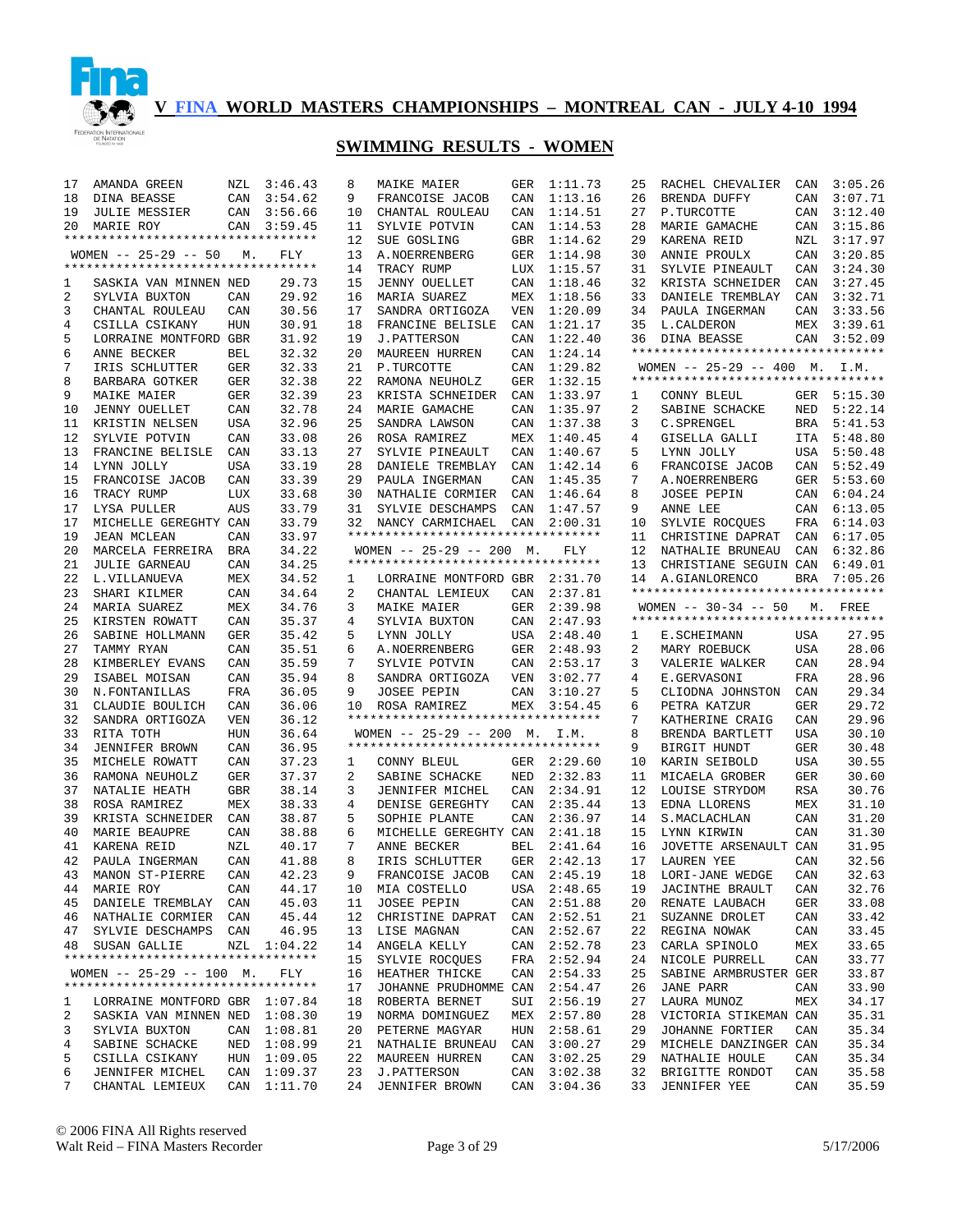

| 34 | KAREN BONHAM                                                        | CAN        | 35.98       | 34 | NATHALIE HOULE                                                   | CAN        | 1:17.50     | 1  | SUSAN PORTER                       |            | USA 4:31.93  |
|----|---------------------------------------------------------------------|------------|-------------|----|------------------------------------------------------------------|------------|-------------|----|------------------------------------|------------|--------------|
| 35 | <b>JANICE SANTOS</b>                                                | <b>PUR</b> | 36.33       | 35 | DIANE ARBOUR                                                     | CAN        | 1:18.09     | 2  | MARY ROEBUCK                       | USA        | 4:34.04      |
| 36 | CECILE ARNAUD                                                       | FRA        | 36.84       | 36 | NICOLE PURRELL                                                   | CAN        | 1:18.32     | 3  | LYNN MARSHALL                      | CAN        | 4:34.74      |
| 37 | KYOKO KIRIHARA                                                      | <b>JPN</b> | 37.18       | 37 | ANMARIE PEARSON                                                  | CAN        | 1:21.25     | 4  | BRENDA BARTLETT                    | USA        | 4:41.13      |
| 38 | S.ALBUQUERQUE                                                       | <b>BRA</b> | 37.30       | 38 | LYNN BOSTROM                                                     | CAN        | 1:21.44     | 5  | JUNE FORD                          | USA        | 4:44.00      |
| 39 | CATHERINE GAUMOND CAN                                               |            | 37.75       | 39 | CATHERINE MILLS                                                  | CAN        | 1:22.00     | 6  | PETRA KATZUR                       | GER        | 4:51.88      |
| 40 | CELINE DUMAS                                                        | CAN        | 37.77       | 40 | KAREN BONHAM                                                     | CAN        | 1:22.08     | 7  | KARIN DECK                         | USA        | 5:10.49      |
| 41 | F.ESPINDULA                                                         | BRA        | 38.21       | 41 | ANNE MCNEIL                                                      | USA        | 1:22.39     | 8  | LOUISE BERTRAND                    | CAN        | 5:16.10      |
| 42 |                                                                     | CAN        | 38.75       | 41 | JANICE SANTOS                                                    | PUR        | 1:22.39     | 9  | LEZLIE GRUENLER                    | USA        | 5:16.33      |
| 43 | CATHY GRUDZIEN                                                      |            | 38.81       | 43 |                                                                  |            |             | 10 |                                    |            | 5:18.14      |
|    | PATRICIA CORREA                                                     | BRA        |             |    | COLETTE CHAYER                                                   | CAN        | 1:24.44     |    | MYLA HOULIHAN                      | USA        |              |
| 44 | MONIQUE PARADIS                                                     | CAN        | 38.82       | 44 | <b>JENNIFER YEE</b>                                              | CAN        | 1:25.28     | 11 | EDNA LLORENS                       | MEX        | 5:20.57      |
| 45 | D.TOLUSSO                                                           | CAN        | 39.21       | 45 | KYOKO KIRIHARA                                                   | JPN        | 1:25.34     | 12 | KATHLEEN GRIFFIN                   | CAN        | 5:28.11      |
| 46 | TARA BERNARD                                                        | CAN        | 39.61       | 46 | CECILE ARNAUD                                                    | FRA        | 1:26.33     | 13 | MARY GENTRY                        | USA        | 5:29.32      |
| 47 | HELENE DEMERS                                                       | CAN        | 39.67       | 47 | FRANCE GAGNON                                                    | CAN        | 1:27.41     | 14 | ANN WALLING                        | CAN        | 5:29.60      |
| 48 | JOSEFINA ORTEGA                                                     | MEX        | 40.49       | 48 | PATRICIA CORREA                                                  | BRA        | 1:28.02     | 15 | BIRGIT HUNDT                       | GER        | 5:31.26      |
| 49 | KUMIKO OYAMA                                                        | <b>JPN</b> | 40.77       | 49 | <b>JOSEE THEROUX</b>                                             | CAN        | 1:28.03     | 16 | <b>JANA GRABNER</b>                | GER        | 5:36.37      |
| 50 | TERRY-LYNN YOUNG                                                    | CAN        | 40.78       | 50 | F.ESPINDULA                                                      | <b>BRA</b> | 1:28.06     | 17 | LOUISE STRYDOM                     | RSA        | 5:44.66      |
| 51 | LILIAN AGUIAR                                                       | <b>BRA</b> | 40.93       | 51 | JOSEE CHAREST                                                    | CAN        | 1:28.21     | 18 | KELLY ANN LYONS                    | CAN        | 5:44.98      |
| 52 | CHERYL TOWER                                                        | CAN        | 41.47       | 52 | CATHY GRUDZIEN                                                   | CAN        | 1:28.27     | 19 | RUTH BIELEFELD                     | <b>USA</b> | 5:50.14      |
| 53 | LEONIE-FAY KNIGHT AUS                                               |            | 42.03       | 53 | I.CHARTRAND                                                      | CAN        | 1:30.71     | 20 | MARLENE MILLER                     | CAN        | 5:55.65      |
| 54 | LOUISE PARENT                                                       | CAN        | 42.20       | 54 | TERRY-LYNN YOUNG                                                 | CAN        | 1:33.55     | 21 | K.E-BIRDSALL                       | USA        | 6:12.21      |
| 55 | ROBIN KIND                                                          | CAN        | 43.09       | 55 | CHERYL TOWER                                                     | CAN        | 1:33.64     | 22 | ANMARIE PEARSON                    | CAN        | 6:17.93      |
| 56 | LYSE DAOUST                                                         | CAN        | 43.42       | 56 | CAROL-ANN KNORR                                                  | CAN        | 1:36.45     | 23 | LYNNE GOUDEZEUNE                   | CAN        | 6:18.63      |
| 57 | ISABELLE DIONNE                                                     | CAN        | 43.55       | 57 | JOSEFINA ORTEGA                                                  | MEX        | 1:37.17     | 24 | CATHERINE MILLS                    | CAN        | 6:19.42      |
| 58 | <b>JULIE GOULET</b>                                                 | CAN        | 44.75       | 58 | ISABELLE DIONNE                                                  | CAN        | 1:41.68     | 25 | NOELLA DEGAGNE                     | CAN        | 6:19.61      |
| 59 | EVELIEN WISSELO                                                     | NED        | 46.60       | 59 | <b>JULIE GOULET</b>                                              | CAN        | 1:43.40     | 26 | LORI DYKEMAN                       | CAN        | 6:20.47      |
| 60 | MARIE ROZON                                                         | CAN        | 48.02       | 60 | JANE CAMSELL                                                     | CAN        | 1:46.43     | 27 | MARIELLE BOITEAU                   | CAN        | 6:30.69      |
| 61 | L.VARGAS                                                            | MEX        | 59.38       | 61 | A. TORRES                                                        | MEX        | 2:10.09     | 28 | CARMEN CIOTOLA                     | CAN        | 6:33.78      |
| 62 | KATHERINE GREGSON AUS                                               |            | 1:10.53     | 62 | KATHERINE GREGSON AUS                                            |            | 2:34.13     | 29 | MARCIA CARVALHO                    | BRA        | 6:36.97      |
|    | **********************************                                  |            |             |    | **********************************                               |            |             | 30 | COLETTE CHAYER                     | CAN        | 6:49.22      |
|    |                                                                     |            |             |    |                                                                  |            |             | 31 | CAROL-ANN KNORR                    | CAN        | 6:58.14      |
|    | WOMEN -- 30-34 -- 100 M. FREE<br>********************************** |            |             |    | WOMEN $-- 30-34 -- 200$ M.<br>********************************** |            | FREE        |    |                                    |            |              |
|    |                                                                     |            |             |    |                                                                  |            |             | 32 | KYOKO KIRIHARA                     | JPN        | 7:03.55      |
|    |                                                                     |            |             |    |                                                                  |            |             |    |                                    |            |              |
| 1  | MARY ROEBUCK                                                        |            | USA 1:00.63 | 1  | MARY ROEBUCK                                                     |            | USA 2:10.63 | 33 | LOUISE PARENT                      | CAN        | 7:21.45      |
| 2  | LYNN MARSHALL                                                       | CAN        | 1:02.12     | 2  | SUSAN PORTER                                                     | USA        | 2:10.99     | 34 | <b>JENNIFER LEONG</b>              | CAN        | 7:50.70      |
| 3  | ZENA HERRMANN                                                       |            | USA 1:02.31 | 3  | LYNN MARSHALL                                                    | CAN        | 2:12.26     | 35 | ESTHER BALEVI                      | CAN        | 8:32.71      |
| 4  | E.SCHEIMANN                                                         |            | USA 1:02.68 | 4  | PETRA KATZUR                                                     | GER        | 2:17.52     |    | *********************************  |            |              |
| 5  | BRENDA BARTLETT                                                     | USA        | 1:03.71     | 5  | ELLEN FERGUSON                                                   | USA        | 2:18.22     |    | WOMEN -- 30-34 -- 800 M. FREE      |            |              |
| 6  | PETRA KATZUR                                                        | GER        | 1:04.30     | 6  | LEZLIE GRUENLER                                                  | USA        | 2:28.32     |    | ********************************** |            |              |
| 7  | VALERIE WALKER                                                      | CAN        | 1:05.08     | 7  | <b>JANA GRABNER</b>                                              | GER        | 2:28.63     | 1  | SUSAN PORTER                       |            | USA 9:20.53  |
| 8  | CLIODNA JOHNSTON                                                    | CAN        | 1:05.53     | 8  | EDNA LLORENS                                                     | MEX        | 2:29.52     | 2  | MARY ROEBUCK                       | USA        | 9:24.87      |
| 9  | E.GERVASONI                                                         | FRA        | 1:05.57     | 9  | MYLA HOULIHAN                                                    | USA        | 2:32.64     | 3  | LYNN MARSHALL                      |            | CAN 9:33.87  |
| 10 | HEIKE HAENDEL                                                       | GER        | 1:06.20     | 10 | LULU CISNEROS                                                    | MEX        | 2:32.65     | 4  | JUNE FORD                          | USA        | 9:44.34      |
| 11 | LOUISE BERTRAND                                                     | CAN        | 1:06.39     | 11 | S. MACLACHLAN                                                    | CAN        | 2:33.10     | 5  | ELLEN FERGUSON                     |            | USA 9:59.37  |
| 12 | KARIN SEIBOLD                                                       | USA        | 1:06.72     | 12 | <b>J.ARMSTRONG</b>                                               | CAN        | 2:33.52     | 6  | VERITY DOBBIE                      |            | GBR 10:33.31 |
| 13 | <b>JANA GRABNER</b>                                                 | GER        | 1:07.34     | 13 | JULIA MARY BIRD                                                  | <b>GBR</b> | 2:40.17     | 7  | KARIN DECK                         |            | USA 10:45.09 |
| 14 | BIRGIT HUNDT                                                        | GER        | 1:07.72     | 14 | LOUISE STRYDOM                                                   | RSA        | 2:41.21     | 8  | LEZLIE GRUENLER                    |            | USA 10:51.11 |
| 15 |                                                                     |            |             | 15 | MARLENE MILLER                                                   |            |             | 9  |                                    |            | CAN 10:51.59 |
|    | EDNA LLORENS                                                        | MEX        | 1:07.78     |    |                                                                  | CAN        | 2:44.65     |    | ROBERTA REARDON                    |            |              |
| 16 | MICAELA GROBER                                                      | GER        | 1:08.06     | 16 | LAUREN YEE                                                       | CAN        | 2:50.07     | 10 | IRENA SUMBEROVA                    |            | USA 10:51.61 |
| 17 | S. MACLACHLAN                                                       |            | CAN 1:09.18 | 17 | LYNNE GOUDEZEUNE                                                 |            | CAN 2:54.48 | 11 | EDNA LLORENS                       |            | MEX 11:02.84 |
|    | 18 KATHERINE CRAIG CAN 1:09.20                                      |            |             |    | 18 VICTORIA STIKEMAN CAN 2:56.14                                 |            |             |    | 12 JULIE STEWART                   |            | USA 11:03.48 |
| 19 | LOUISE STRYDOM                                                      |            | RSA 1:09.32 | 19 | FRANCE LAQUE                                                     |            | CAN 2:57.07 | 13 | KATHLEEN WILSON                    |            | USA 11:11.57 |
| 20 | DOMINIC FILION                                                      |            | CAN 1:10.35 | 20 | B.CACOPARDO                                                      | CAN        | 3:01.13     | 14 | KELLY GIBSON                       |            | CAN 11:35.80 |
| 21 | VAL KERR-HAGUE                                                      |            | USA 1:10.46 | 21 | ANNE VEILLEUX                                                    | CAN        | 3:02.30     | 15 | JULIA MARY BIRD                    |            | GBR 11:51.05 |
| 22 | ELIZABETH FUREY                                                     | NZL        | 1:11.01     | 22 | COLETTE CHAYER                                                   | CAN        | 3:06.18     | 16 | KELLY ANN LYONS                    |            | CAN 11:54.20 |
| 23 | MARY GENTRY                                                         | USA        | 1:11.29     | 23 | LYNN BOSTROM                                                     | CAN        | 3:09.94     | 17 | <b>JULIE HEBERT</b>                |            | CAN 11:57.45 |
| 24 | JOVETTE ARSENAULT CAN                                               |            | 1:11.75     | 24 | MARCIA CARVALHO                                                  | BRA        | 3:11.45     | 18 | DOMINIC FILION                     |            | CAN 12:10.96 |
| 25 | MONIQUE GIRARDIN                                                    | CAN        | 1:13.01     | 25 | CAROL-ANN KNORR                                                  | CAN        | 3:18.39     | 19 | HELENE PERRIER                     |            | CAN 12:21.13 |
| 26 | C.BOUCKAERT                                                         | FRA        | 1:13.47     | 26 | D.TOLUSSO                                                        | CAN        | 3:18.88     | 20 | CAROLYN STEWART                    |            | CAN 12:38.30 |
| 27 | SABINE ARMBRUSTER GER                                               |            | 1:13.69     | 27 | TAKAKO BANDOH                                                    | JPN        | 3:25.50     | 21 | LORI DYKEMAN                       |            | CAN 12:39.58 |
| 28 | LINE LANGLOIS                                                       | CAN        | 1:14.59     | 28 | HELENE DEMERS                                                    | CAN        | 3:30.43     | 22 | C.BOUCKAERT                        |            | FRA 12:41.41 |
| 29 | MARLENE MILLER                                                      |            | CAN 1:14.95 | 29 | JENNIFER LEONG                                                   | CAN        | 3:37.29     | 23 | LAURA YOUNG                        |            | CAN 12:48.64 |
| 30 | JULIA MARY BIRD                                                     |            | GBR 1:15.39 |    | 30 LEONIE-FAY KNIGHT AUS                                         |            | 3:53.45     | 24 | CHRISTINE ROY                      |            | CAN 14:14.52 |
| 31 | LAURA MUNOZ                                                         |            | MEX 1:15.68 |    | **********************************                               |            |             | 25 | MARCIA CARVALHO                    |            | BRA 14:23.23 |
| 32 | LYNNE GOUDEZEUNE                                                    | CAN        | 1:16.88     |    | WOMEN $-- 30-34 -- 400$ M. FREE                                  |            |             | 26 | I. CHARTRAND                       |            | CAN 14:27.28 |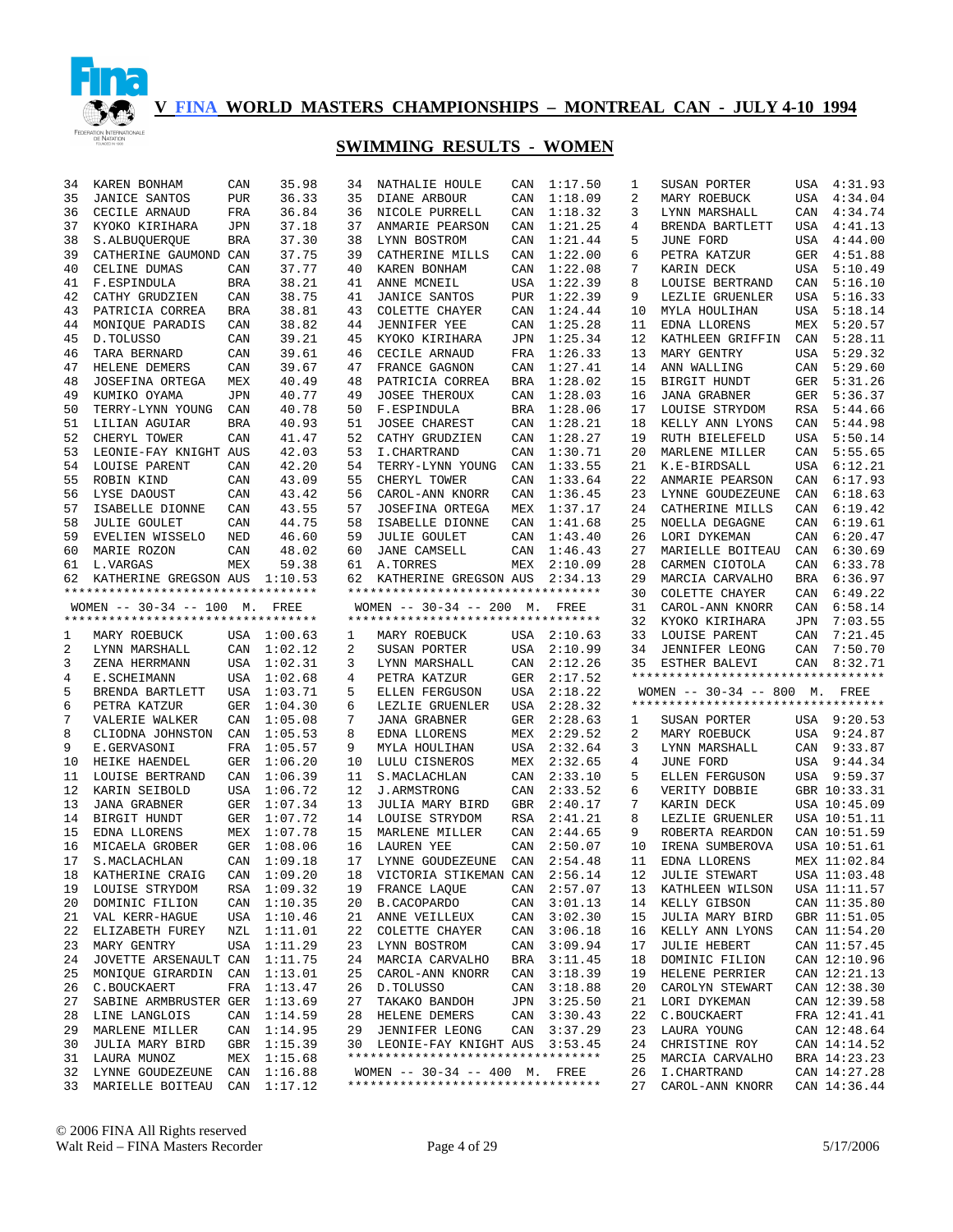

| 28 | PIERRETTE LAUZIER CAN 14:55.94     |            |              | 13 | Z.CSAK                             | HUN        | 1:22.30     |    | 35 KYOKO KIRIHARA                  |            | JPN 4:22.60 |
|----|------------------------------------|------------|--------------|----|------------------------------------|------------|-------------|----|------------------------------------|------------|-------------|
| 29 | JENNIFER LEONG                     |            | CAN 16:00.51 | 14 | <b>JACINTHE BRAULT</b>             | CAN        | 1:22.44     |    | ********************************** |            |             |
|    | ********************************** |            |              | 15 | JOVETTE ARSENAULT CAN              |            | 1:23.09     |    | WOMEN -- 30-34 -- 50 M. BRST       |            |             |
|    | WOMEN $--$ 30-34 $--$ 50           |            | M. BACK      | 16 | LYNN KIRWIN                        | CAN        | 1:23.12     |    | ********************************** |            |             |
|    | ********************************** |            |              | 17 | MONIQUE GIRARDIN                   | CAN        | 1:23.39     | 1  | E.SCHEIMANN                        | USA        | 36.74       |
| 1  | KARLYN PIPES                       | USA        | 31.47        | 18 | MARY ASSELIN                       | CAN        | 1:23.62     | 2  | ANN WALLING                        | CAN        | 36.83       |
| 2  | TRISCHA ZORN                       | USA        | 33.09        | 19 | S.DELIENCOURT                      | CAN        | 1:23.82     | 3  | VERITY DOBBIE                      | <b>GBR</b> | 37.45       |
| 2  | ZENA HERRMANN                      | USA        | 33.09        | 20 | <b>GWEN GILLEY</b>                 | CAN        | 1:25.26     | 4  | KATHERINE CRAIG                    | CAN        | 37.46       |
| 4  | MASAMI HIGURASHI                   | JPN        | 34.93        | 21 | C.BOUCKAERT                        | FRA        | 1:26.04     | 5  | KATHY MCKNIGHT                     | CAN        | 38.50       |
|    |                                    |            |              |    |                                    |            |             |    |                                    |            |             |
| 5  | HEATHER RINK                       | CAN        | 35.40        | 22 | ANNE MCINTOSH                      | CAN        | 1:26.36     | 6  | VAL KERR-HAGUE                     | <b>USA</b> | 38.72       |
| 6  | ANN KOURI                          | CAN        | 35.43        | 23 | MARIE LUSSIER                      | CAN        | 1:26.46     | 7  | FIONA GRANT                        | CAN        | 39.30       |
| 7  | TAKEMI ISE                         | JPN        | 35.46        | 24 | RENATE LAUBACH                     | GER        | 1:27.50     | 8  | DIANE HOTZ                         | <b>USA</b> | 40.55       |
| 8  | NANCY MCKENDRICK                   | CAN        | 35.53        | 25 | BARBARA PRIMEAU                    | CAN        | 1:28.22     | 9  | CLIODNA JOHNSTON                   | CAN        | 41.17       |
| 9  | MARY GENTRY                        | <b>USA</b> | 35.74        | 26 | SIGNE DELLA TORRE PUR              |            | 1:28.48     | 10 | KELLY GIBSON                       | CAN        | 41.66       |
| 10 | LORI-JANE WEDGE                    | CAN        | 36.98        | 27 | LINE LANGLOIS                      | CAN        | 1:29.21     | 11 | INGUNA KALNINA                     | LAT        | 41.78       |
| 11 | E. MONICA FLORES                   | MEX        | 37.31        | 28 | CELINE MASSICOTTE CAN              |            | 1:30.02     | 12 | LAURE DESROCHERS                   | CAN        | 42.44       |
| 12 | MARY ASSELIN                       | CAN        | 38.04        | 29 | NICOLE PURRELL                     | CAN        | 1:30.90     | 12 | ANDREA MACELWEE                    | CAN        | 42.44       |
| 13 | KARIN DECK                         | <b>USA</b> | 38.45        | 30 | ANDREA WEBER                       | GER        | 1:31.96     | 14 | J.SHIRRIFF                         | CAN        | 42.55       |
| 14 | SIGNE DELLA TORRE PUR              |            | 39.59        | 31 | KAREN TALLMADGE                    | USA        | 1:33.90     | 15 | KAREN TALLMADGE                    | <b>USA</b> | 42.67       |
| 15 | ANNE MCINTOSH                      | CAN        | 39.67        | 32 | LAURA YOUNG                        | CAN        | 1:37.02     | 16 | ANNE MCINTOSH                      | CAN        | 43.01       |
| 16 | CELINE MASSICOTTE CAN              |            | 39.77        | 33 | JANE PARR                          | CAN        | 1:38.42     | 17 | E. MONICA FLORES                   | MEX        | 43.14       |
| 17 | SARAH MARSHALL                     | CAN        | 39.95        | 34 | COLETTE CHAYER                     | CAN        | 1:40.53     | 18 | <b>JENNIFER YEE</b>                | CAN        | 43.87       |
| 18 |                                    |            | 40.15        | 35 |                                    |            |             | 18 |                                    | <b>GER</b> | 43.87       |
|    | LINE LANGLOIS                      | CAN        |              |    | CHERYL TOWER                       | CAN        | 1:46.07     |    | ANKE REICHEL                       |            |             |
| 19 | MARIE LUSSIER                      | CAN        | 40.23        | 36 | TAKAKO BANDOH                      | JPN        | 1:47.09     | 20 | NICOLE PURRELL                     | CAN        | 44.00       |
| 20 | C.BOUCKAERT                        | FRA        | 40.39        | 37 | TARA BERNARD                       | CAN        | 1:53.17     | 21 | CARLA SPINOLO                      | MEX        | 45.31       |
| 21 | BARBARA PRIMEAU                    | CAN        | 40.51        | 38 | MARYANNA HEMMING                   | CAN        | 1:56.67     | 22 | NANCY SALIWANCHIK USA              |            | 45.34       |
| 22 | RENATE LAUBACH                     | GER        | 40.58        | 39 | ISABELLE DIONNE                    | CAN        | 1:59.85     | 23 | LYNN BOSTROM                       | CAN        | 46.03       |
| 23 | KATHY GALLOWS                      | CAN        | 41.83        | 40 | MARIE ROZON                        | CAN        | 2:21.61     | 24 | KATHY GALLOWS                      | CAN        | 46.78       |
| 24 | NICOLE PURRELL                     | CAN        | 42.08        |    | ********************************** |            |             | 25 | NATHALIE HOULE                     | CAN        | 48.22       |
| 25 | DIANE ARBOUR                       | CAN        | 42.67        |    | WOMEN -- 30-34 -- 200 M. BACK      |            |             | 26 | KAREN BONHAM                       | CAN        | 48.39       |
| 26 | LAURA MUNOZ                        | MEX        | 43.86        |    | ********************************** |            |             | 27 | A.GONZALES                         | MEX        | 49.69       |
| 27 | <b>JANICE SANTOS</b>               | PUR        | 44.74        | 1  | KARLYN PIPES                       |            | USA 2:24.28 | 28 | MONIQUE PARADIS                    | CAN        | 50.51       |
| 28 | NOELLA DEGAGNE                     | CAN        | 45.22        | 2  | ZENA HERRMANN                      | USA        | 2:28.08     | 29 | ANNE MCNEIL                        | <b>USA</b> | 51.01       |
| 29 | KAREN BONHAM                       | CAN        | 45.36        | 3  | TRISCHA ZORN                       | USA        | 2:34.90     | 30 | SYLVIE PROULX                      | CAN        | 51.68       |
| 30 | CHRISTINE ROY                      | CAN        | 46.43        | 4  | ROSAMARIA MEYER                    | USA        | 2:39.73     | 31 | F.ESPINDULA                        | <b>BRA</b> | 52.17       |
|    |                                    |            |              |    |                                    |            |             |    |                                    |            |             |
| 31 | FRANCE GAGNON                      | CAN        | 46.50        | 5  | ROBERTA REARDON                    | CAN        | 2:41.89     | 32 | LEONIE-FAY KNIGHT AUS              |            | 52.26       |
| 32 | CECILE ARNAUD                      | FRA        | 46.79        | 6  | MASAMI HIGURASHI                   | JPN        | 2:43.61     | 33 | CELINE DUMAS                       | CAN        | 53.31       |
| 33 | CATHY GRUDZIEN                     | CAN        | 48.16        | 7  | NANCY MCKENDRICK                   | CAN        | 2:44.94     | 34 | <b>JANE CAMSELL</b>                | CAN        | 53.37       |
| 34 | D.TOLUSSO                          | CAN        | 48.34        | 8  | ANN KOURI                          | CAN        | 2:46.86     | 35 | M. CHARBONNEAU                     | CAN        | 53.79       |
| 35 | <b>JOSEE CHAREST</b>               | CAN        | 48.87        | 9  | MARY GENTRY                        | USA        | 2:47.91     | 36 | SANDRA BRASIL                      | <b>BRA</b> | 54.07       |
| 36 | CHERYL TOWER                       | CAN        | 49.19        | 10 | HEATHER RINK                       | CAN        | 2:48.87     | 37 | ISABELLE DIONNE                    | CAN        | 56.57       |
| 37 | TARA BERNARD                       | CAN        | 50.84        | 11 | LORI-JANE WEDGE                    | CAN        | 2:53.72     | 38 | EVELIEN WISSELO                    | <b>NED</b> | 58.27       |
| 38 | <b>JOSEE THEROUX</b>               | CAN        | 53.03        | 12 | <b>JANA GRABNER</b>                | <b>GER</b> | 2:55.45     | 39 | KEIKO HATASE                       | JPN        | 58.99       |
| 39 | SYLVIE PROULX                      | CAN        | 54.65        | 13 | J.SHIRRIFF                         | CAN        | 2:57.07     | 40 | ESTHER BALEVI                      |            | CAN 1:04.49 |
| 40 | ISABELLE DIONNE                    | CAN        | 56.42        | 14 | MICAELA GROBER                     | <b>GER</b> | 2:58.59     |    | ********************************** |            |             |
| 41 | JOSEFINA ORTEGA                    | MEX        | 57.81        | 15 | MARY ASSELIN                       | CAN        | 2:59.36     |    | WOMEN -- 30-34 -- 100 M. BRST      |            |             |
| 42 | TERRY-LYNN YOUNG                   | CAN        | 58.04        | 16 | MONIOUE GIRARDIN                   | CAN        | 3:00.53     |    | ********************************** |            |             |
| 43 | <b>JULIE GOULET</b>                | CAN        | 58.70        | 17 | JULIA MARY BIRD                    | GBR        | 3:01.30     | 1  | ANN WALLING                        |            | CAN 1:21.50 |
|    |                                    |            |              |    |                                    |            |             | 2  |                                    |            |             |
| 44 | MARIE ROZON                        | CAN        | 58.90        | 18 | <b>GWEN GILLEY</b>                 | CAN        | 3:02.84     |    | E.SCHEIMANN                        |            | USA 1:21.72 |
| 45 | KATHERINE GREGSON AUS 1:21.67      |            |              |    | 19 ANNE MCINTOSH                   |            | CAN 3:05.15 |    | 3 VERITY DOBBIE GBR 1:22.68        |            |             |
|    | ********************************** |            |              |    | 20 KELLY ANN LYONS                 |            | CAN 3:09.98 | 4  | ELLEN FERGUSON                     |            | USA 1:23.63 |
|    | WOMEN $-- 30-34 -- 100$ M. BACK    |            |              |    | 21 C.BOUCKAERT                     |            | FRA 3:12.15 | 5  | KATHY MCKNIGHT                     |            | CAN 1:25.62 |
|    | ********************************** |            |              | 22 | SIGNE DELLA TORRE PUR              |            | 3:12.87     | 6  | VAL KERR-HAGUE                     |            | USA 1:25.98 |
| 1  | KARLYN PIPES                       |            | USA 1:07.90  | 23 | BARBARA PRIMEAU                    | CAN        | 3:13.63     | 7  | FIONA GRANT                        |            | CAN 1:26.93 |
| 2  | ZENA HERRMANN                      |            | USA 1:09.05  |    | 24 LINE LANGLOIS                   | CAN        | 3:13.79     | 8  | KATHLEEN GRIFFIN                   |            | CAN 1:27.11 |
| 3  | TRISCHA ZORN                       |            | USA 1:10.79  |    | 25 KAREN TALLMADGE                 | USA        | 3:16.73     | 9  | SYLVIE LAPOINTE                    |            | CAN 1:27.68 |
| 4  | ROSAMARIA MEYER                    |            | USA 1:14.28  |    | 26 ANDREA WEBER                    | GER        | 3:19.28     | 10 | <b>JULIE HEBERT</b>                |            | CAN 1:28.75 |
| 5  | ROBERTA REARDON                    |            | CAN 1:14.83  | 27 | COLETTE CHAYER                     | CAN        | 3:26.06     | 11 | KELLY GIBSON                       |            | CAN 1:29.72 |
| 6  | NANCY MCKENDRICK CAN 1:15.28       |            |              | 28 | ANNE MCNEIL                        | USA        | 3:26.36     | 12 | LISA SCOTT                         |            | CAN 1:30.12 |
| 7  | HEATHER RINK                       |            | CAN 1:15.46  |    | 29 DIANE ARBOUR                    | CAN        | 3:27.41     | 13 | S. DELIENCOURT                     |            | CAN 1:30.16 |
| 8  |                                    |            | JPN 1:15.83  | 30 | NOELLA DEGAGNE                     | CAN        | 3:28.23     | 14 | ELIZABETH FUREY                    |            | NZL 1:30.32 |
|    | MASAMI HIGURASHI                   |            |              |    |                                    |            |             |    |                                    |            |             |
| 9  | MARY GENTRY                        |            | USA 1:15.90  |    | 31 LORI DYKEMAN                    | CAN        | 3:30.95     | 15 | INGUNA KALNINA                     |            | LAT 1:30.63 |
| 10 | ANN KOURI                          |            | CAN 1:17.24  | 32 | D.TOLUSSO                          | CAN        | 3:44.80     | 16 | DIANE HOTZ                         |            | USA 1:31.23 |
| 11 | JILL BLACK                         |            | USA 1:17.50  | 33 | JOHANNE GROULX                     | CAN        | 4:08.41     | 17 | LYNN KIRWIN                        |            | CAN 1:31.68 |
| 12 | LORI-JANE WEDGE                    |            | CAN 1:18.83  | 34 | TARA BERNARD                       |            | CAN 4:09.62 | 18 | THERESE DECHENE                    |            | CAN 1:32.72 |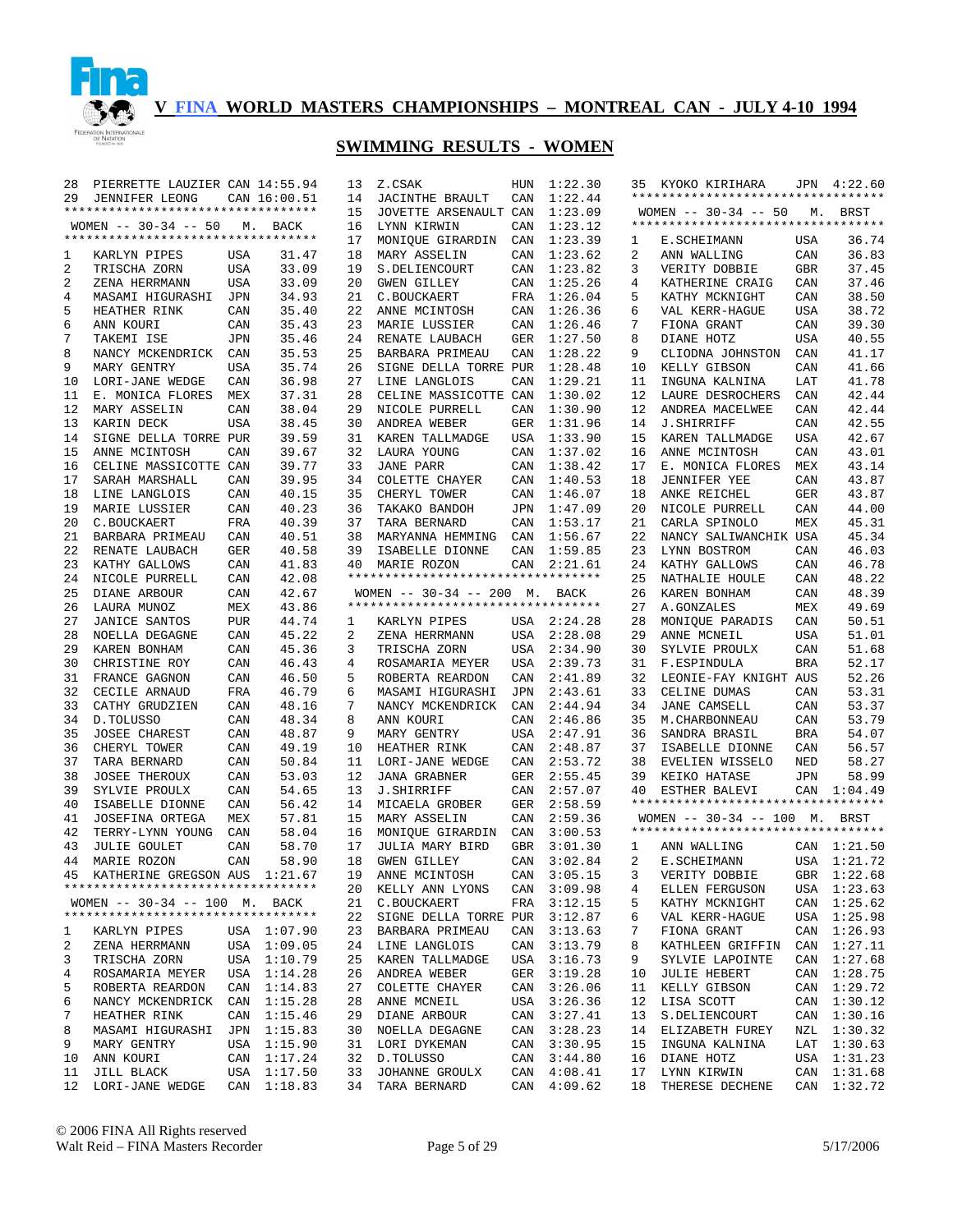

| 19      | FRANCE LAQUE                       | CAN        | 1:33.00     | 10 | CLIODNA JOHNSTON                   | CAN | 33.24       | 26 | CELINE MASSICOTTE CAN 1:35.14      |     |             |
|---------|------------------------------------|------------|-------------|----|------------------------------------|-----|-------------|----|------------------------------------|-----|-------------|
| 20      | E. MONICA FLORES                   | MEX        | 1:33.04     | 11 | E.GERVASONI                        | FRA | 33.32       | 27 | JOANIE CONRAD                      | CAN | 1:36.60     |
| 21      | KAREN TALLMADGE                    | USA        | 1:34.00     | 12 | <b>JANA GRABNER</b>                | GER | 33.33       | 28 | ANNE VEILLEUX                      | CAN | 1:39.95     |
| 22      | ANDREA MACELWEE                    | CAN        | 1:34.87     | 13 | LULU CISNEROS                      | MEX | 33.34       |    | 29 PIERRETTE LAUZIER CAN 1:52.23   |     |             |
| 23      | SARAH MARSHALL                     | CAN        | 1:35.73     | 14 | BIRGIT HUNDT                       | GER | 33.72       |    | ********************************** |     |             |
| 24      | LORI-JANE WEDGE                    | CAN        | 1:36.08     | 15 | MONIQUE GIRARDIN                   | CAN | 34.23       |    | WOMEN -- 30-34 -- 200 M.           |     | FLY         |
| 25      | SIGNE DELLA TORRE PUR              |            | 1:36.21     | 16 | <b>J.ARMSTRONG</b>                 | CAN | 34.51       |    | ********************************** |     |             |
| 26      | RUTH BIELEFELD                     | <b>USA</b> | 1:37.81     | 17 | LEZLIE GRUENLER                    | USA | 35.09       | 1  | JUNE FORD                          |     | USA 2:29.03 |
| 27      | NANCY SALIWANCHIK USA              |            | 1:39.45     | 18 | LINE LANGLOIS                      | CAN | 35.68       | 2  | BRENDA BARTLETT                    |     | USA 2:36.07 |
| 28      | JOHANNE FORTIER                    | CAN        | 1:40.87     | 19 | THERESE DECHENE                    | CAN | 35.73       | 3  | ROSAMARIA MEYER                    | USA | 2:38.73     |
| 29      | <b>JENNIFER YEE</b>                | CAN        | 1:40.94     | 20 | BARBARA PRIMEAU                    | CAN | 37.09       | 4  | <b>B.SILVA</b>                     | BRA | 2:42.83     |
| 30      | LYNN BOSTROM                       | CAN        | 1:41.42     | 21 | SABINE ARMBRUSTER GER              |     | 37.25       | 5  | BELLA MARLOW                       | USA | 2:42.84     |
| 31      | CARLA SPINOLO                      |            | MEX 1:41.84 | 22 | CHANTAL MESSIER                    | CAN | 37.55       | 6  | KARIN DECK                         | USA | 2:44.31     |
| 32      | NOELLA DEGAGNE                     | CAN        | 1:45.07     | 23 | SARAH MARSHALL                     | CAN | 37.63       | 7  | KATHY MCKNIGHT                     | CAN | 2:45.49     |
| 33      | MICHELE DANZINGER CAN              |            | 1:45.21     | 24 | MARLENE MILLER                     | CAN | 37.69       | 8  | LULU CISNEROS                      | MEX | 2:53.80     |
| 34      | ROBIN KIND                         | CAN        | 1:45.26     | 25 | LAURA MUNOZ                        | MEX | 37.93       | 9  | J.ARMSTRONG                        | CAN | 3:00.68     |
| 35      | KATHY GALLOWS                      | CAN        | 1:46.83     | 26 | NANCY SALIWANCHIK USA              |     | 38.30       | 10 | MYLA HOULIHAN                      | USA | 3:05.48     |
| 36      | A.GONZALES                         | MEX        | 1:48.46     | 27 | CARLA SPINOLO                      | MEX | 38.42       | 11 | GWEN GILLEY                        | CAN | 3:07.62     |
| 37      | CATHERINE GAUMOND CAN              |            | 1:50.29     | 28 | JACINTHE BRAULT                    | CAN | 39.05       | 12 | ROSANA SILVA                       | BRA | 3:09.92     |
| 38      | SYLVIE PROULX                      | CAN        | 1:50.67     | 29 | ANKE REICHEL                       | GER | 39.18       | 13 | ANDREA WEBER                       | GER | 3:13.11     |
| 39      | LEONIE-FAY KNIGHT AUS              |            | 1:52.64     | 30 | MICHELE DANZINGER CAN              |     | 39.27       | 14 | JOVETTE ARSENAULT CAN              |     | 3:14.24     |
| 40      | MONIQUE PARADIS                    | CAN        | 1:52.79     | 31 | HELENE HEBERT                      | CAN | 39.38       | 15 | CHANTAL MESSIER                    | CAN | 3:20.35     |
| 41      | JANE CAMSELL                       |            | CAN 1:56.81 | 32 | B.CACOPARDO                        | CAN | 39.45       | 16 | HELENE HEBERT                      | CAN | 3:45.98     |
| 42      | LOUISE PARENT                      |            | CAN 1:57.15 | 33 | NATHALIE HOULE                     | CAN | 39.72       | 17 | LORI DYKEMAN                       |     | CAN 4:08.31 |
| 43      | LYSE DAOUST                        |            | CAN 2:02.65 | 34 | CELINE MASSICOTTE CAN              |     | 39.76       | 18 | MONICA POISSON                     |     | CAN 4:24.77 |
| 44      | SANDRA BRASIL                      |            | BRA 2:05.59 | 35 | CATHERINE MILLS                    | CAN | 40.39       |    | ********************************** |     |             |
|         | ********************************** |            |             | 36 | KAREN BONHAM                       | CAN | 41.91       |    | WOMEN $-- 30-34 -- 200$ M.         |     | I.M.        |
|         | WOMEN -- 30-34 -- 200 M. BRST      |            |             | 37 | KAREN JENSEN                       | CAN | 42.01       |    | ********************************** |     |             |
|         | ********************************** |            |             | 38 | ANNE VEILLEUX                      | CAN | 42.70       | 1  | KARLYN PIPES                       |     | USA 2:27.66 |
| 1       | E.SCHEIMANN                        |            | USA 2:58.05 | 39 | BRIGITTE RONDOT                    | CAN | 42.84       | 2  | SUSAN PORTER                       |     | USA 2:30.45 |
| 2       | ANN WALLING                        | CAN        | 2:58.70     | 40 | TARA BERNARD                       | CAN | 44.74       | 3  | ROSAMARIA MEYER                    | USA | 2:38.71     |
| 3       | VERITY DOBBIE                      |            | GBR 2:59.07 | 41 | ANMARIE PEARSON                    | CAN | 44.97       | 4  | TRISCHA ZORN                       | USA | 2:43.24     |
| 4       | ELLEN FERGUSON                     | USA        | 3:02.55     | 42 | MONICA POISSON                     | CAN | 46.33       | 5  | JILL BLACK                         | USA | 2:47.71     |
| 5       | KATHY MCKNIGHT                     | CAN        | 3:03.44     | 43 | CAROL-ANN KNORR                    | CAN | 50.13       | 6  | ELIZABETH FUREY                    | NZL | 2:51.36     |
| 6       | <b>B.SILVA</b>                     | BRA        | 3:07.36     | 44 | MARYANNA HEMMING                   | CAN | 50.31       | 7  | E. MONICA FLORES                   | MEX | 2:55.27     |
| 7       | KELLY GIBSON                       | CAN        | 3:11.84     | 45 | HELENE DEMERS                      | CAN | 55.30       | 8  | <b>JULIE HEBERT</b>                | CAN | 2:55.49     |
| 8       | INGUNA KALNINA                     | LAT        | 3:12.15     | 46 | A.TORRES                           |     | MEX 1:01.41 | 9  | LISA SCOTT                         | CAN | 2:55.57     |
| 9       | KATHLEEN GRIFFIN                   | CAN        | 3:12.69     |    | ********************************** |     |             | 10 | Z.CSAK                             | HUN | 2:58.56     |
| 10      | <b>JULIE HEBERT</b>                | CAN        | 3:14.13     |    | WOMEN $--$ 30-34 $--$ 100 M.       |     | FLY         | 11 | S.DELIENCOURT                      | CAN | 2:59.26     |
| 11      | ELIZABETH FUREY                    | NZL        | 3:14.32     |    | ********************************** |     |             | 12 | <b>JACINTHE BRAULT</b>             | CAN | 3:02.57     |
| 12      | LISA SCOTT                         | CAN        | 3:14.54     | 1  | JUNE FORD                          |     | USA 1:07.51 | 13 | THERESE DECHENE                    | CAN | 3:03.33     |
| 13      | E. MONICA FLORES                   | MEX        | 3:14.96     | 2  | ZENA HERRMANN                      |     | USA 1:07.68 | 14 | JOSEE LACHANCE                     | CAN | 3:05.08     |
| 14      | FRANCE LAQUE                       | CAN        | 3:19.50     | 3  | HEIKE HAENDEL                      | GER | 1:09.96     | 15 | MARY ASSELIN                       | CAN | 3:06.27     |
| 15      | JOSEE LACHANCE                     | CAN        | 3:25.28     | 4  | BELLA MARLOW                       | USA | 1:10.91     | 16 | ANNE MCINTOSH                      | CAN | 3:09.75     |
| 16      | SIGNE DELLA TORRE PUR              |            | 3:28.18     | 5  | LOUISE BERTRAND                    | CAN | 1:12.80     | 17 | JULIA MARY BIRD                    | GBR | 3:09.85     |
| 17      | ANDREA MACELWEE                    | CAN        | 3:29.18     | 6  | <b>B.SILVA</b>                     | BRA | 1:13.14     | 18 | MARIE LUSSIER                      | CAN | 3:10.81     |
| 18      | KAREN TALLMADGE                    | USA        | 3:30.36     | 7  | KARIN DECK                         | USA | 1:14.64     | 19 | RUTH BIELEFELD                     | USA | 3:11.32     |
| 19      | JOHANNE FORTIER                    | CAN        | 3:36.33     | 8  | ROBERTA REARDON                    | CAN | 1:14.88     | 20 | FRANCE LAQUE                       | CAN | 3:13.07     |
| 20      | KAREN JENSEN                       | CAN        | 3:39.02     | 9  | HEATHER RINK                       |     | CAN 1:15.12 | 21 | CHANTAL MESSIER                    | CAN | 3:15.59     |
|         | 21 A.GONZALES                      |            | MEX 3:51.21 |    | 10 JULIE STEWART                   |     | USA 1:15.63 |    | 22 CELINE MASSICOTTE CAN 3:18.75   |     |             |
| 22      | I.CHARTRAND                        |            | CAN 3:59.69 |    | 11 LULU CISNEROS                   |     | MEX 1:15.69 | 23 | JOANIE CONRAD                      |     | CAN 3:22.44 |
|         | 23 MONIQUE PARADIS CAN 4:01.01     |            |             | 12 | KATHERINE CRAIG                    |     | CAN 1:16.93 | 24 | NATHALIE HOULE                     | CAN | 3:23.11     |
|         | 24 LEONIE-FAY KNIGHT AUS 4:01.50   |            |             | 13 | J.ARMSTRONG                        | CAN | 1:17.24     | 25 | <b>B. CACOPARDO</b>                | CAN | 3:25.80     |
|         | ********************************** |            |             | 14 | S. DELIENCOURT                     | CAN | 1:18.55     | 26 | ANNE VEILLEUX                      | CAN | 3:31.69     |
|         | WOMEN $-- 30-34 -- 50$             | М.         | FLY         | 15 | LEZLIE GRUENLER                    | USA | 1:18.77     | 27 | LYNN BOSTROM                       |     | CAN 3:32.91 |
|         | ********************************** |            |             | 16 | MONIQUE GIRARDIN                   | CAN | 1:19.27     | 28 | JOHANNE FORTIER                    | CAN | 3:35.01     |
| $\perp$ | HEIKE HAENDEL                      | GER        | 31.00       | 17 | VAL KERR-HAGUE                     | USA | 1:19.66     | 29 | PIERRETTE LAUZIER CAN 3:46.58      |     |             |
| 2       | BELLA MARLOW                       | USA        | 31.91       | 18 | ANDREA WEBER                       | GER | 1:22.30     | 30 | MARYANNA HEMMING CAN 3:59.57       |     |             |
| 3       | KATHERINE CRAIG                    | CAN        | 32.53       | 19 | CLIODNA JOHNSTON                   | CAN | 1:22.33     |    | ********************************** |     |             |
| 4       | JILL BLACK                         | USA        | 32.71       | 20 | DIANE HOTZ                         | USA | 1:22.35     |    | WOMEN $-- 30-34 -- 400$ M. I.M.    |     |             |
| 5       | S.DELIENCOURT                      | CAN        | 32.72       | 21 | THERESE DECHENE                    | CAN | 1:22.91     |    | ********************************** |     |             |
| 6       | ANN KOURI                          | CAN        | 32.87       |    | 22 MARLENE MILLER                  | CAN | 1:24.16     | 1  | KARLYN PIPES                       |     | USA 5:08.67 |
| 7       | LOUISE BERTRAND                    | CAN        | 33.01       | 23 | CHANTAL MESSIER                    | CAN | 1:24.18     | 2  | SUSAN PORTER                       |     | USA 5:15.30 |
| 8       | VAL KERR-HAGUE                     | USA        | 33.04       |    | 24 LAURA YOUNG                     | CAN | 1:33.24     | 3  | LYNN MARSHALL                      |     | CAN 5:24.84 |
| 9       | KARIN SEIBOLD                      | USA        | 33.13       | 25 | RUTH BIELEFELD                     | USA | 1:33.39     | 4  | JUNE FORD                          | USA | 5:29.19     |
|         |                                    |            |             |    |                                    |     |             |    |                                    |     |             |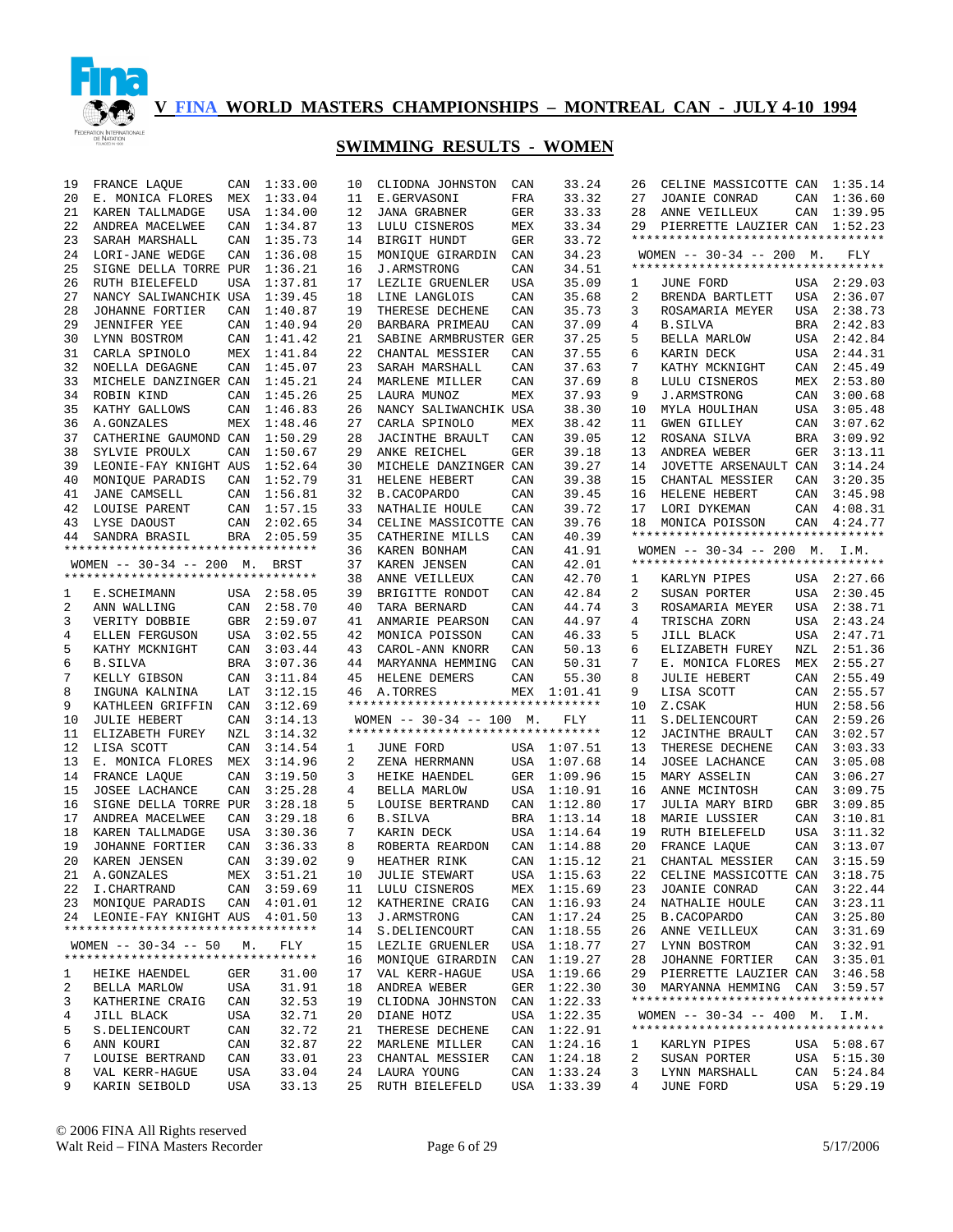

| 5  | BRENDA BARTLETT                    | USA        | 5:32.59 | 43 | ORFELINDA LOPEZ                    | MEX        | 35.79       | 21 | M.ORR                              |     | CAN 1:12.89 |
|----|------------------------------------|------------|---------|----|------------------------------------|------------|-------------|----|------------------------------------|-----|-------------|
| 6  | ROSAMARIA MEYER                    | USA        | 5:39.60 | 45 | MARCELLE GUAY                      | CAN        | 36.05       | 22 | CLAIRE GUICHERD                    | FRA | 1:12.97     |
| 7  | TRISCHA ZORN                       | USA        | 5:45.58 | 46 | SALLY FELLOWS                      | USA        | 36.23       | 23 | LYNDA PELLETIER                    | CAN | 1:13.00     |
| 8  | KATHY MCKNIGHT                     | CAN        | 5:48.82 | 47 | HELENE MAILLOUX                    | CAN        | 36.39       | 24 | C.MILLIGAN                         | CAN | 1:13.67     |
| 9  | LOUISE BERTRAND                    | CAN        | 5:51.35 | 48 | E.GAUVREAU                         | CAN        | 36.46       | 25 | NANCY BETTS                        | USA | 1:13.71     |
| 10 | <b>B.SILVA</b>                     | <b>BRA</b> | 5:53.14 | 49 | JOHANNE GAGNON                     | CAN        | 37.37       | 26 | MICHELLE BEAUDOIN CAN              |     | 1:13.74     |
| 11 | ROBERTA REARDON                    | CAN        | 5:55.28 | 50 | JOAN LEE                           | CAN        | 38.40       | 27 | JANE CLARE POGSON CAN              |     | 1:14.02     |
| 12 | HEATHER RINK                       | CAN        | 5:55.76 | 51 | CLAIRE MARTIN                      | CAN        | 39.06       | 28 | ELLEN PFLUGHEBER                   | USA | 1:14.22     |
| 13 | KATHLEEN GRIFFIN                   | CAN        | 6:07.33 | 52 | VERA MASCARENHAS                   | <b>BRA</b> | 39.10       | 29 | LORRAINE MACRAE                    | CAN | 1:14.84     |
| 14 | ELIZABETH FUREY                    | NZL        | 6:08.90 | 53 | BEATRIZ SALIM                      | <b>BRA</b> | 39.35       | 30 | COLLEEN FLANAGAN                   | CAN | 1:16.47     |
| 15 | MYLA HOULIHAN                      | <b>USA</b> | 6:13.05 | 54 | D. PELLERIN                        | CAN        | 39.42       | 31 | <b>JULIE THEBERGE</b>              | CAN | 1:16.49     |
| 16 | LULU CISNEROS                      | MEX        | 6:14.36 | 55 | ANNIE LOUAZEL                      | FRA        | 39.53       | 32 | NANCY CONANT                       | USA | 1:18.33     |
| 17 | LISA SCOTT                         | CAN        | 6:21.84 | 56 | KERRI MCGUIRE                      | CAN        | 39.70       | 33 | FRANCE RENAUD                      | CAN | 1:18.38     |
| 18 | MARY ASSELIN                       | CAN        | 6:34.09 | 57 | BRONWYN FOLLENT                    | AUS        | 39.96       | 34 | JOANNA MINUCCI                     | CAN | 1:18.40     |
| 19 | THERESE DECHENE                    | CAN        | 6:35.52 | 58 | I.MARTIN                           | FRA        | 40.04       | 35 | DEBBY WHATELY                      | CAN | 1:18.71     |
| 20 | ROSANA SILVA                       | BRA        | 6:39.28 | 59 | WENDY WATSON                       | NZL        | 40.39       | 36 | DONNA SQUIRE                       | CAN | 1:18.99     |
| 21 | RUTH BIELEFELD                     | USA        | 6:39.71 | 60 | CHANTAL LEGRIS                     | CAN        | 40.54       | 37 | CAROLE CHAMPOUX                    | CAN | 1:19.14     |
| 22 | LORI DYKEMAN                       | CAN        | 7:24.96 | 61 | TRACIE MINES                       | CAN        | 40.59       | 38 | A. SALLES                          | BRA | 1:19.23     |
| 23 | JOHANNE GROULX                     | CAN        | 8:55.91 | 62 | REGILENE SANTOS                    | BRA        | 40.87       | 39 | C.HAINES                           | GBR | 1:19.25     |
|    | ********************************** |            |         | 63 | MONIQUE FORGET                     | CAN        | 40.96       | 40 | PATRICIA IVES                      | CAN | 1:19.96     |
|    | WOMEN $-- 35-39 -- 50$             | М.         | FREE    | 64 | KAZUYO TOYOSHIMA                   | JPN        | 41.04       | 41 | SALLY FELLOWS                      | USA | 1:20.49     |
|    | ********************************** |            |         | 65 | ANN BORTOLOTTI                     | CAN        | 41.08       | 42 | M.BERGDOLL                         | USA | 1:21.24     |
| 1  | S.NEILSON-BELL                     | USA        | 27.32   | 66 | LISE VIENS                         | CAN        | 41.82       | 43 | SANDRA MOORES                      | CAN | 1:21.35     |
| 2  | ELKE HEIDE                         | GER        | 28.64   | 67 | SHARON CORE                        | CAN        | 42.12       | 44 | JANE RAE DOWD                      |     | CAN 1:21.71 |
| 3  | <b>GINA AGUILAR</b>                | USA        | 28.68   | 68 | C.VINCENT                          | CAN        | 42.33       | 45 | E.GAUVREAU                         | CAN | 1:21.82     |
| 4  | CLAUDIA THAMKE                     | GER        | 29.07   | 69 | H. GRACE MCBRIDE                   | CAN        | 42.87       | 46 | MARY HAWKES                        |     | USA 1:22.20 |
| 5  | KORNELIA GRUMMT                    | GER        | 29.75   | 70 | MARGARET SWAIN                     | CAN        | 42.89       | 47 | MICHELE LEMAY                      | CAN | 1:22.42     |
| 6  | CAROLYN ODECKI                     | CAN        | 30.16   | 71 | GILLIAN ROETS                      | <b>RSA</b> | 43.53       | 48 | D. CHAMPEAU                        | CAN | 1:23.75     |
| 7  | M.PFLUGHEBER                       | USA        | 30.22   | 72 | LAURIMELE PAGY                     | BRA        | 43.74       | 49 | ORFELINDA LOPEZ                    | MEX | 1:24.06     |
| 8  | <b>JENNIFER LUKER</b>              | <b>USA</b> | 30.42   | 73 | MARIANNE BLACK                     | CAN        | 44.74       | 50 | JOHANNE GAGNON                     | CAN | 1:25.24     |
| 9  | MAYSA AMADO                        | <b>BRA</b> | 30.55   | 74 | CAROLE DUCHARME                    | CAN        | 44.99       | 51 | E.MEPPO                            | BRA | 1:25.45     |
| 10 | CONSTANCE HALLETT USA              |            | 30.91   | 75 | SYLVIE BEGIN                       | CAN        | 45.44       | 52 | M. JANE BAKI                       | USA | 1:25.53     |
| 11 | K.MILLER-PRINGLE                   | CAN        | 31.01   | 76 | MARIA ORTEGA                       | MEX        | 46.18       | 53 | LISE FORTIN                        | CAN | 1:26.22     |
| 12 | L.BILODEAU-BERUBE CAN              |            | 31.12   | 77 | LISETTE LAGACE                     | CAN        | 46.23       | 54 | F.DESROCHES                        |     | CAN 1:26.56 |
| 13 | LUCIE DECHENE                      | CAN        | 31.19   | 78 | MIYUKI TAKAMATSU                   | JPN        | 47.51       | 55 | CLAIRE MARTIN                      | CAN | 1:27.27     |
| 14 | <b>AVILA RHODES</b>                | CAN        | 31.26   | 79 | <b>JANE BERGERON</b>               | CAN        | 47.63       | 56 | WENDY WATSON                       | NZL | 1:28.00     |
| 15 | ROSALIND HAMBLETT GBR              |            | 31.47   | 80 | BARBARA MCNEILL                    | CAN        | 47.74       | 57 | CHANTAL LEGRIS                     | CAN | 1:32.45     |
| 16 | CLAIRE GUICHERD                    | FRA        | 31.79   | 81 | LUCIE DRAINVILLE                   | CAN        | 48.19       | 58 | JOHANNE DEVIN                      | CAN | 1:32.49     |
| 17 | MYRIAN FERREIRA                    | BRA        | 31.88   | 82 | MIREILLE GOULET                    | CAN        | 48.72       | 59 | BRONWYN FOLLENT                    | AUS | 1:33.60     |
| 18 | GINNY MALCOLM                      | CAN        | 32.03   | 83 | M.PEREZ                            | MEX        | 48.85       | 60 | LILY LEBLANC                       | CAN | 1:33.81     |
| 19 | DEBRA LANGVAND                     | CAN        | 32.12   | 84 | PATRICIA HIGGINS                   | CAN        | 48.86       | 61 | ANN BORTOLOTTI                     | CAN | 1:34.72     |
| 20 | ROBYN WILLIAMS                     | CAN        | 32.38   | 85 | S.LOPEZ                            |            | MEX 1:14.13 | 62 | D. PELLERIN                        | CAN | 1:37.51     |
| 21 | SUE WEIR                           | CAN        | 32.44   |    | ********************************** |            |             | 63 | RUBY PRINCE                        | CAN | 1:37.76     |
| 22 | RENA BENNETT                       | CAN        | 32.54   |    | WOMEN $-- 35-39 -- 100$ M.         |            | FREE        | 64 | KERRI MCGUIRE                      | CAN | 1:38.84     |
| 23 | NANCY BETTS                        | USA        | 32.74   |    | ********************************** |            |             | 65 | ANN FORCELLINI                     | CAN | 1:39.72     |
| 24 | RAE FOURNIER-WREN USA              |            | 33.01   | 1  | S.NEILSON-BELL                     |            | USA 1:00.91 | 66 | BARBARA MCNEILL                    | CAN | 1:40.88     |
| 25 | LORRAINE MACRAE                    | CAN        | 33.07   | 2  | ELKE HEIDE                         | GER        | 1:03.94     | 67 | C.VINCENT                          | CAN | 1:41.47     |
| 26 | ELLEN PFLUGHEBER                   | USA        | 33.13   | 3  | GINA AGUILAR                       | USA        | 1:05.06     | 68 | SYLVIE BEGIN                       | CAN | 1:41.90     |
| 27 | MICHELLE BEAUDOIN CAN              |            | 33.16   | 4  | MARTHA STANTON                     |            | GBR 1:05.45 | 69 | MARIANNE BLACK                     | CAN | 1:42.73     |
| 28 | CAROLE COMTOIS                     | CAN        | 33.28   | 5  | MARGUERITE MEYER USA 1:06.22       |            |             |    | 70 MARIA ORTEGA                    |     | MEX 1:44.46 |
| 29 | JOANNA MINUCCI                     | CAN        | 33.70   | 6  | SUSAN ROESCH                       |            | USA 1:07.52 |    | 71 M.PEREZ                         |     | MEX 1:45.29 |
| 30 | M.ORR                              | CAN        | 33.85   | 7  | <b>JENNIFER LUKER</b>              |            | USA 1:07.75 | 72 | JANICE TROWSDALE CAN 1:46.16       |     |             |
| 31 | PATRICIA L'ABBE                    | CAN        | 34.02   | 8  | M. PFLUGHEBER                      | USA        | 1:08.09     |    | 73 ANNIE LOUAZEL                   |     | FRA 1:46.96 |
| 32 | PATRICIA IVES                      | CAN        | 34.23   | 9  | L.BILODEAU-BERUBE CAN              |            | 1:08.53     |    | ********************************** |     |             |
| 33 | DEBBY WHATELY                      | CAN        | 34.53   | 10 | ELAINE MATTATALL                   | CAN        | 1:09.33     |    | WOMEN -- 35-39 -- 200 M. FREE      |     |             |
| 34 | M.BERGDOLL                         | USA        | 34.59   | 11 | CAROLYN ODECKI                     | CAN        | 1:09.37     |    | ********************************** |     |             |
| 35 | MARY HAWKES                        | USA        | 34.99   | 12 | LUCIE DECHENE                      | CAN        | 1:10.00     | 1  | S.NEILSON-BELL                     |     | USA 2:14.17 |
| 36 | C.HAINES                           | GBR        | 35.10   | 13 | TRACY GRILLI                       | USA        | 1:10.01     | 2  | MAURA ASMUTH                       |     | USA 2:16.82 |
| 37 | LOUISE ST-ONGE                     | CAN        | 35.12   |    | 14 AVILA RHODES                    | CAN        | 1:10.55     | 3  | ALETTA MOMBERG                     |     | RSA 2:16.96 |
| 38 | NANCY CONANT                       | USA        | 35.20   | 15 | CONSTANCE HALLETT USA              |            | 1:10.68     | 4  | MARTHA STANTON                     |     | GBR 2:21.55 |
| 39 | G.P-WELLS                          | USA        | 35.27   |    | 16 LIZ MACBRIDE-MACK USA           |            | 1:11.03     | 5  | DEA ANN JOSLIN                     |     | USA 2:22.22 |
| 40 | CYNTHIA TOURNAT                    | USA        | 35.28   |    | 17 GINNY MALCOLM                   |            | CAN 1:11.30 | 6  | MARGUERITE MEYER                   |     | USA 2:23.45 |
| 41 | <b>JULIE THEBERGE</b>              | CAN        | 35.56   | 18 | HELEN SCHAMROTH                    | GBR        | 1:11.37     | 7  | PAM MARTIN                         |     | USA 2:25.70 |
| 42 | PETRA WIEMANN                      | GER        | 35.62   | 19 | SHIRLEY CARINE                     | GBR        | 1:12.14     | 8  | ELIZABETH FRY                      |     | USA 2:26.33 |
| 43 | MICHIKO SUZUKI                     | JPN        | 35.79   | 20 | DEBRA LANGVAND                     |            | CAN 1:12.60 | 9  | M.SEXSMITH                         | CAN | 2:28.03     |
|    |                                    |            |         |    |                                    |            |             |    |                                    |     |             |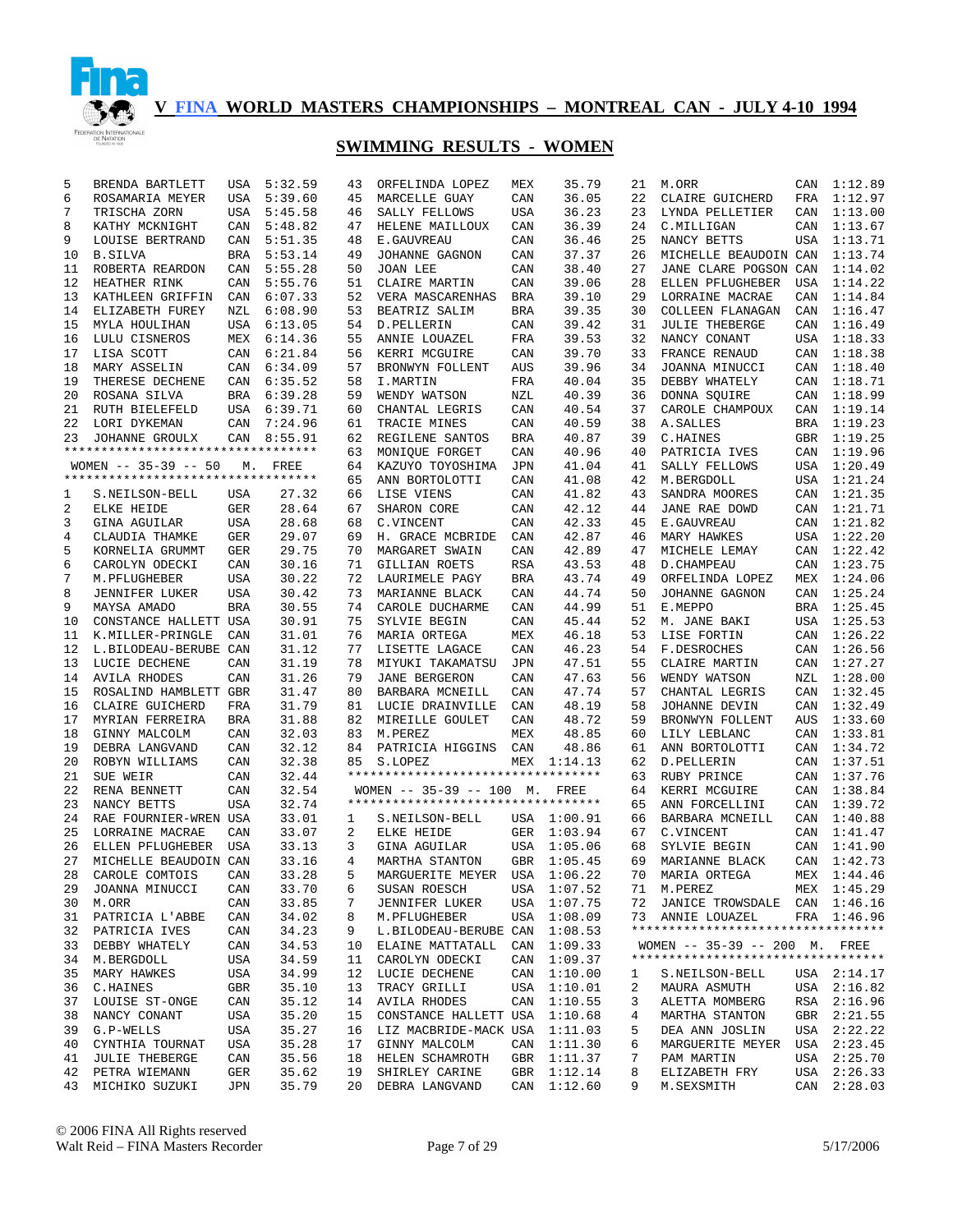

| 10       | SUSAN ROESCH                                 | USA        | 2:28.37     | 22 | LOUISE ST-ONGE                        | CAN        | 5:59.56        | 17       | ROSALIND HAMBLETT GBR              |            | 38.67                  |
|----------|----------------------------------------------|------------|-------------|----|---------------------------------------|------------|----------------|----------|------------------------------------|------------|------------------------|
| 11       | HEATHER VASSALLO                             | GBR        | 2:28.88     | 23 | COLLEEN FLANAGAN                      | CAN        | 5:59.87        | 18       | NANCY BETTS                        | USA        | 38.68                  |
| 12       | ELAINE MATTATALL                             | CAN        | 2:29.01     | 24 | JANE CLARE POGSON CAN                 |            | 6:02.94        | 19       | LIZ MACBRIDE-MACK USA              |            | 38.83                  |
| 13       | HEIDI CHRISTENSEN USA                        |            | 2:29.10     | 25 | CAROLE COMTOIS                        | CAN        | 6:16.16        | 20       | LYNDA DALY                         | <b>RSA</b> | 39.04                  |
| 14       | TRACY GRILLI                                 |            | USA 2:30.92 | 26 | SANDRA MOORES                         | CAN        | 6:28.57        | 21       | CAROLYN ODECKI                     | CAN        | 39.15                  |
| 15       | NANCI SIROIS                                 |            | USA 2:37.07 | 27 | SOPHIE ROUX                           | CAN        | 6:33.09        | 22       | LEAH BARNLUND                      | CAN        | 39.32                  |
| 16       | HELEN SCHAMROTH                              | GBR        | 2:37.47     | 28 | CYNTHIA TOURNAT                       | USA        | 6:37.98        | 23       | FRANCE RENAUD                      | CAN        | 39.39                  |
| 17       | GINNY MALCOLM                                | CAN        | 2:38.71     | 29 | ORFELINDA LOPEZ                       | MEX        | 6:43.99        | 24       | DEBRA LANGVAND                     | CAN        | 40.07                  |
| 18       | ELLEN PFLUGHEBER                             | USA        | 2:40.02     | 30 | LORI ACKROYD                          | CAN        | 7:08.35        | 25       | LYNDA PELLETIER                    | CAN        | 40.48                  |
| 19       | L.BILODEAU-BERUBE CAN                        |            | 2:40.32     | 31 | BARBARA MCNEILL                       | CAN        | 8:01.93        | 26       | G.P-WELLS                          | <b>USA</b> | 41.38                  |
| 20       | RENA BENNETT                                 | CAN        | 2:41.34     |    | 32 M.PEREZ                            | MEX        | 8:05.28        | 27       | SALLY FELLOWS                      | <b>USA</b> | 42.87                  |
| 21       | DOMINIQUE LEJEUNE CAN                        |            | 2:42.24     | 33 | LOUISE LALONDE                        | CAN        | 8:22.49        | 28       | MICHELE LEMAY                      | CAN        | 42.98                  |
| 22       | NANCY BETTS                                  | <b>USA</b> | 2:44.29     | 34 | DENISE COURAGE                        |            | CAN 8:52.51    | 29       | <b>JANE RAE DOWD</b>               | CAN        | 43.43                  |
| 23       | ARACELI RODRIGUEZ MEX                        |            | 2:45.90     |    | **********************************    |            |                | 30       | PETRA WIEMANN                      | <b>GER</b> | 43.46                  |
| 24       | MICHELLE BEAUDOIN CAN                        |            | 2:47.62     |    | WOMEN -- 35-39 -- 800 M. FREE         |            |                | 31       | SUSAN LEIER                        | CAN        | 43.52                  |
| 25       | CAROLE COMTOIS                               | CAN        | 2:48.57     |    | *********************************     |            |                | 32       | M.BERGDOLL                         | <b>USA</b> | 44.21                  |
| 26       | COLLEEN FLANAGAN                             | CAN        | 2:49.11     | 1  | ALETTA MOMBERG                        |            | RSA 9:52.58    | 33       | MANUELA MAIWALD                    | <b>GER</b> | 44.24                  |
| 27       | LOUISE ST-ONGE                               | CAN        | 2:51.77     | 2  | MAURA ASMUTH                          |            | USA 10:00.99   | 34       | PATRICIA IVES                      | CAN        | 46.12                  |
| 28       | DONNA SQUIRE                                 | CAN        | 2:54.28     | 3  | MARGUERITE MEYER USA 10:10.26         |            |                | 35       | E.GAUVREAU                         | CAN        | 46.36                  |
| 29       | <b>JULIE THEBERGE</b>                        | CAN        | 2:55.87     | 4  | ESTHER ISEPPI                         |            | SUI 10:10.51   | 36       | LISE FORTIN                        | CAN        | 46.71                  |
| 30       | MARY HAWKES                                  |            | USA 2:56.93 | 5  | HEIDI CHRISTENSEN USA 10:21.99        |            |                | 37       | KAZUYO TOYOSHIMA                   | JPN        | 47.72                  |
| 31       | MARY LYNNE JORDON CAN                        |            | 2:57.28     | 6  | <b>JANET BOLTON</b>                   |            | AUS 10:25.26   | 38       | RUBY PRINCE                        | CAN        | 47.85                  |
| 32       | NANCY CONANT                                 |            | USA 2:57.88 | 7  | HEATHER VASSALLO                      |            | GBR 10:44.38   | 39       | CHANTAL LEGRIS                     | CAN        | 48.28                  |
| 33       | A. SALLES                                    | BRA        | 2:58.10     | 8  | ELIZABETH FRY                         |            | USA 10:52.83   | 40       | CLAIRE MARTIN                      | CAN        | 49.44                  |
| 34       | JOANNA MINUCCI                               | CAN        | 2:58.35     | 9  | ELAINE MATTATALL                      |            | CAN 11:00.63   | 41       | BRONWYN FOLLENT                    | AUS        | 51.41                  |
| 35       | C.HAINES                                     | GBR        | 2:59.57     | 10 | SALLY MILLS                           |            | GBR 11:01.36   | 42       | BARBARA MCNEILL                    | CAN        | 52.61                  |
| 36       | PATRICIA IVES                                | CAN        | 3:00.08     | 11 | CATHY COPELAND                        |            | USA 11:24.45   | 43       | SHARON CORE                        | CAN        | 55.18                  |
| 37       | SANDRA MOORES                                | CAN        | 3:01.11     | 12 | DOMINIQUE LEJEUNE CAN 11:49.06        |            |                | 44       | <b>JACKIE MANDZIAK</b>             | CAN        | 55.96                  |
| 38       | ORFELINDA LOPEZ                              | MEX        | 3:05.37     | 13 | ROSALIND HAMBLETT GBR 11:50.98        |            |                | 45       | PATRICIA ELLIS                     | CAN        | 56.02                  |
| 39       | D. CHAMPEAU                                  | CAN        | 3:07.97     | 14 | LOUISE ST-ONGE                        |            | CAN 12:16.65   | 46       | LUCIE DRAINVILLE                   | CAN        | 56.30                  |
| 40       | HELENE MAILLOUX                              | CAN        | 3:09.54     | 15 | LIZ MACBRIDE-MACK USA 12:19.33        |            |                | 47       | MARIANNE BLACK                     | CAN        | 57.04                  |
| 41       | LORI ACKROYD                                 | CAN        | 3:13.77     | 16 | JOANNE MORNEAU                        |            | CAN 12:32.55   | 48       | D. PELLERIN                        | CAN        | 57.96                  |
| 42       | HELENE PARENT                                | CAN        | 3:26.71     | 17 | COLLEEN FLANAGAN                      |            | CAN 12:41.72   | 49       | JANICE TROWSDALE                   | CAN        | 58.49                  |
| 43       | ANN BORTOLOTTI                               | CAN        | 3:29.34     | 18 | PATRICIA L'ABBE                       |            | CAN 13:13.55   | 50       | LISETTE LAGACE                     | CAN        | 1:00.70                |
|          | SYLVIE BEGIN                                 | CAN        |             | 19 | MARIANNE QUAIN                        |            |                |          | KERRI MCGUIRE                      |            | CAN 1:01.77            |
|          |                                              |            |             |    |                                       |            |                |          |                                    |            |                        |
| 44       |                                              |            | 3:30.68     |    |                                       |            | CAN 13:18.76   | 51       |                                    |            |                        |
| 45       | MARIANNE BLACK                               | CAN        | 3:32.93     | 20 | ORFELINDA LOPEZ                       |            | MEX 14:04.97   | 52       | DENISE COURAGE                     |            | CAN 1:02.32            |
| 46       | D.PELLERIN                                   | CAN        | 3:34.34     | 21 | D. CHAMPEAU                           |            | CAN 14:06.78   |          | ********************************** |            |                        |
| 47       | BARBARA MCNEILL                              | CAN        | 3:41.17     | 22 | LOUISE LECLERC                        |            | CAN 14:28.13   |          | WOMEN -- 35-39 -- 100 M. BACK      |            |                        |
| 48       | JACKIE MANDZIAK                              | CAN        | 3:42.92     | 23 | SYLVIE BOUCHARD                       |            | CAN 15:22.58   |          | *********************************  |            |                        |
| 49       | M.PEREZ                                      |            | MEX 3:46.77 | 24 | HELENE PARENT                         |            | CAN 15:36.96   | 1        | LINDLEY DOUGHTY                    |            | USA 1:12.48            |
| 50       | LOUISE LALONDE                               | CAN        | 3:55.95     | 25 | JOHANNE DEVIN                         |            | CAN 15:43.63   | 2        | NANCY RENO                         |            | USA 1:15.03            |
|          | **********************************           |            |             | 26 | NANCY DECAIRE                         |            | CAN 15:44.80   | 3        | M. SEXSMITH                        |            | CAN 1:15.58            |
|          | WOMEN $-- 35-39 -- 400$ M.                   |            | FREE        | 27 | L.MEJIA                               |            | MEX 16:17.87   | 4        | MARTHA STANTON                     |            | GBR 1:16.38            |
|          | **********************************           |            |             | 28 | M.PEREZ                               |            | MEX 16:20.69   | 5        | C. MACDONALD                       |            | CAN 1:17.42            |
| 1        | ALETTA MOMBERG                               |            | RSA 4:45.83 | 29 | MARIE MORINVILLE                      |            | CAN 16:44.26   | 6        | HEATHER VASSALLO                   |            | GBR 1:17.43            |
| 2        | MAURA ASMUTH                                 |            | USA 4:48.36 | 30 | LOUISE LALONDE                        |            | CAN 17:07.46   | 7        | C. MILLIGAN                        | CAN        | 1:17.60                |
| 3        | MARGUERITE MEYER USA 4:54.11                 |            |             |    | **********************************    |            |                | 8        | JUDIT HAJDU                        | AUT        | 1:17.64                |
| 4        | ESTHER ISEPPI                                |            | SUI 4:54.29 |    | $WOMEN$ -- 35-39 -- 50                | М.         | BACK           | 9        | LESLIE ULEN                        |            | USA 1:17.72            |
| 5        | DEA ANN JOSLIN                               |            | USA 5:02.85 |    | **********************************    |            |                | 10       | MICHELE DEVITT                     |            | USA 1:20.36            |
| 6        | MARTHA STANTON                               |            | GBR 5:03.01 |    | 1 LINDLEY DOUGHTY USA 33.41           |            |                | 11       | SUSAN ROESCH                       |            | USA 1:21.01            |
| 7        | HEATHER VASSALLO GBR 5:06.58                 |            |             | 2  | CLAUDIA THAMKE                        | GER        | 33.66          | 12       | KIFF KIMBER                        |            | USA 1:21.11            |
| 8        | HEIDI CHRISTENSEN USA 5:08.24                |            |             | 3  | KORNELIA GRUMMT                       | GER        | 33.68          | 13       | CLAIRE GUICHERD                    |            | FRA 1:23.69            |
| 9        | JANET BOLTON                                 |            | AUS 5:08.61 | 4  | NANCY RENO                            | USA        | 34.85          | 14       | CAROLYN ODECKI                     |            | CAN 1:25.43            |
| 10       | PAM MARTIN                                   |            | USA 5:08.79 | 5  | M.SEXSMITH                            | CAN        | 35.00          | 15       | LYNDA DALY                         |            | RSA 1:25.81            |
| 11       | ELAINE MATTATALL CAN 5:17.82                 |            |             | 6  | C.MACDONALD                           | CAN        | 35.50          | 16       | NANCI SIROIS                       |            | USA 1:25.82            |
| 12       | SALLY MILLS                                  |            | GBR 5:19.33 | 7  | JUDIT HAJDU                           | AUT        | 35.69          | 17       | DEBRA LANGVAND                     |            | CAN 1:26.85            |
| 13       | CONSTANCE HALLETT USA 5:20.20                |            |             | 8  | C.MILLIGAN                            | CAN        | 35.89          | 18       | SUE WEIR                           |            | CAN 1:27.49            |
| 14       | TRACY GRILLI                                 |            | USA 5:26.47 | 9  | HEATHER VASSALLO                      | GBR        | 35.91          | 19       | LEAH BARNLUND                      |            | CAN 1:28.90            |
| 15       | ANN DE PRAETER                               |            | CAN 5:29.33 | 10 | LESLIE ULEN                           | USA        | 35.96          | 20       | G.P-WELLS                          |            | USA 1:32.16            |
| 16       | NANCI SIROIS                                 |            | USA 5:29.98 | 11 | GINA AGUILAR                          | USA        | 36.23          | 21       | DEBBY WHATELY                      |            | CAN 1:33.08            |
| 17       | JILL LEON                                    |            | CAN 5:37.24 | 12 | SUSAN ROESCH                          | USA        | 36.66          | 22       | MICHELE LEMAY                      |            | CAN 1:34.50            |
| 18       | HELEN SCHAMROTH                              |            | GBR 5:41.24 | 13 | KIFF KIMBER                           | USA        | 38.18          | 23       | A.SALLES                           |            | BRA 1:36.93            |
| 19       | <b>JENNIFER LUKER</b>                        |            | USA 5:45.46 | 14 | TRACY GRILLI                          | USA        | 38.33          | 24       | F.DESROCHES                        |            | CAN 1:44.07            |
| 20<br>21 | ROSALIND HAMBLETT GBR 5:48.24<br>NANCY BETTS |            | USA 5:52.75 | 15 | CLAIRE GUICHERD<br>16 LINE LAJEUNESSE | FRA<br>CAN | 38.46<br>38.65 | 25<br>26 | MARIE MORINVILLE<br>MARIANNE BLACK | CAN        | CAN 1:56.10<br>2:05.83 |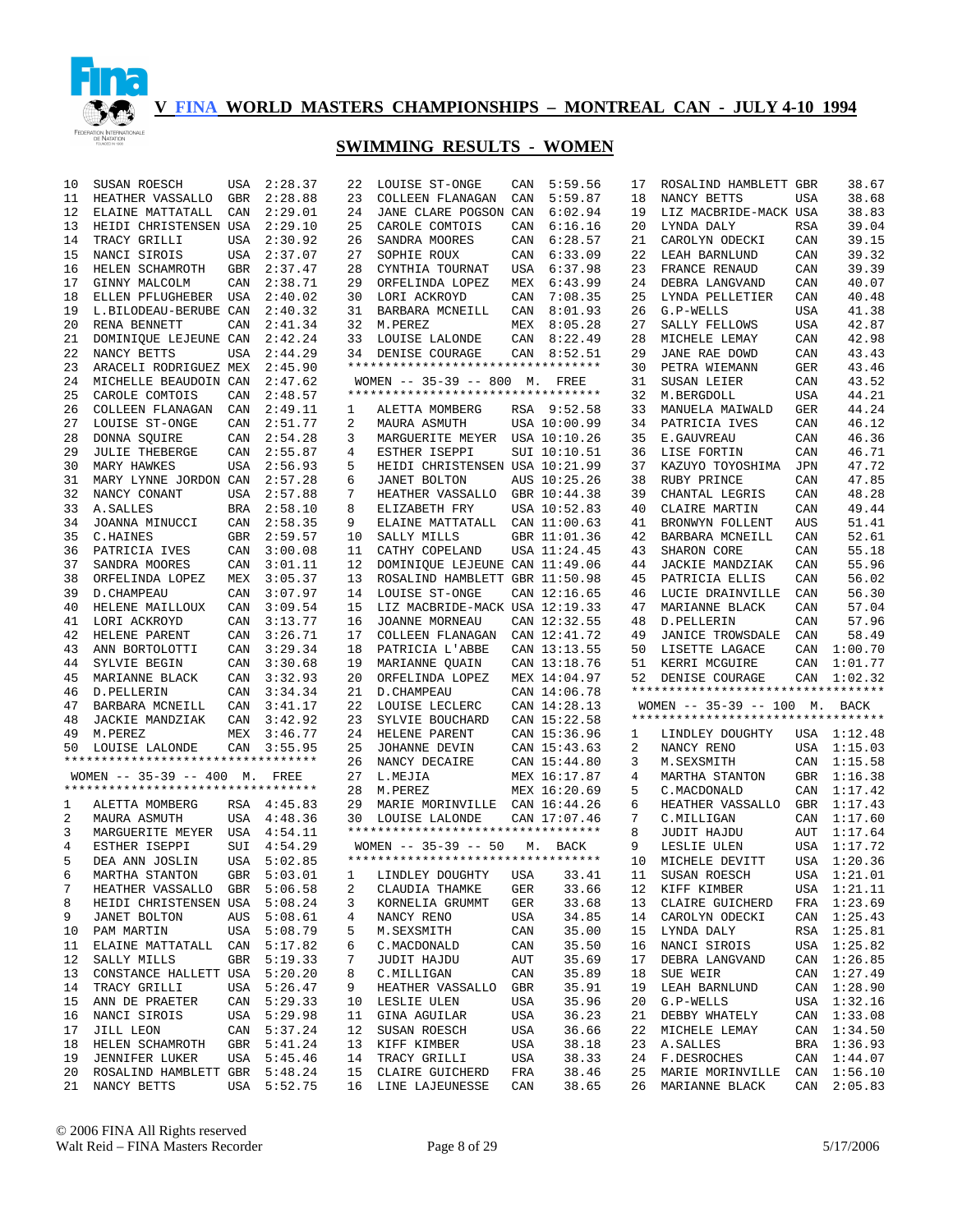

| 27 | JANICE TROWSDALE                                     | CAN        | 2:08.68     | 26 | JANE RAE DOWD                       | CAN        | 48.20       |    | WOMEN -- 35-39 -- 200 M. BRST      |            |             |
|----|------------------------------------------------------|------------|-------------|----|-------------------------------------|------------|-------------|----|------------------------------------|------------|-------------|
| 28 | D.PELLERIN                                           | CAN        | 2:18.49     | 27 | NANCY CONANT                        | USA        | 48.74       |    | ********************************** |            |             |
| 29 | DENISE COURAGE                                       |            | CAN 2:18.96 | 27 | GILLIAN ROETS                       | RSA        | 48.74       | 1  | DEA ANN JOSLIN                     |            | USA 2:52.40 |
|    | **********************************                   |            |             | 29 | MICHIKO SUZUKI                      | JPN        | 49.05       | 2  | COKIE LEPINSKI                     | USA        | 3:04.19     |
|    | WOMEN -- 35-39 -- 200 M. BACK                        |            |             | 30 | LISE FORTIN                         | CAN        | 49.29       | 3  | ANA MARIA ARNOLDT ARG              |            | 3:07.04     |
|    | **********************************                   |            |             | 31 | RUBY PRINCE                         | CAN        | 49.57       | 4  | DIANE FRANCIS                      | CAN        | 3:10.43     |
| 1  | LINDLEY DOUGHTY                                      |            | USA 2:38.71 | 32 | ANNIE LOUAZEL                       | FRA        | 50.89       | 5  | <b>AVILA RHODES</b>                | CAN        | 3:11.45     |
| 2  | MARTHA STANTON                                       |            | GBR 2:44.10 | 33 | LILY LEBLANC                        | CAN        | 51.35       | 6  | DONNA NEARY                        | USA        | 3:13.23     |
| 3  | NANCY RENO                                           |            | USA 2:45.34 | 34 | JOHANNE DEVIN                       | CAN        | 51.84       | 7  | JILL LEON                          | CAN        | 3:13.89     |
| 4  | JUDIT HAJDU                                          | AUT        | 2:46.53     | 35 | CAROLE DUCHARME                     | CAN        | 52.51       | 8  | ROSEMARY LANCOS                    | CAN        | 3:16.20     |
| 5  | C.MACDONALD                                          | CAN        | 2:48.52     | 36 | VERA MASCARENHAS                    | <b>BRA</b> | 52.77       | 9  | LINE LAJEUNESSE                    | CAN        | 3:16.84     |
| 6  | M.SEXSMITH                                           |            | CAN 2:48.80 | 37 | YUKO YASUDA                         | JPN        | 54.37       | 10 | ARACELI RODRIGUEZ MEX              |            | 3:22.40     |
| 7  | C.MILLIGAN                                           | CAN        | 2:50.42     | 38 | MARIA VASCONCELOS BRA               |            | 55.82       | 11 | RENA BENNETT                       | CAN        | 3:22.53     |
| 8  | KIFF KIMBER                                          |            | USA 2:53.41 | 39 | <b>JACKIE MANDZIAK</b>              | CAN        | 56.20       | 12 | EDNA MOORE                         | USA        | 3:24.49     |
| 9  | LESLIE ULEN                                          |            | USA 2:53.86 | 40 | <b>JANICE TROWSDALE</b>             | CAN        | 59.29       | 13 | YOSHIKO SATO                       | JPN        | 3:26.54     |
| 10 | SUSAN ROESCH                                         |            | USA 2:57.24 |    | 41 LUCIE DRAINVILLE                 | CAN        | 1:02.42     | 14 | M.ORR                              | CAN        | 3:32.59     |
|    |                                                      |            |             |    | *********************************   |            |             |    |                                    |            |             |
| 11 | JILL LEON                                            | CAN        | 3:00.51     |    |                                     |            |             | 15 | DONNA SQUIRE                       | CAN        | 3:48.34     |
| 12 | NANCI SIROIS                                         |            | USA 3:01.23 |    | WOMEN $-- 35-39 -- 100$ M.          |            | BRST        | 16 | LORI ACKROYD                       | CAN        | 3:50.46     |
| 13 | MYRIAN FERREIRA                                      | BRA        | 3:01.98     |    | **********************************  |            |             | 17 | HELENE PARENT                      | CAN        | 3:58.69     |
| 14 | LEAH BARNLUND                                        | CAN        | 3:06.82     | 1  | DEA ANN JOSLIN                      |            | USA 1:20.60 | 18 | SYLVIE BOUCHARD                    | CAN        | 4:06.45     |
| 15 | LYNDA DALY                                           | RSA        | 3:11.66     | 2  | COKIE LEPINSKI                      | USA        | 1:24.54     | 19 | MARIE MORINVILLE CAN               |            | 4:19.37     |
| 16 | LINDA ADAIR                                          | CAN        | 3:14.73     | 3  | EILEEN WALL                         | USA        | 1:24.64     |    | ********************************** |            |             |
| 17 | DANIELLE BRAULT                                      | CAN        | 3:15.72     | 4  | ANA MARIA ARNOLDT ARG               |            | 1:25.70     |    | $WOMEN$ -- 35-39 -- 50             | М.         | FLY         |
| 18 | FRANCE RENAUD                                        | CAN        | 3:16.21     | 4  | MAYSA AMADO                         | BRA        | 1:25.70     |    | ********************************** |            |             |
| 19 | DEBBY WHATELY                                        | CAN        | 3:16.33     | 6  | K.MILLER-PRINGLE                    | CAN        | 1:25.96     | 1  | S.NEILSON-BELL                     | USA        | 30.84       |
| 20 | MICHELLE BEAUDOIN CAN                                |            | 3:16.81     | 7  | SHIRLEY CARINE                      | GBR        | 1:26.90     | 2  | ELKE HEIDE                         | GER        | 31.71       |
| 21 | A.SALLES                                             | BRA        | 3:29.50     | 8  | DIANE FRANCIS                       | CAN        | 1:27.50     | 3  | LINDLEY DOUGHTY                    | USA        | 31.78       |
| 22 | LOUISE LECLERC                                       | CAN        | 3:31.09     | 9  | DONNA NEARY                         | USA        | 1:28.04     | 4  | GINA AGUILAR                       | USA        | 32.03       |
| 23 | D. CHAMPEAU                                          | CAN        | 3:31.29     | 10 | IRINA BONDAREVA                     | UKR        | 1:28.08     | 5  | PAM MARTIN                         | USA        | 32.47       |
| 24 | G.P-WELLS                                            | USA        | 3:32.05     | 11 | LINE LAJEUNESSE                     | CAN        | 1:28.34     | 6  | KIFF KIMBER                        | <b>USA</b> | 32.99       |
| 25 | F.DESROCHES                                          | CAN        | 3:44.48     | 12 | <b>AVILA RHODES</b>                 | CAN        | 1:28.46     | 7  | ELIZABETH FRY                      | USA        | 33.26       |
| 26 | KAZUYO TOYOSHIMA                                     | JPN        | 3:45.20     | 13 | <b>JENNIFER LUKER</b>               | USA        | 1:31.78     | 8  | MYRIAN FERREIRA                    | <b>BRA</b> | 33.31       |
| 27 | MARCELLE GUAY                                        | CAN        | 3:53.90     | 14 | RENA BENNETT                        | CAN        | 1:32.45     | 9  | LUCIE DECHENE                      | CAN        | 33.71       |
| 28 | RUBY PRINCE                                          | CAN        | 3:57.58     | 15 | ROSEMARY LANCOS                     | CAN        | 1:32.64     | 10 | CATHY NEVILLE                      | <b>USA</b> | 33.78       |
| 29 | MARIE MORINVILLE CAN                                 |            | 4:04.89     | 16 | GINNY MALCOLM                       | CAN        | 1:32.68     | 11 | CAROLYN ODECKI                     | CAN        | 33.85       |
|    |                                                      |            |             | 17 |                                     |            |             | 12 |                                    |            | 34.03       |
| 30 | MONIQUE CHAVES                                       |            | BRA 4:25.97 |    | ARACELI RODRIGUEZ MEX               |            | 1:33.83     |    | SALLY MILLS                        | <b>GBR</b> |             |
| 31 | DENISE COURAGE<br>********************************** | CAN        | 4:52.54     | 18 | LORRAINE MACRAE                     | CAN        | 1:34.36     | 13 | MICHELE DEVITT                     | <b>USA</b> | 34.62       |
|    |                                                      |            |             | 19 | CONSTANCE HALLETT USA               |            | 1:35.06     | 14 | SUSAN LEIER                        | CAN        | 34.86       |
|    | WOMEN $-- 35-39 -- 50$                               | М.         | BRST        | 20 | EDNA MOORE                          | USA        | 1:35.10     | 15 | <b>JANET BOLTON</b>                | AUS        | 34.94       |
|    | **********************************                   |            |             | 21 | ELLEN PFLUGHEBER                    | USA        | 1:35.79     | 16 | COKIE LEPINSKI                     | <b>USA</b> | 34.98       |
| 1  | DEA ANN JOSLIN                                       | USA        | 36.72       | 22 | LEAH BARNLUND                       | CAN        | 1:35.92     | 17 | LINDA ADAIR                        | CAN        | 35.08       |
| 2  | MAYSA AMADO                                          | <b>BRA</b> | 37.25       | 23 | ROBYN WILLIAMS                      | CAN        | 1:36.05     | 18 | SUE WEIR                           | CAN        | 35.29       |
| 3  | ANA MARIA ARNOLDT ARG                                |            | 37.70       | 24 | DANIELLE BRAULT                     | CAN        | 1:36.83     | 19 | ROSALIND HAMBLETT GBR              |            | 35.44       |
| 4  | SHIRLEY CARINE                                       | GBR        | 38.66       | 25 | M.ORR                               | CAN        | 1:37.77     | 20 | MICHELLE BEAUDOIN CAN              |            | 35.71       |
| 5  | COKIE LEPINSKI                                       | USA        | 38.91       | 26 | PATRICIA L'ABBE                     | CAN        | 1:38.72     | 21 | DEBRA LANGVAND                     | CAN        | 36.49       |
| 6  | DIANE FRANCIS                                        | CAN        | 39.08       | 27 | SALLY FELLOWS                       | USA        | 1:39.55     | 22 | ANA MARIA ARNOLDT ARG              |            | 36.61       |
| 7  | IRINA BONDAREVA                                      | UKR        | 39.96       | 28 | HELENE MAILLOUX                     | CAN        | 1:42.32     | 23 | RAE FOURNIER-WREN USA              |            | 36.99       |
| 8  | LINE LAJEUNESSE                                      | CAN        | 40.16       | 29 | MARY HAWKES                         | USA        | 1:44.22     | 24 | JOHANNE DEROME                     | CAN        | 37.16       |
| 9  | <b>JENNIFER LUKER</b>                                | USA        | 40.29       | 30 | LORI ACKROYD                        |            | CAN 1:44.99 | 25 | L.BILODEAU-BERUBE CAN              |            | 37.25       |
|    | 10 GINA AGUILAR                                      | USA        | 40.84       |    | 31 MARTINE HIROU                    |            | CAN 1:45.02 |    | 26 DOMINIQUE LEJEUNE CAN           |            | 37.64       |
|    | 11 AVILA RHODES                                      | CAN        | 40.98       |    | 32 DONNA SQUIRE                     |            | CAN 1:45.26 |    | 27 ROBYN WILLIAMS                  | CAN        | 37.84       |
| 12 | ARACELI RODRIGUEZ MEX                                |            | 41.34       | 33 | JOHANNE GAGNON                      |            | CAN 1:46.91 | 28 | LOUISE ST-ONGE                     | CAN        | 37.99       |
| 13 | M.PFLUGHEBER                                         | USA        | 41.78       | 34 | THERESE CROLLICK AUS 1:47.87        |            |             | 29 | CYNTHIA TOURNAT                    | USA        | 38.44       |
| 14 | ROSEMARY LANCOS                                      | CAN        | 42.20       | 35 | I.MARTIN                            |            | FRA 1:48.05 | 30 | CAROLE CHAMPOUX                    | CAN        | 38.59       |
|    | DANIELLE BRAULT                                      |            | 42.39       |    |                                     |            |             | 31 |                                    |            | 38.62       |
| 15 |                                                      | CAN        |             |    | 36 CLAIRE MARTIN                    |            | CAN 1:52.84 |    | THERESE CROLLICK AUS               |            |             |
| 16 | PETRA WIEMANN                                        | GER        | 42.70       | 37 | WENDY WATSON                        |            | NZL 1:53.75 | 32 | MICHELE LEMAY                      | CAN        | 39.05       |
| 17 | EDNA MOORE                                           | USA        | 42.76       | 38 | GILLIAN ROETS                       |            | RSA 1:54.12 | 33 | PETRA WIEMANN                      | GER        | 39.18       |
| 18 | CONSTANCE HALLETT USA                                |            | 42.94       |    | 39 CAROLE DUCHARME                  |            | CAN 1:58.89 | 34 | JOANNA MINUCCI                     | CAN        | 39.61       |
| 19 | LORRAINE MACRAE                                      | CAN        | 43.06       |    | 40 ANNIE LOUAZEL                    |            | FRA 1:59.43 | 35 | F.DESROCHES                        | CAN        | 44.10       |
| 20 | JOHANNE DEROME                                       | CAN        | 43.13       |    | 41 MARIE MORINVILLE CAN 2:01.73     |            |             | 36 | HELENE MAILLOUX                    | CAN        | 44.62       |
| 21 | M.ORR                                                | CAN        | 43.65       | 42 | <b>JANE BERGERON</b>                |            | CAN 2:04.82 | 37 | VERA MASCARENHAS                   | BRA        | 45.59       |
| 22 | SUSAN LEIER                                          | CAN        | 43.91       |    | 43 C.VINCENT                        |            | CAN 2:07.57 | 38 | MONIOUE FORGET                     | CAN        | 47.73       |
| 23 | MANUELA MAIWALD                                      | GER        | 45.38       |    | 44 LISE VIENS                       |            | CAN 2:09.86 | 39 | JACKIE MANDZIAK                    | CAN        | 53.85       |
|    | 24 MARTINE HIROU                                     | CAN        | 45.98       | 45 | JANICE TROWSDALE CAN 2:12.22        |            |             | 40 | SHARON CORE                        | CAN        | 54.75       |
|    | 25 LORI ACKROYD                                      | CAN        | 46.95       |    | *********************************** |            |             | 41 | H. GRACE MCBRIDE CAN               |            | 55.57       |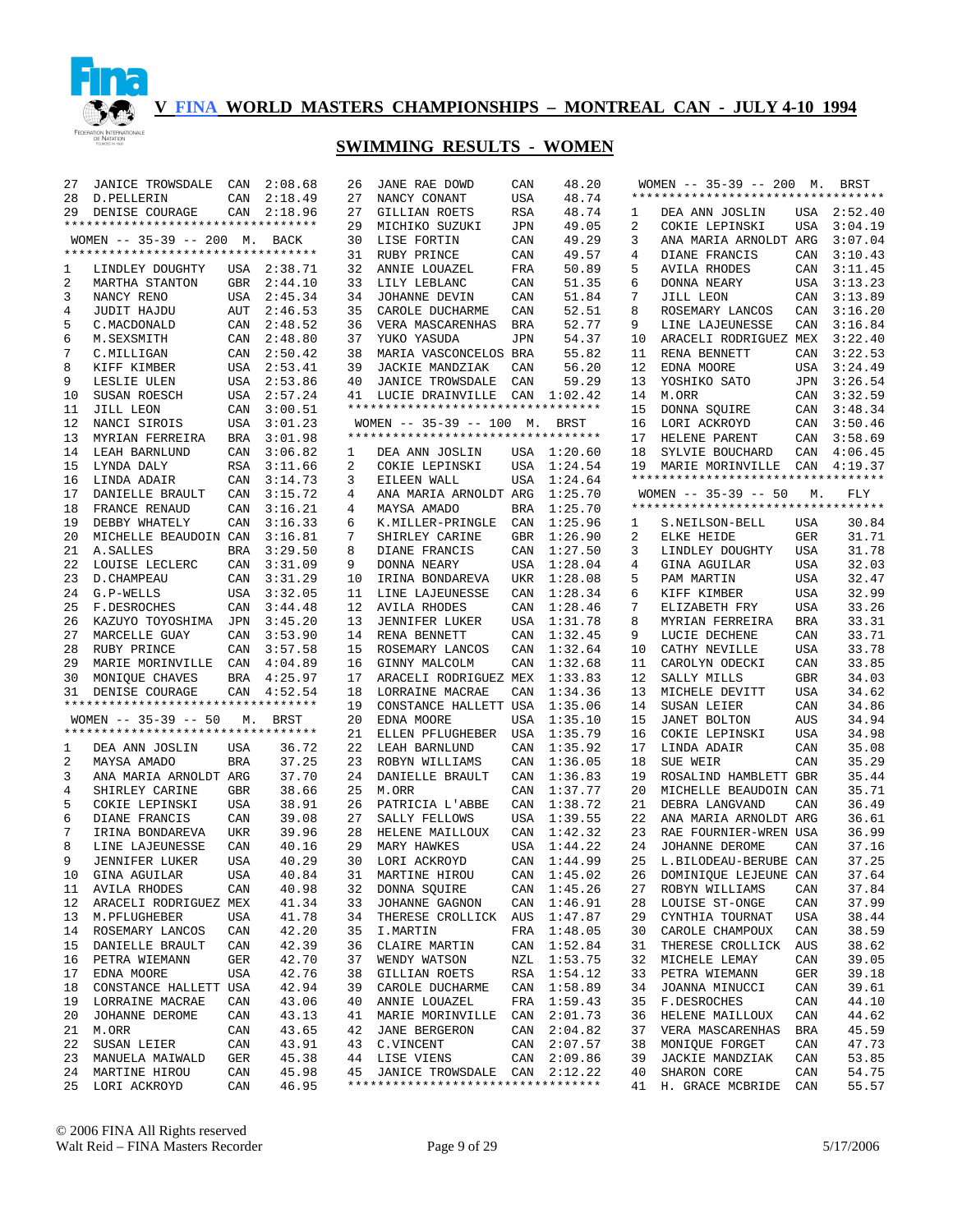

|          | *********************************  |            |                            |    | ANN DE PRAETER                       | CAN        | 2:56.99        | 23 | ELISE GERSOVITCH                   | CAN        | 35.30                      |
|----------|------------------------------------|------------|----------------------------|----|--------------------------------------|------------|----------------|----|------------------------------------|------------|----------------------------|
|          | WOMEN $-- 35-39 -- 100$ M.         |            | FLY                        | 15 | JILL LEON                            | CAN        | 2:57.59        | 24 | CILENNIS AUSTIN                    | NZL        | 35.34                      |
|          | ********************************** |            |                            | 16 | LUCIE DECHENE                        | CAN        | 2:59.56        | 25 | V.ACUNA                            | MEX        | 35.35                      |
| 1        | MAURA ASMUTH                       |            | USA 1:10.62                | 17 | RENA BENNETT                         | CAN        | 3:03.35        | 26 | SHAUNA CADOTTE                     | CAN        | 35.78                      |
| 2        | LINDLEY DOUGHTY                    |            | USA 1:11.46                | 18 | DOMINIQUE LEJEUNE CAN                |            | 3:05.00        | 27 | MAUREEN KEATING                    | CAN        | 35.82                      |
| 3        | SALLY MILLS                        |            | GBR 1:12.45                | 19 | LEAH BARNLUND                        | CAN        | 3:07.65        | 28 | BRENDA GRANT                       | CAN        | 36.62                      |
| 4        | PAM MARTIN                         |            | USA 1:14.04                | 20 | DANIELLE BRAULT                      | CAN        | 3:10.37        | 29 | AKIKO SUZUKI                       | <b>JPN</b> | 36.90                      |
| 5        | ELIZABETH FRY                      |            | USA 1:14.90                | 21 | LINE LAJEUNESSE                      | CAN        | 3:10.57        | 30 | C. CALLAGHAN                       | CAN        | 37.01                      |
| 6        | EILEEN WALL                        |            | USA 1:16.08                | 22 | MARY BERMEL                          | CAN        | 3:12.96        | 31 |                                    | <b>USA</b> | 37.17                      |
|          |                                    |            |                            |    |                                      |            |                |    | VIRGINIA BURNS                     |            |                            |
| 7        | SHIRLEY CARINE                     |            | GBR 1:16.33                | 23 | LIZ MACBRIDE-MACK USA                |            | 3:14.02        | 32 | HARUKO MIZUTA                      | <b>JPN</b> | 37.40                      |
| 8        | CATHY NEVILLE                      |            | USA 1:16.76                | 24 | DONNA SQUIRE                         | CAN        | 3:24.76        | 33 | BEATRIZ ORTIZ                      | MEX        | 37.59                      |
| 9        | MICHELE DEVITT                     | USA        | 1:17.73                    | 25 | THERESE CROLLICK AUS                 |            | 3:28.53        | 34 | YOSHIMI MORITA                     | JPN        | 37.69                      |
| 10       | KIFF KIMBER                        |            | USA 1:18.16                | 26 | SOPHIE ROUX                          | CAN        | 3:31.50        | 35 | DAWN BUTTON                        | CAN        | 37.91                      |
| 11       | MYRIAN FERREIRA                    | BRA        | 1:18.39                    | 27 | M.BERGDOLL                           | USA        | 3:32.91        | 36 | LINDA DESJARDINS                   | CAN        | 38.17                      |
| 12       | JANET BOLTON                       | AUS        | 1:19.05                    | 28 | D. CHAMPEAU                          | CAN        | 3:35.40        | 37 | HELEN MURPHY                       | <b>USA</b> | 38.20                      |
| 13       | GIOVANA MOREIRA                    | BRA        | 1:19.12                    | 29 | LOUISE LECLERC                       | CAN        | 3:37.50        | 38 | MITSUYO KITAJIMA                   | JPN        | 38.74                      |
| 14       | LINDA ADAIR                        | CAN        | 1:21.71                    | 30 | F.DESROCHES                          | CAN        | 3:39.03        | 39 | MARILYN JARKA                      | CAN        | 39.44                      |
| 15       | LUCIE DECHENE                      | CAN        | 1:22.05                    | 31 | JACKIE MANDZIAK                      | CAN        | 4:01.68        | 40 | FRANCINE HOTTE                     | CAN        | 39.59                      |
| 15       | SUE WEIR                           | CAN        | 1:22.05                    |    | 32 L.MEJIA                           | MEX        | 4:17.50        | 41 | CHARMAINE COMEAU                   | CAN        | 40.79                      |
| 17       | SUSAN LEIER                        | CAN        | 1:22.38                    |    | **********************************   |            |                | 42 | ETSUKO FURUSAWA                    | <b>JPN</b> | 40.82                      |
| 18       | CAROLE COMTOIS                     | CAN        | 1:32.30                    |    | WOMEN $-- 35-39 -- 400$ M.           |            | I.M.           | 43 | SUSAN TEAR                         | CAN        | 41.04                      |
| 19       | COLLEEN FLANAGAN                   | CAN        | 1:33.24                    |    | *********************************    |            |                | 44 | KELLOGG PATTON                     | USA        | 41.09                      |
|          |                                    |            |                            |    |                                      |            |                |    |                                    |            |                            |
| 20       | THERESE CROLLICK                   | AUS        | 1:38.52                    | 1  | ESTHER ISEPPI                        |            | SUI 5:39.39    | 45 | DIANE LEFEBVRE                     | CAN        | 41.11                      |
| 21       | CYNTHIA TOURNAT                    | <b>USA</b> | 1:41.56                    | 2  | ALETTA MOMBERG                       | RSA        | 5:39.88        | 46 | ELVIA FLORES                       | MEX        | 41.94                      |
| 22       | ANA D. FONSECA                     | <b>BRA</b> | 1:47.78                    | 3  | MARGUERITE MEYER                     | USA        | 5:55.16        | 47 | SAU HAN YEUNG                      | HKG        | 42.26                      |
| 23       | LOUISE LECLERC                     | CAN        | 1:55.12                    | 4  | DONNA NEARY                          | USA        | 5:59.04        | 48 | NICOLE ROY                         | CAN        | 42.37                      |
| 24       | L.MEJIA                            |            | MEX 1:57.11                | 5  | CATHY NEVILLE                        | USA        | 6:00.79        | 49 | DENISE MOREL                       | CAN        | 43.01                      |
| 25       | DENISE COURAGE                     |            | CAN 2:19.06                | 6  | EILEEN WALL                          | USA        | 6:03.01        | 50 | C.FOURNIER-KRAMER CAN              |            | 43.68                      |
| 26       | SHARON CORE                        | CAN        | 2:25.77                    | 7  | C. MACDONALD                         | CAN        | 6:05.04        | 50 | ATSUKO NAGASAKA                    | JPN        | 43.68                      |
|          | ********************************** |            |                            | 8  | ANN DE PRAETER                       | CAN        | 6:07.96        | 52 | BRENDA HALL                        | CAN        | 43.79                      |
|          | WOMEN $-- 35-39 -- 200$ M.         |            | FLY                        | 9  | JILL LEON                            | CAN        | 6:13.47        | 53 | MARGARET PRATT                     | CAN        | 44.09                      |
|          | ********************************** |            |                            | 10 | DIANE FRANCIS                        | CAN        | 6:14.75        | 54 | YOKO MATSUDA                       | JPN        | 44.18                      |
| 1        | ESTHER ISEPPI                      |            | SUI 2:36.70                | 11 | NANCI SIROIS                         | USA        | 6:16.60        | 55 | LUCIA BREMAN                       | CAN        | 44.48                      |
| 2        | SALLY MILLS                        |            | GBR 2:42.52                | 12 | TRACY GRILLI                         | USA        | 6:28.86        | 56 | SATSUKI MATSUO                     | <b>JPN</b> | 47.06                      |
|          | CATHY NEVILLE                      |            |                            |    | ROSEMARY LANCOS                      |            |                |    |                                    |            |                            |
|          |                                    |            |                            |    |                                      |            |                |    |                                    |            |                            |
| 3        |                                    |            | USA 2:49.99                | 13 |                                      | CAN        | 6:36.07        | 57 | ANNIE SIGOUIN                      | CAN        | 50.63                      |
| 4        | C. MACDONALD                       |            | CAN 2:51.69                |    | 14 LINDA ADAIR                       | CAN        | 6:50.44        | 58 | FRANCE JOUBERT                     | CAN        | 50.97                      |
| 5        | ANN DE PRAETER                     |            | CAN 2:54.46                | 15 | DANIELLE BRAULT                      | CAN        | 7:01.76        | 59 | YOKO SHIMBO                        | JPN        | 57.28                      |
| 6        | JANET BOLTON                       | AUS        | 3:03.61                    | 16 | JOANNE MORNEAU                       | CAN        | 7:05.86        | 60 | WALKIRIA BRAGA                     |            | BRA 1:02.35                |
| 7        | MYRIAN FERREIRA                    |            | BRA 3:08.00                | 17 | THERESE CROLLICK AUS                 |            | 7:48.24        |    | ********************************** |            |                            |
| 8        | GIOVANA MOREIRA                    | BRA        | 3:14.36                    | 18 | R.LISBOA                             |            | BRA 8:15.62    |    | WOMEN -- 40-44 -- 100 M. FREE      |            |                            |
| 9        | SUSAN LEIER                        | CAN        | 3:23.91                    |    | **********************************   |            |                |    | ********************************** |            |                            |
| 10       | SUE WEIR                           | CAN        | 3:24.37                    |    | WOMEN $-- 40-44 -- 50$ M. FREE       |            |                | 1  | LAURA VAL                          |            | USA 1:01.78                |
| 11       | LINDA ADAIR                        | CAN        | 3:25.59                    |    | **********************************   |            |                | 2  | KARLENE WISE                       |            | USA 1:04.80                |
| 12       | INGRID MARTIN                      | CAN        | 3:30.17                    | 1  | KARLENE WISE                         | USA        | 29.40          | 3  | CONSUELO GRATER                    |            | GER 1:06.18                |
| 13       | ARACELI RODRIGUEZ MEX              |            | 3:31.72                    | 2  | CONSUELO GRATER                      | GER        | 30.66          | 4  | PAM BANKS                          |            | USA 1:07.23                |
| 14       | CAROLE COMTOIS                     | CAN        |                            | 3  |                                      | CAN        |                | 5  | C. CRONIN-SCHLOTE                  |            | CAN 1:08.40                |
|          |                                    |            | 3:40.53                    |    | C. CRONIN-SCHLOTE                    |            | 30.90          |    |                                    |            |                            |
| 15       | MARCELLE GUAY                      | CAN        | 4:13.52                    | 4  | R.BRITTINGHAM                        | USA        | 30.94          | 6  | CYNTHIA JONES                      | USA        | 1:08.96                    |
| 16       | ANA D. FONSECA                     |            | BRA 4:15.80                | 5  | CYNTHIA JONES                        | USA        | 31.05          | 7  | CATHERINE MERRITT CAN 1:09.82      |            |                            |
|          | 17 R.LISBOA                        |            | BRA 4:22.10                | 6  | D. WOODWARD                          | USA        | 31.45          | 8  | D. WOODWARD                        |            | USA 1:10.29                |
|          | ********************************** |            |                            |    | CARLA YOUNG                          | CAN        | 31.50          | 9  | CARLA YOUNG                        |            | CAN 1:10.91                |
|          | WOMEN -- 35-39 -- 200 M. I.M.      |            |                            | 7  | A. SUMMERS-BARBEAU CAN               |            | 31.50          |    | 10 AVILA JUDELSON                  |            | NZL 1:11.70                |
|          | *********************************  |            |                            | 9  | ANN GUINS                            | USA        | 31.68          | 11 | CLAUDIA KOCH                       |            | GER 1:12.60                |
| 1        | ALETTA MOMBERG                     |            | RSA 2:37.81                | 10 | CAROL PFLUGHEBER USA                 |            | 32.06          | 12 | MELISSA HANSON                     |            | USA 1:13.11                |
| 2        | S.NEILSON-BELL                     |            | USA 2:38.93                |    | 11 MISAKO OKUMURA                    | JPN        | 32.90          | 13 | <b>JEAN TRACY</b>                  |            | USA 1:14.93                |
| 3        | ESTHER ISEPPI                      |            | SUI 2:42.60                | 12 | M.JANNEKEYN                          | FRA        | 32.92          | 14 | DEBORAH ALPERN                     |            | USA 1:15.97                |
| 4        | DONNA NEARY                        |            | USA 2:47.67                | 13 | AVILA JUDELSON                       | NZL        | 33.04          | 15 | WENDY MEDLEY                       |            | USA 1:16.11                |
| 5        | JUDIT HAJDU                        |            | AUT 2:47.96                |    | 14 LINA VINCENT                      | CAN        | 33.18          | 16 | J. LEIGH GARVIE                    |            | CAN 1:16.17                |
| 6        | EILEEN WALL                        |            | USA 2:48.16                | 15 | SUSAN STATER                         | USA        | 33.32          | 17 | ROSY GOMEZ                         |            | MEX 1:16.99                |
| 7        | ELIZABETH FRY                      |            | USA 2:50.50                |    | 16 MOLLY DITTMANN                    | USA        | 33.38          | 18 | ANA EMMA ROLON                     |            | PUR 1:17.53                |
| 8        | ELAINE MATTATALL                   |            | CAN 2:51.33                | 17 | ROSY GOMEZ                           | MEX        | 33.73          | 19 | ELISE GERSOVITCH CAN 1:18.61       |            |                            |
|          |                                    |            |                            |    |                                      |            |                |    |                                    |            |                            |
| 9        | CATHY NEVILLE                      |            | USA 2:52.00                | 18 | MARGARET BUCKLEY                     | GBR        | 34.01          | 20 | LINA VINCENT                       |            | CAN 1:18.92                |
| 10       | MICHELE DEVITT                     |            | USA 2:52.50                |    | 19 DEBORAH ALPERN                    | USA        | 34.15          | 21 | MARGARET BUCKLEY                   |            | GBR 1:19.91                |
| 11       | DIANE FRANCIS                      |            | CAN 2:52.86                |    | 20 SUSAN WEBSTER                     | USA        | 34.71          | 22 | SUSAN WEBSTER                      |            | USA 1:21.74                |
| 12<br>13 | COKIE LEPINSKI<br>LESLIE ULEN      |            | USA 2:55.21<br>USA 2:56.71 |    | 21 DEBRA HUGHES<br>22 ANA EMMA ROLON | CAN<br>PUR | 34.88<br>35.09 |    | 23 FUMIYO NAGAI<br>24 V.ACUNA      |            | JPN 1:22.15<br>MEX 1:22.63 |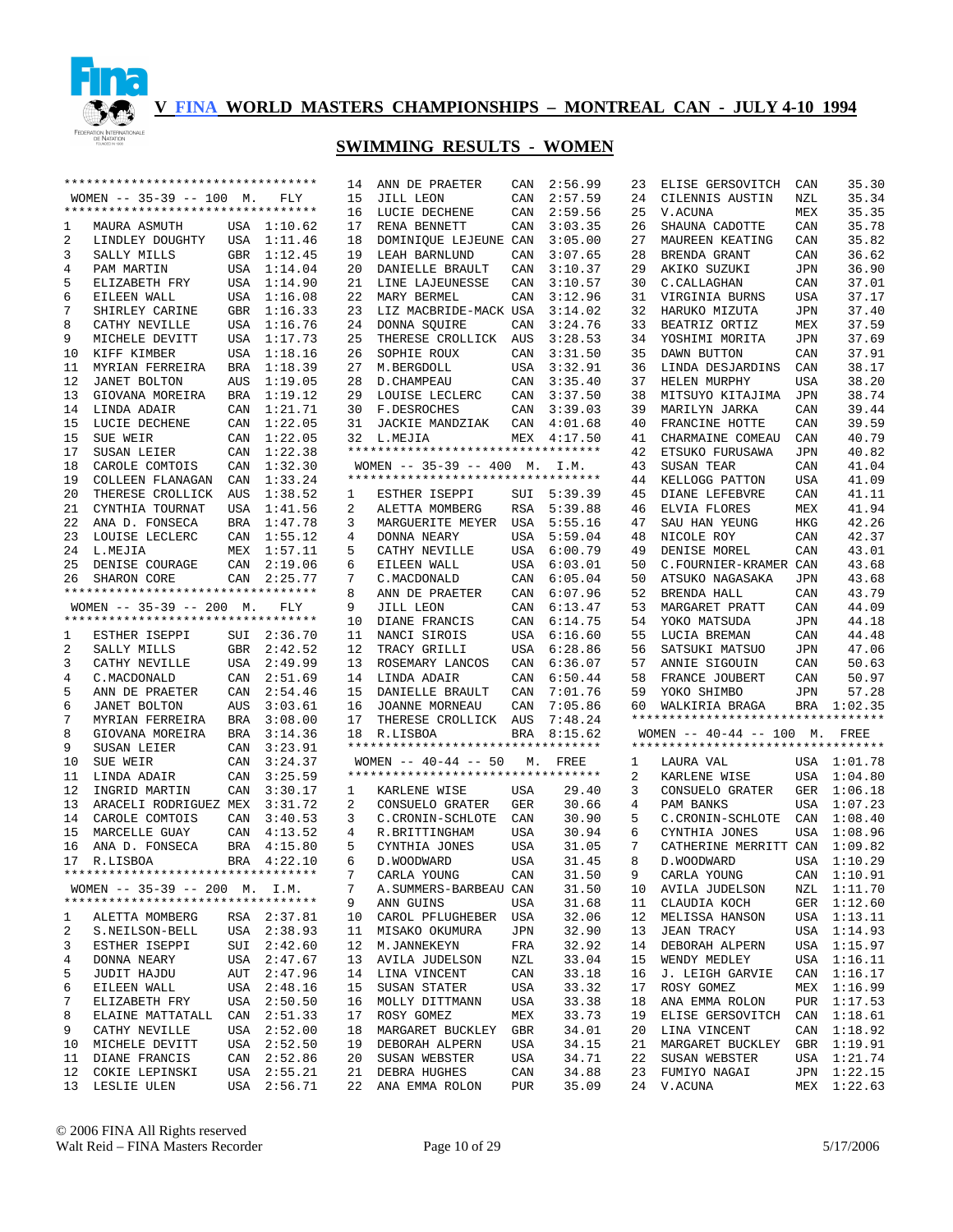

| 25           | DAWN BUTTON                        | CAN        | 1:22.76     | 2      | CONSUELO GRATER                               | GER        | 5:09.84                      | 24 | MAYUMI SHINDO                                                               |            | JPN 15:24.78 |
|--------------|------------------------------------|------------|-------------|--------|-----------------------------------------------|------------|------------------------------|----|-----------------------------------------------------------------------------|------------|--------------|
| 26           | BEATRIZ ORTIZ                      | MEX        | 1:24.56     | 3      | PAM BANKS                                     | USA        | 5:10.81                      | 25 | MONIQUE BISSON                                                              |            | CAN 15:27.46 |
| 27           | LINDA DESJARDINS                   | CAN        | 1:25.04     | 4      | DENISE EVERITT                                | USA        | 5:27.30                      | 26 | GAIL MACDOWALL                                                              |            | CAN 16:39.75 |
| 28           | VIRGINIA BURNS                     | USA        | 1:25.52     | 5      | MARCIA RAGLESS                                | AUS        | 5:30.52                      | 27 | <b>LOANNE GAGNE</b>                                                         |            | CAN 16:53.77 |
| 29           | C. CALLAGHAN                       | CAN        | 1:26.09     | 6      | CYNTHIA JONES                                 | USA        | 5:37.07                      | 28 | MARIE PILON                                                                 |            | CAN 17:32.09 |
| 30           | MEIKO MIYAZAWA                     | JPN        | 1:28.52     | 7      | VALENTINA LOUKINA RUS                         |            | 5:41.05                      |    | **********************************                                          |            |              |
| 31           | HARUKO MIZUTA                      | JPN        | 1:28.69     | 8      | AVILA JUDELSON                                | NZL        | 5:49.33                      |    | WOMEN $--$ 40-44 $--$ 50                                                    |            | M. BACK      |
| 32           | FRANCINE HOTTE                     | CAN        | 1:30.54     | 9      | SHANNON SULLIVAN                              | USA        | 5:49.71                      |    | **********************************                                          |            |              |
| 33           | KELLOGG PATTON                     | USA        | 1:33.56     | 10     | SHIRLEY SCHMIDT                               | CAN        | 5:51.10                      | 1  | LAURA VAL                                                                   | USA        | 32.36        |
| 34           | DIANE LEFEBVRE                     | CAN        | 1:35.13     | 11     | CHERYL BLAY                                   | CAN        | 5:56.07                      | 2  | B.DUPREZ-BAZUREAU FRA                                                       |            | 33.74        |
| 35           | BARBARA MILLNS                     | <b>GBR</b> | 1:36.96     | 12     | WENDY MEDLEY                                  | USA        | 5:56.33                      | 3  | CAROL PFLUGHEBER                                                            | USA        | 35.81        |
| 36           | SAU HAN YEUNG                      | HKG        | 1:37.95     | 13     | NANCY MILLER                                  | USA        | 5:56.83                      | 4  | ANN GUINS                                                                   | <b>USA</b> | 36.65        |
| 37           | R.BOUCHARD                         | CAN        | 1:38.31     | 14     | KIM SHOCKLEY                                  | USA        | 6:00.42                      | 5  | C. CRONIN-SCHLOTE                                                           | CAN        | 36.87        |
| 38           | NICOLE ROY                         | CAN        | 1:38.73     | 15     | CLAUDIA KOCH                                  | GER        | 6:06.81                      | 6  | DEB WALKER                                                                  | <b>USA</b> | 37.44        |
| 39           | LILIANE CARDINAL                   | CAN        | 1:39.20     | 16     | CATHY BREDT                                   | CAN        | 6:12.28                      | 7  | ELLEN RINKE                                                                 | <b>GER</b> | 37.78        |
| 40           | BRENDA HALL                        | CAN        | 1:39.54     | 17     | SILVIA ALMADA                                 | ARG        | 6:26.34                      | 8  | <b>B. STATKEVICIENE</b>                                                     | LIT        | 38.57        |
| 41           | C.FOURNIER-KRAMER CAN              |            | 1:39.57     | 18     | ANGELE SOUTHIERE                              | CAN        | 6:38.66                      | 9  | CARRIE SLOVER                                                               | <b>USA</b> | 38.81        |
| 42           | MARGARET PRATT                     | CAN        | 1:41.46     | 19     | PATRICIA TIMMINS                              | USA        | 6:39.79                      | 10 | CARLA YOUNG                                                                 | CAN        | 38.88        |
| 43           | LUCIA BREMAN                       | CAN        | 1:41.93     | 20     | BRENDY TINGLEY                                | CAN        | 6:43.17                      | 11 | M.JANNEKEYN                                                                 | FRA        | 38.97        |
| 44           | JACQUELYN SPRY                     | CAN        | 1:43.65     | 21     | HELEN MURPHY                                  | USA        | 6:43.59                      | 12 | <b>JANA STRAKOVA</b>                                                        | TCH        | 39.30        |
| 45           | MICHELLE OTIS                      |            | CAN 1:54.42 | 22     | MICHELE LANDRY                                | CAN        | 6:47.47                      | 13 | SHIRLEY SCHMIDT                                                             | CAN        | 39.43        |
| 46           | YUMIKO MIYAJI                      |            | JPN 1:54.67 | 23     | LINDA DESJARDINS                              | CAN        | 6:51.43                      | 14 | <b>JEAN TRACY</b>                                                           | <b>USA</b> | 40.10        |
| 47           | M.COSTA                            | BRA        | 2:04.81     | 24     | MEIKO MIYAZAWA                                | JPN        | 6:56.73                      | 15 | CILENNIS AUSTIN                                                             | NZL        | 40.92        |
|              | ********************************** |            |             | 25     | NICOLE LACOUR                                 | FRA        | 6:56.74                      | 16 | J. LEIGH GARVIE                                                             | CAN        | 41.80        |
|              | WOMEN -- 40-44 -- 200 M. FREE      |            |             | 26     | JOCELYNE BELANGER CAN                         |            | 7:03.00                      | 17 | DEBORAH ALPERN                                                              | <b>USA</b> | 42.82        |
|              | ********************************** |            |             | 27     | LOUISE VALLIERES                              | CAN        | 7:07.34                      | 18 | ROZ ATHERTON                                                                | CAN        | 44.06        |
| 1            | LAURA VAL                          |            | USA 2:14.97 | 28     | MONIQUE ST-ARNAUD CAN                         |            | 7:09.77                      | 19 | ANA EMMA ROLON                                                              | <b>PUR</b> | 44.16        |
| 2            | DANIELLE OGIER                     |            | USA 2:18.77 | 29     | FRANCINE HOTTE                                | CAN        | 7:10.59                      | 20 | ROSY GOMEZ                                                                  | MEX        | 44.21        |
| 3            | PAM BANKS                          |            | USA 2:25.60 | 30     | VIRGINIA BURNS                                | USA        | 7:11.26                      | 21 | SUSAN STATER                                                                | USA        | 44.36        |
| 4            | KARLENE WISE                       |            | USA 2:26.24 | 31     | NORIKO INAE                                   | USA        | 7:13.73                      | 22 | SUSAN WEBSTER                                                               | <b>USA</b> | 44.77        |
| 5            | CYNTHIA JONES                      | <b>USA</b> | 2:32.83     | 32     | CHARMAINE COMEAU                              | CAN        | 7:15.06                      | 23 | FUMIYO NAGAI                                                                | JPN        | 45.11        |
| 6            | CATHERINE MERRITT CAN              |            | 2:34.32     | 33     | <b>BARBARA MILLNS</b>                         | <b>GBR</b> | 7:19.96                      | 24 | C. CALLAGHAN                                                                | CAN        | 45.13        |
| 7            | MELISSA HANSON                     | <b>USA</b> | 2:36.58     | 34     | HISAKO SHINOZAKI                              | JPN        | 7:40.15                      | 25 | ALPARNE SZABO                                                               | <b>HUN</b> | 45.57        |
| 8            | MARCIA RAGLESS                     | AUS        | 2:37.31     | 35     | MONIQUE BISSON                                | CAN        | 7:48.09                      | 26 | V.ACUNA                                                                     | MEX        | 46.87        |
| 9            | AVILA JUDELSON                     | NZL        | 2:39.50     | 36     | MITSUYO KITAJIMA                              | JPN        | 7:50.47                      | 27 | LINDA DESJARDINS                                                            | CAN        | 46.96        |
| 10           | D. WOODWARD                        | USA        | 2:42.09     | 37     | NICOLE ROY                                    | CAN        | 8:00.83                      | 28 | YOSHIMI MORITA                                                              | <b>JPN</b> | 47.82        |
| 11           | SHANNON SULLIVAN                   | USA        | 2:43.68     | 38     | SATSUKI MATSUO                                | JPN        | 8:16.28                      | 28 | KELLOGG PATTON                                                              | <b>USA</b> | 47.82        |
| 12           | WENDY MEDLEY                       | USA        | 2:45.59     | 39     |                                               | CAN        | 8:27.65                      | 30 | JUNKO OTA                                                                   | <b>JPN</b> | 50.19        |
| 13           |                                    | CAN        | 2:49.93     |        | MARIE PILON                                   | <b>BRA</b> |                              | 31 | LAURA MELDRUM                                                               | <b>USA</b> | 50.25        |
| 14           | EVELYN BURNS                       | CAN        | 2:49.97     | 40     | M.COSTA<br>********************************** |            | 9:53.14                      | 32 | CHARMAINE COMEAU                                                            | CAN        | 50.44        |
| 15           | J. LEIGH GARVIE<br>ANA EMMA ROLON  | PUR        | 2:51.05     |        | WOMEN $-- 40-44 -- 800$ M.                    |            | FREE                         | 33 | ALDEAN ANDERSEN                                                             | CAN        | 51.34        |
|              |                                    |            |             |        | **********************************            |            |                              | 34 |                                                                             |            |              |
| 16           | ROSY GOMEZ                         | MEX        | 2:51.24     |        |                                               |            |                              |    | KINUE MAEKAWA                                                               | JPN        | 54.71        |
| 17           | CHERYL BLAY                        | CAN        | 2:52.04     | 1      | DANIELLE OGIER                                |            | USA 10:20.22                 | 35 | BRENDA HALL                                                                 | CAN        | 54.96        |
| 18           | ANGELE SOUTHIERE                   | CAN        | 3:00.55     | 2      | PAM BANKS                                     |            | USA 10:43.69                 | 36 | LILIANE CARDINAL CAN 1:05.89                                                |            |              |
| 19<br>20     | SILVIA ALMADA                      | ARG        | 3:01.52     | 3<br>4 | DENISE EVERITT                                |            | USA 11:11.04<br>USA 11:27.31 | 37 | WALKIRIA BRAGA<br>**********************************                        | BRA        | 1:33.07      |
|              | ELISE GERSOVITCH CAN               |            | 3:01.55     |        | CYNTHIA JONES                                 |            |                              |    |                                                                             |            |              |
| 21           | DAWN BUTTON                        | CAN        | 3:04.82     | 5      | MARCIA RAGLESS                                |            | AUS 11:28.63                 |    | WOMEN $- - 40 - 44$ $- - 100$ M. BACK<br>********************************** |            |              |
| 22           | TRICIA ENGINERI                    | USA        | 3:09.49     | 6      | KIM SHOCKLEY                                  |            | USA 11:40.05<br>USA 11:41.48 |    |                                                                             |            |              |
| 23           | NICOLE LACOUR                      |            | FRA 3:11.03 | 7      | CARRIE SLOVER                                 |            |                              | 1  | B.DUPREZ-BAZUREAU FRA 1:13.12                                               |            |              |
| 24           | JOCELYNE BELANGER CAN 3:11.83      |            |             | 8      | SHIRLEY SCHMIDT CAN 11:46.51                  |            |                              |    | 2 CAROL PFLUGHEBER USA 1:19.78                                              |            |              |
| 25           | VIRGINIA BURNS                     |            | USA 3:15.25 | 9      | CHERYL BLAY                                   |            | CAN 12:13.36                 | 3  | DEB WALKER                                                                  |            | USA 1:20.72  |
| 26           | BRENDY TINGLEY                     |            | CAN 3:16.98 | 10     | WENDY MEDLEY                                  |            | USA 12:20.84                 | 4  | C. CRONIN-SCHLOTE                                                           |            | CAN 1:21.54  |
| 27           | SUZETTE BECHARD                    |            | CAN 3:18.88 | 11     | CLAUDIA KOCH                                  |            | GER 12:46.80                 | 5  | ANN GUINS                                                                   |            | USA 1:21.59  |
| 28           | LOUISE VALLIERES                   |            | CAN 3:19.30 | 12     | MAUREEN KEATING                               |            | CAN 13:07.63                 | 6  | CARLA YOUNG                                                                 |            | CAN 1:22.25  |
| 29           | C. CALLAGHAN                       |            | CAN 3:19.96 | 13     | SILVIA ALMADA                                 |            | ARG 13:22.79                 | 7  | ELLEN RINKE                                                                 |            | GER 1:22.94  |
| 30           | FRANCINE HOTTE                     |            | CAN 3:22.39 | 14     | BEATRIZ ORTIZ                                 |            | MEX 13:45.69                 | 8  | <b>B. STATKEVICIENE</b>                                                     |            | LIT 1:23.11  |
| 31           | CHIKAKO KAGO                       |            | JPN 3:23.03 | 15     | T.GARCIA                                      |            | MEX 13:46.61                 | 9  | CARRIE SLOVER                                                               |            | USA 1:23.58  |
| 32           | CHARMAINE COMEAU                   |            | CAN 3:28.23 | 16     | MICHELE LANDRY                                |            | CAN 13:49.19                 | 10 | M.JANNEKEYN                                                                 |            | FRA 1:25.44  |
| 33           | BARBARA MILLNS                     |            | GBR 3:32.31 | 17     | TRICIA ENGINERI                               |            | USA 13:54.81                 | 11 | SHIRLEY SCHMIDT                                                             |            | CAN 1:26.65  |
|              | 34 BRENDA HALL                     |            | CAN 3:51.85 | 18     | HELEN MURPHY                                  |            | USA 13:56.54                 | 12 | JANA STRAKOVA                                                               |            | TCH 1:27.77  |
|              | 35 M.COSTA                         |            | BRA 4:33.96 | 19     | NICOLE LACOUR                                 |            | FRA 14:20.12                 | 13 | J. LEIGH GARVIE                                                             |            | CAN 1:31.18  |
|              | ********************************** |            |             | 20     | WENDY KAPLAN                                  |            | CAN 14:39.91                 | 14 | CILENNIS AUSTIN                                                             |            | NZL 1:32.20  |
|              | WOMEN $-- 40-44 -- 400$ M. FREE    |            |             |        | 21 JOCELYNE BELANGER CAN 14:48.63             |            |                              | 15 | PAMELA LE MAY                                                               |            | CAN 1:35.45  |
|              | ********************************** |            |             |        | 22 LOUISE VALLIERES                           |            | CAN 14:50.47                 | 16 | ELISE GERSOVITCH                                                            |            | CAN 1:36.31  |
| $\mathbf{1}$ | DANIELLE OGIER                     |            | USA 4:55.97 |        | 23 BARBARA MILLNS                             |            | GBR 15:17.69                 | 17 | ROZ ATHERTON                                                                |            | CAN 1:38.17  |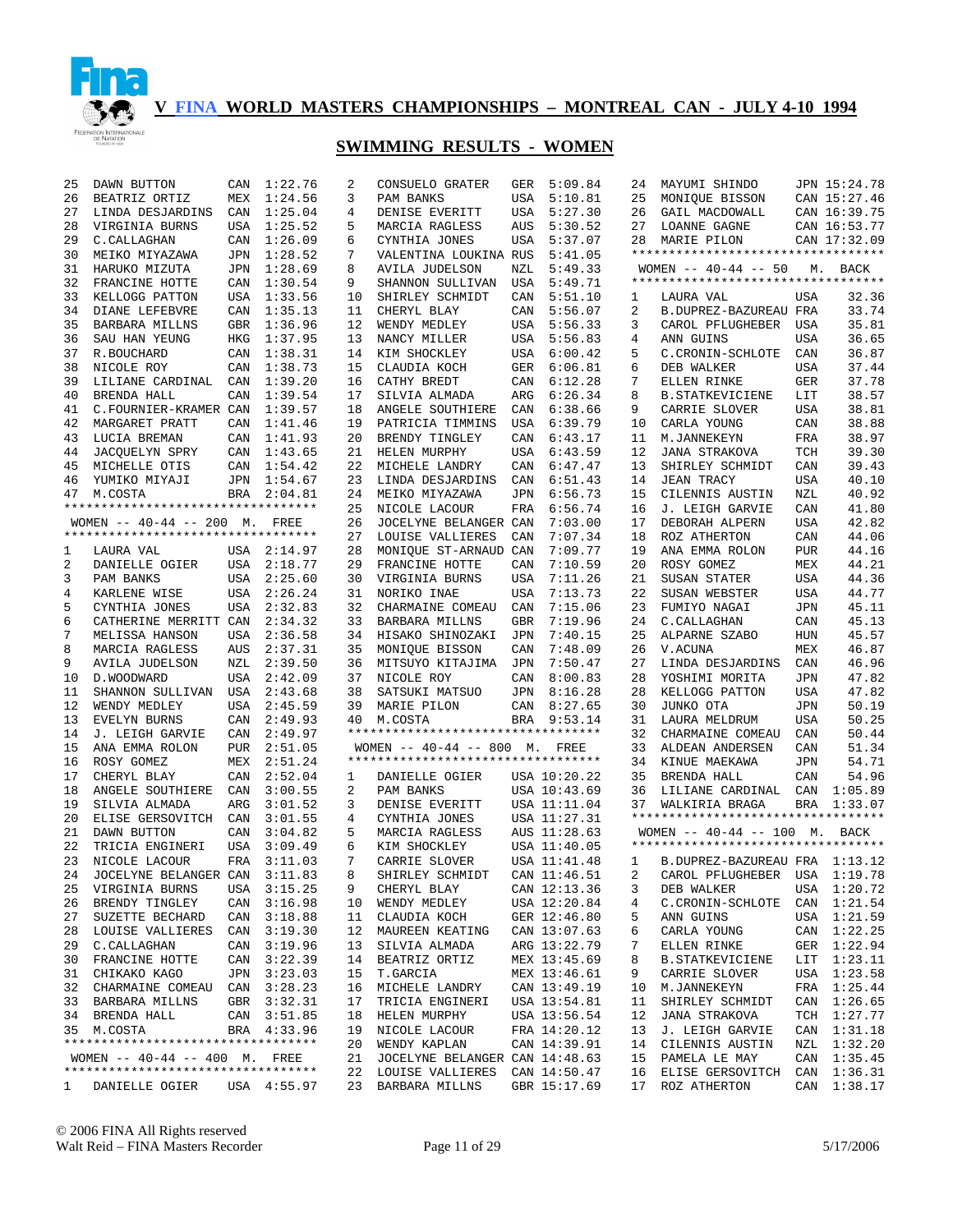

| 18 | SUZETTE BECHARD                    | CAN | 1:39.07     | 18 | LINA VINCENT                       | CAN        | 45.20       |    | WOMEN -- 40-44 -- 200 M. BRST      |            |             |
|----|------------------------------------|-----|-------------|----|------------------------------------|------------|-------------|----|------------------------------------|------------|-------------|
| 19 | VERONICA PHILBIN                   | USA | 1:41.05     | 19 | BEATRIZ ORTIZ                      | MEX        | 47.09       |    | ********************************** |            |             |
| 20 | EVELYN BURNS                       | CAN | 1:41.21     | 20 | HARUKO MIZUTA                      | JPN        | 47.59       | 1  | KAREN ANNE GIBSON AUS 2:57.63      |            |             |
| 21 | C. CALLAGHAN                       | CAN | 1:42.60     | 21 | ALPARNE SZABO                      | HUN        | 47.61       | 2  | GILLIAN CACKETT                    | GBR        | 2:57.93     |
| 22 | MICHELE LANDRY                     | CAN | 1:44.91     | 22 | V.ACUNA                            | MEX        | 47.78       | 3  | DEB WALKER                         | USA        | 3:04.34     |
| 23 | LAURA MELDRUM                      | USA | 1:45.07     | 23 | MAUREEN KEATING                    | CAN        | 47.89       | 4  | A. WRIGHT-BELKNAP                  | USA        | 3:04.51     |
| 24 | LOUISE VALLIERES                   | CAN | 1:45.24     | 24 | MITSUYO KITAJIMA                   | JPN        | 49.64       | 5  | KATALIN CSAPO                      | HUN        | 3:15.56     |
| 25 | KELLOGG PATTON                     | USA | 1:47.30     | 25 | JACQUELYN SPRY                     | CAN        | 50.04       | 6  | CATHERINE MERRITT CAN              |            | 3:16.00     |
| 26 | MARGARET PRATT                     | CAN | 1:50.06     | 26 | SUSAN TEAR                         | CAN        | 51.69       | 7  | MELISSA HANSON                     | USA        | 3:17.39     |
| 27 | CHARMAINE COMEAU                   | CAN | 1:50.87     | 27 | DIANE LEFEBVRE                     | CAN        | 53.37       | 8  | EVELYN BURNS                       | CAN        | 3:22.31     |
| 28 | DIANE LEFEBVRE                     | CAN | 1:53.83     | 28 | FRANCE JOUBERT                     | CAN        | 53.41       | 9  | SHANNON SULLIVAN                   | USA        | 3:33.79     |
| 29 | ITSUKO MATSUDA                     |     | JPN 1:55.04 | 29 | ELVIA FLORES                       | MEX        | 54.60       | 10 | D. WOODWARD                        | USA        | 3:34.68     |
| 30 | R.BOUCHARD                         |     | CAN 2:01.78 | 30 | ALDEAN ANDERSEN                    | CAN        | 55.21       | 11 | MONIQUE ST-ARNAUD CAN 3:36.50      |            |             |
| 31 | J.SYLVESTER                        |     | CAN 2:08.29 | 31 | YOKO MATSUDA                       | JPN        | 55.47       | 12 | C.ROUTLEDGE                        | MEX        | 3:36.83     |
| 32 | MICHELLE OTIS                      |     | CAN 2:25.55 | 32 | SAU HAN YEUNG                      | HKG        | 56.20       | 13 | NANCY LAWSON                       |            | CAN 3:37.83 |
|    | ********************************** |     |             | 33 | ETSUKO FURUSAWA                    | JPN        | 56.65       | 14 | L.DESJARDINS                       | CAN        | 3:39.53     |
|    | WOMEN -- 40-44 -- 200 M. BACK      |     |             | 34 | BRENDA HALL                        | CAN        | 58.90       | 15 |                                    | AUS        | 3:40.12     |
|    | ********************************** |     |             |    |                                    |            |             |    | LESLEY BUCHANAN                    |            |             |
|    |                                    |     |             | 35 | KINUE MAEKAWA                      | JPN        | 59.26       | 16 | MAGDA GOMES                        |            | BRA 3:46.32 |
| 1  | B.DUPREZ-BAZUREAU FRA 2:39.36      |     |             | 36 | WALKIRIA BRAGA                     | BRA        | 1:00.40     | 17 | MARIA CASTRO                       |            | BRA 3:50.71 |
| 2  | PAM BANKS                          |     | USA 2:48.58 | 37 | C.ARMESTO                          | ESP        | 1:02.38     | 18 | ANGELE SOUTHIERE                   | CAN        | 3:58.69     |
| 3  | KARLENE WISE                       |     | USA 2:51.15 |    | 38 LUCIE COUILLARD                 |            | CAN 1:20.53 | 19 | YOKO MATSUDA                       |            | JPN 4:03.22 |
| 4  | <b>B. STATKEVICIENE</b>            | LIT | 2:57.56     |    | ********************************** |            |             | 20 | R.ALVAREZ                          |            | MEX 4:04.09 |
| 5  | C. CRONIN-SCHLOTE                  |     | CAN 2:58.83 |    | WOMEN -- 40-44 -- 100 M. BRST      |            |             | 21 | JOCELYNE BELANGER CAN              |            | 4:07.30     |
| 6  | CARRIE SLOVER                      | USA | 3:02.41     |    | ********************************** |            |             | 22 | DENISE MOREL                       | CAN        | 4:12.22     |
| 7  | CAROL PFLUGHEBER USA               |     | 3:03.57     | 1  | DEB WALKER                         |            | USA 1:22.72 | 23 | GAIL MACDOWALL                     |            | CAN 4:13.70 |
| 8  | M.JANNEKEYN                        | FRA | 3:05.45     | 2  | KAREN ANNE GIBSON AUS              |            | 1:23.67     |    | *********************************  |            |             |
| 9  | SHIRLEY SCHMIDT                    | CAN | 3:08.15     | 3  | A. WRIGHT-BELKNAP                  | USA        | 1:23.96     |    | WOMEN $-- 40-44 -- 50$             | М.         | <b>FLY</b>  |
| 10 | ELLEN RINKE                        | GER | 3:11.77     | 4  | GILLIAN CACKETT                    | GBR        | 1:24.04     |    | ********************************** |            |             |
| 11 | J. LEIGH GARVIE                    | CAN | 3:14.56     | 5  | CATHERINE MERRITT CAN              |            | 1:30.21     | 1  | LAURA VAL                          | USA        | 29.89       |
| 12 | DEBORAH ALPERN                     | USA | 3:22.66     | 6  | KATALIN CSAPO                      | HUN        | 1:30.77     | 2  | KARLENE WISE                       | USA        | 32.80       |
| 13 | CILENNIS AUSTIN                    | NZL | 3:22.68     | 7  | MELISSA HANSON                     | USA        | 1:30.95     | 3  | CONSUELO GRATER                    | GER        | 32.96       |
| 14 | L.DESJARDINS                       | CAN | 3:31.76     | 8  | CHERYL BLAY                        | CAN        | 1:34.36     | 4  | CAROL PFLUGHEBER                   | USA        | 33.38       |
| 15 | SUZETTE BECHARD                    | CAN | 3:37.84     | 9  | HELENA LUI                         | CAN        | 1:36.14     | 5  | R.BRITTINGHAM                      | <b>USA</b> | 33.75       |
| 16 | ROZ ATHERTON                       | CAN | 3:40.84     | 10 | GABRIELE EGNER                     | GER        | 1:37.20     | 6  | VANGO SMITH                        | CAN        | 35.85       |
| 17 | LAURA MELDRUM                      |     | USA 3:41.31 | 11 | SHANNON SULLIVAN                   | USA        | 1:38.01     | 7  | <b>H.LAWLESS</b>                   | RSA        | 36.54       |
| 18 | MICHELE LANDRY                     | CAN | 3:42.25     | 12 | C.ROUTLEDGE                        | MEX        | 1:38.45     | 8  | CLAUDIA KOCH                       | <b>GER</b> | 37.26       |
|    |                                    |     |             | 13 |                                    |            |             |    |                                    |            | 37.27       |
| 19 | LOUISE VALLIERES                   | CAN | 3:44.54     |    | MARA GRASIS                        | USA        | 1:39.16     | 9  | LINA VINCENT                       | CAN        |             |
| 20 | KELLOGG PATTON                     | USA | 3:45.66     | 14 | L.DESJARDINS                       | CAN        | 1:40.07     | 10 | AVILA JUDELSON                     | NZL        | 37.44       |
| 21 | BETSY OWENS                        | USA | 3:47.83     | 15 | SHAUNA CADOTTE                     | CAN        | 1:40.23     | 11 | V.PRIMAZZI                         | <b>BRA</b> | 38.68       |
| 22 | BARBARA MILLNS                     | GBR | 3:51.65     | 16 | LINA VINCENT                       | CAN        | 1:41.10     | 12 | C.VERANE-JOLY                      | FRA        | 39.27       |
| 23 | JUNKO OTA                          | JPN | 3:55.72     | 17 | AKIKO SUZUKI                       | JPN        | 1:42.62     | 13 | PAMELA LE MAY                      | CAN        | 39.32       |
| 24 | YOSHIMI MORITA                     |     | JPN 3:56.97 | 18 | BRIGITTE SOBOUL                    | FRA        | 1:43.34     | 14 | MOLLY DITTMANN                     | <b>USA</b> | 39.39       |
| 25 | MARGARET PRATT                     |     | CAN 3:59.16 | 19 | LESLEY BUCHANAN                    | AUS        | 1:43.66     | 15 | VERONICA PHILBIN                   | USA        | 40.00       |
| 26 | ALDEAN ANDERSEN                    |     | CAN 4:07.08 | 20 | MARIA CASTRO                       | <b>BRA</b> | 1:43.76     | 16 | CILENNIS AUSTIN                    | NZL        | 40.88       |
| 27 | MARIE PILON                        |     | CAN 4:38.86 | 21 | MAGDA GOMES                        | <b>BRA</b> | 1:43.94     | 17 | ANA EMMA ROLON                     | <b>PUR</b> | 42.06       |
|    | ********************************** |     |             | 22 | BEATRIZ ORTIZ                      | MEX        | 1:44.75     | 18 | MAUREEN KEATING                    | CAN        | 44.36       |
|    | WOMEN $--$ 40-44 -- 50             | М.  | BRST        | 23 | R.ALVAREZ                          | MEX        | 1:48.59     | 19 | ELVIA FLORES                       | MEX        | 44.40       |
|    | ********************************** |     |             | 24 | ILONA DESENSKA                     | TCH        | 1:49.20     | 20 | HELENE SIMONEAU                    | CAN        | 44.58       |
| 1  | GILLIAN CACKETT                    | GBR | 37.49       | 25 | MOLLY DITTMANN                     |            | USA 1:49.93 | 21 | BRIGITTE SOBOUL                    | FRA        | 46.27       |
|    | 2 A.WRIGHT-BELKNAP USA 37.64       |     |             |    | 26 JOCELYNE BELANGER CAN 1:50.49   |            |             |    | 22 NICOLE ROY                      | CAN        | 47.56       |
| 3  | KAREN ANNE GIBSON AUS              |     | 37.70       |    | 27 V.ACUNA                         |            | MEX 1:51.51 |    | 23 MICHELE LANDRY                  | CAN        | 48.92       |
| 4  | DEB WALKER                         | USA | 38.36       | 28 | JACQUELYN SPRY                     | CAN        | 1:53.98     | 24 | CHIKAKO KAGO                       | JPN        | 50.45       |
| 5  | JEAN TRACY                         | USA | 39.85       | 29 | FRANCINE HOTTE                     | CAN        | 1:55.07     | 25 | SAU HAN YEUNG                      | HKG        | 55.55       |
|    | CATHERINE MERRITT CAN              |     | 40.26       | 30 | R. BOUCHARD                        | CAN        | 1:57.09     | 26 |                                    |            | 57.19       |
| 6  |                                    |     |             |    |                                    |            |             |    | M.COSTA                            | BRA        |             |
| 7  | KATALIN CSAPO                      | HUN | 42.22       | 31 | FUMIE OSHIMA                       | JPN        | 1:58.33     | 27 | <b>J. SYLVESTER</b>                |            | CAN 1:00.32 |
| 8  | D. WOODWARD                        | USA | 42.30       | 32 | DENISE MOREL                       | CAN        | 1:58.64     | 28 | GISELE CAYOUETTE CAN 1:07.12       |            |             |
| 9  | MARA GRASIS                        | USA | 42.99       | 33 | YOSHIMI MORITA                     | JPN        | 2:00.52     |    | ********************************** |            |             |
| 10 | HELENA LUI                         | CAN | 43.24       |    | 34 ITSUKO MATSUDA                  | JPN        | 2:01.98     |    | WOMEN $--$ 40-44 $--$ 100 M.       |            | FLY         |
| 11 | NANCY MILLER                       | USA | 43.47       |    | 35 FRANCE JOUBERT                  | CAN        | 2:03.44     |    | ********************************** |            |             |
| 12 | CATHY BREDT                        | CAN | 43.90       |    | 36 LUCIA BREMAN                    | CAN        | 2:11.25     | 1  | LAURA VAL                          |            | USA 1:07.06 |
| 13 | C.ROUTLEDGE                        | MEX | 43.95       | 37 | C.ARMESTO                          | ESP        | 2:13.45     | 2  | DENISE EVERITT                     |            | USA 1:15.12 |
| 14 | GABRIELE EGNER                     | GER | 44.01       |    | 38 WENDY DUNLOP                    |            | CAN 2:15.15 | 3  | CONSUELO GRATER                    |            | GER 1:15.95 |
| 15 | MONIQUE ST-ARNAUD CAN              |     | 44.26       | 39 | ANNIE SIGOUIN                      | CAN        | 2:16.17     | 4  | R.BRITTINGHAM                      |            | USA 1:20.29 |
| 16 | SHAUNA CADOTTE                     | CAN | 44.34       |    | 40 GISELE CAYOUETTE CAN 2:29.84    |            |             | 5  | M.JANNEKEYN                        |            | FRA 1:27.05 |
| 17 | PATRICIA TIMMINS                   | USA | 44.99       |    | ********************************** |            |             | 6  | KIM SHOCKLEY                       |            | USA 1:28.54 |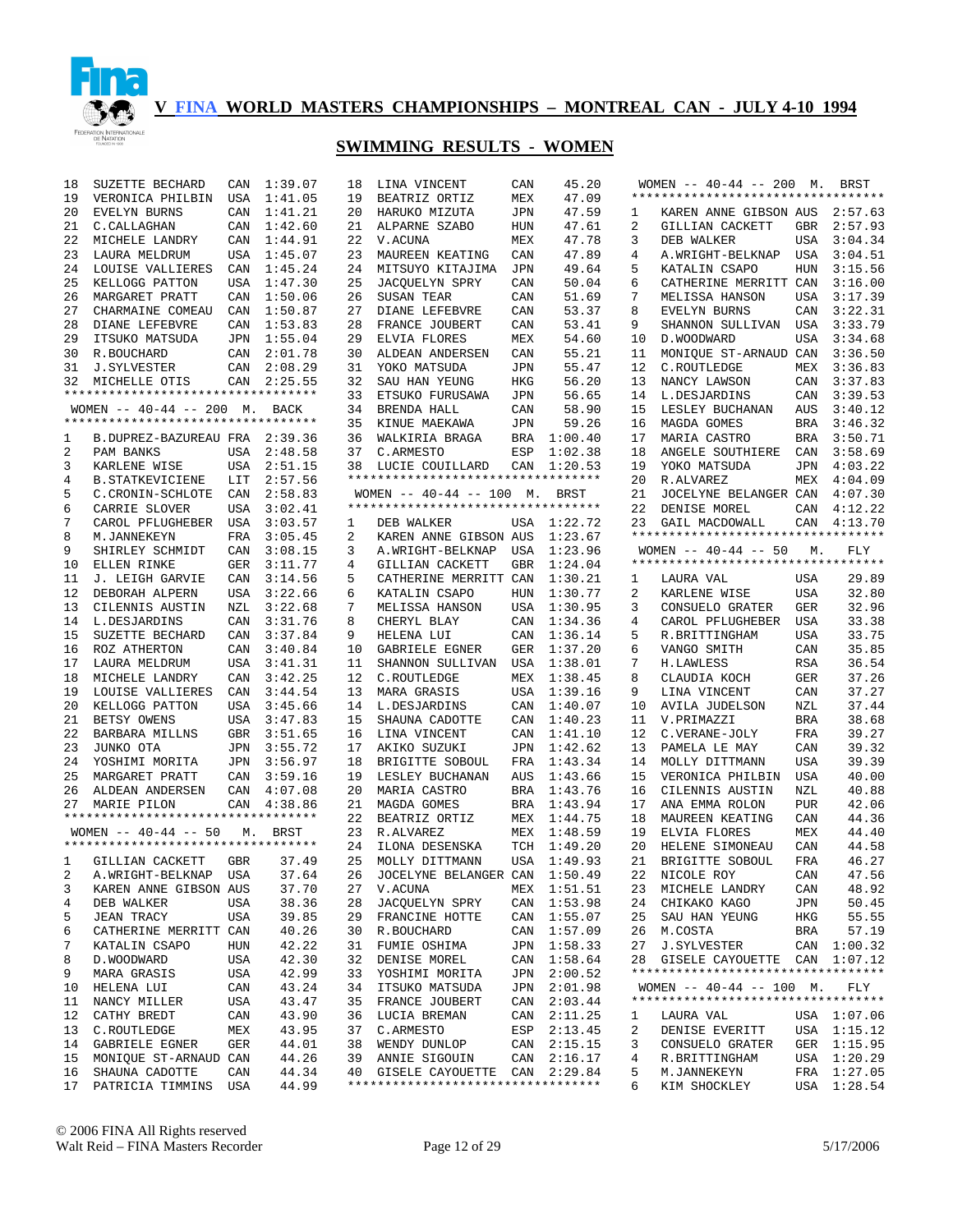

| 7  | H.LAWLESS                          | RSA | 1:29.21     | 9              | MAGDA GOMES                       | BRA        | 7:30.87     | 54 | S.HAMILTON                                                          | CAN        | 46.89       |
|----|------------------------------------|-----|-------------|----------------|-----------------------------------|------------|-------------|----|---------------------------------------------------------------------|------------|-------------|
| 8  | MARGARET BUCKLEY GBR               |     | 1:31.35     | 10             | V.PRIMAZZI                        | BRA        | 7:33.40     | 55 | YVONNE OUELLETTE                                                    | CAN        | 47.44       |
| 9  | V.PRIMAZZI                         | BRA | 1:34.49     | 11             | NORIKO INAE                       | USA        | 7:49.77     | 56 | HARUKO MURAKI                                                       | JPN        | 47.75       |
| 10 | CATHY BREDT                        | CAN | 1:34.52     | 12             | PATRICIA TIMMINS                  | USA        | 8:03.91     | 57 | LOUISE TROTTIER                                                     | CAN        | 47.76       |
| 11 | C.VERANE-JOLY                      | FRA | 1:37.91     | 13             | MITSUYO KITAJIMA                  | JPN        | 8:12.20     | 58 | PAULETTE LEBLANC                                                    | CAN        | 48.60       |
| 12 | HELENE SIMONEAU                    | CAN | 1:45.19     | 14             | LAURA MELDRUM                     | USA        | 8:18.52     | 59 | CHIZUKO KATO                                                        | <b>JPN</b> | 49.48       |
| 13 | PAMELA LE MAY                      | CAN | 1:45.84     | 15             | ROSEMARY COOKE                    | CAN        | 8:19.39     | 60 | J.OUELLETTE                                                         | CAN        | 50.46       |
| 14 | LELIANE SANTOS                     |     | BRA 1:56.62 | 16             | JUNKO OTA                         | JPN        | 8:39.61     | 61 | TAKAKO KAGATANI                                                     | <b>JPN</b> | 50.50       |
| 15 | J.SYLVESTER                        | CAN | 2:21.36     | 17             | WENDY DUNLOP                      |            | CAN 9:44.43 | 62 | M.STEPONAITIS                                                       | CAN        | 50.91       |
| 16 | WENDY DUNLOP                       | CAN | 2:22.17     |                | ********************************* |            |             | 63 | BETTE PRICE                                                         | AUS        | 51.54       |
|    | ********************************** |     |             |                | WOMEN $-- 45-49 -- 50$            |            | M. FREE     | 64 | <b>MARIA BALLESTE</b>                                               | ESP        | 52.61       |
|    | WOMEN $-- 40-44 -- 200$ M.         |     | FLY         |                | ********************************* |            |             | 65 | TOSHIKO SHINOHARA JPN                                               |            | 54.02       |
|    | ********************************** |     |             | 1              | R.YORI                            | PER        | 30.12       | 66 | DANIELLE LAREAU                                                     | CAN        | 54.88       |
| 1  | DENISE EVERITT                     |     | USA 2:56.89 | $\overline{2}$ | CAROL FELLOWS                     | <b>GBR</b> | 30.31       | 67 | CAROLYN MACKAY                                                      | AUS        | 56.57       |
| 2  | R.BRITTINGHAM                      | USA | 3:09.64     | 3              | CAROLYN BOAK                      | USA        | 30.66       | 68 | G.HUTCHINSON                                                        | GBR        | 1:00.25     |
| 3  | <b>H.LAWLESS</b>                   | RSA | 3:31.14     | 4              | MAGDOLNA PATOH                    | HUN        | 31.43       | 69 | FRANCES BARAKETT                                                    | CAN        | 1:02.02     |
| 4  | MARCIA RAGLESS                     | AUS | 3:40.12     | 5              | PATTY THOMPSON                    | CAN        | 31.50       | 70 | T.SOUZA                                                             |            | BRA 1:16.69 |
| 5  | MAGDA GOMES                        | BRA | 3:40.31     | 6              | MARGARETA RAINER                  | SWE        | 32.66       | 71 | KAREN STODDART                                                      |            | CAN 1:17.97 |
| 6  |                                    | BRA | 3:43.80     | 7              |                                   | RSA        | 33.08       |    | **********************************                                  |            |             |
| 7  | V.PRIMAZZI                         | FRA | 3:44.97     | 8              | ANNE JONES<br>TOMOKO NISHIBU      | JPN        | 33.11       |    |                                                                     |            |             |
|    | C.VERANE-JOLY                      |     |             |                |                                   |            |             |    | WOMEN -- 45-49 -- 100 M. FREE<br>********************************** |            |             |
| 8  | ANGELE SOUTHIERE                   | CAN | 4:00.04     | 9              | SUSAN MAGUIRE                     | USA        | 33.39       |    |                                                                     |            |             |
| 9  | PAMELA LE MAY                      | CAN | 4:00.82     | 10             | RUTH STUBERT                      | GER        | 33.42       | 1  | R.YORI                                                              |            | PER 1:06.30 |
| 10 | LAURA MELDRUM                      |     | USA 4:08.64 | 11             | HELEN GEORGE                      | GBR        | 33.61       | 2  | CAROL FELLOWS                                                       |            | GBR 1:07.32 |
| 11 | ROSEMARY COOKE                     | CAN | 4:11.25     | 12             | OLENKA GRAHAM                     | CAN        | 33.95       | 3  | CAROLYN BOAK                                                        |            | USA 1:08.42 |
| 12 | BRENDY TINGLEY                     |     | CAN 4:11.76 | 13             | JANET LEE PANZA                   | USA        | 34.15       | 4  | LINDSAY POWELL                                                      | ARG        | 1:08.93     |
| 13 | LELIANE SANTOS                     |     | BRA 4:16.60 | 14             | HEIDI VAUDROZ                     | SUI        | 34.18       | 5  | MARGARETA RAINER                                                    | SWE        | 1:09.86     |
| 14 | BETSY OWENS                        |     | USA 4:25.91 | 15             | VLASTA OEHL                       | GER        | 34.28       | 6  | PATTY THOMPSON                                                      |            | CAN 1:10.32 |
| 15 | NICOLE LACOUR                      |     | FRA 4:27.76 | 16             | SHIGEKO YAMAGUCHI JPN             |            | 35.03       | 7  | PAULINE COOKE                                                       | GBR        | 1:13.83     |
| 16 | M.COSTA                            |     | BRA 5:09.32 | 17             | KAZUKO YAMADA                     | JPN        | 35.41       | 8  | ANNE JONES                                                          |            | RSA 1:14.30 |
|    | ********************************** |     |             | 18             | ROSEMARY CLARK                    | RSA        | 35.95       | 9  | C. SCHROEDER                                                        |            | USA 1:14.89 |
|    | WOMEN $- - 40 - 44$ $- - 200$ M.   |     | I.M.        | 19             | MARINA PLA                        | CAN        | 36.65       | 10 | HEIDI VAUDROZ                                                       | SUI        | 1:15.54     |
|    | ********************************** |     |             | 20             | <b>B.B-BUKOWSKI</b>               | CAN        | 36.77       | 11 | HELEN GEORGE                                                        |            | GBR 1:16.00 |
| 1  | DANIELLE OGIER                     |     | USA 2:41.81 | 21             | VALERIE LONG                      | <b>RSA</b> | 36.83       | 12 | OLENKA GRAHAM                                                       | CAN        | 1:16.87     |
| 2  | <b>B. STATKEVICIENE</b>            | LIT | 2:55.29     | 22             | RAE MORRISON                      | AUS        | 37.32       | 13 | LESLEY CLARK                                                        |            | CAN 1:18.16 |
| 3  | MELISSA HANSON                     | USA | 3:03.52     | 23             | C.RICHTHOFEN                      | CAN        | 37.41       | 14 | JEANNIE MITCHELL                                                    | USA        | 1:18.20     |
| 4  | <b>H.LAWLESS</b>                   | RSA | 3:13.92     | 24             | LESLEY CROUCHER                   | CAN        | 37.56       | 15 | TOMOKO NISHIBU                                                      | JPN        | 1:18.34     |
| 5  | CLAUDIA KOCH                       | GER | 3:15.96     | 25             | ELIDA TURINI                      | FRA        | 37.58       | 16 | <b>B.B-BUKOWSKI</b>                                                 | CAN        | 1:20.59     |
| 6  | CATHY BREDT                        | CAN | 3:20.51     | 26             | HISAKO ISHIDA                     | JPN        | 37.74       | 17 | LYN MAY                                                             | AUS        | 1:20.68     |
| 7  | ROSY GOMEZ                         |     | MEX 3:25.33 | 26             | ANNA KRIZAN                       | CAN        | 37.74       | 18 | SUSAN PETCH                                                         |            | CAN 1:21.18 |
| 8  | PAMELA LE MAY                      | CAN | 3:29.36     | 28             | HELENE HERMAN                     | CAN        | 37.77       | 19 | MARINA PLA                                                          |            | CAN 1:22.88 |
| 9  | MAUREEN KEATING                    | CAN | 3:31.35     | 29             | LINDA SIMKIN                      | USA        | 37.87       | 20 | VALERIE LONG                                                        |            | RSA 1:24.63 |
| 10 | ANGELE SOUTHIERE                   | CAN | 3:33.72     | 30             | CAROL ING                         | CAN        | 38.40       | 21 | PATRICIA DAVIS                                                      |            | CAN 1:24.75 |
| 11 | MONIQUE ST-ARNAUD CAN              |     | 3:40.05     | 31             | DANIELE PACO                      | FRA        | 38.83       | 22 | ELIDA TURINI                                                        | FRA        | 1:25.04     |
| 12 | ROZ ATHERTON                       | CAN | 3:44.10     | 32             | SETSUKO SUZUKI                    | JPN        | 39.10       | 23 | SUSAN FERGUSON                                                      |            | CAN 1:25.14 |
| 13 | NANCY LAWSON                       | CAN | 3:44.51     | 33             | NICOLE LASNE                      | FRA        | 39.14       | 24 | LESLEY CROUCHER                                                     |            | CAN 1:25.92 |
| 14 | ITSUKO MATSUDA                     | JPN | 3:56.28     | 34             | BETTY BARRY                       | USA        | 39.87       | 25 | C.RICHTHOFEN                                                        |            | CAN 1:26.69 |
| 15 | BRIGITTE SOBOUL                    |     | FRA 4:03.46 | 35             | CHIZUKO OKAMURA                   | JPN        | 40.26       | 26 | CAROL ING                                                           | CAN        | 1:27.36     |
| 16 | DENISE MOREL                       |     | CAN 4:04.45 | 36             | ILDIKO REPASI                     | HUN        | 40.97       | 27 | LINDA SIMKIN                                                        |            | USA 1:27.91 |
| 17 | MAYUMI SHINDO                      |     | JPN 4:11.85 | 37             | GEORGIA BOOKER                    | CAN        | 41.03       | 28 | RAE MORRISON                                                        |            | AUS 1:29.26 |
|    | 18 DIANE LEFEBVRE                  |     | CAN 4:17.29 |                | 38 KIYOE NISHIMURA                | JPN        | 41.13       |    | 29 LETICIA MONROY MEX 1:29.49                                       |            |             |
|    |                                    |     |             |                |                                   |            | 41.63       |    | HELENE HERMAN                                                       |            |             |
|    | 19 R.BOUCHARD                      |     | CAN 4:19.00 | 39             | TOYOKO NARISADA                   | JPN        |             | 30 |                                                                     |            | CAN 1:30.07 |
|    | 20 GAIL MACDOWALL                  |     | CAN 4:21.26 | 40             | KAZUKO YAMADA                     | JPN        | 41.85       | 31 | JUANITA PREBBLE                                                     |            | CAN 1:30.11 |
|    | 21 J.SYLVESTER                     |     | CAN 4:38.47 | 41             | S.ADAMS-BARRIE                    | CAN        | 42.24       | 32 | BETTY BARRY                                                         |            | USA 1:30.79 |
|    | 22 WENDY DUNLOP                    |     | CAN 4:40.93 | 42             | LYN STANLEY                       | AUS        | 42.28       | 33 | NICOLE LASNE                                                        |            | FRA 1:30.97 |
|    | ********************************** |     |             | 43             | AILSA MARY JORDAN NZL             |            | 42.31       | 34 | KAYOKO SHIBATA                                                      |            | JPN 1:31.01 |
|    | WOMEN $-- 40-44 -- 400$ M. I.M.    |     |             | 44             | EWA ZOFIA PALMER                  | GBR        | 42.76       | 35 | DANIELE PACO                                                        |            | FRA 1:31.39 |
|    | ********************************** |     |             | 45             | ANNETTE CHARRON                   | CAN        | 42.94       | 36 | CRISTINA CARYALHO BRA 1:31.80                                       |            |             |
| 1  | DANIELLE OGIER                     |     | USA 5:42.81 | 46             | LORRAINE FALLIS                   | CAN        | 43.05       | 37 | MARTHA SAMUELSON                                                    |            | USA 1:32.36 |
| 2  | GILLIAN CACKETT                    |     | GBR 6:04.06 | 47             | PAULINE BOUFFARD                  | CAN        | 43.19       | 38 | MONIQUE PILON                                                       |            | CAN 1:33.74 |
| 3  | DENISE EVERITT                     |     | USA 6:17.86 | 48             | MARIE PAINCHAUD                   | CAN        | 43.44       | 39 | KIYOE NISHIMURA                                                     |            | JPN 1:33.83 |
| 4  | <b>B. STATKEVICIENE</b>            |     | LIT 6:28.08 | 49             | ROSEMARY MCNALLY                  | USA        | 43.54       | 40 | CATHERINE TOOLE                                                     |            | CAN 1:34.09 |
| 5  | CATHY BREDT                        |     | CAN 6:56.37 | 50             | ALWINE SAUTER                     | GER        | 44.61       | 41 | EWA ZOFIA PALMER                                                    |            | GBR 1:34.30 |
| 6  | H.LAWLESS                          |     | RSA 7:02.97 |                | 51 FUMIKO NANBA                   | JPN        | 45.08       | 42 | M.T-ABIHSSIRA                                                       |            | FRA 1:34.32 |
| 7  | C.VERANE-JOLY                      |     | FRA 7:12.06 | 52             | SHIZUE SAITO                      | JPN        | 45.51       | 43 | GEORGIA BOOKER                                                      |            | CAN 1:34.34 |
| 8  | DAWN BUTTON                        |     | CAN 7:28.47 |                | 53 LYNDA PALMER                   | CAN        | 45.93       | 44 | TOYOKO NARISADA                                                     |            | JPN 1:34.91 |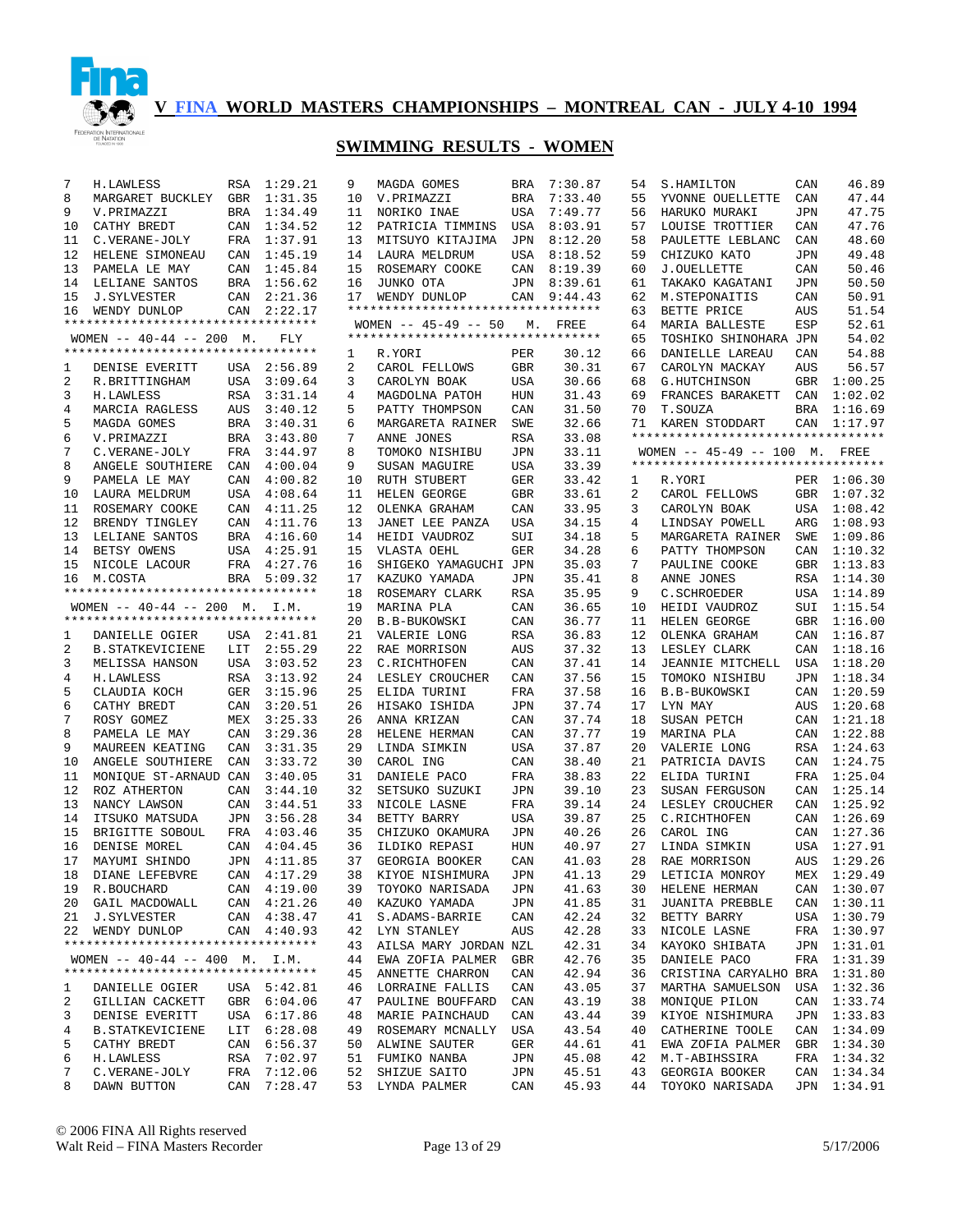

| 45              | AILSA MARY JORDAN NZL                                               |            | 1:35.38                    | 8        | OLENKA GRAHAM                                      | CAN | 6:00.61                      | 28       | J.OUELLETTE                              |            | CAN 18:43.15               |
|-----------------|---------------------------------------------------------------------|------------|----------------------------|----------|----------------------------------------------------|-----|------------------------------|----------|------------------------------------------|------------|----------------------------|
| 46              | LORRAINE FALLIS                                                     | CAN        | 1:38.92                    | 9        | PAULINE COOKE                                      | GBR | 6:01.07                      |          | **********************************       |            |                            |
| 47              | SUSAN GARRETT                                                       | CAN        | 1:38.96                    | 10       | CULLEN GOODYEAR                                    | CAN | 6:07.01                      |          | WOMEN $-- 45-49 -- 50$                   |            | M. BACK                    |
| 48              | LYN STANLEY                                                         | <b>AUS</b> | 1:39.13                    | 11       | LESLEY CLARK                                       | CAN | 6:12.32                      |          | **********************************       |            |                            |
| 49              | ANNETTE CHARRON                                                     | CAN        | 1:39.57                    | 12       | <b>B.B-BUKOWSKI</b>                                | CAN | 6:13.43                      | 1        | SANDRA O'NEIL                            | GBR        | 36.82                      |
| 50              | BERNIECE SAUNDERS CAN                                               |            | 1:41.40                    | 13       | WINIFRED PRALL                                     | USA | 6:14.40                      | 2        | MAGDOLNA PATOH                           | HUN        | 37.67                      |
| 51              | PAULINE BOUFFARD                                                    | CAN        | 1:41.64                    | 14       | ROSA NORRIDGE                                      | GBR | 6:15.96                      | 3        | CAROL FELLOWS                            | <b>GBR</b> | 37.89                      |
| 52              | HILARY GERLIS                                                       | <b>GBR</b> | 1:45.06                    | 15       | VICKI BUCCINO                                      | USA | 6:16.74                      | 4        | JEANNIE MITCHELL                         | USA        | 39.24                      |
| 53              | MARIE PAINCHAUD                                                     | CAN        | 1:45.97                    | 16       | YOKO KAMIMURA                                      | JPN | 6:21.71                      | 5        | C.SCHROEDER                              | <b>USA</b> | 40.39                      |
| 54              | LYNDA PALMER                                                        | CAN        | 1:47.69                    | 17       | HEIDI VAUDROZ                                      | SUI | 6:23.94                      | 6        | OLENKA GRAHAM                            | CAN        | 40.41                      |
| 55              | HELENE TRUDEL                                                       | CAN        | 1:48.35                    | 18       | SUSAN PETCH                                        | CAN | 6:36.84                      | 7        | MARY POHLMANN                            | <b>USA</b> | 40.82                      |
| 56              | <b>J.OUELLETTE</b>                                                  | CAN        | 1:57.77                    | 19       | LETICIA MONROY                                     | MEX | 6:44.00                      | 8        | YVONNE CATTRALL                          | CAN        | 40.93                      |
| 57              | P.LAPOINTE                                                          | CAN        | 1:57.93                    | 20       | BRIGITTE LAHM                                      | GER | 6:44.69                      | 9        | VALERIE LONG                             | <b>RSA</b> | 41.37                      |
| 58              | MARIA BALLESTE                                                      | ESP        | 1:58.69                    | 21       | <b>JUANITA PREBBLE</b>                             | CAN | 6:53.27                      | 10       | SUSAN MAGUIRE                            | <b>USA</b> | 41.45                      |
| 59              | PAULETTE LEBLANC CAN                                                |            | 2:00.74                    | 22       | CATHERINE TOOLE                                    | CAN | 7:05.24                      | 11       | V.LALIBERTE                              | CAN        | 42.19                      |
| 60              | YOLANDE KIROUAC                                                     | CAN        | 2:02.31                    | 23       | LESLEY CROUCHER                                    | CAN | 7:07.38                      | 12       | ANNE JONES                               | <b>RSA</b> | 42.21                      |
| 61              | SUGINO ADACHI                                                       | JPN        | 2:22.56                    | 24       | TOYOKO NARISADA                                    | JPN | 7:11.77                      | 13       | HELEN GEORGE                             | <b>GBR</b> | 42.66                      |
|                 | *********************************                                   |            |                            | 25       | DANIELE PACO                                       | FRA | 7:14.30                      | 14       | YOKO KAMIMURA                            | <b>JPN</b> | 42.96                      |
|                 | WOMEN $-- 45-49 -- 200$ M.                                          |            | FREE                       | 26       | SUSAN GARRETT                                      | CAN | 7:15.07                      | 15       | JANET LEE PANZA                          | <b>USA</b> | 43.65                      |
|                 | **********************************                                  |            |                            | 27       | EWA ZOFIA PALMER                                   | GBR | 7:15.35                      | 16       | ANNA KRIZAN                              | CAN        | 43.94                      |
| 1               | R.YORI                                                              |            | PER 2:26.67                | 28       | CRISTINA CARYALHO                                  | BRA | 7:17.40                      | 17       | SUSAN FERGUSON                           | CAN        | 45.35                      |
| 2               | CAROLYN BOAK                                                        |            | USA 2:30.51                | 29       | GEORGIA BOOKER                                     | CAN | 7:21.95                      | 18       | C.RICHTHOFEN                             | CAN        | 45.68                      |
| 3               | LINDSAY POWELL                                                      | ARG        | 2:30.75                    | 30       | MONIQUE PILON                                      | CAN | 7:25.59                      | 19       | ELIDA TURINI                             | FRA        | 46.13                      |
| 4               | PATTY THOMPSON                                                      | CAN        | 2:34.33                    | 31       | KIYOE NISHIMURA                                    | JPN | 7:38.45                      | 20       | KAZUKO YAMADA                            | <b>JPN</b> | 46.77                      |
| 5               | SANDRA O'NEIL                                                       | GBR        | 2:34.68                    | 32       | BARBARA GIBSON                                     | CAN | 7:42.69                      | 21       | BRIGITTE LAHM                            | <b>GER</b> | 46.90                      |
| 6               | MARGARETA RAINER                                                    | SWE        | 2:36.46                    | 33       | <b>BARBARA JONES</b>                               | AUS | 8:16.52                      | 22       | LESLEY CROUCHER                          | CAN        | 47.44                      |
| 7               | CAROL FELLOWS                                                       | <b>GBR</b> | 2:42.56                    | 34       | TAKEKO SAKATA                                      | JPN | 8:20.54                      | 23       | ILDIKO REPASI                            | HUN        | 47.52                      |
| 8               | MIREILLE RICHTER                                                    | SUI        | 2:43.36                    | 35       | SUSANNE DONOVAN                                    | AUS | 8:35.77                      | 24       | DANIELE PACO                             | FRA        | 47.64                      |
| 9               | PAULINE COOKE                                                       | GBR        | 2:48.35                    | 36       | P.LAPOINTE                                         | CAN | 8:38.66                      | 25       | CHIZUKO OKAMURA                          | <b>JPN</b> | 49.86                      |
| 10              | ANNE JONES                                                          |            | RSA 2:50.13                | 37       | LESLEY MURDOCH                                     | AUS | 8:40.64                      | 26       | FUMIKO NANBA                             | <b>JPN</b> | 50.39                      |
| 11              | HEIDI VAUDROZ                                                       | SUI        | 2:52.56                    | 38       | MASAKO SAITO                                       | JPN | 8:51.50                      | 27       | SUSANNE DONOVAN                          | AUS        | 52.71                      |
| 12              | HELEN GEORGE                                                        |            | GBR 2:54.88                | 39       | SHANTHA VENUGOPAL CAN                              |     | 9:04.36                      | 28       | SUSAN GARRETT                            | CAN        | 53.61                      |
| 13              | B.B-BUKOWSKI                                                        |            | CAN 2:55.59                | 40       | <b>J.OUELLETTE</b>                                 | CAN | 9:17.14                      | 29       | HELENE TRUDEL                            | CAN        | 54.92                      |
| 14              | LESLEY CLARK                                                        | CAN        | 2:56.18                    | 41       | SUGINO ADACHI                                      |     | JPN 10:01.87                 | 30       | PAULINE BOUFFARD                         | CAN        | 55.99                      |
| 15              | CULLEN GOODYEAR                                                     |            | CAN 2:57.18                | 42       | PAULETTE LEBLANC                                   |     | CAN 11:12.20                 | 31       | HILARY GERLIS                            | GBR        | 56.70                      |
| 16              | VICKI BUCCINO                                                       |            | USA 2:58.27                |          | **********************************                 |     |                              | 32       | SHIZUE SAITO                             | JPN        | 57.07                      |
| 17              | ROSA NORRIDGE                                                       |            | GBR 2:58.94                |          | WOMEN -- 45-49 -- 800 M. FREE                      |     |                              | 33       | G.HUTCHINSON                             |            | GBR 1:01.76                |
| 18              | WINIFRED PRALL                                                      |            | USA 2:59.09                |          | **********************************                 |     |                              | 34       | M.STEPONAITIS                            |            | CAN 1:02.44                |
| 19              | ROSEMARY CLARK                                                      | RSA        | 3:02.24                    | 1        | LINDSAY POWELL                                     |     | ARG 10:56.24                 | 35       | S.HAMILTON                               | CAN        | 1:02.77                    |
| 20              | ANN STEER                                                           | CAN        | 3:12.82                    | 2        | MIREILLE RICHTER                                   |     | SUI 11:11.14                 | 36       | YOLANDE KIROUAC                          | CAN        | 1:05.60                    |
| 21              | LETICIA MONROY                                                      | MEX        | 3:12.83                    | 3        | PATTY THOMPSON                                     |     | CAN 11:19.97                 | 37       | P.LAPOINTE                               | CAN        | 1:05.73                    |
| 22              | CATHERINE TOOLE                                                     | CAN        | 3:13.82                    | 4        | MARGARETA RAINER                                   |     | SWE 11:35.69                 | 38       | BETTE PRICE                              | AUS        | 1:05.93                    |
| 23              | CAROL ING                                                           | CAN        | 3:14.73                    | 5        | KATHRINE CASEY                                     |     | USA 11:43.30                 | 39       | PAULETTE LEBLANC                         | CAN        | 1:06.16                    |
| 24              | LINDA SIMKIN                                                        | USA        | 3:15.94                    | 6        | MARY POHLMANN                                      |     | USA 12:19.81                 | 40       | FRANCOISE GUINDON CAN                    |            | 1:09.88                    |
| 25              | EWA ZOFIA PALMER                                                    | GBR        | 3:21.12                    | 7        | ANN SVANSON                                        |     | USA 12:20.51                 | 41       | CAROLYN MACKAY                           | AUS        | 1:15.95                    |
| 26              | MONIQUE PILON                                                       | CAN        | 3:26.68                    | 8        | CULLEN GOODYEAR                                    |     | CAN 12:22.15                 | 42       | T.SOUZA                                  |            | BRA 1:20.40                |
| 27              | GEORGIA BOOKER                                                      | CAN        | 3:30.18                    | 9        | VICKI BUCCINO                                      |     | USA 12:34.74                 |          | **********************************       |            |                            |
| 28              | LYN STANLEY                                                         | AUS        | 3:38.77                    | 10       | B.B-BUKOWSKI                                       |     | CAN 12:37.80                 |          | WOMEN -- 45-49 -- 100 M. BACK            |            |                            |
| 29              | BERNIECE SAUNDERS CAN 3:45.33                                       |            |                            |          | 11 PAULINE COOKE                                   |     | GBR 12:41.52                 |          | **********************************       |            |                            |
| 30 <sup>2</sup> | SUSANNE DONOVAN AUS 4:02.98                                         |            |                            |          | 12 WINIFRED PRALL                                  |     | USA 13:03.55                 |          | 1 SANDRA O'NEIL GBR 1:19.81              |            |                            |
| 31              | SHANTHA VENUGOPAL CAN 4:13.89                                       |            |                            |          | 13 ROSA NORRIDGE                                   |     | GBR 13:04.61                 | 2        | BRIGITTE MERTEN                          |            | GER 1:20.76                |
|                 | 32 MARIA BALLESTE                                                   |            | ESP 4:17.05                | 14       | HEIDI VAUDROZ                                      |     | SUI 13:11.55                 | 3        | JEANNIE MITCHELL                         |            | USA 1:25.21                |
|                 | 33 J.OUELLETTE                                                      |            | CAN 4:25.34                | 15       | HIROKO MIHORI                                      |     | JPN 13:31.97                 | 4        | MARY POHLMANN                            |            | USA 1:29.25                |
|                 | 34 FRANCOISE GUINDON CAN 4:32.67                                    |            |                            | 16       | ANN STEER                                          |     | CAN 13:52.86                 | 5        |                                          |            | CAN 1:31.61                |
|                 | 35 YOLANDE KIROUAC                                                  |            | CAN 4:32.93                | 17       | LETICIA MONROY                                     |     | MEX 14:01.52                 | 6        | V.LALIBERTE                              |            | RSA 1:32.51                |
|                 | **********************************                                  |            |                            | 18       | CRISTINA CARYALHO BRA 14:50.43                     |     |                              | 7        | VALERIE LONG<br>HILARY CRICK             |            | GBR 1:35.35                |
|                 |                                                                     |            |                            |          |                                                    |     | CAN 15:06.81                 |          |                                          |            |                            |
|                 | WOMEN -- 45-49 -- 400 M. FREE<br>********************************** |            |                            | 19       | LUCIE PAQUIN<br>TONI CAMERON                       |     | AUS 15:18.99                 | 8        | UTA SCHNEIDER                            |            | SUI 1:35.76                |
|                 |                                                                     |            |                            | 20       |                                                    |     | CAN 16:09.78                 | 9        | BRIGITTE LAHM                            |            | GER 1:38.83                |
| 1<br>2          | R.YORI<br>LINDSAY POWELL                                            |            | PER 5:17.25                | 21<br>22 | BARBARA GIBSON<br>NICOLE LASNE                     |     |                              | 10<br>11 | ELIDA TURINI                             |            | FRA 1:40.81                |
|                 |                                                                     |            | ARG 5:20.01<br>CAN 5:23.02 |          |                                                    |     | FRA 16:23.97<br>FRA 16:27.41 |          | LESLEY CROUCHER                          |            | CAN 1:43.02<br>AUS 1:54.59 |
| 3               | PATTY THOMPSON                                                      |            |                            | 23       | MARTINE GRIMALDI<br>BERNIECE SAUNDERS CAN 16:44.44 |     |                              | 12       | SUSANNE DONOVAN                          |            |                            |
| 4               | MIREILLE RICHTER                                                    |            | SUI 5:28.41                | 24       |                                                    |     | AUS 16:56.25                 | 13       | AKIKO NISHIMURA<br>AILSA MARY JORDAN NZL |            | JPN 1:57.46                |
| 5<br>6          | KATHRINE CASEY<br>MARGARETA RAINER                                  | SWE        | USA 5:39.68<br>5:39.69     | 25       | BARBARA JONES<br>26 MIYAKO NAKAMURA                |     | JPN 17:23.38                 | 14<br>15 | HELENE OLDENBURG                         | CAN        | 2:01.25<br>2:02.36         |
| 7               | LYNN CARTEE                                                         |            | USA 5:50.89                | 27       | SHANTHA VENUGOPAL CAN 18:31.27                     |     |                              | 16       | HILARY GERLIS                            | GBR        | 2:02.54                    |
|                 |                                                                     |            |                            |          |                                                    |     |                              |          |                                          |            |                            |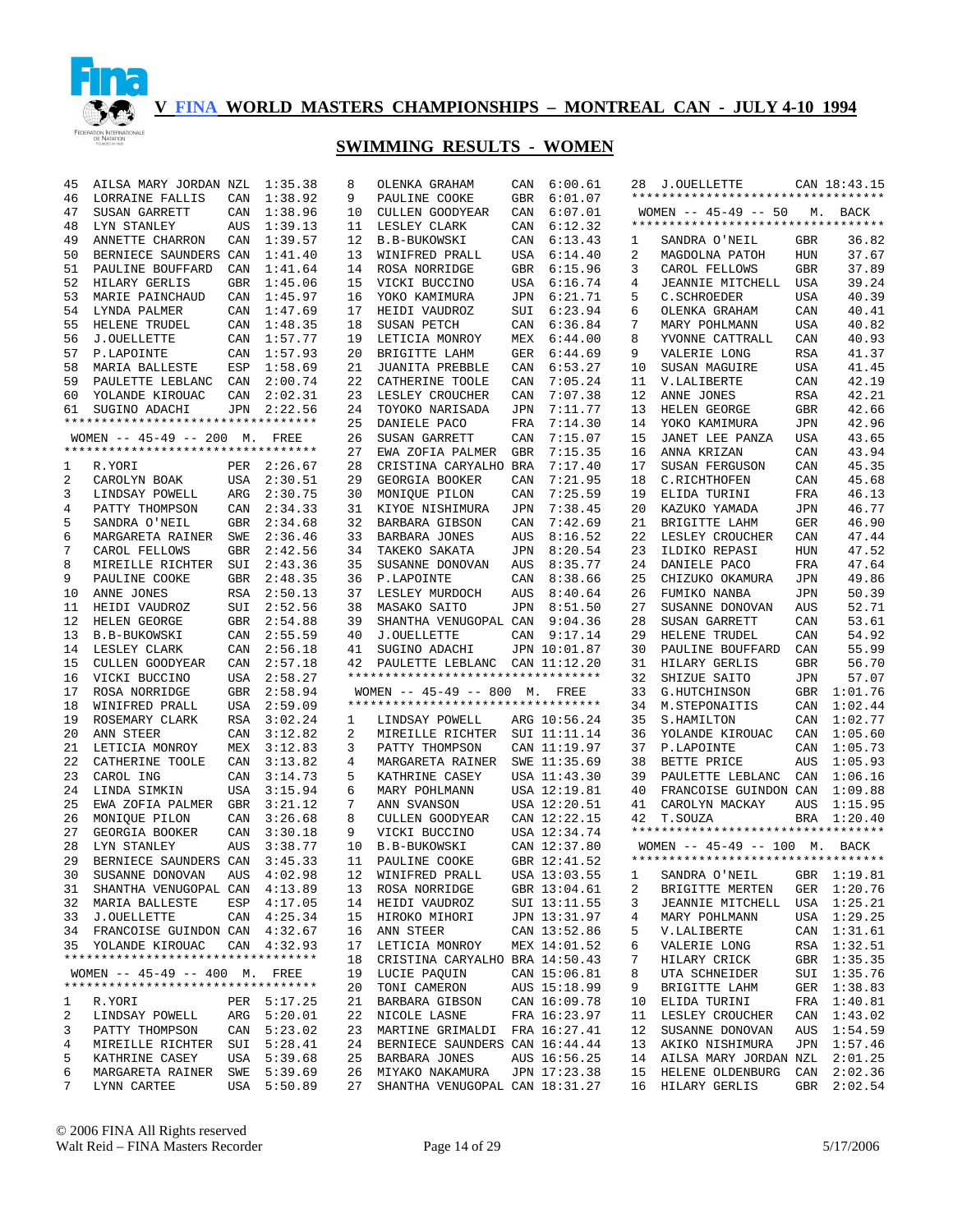

| 17       | A.SERRANO                          |            | MEX 2:10.14    | 29 | ANNETTE CHARRON                                           | CAN        | 51.70       |    | WOMEN -- 45-49 -- 200 M. BRST      |            |             |
|----------|------------------------------------|------------|----------------|----|-----------------------------------------------------------|------------|-------------|----|------------------------------------|------------|-------------|
| 18       | YOLANDE KIROUAC                    | CAN        | 2:22.60        | 30 | SHIZUKO FUJIMIYA                                          | JPN        | 52.30       |    | ********************************** |            |             |
| 19       | SHANTHA VENUGOPAL CAN              |            | 2:29.35        | 31 | MIYAKO NAKAMURA                                           | JPN        | 53.08       | 1  | SHIRLEY TURNER                     |            | RSA 3:09.43 |
| 20       | T.SOUZA                            |            | BRA 2:48.99    | 32 | RAE MORRISON                                              | AUS        | 53.33       | 2  | P.HARRINGTON                       | GBR        | 3:14.18     |
|          | ********************************** |            |                | 33 | LINDA SIMKIN                                              | USA        | 53.63       | 3  | CAROLYN BOAK                       |            | USA 3:14.23 |
|          | WOMEN -- 45-49 -- 200 M. BACK      |            |                | 34 | SUSAN FERGUSON                                            | CAN        | 54.61       | 4  | YVONNE CATTRALL                    | CAN        | 3:19.12     |
|          | ********************************** |            |                | 35 | KAZUKO YAMADA                                             | JPN        | 54.92       | 5  | VLASTA OEHL                        | GER        | 3:22.11     |
| 1        | SANDRA O'NEIL                      |            | GBR 2:52.70    | 36 | YVONNE OUELLETTE                                          | CAN        | 55.65       | 6  | KATHRINE CASEY                     | USA        | 3:24.00     |
| 2        | BRIGITTE MERTEN                    |            | GER 2:58.40    | 37 | M. STEPONAITIS                                            | CAN        | 56.33       | 7  | CHRISTIE SLIMAK                    | USA        | 3:26.52     |
| 3        | JEANNIE MITCHELL USA               |            | 3:04.90        | 38 | ROSEMARY MCNALLY                                          | USA        | 56.40       | 8  | MIREILLE RICHTER                   | SUI        | 3:27.94     |
| 4        | MARY POHLMANN                      |            | USA 3:06.94    | 39 | LORRAINE FALLIS                                           | CAN        | 56.57       | 9  | HILARY CRICK                       | GBR        | 3:32.60     |
| 5        | C.SCHROEDER                        |            | USA 3:07.87    | 40 | PAULINE BOUFFARD                                          | CAN        | 57.00       | 10 | LYNN CARTEE                        |            | USA 3:36.99 |
| 6        | MASAKO AKITA                       | JPN        | 3:08.51        | 41 | BETTY BARRY                                               | USA        | 57.31       | 11 | C.PRADO                            |            | BRA 3:43.28 |
| 7        | OLENKA GRAHAM                      | CAN        | 3:10.59        | 42 | S.HAMILTON                                                | CAN        | 57.72       | 12 | SUSAN PETCH                        | CAN        | 3:43.47     |
| 8        | YOKO KAMIMURA                      | JPN        | 3:19.31        | 43 | HELENE OLDENBURG                                          | CAN        | 58.86       | 13 | MARINA PLA                         | CAN        | 3:44.15     |
| 9        | VALERIE LONG                       | RSA        | 3:23.51        | 44 | HARUKO MURAKI                                             | JPN        | 59.04       | 14 | DORIS FLORIG                       |            | USA 3:47.67 |
| 10       | UTA SCHNEIDER                      | SUI        | 3:27.74        | 45 | ROSETE CARVALHO                                           | BRA        | 59.09       | 15 | M.T-ABIHSSIRA                      | FRA        | 3:51.15     |
| 11       | BRIGITTE LAHM                      | GER        | 3:33.92        | 46 | LYN STANLEY                                               | AUS        | 59.70       | 16 | ANNETTE CHARRON                    | CAN        | 3:51.35     |
| 12       | <b>JUANITA PREBBLE</b>             | CAN        | 3:40.26        | 47 | BERNIECE SAUNDERS CAN                                     |            | 59.72       | 17 | V. WOHLFAHRT                       | GER        | 3:51.99     |
| 13       | HISAKO ISHIDA                      | JPN        | 3:40.77        | 48 | P.LAPOINTE                                                | CAN        | 1:00.16     | 18 | ALWINE SAUTER                      | GER        | 4:04.44     |
| 14       | SUSAN FERGUSON                     | CAN        | 3:40.98        | 49 | G.HUTCHINSON                                              | GBR        | 1:00.80     | 19 | MASAKO SAITO                       | JPN        | 4:08.91     |
| 15       | KAZUKO YAMADA                      | JPN        | 3:43.52        | 50 | CAROLYN MACKAY                                            | AUS        | 1:01.24     | 20 | H.G-SURPRENANT                     | CAN        | 4:14.03     |
| 16       | MARTINE GRIMALDI                   |            | FRA 3:50.19    | 51 | YOSHIKO ODATE                                             | JPN        | 1:03.94     | 21 | YVONNE OUELLETTE                   | CAN        | 4:25.36     |
| 17       | SUSAN GARRETT                      | CAN        | 3:56.08        | 52 | KIMIKO TAKAGI                                             |            | JPN 1:40.15 | 22 | RAE MORRISON                       | AUS        | 4:25.99     |
| 18       | FUMIKO NANBA                       | JPN        | 3:59.06        |    | *********************************                         |            |             | 23 | ROSETE CARVALHO                    | BRA        | 4:48.41     |
| 19       | SUSANNE DONOVAN                    | AUS        | 4:11.06        |    | WOMEN -- 45-49 -- 100 M. BRST                             |            |             | 24 | CAROLYN MACKAY                     | AUS        | 4:52.81     |
| 20       | PAULINE BOUFFARD                   | CAN        | 4:12.67        |    | **********************************                        |            |             | 25 | FRANCOISE GUINDON CAN              |            | 5:02.10     |
| 21       | HELENE OLDENBURG                   | CAN        | 4:16.13        | 1  | SHIRLEY TURNER                                            |            | RSA 1:25.68 |    | ********************************** |            |             |
| 22       | MASAKO SAITO                       | JPN        | 4:20.10        | 2  | YVONNE CATTRALL                                           | CAN        | 1:28.36     |    | WOMEN $-- 45-49 -- 50$             | М.         | FLY         |
| 23       | AKIKO NISHIMURA                    |            | JPN 4:20.63    | 3  | P.HARRINGTON                                              | GBR        | 1:31.01     |    | ********************************** |            |             |
| 24       | A. SERRANO                         |            | MEX 4:25.63    | 4  | MEEGAN WILSON                                             | USA        | 1:32.84     | 1  | CAROL FELLOWS                      | GBR        | 33.24       |
| 25       | YOLANDE KIROUAC                    | CAN        | 4:49.08        | 5  | VLASTA OEHL                                               | GER        | 1:33.05     | 2  | R.YORI                             | PER        | 35.06       |
| 26       | SHANTHA VENUGOPAL CAN              |            |                |    |                                                           |            |             |    |                                    |            |             |
|          |                                    |            | 5:06.52        | 6  | CHRISTIE SLIMAK                                           | USA        | 1:33.20     | 3  | HELEN GEORGE                       | <b>GBR</b> | 36.18       |
| 27       | BARBARA JONES                      | AUS        | 5:09.50        | 7  | HILARY CRICK                                              | GBR        | 1:35.71     | 4  | YVONNE CATTRALL                    | CAN        | 37.72       |
|          | ********************************** |            |                | 8  | LYNN CARTEE                                               | USA        | 1:36.03     | 5  | UTA SCHNEIDER                      | SUI        | 39.66       |
|          | WOMEN $-- 45-49 -- 50$             | М.         | BRST           | 9  | MARINA PLA                                                | CAN        | 1:43.96     | 6  | SUSAN MAGUIRE                      | <b>USA</b> | 39.83       |
|          | ********************************** |            |                | 10 | C.PRADO                                                   | <b>BRA</b> | 1:44.12     | 7  | LYN MAY                            | AUS        | 40.18       |
| 1        | SHIRLEY TURNER                     | RSA        | 38.77          | 11 | MARGARET BAKISH                                           | CAN        | 1:44.25     | 8  | V.LALIBERTE                        | CAN        | 40.26       |
| 2        | YVONNE CATTRALL                    | CAN        | 40.20          | 12 | SUSAN PETCH                                               | CAN        | 1:44.60     | 9  | CAROL ING                          | CAN        | 40.85       |
| 3        | VLASTA OEHL                        | GER        | 40.88          | 13 | M.T-ABIHSSIRA                                             | FRA        | 1:45.05     | 10 | ROSEMARY CLARK                     | <b>RSA</b> | 41.26       |
| 4        | CHRISTIE SLIMAK                    | <b>USA</b> | 40.97          | 14 | JILL BEAL                                                 | USA        | 1:45.25     | 11 | ISOLDE KOENIG                      | <b>GER</b> | 41.28       |
| 5        | MEEGAN WILSON                      | <b>USA</b> | 40.99          | 15 | LESLEY CLARK                                              | CAN        | 1:46.81     | 12 | PATRICIA DAVIS                     | CAN        | 42.71       |
| 6        | KATHRINE CASEY                     | USA        | 41.31          | 16 | CHIZUKO OKAMURA                                           | JPN        | 1:46.85     | 13 | NICOLE LASNE                       | FRA        | 48.08       |
| 7        | P.HARRINGTON                       | GBR        | 41.50          | 17 | V. WOHLFAHRT                                              | GER        | 1:47.12     | 14 | M.T-ABIHSSIRA                      | FRA        | 48.37       |
| 8        | HILARY CRICK                       | GBR        | 43.08          | 18 | DORIS FLORIG                                              | USA        | 1:47.86     | 15 | BARBARA GIBSON                     | CAN        | 50.77       |
| 9        | LYNN CARTEE                        | USA        | 43.21          | 19 | ANNETTE CHARRON                                           | CAN        | 1:49.56     | 16 | AILSA MARY JORDAN NZL              |            | 51.31       |
| 10       | LIOUBOV IAKOVLEVA RUS              |            | 45.11          | 20 | SOON NYEO RO-KIM                                          | JPN        | 1:50.90     | 17 | LOUISE TROTTIER                    | CAN        | 54.80       |
| 11       | V. WOHLFAHRT                       | GER        | 45.84          | 21 | MARTHA SAMUELSON                                          | USA        | 1:51.05     | 18 | KINUYO MIZUTA                      | JPN        | 54.85       |
| 12       | EMMA INES BORZONE ARG              |            | 46.00          |    | 22 ALWINE SAUTER                                          |            | GER 1:51.41 | 19 | HELENE OLDENBURG                   | CAN        | 57.37       |
|          | 13 ISOLDE KOENIG                   | GER        | 46.14          |    | 23 LUCIE PAQUIN                                           |            | CAN 1:53.81 |    | 20 MASAKO SAITO JPN                |            | 58.34       |
| 14       | JILL BEAL                          | USA        | 46.19          |    | 24 S.ADAMS-BARRIE                                         |            | CAN 1:53.85 |    | 21 BERNIECE SAUNDERS CAN           |            | 58.74       |
| 15       | MARGARET BAKISH                    | CAN        | 46.32          | 25 | SETSUKO SUZUKI                                            |            | JPN 1:56.58 |    | 22 P.LAPOINTE                      |            | CAN 1:02.68 |
| 16       | C.PRADO                            | BRA        | 46.54          |    | 26 LINDA SIMKIN                                           |            | USA 1:56.98 |    | ********************************** |            |             |
| 17       | M.T-ABIHSSIRA                      | FRA        | 46.90          |    | 27 CATHERINE TOOLE                                        |            | CAN 1:58.89 |    | WOMEN $-- 45-49 -- 100$ M.         |            | FLY         |
| 18       | JEANNIE MITCHELL                   | USA        | 47.11          |    | 28 A. SERRANO                                             |            | MEX 1:59.67 |    | ********************************** |            |             |
| 19       | JANET LEE PANZA                    | USA        | 47.60          |    | 29 RAE MORRISON                                           |            | AUS 2:00.41 | ı  | MASAKO AKITA                       |            | JPN 1:27.82 |
| 20       | LESLEY CLARK                       | CAN        | 47.79          |    | 30 YVONNE OUELLETTE                                       |            | CAN 2:01.94 | 2  | UTA SCHNEIDER                      |            | SUI 1:28.81 |
| 21       | MARINA PLA                         | CAN        | 48.02          |    | 31 KINUYO MIZUTA                                          |            | JPN 2:12.53 | 3  | LYN MAY                            |            | AUS 1:32.28 |
| 22       | CHIZUKO OKAMURA                    | JPN        | 48.14          |    | 32 ROSETE CARVALHO                                        | BRA        | 2:13.02     | 4  | ANN SVANSON                        |            | USA 1:33.68 |
| 23       | SUSAN PETCH                        | CAN        | 48.52          |    | 33 CAROLYN MACKAY                                         |            | AUS 2:13.48 | 5  | ISOLDE KOENIG                      |            | GER 1:34.53 |
| 23       | MARTHA SAMUELSON                   | USA        | 48.52          |    | 34 DANIELLE LAREAU                                        |            | CAN 2:17.51 | 6  | PATRICIA DAVIS                     |            | CAN 1:39.78 |
| 25       | ALWINE SAUTER                      | GER        | 49.39          |    | 35 FRANCOISE GUINDON CAN 2:21.70                          |            |             | 7  | ROSA NORRIDGE                      |            | GBR 1:40.12 |
| 26       | HISAKO ISHIDA                      | JPN        | 49.67          |    | 36 BARBARA JONES                                          |            | AUS 2:22.66 | 8  | ROSEMARY CLARK                     |            | RSA 1:41.35 |
| 27<br>28 | TOMOKO NISHIBU                     | JPN        | 50.16<br>50.77 |    | 37 MARIE PAINCHAUD<br>*********************************** |            | CAN 2:26.13 | 9  | EWA ZOFIA PALMER GBR 1:58.02       |            |             |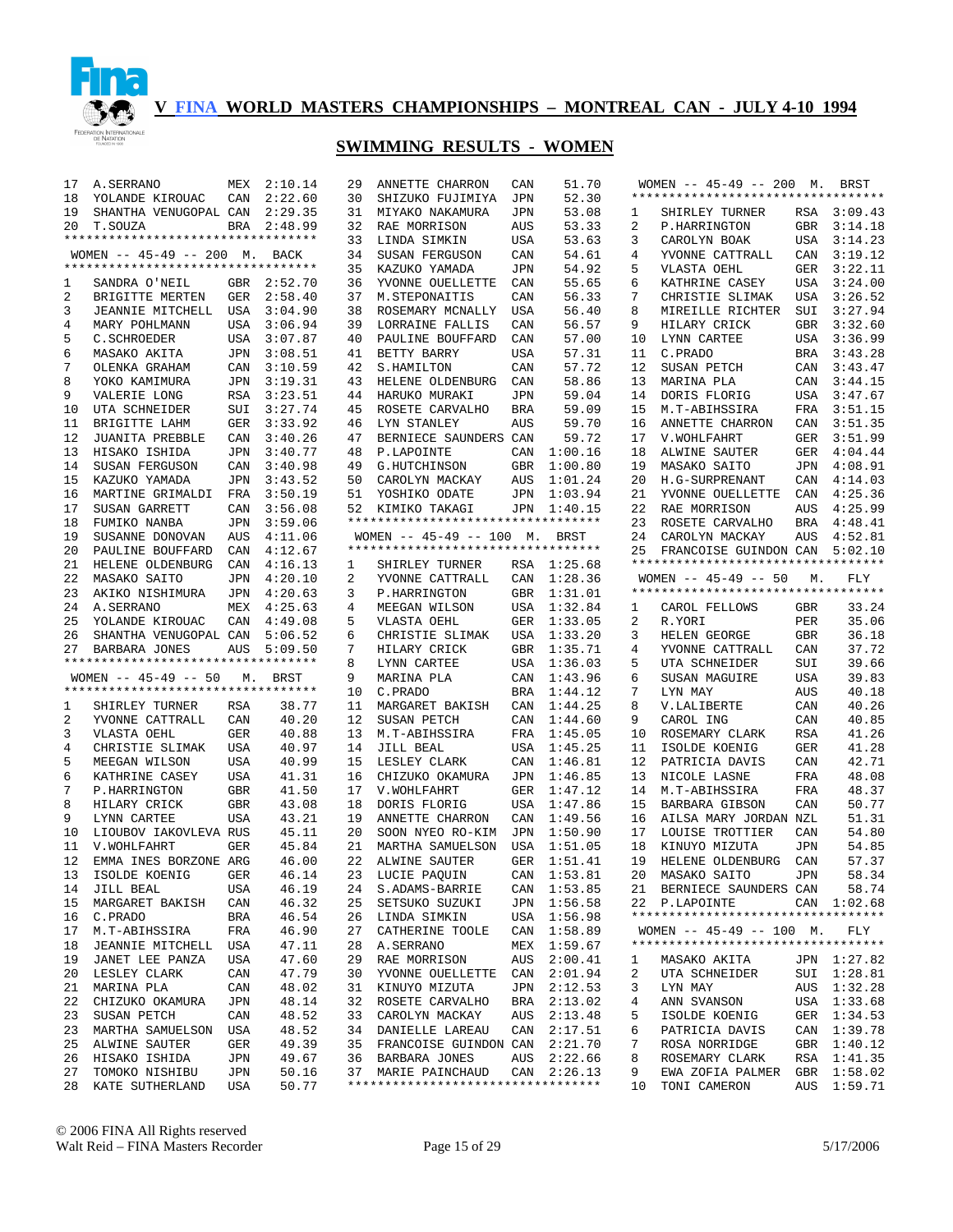

| 11 | BARBARA GIBSON                     | CAN        | 2:00.01      | 3  | GIZELLA CSEKO                      | HUN        | 32.88       | 5  | PENNY WEBSTER                      | GBR        | 1:17.14     |
|----|------------------------------------|------------|--------------|----|------------------------------------|------------|-------------|----|------------------------------------|------------|-------------|
| 12 | LOUISE TROTTIER                    | CAN        | 2:07.51      | 4  | WENDY MYRA ROSSER RSA              |            | 32.94       | 6  | L. ANN URQUHART                    | CAN        | 1:19.27     |
|    | ********************************** |            |              | 5  | ARLENE PROEBSTING USA              |            | 33.44       | 7  | ARLENE PROEBSTING USA              |            | 1:19.63     |
|    | WOMEN $-- 45-49 -- 200$ M.         |            | FLY          | 6  | S. ABREU                           | <b>BRA</b> | 34.03       | 8  | JANICE JONES                       | CAN        | 1:21.85     |
|    | ********************************** |            |              | 7  | MARY LOU MONTEITH CAN              |            | 35.16       | 9  | MARY LOU MONTEITH CAN              |            | 1:23.21     |
| 1  | BRIGITTE MERTEN                    | GER        | 3:00.09      | 8  | EDNA DE SARACHO                    | MEX        | 35.43       | 10 | GISELA GUNTHER                     | GER        | 1:24.24     |
| 2  | MASAKO AKITA                       | JPN        | 3:19.30      | 9  | K.F-KOBERLE                        | <b>BRA</b> | 36.17       | 11 | AASJE CARON                        | USA        | 1:25.53     |
| 3  | UTA SCHNEIDER                      | SUI        | 3:22.14      | 10 | <b>JANICE JONES</b>                | CAN        | 36.27       | 12 | TSUYO MINEZAKI                     | JPN        | 1:27.02     |
| 4  | RUTH STUBERT                       | GER        | 3:27.41      | 11 | L. ANN URQUHART                    | CAN        | 36.43       | 13 | LYNNETTE GAZA                      | USA        | 1:27.97     |
| 5  | KAZUKO YAMADA                      | JPN        | 3:36.91      | 12 | PATRICIA RIEG                      | USA        | 36.49       | 14 | INGEBORG FISCHER                   | GER        | 1:28.49     |
| 6  | LYN MAY                            | AUS        | 3:37.41      | 13 | LYNNETTE GAZA                      | USA        | 36.55       | 15 | <b>JOAN TAILLEFER</b>              | CAN        | 1:28.79     |
| 7  | PATRICIA DAVIS                     |            | 3:41.88      | 14 | EMIKO TSUJIMOTO                    | JPN        | 37.17       | 16 | WENDY LYMAN                        | CAN        | 1:28.83     |
|    |                                    | CAN        |              |    |                                    |            |             |    |                                    |            |             |
| 8  | ROSEMARY CLARK                     | <b>RSA</b> | 3:49.10      | 15 | SUSAN TURNER                       | CAN        | 37.23       | 17 | C. STIEFENHOFER                    | GER        | 1:29.76     |
| 9  | JUANITA PREBBLE                    | CAN        | 3:50.65      | 16 | <b>GISELA GUNTHER</b>              | GER        | 37.59       | 18 | L. MARIA LAMPERTI ITA              |            | 1:30.20     |
| 10 | ROSA NORRIDGE                      | <b>GBR</b> | 3:54.19      | 17 | FERNANDE GAUDREAU CAN              |            | 38.31       | 19 | TOMOKO ITOI                        | JPN        | 1:30.75     |
| 11 | WINIFRED PRALL                     | USA        | 4:00.91      | 18 | TSUYO MINEZAKI                     | JPN        | 38.47       | 20 | FUMIKA HARANO                      | JPN        | 1:31.06     |
| 12 | VICKI BUCCINO                      |            | USA 4:06.62  | 19 | <b>JOAN TAILLEFER</b>              | CAN        | 38.56       | 21 | ELLEN SCHREIBER                    | GER        | 1:33.67     |
| 13 | V. WOHLFAHRT                       |            | GER 4:06.64  | 20 | WENDY LYMAN                        | CAN        | 38.83       | 22 | JENNIFER GIVENROD CAN              |            | 1:34.86     |
| 14 | BARBARA GIBSON                     | CAN        | 4:40.53      | 21 | HIROKO NAKAMURA                    | JPN        | 39.01       | 23 | HARUYO UEZONO                      | JPN        | 1:35.17     |
| 15 | TONI CAMERON                       | AUS        | 4:48.37      | 22 | ROBERTA BRADEN                     | USA        | 39.18       | 24 | <b>B.HARDCASTLE</b>                | CAN        | 1:35.28     |
| 16 | A.SERRANO                          |            | MEX 4:48.84  | 23 | <b>B.HARDCASTLE</b>                | CAN        | 39.37       | 25 | HIROKO NAKAMURA                    | JPN        | 1:35.46     |
|    | ********************************** |            |              | 24 | HARUYO UEZONO                      | JPN        | 39.79       | 26 | ALEXANDRA DEVINE                   | CAN        | 1:35.74     |
|    | WOMEN $-- 45-49 -- 200$ M.         |            | I.M.         | 25 | ELLEN SCHREIBER                    | GER        | 39.93       | 27 | BARBARA WACHTER                    | GER        | 1:35.92     |
|    | ********************************** |            |              | 26 | SACHIKO TAKAMORI                   | JPN        | 40.99       | 28 | <b>JOAN PUSKAS</b>                 | CAN        | 1:35.97     |
|    | BRIGITTE MERTEN                    |            |              |    |                                    |            | 41.68       | 29 |                                    |            | 1:37.47     |
| 1  |                                    |            | GER 2:49.74  | 27 | BUNNY ADLER                        | USA        |             |    | FUMIE HAKAMADA                     | JPN        |             |
| 2  | CAROLYN BOAK                       | USA        | 2:53.27      | 28 | SALLY O'BRIEN                      | CAN        | 41.71       | 30 | FUMI SATO                          | JPN        | 1:37.63     |
| 3  | SANDRA O'NEIL                      | GBR        | 2:56.48      | 29 | HEATHER ROCHE                      | RSA        | 42.42       | 31 | KAZUKO TANIGAWA                    | JPN        | 1:38.18     |
| 4  | LYNN CARTEE                        | USA        | 3:09.55      | 30 | AKIKO NINOMIYA                     | JPN        | 42.81       | 32 | ROSEMARY JOHNSON                   | GBR        | 1:40.98     |
| 5  | CHRISTIE SLIMAK                    | USA        | 3:12.09      | 31 | MARION GROSSMANN                   | GER        | 43.02       | 33 | ISABEL LYNDON                      | USA        | 1:41.80     |
| 6  | RUTH STUBERT                       | GER        | 3:15.44      | 32 | ROSEMARY JOHNSON                   | <b>GBR</b> | 43.65       | 34 | HEATHER ROCHE                      | RSA        | 1:42.56     |
| 7  | ANN SVANSON                        | USA        | 3:18.47      | 33 | LOUISE LASALLE                     | CAN        | 43.84       | 35 | AKIKO NINOMIYA                     | JPN        | 1:43.16     |
| 8  | CULLEN GOODYEAR                    | CAN        | 3:28.11      | 34 | PATRICIA BENITEZ                   | MEX        | 44.02       | 36 | PATRICIA BENITEZ                   | MEX        | 1:44.46     |
| 9  | HIROKO MIHORI                      | JPN        | 3:29.26      | 35 | ISABEL LYNDON                      | USA        | 44.35       | 37 | ROSE SZITTNER                      | CAN        | 1:50.93     |
| 10 | V.LALIBERTE                        | CAN        | 3:29.68      | 36 | SUSAN BRASSINGTON CAN              |            | 44.43       | 38 | JEANNE BRISINDI                    | CAN        | 1:57.01     |
| 11 | DORIS FLORIG                       | USA        | 3:32.10      | 37 | FUMIE HAKAMADA                     | JPN        | 44.79       | 39 | MARILEE TAYLOR                     | CAN        | 1:57.43     |
| 12 | PATRICIA DAVIS                     | CAN        | 3:36.08      | 38 | SETSUKO KURODA                     | JPN        | 44.93       | 40 | LORRAINE BISHOP                    | AUS        | 2:00.94     |
| 13 | TONI CAMERON                       | AUS        | 3:59.24      | 39 | MIYUKI INOUE                       | JPN        | 45.17       | 41 | CYNTHIA WALKER                     | CAN        | 2:05.40     |
| 14 | LETICIA MONROY                     |            | MEX 4:01.53  | 40 | MABEL CHAU                         | CAN        | 45.40       | 42 | ELLIE TAYLOR                       | CAN        | 2:05.85     |
|    |                                    |            |              |    |                                    |            |             |    |                                    |            |             |
| 15 | NICOLE LASNE                       |            | FRA 4:07.74  | 41 | SETSUKO TAKIZAWA                   | JPN        | 45.51       | 43 | P. CAMPBELL                        | CAN        | 2:14.25     |
| 16 | MASAKO SAITO                       | JPN        | 4:14.60      | 42 | KEIKO YADA                         | JPN        | 48.14       | 44 | MADELEINE LABONTE CAN              |            | 2:18.13     |
| 17 | ALWINE SAUTER                      | GER        | 4:16.29      | 43 | CRISTINA MACIAS                    | MEX        | 50.56       |    | ********************************** |            |             |
| 18 | HELENE OLDENBURG                   | CAN        | 4:20.56      | 44 | RYOKO IZUMI                        | JPN        | 51.57       |    | WOMEN -- 50-54 -- 200 M. FREE      |            |             |
|    | ********************************** |            |              | 45 | YUKIKO OZONO                       | JPN        | 54.07       |    | ********************************** |            |             |
|    | WOMEN $-- 45-49 -- 400$ M.         |            | I.M.         | 46 | CYNTHIA WALKER                     | CAN        | 54.15       | 1  | PENNY WEBSTER                      |            | GBR 2:46.52 |
|    | ********************************** |            |              | 47 | MIREILLE LEMAITRE                  | CAN        | 54.23       | 2  | NANCY RIDEOUT                      | USA        | 2:46.69     |
| 1  | BRIGITTE MERTEN                    |            | GER 6:07.64  | 48 | MADELEINE LABONTE CAN              |            | 54.31       | 3  | EDNA DE SARACHO                    | MEX        | 2:57.70     |
| 2  | KATHRINE CASEY                     | USA        | 6:39.44      | 49 | SATOKO OKAMI                       | JPN        | 54.66       | 4  | <b>GISELA GUNTHER</b>              | <b>GER</b> | 3:04.19     |
| 3  | MIREILLE RICHTER                   | SUI        | 6:50.46      | 50 | ANNA LIMA                          | <b>BRA</b> | 55.51       | 5  | ERDA DILLINGER                     | CAN        | 3:05.08     |
| 4  | CHRISTIE SLIMAK                    |            | USA 6:55.30  | 51 | ELLIE TAYLOR                       | CAN        | 55.81       | 6  | ARLENE PROEBSTING USA              |            | 3:06.13     |
| 5  | MARY POHLMANN                      |            | USA 6:57.94  | 52 | KUNIKO SUZUKI                      | JPN        | 56.94       | 7  | CHRISTINA NEUMANN CAN 3:07.48      |            |             |
| 6  | RUTH STUBERT                       |            | GER 7:02.92  | 53 | TAKAKO KUROSAWA                    | JPN        | 59.04       | 8  | MONIKA SENFTLEBEN GER 3:09.43      |            |             |
| 7  |                                    |            |              |    | J.COURTHOUD                        |            |             | 9  |                                    |            |             |
|    | CULLEN GOODYEAR                    |            | CAN 7:09.68  | 54 |                                    |            | FRA 1:00.17 |    | LINDA QUIGLEY                      |            | CAN 3:11.49 |
| 8  | WINIFRED PRALL                     |            | USA 7:29.29  | 55 | SHISEKO SAGA                       | JPN        | 1:02.02     | 10 | AASJE CARON                        | USA        | 3:14.20     |
| 9  | KAZUKO YAMADA                      |            | JPN 7:33.75  | 56 | C.VINCENT                          | FRA        | 1:02.06     | 11 | ROSALIE LUTVEY                     | AUS        | 3:17.03     |
| 10 | DORIS FLORIG                       |            | USA 7:41.32  |    | 57 C.FRIBOULET                     | FRA        | 1:03.47     | 12 | WENDY LYMAN                        | CAN        | 3:18.25     |
| 11 | VICKI BUCCINO                      |            | USA 8:01.00  | 58 | IKUKO KUMEHARA                     |            | JPN 1:05.47 | 13 | L. MARIA LAMPERTI ITA              |            | 3:18.46     |
| 12 | V.WOHLFAHRT                        |            | GER 8:14.19  |    | 59 RAE NEILL                       |            | AUS 1:06.93 | 14 | <b>JOAN TAILLEFER</b>              | CAN        | 3:22.83     |
| 13 | TOYOKO NARISADA                    |            | JPN 8:38.00  |    | 60 PEGGY STURGE                    |            | CAN 1:12.47 | 15 | BARBARA WACHTER                    | GER        | 3:27.66     |
| 14 | TONI CAMERON                       |            | AUS 8:43.59  |    | ********************************** |            |             | 16 | LYNNETTE GAZA                      | USA        | 3:28.69     |
|    | 15 BARBARA JONES                   |            | AUS 10:28.08 |    | WOMEN -- 50-54 -- 100 M. FREE      |            |             | 17 | ALEXANDRA DEVINE                   |            | CAN 3:32.90 |
|    | ********************************** |            |              |    | *********************************  |            |             | 18 | FUMIKA HARANO                      | JPN        | 3:33.68     |
|    | WOMEN $--$ 50-54 -- 50             | М.         | FREE         | 1  | NANCY RIDEOUT                      |            | USA 1:13.83 | 19 | SALLY O'BRIEN                      | CAN        | 3:37.10     |
|    | ********************************** |            |              | 2  | CLAIRE O'DWYER                     |            | IRL 1:14.43 | 20 | ROSE SZITTNER                      | CAN        | 3:55.13     |
| 1  | CLAIRE O'DWYER                     | IRL        | 32.21        | 3  | GIZELLA CSEKO                      | HUN        | 1:14.47     | 21 | M.LALIBERTE                        | CAN        | 4:07.56     |
| 2  | IRENE DAVID                        | USA        | 32.22        | 4  | IRENE DAVID                        | USA        | 1:16.86     | 22 | JEANNE BRISINDI                    | CAN        | 4:22.27     |
|    |                                    |            |              |    |                                    |            |             |    |                                    |            |             |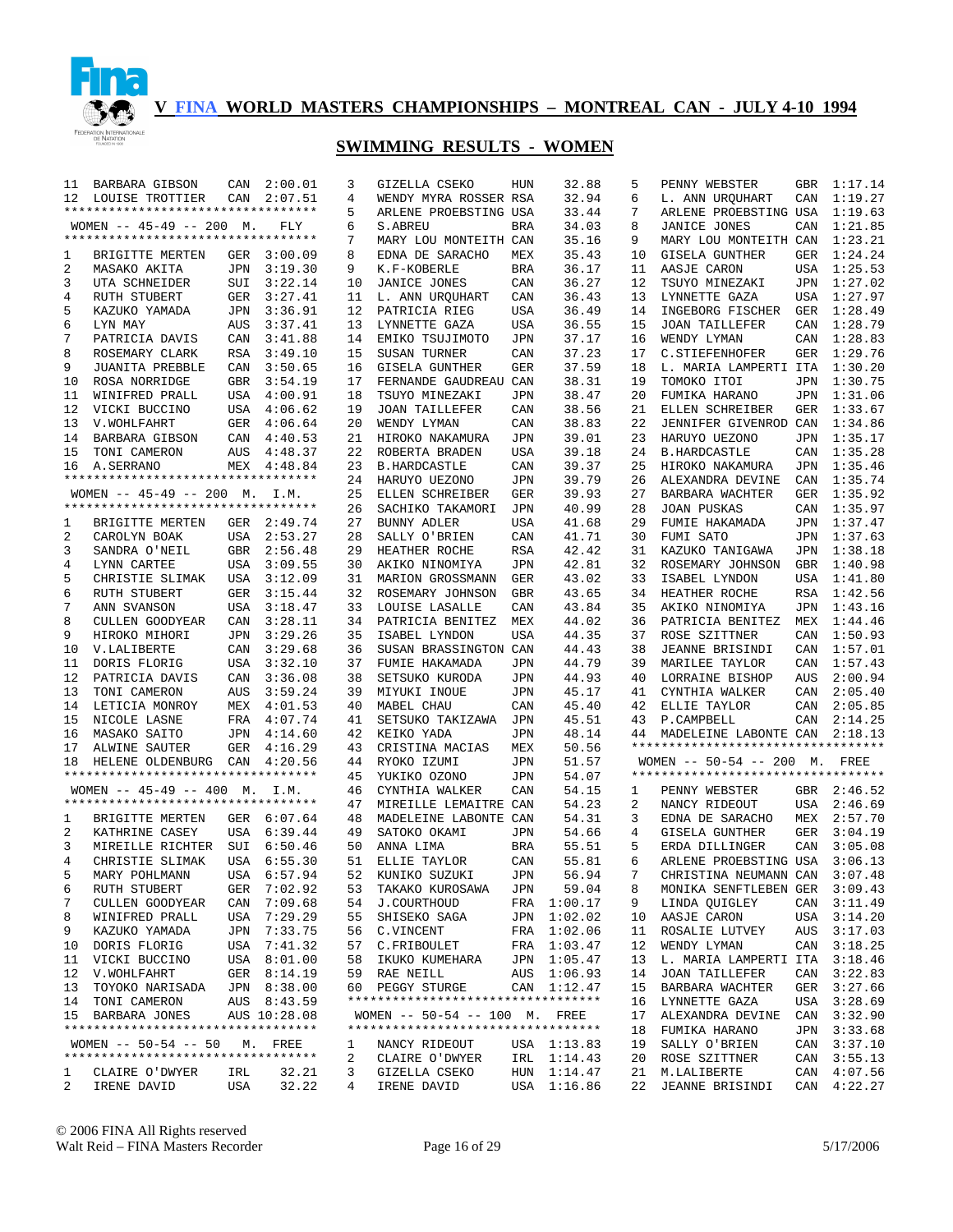

| AUS<br>4:32.48<br>6<br>42.25<br>2:29.97<br>24<br>LORRAINE BISHOP<br>CAROL ADAMS<br>USA<br>23<br>LORETTA U'REN<br>CAN<br>**********************************<br>7<br>CAN 5:12.05<br>MARY LOU MONTEITH CAN<br>44.34<br>25<br>P.CAMPBELL<br>**********************************<br>44.81<br>8<br>K.F-KOBERLE<br><b>BRA</b><br>WOMEN -- 50-54 -- 200 M. BACK<br>**********************************<br>45.15<br>WOMEN -- 50-54 -- 400 M. FREE<br>9<br>PATRICIA RIEG<br>USA<br>**********************************<br>10<br>ANNETTE FOWLER<br>NZL<br>45.39<br>USA 3:02.20<br><b>B.BENNETT</b><br>1<br>11<br>HEATHER ROCHE<br><b>RSA</b><br>45.46<br>2<br>3:05.56<br>JANE KATZ<br>USA 5:41.17<br>S.ABREU<br>BRA<br>1<br>2<br>PENNY WEBSTER<br>GBR 5:50.08<br>12<br>JACQUELINE ODLUM<br>CAN<br>45.69<br>3<br>JACKIE MARR<br>USA<br>3:07.94<br>3<br>EDNA DE SARACHO<br>MEX 6:18.91<br>13<br>JPN<br>47.42<br>WENDY MYRA ROSSER RSA<br>3:08.60<br>HIDEKO YAMADA<br>4<br>6:19.62<br>48.32<br>3:23.03<br>4<br>L. ANN URQUHART<br>CAN<br>14<br>ELIZABETH COHOE<br>CAN<br>5<br>JUDY FORD<br>AUS<br>5<br>6:30.62<br>49.20<br>6<br>USA<br>3:29.97<br>EMIKO TSUJIMOTO<br>JPN<br>15<br>RENATE SCHAUM<br>GER<br>CAROL ADAMS<br>6:31.64<br>49.30<br>7<br>USA<br>3:36.93<br>6<br>ERDA DILLINGER<br>CAN<br>16<br>INGEBORG FISCHER<br>GER<br>MARYLOU SCHULZ<br>7<br>DIANE FORD<br>GBR 6:32.73<br>17<br>FERNANDE GAUDREAU CAN<br>49.89<br>8<br>ELIZABETH COHOE<br>CAN<br>3:37.78<br>3:45.69<br>8<br>ARLENE PROEBSTING USA<br>6:45.35<br>18<br>LOUISE LASALLE<br>CAN<br>50.04<br>9<br>HIDEKO YAMADA<br>JPN<br>9<br>ROSALIE LUTVEY<br>6:50.64<br>19<br>MARYLOU SCHULZ<br>USA<br>50.09<br>3:48.67<br>AUS<br>10<br>JACOUELINE ODLUM<br>CAN<br>JOY FULTON<br>CAN 6:51.27<br>20<br>MACHIKO MORIOKA<br>50.42<br>FERNANDE GAUDREAU CAN<br>3:50.79<br>10<br>JPN<br>11<br>TOMOKO ITOI<br>JPN 6:52.88<br>21<br>51.54<br>12<br>3:51.84<br>11<br>MISAKO ICHIKAWA<br>JPN<br>L. MARIA LAMPERTI ITA<br>12<br>GER 6:53.14<br>22<br>YUEH-YIN CHOU HSU TPE<br>52.02<br>13<br>RENATE SCHAUM<br>3:59.09<br>C.STIEFENHOFER<br>GER<br>13<br>MARYLOU SCHULZ<br>USA 6:55.26<br>23<br>WENDY LYMAN<br>53.40<br>14<br>HEATHER ROCHE<br>RSA<br>4:00.37<br>CAN<br>14<br>AASJE CARON<br><b>USA</b><br>7:02.88<br>24<br>KYOKO OGATA<br>JPN<br>53.93<br>15<br>ROSWITA NORRIS<br>USA<br>4:01.96<br>15<br>L. MARIA LAMPERTI ITA<br>7:03.89<br>25<br>SALLY O'BRIEN<br>CAN<br>54.19<br>16<br>KYOKO OGATA<br>JPN<br>4:03.93<br>16<br><b>JOAN TAILLEFER</b><br>CAN<br>7:06.56<br>26<br>ISABEL LYNDON<br>USA<br>54.39<br>17<br>ROBERTA BRADEN<br>USA<br>4:05.33<br>17<br>FUMIKA HARANO<br>JPN<br>7:26.13<br>27<br><b>JOAN PUSKAS</b><br>CAN<br>55.39<br>18<br>HELENE JACQUES<br>CAN<br>4:06.73<br>7:28.12<br>4:07.11<br>18<br><b>JOAN PUSKAS</b><br>CAN<br>28<br>MIYUKI INOUE<br>JPN<br>57.43<br>19<br>ROSEMARY JOHNSON<br><b>GBR</b><br>29<br>58.26<br>4:25.23<br>19<br>TOKI TAKEUCHI<br>JPN<br>7:29.64<br>KEIKO YADA<br>JPN<br>20<br><b>GINETTE DELORME</b><br>CAN<br>58.30<br>4:26.77<br>20<br>TSUYO MINEZAKI<br>JPN<br>7:34.90<br>30<br>RAQUEL OCCHI<br>ARG<br>21<br>FUMIE HAKAMADA<br>JPN<br>22<br>KEIKO YADA<br>4:27.45<br>21<br>PEGGY CAMPBELL<br>CAN<br>7:37.50<br>31<br>FUMIKA HARANO<br>58.44<br>JPN<br>JPN<br>22<br>58.66<br>4:46.25<br>HIROKO NAKAMURA<br><b>JPN</b><br>7:38.36<br>32<br>YUKIE NAKAJIMA<br>23<br>RAQUEL OCCHI<br>ARG<br>JPN<br>59.22<br>23<br>FUMIE HAKAMADA<br>7:39.07<br>33<br>HARUYO UEZONO<br>24<br>MIYUKI INOUE<br>4:49.54<br>JPN<br>JPN<br>JPN<br>59.27<br>24<br>SALLY O'BRIEN<br>CAN<br>7:39.73<br>M.ALVAREZ<br>MEX<br>25<br>CRISTINA MACIAS<br>MEX<br>4:53.04<br>34<br>59.89<br>25<br>BARBARA WACHTER<br><b>GER</b><br>7:40.46<br>35<br>CRISTINA MACIAS<br>M.ALVAREZ<br>MEX<br>4:53.37<br>MEX<br>26<br>1:00.78<br>26<br>ROSEMARY JOHNSON<br><b>GBR</b><br>7:40.75<br>36<br>RENATE ENNSER<br><b>BRA</b><br>CAN 5:15.90<br>27<br>LORETTA U'REN<br>**********************************<br>1:02.79<br>27<br>7:55.76<br>37<br>P. CAMPBELL<br>K.WAKABAYASHI<br>JPN<br>CAN<br>28<br>7:59.26<br>38<br>1:02.88<br>KAZUKO TANIGAWA<br>JPN<br>AKIKO NINOMIYA<br>JPN<br>WOMEN $--$ 50-54 -- 50<br>M. BRST<br>**********************************<br>29<br>ROSE SZITTNER<br>CAN 8:16.69<br>39<br>1:04.01<br>MARILEE TAYLOR<br>CAN<br>30<br>M.LALIBERTE<br>CAN<br>8:27.91<br>40<br>ANITA RAPOPORT<br>1:04.98<br>BRA<br>DIANE FORD<br>GBR<br>40.73<br>1<br>41.22<br>31<br>JEANNE BRISINDI<br>CAN<br>9:06.16<br>LORETTA U'REN<br>CAN<br>1:09.58<br>ELAINE BROMWICH<br><b>GBR</b><br>41<br>2<br>41.29<br>32<br>LORRAINE BISHOP<br>AUS<br>9:31.26<br>MIREILLE LEMAITRE CAN<br>1:10.55<br>MONIKA SENFTLEBEN GER<br>42<br>3<br>44.44<br>33<br>AUS<br>9:47.68<br>43<br>CYNTHIA WALKER<br>1:12.08<br>JANICE JONES<br><b>JENNIFER FALSON</b><br>CAN<br>4<br>CAN<br>44.95<br>NOBUKO NEO<br>JPN 11:39.32<br>C.VINCENT<br>FRA<br>1:15.98<br>5<br>HILDA SILCOCK<br><b>GBR</b><br>34<br>44<br>**********************************<br>GISELA ODKOLEK<br><b>GER</b><br>45.05<br>45<br>PEGGY STURGE<br>CAN<br>1:20.88<br>6<br>*********************************<br>45.15<br>WOMEN -- 50-54 -- 800 M. FREE<br>7<br>MARY LOU MONTEITH CAN<br>**********************************<br>45.26<br>WOMEN $-- 50-54 -- 100$ M.<br>8<br>HIROKO SOWA<br><b>JPN</b><br>BACK<br>**********************************<br>45.83<br><b>JACKIE MARR</b><br>USA 12:03.36<br>9<br>CHRISTINA NEUMANN CAN<br>1<br>46.07<br>2<br>PENNY WEBSTER<br>GBR 12:04.32<br>BRA 1:22.66<br>MARIA COSTA<br><b>BRA</b><br>S. ABREU<br>10<br>1<br>46.91<br>3<br>NANCY RIDEOUT<br>USA 12:16.26<br>2<br>USA<br>1:24.63<br>ANNETTE FOWLER<br>NZL<br><b>B. BENNETT</b><br>11<br>46.97<br>4<br>ERDA DILLINGER<br>CAN 13:10.19<br>3<br>WENDY MYRA ROSSER RSA<br>1:25.40<br>12<br>INGEBORG FISCHER<br>GER<br>5<br>47.02<br>EDNA DE SARACHO<br>MEX 13:25.35<br>4<br>RENATE ZSCHOCKELT GER<br>1:29.23<br>13<br>TOKI TAKEUCHI<br><b>JPN</b><br>47.39<br>6<br>CAN 13:45.76<br>5<br>USA 1:35.33<br>14<br>INGEBORG BICKNELL CAN<br>LINDA OUIGLEY<br>CAROL ADAMS<br>ROSALIE LUTVEY<br>AUS 14:19.79<br>ANNETTE FOWLER<br>NZL 1:40.45<br>15 C.STIEFENHOFER<br>GER<br>47.44<br>7<br>6<br>47.79<br>8<br>CAN 15:22.97<br>7<br>CAN 1:42.77<br>RAQUEL BENTOLILA ARG<br>PEGGY CAMPBELL<br>ELIZABETH COHOE<br>16<br>HELENE JACQUES<br>CAN 15:25.80<br>USA 1:43.37<br>17<br>BRA<br>48.13<br>9<br>8<br>PATRICIA RIEG<br>K.F-KOBERLE<br>BARBARA WACHTER<br>GER 15:26.72<br>CAN<br>1:44.18<br>USA<br>48.28<br>10<br>9<br>JACOUELINE ODLUM<br>18<br>PATRICIA RIEG<br>USA 15:30.91<br>RSA 1:45.60<br>L. ANN URQUHART<br>48.90<br>MARY-MEAD MEAD<br>10<br>HEATHER ROCHE<br>19<br>CAN<br>11<br>ALEXANDRA DEVINE CAN 15:33.50<br>1:48.81<br>YUKO OTSUKA<br>49.94<br>12<br>11<br>INGEBORG FISCHER<br>GER<br>20<br>JPN<br>CAN 16:05.00<br>L. MARIA LAMPERTI ITA 1:49.22<br>50.52<br>13 MARTHA SAUNDERS<br>12<br>21<br>HIROKO MINOWA<br>JPN<br>M.LALIBERTE<br>CAN 17:56.61<br>GER 1:54.36<br>50.78<br>14<br>13<br>RENATE SCHAUM<br>22<br>EMIKO TSUJIMOTO<br>JPN<br>15 NOBUKO NEO<br>JPN 22:29.58<br>USA 1:55.69<br>51.33<br>14<br>ROBERTA BRADEN<br>23<br>BUNNY ADLER<br>USA<br>**********************************<br>1:55.72<br>53.76<br>15<br>ROSEMARY JOHNSON<br>GBR<br>24<br><b>B.HARDCASTLE</b><br>CAN<br>WOMEN -- 50-54 -- 50 M. BACK<br>USA 1:57.63<br>54.25<br>16<br>ROSWITA NORRIS<br>25<br>PEGGY CAMPBELL<br>CAN<br>**********************************<br>17<br>KYOKO OGATA<br>1:58.99<br>MEX<br>54.59<br>JPN<br>26<br>PATRICIA BENITEZ<br>37.38<br>18<br>YUEH-YIN CHOU HSU TPE<br>1:59.06<br>27<br>SETSUKO KURODA<br>54.94<br>S.ABREU<br>BRA<br>JPN<br>1<br>MARTA EGERVARY<br>38.61<br>19<br>2:05.59<br>IRENE PARKER<br>55.79<br>2<br>HUN<br><b>GINETTE DELORME</b><br>CAN<br>28<br>CAN<br>3<br>38.65<br>20<br>JOAN PUSKAS<br>2:09.08<br><b>BRA</b><br>56.32<br>WENDY MYRA ROSSER RSA<br>CAN<br>29<br>RENATE ENNSER<br>38.71<br>RAQUEL OCCHI<br>2:12.69<br>FUMI SATO<br>56.54<br>4<br><b>B.BENNETT</b><br>USA<br>21<br>ARG<br>30<br>JPN | 23 | ELLIE TAYLOR | CAN | 4:31.51 | 5 | RENATE ZSCHOCKELT GER | 40.69 | 22 | ANITA RAPOPORT | BRA 2:21.69 |
|---------------------------------------------------------------------------------------------------------------------------------------------------------------------------------------------------------------------------------------------------------------------------------------------------------------------------------------------------------------------------------------------------------------------------------------------------------------------------------------------------------------------------------------------------------------------------------------------------------------------------------------------------------------------------------------------------------------------------------------------------------------------------------------------------------------------------------------------------------------------------------------------------------------------------------------------------------------------------------------------------------------------------------------------------------------------------------------------------------------------------------------------------------------------------------------------------------------------------------------------------------------------------------------------------------------------------------------------------------------------------------------------------------------------------------------------------------------------------------------------------------------------------------------------------------------------------------------------------------------------------------------------------------------------------------------------------------------------------------------------------------------------------------------------------------------------------------------------------------------------------------------------------------------------------------------------------------------------------------------------------------------------------------------------------------------------------------------------------------------------------------------------------------------------------------------------------------------------------------------------------------------------------------------------------------------------------------------------------------------------------------------------------------------------------------------------------------------------------------------------------------------------------------------------------------------------------------------------------------------------------------------------------------------------------------------------------------------------------------------------------------------------------------------------------------------------------------------------------------------------------------------------------------------------------------------------------------------------------------------------------------------------------------------------------------------------------------------------------------------------------------------------------------------------------------------------------------------------------------------------------------------------------------------------------------------------------------------------------------------------------------------------------------------------------------------------------------------------------------------------------------------------------------------------------------------------------------------------------------------------------------------------------------------------------------------------------------------------------------------------------------------------------------------------------------------------------------------------------------------------------------------------------------------------------------------------------------------------------------------------------------------------------------------------------------------------------------------------------------------------------------------------------------------------------------------------------------------------------------------------------------------------------------------------------------------------------------------------------------------------------------------------------------------------------------------------------------------------------------------------------------------------------------------------------------------------------------------------------------------------------------------------------------------------------------------------------------------------------------------------------------------------------------------------------------------------------------------------------------------------------------------------------------------------------------------------------------------------------------------------------------------------------------------------------------------------------------------------------------------------------------------------------------------------------------------------------------------------------------------------------------------------------------------------------------------------------------------------------------------------------------------------------------------------------------------------------------------------------------------------------------------------------------------------------------------------------------------------------------------------------------------------------------------------------------------------------------------------------------------------------------------------------------------------------------------------------------------------------------------------------------------------------------------------------------------------------------------------------------------------------------------------------------------------------------------------------------------------------------------------------------------------------------------------------------------------------------------------------------------------------------------------------------------------------------------------------------------------------------------------------------------------------------------------------------------------------------------------------------------------------------------------------------------------------------------------------------------------------------------------------------------------------------------------------------------------------------------------------------------------------------------------------------------------------------------------------------------------------------------------------------------------------------------------------------------------------------------------------------------------------------------------------------------------------------------------------------------------------------------------------------------------------------------------------------------------------------------------------------------------------------------------------------------------------------------------------------------------------------------------------------------------------------------------------------------------------------------------------------------------------------------------------------------------------------------------------------------------------------------------------------------------------------------------------------------------------------------------------------------------------------------------------------------------------------------------------------------------------------------------------------------------------------------------------------------------------------------------------------------------------------|----|--------------|-----|---------|---|-----------------------|-------|----|----------------|-------------|
|                                                                                                                                                                                                                                                                                                                                                                                                                                                                                                                                                                                                                                                                                                                                                                                                                                                                                                                                                                                                                                                                                                                                                                                                                                                                                                                                                                                                                                                                                                                                                                                                                                                                                                                                                                                                                                                                                                                                                                                                                                                                                                                                                                                                                                                                                                                                                                                                                                                                                                                                                                                                                                                                                                                                                                                                                                                                                                                                                                                                                                                                                                                                                                                                                                                                                                                                                                                                                                                                                                                                                                                                                                                                                                                                                                                                                                                                                                                                                                                                                                                                                                                                                                                                                                                                                                                                                                                                                                                                                                                                                                                                                                                                                                                                                                                                                                                                                                                                                                                                                                                                                                                                                                                                                                                                                                                                                                                                                                                                                                                                                                                                                                                                                                                                                                                                                                                                                                                                                                                                                                                                                                                                                                                                                                                                                                                                                                                                                                                                                                                                                                                                                                                                                                                                                                                                                                                                                                                                                                                                                                                                                                                                                                                                                                                                                                                                                                                                                                                                                                                                                                                                                                                                                                                                                                                                                                                                                                                                                                                                         |    |              |     |         |   |                       |       |    |                |             |
|                                                                                                                                                                                                                                                                                                                                                                                                                                                                                                                                                                                                                                                                                                                                                                                                                                                                                                                                                                                                                                                                                                                                                                                                                                                                                                                                                                                                                                                                                                                                                                                                                                                                                                                                                                                                                                                                                                                                                                                                                                                                                                                                                                                                                                                                                                                                                                                                                                                                                                                                                                                                                                                                                                                                                                                                                                                                                                                                                                                                                                                                                                                                                                                                                                                                                                                                                                                                                                                                                                                                                                                                                                                                                                                                                                                                                                                                                                                                                                                                                                                                                                                                                                                                                                                                                                                                                                                                                                                                                                                                                                                                                                                                                                                                                                                                                                                                                                                                                                                                                                                                                                                                                                                                                                                                                                                                                                                                                                                                                                                                                                                                                                                                                                                                                                                                                                                                                                                                                                                                                                                                                                                                                                                                                                                                                                                                                                                                                                                                                                                                                                                                                                                                                                                                                                                                                                                                                                                                                                                                                                                                                                                                                                                                                                                                                                                                                                                                                                                                                                                                                                                                                                                                                                                                                                                                                                                                                                                                                                                                         |    |              |     |         |   |                       |       |    |                |             |
|                                                                                                                                                                                                                                                                                                                                                                                                                                                                                                                                                                                                                                                                                                                                                                                                                                                                                                                                                                                                                                                                                                                                                                                                                                                                                                                                                                                                                                                                                                                                                                                                                                                                                                                                                                                                                                                                                                                                                                                                                                                                                                                                                                                                                                                                                                                                                                                                                                                                                                                                                                                                                                                                                                                                                                                                                                                                                                                                                                                                                                                                                                                                                                                                                                                                                                                                                                                                                                                                                                                                                                                                                                                                                                                                                                                                                                                                                                                                                                                                                                                                                                                                                                                                                                                                                                                                                                                                                                                                                                                                                                                                                                                                                                                                                                                                                                                                                                                                                                                                                                                                                                                                                                                                                                                                                                                                                                                                                                                                                                                                                                                                                                                                                                                                                                                                                                                                                                                                                                                                                                                                                                                                                                                                                                                                                                                                                                                                                                                                                                                                                                                                                                                                                                                                                                                                                                                                                                                                                                                                                                                                                                                                                                                                                                                                                                                                                                                                                                                                                                                                                                                                                                                                                                                                                                                                                                                                                                                                                                                                         |    |              |     |         |   |                       |       |    |                |             |
|                                                                                                                                                                                                                                                                                                                                                                                                                                                                                                                                                                                                                                                                                                                                                                                                                                                                                                                                                                                                                                                                                                                                                                                                                                                                                                                                                                                                                                                                                                                                                                                                                                                                                                                                                                                                                                                                                                                                                                                                                                                                                                                                                                                                                                                                                                                                                                                                                                                                                                                                                                                                                                                                                                                                                                                                                                                                                                                                                                                                                                                                                                                                                                                                                                                                                                                                                                                                                                                                                                                                                                                                                                                                                                                                                                                                                                                                                                                                                                                                                                                                                                                                                                                                                                                                                                                                                                                                                                                                                                                                                                                                                                                                                                                                                                                                                                                                                                                                                                                                                                                                                                                                                                                                                                                                                                                                                                                                                                                                                                                                                                                                                                                                                                                                                                                                                                                                                                                                                                                                                                                                                                                                                                                                                                                                                                                                                                                                                                                                                                                                                                                                                                                                                                                                                                                                                                                                                                                                                                                                                                                                                                                                                                                                                                                                                                                                                                                                                                                                                                                                                                                                                                                                                                                                                                                                                                                                                                                                                                                                         |    |              |     |         |   |                       |       |    |                |             |
|                                                                                                                                                                                                                                                                                                                                                                                                                                                                                                                                                                                                                                                                                                                                                                                                                                                                                                                                                                                                                                                                                                                                                                                                                                                                                                                                                                                                                                                                                                                                                                                                                                                                                                                                                                                                                                                                                                                                                                                                                                                                                                                                                                                                                                                                                                                                                                                                                                                                                                                                                                                                                                                                                                                                                                                                                                                                                                                                                                                                                                                                                                                                                                                                                                                                                                                                                                                                                                                                                                                                                                                                                                                                                                                                                                                                                                                                                                                                                                                                                                                                                                                                                                                                                                                                                                                                                                                                                                                                                                                                                                                                                                                                                                                                                                                                                                                                                                                                                                                                                                                                                                                                                                                                                                                                                                                                                                                                                                                                                                                                                                                                                                                                                                                                                                                                                                                                                                                                                                                                                                                                                                                                                                                                                                                                                                                                                                                                                                                                                                                                                                                                                                                                                                                                                                                                                                                                                                                                                                                                                                                                                                                                                                                                                                                                                                                                                                                                                                                                                                                                                                                                                                                                                                                                                                                                                                                                                                                                                                                                         |    |              |     |         |   |                       |       |    |                |             |
|                                                                                                                                                                                                                                                                                                                                                                                                                                                                                                                                                                                                                                                                                                                                                                                                                                                                                                                                                                                                                                                                                                                                                                                                                                                                                                                                                                                                                                                                                                                                                                                                                                                                                                                                                                                                                                                                                                                                                                                                                                                                                                                                                                                                                                                                                                                                                                                                                                                                                                                                                                                                                                                                                                                                                                                                                                                                                                                                                                                                                                                                                                                                                                                                                                                                                                                                                                                                                                                                                                                                                                                                                                                                                                                                                                                                                                                                                                                                                                                                                                                                                                                                                                                                                                                                                                                                                                                                                                                                                                                                                                                                                                                                                                                                                                                                                                                                                                                                                                                                                                                                                                                                                                                                                                                                                                                                                                                                                                                                                                                                                                                                                                                                                                                                                                                                                                                                                                                                                                                                                                                                                                                                                                                                                                                                                                                                                                                                                                                                                                                                                                                                                                                                                                                                                                                                                                                                                                                                                                                                                                                                                                                                                                                                                                                                                                                                                                                                                                                                                                                                                                                                                                                                                                                                                                                                                                                                                                                                                                                                         |    |              |     |         |   |                       |       |    |                |             |
|                                                                                                                                                                                                                                                                                                                                                                                                                                                                                                                                                                                                                                                                                                                                                                                                                                                                                                                                                                                                                                                                                                                                                                                                                                                                                                                                                                                                                                                                                                                                                                                                                                                                                                                                                                                                                                                                                                                                                                                                                                                                                                                                                                                                                                                                                                                                                                                                                                                                                                                                                                                                                                                                                                                                                                                                                                                                                                                                                                                                                                                                                                                                                                                                                                                                                                                                                                                                                                                                                                                                                                                                                                                                                                                                                                                                                                                                                                                                                                                                                                                                                                                                                                                                                                                                                                                                                                                                                                                                                                                                                                                                                                                                                                                                                                                                                                                                                                                                                                                                                                                                                                                                                                                                                                                                                                                                                                                                                                                                                                                                                                                                                                                                                                                                                                                                                                                                                                                                                                                                                                                                                                                                                                                                                                                                                                                                                                                                                                                                                                                                                                                                                                                                                                                                                                                                                                                                                                                                                                                                                                                                                                                                                                                                                                                                                                                                                                                                                                                                                                                                                                                                                                                                                                                                                                                                                                                                                                                                                                                                         |    |              |     |         |   |                       |       |    |                |             |
|                                                                                                                                                                                                                                                                                                                                                                                                                                                                                                                                                                                                                                                                                                                                                                                                                                                                                                                                                                                                                                                                                                                                                                                                                                                                                                                                                                                                                                                                                                                                                                                                                                                                                                                                                                                                                                                                                                                                                                                                                                                                                                                                                                                                                                                                                                                                                                                                                                                                                                                                                                                                                                                                                                                                                                                                                                                                                                                                                                                                                                                                                                                                                                                                                                                                                                                                                                                                                                                                                                                                                                                                                                                                                                                                                                                                                                                                                                                                                                                                                                                                                                                                                                                                                                                                                                                                                                                                                                                                                                                                                                                                                                                                                                                                                                                                                                                                                                                                                                                                                                                                                                                                                                                                                                                                                                                                                                                                                                                                                                                                                                                                                                                                                                                                                                                                                                                                                                                                                                                                                                                                                                                                                                                                                                                                                                                                                                                                                                                                                                                                                                                                                                                                                                                                                                                                                                                                                                                                                                                                                                                                                                                                                                                                                                                                                                                                                                                                                                                                                                                                                                                                                                                                                                                                                                                                                                                                                                                                                                                                         |    |              |     |         |   |                       |       |    |                |             |
|                                                                                                                                                                                                                                                                                                                                                                                                                                                                                                                                                                                                                                                                                                                                                                                                                                                                                                                                                                                                                                                                                                                                                                                                                                                                                                                                                                                                                                                                                                                                                                                                                                                                                                                                                                                                                                                                                                                                                                                                                                                                                                                                                                                                                                                                                                                                                                                                                                                                                                                                                                                                                                                                                                                                                                                                                                                                                                                                                                                                                                                                                                                                                                                                                                                                                                                                                                                                                                                                                                                                                                                                                                                                                                                                                                                                                                                                                                                                                                                                                                                                                                                                                                                                                                                                                                                                                                                                                                                                                                                                                                                                                                                                                                                                                                                                                                                                                                                                                                                                                                                                                                                                                                                                                                                                                                                                                                                                                                                                                                                                                                                                                                                                                                                                                                                                                                                                                                                                                                                                                                                                                                                                                                                                                                                                                                                                                                                                                                                                                                                                                                                                                                                                                                                                                                                                                                                                                                                                                                                                                                                                                                                                                                                                                                                                                                                                                                                                                                                                                                                                                                                                                                                                                                                                                                                                                                                                                                                                                                                                         |    |              |     |         |   |                       |       |    |                |             |
|                                                                                                                                                                                                                                                                                                                                                                                                                                                                                                                                                                                                                                                                                                                                                                                                                                                                                                                                                                                                                                                                                                                                                                                                                                                                                                                                                                                                                                                                                                                                                                                                                                                                                                                                                                                                                                                                                                                                                                                                                                                                                                                                                                                                                                                                                                                                                                                                                                                                                                                                                                                                                                                                                                                                                                                                                                                                                                                                                                                                                                                                                                                                                                                                                                                                                                                                                                                                                                                                                                                                                                                                                                                                                                                                                                                                                                                                                                                                                                                                                                                                                                                                                                                                                                                                                                                                                                                                                                                                                                                                                                                                                                                                                                                                                                                                                                                                                                                                                                                                                                                                                                                                                                                                                                                                                                                                                                                                                                                                                                                                                                                                                                                                                                                                                                                                                                                                                                                                                                                                                                                                                                                                                                                                                                                                                                                                                                                                                                                                                                                                                                                                                                                                                                                                                                                                                                                                                                                                                                                                                                                                                                                                                                                                                                                                                                                                                                                                                                                                                                                                                                                                                                                                                                                                                                                                                                                                                                                                                                                                         |    |              |     |         |   |                       |       |    |                |             |
|                                                                                                                                                                                                                                                                                                                                                                                                                                                                                                                                                                                                                                                                                                                                                                                                                                                                                                                                                                                                                                                                                                                                                                                                                                                                                                                                                                                                                                                                                                                                                                                                                                                                                                                                                                                                                                                                                                                                                                                                                                                                                                                                                                                                                                                                                                                                                                                                                                                                                                                                                                                                                                                                                                                                                                                                                                                                                                                                                                                                                                                                                                                                                                                                                                                                                                                                                                                                                                                                                                                                                                                                                                                                                                                                                                                                                                                                                                                                                                                                                                                                                                                                                                                                                                                                                                                                                                                                                                                                                                                                                                                                                                                                                                                                                                                                                                                                                                                                                                                                                                                                                                                                                                                                                                                                                                                                                                                                                                                                                                                                                                                                                                                                                                                                                                                                                                                                                                                                                                                                                                                                                                                                                                                                                                                                                                                                                                                                                                                                                                                                                                                                                                                                                                                                                                                                                                                                                                                                                                                                                                                                                                                                                                                                                                                                                                                                                                                                                                                                                                                                                                                                                                                                                                                                                                                                                                                                                                                                                                                                         |    |              |     |         |   |                       |       |    |                |             |
|                                                                                                                                                                                                                                                                                                                                                                                                                                                                                                                                                                                                                                                                                                                                                                                                                                                                                                                                                                                                                                                                                                                                                                                                                                                                                                                                                                                                                                                                                                                                                                                                                                                                                                                                                                                                                                                                                                                                                                                                                                                                                                                                                                                                                                                                                                                                                                                                                                                                                                                                                                                                                                                                                                                                                                                                                                                                                                                                                                                                                                                                                                                                                                                                                                                                                                                                                                                                                                                                                                                                                                                                                                                                                                                                                                                                                                                                                                                                                                                                                                                                                                                                                                                                                                                                                                                                                                                                                                                                                                                                                                                                                                                                                                                                                                                                                                                                                                                                                                                                                                                                                                                                                                                                                                                                                                                                                                                                                                                                                                                                                                                                                                                                                                                                                                                                                                                                                                                                                                                                                                                                                                                                                                                                                                                                                                                                                                                                                                                                                                                                                                                                                                                                                                                                                                                                                                                                                                                                                                                                                                                                                                                                                                                                                                                                                                                                                                                                                                                                                                                                                                                                                                                                                                                                                                                                                                                                                                                                                                                                         |    |              |     |         |   |                       |       |    |                |             |
|                                                                                                                                                                                                                                                                                                                                                                                                                                                                                                                                                                                                                                                                                                                                                                                                                                                                                                                                                                                                                                                                                                                                                                                                                                                                                                                                                                                                                                                                                                                                                                                                                                                                                                                                                                                                                                                                                                                                                                                                                                                                                                                                                                                                                                                                                                                                                                                                                                                                                                                                                                                                                                                                                                                                                                                                                                                                                                                                                                                                                                                                                                                                                                                                                                                                                                                                                                                                                                                                                                                                                                                                                                                                                                                                                                                                                                                                                                                                                                                                                                                                                                                                                                                                                                                                                                                                                                                                                                                                                                                                                                                                                                                                                                                                                                                                                                                                                                                                                                                                                                                                                                                                                                                                                                                                                                                                                                                                                                                                                                                                                                                                                                                                                                                                                                                                                                                                                                                                                                                                                                                                                                                                                                                                                                                                                                                                                                                                                                                                                                                                                                                                                                                                                                                                                                                                                                                                                                                                                                                                                                                                                                                                                                                                                                                                                                                                                                                                                                                                                                                                                                                                                                                                                                                                                                                                                                                                                                                                                                                                         |    |              |     |         |   |                       |       |    |                |             |
|                                                                                                                                                                                                                                                                                                                                                                                                                                                                                                                                                                                                                                                                                                                                                                                                                                                                                                                                                                                                                                                                                                                                                                                                                                                                                                                                                                                                                                                                                                                                                                                                                                                                                                                                                                                                                                                                                                                                                                                                                                                                                                                                                                                                                                                                                                                                                                                                                                                                                                                                                                                                                                                                                                                                                                                                                                                                                                                                                                                                                                                                                                                                                                                                                                                                                                                                                                                                                                                                                                                                                                                                                                                                                                                                                                                                                                                                                                                                                                                                                                                                                                                                                                                                                                                                                                                                                                                                                                                                                                                                                                                                                                                                                                                                                                                                                                                                                                                                                                                                                                                                                                                                                                                                                                                                                                                                                                                                                                                                                                                                                                                                                                                                                                                                                                                                                                                                                                                                                                                                                                                                                                                                                                                                                                                                                                                                                                                                                                                                                                                                                                                                                                                                                                                                                                                                                                                                                                                                                                                                                                                                                                                                                                                                                                                                                                                                                                                                                                                                                                                                                                                                                                                                                                                                                                                                                                                                                                                                                                                                         |    |              |     |         |   |                       |       |    |                |             |
|                                                                                                                                                                                                                                                                                                                                                                                                                                                                                                                                                                                                                                                                                                                                                                                                                                                                                                                                                                                                                                                                                                                                                                                                                                                                                                                                                                                                                                                                                                                                                                                                                                                                                                                                                                                                                                                                                                                                                                                                                                                                                                                                                                                                                                                                                                                                                                                                                                                                                                                                                                                                                                                                                                                                                                                                                                                                                                                                                                                                                                                                                                                                                                                                                                                                                                                                                                                                                                                                                                                                                                                                                                                                                                                                                                                                                                                                                                                                                                                                                                                                                                                                                                                                                                                                                                                                                                                                                                                                                                                                                                                                                                                                                                                                                                                                                                                                                                                                                                                                                                                                                                                                                                                                                                                                                                                                                                                                                                                                                                                                                                                                                                                                                                                                                                                                                                                                                                                                                                                                                                                                                                                                                                                                                                                                                                                                                                                                                                                                                                                                                                                                                                                                                                                                                                                                                                                                                                                                                                                                                                                                                                                                                                                                                                                                                                                                                                                                                                                                                                                                                                                                                                                                                                                                                                                                                                                                                                                                                                                                         |    |              |     |         |   |                       |       |    |                |             |
|                                                                                                                                                                                                                                                                                                                                                                                                                                                                                                                                                                                                                                                                                                                                                                                                                                                                                                                                                                                                                                                                                                                                                                                                                                                                                                                                                                                                                                                                                                                                                                                                                                                                                                                                                                                                                                                                                                                                                                                                                                                                                                                                                                                                                                                                                                                                                                                                                                                                                                                                                                                                                                                                                                                                                                                                                                                                                                                                                                                                                                                                                                                                                                                                                                                                                                                                                                                                                                                                                                                                                                                                                                                                                                                                                                                                                                                                                                                                                                                                                                                                                                                                                                                                                                                                                                                                                                                                                                                                                                                                                                                                                                                                                                                                                                                                                                                                                                                                                                                                                                                                                                                                                                                                                                                                                                                                                                                                                                                                                                                                                                                                                                                                                                                                                                                                                                                                                                                                                                                                                                                                                                                                                                                                                                                                                                                                                                                                                                                                                                                                                                                                                                                                                                                                                                                                                                                                                                                                                                                                                                                                                                                                                                                                                                                                                                                                                                                                                                                                                                                                                                                                                                                                                                                                                                                                                                                                                                                                                                                                         |    |              |     |         |   |                       |       |    |                |             |
|                                                                                                                                                                                                                                                                                                                                                                                                                                                                                                                                                                                                                                                                                                                                                                                                                                                                                                                                                                                                                                                                                                                                                                                                                                                                                                                                                                                                                                                                                                                                                                                                                                                                                                                                                                                                                                                                                                                                                                                                                                                                                                                                                                                                                                                                                                                                                                                                                                                                                                                                                                                                                                                                                                                                                                                                                                                                                                                                                                                                                                                                                                                                                                                                                                                                                                                                                                                                                                                                                                                                                                                                                                                                                                                                                                                                                                                                                                                                                                                                                                                                                                                                                                                                                                                                                                                                                                                                                                                                                                                                                                                                                                                                                                                                                                                                                                                                                                                                                                                                                                                                                                                                                                                                                                                                                                                                                                                                                                                                                                                                                                                                                                                                                                                                                                                                                                                                                                                                                                                                                                                                                                                                                                                                                                                                                                                                                                                                                                                                                                                                                                                                                                                                                                                                                                                                                                                                                                                                                                                                                                                                                                                                                                                                                                                                                                                                                                                                                                                                                                                                                                                                                                                                                                                                                                                                                                                                                                                                                                                                         |    |              |     |         |   |                       |       |    |                |             |
|                                                                                                                                                                                                                                                                                                                                                                                                                                                                                                                                                                                                                                                                                                                                                                                                                                                                                                                                                                                                                                                                                                                                                                                                                                                                                                                                                                                                                                                                                                                                                                                                                                                                                                                                                                                                                                                                                                                                                                                                                                                                                                                                                                                                                                                                                                                                                                                                                                                                                                                                                                                                                                                                                                                                                                                                                                                                                                                                                                                                                                                                                                                                                                                                                                                                                                                                                                                                                                                                                                                                                                                                                                                                                                                                                                                                                                                                                                                                                                                                                                                                                                                                                                                                                                                                                                                                                                                                                                                                                                                                                                                                                                                                                                                                                                                                                                                                                                                                                                                                                                                                                                                                                                                                                                                                                                                                                                                                                                                                                                                                                                                                                                                                                                                                                                                                                                                                                                                                                                                                                                                                                                                                                                                                                                                                                                                                                                                                                                                                                                                                                                                                                                                                                                                                                                                                                                                                                                                                                                                                                                                                                                                                                                                                                                                                                                                                                                                                                                                                                                                                                                                                                                                                                                                                                                                                                                                                                                                                                                                                         |    |              |     |         |   |                       |       |    |                |             |
|                                                                                                                                                                                                                                                                                                                                                                                                                                                                                                                                                                                                                                                                                                                                                                                                                                                                                                                                                                                                                                                                                                                                                                                                                                                                                                                                                                                                                                                                                                                                                                                                                                                                                                                                                                                                                                                                                                                                                                                                                                                                                                                                                                                                                                                                                                                                                                                                                                                                                                                                                                                                                                                                                                                                                                                                                                                                                                                                                                                                                                                                                                                                                                                                                                                                                                                                                                                                                                                                                                                                                                                                                                                                                                                                                                                                                                                                                                                                                                                                                                                                                                                                                                                                                                                                                                                                                                                                                                                                                                                                                                                                                                                                                                                                                                                                                                                                                                                                                                                                                                                                                                                                                                                                                                                                                                                                                                                                                                                                                                                                                                                                                                                                                                                                                                                                                                                                                                                                                                                                                                                                                                                                                                                                                                                                                                                                                                                                                                                                                                                                                                                                                                                                                                                                                                                                                                                                                                                                                                                                                                                                                                                                                                                                                                                                                                                                                                                                                                                                                                                                                                                                                                                                                                                                                                                                                                                                                                                                                                                                         |    |              |     |         |   |                       |       |    |                |             |
|                                                                                                                                                                                                                                                                                                                                                                                                                                                                                                                                                                                                                                                                                                                                                                                                                                                                                                                                                                                                                                                                                                                                                                                                                                                                                                                                                                                                                                                                                                                                                                                                                                                                                                                                                                                                                                                                                                                                                                                                                                                                                                                                                                                                                                                                                                                                                                                                                                                                                                                                                                                                                                                                                                                                                                                                                                                                                                                                                                                                                                                                                                                                                                                                                                                                                                                                                                                                                                                                                                                                                                                                                                                                                                                                                                                                                                                                                                                                                                                                                                                                                                                                                                                                                                                                                                                                                                                                                                                                                                                                                                                                                                                                                                                                                                                                                                                                                                                                                                                                                                                                                                                                                                                                                                                                                                                                                                                                                                                                                                                                                                                                                                                                                                                                                                                                                                                                                                                                                                                                                                                                                                                                                                                                                                                                                                                                                                                                                                                                                                                                                                                                                                                                                                                                                                                                                                                                                                                                                                                                                                                                                                                                                                                                                                                                                                                                                                                                                                                                                                                                                                                                                                                                                                                                                                                                                                                                                                                                                                                                         |    |              |     |         |   |                       |       |    |                |             |
|                                                                                                                                                                                                                                                                                                                                                                                                                                                                                                                                                                                                                                                                                                                                                                                                                                                                                                                                                                                                                                                                                                                                                                                                                                                                                                                                                                                                                                                                                                                                                                                                                                                                                                                                                                                                                                                                                                                                                                                                                                                                                                                                                                                                                                                                                                                                                                                                                                                                                                                                                                                                                                                                                                                                                                                                                                                                                                                                                                                                                                                                                                                                                                                                                                                                                                                                                                                                                                                                                                                                                                                                                                                                                                                                                                                                                                                                                                                                                                                                                                                                                                                                                                                                                                                                                                                                                                                                                                                                                                                                                                                                                                                                                                                                                                                                                                                                                                                                                                                                                                                                                                                                                                                                                                                                                                                                                                                                                                                                                                                                                                                                                                                                                                                                                                                                                                                                                                                                                                                                                                                                                                                                                                                                                                                                                                                                                                                                                                                                                                                                                                                                                                                                                                                                                                                                                                                                                                                                                                                                                                                                                                                                                                                                                                                                                                                                                                                                                                                                                                                                                                                                                                                                                                                                                                                                                                                                                                                                                                                                         |    |              |     |         |   |                       |       |    |                |             |
|                                                                                                                                                                                                                                                                                                                                                                                                                                                                                                                                                                                                                                                                                                                                                                                                                                                                                                                                                                                                                                                                                                                                                                                                                                                                                                                                                                                                                                                                                                                                                                                                                                                                                                                                                                                                                                                                                                                                                                                                                                                                                                                                                                                                                                                                                                                                                                                                                                                                                                                                                                                                                                                                                                                                                                                                                                                                                                                                                                                                                                                                                                                                                                                                                                                                                                                                                                                                                                                                                                                                                                                                                                                                                                                                                                                                                                                                                                                                                                                                                                                                                                                                                                                                                                                                                                                                                                                                                                                                                                                                                                                                                                                                                                                                                                                                                                                                                                                                                                                                                                                                                                                                                                                                                                                                                                                                                                                                                                                                                                                                                                                                                                                                                                                                                                                                                                                                                                                                                                                                                                                                                                                                                                                                                                                                                                                                                                                                                                                                                                                                                                                                                                                                                                                                                                                                                                                                                                                                                                                                                                                                                                                                                                                                                                                                                                                                                                                                                                                                                                                                                                                                                                                                                                                                                                                                                                                                                                                                                                                                         |    |              |     |         |   |                       |       |    |                |             |
|                                                                                                                                                                                                                                                                                                                                                                                                                                                                                                                                                                                                                                                                                                                                                                                                                                                                                                                                                                                                                                                                                                                                                                                                                                                                                                                                                                                                                                                                                                                                                                                                                                                                                                                                                                                                                                                                                                                                                                                                                                                                                                                                                                                                                                                                                                                                                                                                                                                                                                                                                                                                                                                                                                                                                                                                                                                                                                                                                                                                                                                                                                                                                                                                                                                                                                                                                                                                                                                                                                                                                                                                                                                                                                                                                                                                                                                                                                                                                                                                                                                                                                                                                                                                                                                                                                                                                                                                                                                                                                                                                                                                                                                                                                                                                                                                                                                                                                                                                                                                                                                                                                                                                                                                                                                                                                                                                                                                                                                                                                                                                                                                                                                                                                                                                                                                                                                                                                                                                                                                                                                                                                                                                                                                                                                                                                                                                                                                                                                                                                                                                                                                                                                                                                                                                                                                                                                                                                                                                                                                                                                                                                                                                                                                                                                                                                                                                                                                                                                                                                                                                                                                                                                                                                                                                                                                                                                                                                                                                                                                         |    |              |     |         |   |                       |       |    |                |             |
|                                                                                                                                                                                                                                                                                                                                                                                                                                                                                                                                                                                                                                                                                                                                                                                                                                                                                                                                                                                                                                                                                                                                                                                                                                                                                                                                                                                                                                                                                                                                                                                                                                                                                                                                                                                                                                                                                                                                                                                                                                                                                                                                                                                                                                                                                                                                                                                                                                                                                                                                                                                                                                                                                                                                                                                                                                                                                                                                                                                                                                                                                                                                                                                                                                                                                                                                                                                                                                                                                                                                                                                                                                                                                                                                                                                                                                                                                                                                                                                                                                                                                                                                                                                                                                                                                                                                                                                                                                                                                                                                                                                                                                                                                                                                                                                                                                                                                                                                                                                                                                                                                                                                                                                                                                                                                                                                                                                                                                                                                                                                                                                                                                                                                                                                                                                                                                                                                                                                                                                                                                                                                                                                                                                                                                                                                                                                                                                                                                                                                                                                                                                                                                                                                                                                                                                                                                                                                                                                                                                                                                                                                                                                                                                                                                                                                                                                                                                                                                                                                                                                                                                                                                                                                                                                                                                                                                                                                                                                                                                                         |    |              |     |         |   |                       |       |    |                |             |
|                                                                                                                                                                                                                                                                                                                                                                                                                                                                                                                                                                                                                                                                                                                                                                                                                                                                                                                                                                                                                                                                                                                                                                                                                                                                                                                                                                                                                                                                                                                                                                                                                                                                                                                                                                                                                                                                                                                                                                                                                                                                                                                                                                                                                                                                                                                                                                                                                                                                                                                                                                                                                                                                                                                                                                                                                                                                                                                                                                                                                                                                                                                                                                                                                                                                                                                                                                                                                                                                                                                                                                                                                                                                                                                                                                                                                                                                                                                                                                                                                                                                                                                                                                                                                                                                                                                                                                                                                                                                                                                                                                                                                                                                                                                                                                                                                                                                                                                                                                                                                                                                                                                                                                                                                                                                                                                                                                                                                                                                                                                                                                                                                                                                                                                                                                                                                                                                                                                                                                                                                                                                                                                                                                                                                                                                                                                                                                                                                                                                                                                                                                                                                                                                                                                                                                                                                                                                                                                                                                                                                                                                                                                                                                                                                                                                                                                                                                                                                                                                                                                                                                                                                                                                                                                                                                                                                                                                                                                                                                                                         |    |              |     |         |   |                       |       |    |                |             |
|                                                                                                                                                                                                                                                                                                                                                                                                                                                                                                                                                                                                                                                                                                                                                                                                                                                                                                                                                                                                                                                                                                                                                                                                                                                                                                                                                                                                                                                                                                                                                                                                                                                                                                                                                                                                                                                                                                                                                                                                                                                                                                                                                                                                                                                                                                                                                                                                                                                                                                                                                                                                                                                                                                                                                                                                                                                                                                                                                                                                                                                                                                                                                                                                                                                                                                                                                                                                                                                                                                                                                                                                                                                                                                                                                                                                                                                                                                                                                                                                                                                                                                                                                                                                                                                                                                                                                                                                                                                                                                                                                                                                                                                                                                                                                                                                                                                                                                                                                                                                                                                                                                                                                                                                                                                                                                                                                                                                                                                                                                                                                                                                                                                                                                                                                                                                                                                                                                                                                                                                                                                                                                                                                                                                                                                                                                                                                                                                                                                                                                                                                                                                                                                                                                                                                                                                                                                                                                                                                                                                                                                                                                                                                                                                                                                                                                                                                                                                                                                                                                                                                                                                                                                                                                                                                                                                                                                                                                                                                                                                         |    |              |     |         |   |                       |       |    |                |             |
|                                                                                                                                                                                                                                                                                                                                                                                                                                                                                                                                                                                                                                                                                                                                                                                                                                                                                                                                                                                                                                                                                                                                                                                                                                                                                                                                                                                                                                                                                                                                                                                                                                                                                                                                                                                                                                                                                                                                                                                                                                                                                                                                                                                                                                                                                                                                                                                                                                                                                                                                                                                                                                                                                                                                                                                                                                                                                                                                                                                                                                                                                                                                                                                                                                                                                                                                                                                                                                                                                                                                                                                                                                                                                                                                                                                                                                                                                                                                                                                                                                                                                                                                                                                                                                                                                                                                                                                                                                                                                                                                                                                                                                                                                                                                                                                                                                                                                                                                                                                                                                                                                                                                                                                                                                                                                                                                                                                                                                                                                                                                                                                                                                                                                                                                                                                                                                                                                                                                                                                                                                                                                                                                                                                                                                                                                                                                                                                                                                                                                                                                                                                                                                                                                                                                                                                                                                                                                                                                                                                                                                                                                                                                                                                                                                                                                                                                                                                                                                                                                                                                                                                                                                                                                                                                                                                                                                                                                                                                                                                                         |    |              |     |         |   |                       |       |    |                |             |
|                                                                                                                                                                                                                                                                                                                                                                                                                                                                                                                                                                                                                                                                                                                                                                                                                                                                                                                                                                                                                                                                                                                                                                                                                                                                                                                                                                                                                                                                                                                                                                                                                                                                                                                                                                                                                                                                                                                                                                                                                                                                                                                                                                                                                                                                                                                                                                                                                                                                                                                                                                                                                                                                                                                                                                                                                                                                                                                                                                                                                                                                                                                                                                                                                                                                                                                                                                                                                                                                                                                                                                                                                                                                                                                                                                                                                                                                                                                                                                                                                                                                                                                                                                                                                                                                                                                                                                                                                                                                                                                                                                                                                                                                                                                                                                                                                                                                                                                                                                                                                                                                                                                                                                                                                                                                                                                                                                                                                                                                                                                                                                                                                                                                                                                                                                                                                                                                                                                                                                                                                                                                                                                                                                                                                                                                                                                                                                                                                                                                                                                                                                                                                                                                                                                                                                                                                                                                                                                                                                                                                                                                                                                                                                                                                                                                                                                                                                                                                                                                                                                                                                                                                                                                                                                                                                                                                                                                                                                                                                                                         |    |              |     |         |   |                       |       |    |                |             |
|                                                                                                                                                                                                                                                                                                                                                                                                                                                                                                                                                                                                                                                                                                                                                                                                                                                                                                                                                                                                                                                                                                                                                                                                                                                                                                                                                                                                                                                                                                                                                                                                                                                                                                                                                                                                                                                                                                                                                                                                                                                                                                                                                                                                                                                                                                                                                                                                                                                                                                                                                                                                                                                                                                                                                                                                                                                                                                                                                                                                                                                                                                                                                                                                                                                                                                                                                                                                                                                                                                                                                                                                                                                                                                                                                                                                                                                                                                                                                                                                                                                                                                                                                                                                                                                                                                                                                                                                                                                                                                                                                                                                                                                                                                                                                                                                                                                                                                                                                                                                                                                                                                                                                                                                                                                                                                                                                                                                                                                                                                                                                                                                                                                                                                                                                                                                                                                                                                                                                                                                                                                                                                                                                                                                                                                                                                                                                                                                                                                                                                                                                                                                                                                                                                                                                                                                                                                                                                                                                                                                                                                                                                                                                                                                                                                                                                                                                                                                                                                                                                                                                                                                                                                                                                                                                                                                                                                                                                                                                                                                         |    |              |     |         |   |                       |       |    |                |             |
|                                                                                                                                                                                                                                                                                                                                                                                                                                                                                                                                                                                                                                                                                                                                                                                                                                                                                                                                                                                                                                                                                                                                                                                                                                                                                                                                                                                                                                                                                                                                                                                                                                                                                                                                                                                                                                                                                                                                                                                                                                                                                                                                                                                                                                                                                                                                                                                                                                                                                                                                                                                                                                                                                                                                                                                                                                                                                                                                                                                                                                                                                                                                                                                                                                                                                                                                                                                                                                                                                                                                                                                                                                                                                                                                                                                                                                                                                                                                                                                                                                                                                                                                                                                                                                                                                                                                                                                                                                                                                                                                                                                                                                                                                                                                                                                                                                                                                                                                                                                                                                                                                                                                                                                                                                                                                                                                                                                                                                                                                                                                                                                                                                                                                                                                                                                                                                                                                                                                                                                                                                                                                                                                                                                                                                                                                                                                                                                                                                                                                                                                                                                                                                                                                                                                                                                                                                                                                                                                                                                                                                                                                                                                                                                                                                                                                                                                                                                                                                                                                                                                                                                                                                                                                                                                                                                                                                                                                                                                                                                                         |    |              |     |         |   |                       |       |    |                |             |
|                                                                                                                                                                                                                                                                                                                                                                                                                                                                                                                                                                                                                                                                                                                                                                                                                                                                                                                                                                                                                                                                                                                                                                                                                                                                                                                                                                                                                                                                                                                                                                                                                                                                                                                                                                                                                                                                                                                                                                                                                                                                                                                                                                                                                                                                                                                                                                                                                                                                                                                                                                                                                                                                                                                                                                                                                                                                                                                                                                                                                                                                                                                                                                                                                                                                                                                                                                                                                                                                                                                                                                                                                                                                                                                                                                                                                                                                                                                                                                                                                                                                                                                                                                                                                                                                                                                                                                                                                                                                                                                                                                                                                                                                                                                                                                                                                                                                                                                                                                                                                                                                                                                                                                                                                                                                                                                                                                                                                                                                                                                                                                                                                                                                                                                                                                                                                                                                                                                                                                                                                                                                                                                                                                                                                                                                                                                                                                                                                                                                                                                                                                                                                                                                                                                                                                                                                                                                                                                                                                                                                                                                                                                                                                                                                                                                                                                                                                                                                                                                                                                                                                                                                                                                                                                                                                                                                                                                                                                                                                                                         |    |              |     |         |   |                       |       |    |                |             |
|                                                                                                                                                                                                                                                                                                                                                                                                                                                                                                                                                                                                                                                                                                                                                                                                                                                                                                                                                                                                                                                                                                                                                                                                                                                                                                                                                                                                                                                                                                                                                                                                                                                                                                                                                                                                                                                                                                                                                                                                                                                                                                                                                                                                                                                                                                                                                                                                                                                                                                                                                                                                                                                                                                                                                                                                                                                                                                                                                                                                                                                                                                                                                                                                                                                                                                                                                                                                                                                                                                                                                                                                                                                                                                                                                                                                                                                                                                                                                                                                                                                                                                                                                                                                                                                                                                                                                                                                                                                                                                                                                                                                                                                                                                                                                                                                                                                                                                                                                                                                                                                                                                                                                                                                                                                                                                                                                                                                                                                                                                                                                                                                                                                                                                                                                                                                                                                                                                                                                                                                                                                                                                                                                                                                                                                                                                                                                                                                                                                                                                                                                                                                                                                                                                                                                                                                                                                                                                                                                                                                                                                                                                                                                                                                                                                                                                                                                                                                                                                                                                                                                                                                                                                                                                                                                                                                                                                                                                                                                                                                         |    |              |     |         |   |                       |       |    |                |             |
|                                                                                                                                                                                                                                                                                                                                                                                                                                                                                                                                                                                                                                                                                                                                                                                                                                                                                                                                                                                                                                                                                                                                                                                                                                                                                                                                                                                                                                                                                                                                                                                                                                                                                                                                                                                                                                                                                                                                                                                                                                                                                                                                                                                                                                                                                                                                                                                                                                                                                                                                                                                                                                                                                                                                                                                                                                                                                                                                                                                                                                                                                                                                                                                                                                                                                                                                                                                                                                                                                                                                                                                                                                                                                                                                                                                                                                                                                                                                                                                                                                                                                                                                                                                                                                                                                                                                                                                                                                                                                                                                                                                                                                                                                                                                                                                                                                                                                                                                                                                                                                                                                                                                                                                                                                                                                                                                                                                                                                                                                                                                                                                                                                                                                                                                                                                                                                                                                                                                                                                                                                                                                                                                                                                                                                                                                                                                                                                                                                                                                                                                                                                                                                                                                                                                                                                                                                                                                                                                                                                                                                                                                                                                                                                                                                                                                                                                                                                                                                                                                                                                                                                                                                                                                                                                                                                                                                                                                                                                                                                                         |    |              |     |         |   |                       |       |    |                |             |
|                                                                                                                                                                                                                                                                                                                                                                                                                                                                                                                                                                                                                                                                                                                                                                                                                                                                                                                                                                                                                                                                                                                                                                                                                                                                                                                                                                                                                                                                                                                                                                                                                                                                                                                                                                                                                                                                                                                                                                                                                                                                                                                                                                                                                                                                                                                                                                                                                                                                                                                                                                                                                                                                                                                                                                                                                                                                                                                                                                                                                                                                                                                                                                                                                                                                                                                                                                                                                                                                                                                                                                                                                                                                                                                                                                                                                                                                                                                                                                                                                                                                                                                                                                                                                                                                                                                                                                                                                                                                                                                                                                                                                                                                                                                                                                                                                                                                                                                                                                                                                                                                                                                                                                                                                                                                                                                                                                                                                                                                                                                                                                                                                                                                                                                                                                                                                                                                                                                                                                                                                                                                                                                                                                                                                                                                                                                                                                                                                                                                                                                                                                                                                                                                                                                                                                                                                                                                                                                                                                                                                                                                                                                                                                                                                                                                                                                                                                                                                                                                                                                                                                                                                                                                                                                                                                                                                                                                                                                                                                                                         |    |              |     |         |   |                       |       |    |                |             |
|                                                                                                                                                                                                                                                                                                                                                                                                                                                                                                                                                                                                                                                                                                                                                                                                                                                                                                                                                                                                                                                                                                                                                                                                                                                                                                                                                                                                                                                                                                                                                                                                                                                                                                                                                                                                                                                                                                                                                                                                                                                                                                                                                                                                                                                                                                                                                                                                                                                                                                                                                                                                                                                                                                                                                                                                                                                                                                                                                                                                                                                                                                                                                                                                                                                                                                                                                                                                                                                                                                                                                                                                                                                                                                                                                                                                                                                                                                                                                                                                                                                                                                                                                                                                                                                                                                                                                                                                                                                                                                                                                                                                                                                                                                                                                                                                                                                                                                                                                                                                                                                                                                                                                                                                                                                                                                                                                                                                                                                                                                                                                                                                                                                                                                                                                                                                                                                                                                                                                                                                                                                                                                                                                                                                                                                                                                                                                                                                                                                                                                                                                                                                                                                                                                                                                                                                                                                                                                                                                                                                                                                                                                                                                                                                                                                                                                                                                                                                                                                                                                                                                                                                                                                                                                                                                                                                                                                                                                                                                                                                         |    |              |     |         |   |                       |       |    |                |             |
|                                                                                                                                                                                                                                                                                                                                                                                                                                                                                                                                                                                                                                                                                                                                                                                                                                                                                                                                                                                                                                                                                                                                                                                                                                                                                                                                                                                                                                                                                                                                                                                                                                                                                                                                                                                                                                                                                                                                                                                                                                                                                                                                                                                                                                                                                                                                                                                                                                                                                                                                                                                                                                                                                                                                                                                                                                                                                                                                                                                                                                                                                                                                                                                                                                                                                                                                                                                                                                                                                                                                                                                                                                                                                                                                                                                                                                                                                                                                                                                                                                                                                                                                                                                                                                                                                                                                                                                                                                                                                                                                                                                                                                                                                                                                                                                                                                                                                                                                                                                                                                                                                                                                                                                                                                                                                                                                                                                                                                                                                                                                                                                                                                                                                                                                                                                                                                                                                                                                                                                                                                                                                                                                                                                                                                                                                                                                                                                                                                                                                                                                                                                                                                                                                                                                                                                                                                                                                                                                                                                                                                                                                                                                                                                                                                                                                                                                                                                                                                                                                                                                                                                                                                                                                                                                                                                                                                                                                                                                                                                                         |    |              |     |         |   |                       |       |    |                |             |
|                                                                                                                                                                                                                                                                                                                                                                                                                                                                                                                                                                                                                                                                                                                                                                                                                                                                                                                                                                                                                                                                                                                                                                                                                                                                                                                                                                                                                                                                                                                                                                                                                                                                                                                                                                                                                                                                                                                                                                                                                                                                                                                                                                                                                                                                                                                                                                                                                                                                                                                                                                                                                                                                                                                                                                                                                                                                                                                                                                                                                                                                                                                                                                                                                                                                                                                                                                                                                                                                                                                                                                                                                                                                                                                                                                                                                                                                                                                                                                                                                                                                                                                                                                                                                                                                                                                                                                                                                                                                                                                                                                                                                                                                                                                                                                                                                                                                                                                                                                                                                                                                                                                                                                                                                                                                                                                                                                                                                                                                                                                                                                                                                                                                                                                                                                                                                                                                                                                                                                                                                                                                                                                                                                                                                                                                                                                                                                                                                                                                                                                                                                                                                                                                                                                                                                                                                                                                                                                                                                                                                                                                                                                                                                                                                                                                                                                                                                                                                                                                                                                                                                                                                                                                                                                                                                                                                                                                                                                                                                                                         |    |              |     |         |   |                       |       |    |                |             |
|                                                                                                                                                                                                                                                                                                                                                                                                                                                                                                                                                                                                                                                                                                                                                                                                                                                                                                                                                                                                                                                                                                                                                                                                                                                                                                                                                                                                                                                                                                                                                                                                                                                                                                                                                                                                                                                                                                                                                                                                                                                                                                                                                                                                                                                                                                                                                                                                                                                                                                                                                                                                                                                                                                                                                                                                                                                                                                                                                                                                                                                                                                                                                                                                                                                                                                                                                                                                                                                                                                                                                                                                                                                                                                                                                                                                                                                                                                                                                                                                                                                                                                                                                                                                                                                                                                                                                                                                                                                                                                                                                                                                                                                                                                                                                                                                                                                                                                                                                                                                                                                                                                                                                                                                                                                                                                                                                                                                                                                                                                                                                                                                                                                                                                                                                                                                                                                                                                                                                                                                                                                                                                                                                                                                                                                                                                                                                                                                                                                                                                                                                                                                                                                                                                                                                                                                                                                                                                                                                                                                                                                                                                                                                                                                                                                                                                                                                                                                                                                                                                                                                                                                                                                                                                                                                                                                                                                                                                                                                                                                         |    |              |     |         |   |                       |       |    |                |             |
|                                                                                                                                                                                                                                                                                                                                                                                                                                                                                                                                                                                                                                                                                                                                                                                                                                                                                                                                                                                                                                                                                                                                                                                                                                                                                                                                                                                                                                                                                                                                                                                                                                                                                                                                                                                                                                                                                                                                                                                                                                                                                                                                                                                                                                                                                                                                                                                                                                                                                                                                                                                                                                                                                                                                                                                                                                                                                                                                                                                                                                                                                                                                                                                                                                                                                                                                                                                                                                                                                                                                                                                                                                                                                                                                                                                                                                                                                                                                                                                                                                                                                                                                                                                                                                                                                                                                                                                                                                                                                                                                                                                                                                                                                                                                                                                                                                                                                                                                                                                                                                                                                                                                                                                                                                                                                                                                                                                                                                                                                                                                                                                                                                                                                                                                                                                                                                                                                                                                                                                                                                                                                                                                                                                                                                                                                                                                                                                                                                                                                                                                                                                                                                                                                                                                                                                                                                                                                                                                                                                                                                                                                                                                                                                                                                                                                                                                                                                                                                                                                                                                                                                                                                                                                                                                                                                                                                                                                                                                                                                                         |    |              |     |         |   |                       |       |    |                |             |
|                                                                                                                                                                                                                                                                                                                                                                                                                                                                                                                                                                                                                                                                                                                                                                                                                                                                                                                                                                                                                                                                                                                                                                                                                                                                                                                                                                                                                                                                                                                                                                                                                                                                                                                                                                                                                                                                                                                                                                                                                                                                                                                                                                                                                                                                                                                                                                                                                                                                                                                                                                                                                                                                                                                                                                                                                                                                                                                                                                                                                                                                                                                                                                                                                                                                                                                                                                                                                                                                                                                                                                                                                                                                                                                                                                                                                                                                                                                                                                                                                                                                                                                                                                                                                                                                                                                                                                                                                                                                                                                                                                                                                                                                                                                                                                                                                                                                                                                                                                                                                                                                                                                                                                                                                                                                                                                                                                                                                                                                                                                                                                                                                                                                                                                                                                                                                                                                                                                                                                                                                                                                                                                                                                                                                                                                                                                                                                                                                                                                                                                                                                                                                                                                                                                                                                                                                                                                                                                                                                                                                                                                                                                                                                                                                                                                                                                                                                                                                                                                                                                                                                                                                                                                                                                                                                                                                                                                                                                                                                                                         |    |              |     |         |   |                       |       |    |                |             |
|                                                                                                                                                                                                                                                                                                                                                                                                                                                                                                                                                                                                                                                                                                                                                                                                                                                                                                                                                                                                                                                                                                                                                                                                                                                                                                                                                                                                                                                                                                                                                                                                                                                                                                                                                                                                                                                                                                                                                                                                                                                                                                                                                                                                                                                                                                                                                                                                                                                                                                                                                                                                                                                                                                                                                                                                                                                                                                                                                                                                                                                                                                                                                                                                                                                                                                                                                                                                                                                                                                                                                                                                                                                                                                                                                                                                                                                                                                                                                                                                                                                                                                                                                                                                                                                                                                                                                                                                                                                                                                                                                                                                                                                                                                                                                                                                                                                                                                                                                                                                                                                                                                                                                                                                                                                                                                                                                                                                                                                                                                                                                                                                                                                                                                                                                                                                                                                                                                                                                                                                                                                                                                                                                                                                                                                                                                                                                                                                                                                                                                                                                                                                                                                                                                                                                                                                                                                                                                                                                                                                                                                                                                                                                                                                                                                                                                                                                                                                                                                                                                                                                                                                                                                                                                                                                                                                                                                                                                                                                                                                         |    |              |     |         |   |                       |       |    |                |             |
|                                                                                                                                                                                                                                                                                                                                                                                                                                                                                                                                                                                                                                                                                                                                                                                                                                                                                                                                                                                                                                                                                                                                                                                                                                                                                                                                                                                                                                                                                                                                                                                                                                                                                                                                                                                                                                                                                                                                                                                                                                                                                                                                                                                                                                                                                                                                                                                                                                                                                                                                                                                                                                                                                                                                                                                                                                                                                                                                                                                                                                                                                                                                                                                                                                                                                                                                                                                                                                                                                                                                                                                                                                                                                                                                                                                                                                                                                                                                                                                                                                                                                                                                                                                                                                                                                                                                                                                                                                                                                                                                                                                                                                                                                                                                                                                                                                                                                                                                                                                                                                                                                                                                                                                                                                                                                                                                                                                                                                                                                                                                                                                                                                                                                                                                                                                                                                                                                                                                                                                                                                                                                                                                                                                                                                                                                                                                                                                                                                                                                                                                                                                                                                                                                                                                                                                                                                                                                                                                                                                                                                                                                                                                                                                                                                                                                                                                                                                                                                                                                                                                                                                                                                                                                                                                                                                                                                                                                                                                                                                                         |    |              |     |         |   |                       |       |    |                |             |
|                                                                                                                                                                                                                                                                                                                                                                                                                                                                                                                                                                                                                                                                                                                                                                                                                                                                                                                                                                                                                                                                                                                                                                                                                                                                                                                                                                                                                                                                                                                                                                                                                                                                                                                                                                                                                                                                                                                                                                                                                                                                                                                                                                                                                                                                                                                                                                                                                                                                                                                                                                                                                                                                                                                                                                                                                                                                                                                                                                                                                                                                                                                                                                                                                                                                                                                                                                                                                                                                                                                                                                                                                                                                                                                                                                                                                                                                                                                                                                                                                                                                                                                                                                                                                                                                                                                                                                                                                                                                                                                                                                                                                                                                                                                                                                                                                                                                                                                                                                                                                                                                                                                                                                                                                                                                                                                                                                                                                                                                                                                                                                                                                                                                                                                                                                                                                                                                                                                                                                                                                                                                                                                                                                                                                                                                                                                                                                                                                                                                                                                                                                                                                                                                                                                                                                                                                                                                                                                                                                                                                                                                                                                                                                                                                                                                                                                                                                                                                                                                                                                                                                                                                                                                                                                                                                                                                                                                                                                                                                                                         |    |              |     |         |   |                       |       |    |                |             |
|                                                                                                                                                                                                                                                                                                                                                                                                                                                                                                                                                                                                                                                                                                                                                                                                                                                                                                                                                                                                                                                                                                                                                                                                                                                                                                                                                                                                                                                                                                                                                                                                                                                                                                                                                                                                                                                                                                                                                                                                                                                                                                                                                                                                                                                                                                                                                                                                                                                                                                                                                                                                                                                                                                                                                                                                                                                                                                                                                                                                                                                                                                                                                                                                                                                                                                                                                                                                                                                                                                                                                                                                                                                                                                                                                                                                                                                                                                                                                                                                                                                                                                                                                                                                                                                                                                                                                                                                                                                                                                                                                                                                                                                                                                                                                                                                                                                                                                                                                                                                                                                                                                                                                                                                                                                                                                                                                                                                                                                                                                                                                                                                                                                                                                                                                                                                                                                                                                                                                                                                                                                                                                                                                                                                                                                                                                                                                                                                                                                                                                                                                                                                                                                                                                                                                                                                                                                                                                                                                                                                                                                                                                                                                                                                                                                                                                                                                                                                                                                                                                                                                                                                                                                                                                                                                                                                                                                                                                                                                                                                         |    |              |     |         |   |                       |       |    |                |             |
|                                                                                                                                                                                                                                                                                                                                                                                                                                                                                                                                                                                                                                                                                                                                                                                                                                                                                                                                                                                                                                                                                                                                                                                                                                                                                                                                                                                                                                                                                                                                                                                                                                                                                                                                                                                                                                                                                                                                                                                                                                                                                                                                                                                                                                                                                                                                                                                                                                                                                                                                                                                                                                                                                                                                                                                                                                                                                                                                                                                                                                                                                                                                                                                                                                                                                                                                                                                                                                                                                                                                                                                                                                                                                                                                                                                                                                                                                                                                                                                                                                                                                                                                                                                                                                                                                                                                                                                                                                                                                                                                                                                                                                                                                                                                                                                                                                                                                                                                                                                                                                                                                                                                                                                                                                                                                                                                                                                                                                                                                                                                                                                                                                                                                                                                                                                                                                                                                                                                                                                                                                                                                                                                                                                                                                                                                                                                                                                                                                                                                                                                                                                                                                                                                                                                                                                                                                                                                                                                                                                                                                                                                                                                                                                                                                                                                                                                                                                                                                                                                                                                                                                                                                                                                                                                                                                                                                                                                                                                                                                                         |    |              |     |         |   |                       |       |    |                |             |
|                                                                                                                                                                                                                                                                                                                                                                                                                                                                                                                                                                                                                                                                                                                                                                                                                                                                                                                                                                                                                                                                                                                                                                                                                                                                                                                                                                                                                                                                                                                                                                                                                                                                                                                                                                                                                                                                                                                                                                                                                                                                                                                                                                                                                                                                                                                                                                                                                                                                                                                                                                                                                                                                                                                                                                                                                                                                                                                                                                                                                                                                                                                                                                                                                                                                                                                                                                                                                                                                                                                                                                                                                                                                                                                                                                                                                                                                                                                                                                                                                                                                                                                                                                                                                                                                                                                                                                                                                                                                                                                                                                                                                                                                                                                                                                                                                                                                                                                                                                                                                                                                                                                                                                                                                                                                                                                                                                                                                                                                                                                                                                                                                                                                                                                                                                                                                                                                                                                                                                                                                                                                                                                                                                                                                                                                                                                                                                                                                                                                                                                                                                                                                                                                                                                                                                                                                                                                                                                                                                                                                                                                                                                                                                                                                                                                                                                                                                                                                                                                                                                                                                                                                                                                                                                                                                                                                                                                                                                                                                                                         |    |              |     |         |   |                       |       |    |                |             |
|                                                                                                                                                                                                                                                                                                                                                                                                                                                                                                                                                                                                                                                                                                                                                                                                                                                                                                                                                                                                                                                                                                                                                                                                                                                                                                                                                                                                                                                                                                                                                                                                                                                                                                                                                                                                                                                                                                                                                                                                                                                                                                                                                                                                                                                                                                                                                                                                                                                                                                                                                                                                                                                                                                                                                                                                                                                                                                                                                                                                                                                                                                                                                                                                                                                                                                                                                                                                                                                                                                                                                                                                                                                                                                                                                                                                                                                                                                                                                                                                                                                                                                                                                                                                                                                                                                                                                                                                                                                                                                                                                                                                                                                                                                                                                                                                                                                                                                                                                                                                                                                                                                                                                                                                                                                                                                                                                                                                                                                                                                                                                                                                                                                                                                                                                                                                                                                                                                                                                                                                                                                                                                                                                                                                                                                                                                                                                                                                                                                                                                                                                                                                                                                                                                                                                                                                                                                                                                                                                                                                                                                                                                                                                                                                                                                                                                                                                                                                                                                                                                                                                                                                                                                                                                                                                                                                                                                                                                                                                                                                         |    |              |     |         |   |                       |       |    |                |             |
|                                                                                                                                                                                                                                                                                                                                                                                                                                                                                                                                                                                                                                                                                                                                                                                                                                                                                                                                                                                                                                                                                                                                                                                                                                                                                                                                                                                                                                                                                                                                                                                                                                                                                                                                                                                                                                                                                                                                                                                                                                                                                                                                                                                                                                                                                                                                                                                                                                                                                                                                                                                                                                                                                                                                                                                                                                                                                                                                                                                                                                                                                                                                                                                                                                                                                                                                                                                                                                                                                                                                                                                                                                                                                                                                                                                                                                                                                                                                                                                                                                                                                                                                                                                                                                                                                                                                                                                                                                                                                                                                                                                                                                                                                                                                                                                                                                                                                                                                                                                                                                                                                                                                                                                                                                                                                                                                                                                                                                                                                                                                                                                                                                                                                                                                                                                                                                                                                                                                                                                                                                                                                                                                                                                                                                                                                                                                                                                                                                                                                                                                                                                                                                                                                                                                                                                                                                                                                                                                                                                                                                                                                                                                                                                                                                                                                                                                                                                                                                                                                                                                                                                                                                                                                                                                                                                                                                                                                                                                                                                                         |    |              |     |         |   |                       |       |    |                |             |
|                                                                                                                                                                                                                                                                                                                                                                                                                                                                                                                                                                                                                                                                                                                                                                                                                                                                                                                                                                                                                                                                                                                                                                                                                                                                                                                                                                                                                                                                                                                                                                                                                                                                                                                                                                                                                                                                                                                                                                                                                                                                                                                                                                                                                                                                                                                                                                                                                                                                                                                                                                                                                                                                                                                                                                                                                                                                                                                                                                                                                                                                                                                                                                                                                                                                                                                                                                                                                                                                                                                                                                                                                                                                                                                                                                                                                                                                                                                                                                                                                                                                                                                                                                                                                                                                                                                                                                                                                                                                                                                                                                                                                                                                                                                                                                                                                                                                                                                                                                                                                                                                                                                                                                                                                                                                                                                                                                                                                                                                                                                                                                                                                                                                                                                                                                                                                                                                                                                                                                                                                                                                                                                                                                                                                                                                                                                                                                                                                                                                                                                                                                                                                                                                                                                                                                                                                                                                                                                                                                                                                                                                                                                                                                                                                                                                                                                                                                                                                                                                                                                                                                                                                                                                                                                                                                                                                                                                                                                                                                                                         |    |              |     |         |   |                       |       |    |                |             |
|                                                                                                                                                                                                                                                                                                                                                                                                                                                                                                                                                                                                                                                                                                                                                                                                                                                                                                                                                                                                                                                                                                                                                                                                                                                                                                                                                                                                                                                                                                                                                                                                                                                                                                                                                                                                                                                                                                                                                                                                                                                                                                                                                                                                                                                                                                                                                                                                                                                                                                                                                                                                                                                                                                                                                                                                                                                                                                                                                                                                                                                                                                                                                                                                                                                                                                                                                                                                                                                                                                                                                                                                                                                                                                                                                                                                                                                                                                                                                                                                                                                                                                                                                                                                                                                                                                                                                                                                                                                                                                                                                                                                                                                                                                                                                                                                                                                                                                                                                                                                                                                                                                                                                                                                                                                                                                                                                                                                                                                                                                                                                                                                                                                                                                                                                                                                                                                                                                                                                                                                                                                                                                                                                                                                                                                                                                                                                                                                                                                                                                                                                                                                                                                                                                                                                                                                                                                                                                                                                                                                                                                                                                                                                                                                                                                                                                                                                                                                                                                                                                                                                                                                                                                                                                                                                                                                                                                                                                                                                                                                         |    |              |     |         |   |                       |       |    |                |             |
|                                                                                                                                                                                                                                                                                                                                                                                                                                                                                                                                                                                                                                                                                                                                                                                                                                                                                                                                                                                                                                                                                                                                                                                                                                                                                                                                                                                                                                                                                                                                                                                                                                                                                                                                                                                                                                                                                                                                                                                                                                                                                                                                                                                                                                                                                                                                                                                                                                                                                                                                                                                                                                                                                                                                                                                                                                                                                                                                                                                                                                                                                                                                                                                                                                                                                                                                                                                                                                                                                                                                                                                                                                                                                                                                                                                                                                                                                                                                                                                                                                                                                                                                                                                                                                                                                                                                                                                                                                                                                                                                                                                                                                                                                                                                                                                                                                                                                                                                                                                                                                                                                                                                                                                                                                                                                                                                                                                                                                                                                                                                                                                                                                                                                                                                                                                                                                                                                                                                                                                                                                                                                                                                                                                                                                                                                                                                                                                                                                                                                                                                                                                                                                                                                                                                                                                                                                                                                                                                                                                                                                                                                                                                                                                                                                                                                                                                                                                                                                                                                                                                                                                                                                                                                                                                                                                                                                                                                                                                                                                                         |    |              |     |         |   |                       |       |    |                |             |
|                                                                                                                                                                                                                                                                                                                                                                                                                                                                                                                                                                                                                                                                                                                                                                                                                                                                                                                                                                                                                                                                                                                                                                                                                                                                                                                                                                                                                                                                                                                                                                                                                                                                                                                                                                                                                                                                                                                                                                                                                                                                                                                                                                                                                                                                                                                                                                                                                                                                                                                                                                                                                                                                                                                                                                                                                                                                                                                                                                                                                                                                                                                                                                                                                                                                                                                                                                                                                                                                                                                                                                                                                                                                                                                                                                                                                                                                                                                                                                                                                                                                                                                                                                                                                                                                                                                                                                                                                                                                                                                                                                                                                                                                                                                                                                                                                                                                                                                                                                                                                                                                                                                                                                                                                                                                                                                                                                                                                                                                                                                                                                                                                                                                                                                                                                                                                                                                                                                                                                                                                                                                                                                                                                                                                                                                                                                                                                                                                                                                                                                                                                                                                                                                                                                                                                                                                                                                                                                                                                                                                                                                                                                                                                                                                                                                                                                                                                                                                                                                                                                                                                                                                                                                                                                                                                                                                                                                                                                                                                                                         |    |              |     |         |   |                       |       |    |                |             |
|                                                                                                                                                                                                                                                                                                                                                                                                                                                                                                                                                                                                                                                                                                                                                                                                                                                                                                                                                                                                                                                                                                                                                                                                                                                                                                                                                                                                                                                                                                                                                                                                                                                                                                                                                                                                                                                                                                                                                                                                                                                                                                                                                                                                                                                                                                                                                                                                                                                                                                                                                                                                                                                                                                                                                                                                                                                                                                                                                                                                                                                                                                                                                                                                                                                                                                                                                                                                                                                                                                                                                                                                                                                                                                                                                                                                                                                                                                                                                                                                                                                                                                                                                                                                                                                                                                                                                                                                                                                                                                                                                                                                                                                                                                                                                                                                                                                                                                                                                                                                                                                                                                                                                                                                                                                                                                                                                                                                                                                                                                                                                                                                                                                                                                                                                                                                                                                                                                                                                                                                                                                                                                                                                                                                                                                                                                                                                                                                                                                                                                                                                                                                                                                                                                                                                                                                                                                                                                                                                                                                                                                                                                                                                                                                                                                                                                                                                                                                                                                                                                                                                                                                                                                                                                                                                                                                                                                                                                                                                                                                         |    |              |     |         |   |                       |       |    |                |             |
|                                                                                                                                                                                                                                                                                                                                                                                                                                                                                                                                                                                                                                                                                                                                                                                                                                                                                                                                                                                                                                                                                                                                                                                                                                                                                                                                                                                                                                                                                                                                                                                                                                                                                                                                                                                                                                                                                                                                                                                                                                                                                                                                                                                                                                                                                                                                                                                                                                                                                                                                                                                                                                                                                                                                                                                                                                                                                                                                                                                                                                                                                                                                                                                                                                                                                                                                                                                                                                                                                                                                                                                                                                                                                                                                                                                                                                                                                                                                                                                                                                                                                                                                                                                                                                                                                                                                                                                                                                                                                                                                                                                                                                                                                                                                                                                                                                                                                                                                                                                                                                                                                                                                                                                                                                                                                                                                                                                                                                                                                                                                                                                                                                                                                                                                                                                                                                                                                                                                                                                                                                                                                                                                                                                                                                                                                                                                                                                                                                                                                                                                                                                                                                                                                                                                                                                                                                                                                                                                                                                                                                                                                                                                                                                                                                                                                                                                                                                                                                                                                                                                                                                                                                                                                                                                                                                                                                                                                                                                                                                                         |    |              |     |         |   |                       |       |    |                |             |
|                                                                                                                                                                                                                                                                                                                                                                                                                                                                                                                                                                                                                                                                                                                                                                                                                                                                                                                                                                                                                                                                                                                                                                                                                                                                                                                                                                                                                                                                                                                                                                                                                                                                                                                                                                                                                                                                                                                                                                                                                                                                                                                                                                                                                                                                                                                                                                                                                                                                                                                                                                                                                                                                                                                                                                                                                                                                                                                                                                                                                                                                                                                                                                                                                                                                                                                                                                                                                                                                                                                                                                                                                                                                                                                                                                                                                                                                                                                                                                                                                                                                                                                                                                                                                                                                                                                                                                                                                                                                                                                                                                                                                                                                                                                                                                                                                                                                                                                                                                                                                                                                                                                                                                                                                                                                                                                                                                                                                                                                                                                                                                                                                                                                                                                                                                                                                                                                                                                                                                                                                                                                                                                                                                                                                                                                                                                                                                                                                                                                                                                                                                                                                                                                                                                                                                                                                                                                                                                                                                                                                                                                                                                                                                                                                                                                                                                                                                                                                                                                                                                                                                                                                                                                                                                                                                                                                                                                                                                                                                                                         |    |              |     |         |   |                       |       |    |                |             |
|                                                                                                                                                                                                                                                                                                                                                                                                                                                                                                                                                                                                                                                                                                                                                                                                                                                                                                                                                                                                                                                                                                                                                                                                                                                                                                                                                                                                                                                                                                                                                                                                                                                                                                                                                                                                                                                                                                                                                                                                                                                                                                                                                                                                                                                                                                                                                                                                                                                                                                                                                                                                                                                                                                                                                                                                                                                                                                                                                                                                                                                                                                                                                                                                                                                                                                                                                                                                                                                                                                                                                                                                                                                                                                                                                                                                                                                                                                                                                                                                                                                                                                                                                                                                                                                                                                                                                                                                                                                                                                                                                                                                                                                                                                                                                                                                                                                                                                                                                                                                                                                                                                                                                                                                                                                                                                                                                                                                                                                                                                                                                                                                                                                                                                                                                                                                                                                                                                                                                                                                                                                                                                                                                                                                                                                                                                                                                                                                                                                                                                                                                                                                                                                                                                                                                                                                                                                                                                                                                                                                                                                                                                                                                                                                                                                                                                                                                                                                                                                                                                                                                                                                                                                                                                                                                                                                                                                                                                                                                                                                         |    |              |     |         |   |                       |       |    |                |             |
|                                                                                                                                                                                                                                                                                                                                                                                                                                                                                                                                                                                                                                                                                                                                                                                                                                                                                                                                                                                                                                                                                                                                                                                                                                                                                                                                                                                                                                                                                                                                                                                                                                                                                                                                                                                                                                                                                                                                                                                                                                                                                                                                                                                                                                                                                                                                                                                                                                                                                                                                                                                                                                                                                                                                                                                                                                                                                                                                                                                                                                                                                                                                                                                                                                                                                                                                                                                                                                                                                                                                                                                                                                                                                                                                                                                                                                                                                                                                                                                                                                                                                                                                                                                                                                                                                                                                                                                                                                                                                                                                                                                                                                                                                                                                                                                                                                                                                                                                                                                                                                                                                                                                                                                                                                                                                                                                                                                                                                                                                                                                                                                                                                                                                                                                                                                                                                                                                                                                                                                                                                                                                                                                                                                                                                                                                                                                                                                                                                                                                                                                                                                                                                                                                                                                                                                                                                                                                                                                                                                                                                                                                                                                                                                                                                                                                                                                                                                                                                                                                                                                                                                                                                                                                                                                                                                                                                                                                                                                                                                                         |    |              |     |         |   |                       |       |    |                |             |
|                                                                                                                                                                                                                                                                                                                                                                                                                                                                                                                                                                                                                                                                                                                                                                                                                                                                                                                                                                                                                                                                                                                                                                                                                                                                                                                                                                                                                                                                                                                                                                                                                                                                                                                                                                                                                                                                                                                                                                                                                                                                                                                                                                                                                                                                                                                                                                                                                                                                                                                                                                                                                                                                                                                                                                                                                                                                                                                                                                                                                                                                                                                                                                                                                                                                                                                                                                                                                                                                                                                                                                                                                                                                                                                                                                                                                                                                                                                                                                                                                                                                                                                                                                                                                                                                                                                                                                                                                                                                                                                                                                                                                                                                                                                                                                                                                                                                                                                                                                                                                                                                                                                                                                                                                                                                                                                                                                                                                                                                                                                                                                                                                                                                                                                                                                                                                                                                                                                                                                                                                                                                                                                                                                                                                                                                                                                                                                                                                                                                                                                                                                                                                                                                                                                                                                                                                                                                                                                                                                                                                                                                                                                                                                                                                                                                                                                                                                                                                                                                                                                                                                                                                                                                                                                                                                                                                                                                                                                                                                                                         |    |              |     |         |   |                       |       |    |                |             |
|                                                                                                                                                                                                                                                                                                                                                                                                                                                                                                                                                                                                                                                                                                                                                                                                                                                                                                                                                                                                                                                                                                                                                                                                                                                                                                                                                                                                                                                                                                                                                                                                                                                                                                                                                                                                                                                                                                                                                                                                                                                                                                                                                                                                                                                                                                                                                                                                                                                                                                                                                                                                                                                                                                                                                                                                                                                                                                                                                                                                                                                                                                                                                                                                                                                                                                                                                                                                                                                                                                                                                                                                                                                                                                                                                                                                                                                                                                                                                                                                                                                                                                                                                                                                                                                                                                                                                                                                                                                                                                                                                                                                                                                                                                                                                                                                                                                                                                                                                                                                                                                                                                                                                                                                                                                                                                                                                                                                                                                                                                                                                                                                                                                                                                                                                                                                                                                                                                                                                                                                                                                                                                                                                                                                                                                                                                                                                                                                                                                                                                                                                                                                                                                                                                                                                                                                                                                                                                                                                                                                                                                                                                                                                                                                                                                                                                                                                                                                                                                                                                                                                                                                                                                                                                                                                                                                                                                                                                                                                                                                         |    |              |     |         |   |                       |       |    |                |             |
|                                                                                                                                                                                                                                                                                                                                                                                                                                                                                                                                                                                                                                                                                                                                                                                                                                                                                                                                                                                                                                                                                                                                                                                                                                                                                                                                                                                                                                                                                                                                                                                                                                                                                                                                                                                                                                                                                                                                                                                                                                                                                                                                                                                                                                                                                                                                                                                                                                                                                                                                                                                                                                                                                                                                                                                                                                                                                                                                                                                                                                                                                                                                                                                                                                                                                                                                                                                                                                                                                                                                                                                                                                                                                                                                                                                                                                                                                                                                                                                                                                                                                                                                                                                                                                                                                                                                                                                                                                                                                                                                                                                                                                                                                                                                                                                                                                                                                                                                                                                                                                                                                                                                                                                                                                                                                                                                                                                                                                                                                                                                                                                                                                                                                                                                                                                                                                                                                                                                                                                                                                                                                                                                                                                                                                                                                                                                                                                                                                                                                                                                                                                                                                                                                                                                                                                                                                                                                                                                                                                                                                                                                                                                                                                                                                                                                                                                                                                                                                                                                                                                                                                                                                                                                                                                                                                                                                                                                                                                                                                                         |    |              |     |         |   |                       |       |    |                |             |
|                                                                                                                                                                                                                                                                                                                                                                                                                                                                                                                                                                                                                                                                                                                                                                                                                                                                                                                                                                                                                                                                                                                                                                                                                                                                                                                                                                                                                                                                                                                                                                                                                                                                                                                                                                                                                                                                                                                                                                                                                                                                                                                                                                                                                                                                                                                                                                                                                                                                                                                                                                                                                                                                                                                                                                                                                                                                                                                                                                                                                                                                                                                                                                                                                                                                                                                                                                                                                                                                                                                                                                                                                                                                                                                                                                                                                                                                                                                                                                                                                                                                                                                                                                                                                                                                                                                                                                                                                                                                                                                                                                                                                                                                                                                                                                                                                                                                                                                                                                                                                                                                                                                                                                                                                                                                                                                                                                                                                                                                                                                                                                                                                                                                                                                                                                                                                                                                                                                                                                                                                                                                                                                                                                                                                                                                                                                                                                                                                                                                                                                                                                                                                                                                                                                                                                                                                                                                                                                                                                                                                                                                                                                                                                                                                                                                                                                                                                                                                                                                                                                                                                                                                                                                                                                                                                                                                                                                                                                                                                                                         |    |              |     |         |   |                       |       |    |                |             |
|                                                                                                                                                                                                                                                                                                                                                                                                                                                                                                                                                                                                                                                                                                                                                                                                                                                                                                                                                                                                                                                                                                                                                                                                                                                                                                                                                                                                                                                                                                                                                                                                                                                                                                                                                                                                                                                                                                                                                                                                                                                                                                                                                                                                                                                                                                                                                                                                                                                                                                                                                                                                                                                                                                                                                                                                                                                                                                                                                                                                                                                                                                                                                                                                                                                                                                                                                                                                                                                                                                                                                                                                                                                                                                                                                                                                                                                                                                                                                                                                                                                                                                                                                                                                                                                                                                                                                                                                                                                                                                                                                                                                                                                                                                                                                                                                                                                                                                                                                                                                                                                                                                                                                                                                                                                                                                                                                                                                                                                                                                                                                                                                                                                                                                                                                                                                                                                                                                                                                                                                                                                                                                                                                                                                                                                                                                                                                                                                                                                                                                                                                                                                                                                                                                                                                                                                                                                                                                                                                                                                                                                                                                                                                                                                                                                                                                                                                                                                                                                                                                                                                                                                                                                                                                                                                                                                                                                                                                                                                                                                         |    |              |     |         |   |                       |       |    |                |             |
|                                                                                                                                                                                                                                                                                                                                                                                                                                                                                                                                                                                                                                                                                                                                                                                                                                                                                                                                                                                                                                                                                                                                                                                                                                                                                                                                                                                                                                                                                                                                                                                                                                                                                                                                                                                                                                                                                                                                                                                                                                                                                                                                                                                                                                                                                                                                                                                                                                                                                                                                                                                                                                                                                                                                                                                                                                                                                                                                                                                                                                                                                                                                                                                                                                                                                                                                                                                                                                                                                                                                                                                                                                                                                                                                                                                                                                                                                                                                                                                                                                                                                                                                                                                                                                                                                                                                                                                                                                                                                                                                                                                                                                                                                                                                                                                                                                                                                                                                                                                                                                                                                                                                                                                                                                                                                                                                                                                                                                                                                                                                                                                                                                                                                                                                                                                                                                                                                                                                                                                                                                                                                                                                                                                                                                                                                                                                                                                                                                                                                                                                                                                                                                                                                                                                                                                                                                                                                                                                                                                                                                                                                                                                                                                                                                                                                                                                                                                                                                                                                                                                                                                                                                                                                                                                                                                                                                                                                                                                                                                                         |    |              |     |         |   |                       |       |    |                |             |
|                                                                                                                                                                                                                                                                                                                                                                                                                                                                                                                                                                                                                                                                                                                                                                                                                                                                                                                                                                                                                                                                                                                                                                                                                                                                                                                                                                                                                                                                                                                                                                                                                                                                                                                                                                                                                                                                                                                                                                                                                                                                                                                                                                                                                                                                                                                                                                                                                                                                                                                                                                                                                                                                                                                                                                                                                                                                                                                                                                                                                                                                                                                                                                                                                                                                                                                                                                                                                                                                                                                                                                                                                                                                                                                                                                                                                                                                                                                                                                                                                                                                                                                                                                                                                                                                                                                                                                                                                                                                                                                                                                                                                                                                                                                                                                                                                                                                                                                                                                                                                                                                                                                                                                                                                                                                                                                                                                                                                                                                                                                                                                                                                                                                                                                                                                                                                                                                                                                                                                                                                                                                                                                                                                                                                                                                                                                                                                                                                                                                                                                                                                                                                                                                                                                                                                                                                                                                                                                                                                                                                                                                                                                                                                                                                                                                                                                                                                                                                                                                                                                                                                                                                                                                                                                                                                                                                                                                                                                                                                                                         |    |              |     |         |   |                       |       |    |                |             |
|                                                                                                                                                                                                                                                                                                                                                                                                                                                                                                                                                                                                                                                                                                                                                                                                                                                                                                                                                                                                                                                                                                                                                                                                                                                                                                                                                                                                                                                                                                                                                                                                                                                                                                                                                                                                                                                                                                                                                                                                                                                                                                                                                                                                                                                                                                                                                                                                                                                                                                                                                                                                                                                                                                                                                                                                                                                                                                                                                                                                                                                                                                                                                                                                                                                                                                                                                                                                                                                                                                                                                                                                                                                                                                                                                                                                                                                                                                                                                                                                                                                                                                                                                                                                                                                                                                                                                                                                                                                                                                                                                                                                                                                                                                                                                                                                                                                                                                                                                                                                                                                                                                                                                                                                                                                                                                                                                                                                                                                                                                                                                                                                                                                                                                                                                                                                                                                                                                                                                                                                                                                                                                                                                                                                                                                                                                                                                                                                                                                                                                                                                                                                                                                                                                                                                                                                                                                                                                                                                                                                                                                                                                                                                                                                                                                                                                                                                                                                                                                                                                                                                                                                                                                                                                                                                                                                                                                                                                                                                                                                         |    |              |     |         |   |                       |       |    |                |             |
|                                                                                                                                                                                                                                                                                                                                                                                                                                                                                                                                                                                                                                                                                                                                                                                                                                                                                                                                                                                                                                                                                                                                                                                                                                                                                                                                                                                                                                                                                                                                                                                                                                                                                                                                                                                                                                                                                                                                                                                                                                                                                                                                                                                                                                                                                                                                                                                                                                                                                                                                                                                                                                                                                                                                                                                                                                                                                                                                                                                                                                                                                                                                                                                                                                                                                                                                                                                                                                                                                                                                                                                                                                                                                                                                                                                                                                                                                                                                                                                                                                                                                                                                                                                                                                                                                                                                                                                                                                                                                                                                                                                                                                                                                                                                                                                                                                                                                                                                                                                                                                                                                                                                                                                                                                                                                                                                                                                                                                                                                                                                                                                                                                                                                                                                                                                                                                                                                                                                                                                                                                                                                                                                                                                                                                                                                                                                                                                                                                                                                                                                                                                                                                                                                                                                                                                                                                                                                                                                                                                                                                                                                                                                                                                                                                                                                                                                                                                                                                                                                                                                                                                                                                                                                                                                                                                                                                                                                                                                                                                                         |    |              |     |         |   |                       |       |    |                |             |
|                                                                                                                                                                                                                                                                                                                                                                                                                                                                                                                                                                                                                                                                                                                                                                                                                                                                                                                                                                                                                                                                                                                                                                                                                                                                                                                                                                                                                                                                                                                                                                                                                                                                                                                                                                                                                                                                                                                                                                                                                                                                                                                                                                                                                                                                                                                                                                                                                                                                                                                                                                                                                                                                                                                                                                                                                                                                                                                                                                                                                                                                                                                                                                                                                                                                                                                                                                                                                                                                                                                                                                                                                                                                                                                                                                                                                                                                                                                                                                                                                                                                                                                                                                                                                                                                                                                                                                                                                                                                                                                                                                                                                                                                                                                                                                                                                                                                                                                                                                                                                                                                                                                                                                                                                                                                                                                                                                                                                                                                                                                                                                                                                                                                                                                                                                                                                                                                                                                                                                                                                                                                                                                                                                                                                                                                                                                                                                                                                                                                                                                                                                                                                                                                                                                                                                                                                                                                                                                                                                                                                                                                                                                                                                                                                                                                                                                                                                                                                                                                                                                                                                                                                                                                                                                                                                                                                                                                                                                                                                                                         |    |              |     |         |   |                       |       |    |                |             |
|                                                                                                                                                                                                                                                                                                                                                                                                                                                                                                                                                                                                                                                                                                                                                                                                                                                                                                                                                                                                                                                                                                                                                                                                                                                                                                                                                                                                                                                                                                                                                                                                                                                                                                                                                                                                                                                                                                                                                                                                                                                                                                                                                                                                                                                                                                                                                                                                                                                                                                                                                                                                                                                                                                                                                                                                                                                                                                                                                                                                                                                                                                                                                                                                                                                                                                                                                                                                                                                                                                                                                                                                                                                                                                                                                                                                                                                                                                                                                                                                                                                                                                                                                                                                                                                                                                                                                                                                                                                                                                                                                                                                                                                                                                                                                                                                                                                                                                                                                                                                                                                                                                                                                                                                                                                                                                                                                                                                                                                                                                                                                                                                                                                                                                                                                                                                                                                                                                                                                                                                                                                                                                                                                                                                                                                                                                                                                                                                                                                                                                                                                                                                                                                                                                                                                                                                                                                                                                                                                                                                                                                                                                                                                                                                                                                                                                                                                                                                                                                                                                                                                                                                                                                                                                                                                                                                                                                                                                                                                                                                         |    |              |     |         |   |                       |       |    |                |             |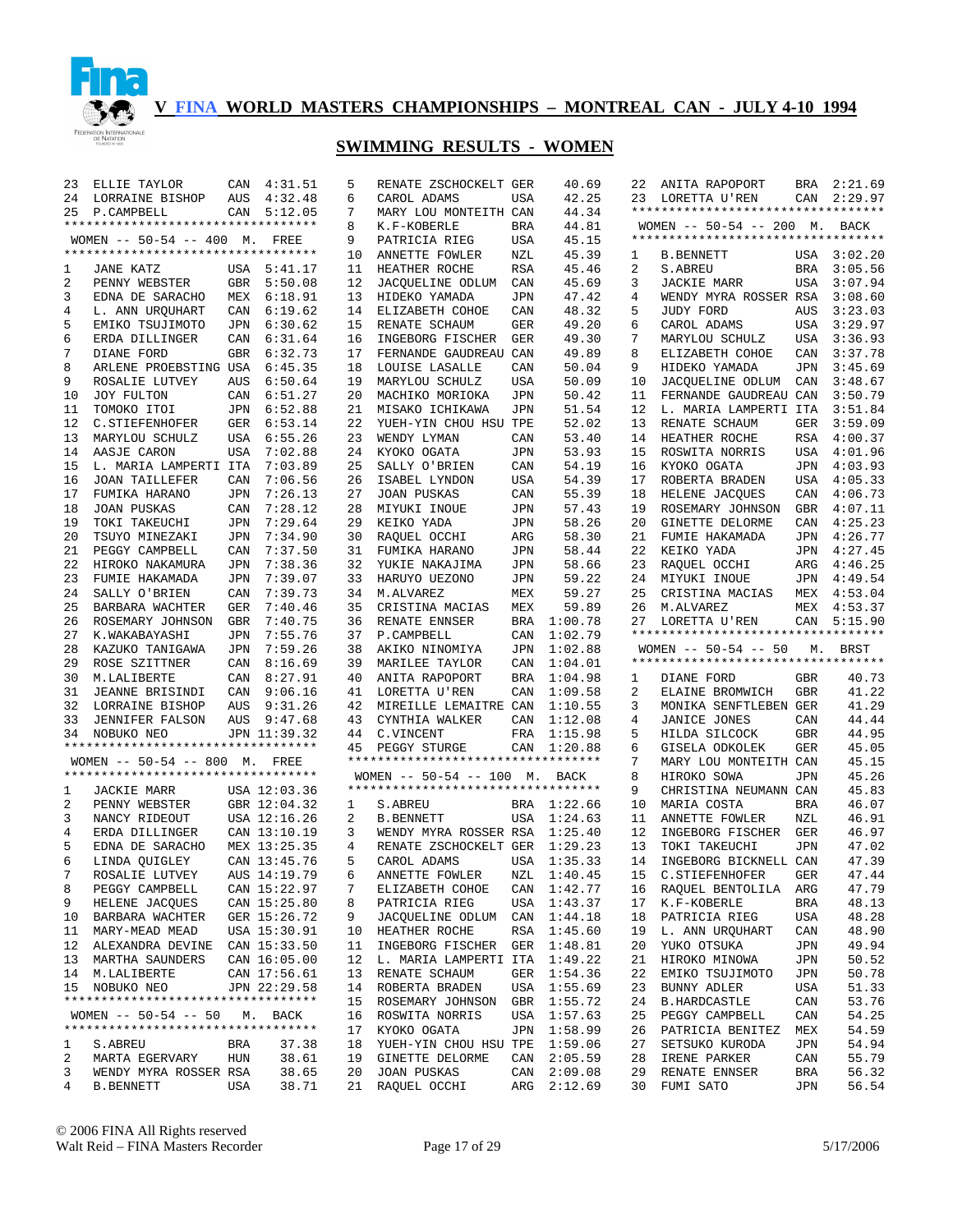

# **SWIMMING RESULTS - WOMEN**

| 31 | C.FRIBOULET                                                      | FRA        | 57.09       |    |                                                   |            |             | 2      | LYN PULLER                                            | AUS        | 3:24.05        |
|----|------------------------------------------------------------------|------------|-------------|----|---------------------------------------------------|------------|-------------|--------|-------------------------------------------------------|------------|----------------|
| 32 | WENDY LYMAN                                                      | CAN        | 58.79       | 1  | DIANE FORD                                        | GBR        | 3:15.31     | 3      | CLAIRE O'DWYER                                        | IRL        | 3:24.89        |
| 33 | YARA SCHECHTEMANN BRA                                            |            | 59.01       | 2  | ELAINE BROMWICH                                   | <b>GBR</b> | 3:17.09     | 4      | <b>JACKIE MARR</b>                                    | USA        | 3:27.61        |
| 34 | J.COURTHOUD                                                      | FRA        | 59.22       | 3  | MONIKA SENFTLEBEN GER                             |            | 3:26.18     | 5      | MARIA COSTA                                           | BRA        | 3:35.94        |
|    |                                                                  |            |             |    |                                                   |            |             |        |                                                       |            |                |
| 35 | KAZUKO KIMURA                                                    | JPN        | 59.58       | 4  | HILDA SILCOCK                                     | <b>GBR</b> | 3:35.49     | 6      | ELAINE BROMWICH                                       | GBR        | 3:36.79        |
| 36 | MABEL CHAU                                                       | CAN        | 59.76       | 5  | GISELA ODKOLEK                                    | GER        | 3:39.69     | 7      | <b>JANE KATZ</b>                                      | USA        | 3:41.97        |
| 37 | NAOMI BLOCH                                                      | <b>USA</b> | 1:02.12     | 6  | ANNETTE FOWLER                                    | NZL        | 3:41.25     | 8      | CHRISTEL VIGENER                                      | GER        | 3:44.26        |
| 38 | KUNIKO SUZUKI                                                    | JPN        | 1:02.90     | 7  | C. STIEFENHOFER                                   | GER        | 3:42.36     | 9      | JOY FULTON                                            | CAN        | 3:52.57        |
| 39 | ANITA RAPOPORT                                                   | <b>BRA</b> | 1:03.08     | 8  | EDNA DE SARACHO                                   | MEX        | 3:43.61     | 10     | JACQUELINE ODLUM                                      | CAN        | 4:09.78        |
| 40 | P.CAMPBELL                                                       | CAN        | 1:03.89     | 9  | AASJE CARON                                       | USA        | 3:45.56     | 11     | FERNANDE GAUDREAU CAN                                 |            | 4:16.16        |
|    |                                                                  |            |             |    |                                                   |            |             |        |                                                       |            |                |
| 41 | GINETTE DELORME                                                  | CAN        | 1:04.78     | 10 | CHRISTINA NEUMANN CAN                             |            | 3:47.51     | 12     | MARYLOU SCHULZ                                        | USA        | 4:24.53        |
| 42 | MIREILLE LEMAITRE CAN                                            |            | 1:05.38     | 11 | AMY JOHNSON                                       | USA        | 3:59.29     | 13     | HELENE JACQUES                                        | CAN        | 4:31.98        |
| 43 | C.VINCENT                                                        | FRA        | 1:06.65     | 12 | ROSWITA NORRIS                                    | USA        | 4:04.49     | 14     | ROSALIE LUTVEY                                        | AUS        | 4:37.19        |
| 44 | LORETTA U'REN                                                    | CAN        | 1:09.35     | 13 | HELENE JACQUES                                    | CAN        | 4:12.61     | 15     | KAYOKO TAKENAGA                                       | JPN        | 5:26.31        |
| 45 | MARIE SIDDONS                                                    | USA        | 1:09.67     | 14 | PEGGY CAMPBELL                                    | CAN        | 4:20.62     |        | **********************************                    |            |                |
| 46 | RAE NEILL                                                        | AUS        | 1:13.30     | 15 | MARY-MEAD MEAD                                    | USA        | 4:21.86     |        | WOMEN $-- 50-54 -- 200$ M.                            |            | I.M.           |
|    |                                                                  |            |             |    |                                                   |            |             |        | **********************************                    |            |                |
| 47 | <b>JENNIFER FALSON</b>                                           | AUS        | 1:23.80     | 16 | ALEXANDRA DEVINE                                  | CAN        | 4:26.38     |        |                                                       |            |                |
| 48 | MADELEINE LABONTE CAN                                            |            | 1:27.03     | 17 | NAOMI BLOCH                                       | USA        | 4:29.32     | 1      | JACKIE MARR                                           |            | USA 3:06.05    |
|    | **********************************                               |            |             | 18 | IRENE PARKER                                      | CAN        | 4:38.30     | 2      | <b>B. BENNETT</b>                                     | USA        | 3:09.64        |
|    | WOMEN $--$ 50-54 $--$ 100 M.                                     |            | BRST        | 19 | YARA SCHECHTEMANN BRA                             |            | 4:40.79     | 3      | MARIA COSTA                                           | <b>BRA</b> | 3:19.16        |
|    | **********************************                               |            |             | 20 | ANITA RAPOPORT                                    | <b>BRA</b> | 4:40.88     | 4      | JUDY FORD                                             | AUS        | 3:23.68        |
|    | DIANE FORD                                                       |            | GBR 1:29.28 | 21 |                                                   | JPN        | 4:46.80     | 5      |                                                       | GBR        | 3:33.65        |
| 1  |                                                                  |            |             |    | KAYOKO TAKENAGA                                   |            |             |        | HILDA SILCOCK                                         |            |                |
| 2  | ELAINE BROMWICH                                                  | <b>GBR</b> | 1:30.88     | 22 | CRISTINA MACIAS                                   |            | MEX 5:04.54 | 6      | K.F-KOBERLE                                           | BRA        | 3:36.62        |
| 3  | MONIKA SENFTLEBEN GER                                            |            | 1:33.81     |    | **********************************                |            |             | 7      | ERDA DILLINGER                                        | CAN        | 3:37.01        |
| 4  | JANICE JONES                                                     | CAN        | 1:36.31     |    | WOMEN $-- 50-54 -- 50$                            | М.         | <b>FLY</b>  | 8      | CAROL ADAMS                                           | USA        | 3:39.61        |
| 5  | HILDA SILCOCK                                                    | <b>GBR</b> | 1:38.89     |    | **********************************                |            |             | 9      | LYNNETTE GAZA                                         | USA        | 3:49.12        |
| 6  | MARY LOU MONTEITH CAN                                            |            | 1:39.93     | 1  | IRENE DAVID                                       | USA        | 34.89       | 10     | AMY JOHNSON                                           | USA        | 3:49.24        |
| 7  |                                                                  | GER        |             | 2  | CLAIRE O'DWYER                                    | IRL        | 35.95       | 11     |                                                       | CAN        | 3:55.45        |
|    | GISELA ODKOLEK                                                   |            | 1:40.30     |    |                                                   |            |             |        | SUSAN TURNER                                          |            |                |
| 8  | HIROKO SOWA                                                      | JPN        | 1:41.75     | 3  | NANCY RIDEOUT                                     | USA        | 36.30       | 12     | KYOKO OGATA                                           | JPN        | 4:11.37        |
| 9  | CHRISTINA NEUMANN CAN                                            |            | 1:41.99     | 4  | GIZELLA CSEKO                                     | HUN        | 38.19       | 13     | ALEXANDRA DEVINE                                      | CAN        | 4:13.36        |
| 10 | ANNETTE FOWLER                                                   | NZL        | 1:43.07     | 5  | RENATE ZSCHOCKELT GER                             |            | 38.33       | 14     | ROBERTA BRADEN                                        | USA        | 4:16.36        |
| 11 | AASJE CARON                                                      | <b>USA</b> | 1:43.83     | 6  | DIANE FORD                                        | <b>GBR</b> | 39.43       | 15     | MABEL CHAU                                            | CAN        | 4:30.32        |
| 12 | C. STIEFENHOFER                                                  | GER        | 1:44.24     | 7  | LYN PULLER                                        | AUS        | 40.06       | 16     | ROSE SZITTNER                                         | CAN        | 4:32.09        |
| 13 | INGEBORG BICKNELL CAN                                            |            | 1:45.81     | 8  | MARIA COSTA                                       | <b>BRA</b> | 41.04       | 17     | KAYOKO TAKENAGA                                       | JPN        | 4:54.99        |
|    |                                                                  |            |             |    |                                                   |            |             |        | **********************************                    |            |                |
| 14 | TOKI TAKEUCHI                                                    | JPN        | 1:46.98     | 9  | JOY FULTON                                        | CAN        | 41.09       |        |                                                       |            |                |
| 15 | ERDA DILLINGER                                                   | CAN        | 1:48.69     | 10 | E.H-LOSKAMP                                       | NED        | 41.18       |        | WOMEN -- 50-54 -- 400 M. I.M.                         |            |                |
| 16 | CAROL ADAMS                                                      | USA        | 1:48.80     | 11 | HILDA SILCOCK                                     | <b>GBR</b> | 42.03       |        | **********************************                    |            |                |
| 17 | AMY JOHNSON                                                      | USA        | 1:49.25     | 12 | L. ANN URQUHART                                   | CAN        | 42.50       | 1      | JACKIE MARR                                           |            | USA 6:41.59    |
| 18 | PATRICIA RIEG                                                    | <b>USA</b> | 1:51.99     | 13 | K.F-KOBERLE                                       | <b>BRA</b> | 43.25       | 2      | <b>B. BENNETT</b>                                     | USA        | 6:45.13        |
| 19 | LYNNETTE GAZA                                                    | USA        | 1:53.44     | 14 | AMY JOHNSON                                       | USA        | 44.17       | 3      | ELAINE BROMWICH                                       | GBR        | 6:56.50        |
|    |                                                                  |            |             |    |                                                   |            |             |        |                                                       |            |                |
| 20 | HIROKO MINOWA                                                    | JPN        | 1:53.57     | 15 | CHRISTEL VIGENER                                  | GER        | 44.31       | 4      | MARIA COSTA                                           | BRA        | 7:13.91        |
| 21 | ROSWITA NORRIS                                                   | <b>USA</b> | 1:55.84     | 16 | RAQUEL BENTOLILA                                  | ARG        | 45.00       | 5      | JUDY FORD                                             | AUS        | 7:22.28        |
| 22 | PATRICIA BENITEZ                                                 | MEX        | 1:55.90     | 17 | SUSAN TURNER                                      | CAN        | 46.94       | 6      | CHRISTEL VIGENER                                      | GER        | 7:42.17        |
| 23 | <b>B.HARDCASTLE</b>                                              | CAN        | 1:56.57     | 18 | INGEBORG FISCHER                                  | GER        | 48.05       | 7      | ELIZABETH COHOE                                       | CAN        | 7:47.19        |
| 24 | FUMIE HAKAMADA                                                   | JPN        | 1:59.61     | 19 | LOUISE LASALLE                                    | CAN        | 52.12       | 8      | JOY FULTON                                            | CAN        | 8:03.99        |
| 25 | SALLY O'BRIEN                                                    | CAN        | 2:01.68     | 20 | <b>JOAN TAILLEFER</b>                             | CAN        | 53.85       | 9      | JACQUELINE ODLUM                                      | CAN        | 8:06.64        |
|    |                                                                  |            |             |    |                                                   |            |             |        |                                                       |            |                |
| 26 | PEGGY CAMPBELL                                                   | CAN        | 2:01.93     | 21 | MABEL CHAU                                        | CAN        | 58.06       |        | MARYLOU SCHULZ                                        | <b>USA</b> | 8:07.99        |
| 27 |                                                                  |            |             |    |                                                   |            |             | 10     |                                                       |            |                |
| 28 | MARY-MEAD MEAD                                                   | USA        | 2:03.98     | 22 | PATRICIA BENITEZ                                  | MEX        | 59.21       | 11     | FERNANDE GAUDREAU CAN                                 |            | 8:23.36        |
|    | NORIKO MASUYAMA                                                  | JPN        | 2:05.59     | 23 | IRENE PARKER                                      |            | CAN 1:03.84 | 12     | HELENE JACQUES                                        | CAN        | 8:33.91        |
|    |                                                                  |            |             |    | **********************************                |            |             |        |                                                       |            |                |
| 29 | ROBERTA BRADEN                                                   |            | USA 2:06.16 |    |                                                   |            |             |        | 13 ROSWITA NORRIS                                     |            | USA 8:39.46    |
| 30 | RENATE ENNSER                                                    |            | BRA 2:07.31 |    | WOMEN $-- 50-54 -- 100$ M.                        |            | FLY         | 14     | FUMIKA HARANO                                         |            | JPN 8:55.68    |
| 31 | IRENE PARKER                                                     | CAN        | 2:07.46     |    | *********************************                 |            |             | 15     | KYOKO OGATA                                           |            | JPN 8:56.69    |
| 32 | C.FRIBOULET                                                      | FRA        | 2:09.58     | ı  | IRENE DAVID                                       |            | USA 1:25.38 | 16     | ROSALIE LUTVEY                                        | AUS        | 9:01.94        |
| 33 | NAOMI BLOCH                                                      | USA        | 2:11.15     | 2  | CLAIRE O'DWYER                                    | IRL        | 1:27.62     | 17     | MARY-MEAD MEAD                                        |            | USA 9:02.20    |
| 34 | ANITA RAPOPORT                                                   | BRA        | 2:11.76     | 3  | LYN PULLER                                        | AUS        | 1:30.93     | 18     | KAZUKO TANIGAWA                                       |            | JPN 9:37.28    |
| 35 |                                                                  | CAN        |             | 4  |                                                   | CAN        |             | 19     |                                                       |            | JPN 10:13.85   |
|    | <b>JEANNE BRISINDI</b>                                           |            | 2:11.82     |    | JOY FULTON                                        |            | 1:38.88     |        | KAYOKO TAKENAGA<br>********************************** |            |                |
| 36 | YARA SCHECHTEMANN BRA                                            |            | 2:11.85     | 5  | CHRISTEL VIGENER                                  | GER        | 1:41.11     |        |                                                       |            |                |
| 37 | J.COURTHOUD                                                      | FRA        | 2:19.19     | 6  | E.H-LOSKAMP                                       | NED        | 1:41.46     |        | $WOMEN$ -- 55-59 -- 50                                |            | M. FREE        |
| 38 | LORETTA U'REN                                                    | CAN        | 2:26.44     | 7  | RAQUEL BENTOLILA                                  | ARG        | 1:50.66     |        | **********************************                    |            |                |
| 39 | P.CAMPBELL                                                       | CAN        | 2:27.73     | 8  | MARY-MEAD MEAD                                    | USA        | 2:03.34     | ı      | PAMELA HUTCHINGS                                      | AUS        | 33.33          |
| 40 | <b>GINETTE DELORME</b>                                           |            | CAN 2:29.66 | 9  | MABEL CHAU                                        | CAN        | 2:27.31     | 2      | MARGA SCHULZE                                         | GER        | 34.96          |
|    |                                                                  |            |             |    | **********************************                |            |             | 3      |                                                       |            |                |
| 41 | RAE NEILL                                                        |            | AUS 2:43.91 |    |                                                   |            |             |        | LOTTIE GEURTS                                         | NED        | 35.02          |
| 42 | MARIE SIDDONS                                                    |            | USA 2:44.25 |    | WOMEN $-- 50-54 -- 200$ M.                        |            | FLY         | 4      | KAZU KOYAMA                                           | JPN        | 36.25          |
|    | **********************************<br>WOMEN $-- 50-54 -- 200$ M. |            | BRST        | 1  | **********************************<br>IRENE DAVID |            | USA 3:22.37 | 5<br>6 | ENEDINA PEREIRA<br>CLAIRE O'BRIEN                     | BRA<br>USA | 36.94<br>37.11 |

© 2006 FINA All Rights reserved Walt Reid – FINA Masters Recorder Page 18 of 29 5/17/2006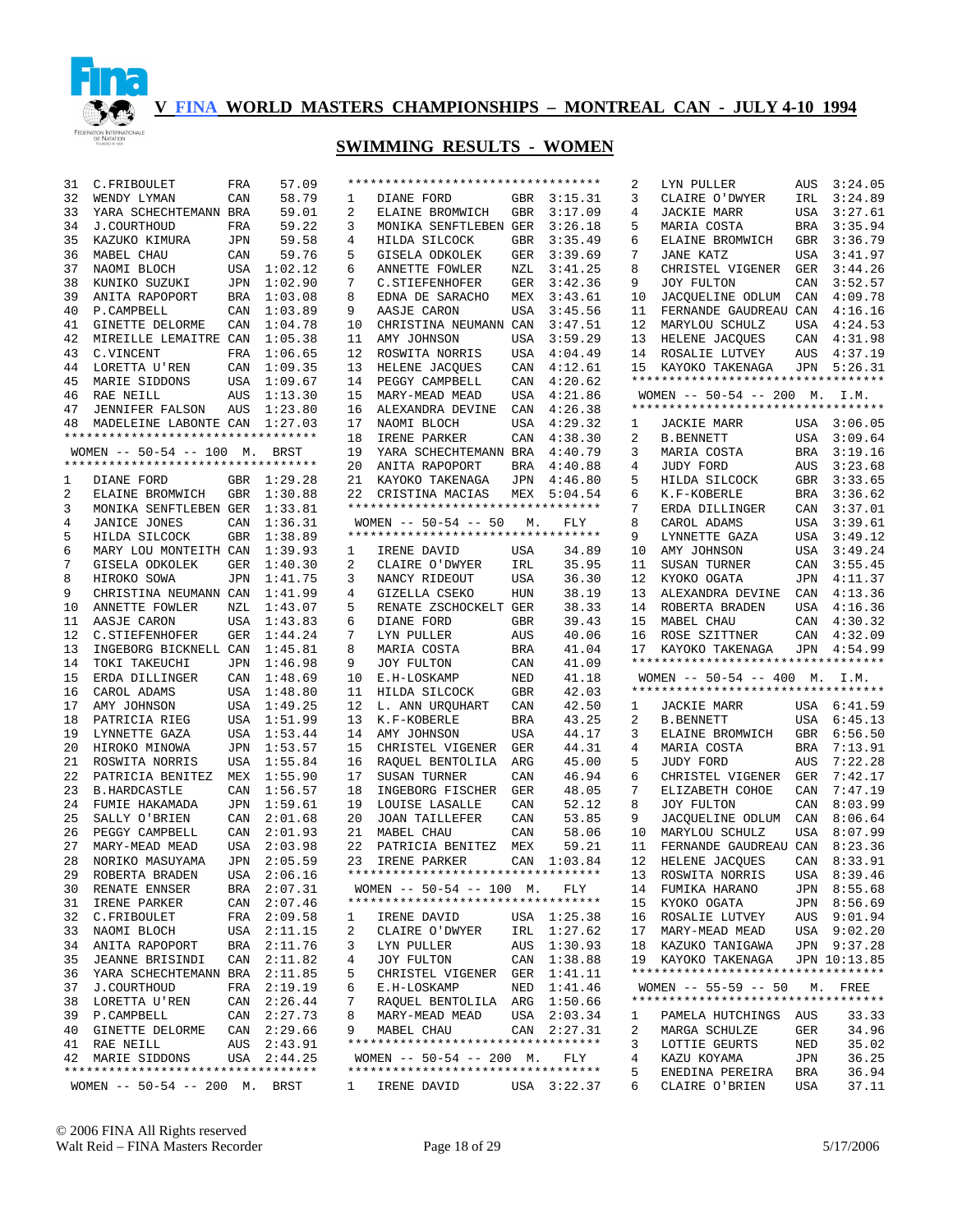

| 7        | MARGARET HEINEMAN USA              |                   | 37.19          | 2        | PAMELA HUTCHINGS                   | AUS        | 1:15.53            | 7        | GLORIA WILLIAMSON RSA                                                 |            | 3:09.78            |
|----------|------------------------------------|-------------------|----------------|----------|------------------------------------|------------|--------------------|----------|-----------------------------------------------------------------------|------------|--------------------|
| 8        | GLORIA WILLIAMSON RSA              |                   | 37.49          | 3        | MARGA SCHULZE                      | GER        | 1:17.91            | 8        | BETH WHITTALL                                                         | CAN        | 3:12.60            |
| 9        | FUMIKO NAKAMURA                    | JPN               | 37.54          | 4        | LOTTIE GEURTS                      | NED        | 1:20.17            | 9        | M.ALEXANDER                                                           | GBR        | 3:14.80            |
| 10       | M.ALVAREZ                          | VEN               | 38.01          | 5        | GLORIA WILLIAMSON RSA              |            | 1:23.54            | 10       | SETSUKO KOBAYASHI JPN                                                 |            | 3:17.35            |
| 11       | R.P-BOURNIVAL                      | CAN               | 38.32          | 6        | M.ALVAREZ                          | VEN        | 1:24.68            | 11       | LODI GOUBITZ                                                          | NZL        | 3:17.61            |
| 12       | MARIA GONCALVES                    | BRA               | 38.68          | 7        | CLAIRE O'BRIEN                     | USA        | 1:24.69            | 12       | MARIA GONCALVES                                                       | <b>BRA</b> | 3:24.76            |
| 13       | INGRID LANGE                       | GER               | 38.78          | 8        | M. ALEXANDER                       | <b>GBR</b> | 1:25.37            | 13       | ANN KILBY                                                             | CAN        | 3:27.48            |
| 14       | FUSAKO ENOMOTO                     | JPN               | 39.05          | 9        | R.P-BOURNIVAL                      | CAN        | 1:25.59            | 14       | <b>JEANETTE SOUIRES</b>                                               | ARG        | 3:30.86            |
| 15       | MITSUKO MIHARA                     | JPN               | 39.32          | 10       | SETSUKO KOBAYASHI JPN              |            | 1:25.90            | 15       | <b>JENNY BALL</b>                                                     | GBR        | 3:31.32            |
| 16       | TAEKO WATANABE                     | JPN               | 39.33          | 11       | FUMIKO NAKAMURA                    | JPN        | 1:26.02            | 16       | SHIRLEY KERR                                                          | AUS        | 3:31.58            |
| 17       | MITSUKO ENDO                       | <b>JPN</b>        | 39.50          | 12       | MARGARET HEINEMAN USA              |            | 1:27.61            | 17       | GERDA GRASSE                                                          | GER        | 3:42.27            |
| 18       | SETSUKO KOBAYASHI JPN              |                   | 39.58          | 13       | MARIA GONCALVES                    | BRA        | 1:28.41            | 18       | M. PAPENDIECK                                                         | GER        | 3:46.44            |
| 19       | KATSUKO TAKAHASHI JPN              |                   | 39.75          | 14       | E.MCMILLAN                         | <b>GBR</b> | 1:29.71            | 19       | M.ROBERTS-YOUNG                                                       | CAN        | 3:52.34            |
| 20       | KAZUKO HATADA                      | <b>JPN</b>        | 39.93          | 15       | SUMIKO OKAYAMA                     | JPN        | 1:29.91            | 20       | ELMA COUTURE                                                          | CAN        | 3:53.05            |
| 21       | MARIAN COAKLEY                     | USA               | 40.75          | 16       | FUSAKO ENOMOTO                     | JPN        | 1:30.02            | 21       | MAJA WILLOUGHBY                                                       | CAN        | 3:55.84            |
| 21       | NORMA O'BRIEN                      | <b>AUS</b>        | 40.75          | 17       | MITSUKO ENDO                       | JPN        | 1:30.23            | 22       | AUDREY ROBERTS                                                        | CAN        | 4:02.05            |
| 23       | BETH WHITTALL                      | CAN               | 40.91          | 18       | KASUMI ISHIKAWA                    | JPN        | 1:32.26            | 23       | SANDY STEER                                                           | USA        | 4:04.52            |
| 24       | CHIYOKO KIRIHARA                   | JPN               | 41.30          | 19       | SHIRLEY KERR                       | AUS        | 1:35.26            | 24       | MAYUMI HIKICHI                                                        | JPN        | 4:10.44            |
| 25       | SUMIKO OKAYAMA                     | JPN               | 41.47          | 20       | CHIYOKO KIRIHARA                   | JPN        | 1:35.52            | 25       | NOLA DEAN                                                             | AUS        | 5:13.98            |
| 26       | JEANETTE SQUIRES                   | ARG               | 41.95          | 21       | <b>JEANETTE SQUIRES</b>            | ARG        | 1:35.67            |          | **********************************                                    |            |                    |
| 27       | HIROKO NISHIMURA                   | JPN               | 41.96          | 22       | NORMA O'BRIEN                      | AUS        | 1:36.03            |          | WOMEN $-- 55-59 -- 400$ M. FREE<br>********************************** |            |                    |
| 28       | HIROKO OTSUBO                      | JPN               | 42.13          | 23       | ANN KILBY                          | CAN        | 1:37.68            |          |                                                                       |            |                    |
| 29       | GERDA GRASSE                       | GER               | 42.75          | 24       | <b>JENNY BALL</b>                  | <b>GBR</b> | 1:37.83            | 1        | YOSHIKO OSAKI                                                         | JPN        | 5:42.24            |
| 30       | KAZUE WATANABE                     | JPN               | 43.04          | 25       | KAZUE WATANABE                     | JPN        | 1:38.70            | 2        | MARGA SCHULZE                                                         | GER        | 6:05.75            |
| 31       | MARIE DOMINGUEZ                    | ESP               | 43.27          | 26       | DONNA SCOTT                        | USA        | 1:39.00            | 3        | CAROL MACPHERSON                                                      | USA        | 6:13.98            |
| 32       | MAKIKO HIRAYAMA                    | JPN               | 43.34          | 27       | TERUKO UEDA                        | JPN        | 1:39.61            | 4        | BETSY JORDAN                                                          | USA        | 6:16.46            |
| 33       | ATSUKO IMADA                       | JPN               | 44.21          | 28       | GERDA GRASSE                       | GER        | 1:39.91            | 5        | LOTTIE GEURTS                                                         | NED        | 6:22.01            |
| 34       | KAZUKO SUZUKI                      | JPN               | 44.29          | 29       | M. PAPENDIECK                      | GER        | 1:40.47            | 6        | SUSAN LIVINGSTON                                                      | USA        | 6:24.05            |
| 35       | JUNKO YASUMARU                     | JPN               | 44.72          | 30       | SANDY STEER                        | USA        | 1:40.78            | 7        | MARCIA RIBEIRO                                                        | <b>BRA</b> | 6:28.09            |
| 36       | MIYOKO TAKANO                      | <b>JPN</b>        | 45.16          | 31       | MARY CLARE HANS                    | USA        | 1:41.21            | 8        | CLAIRE O'BRIEN                                                        | USA        | 6:30.64            |
| 37       | AUDREY ROBERTS                     | CAN               | 45.67          | 31       | SATOKO NODA                        | JPN        | 1:41.21            | 9        | ENEDINA PEREIRA                                                       | <b>BRA</b> | 6:44.14            |
| 38       | KAZUKO FUJITA                      | JPN               | 46.39          | 33       | KAZUKO HATADA                      | JPN        | 1:41.54            | 10       | SUMIKO OKAYAMA                                                        | JPN        | 6:53.85            |
| 39       | MAYUMI HIKICHI                     | JPN               | 47.38          | 34       | JUNKO YASUMARU                     | JPN        | 1:41.65            | 11       | E.MCMILLAN                                                            | GBR        | 6:55.38            |
| 40       | SHEILA BEAULIEU                    | CAN               | 47.44          | 35       | MAKIKO HIRAYAMA                    | JPN        | 1:42.07            | 12       | SETSUKO KOBAYASHI JPN                                                 |            | 6:57.30            |
| 41       | SUZANNE BRODEUR                    | CAN               | 48.56          | 36       | M.ROBERTS-YOUNG                    | CAN        | 1:44.30            | 13       | GLORIA WILLIAMSON RSA                                                 |            | 6:57.93            |
| 42       | TOMIKO MUTO                        | <b>JPN</b>        | 48.62          | 37       | SADAKO UCHIDA                      | JPN        | 1:46.23            | 14       | MITSUKO ENDO                                                          | JPN        | 6:58.63            |
| 43<br>44 | ATSUKO HIUCHI<br>NORIKO TAKAKI     | JPN<br><b>JPN</b> | 48.97<br>50.41 | 38<br>39 | JUNKO KOYAMA<br>AYAKO TSUNO        | JPN<br>JPN | 1:46.58<br>1:47.02 | 15<br>16 | M.ALEXANDER                                                           | GBR<br>NZL | 6:59.51<br>7:01.67 |
| 45       | REIKO NAKAI                        | JPN               | 50.47          | 40       | AUDREY ROBERTS                     | CAN        | 1:47.55            | 17       | LODI GOUBITZ<br>AKIKO KIMURA                                          | JPN        | 7:07.97            |
| 46       | ANITA SEEGER                       | GER               | 50.65          | 41       | CORINNE JAGER                      | CAN        | 1:48.50            | 18       | CHIYOKO KIRIHARA                                                      | JPN        | 7:18.54            |
| 47       | URSULA HARRIS                      | USA               | 50.68          | 42       | MAJA WILLOUGHBY                    | CAN        | 1:48.68            | 19       | KASUMI ISHIKAWA                                                       | <b>JPN</b> | 7:20.17            |
| 48       | SHIRLEY MANOS                      | CAN               | 50.94          | 43       | MAYUMI HIKICHI                     | JPN        | 1:49.92            | 20       | <b>JENNY BALL</b>                                                     | GBR        | 7:24.28            |
| 49       | MICHIKO SUZUKI                     | JPN               | 51.55          | 44       | PATRICIA RANKIN                    | USA        | 1:55.10            | 21       | ANN KILBY                                                             | CAN        | 7:24.33            |
| 50       | TAMAKO MITSUTANI                   | JPN               | 53.00          | 45       | EIKO MIYANAGA                      | JPN        | 1:55.52            | 22       | JEANETTE SQUIRES                                                      | ARG        | 7:36.68            |
| 51       | ETHEL ST. LAURENT CAN              |                   | 55.23          | 46       | SHEILA MARSDEN                     | CAN        | 1:58.21            | 23       | SHIRLEY KERR                                                          | AUS        | 7:37.48            |
| 52       | MARIA ALBARRAN                     | MEX               | 55.31          | 47       | MARIA ALBARRAN                     | MEX        | 2:01.10            | 24       | GERDA GRASSE                                                          | GER        | 7:43.78            |
| 53       | NOBUKO YOSHIDA                     | JPN               | 55.38          | 48       | SUZANNE BRODEUR                    | CAN        | 2:02.20            | 25       | DONNA SCOTT                                                           | USA        | 7:54.61            |
| 54       | BELINDA ERICKSON                   | CAN               | 55.71          | 49       | SHEILA BEAULIEU                    | CAN        | 2:03.11            | 26       | MARIE DOMINGUEZ                                                       | ESP        | 8:00.60            |
| 55       | MARGUERITE BERGER CAN              |                   | 55.94          | 50       | ETHEL ST. LAURENT CAN              |            | 2:04.75            | 27       | SANDY STEER                                                           | USA        | 8:02.00            |
|          | 56 LUCETTE BOUCHER                 | FRA               | 56.50          | 51       | HILARY GIFFORD                     |            | GBR 2:10.03        |          | 28 HELEN GEOFFRION USA 8:05.00                                        |            |                    |
| 57       | HILARY GIFFORD                     | GBR               | 56.55          |          | 52 ANA MARIA CAMANI ARG 2:10.25    |            |                    | 29       | MAJA WILLOUGHBY                                                       |            | CAN 8:17.21        |
| 58       | F.MALLETTE                         | CAN               | 56.65          |          | 53 MARGUERITE BERGER CAN 2:11.89   |            |                    | 30       | AUDREY ROBERTS                                                        |            | CAN 8:26.04        |
| 59       | MICHIKO NODA                       | JPN               | 56.87          | 54       | MONIQUE GIRAULT                    | FRA        | 2:20.75            | 31       | DENISE PAOUETTE                                                       | CAN        | 8:30.30            |
| 60       | NORIKO EDA                         | JPN               | 59.04          | 55       | NOLA DEAN                          | AUS        | 2:24.61            | 32       | M.ROBERTS-YOUNG                                                       |            | CAN 8:47.15        |
| 61       | MONIQUE GIRAULT                    |                   | FRA 1:00.40    | 56       | HARRIETT MCNEILL CAN               |            | 2:29.30            | 33       | C.CHEN                                                                | TPE        | 9:00.75            |
| 62       | ANA MARIA CAMANI                   |                   | ARG 1:00.41    |          | 57 LIZ STOCK                       |            | USA 3:34.18        | 34       | NOBUKO HIRUTA                                                         |            | JPN 9:08.39        |
| 63       | EIKO MATSUMOTO                     |                   | JPN 1:01.37    |          | ********************************** |            |                    | 35       | SUZANNE BRODEUR                                                       |            | CAN 9:12.04        |
|          | 64 EMILIE LEHOUX                   |                   | CAN 1:06.26    |          | WOMEN -- 55-59 -- 200 M. FREE      |            |                    | 36       | ANA MARIA CAMANI                                                      |            | ARG 9:12.67        |
| 65       | SUMIKO SUZUKI                      |                   | JPN 1:07.26    |          | ********************************** |            |                    | 37       | KIMIE AOTO                                                            |            | JPN 9:12.82        |
| 66       | YOKO SAKAMOTO                      |                   | JPN 1:25.42    | 1        | MARGA SCHULZE                      |            | GER 2:51.04        | 38       | ETHEL ST. LAURENT CAN 9:31.14                                         |            |                    |
|          | 67 LIZ STOCK                       |                   | USA 1:34.49    | 2        | CAROL MACPHERSON                   |            | USA 2:54.21        | 39       | AKIKO TAKAHASHI                                                       |            | JPN 9:47.27        |
|          | ********************************** |                   |                | 3        | LOTTIE GEURTS                      |            | NED 2:58.35        | 40       | KAZUKO FUJITA                                                         |            | JPN 9:53.00        |
|          | WOMEN -- 55-59 -- 100 M. FREE      |                   |                | 4        | MARCIA RIBEIRO                     | BRA        | 3:01.43            |          | 41 HARRIETT MCNEILL CAN 11:43.51                                      |            |                    |
|          | ********************************** |                   |                | 5        | CLAIRE O'BRIEN                     | USA        | 3:04.59            |          | **********************************                                    |            |                    |
|          | 1 YOSHIKO OSAKI                    |                   | JPN 1:13.16    | 6        | R.P-BOURNIVAL                      |            | CAN 3:07.83        |          | WOMEN -- 55-59 -- 800 M. FREE                                         |            |                    |
|          |                                    |                   |                |          |                                    |            |                    |          |                                                                       |            |                    |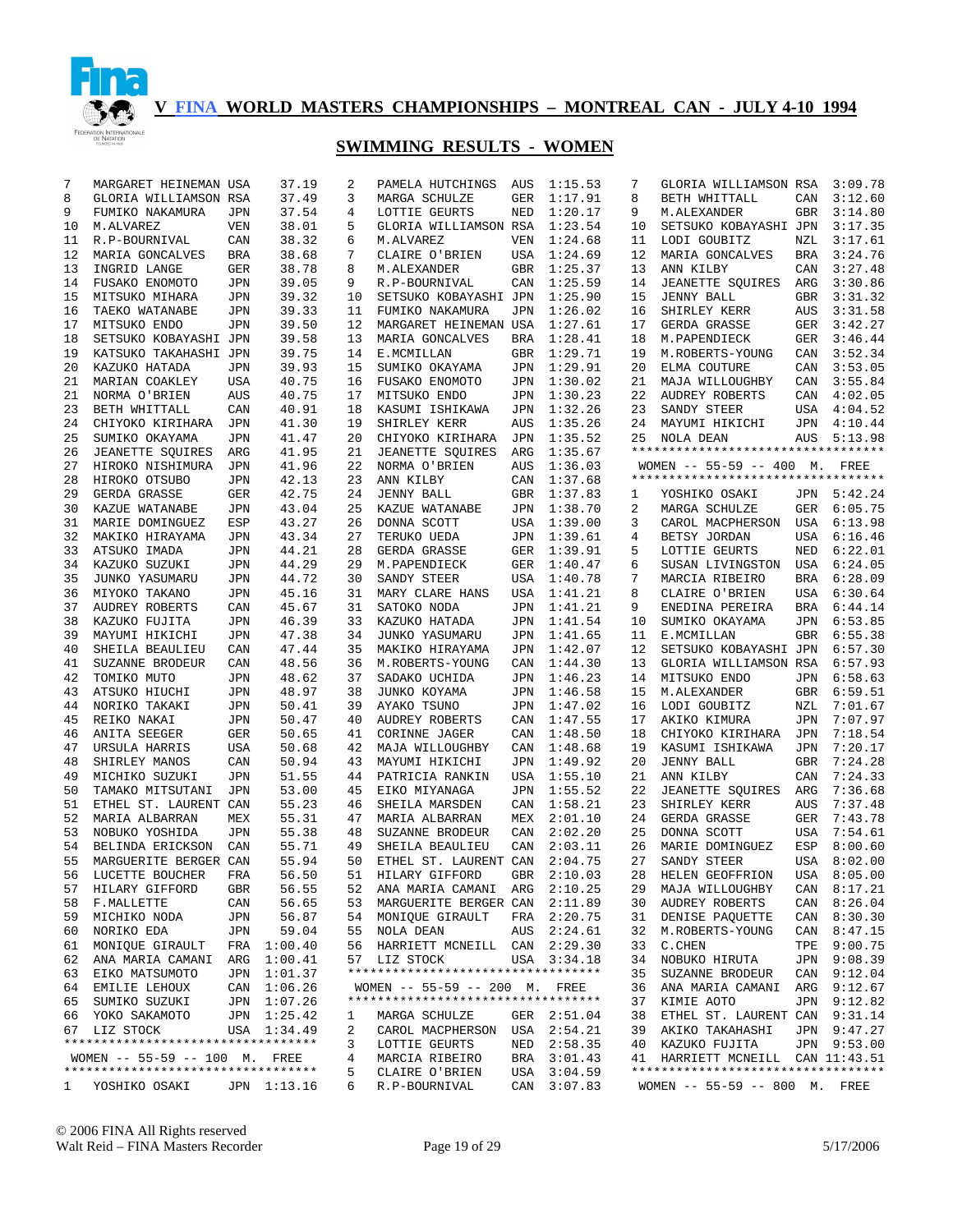

|    | **********************************                 |            |              | 44 | CHIEKO SHIGETA                     | JPN        | 1:15.55      | 26 | SHIRLEY DACEY                      | CAN        | 4:27.25     |
|----|----------------------------------------------------|------------|--------------|----|------------------------------------|------------|--------------|----|------------------------------------|------------|-------------|
| ı  | MARGA SCHULZE                                      |            | GER 12:32.28 | 45 | MAYUMI HIKICHI                     | JPN        | 1:17.16      | 27 | EULAH VARTY                        | CAN        | 4:40.79     |
| 2  | CAROL MACPHERSON USA 12:45.59                      |            |              | 46 | YOLANDA NAVARRETE MEX              |            | 1:18.68      | 28 | JUNKO YASUMARU                     |            | JPN 4:44.84 |
| 3  | MARCIA RIBEIRO                                     |            | BRA 13:10.70 | 47 | SUMIKO SUZUKI                      | JPN        | 1:19.27      |    | ********************************** |            |             |
| 4  | LOTTIE GEURTS                                      |            | NED 13:13.22 | 48 | IKUKO TAKASU                       | JPN        | 1:20.44      |    | WOMEN $-- 55-59 -- 50$             | М.         | BRST        |
| 5  | BRENDA WALKER                                      |            | GBR 13:27.07 | 49 | NOLA DEAN                          | AUS        | 1:24.92      |    | ********************************** |            |             |
| 6  | BETH WHITTALL                                      |            | CAN 13:48.03 | 50 | NOBUKO HIRUTA                      | JPN        | 1:27.16      | 1  | ELEONORE OTTO                      | <b>GER</b> | 43.84       |
|    |                                                    |            |              |    |                                    |            |              |    |                                    |            |             |
| 7  | R.P-BOURNIVAL                                      |            | CAN 14:00.22 | 51 | YOKO SAKAMOTO                      | JPN        | 1:55.69      | 2  | KAZUKO KAZIWARA                    | JPN        | 44.95       |
| 8  | LODI GOUBITZ                                       |            | NZL 14:25.62 | 52 | LIZ STOCK                          |            | USA 2:04.03  | 3  | MARGIT JEBE                        | <b>USA</b> | 45.61       |
| 9  | M.ALEXANDER                                        |            | GBR 14:31.43 |    | ********************************** |            |              | 4  | MARCELA STASTNA                    | TCH        | 46.40       |
| 10 | GLORIA WILLIAMSON RSA 14:32.52                     |            |              |    | WOMEN $-- 55-59 -- 100$ M.         |            | BACK         | 5  | MARGARET HEINEMAN USA              |            | 48.03       |
| 11 | TERESA SANCHEZ                                     |            | MEX 16:07.53 |    | ********************************** |            |              | 6  | HELGA KERN                         | <b>GER</b> | 48.54       |
| 12 | ELMA COUTURE                                       |            | CAN 17:07.26 | 1  | BETSY JORDAN                       |            | USA 1:24.35  | 7  | AUDRASNE KASZONY                   | HUN        | 48.80       |
| 13 | EULAH VARTY                                        |            | CAN 17:09.54 | 2  | PAMELA HUTCHINGS                   | AUS        | 1:25.62      | 8  | LODI GOUBITZ                       | NZL        | 48.93       |
| 14 | MAJA WILLOUGHBY                                    |            | CAN 17:11.13 | 3  | BRENDA WALKER                      | GBR        | 1:31.61      | 9  | LEA MAES                           | <b>BEL</b> | 50.36       |
| 15 | DENISE PAQUETTE                                    |            | CAN 17:15.27 | 4  | INGRID LANGE                       | GER        | 1:35.52      | 10 | MAREN PISKORA                      | <b>GER</b> | 50.94       |
| 16 | AUDREY ROBERTS                                     |            | CAN 17:49.65 | 5  | MAE WALDIE                         | CAN        | 1:41.39      | 11 | YOSHIKO FUJIMORI                   | JPN        | 51.00       |
| 17 | ETHEL ST. LAURENT CAN 19:16.37                     |            |              | 6  | M.ALVAREZ                          | VEN        | 1:42.33      | 12 | AYAKO TSUNO                        | JPN        | 51.48       |
|    |                                                    |            |              | 7  |                                    | USA        | 1:46.29      | 13 | MARIAN COAKLEY                     | <b>USA</b> | 52.00       |
| 18 | CATHY KRUGER<br>********************************** |            | CAN 19:50.40 |    | HARUMI SUGIMOTO                    |            |              |    |                                    |            |             |
|    |                                                    |            |              | 8  | MARIAN COAKLEY                     | USA        | 1:46.56      | 14 | HERTA GREGG                        | GER        | 52.34       |
|    | WOMEN -- 55-59 -- 50 M. BACK                       |            |              | 9  | KATSUKO TAKAHASHI JPN              |            | 1:46.97      | 15 | PATTI MCVETTY                      | CAN        | 53.74       |
|    | **********************************                 |            |              | 10 | LESLEY MASON-WARD CAN              |            | 1:49.63      | 16 | KATSUKO TAKAHASHI JPN              |            | 53.77       |
| 1  | PAMELA HUTCHINGS AUS                               |            | 39.08        | 11 | GISELA PETRI                       | GER        | 1:49.75      | 17 | TERESA SANCHEZ                     | MEX        | 54.12       |
| 2  | BETSY JORDAN                                       | USA        | 40.31        | 12 | CORINNE JAGER                      | CAN        | 1:52.89      | 18 | CHRISTA DORR                       | <b>GER</b> | 54.24       |
| 3  | BRENDA WALKER                                      | GBR        | 41.51        | 13 | <b>JENNY BALL</b>                  | GBR        | 1:56.86      | 19 | HELEN GEOFFRION                    | <b>USA</b> | 54.30       |
| 4  | MARCIA RIBEIRO                                     | BRA        | 42.92        | 14 | LOUISE PALLET                      | RSA        | 1:57.00      | 20 | NORMA O'BRIEN                      | AUS        | 54.32       |
| 5  | INGRID LANGE                                       | GER        | 43.36        | 15 | SHIRLEY DACEY                      | CAN        | 1:59.86      | 21 | TERUKO UEDA                        | <b>JPN</b> | 54.68       |
| 6  | M.ALVAREZ                                          | <b>VEN</b> | 44.76        | 16 | SHIRLEY KERR                       | AUS        | 2:00.21      | 22 | YVETTE BOUCKAERT                   | FRA        | 55.01       |
| 7  | MARIAN COAKLEY                                     | <b>USA</b> | 48.07        | 17 | PAT PETTERSEN                      | USA        | 2:01.63      | 23 | CORINNE JAGER                      | CAN        | 55.29       |
| 8  | MARIA GONCALVES                                    | <b>BRA</b> | 48.21        | 18 | M.ROBERTS-YOUNG                    | CAN        | 2:01.91      | 24 | SETSUKO YONEHARA                   | JPN        | 55.52       |
|    |                                                    |            |              |    |                                    |            |              |    |                                    |            |             |
| 9  | GISELA PETRI                                       | <b>GER</b> | 49.96        | 19 | CHRISTA DORR                       | GER        | 2:04.14      | 25 | <b>JENNIFER MACK</b>               | AUS        | 55.97       |
| 10 | KASUMI ISHIKAWA                                    | JPN        | 50.15        | 20 | SHEILA MARSDEN                     | CAN        | 2:08.36      | 26 | EIKO MIYANAGA                      | JPN        | 56.07       |
| 11 | MITSUKO ENDO                                       | JPN        | 50.20        | 21 | YVETTE BOUCKAERT FRA               |            | 2:09.22      | 27 | RUTH SANTE FE                      | <b>BRA</b> | 56.49       |
| 12 | KATSUKO TAKAHASHI JPN                              |            | 50.28        | 22 | MONIQUE GIRAULT                    | FRA        | 2:22.78      | 28 | ETSUKO HISADA                      | JPN        | 56.61       |
| 13 | MIYOKO TAKANO                                      | JPN        | 50.96        | 23 | S.SILVA-DETAR                      | BRA        | 2:34.91      | 29 | KIMIKO YAMADA                      | <b>JPN</b> | 56.75       |
| 14 | LESLEY MASON-WARD CAN                              |            | 51.54        | 24 | NOLA DEAN                          | AUS        | 2:59.47      | 30 | SHIRLEY MANOS                      | CAN        | 56.94       |
| 15 | LOUISE PALLET                                      | RSA        | 52.35        | 25 | LIZ STOCK                          | USA        | 3:55.93      | 31 | MONIQUE GIRAULT                    | FRA        | 57.15       |
| 16 | CORINNE JAGER                                      | CAN        | 52.45        |    | ********************************** |            |              | 32 | PAT PETTERSEN                      | <b>USA</b> | 57.45       |
| 17 | MACHIKO ATSUTA                                     | JPN        | 52.68        |    | WOMEN $-- 55-59 -- 200$ M.         |            | BACK         | 33 | BELINDA ERICKSON                   | CAN        | 58.73       |
| 18 | TOSHIKO KATO                                       | JPN        | 52.91        |    | ********************************** |            |              | 34 | JUNKO KOYAMA                       | JPN        | 59.12       |
| 19 | ELMA COUTURE                                       | CAN        | 54.61        | 1  | BETSY JORDAN                       |            | USA 3:06.51  | 35 | NOBUKO HIRUTA                      |            | JPN 1:03.68 |
|    |                                                    |            |              |    |                                    |            |              | 36 |                                    |            | 1:04.51     |
| 20 | PAT PETTERSEN                                      | <b>USA</b> | 54.65        | 2  | PAMELA HUTCHINGS                   | AUS        | 3:09.65      |    | MARGUERITE BERGER CAN              |            |             |
| 21 | MARY CLARE HANS                                    | <b>USA</b> | 54.73        | 3  | BRENDA WALKER                      | <b>GBR</b> | 3:16.29      | 37 | SUZANNE BRODEUR                    | CAN        | 1:05.99     |
| 22 | CHRISTA DORR                                       | GER        | 55.01        | 4  | CAROL MACPHERSON                   | USA        | 3:19.17      | 38 | CHIEKO SHIGETA                     | JPN        | 1:06.84     |
| 23 | FUSAKO ENOMOTO                                     | JPN        | 55.03        | 5  | SUSAN LIVINGSTON                   | USA        | 3:24.65      | 39 | KAZUE WATANABE                     | JPN        | 1:06.86     |
| 24 | TERUKO UEDA                                        | <b>JPN</b> | 55.05        | 6  | INGRID LANGE                       | GER        | 3:25.97      | 40 | FUSAE ENDOU                        | JPN        | 1:07.01     |
| 25 | BELINDA ERICKSON                                   | CAN        | 55.54        | 7  | M.ALVAREZ                          | VEN        | 3:34.20      | 41 | CATHY KRUGER                       | CAN        | 1:07.94     |
| 26 | ANITA SEEGER                                       | <b>GER</b> | 55.93        | 8  | KAZU KOYAMA                        | JPN        | 3:38.10      | 42 | EMILIE LEHOUX                      | CAN        | 1:09.43     |
| 27 | SETSUKO ISHIKAWA                                   | <b>JPN</b> | 56.24        | 9  | HARUMI SUGIMOTO                    | USA        | 3:48.40      | 43 | KEIKO NAKAZAWA                     |            | JPN 1:09.52 |
| 28 | SHIRLEY DACEY                                      | CAN        | 57.09        | 10 | FELICITY HAGUE                     |            | GBR 3:53.35  |    | 44 KAZUKO FUJITA                   |            | JPN 1:09.75 |
| 29 | SHEILA MARSDEN                                     | CAN        | 57.17        |    | 11 KASUMI ISHIKAWA                 |            | JPN 3:57.66  |    | 45 LUCETTE BOUCHER                 |            | FRA 1:10.14 |
| 30 | FUMIKO IIJIMA                                      | JPN        | 57.74        |    | 12 LESLEY MASON-WARD CAN           |            | 3:58.26      | 46 | SANDRA MURRAY                      |            | CAN 1:10.54 |
| 31 | SADAKO UCHIDA                                      | JPN        | 58.93        | 13 | CORINNE JAGER                      |            | CAN 4:03.98  | 47 | HARRIETT MCNEILL CAN 1:16.10       |            |             |
|    |                                                    |            |              |    |                                    |            |              |    | NORIKO EDA                         |            |             |
| 32 | YVETTE BOUCKAERT                                   | FRA        | 59.00        |    | 14 TOSHIKO KATO                    |            | JPN 4:05.40  | 48 |                                    |            | JPN 1:29.31 |
| 33 | ATSUKO HIUCHI                                      | JPN        | 59.29        | 15 | MIYOKO TAKANO                      | JPN        | 4:06.76      | 49 | MICHIKO NODA                       |            | JPN 1:40.21 |
| 34 | KAZUKO SUZUKI                                      |            | JPN 1:00.93  | 16 | GISELA PETRI                       |            | GER 4:06.87  |    | ********************************** |            |             |
| 35 | PATRICIA RANKIN                                    |            | USA 1:02.56  | 17 | SHIRLEY KERR                       |            | AUS  4:12.29 |    | WOMEN -- 55-59 -- 100 M. BRST      |            |             |
| 36 | MICHIKO NODA                                       |            | JPN 1:03.49  | 18 | LOUISE PALLET                      |            | RSA 4:13.39  |    | ********************************** |            |             |
| 37 | EIKO MIYANAGA                                      |            | JPN 1:03.69  | 19 | <b>JENNY BALL</b>                  | GBR        | 4:14.85      | 1  | ELEONORE OTTO                      |            | GER 1:34.87 |
| 38 | RUTH SANTE FE                                      |            | BRA 1:05.24  | 20 | CHRISTA DORR                       |            | GER 4:16.48  | 2  | MARGIT JEBE                        |            | USA 1:39.60 |
| 39 | KAZUKO HATADA                                      |            | JPN 1:05.82  | 21 | CHIYOKO KIRIHARA                   | JPN        | 4:18.27      | 3  | KAZUKO KAZIWARA                    |            | JPN 1:42.96 |
| 40 | S.SILVA-DETAR                                      |            | BRA 1:05.99  |    | 22 M.ROBERTS-YOUNG                 |            | CAN 4:18.44  | 4  | MARCELA STASTNA                    |            | TCH 1:43.63 |
| 41 | MARIA ALBARRAN                                     |            | MEX 1:09.18  |    | 23 PAT PETTERSEN                   | USA        | 4:19.19      | 5  | IRENA BARTOVA                      |            | TCH 1:44.53 |
| 42 | MARGUERITE BERGER CAN 1:11.05                      |            |              |    | 24 SHEILA MARSDEN                  | CAN        | 4:22.71      | 6  | E.MCMILLAN                         |            | GBR 1:46.55 |
|    |                                                    |            |              |    |                                    |            |              |    |                                    |            |             |
| 43 | F.MALLETTE                                         |            | CAN 1:14.74  |    | 25 ELMA COUTURE                    | CAN        | 4:23.68      | 7  | YUKO SAKAGAMI                      |            | JPN 1:46.68 |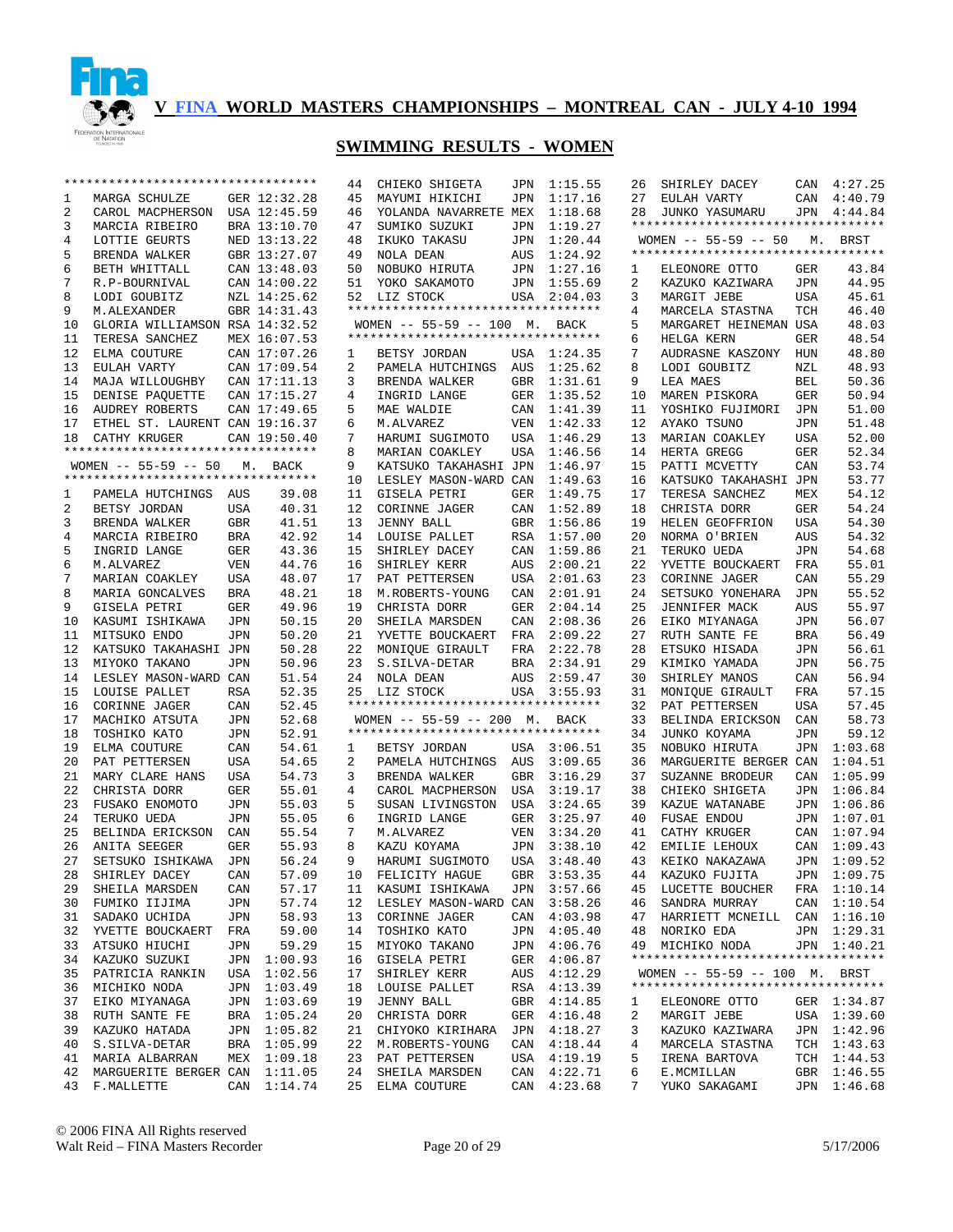

#### **SWIMMING RESULTS - WOMEN**

| 8      | RENATA MARTING                               | ITA        | 1:47.12        | 3<br>HARUMI SUGIM                      |
|--------|----------------------------------------------|------------|----------------|----------------------------------------|
| 9      | AUDRASNE KASZONY                             | HUN        | 1:49.42        | 4<br>LODI GOUBITZ                      |
| 10     | MAREN PISKORA                                | GER        | 1:49.47        | 5<br>ENEDINA PERE                      |
| 11     | HELGA KERN                                   | GER        | 1:49.73        | 6<br>E.MCMILLAN                        |
| 12     | FELICITY HAGUE                               | GBR        | 1:49.96        | 7<br>CLAIRE O'BRI                      |
| 13     | URSULA HARRIS                                | USA        | 1:50.65        | 8<br>R.P-BOURNIVA                      |
| 14     | LEA MAES                                     | BEL        | 1:51.27        | 9<br>TIZU SATO                         |
| 15     | YOSHIKO FUJIMORI                             | JPN        | 1:54.24        | 10<br>KAZUKO SUZUK                     |
| 16     | MITSUKO ENDO                                 | JPN        | 1:55.69        | 11<br>MARIE DOMING                     |
| 17     | FUMIKO IIJIMA                                | JPN        | 1:57.25        | 12<br>ANN KILBY                        |
| 18     | BETH WHITTALL                                | CAN        | 1:57.82        | 13<br>URSULA HARRI                     |
| 19     | SANDY STEER                                  | USA        | 1:58.56        | 14<br>GERDA GRASSE                     |
| 20     | MARIAN COAKLEY                               | <b>USA</b> | 1:59.70        | 15<br><b>ANITA SEEGER</b>              |
| 21     | PATTI MCVETTY                                | CAN        | 1:59.71        | 16<br>A.NICOLAS                        |
| 22     | NAOE NOGUCHI                                 | JPN        | 2:00.39        | 17<br>KAZUE WATANA                     |
| 23     | <b>JENNIFER MACK</b>                         | AUS        | 2:01.67        | 18<br>ELMA COUTURE                     |
| 24     | YVETTE BOUCKAERT                             | FRA        | 2:03.27        | 19<br>SHIRLEY MANO                     |
| 25     | EIKO MIYANAGA                                | JPN        | 2:05.45        | 20<br>MAYUMI HIKIC                     |
| 26     | SHIRLEY DACEY                                | CAN        | 2:05.77        | 21<br>SUZANNE BROD                     |
| 27     | KAZUKO SUZUKI                                | JPN        | 2:08.33        | 22<br>HARRIETT MCN                     |
| 28     | BELINDA ERICKSON                             | CAN        | 2:09.36        | ****************                       |
| 29     | NORMA O'BRIEN                                | AUS        | 2:12.28        | WOMEN $-- 55-59$                       |
| 30     | PAT PETTERSEN                                | USA        | 2:13.24        | ****************                       |
| 31     | ETSUKO HISADA                                | JPN        | 2:14.90        | $\mathbf{1}$<br>MARGIT JEBE            |
| 32     | KEIKO NAKAZAWA                               | JPN        | 2:28.47        | 2<br>ENEDINA PERE                      |
| 33     | CATHY KRUGER                                 | CAN        | 2:33.10        | 3<br>ANN KILBY                         |
| 34     | EMILIE LEHOUX                                | CAN        | 2:33.44        | 4<br>TIZU SATO                         |
| 35     | <b>FUSAE ENDOU</b>                           | JPN        | 2:37.26        | 5<br>HERTA GREGG                       |
| 36     | MARGUERITE BERGER CAN                        |            | 2:37.70        | A.NICOLAS<br>6                         |
| 37     | SHEILA BEAULIEU                              | CAN        | 2:39.84        | * * * * * * * * * * * * * * * *        |
| 38     | YOLANDA NAVARRETE MEX                        |            | 2:40.40        | WOMEN -- 55-59                         |
| 39     | MARIA ALBARRAN                               | MEX        | 2:43.16        | * * * * * * * * * * * * * * * *        |
| 40     | HARRIETT MCNEILL                             | CAN        | 2:54.98        | $\mathbf{1}$<br>ELEONORE OTT           |
|        | **********************************           |            |                | 2<br>SUSAN LIVING                      |
|        |                                              |            |                |                                        |
|        | WOMEN $-- 55-59 -- 200$                      | М.         | BRST           | 3<br>MARGIT JEBE                       |
|        | **********************************           |            |                | 4<br>ENEDINA PERE                      |
| 1      | JOANN LEILICH                                | USA        | 3:19.93        | 5<br>RENATA MARTI                      |
| 2      | ELEONORE OTTO                                | GER        | 3:26.03        | 6<br>FUMIKO NAKAM                      |
| 3      | MARGIT JEBE                                  | USA        | 3:39.30        | 7<br>HERTA GREGG                       |
| 4      | IRENA BARTOVA                                | TCH        | 3:44.46        | 8<br>HELEN GEOFFR                      |
| 5      | MAREN PISKORA                                | GER        | 3:49.26        | 9<br>A.NICOLAS                         |
| 6      | FELICITY HAGUE                               | GBR        | 3:51.55        | 10<br><b>JENNIFER MAC</b>              |
| 7      | RENATA MARTING                               | ITA        | 3:52.72        | 11<br>C.CHEN                           |
| 8      | AUDRASNE KASZONY                             | HUN        | 3:55.26        | * * * * * * * * * * * * * * * *        |
| 9      | URSULA HARRIS                                | USA        | 3:57.42        | WOMEN $-- 55-59$                       |
| 10     | LEA MAES                                     | BEL        | 4:00.77        | ****************                       |
| 11     | EULAH VARTY                                  | CAN        | 4:08.40        | $\mathbf{1}$<br>ELEONORE OTT           |
| 12     | PATTI MCVETTY                                | CAN        | 4:16.34        | 2<br>JOANN LEILIC                      |
| 13     | <b>JENNIFER MACK</b>                         | AUS        | 4:18.35        | 3<br>BRENDA WALKE                      |
| 14     | SANDY STEER                                  |            | USA 4:18.77    | $4\overline{ }$<br>RENATA MARTI        |
| 15     | TERESA SANCHEZ                               |            | MEX 4:19.70    | 5<br>E.MCMILLAN                        |
| 16     | SHIRLEY DACEY                                |            | CAN 4:30.35    | 6<br>LESLEY MASON                      |
| 17     | YVETTE BOUCKAERT FRA 4:32.94                 |            |                | 7<br>FELICITY HAG                      |
| 18     | BELINDA ERICKSON CAN 4:34.08                 |            |                | 8<br>HERTA GREGG                       |
| 19     | DENISE PAQUETTE CAN 4:36.24                  |            |                | 9<br>TOSHIKO KATO                      |
| 20     | MONIQUE GIRAULT                              |            | FRA 4:40.39    | 10<br>KAZUKO SUZUK                     |
| 21     | MAJA WILLOUGHBY                              |            | CAN 4:48.84    | 11 EULAH VARTY                         |
| 22     | CATHY KRUGER                                 |            | CAN 5:12.54    | 12<br>MARIE DOMING                     |
| 23     | SHEILA BEAULIEU                              |            | CAN 5:41.29    | 13<br>C.CHEN                           |
| 24     | NOLA DEAN                                    |            | AUS 6:24.58    | ****************                       |
|        | **********************************           |            |                | WOMEN -- 55-59                         |
|        | WOMEN $-- 55-59 -- 50 M$ .                   |            | FLY            | ****************                       |
|        | **********************************           |            |                | YOSHIKO OSAK<br>1                      |
| 1<br>2 | MARGARET HEINEMAN USA<br>MARCELA STASTNA TCH |            | 42.26<br>43.35 | 2<br>BETSY JORDAN<br>3<br>SUSAN LIVING |

| 3  | HARUMI SUGIMOTO                                                  | USA        | 44.72       | 4  | MARCIA RIBEIRO                     | BRA        | 7:31.73      |
|----|------------------------------------------------------------------|------------|-------------|----|------------------------------------|------------|--------------|
| 4  | LODI GOUBITZ                                                     | NZL        | 45.39       | 5  | KAZU KOYAMA                        | JPN        | 7:33.72      |
| 5  | ENEDINA PEREIRA                                                  | BRA        | 45.42       | 6  | RENATA MARTING                     | ITA        | 7:36.40      |
| 6  | E.MCMILLAN                                                       | GBR        | 47.22       | 7  | KASUMI ISHIKAWA                    | JPN        | 8:16.73      |
| 7  | CLAIRE O'BRIEN                                                   | USA        | 47.85       | 8  | M.ALEXANDER                        | GBR        | 8:20.75      |
| 8  | R.P-BOURNIVAL                                                    | CAN        | 49.93       | 9  | LESLEY MASON-WARD CAN              |            | 8:22.94      |
| 9  | TIZU SATO                                                        | <b>BRA</b> | 51.16       | 10 | SUMIKO OKAYAMA                     | JPN        | 8:30.11      |
| 10 | KAZUKO SUZUKI                                                    | JPN        | 52.86       | 11 | TOSHIKO KATO                       | JPN        | 8:33.40      |
| 11 | MARIE DOMINGUEZ                                                  | ESP        | 53.41       | 12 | FELICITY HAGUE                     | GBR        | 8:39.79      |
| 12 | ANN KILBY                                                        | CAN        | 53.55       | 13 | HERTA GREGG                        | GER        | 8:39.81      |
| 13 | URSULA HARRIS                                                    | USA        | 54.25       | 14 | CHIYOKO KIRIHARA                   | JPN        | 8:43.29      |
| 14 | GERDA GRASSE                                                     | GER        | 56.28       | 15 | TERESA SANCHEZ                     | MEX        | 8:45.61      |
|    |                                                                  | <b>GER</b> |             |    |                                    |            |              |
| 15 | ANITA SEEGER                                                     |            | 56.33       | 16 | EULAH VARTY                        | CAN        | 9:24.02      |
| 16 | A.NICOLAS                                                        | MEX        | 57.10       | 17 | <b>JENNIFER MACK</b>               |            | AUS 10:26.76 |
| 17 | KAZUE WATANABE                                                   | <b>JPN</b> | 59.16       | 18 | C.CHEN                             |            | TPE 10:44.29 |
| 18 | ELMA COUTURE                                                     | CAN        | 1:01.59     | 19 | ETHEL ST. LAURENT CAN 11:10.59     |            |              |
| 19 | SHIRLEY MANOS                                                    | CAN        | 1:02.73     |    | ********************************** |            |              |
| 20 | MAYUMI HIKICHI                                                   | JPN        | 1:04.58     |    | WOMEN $--$ 60-64 -- 50             | М.         | FREE         |
| 21 | SUZANNE BRODEUR                                                  | CAN        | 1:08.89     |    | ********************************** |            |              |
| 22 | HARRIETT MCNEILL                                                 | CAN        | 1:17.67     | 1  | JANE ASHER                         | GBR        | 35.24        |
|    | *********************************                                |            |             | 2  | JUNE GRANZIERA                     | AUS        | 36.13        |
|    | $WOMEN$ -- 55-59 -- 100                                          | М.         | FLY         | 3  | KAY EASUN                          | CAN        | 37.32        |
|    | **********************************                               |            |             | 4  | DIANE REED                         | USA        | 37.60        |
| 1  | MARGIT JEBE                                                      | USA        | 1:42.33     | 5  | D. MERWE                           | RSA        | 39.00        |
| 2  | ENEDINA PEREIRA                                                  | BRA        | 1:44.44     | 6  | MARIANNE GRANE                     | SWE        | 39.12        |
| 3  | ANN KILBY                                                        | CAN        | 2:01.93     | 6  | BARBARA CALLISON                   | USA        | 39.12        |
| 4  | TIZU SATO                                                        | BRA        | 2:03.25     | 8  | ERIKA WUENSCH                      | GER        | 39.80        |
| 5  | HERTA GREGG                                                      | GER        | 2:03.46     | 9  | KIMIKO YOSHINAGA                   | JPN        | 39.85        |
| 6  | A.NICOLAS                                                        | MEX        | 2:15.93     | 10 | KEIKO UEKI                         | JPN        | 40.05        |
|    | *********************************                                |            |             | 11 | ELVERA DUNN                        | AUS        | 40.48        |
|    | $WOMEN$ -- 55-59 -- 200                                          | М.         | FLY         | 11 | KEIKO FUJIMOTO                     | JPN        | 40.48        |
|    | *********************************                                |            |             | 13 | CAROL FERGUSON                     | USA        | 40.54        |
| 1  | ELEONORE OTTO                                                    | GER        | 3:27.58     | 13 | MUTSUKO KURUSHIMA JPN              |            | 40.54        |
| 2  | SUSAN LIVINGSTON                                                 | USA        | 3:40.91     | 15 | A.BOURLAND                         | USA        | 40.61        |
| 3  | MARGIT JEBE                                                      | USA        | 3:41.27     | 16 | REIKO MORIKAWA                     | JPN        | 40.64        |
| 4  | ENEDINA PEREIRA                                                  | BRA        | 3:57.71     | 17 | KIYOKO KOZU                        | JPN        | 40.97        |
| 5  | RENATA MARTING                                                   | ITA        | 4:11.23     | 18 | SONIA FEITOSA                      | BRA        | 41.11        |
| 6  | FUMIKO NAKAMURA                                                  | JPN        | 4:12.07     | 19 | <b>JESSIE CALLEBAUT</b>            | BEL        | 41.13        |
| 7  | HERTA GREGG                                                      | GER        | 4:31.70     | 20 | MARY ANN STONE                     | USA        | 41.58        |
|    |                                                                  |            |             |    |                                    |            |              |
| 8  | HELEN GEOFFRION                                                  | USA        | 4:34.57     | 21 | CHIA-LU CHEN                       | JPN        | 41.73        |
| 9  | A.NICOLAS                                                        | MEX        | 5:03.00     | 22 | PATRICIA NIBLETT                   | CAN        | 42.31        |
| 10 | <b>JENNIFER MACK</b>                                             | AUS        | 5:08.72     | 23 | AIKO NAGATA                        | JPN        | 42.50        |
| 11 | C.CHEN                                                           | TPE        | 6:00.02     | 24 | MARIAN BRENNER                     | USA        | 43.38        |
|    | *********************************                                |            |             | 25 | JAN RAINS                          | <b>USA</b> | 43.52        |
|    | $WOMEN$ -- 55-59 -- 200                                          | М.         | I.M.        | 26 | <b>GLAD BRYCE</b>                  | CAN        | 43.65        |
|    | **********************************                               |            |             | 27 | SUZANNE ROBBINS                    | USA        | 43.88        |
| 1  | ELEONORE OTTO                                                    | GER        | 3:18.63     | 28 | YOSHIKO OTA                        | JPN        | 44.02        |
| 2  | JOANN LEILICH                                                    | USA        | 3:22.29     | 28 | BEATRIZ RODRIGO                    | ARG        | 44.02        |
| 3  | BRENDA WALKER                                                    | <b>GBR</b> | 3:30.59     | 30 | TONY MITCHELL                      | ESP        | 44.71        |
| 4  | RENATA MARTING                                                   |            | ITA 3:38.72 | 31 | SUMIKO HOMMA                       | JPN        | 44.84        |
| 5  | E.MCMILLAN                                                       | GBR        | 3:40.31     | 32 | GRACE DAY                          | AUS        | 45.05        |
| 6  | LESLEY MASON-WARD CAN                                            |            | 3:55.97     | 33 | KAZUKO OKAGAWA                     | JPN        | 45.52        |
| 7  | FELICITY HAGUE                                                   | GBR        | 4:01.06     | 34 | A.ORTIZ                            | ARG        | 45.62        |
| 8  | HERTA GREGG                                                      | GER        | 4:05.63     | 35 | SACHIKO TSUKADA                    | JPN        | 45.93        |
| 9  | TOSHIKO KATO                                                     | JPN        | 4:05.88     | 36 | MARJORIE OBEE                      | CAN        | 46.38        |
| 10 | KAZUKO SUZUKI                                                    | JPN        | 4:15.04     | 37 | SUGIYO MIYAZAKI                    | JPN        | 46.64        |
| 11 | EULAH VARTY                                                      | CAN        | 4:23.10     | 38 | INGE RAHNFELD                      | GER        | 46.74        |
| 12 | MARIE DOMINGUEZ                                                  | ESP        | 4:34.04     | 39 | JOAQUINA BRASIL                    | BRA        | 46.96        |
| 13 | C.CHEN                                                           | TPE        | 4:51.81     | 40 | MITSUKO KOGANEI                    | JPN        | 47.08        |
|    | **********************************                               |            |             | 41 |                                    |            |              |
|    |                                                                  |            |             |    | TOMOKO ASHIZAWA                    | JPN        | 47.68        |
|    | WOMEN $-- 55-59 -- 400$ M.<br>********************************** |            | I.M.        | 42 | PHYLLIS WILLISTON CAN              |            | 48.32        |
|    |                                                                  |            |             | 42 | HIDEKO MURAKAMI                    | JPN        | 48.32        |
| 1  | YOSHIKO OSAKI                                                    | JPN        | 6:37.55     | 44 | NOBUKO TORII                       | JPN        | 48.76        |
| 2  | BETSY JORDAN                                                     | USA        | 7:07.94     | 45 | KINUE MATSUMOTO                    | JPN        | 48.93        |
| 3  | SUSAN LIVINGSTON                                                 | USA        | 7:27.33     | 46 | JANE MOIR                          | USA        | 49.10        |

© 2006 FINA All Rights reserved Walt Reid – FINA Masters Recorder Page 21 of 29 5/17/2006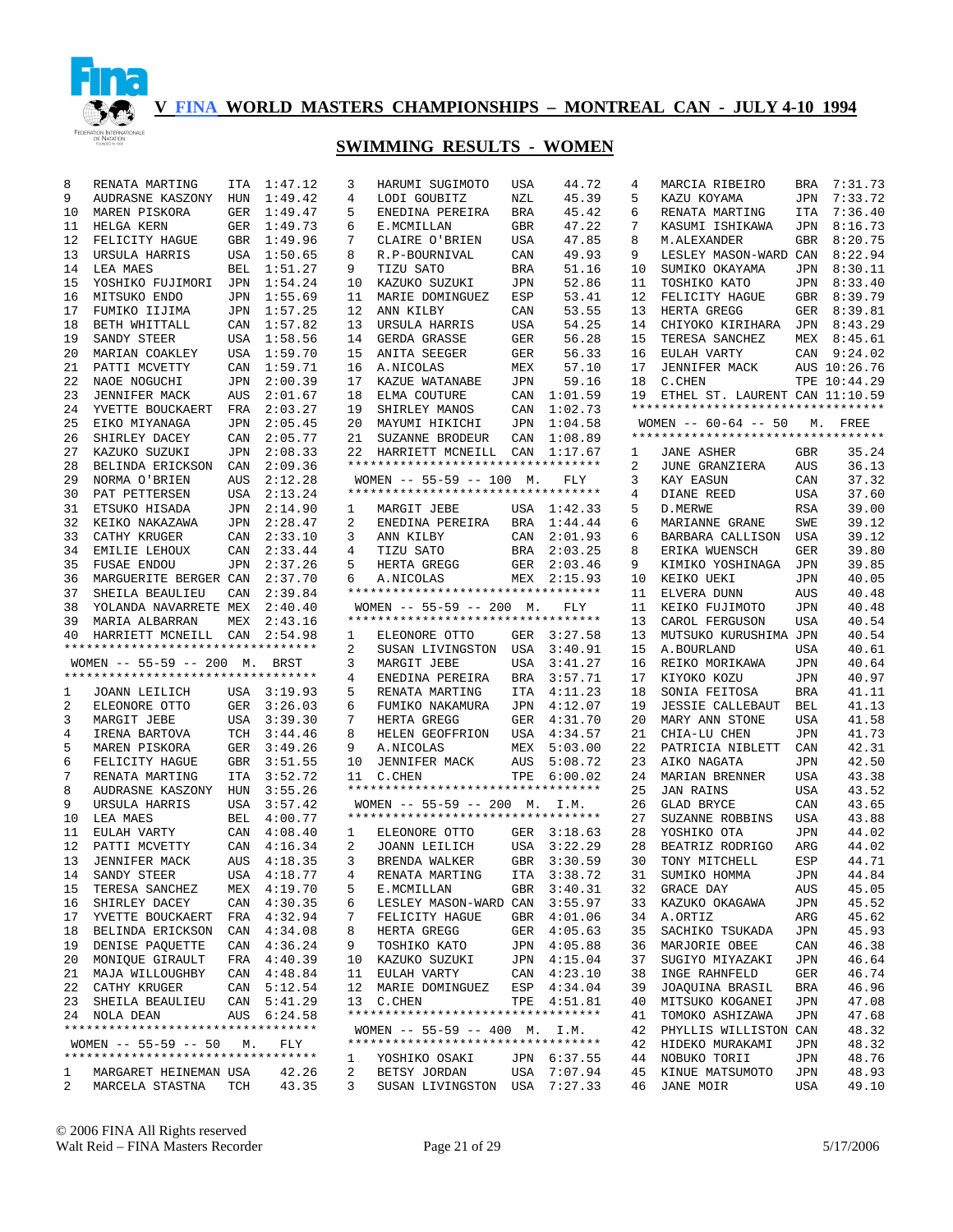

| 47 | HISAKO MATSUMOTO                   | JPN        | 49.41       | 33 | MITSUKO KOGANEI                    | JPN        | 1:48.07     | 8  | KEIKO FUJIMOTO                                     | JPN        | 7:11.04      |
|----|------------------------------------|------------|-------------|----|------------------------------------|------------|-------------|----|----------------------------------------------------|------------|--------------|
| 48 | REIKO UKAI                         | JPN        | 49.53       | 34 | KIMIKO NOMOTO                      | JPN        | 1:48.15     | 9  | MARIANNE GRANE                                     | SWE        | 7:12.13      |
| 49 | KIMIKO NOMOTO                      | <b>JPN</b> | 49.84       | 35 | SUMIKO HOMMA                       | JPN        | 1:48.29     | 10 | KAY EASUN                                          | CAN        | 7:15.33      |
| 50 | RENEE PROTOPAPAS                   | USA        | 50.27       | 36 | INGE RAHNFELD                      | GER        | 1:50.59     | 11 | ERIKA WUENSCH                                      | GER        | 7:21.14      |
| 51 | SHIZU NEDACHI                      | <b>JPN</b> | 50.57       | 37 | CATHERINE GEORGE                   | CAN        | 1:53.01     | 12 | YOSHIKO ITO                                        | JPN        | 7:23.52      |
| 52 | RURIKO YAMAUCHI                    | <b>JPN</b> | 50.60       | 38 | JOAQUINA BRASIL                    | <b>BRA</b> | 1:53.61     | 13 | D.MERWE                                            | RSA        | 7:24.35      |
| 53 | KAZUKO OIKE                        | <b>JPN</b> | 50.82       | 39 | CARMENCITA BORGES BRA              |            | 1:53.78     | 14 | DOROTHY DICKEY                                     | AUS        | 7:24.48      |
| 54 | FLAVIA MCBRIDE                     | USA        | 51.33       | 40 | PHYLLIS WILLISTON CAN              |            | 1:54.03     | 15 | AIKO NAGATA                                        | JPN        | 7:26.32      |
| 55 | YOKO ONOZAWA                       | <b>JPN</b> | 51.39       | 41 | TOMOKO ASHIZAWA                    | JPN        | 1:54.20     | 16 | TONY MITCHELL                                      | ESP        | 7:39.80      |
| 56 | MARY WILLIAMS                      | USA        | 51.70       | 42 | FLAVIA MCBRIDE                     | USA        | 1:57.41     | 17 | SHEILA NAIMAN                                      | CAN        | 7:40.30      |
| 57 | MASAKO SUDA                        | <b>JPN</b> | 52.08       | 43 | DOROTHY STEVENS                    | AUS        | 1:58.62     | 18 | BEATRIZ RODRIGO                                    | ARG        | 7:40.33      |
| 58 | TETSUKO KITAMURA                   | JPN        |             | 44 | SACHIKO NAGASHIMA JPN              |            |             | 19 |                                                    | JPN        | 7:43.16      |
|    |                                    |            | 52.47       |    |                                    |            | 1:59.15     |    | KIYOKO KOZU                                        |            |              |
| 59 | SACHIKO NAGASHIMA JPN              |            | 52.52       | 45 | <b>MASAKO SUDA</b>                 | JPN        | 2:01.31     | 20 | REIKO MORIKAWA                                     | JPN        | 7:43.79      |
| 60 | TAEKO MIYAHARA                     | JPN        | 52.63       | 46 | HISAKO MATSUMOTO                   | JPN        | 2:01.34     | 21 | <b>JAN RAINS</b>                                   | <b>USA</b> | 7:50.80      |
| 61 | KIYOKO MATSUZAKI                   | <b>JPN</b> | 52.97       | 47 | MARY WILLIAMS                      | USA        | 2:01.72     | 22 | SUGIYO MIYAZAKI                                    | JPN        | 7:54.16      |
| 62 | REMEDIOS PAGES                     | ESP        | 54.27       | 48 | FAY YEE                            | CAN        | 2:03.63     | 23 | TOSHIE YOSHIDA                                     | JPN        | 8:01.81      |
| 63 | YAEKO NUKANOBU                     | JPN        | 55.35       | 49 | RENEE PROTOPAPAS                   | USA        | 2:04.77     | 24 | MARJORIE OBEE                                      | CAN        | 8:12.91      |
| 64 | TOMOKO YABUKI                      | JPN        | 55.76       | 50 | TOMOKO YABUKI                      | JPN        | 2:06.22     | 25 | AIKO GOTO                                          | JPN        | 8:17.39      |
| 65 | SADAKO KODAMA                      | JPN        | 57.98       | 51 | REMEDIOS PAGES                     | ESP        | 2:08.15     | 26 | MUTSUKO KURUSHIMA JPN                              |            | 8:18.20      |
| 66 | YAEKO MAKINO                       | JPN        | 59.89       | 52 | V.ENGSTROM-HEG                     | USA        | 2:12.01     | 27 | FUSAKO MORIYAMA                                    | JPN        | 8:22.82      |
| 67 | KIMIKO SUZUKI                      | JPN        | 59.95       | 53 | HENRIETTE JANELLE CAN              |            | 2:20.13     | 28 | PATRICIA HOLT                                      | CAN        | 8:31.89      |
| 68 | HENRIETTE JANELLE CAN              |            | 1:02.49     | 54 | BERYL THOMAS                       | AUS        | 2:26.04     | 29 | PHYLLIS WILLISTON CAN                              |            | 8:38.13      |
| 69 | LUCILLE GROLEAU                    | CAN        | 1:06.10     | 55 | LUCILLE GROLEAU                    | CAN        | 2:44.29     | 30 | FLAVIA MCBRIDE                                     | USA        | 8:39.70      |
| 70 | BERYL THOMAS                       | AUS        | 1:06.39     | 56 | NORMA HELOU                        | ITA        | 3:15.92     | 31 | VILMA TURINI                                       | ARG        | 8:40.21      |
| 71 | FAY YEE                            | CAN        | 1:06.41     |    | ********************************** |            |             | 32 | INGE RAHNFELD                                      | GER        | 8:59.01      |
| 72 | MASAKO UMEDA                       | JPN        | 1:06.85     |    | WOMEN -- 60-64 -- 200 M. FREE      |            |             | 33 | YOSHIKO OTA                                        | JPN        | 9:02.08      |
|    |                                    |            |             |    | *********************************  |            |             |    |                                                    |            |              |
| 73 | NORMA HELOU                        | ITA        | 1:17.82     |    |                                    |            |             | 34 | REMEDIOS PAGES                                     | ESP        | 9:27.94      |
| 74 | MIYOKO NAGATANI                    | JPN        | 1:18.03     | 1  | <b>JANE ASHER</b>                  | GBR        | 2:56.02     | 35 | BARBARA MURPHY                                     | AUS        | 9:38.44      |
| 75 | YOSHIE HAMANAKA                    | JPN        | 1:21.32     | 2  | JUNE GRANZIERA                     | AUS        | 3:07.16     | 36 | V.ENGSTROM-HEG                                     | USA        | 9:47.12      |
| 76 | MITSUE SUGIMURA                    | <b>JPN</b> | 1:26.05     | 3  | BARBARA BROOKS                     | AUS        | 3:08.87     | 37 | JOAQUINA BRASIL                                    | BRA        | 9:56.56      |
|    | ********************************** |            |             | 4  | MARLENE MENDES                     | BRA        | 3:09.57     | 38 | MASAKO SUDA                                        |            | JPN 10:03.36 |
|    | WOMEN $-- 60-64 -- 100$ M.         |            | FREE        | 5  | DIANE REED                         | USA        | 3:10.09     | 39 | N.AHUMADA                                          |            | ARG 15:05.23 |
|    |                                    |            |             |    |                                    |            |             |    |                                                    |            |              |
|    | ********************************** |            |             | 6  | <b>KAY EASUN</b>                   | CAN        | 3:18.98     |    | **********************************                 |            |              |
| 1  | <b>JANE ASHER</b>                  | GBR        | 1:18.46     | 7  | ERIKA WUENSCH                      | GER        | 3:21.41     |    | WOMEN -- 60-64 -- 800 M. FREE                      |            |              |
| 2  | ELIANE PELLIS                      | BEL        | 1:23.19     | 8  | DOROTHY DICKEY                     | AUS        | 3:21.93     |    | **********************************                 |            |              |
| 3  | DIANE REED                         | USA        |             | 9  |                                    | JPN        |             | 1  |                                                    |            |              |
|    |                                    |            | 1:24.23     | 10 | KEIKO FUJIMOTO                     |            | 3:24.05     |    | BARBARA BROOKS                                     |            | AUS 13:30.39 |
| 4  | JUNE GRANZIERA                     | AUS        | 1:24.96     |    | MARIANNE GRANE                     | SWE        | 3:24.38     | 2  | A.GERVEN                                           |            | NED 14:35.89 |
| 5  | KAY EASUN                          | CAN        | 1:25.19     | 11 | D. MERWE                           | RSA        | 3:27.97     | 3  | I.VENEZIANI                                        |            | BRA 14:40.95 |
| 6  | MARY ANN STONE                     | <b>USA</b> | 1:29.31     | 12 | YOSHIKO ITO                        | JPN        | 3:29.45     | 4  | YOSHIKO ITO                                        |            | JPN 15:01.81 |
| 7  | MARIANNE GRANE                     | SWE        | 1:30.10     | 13 | KIYOKO KOZU                        | JPN        | 3:32.13     | 5  | DOROTHY DICKEY                                     |            | AUS 15:07.30 |
| 8  | ERIKA WUENSCH                      | GER        | 1:31.20     | 14 | BEATRIZ RODRIGO                    | ARG        | 3:33.26     | 6  | D. MERWE                                           |            | RSA 15:20.49 |
| 9  | KEIKO FUJIMOTO                     | JPN        | 1:31.46     | 15 | <b>JAN RAINS</b>                   | USA        | 3:35.68     | 7  | SHEILA NAIMAN                                      |            | CAN 15:43.19 |
| 10 | KEIKO UEKI                         | JPN        | 1:31.59     | 16 | SHEILA NAIMAN                      | CAN        | 3:40.63     | 8  | BEATRIZ RODRIGO                                    |            | ARG 15:56.72 |
| 11 | CAROL FERGUSON                     | USA        | 1:31.94     | 17 | MARJORIE OBEE                      | CAN        | 3:52.63     | 9  | TONY MITCHELL                                      |            | ESP 16:13.25 |
| 12 | D.MERWE                            | RSA        | 1:32.53     | 18 | AIKO GOTO                          | JPN        | 3:56.00     | 10 | GRETA NIXON                                        |            | AUS 16:32.53 |
| 13 | DOROTHY DICKEY                     | AUS        | 1:33.20     | 19 | PHYLLIS WILLISTON CAN              |            | 4:03.17     | 11 | MARJORIE OBEE                                      |            | CAN 16:40.22 |
| 14 | YOSHIKO ITO                        | JPN        | 1:33.33     | 20 | INGE RAHNFELD                      | GER        | 4:04.32     | 12 | VILMA TURINI                                       |            | ARG 17:18.58 |
| 15 | PATRICIA NIBLETT                   | CAN        | 1:33.92     | 21 | FLAVIA MCBRIDE                     | USA        | 4:04.96     | 13 | PATRICIA HOLT                                      |            | CAN 17:26.38 |
| 16 | MUTSUKO KURUSHIMA JPN              |            | 1:34.27     | 22 | RENEE PROTOPAPAS                   |            | USA 4:09.16 | 14 | FLAVIA MCBRIDE                                     |            | USA 17:56.52 |
| 17 |                                    |            |             |    |                                    |            |             |    | 15 V.ENGSTROM-HEG                                  |            |              |
|    | HIROKO TAKANO JPN 1:34.29          |            |             |    | 23 CHIA-LU CHEN                    |            | JPN 4:21.81 |    |                                                    |            | USA 19:36.77 |
| 18 | REIKO MORIKAWA                     |            | JPN 1:34.32 |    | 24 MARY WILLIAMS                   |            | USA 4:25.11 |    | 16 BARBARA MURPHY                                  |            | AUS 21:19.00 |
| 19 | SONIA FEITOSA                      |            | BRA 1:34.61 |    | 25 JOAQUINA BRASIL                 |            | BRA 4:26.22 |    | 17 I.KRISMAN<br>********************************** |            | MEX 23:08.25 |
| 20 | A.BOURLAND                         |            | USA 1:36.24 |    | 26 DOROTHY STEVENS                 |            | AUS 4:30.67 |    |                                                    |            |              |
| 21 | BEATRIZ RODRIGO                    |            | ARG 1:38.12 |    | 27 V.ENGSTROM-HEG                  |            | USA 4:50.79 |    | WOMEN $-- 60-64 -- 50$ M. BACK                     |            |              |
| 22 | AIKO NAGATA                        |            | JPN 1:38.50 |    | 28 LUCILLE GROLEAU                 |            | CAN 5:53.98 |    | **********************************                 |            |              |
| 23 | <b>JESSIE CALLEBAUT</b>            |            | BEL 1:38.72 |    | ********************************** |            |             | 1  | RITA MARKLAND                                      | CAN        | 42.99        |
| 24 | SHEILA NAIMAN                      |            | CAN 1:39.03 |    | WOMEN -- 60-64 -- 400 M. FREE      |            |             | 2  | MARLENE MENDES                                     | BRA        | 45.11        |
| 25 | TOSHIE YOSHIDA                     |            | JPN 1:40.43 |    | ********************************** |            |             | 3  | A.ORTIZ                                            | ARG        | 47.88        |
| 26 | TONY MITCHELL                      |            | ESP 1:40.79 | ı. | JANE ASHER                         |            | GBR 6:17.55 | 4  | ERIKA WUENSCH                                      | GER        | 48.06        |
| 27 | JAN RAINS                          |            | USA 1:40.89 | 2  | BARBARA BROOKS                     |            | AUS 6:40.84 | 5  | SUZANNE ROBBINS                                    | USA        | 48.10        |
| 28 | GRACE DAY                          |            | AUS 1:41.37 | 3  | MALCHIA OLSHAN                     |            | USA 6:53.11 | 6  | MARIANNE GRANE                                     | SWE        | 48.70        |
| 29 | MARIAN BRENNER                     |            | USA 1:42.79 | 4  | I.VENEZIANI                        |            | BRA 6:57.13 | 7  | KEIKO FUJIMOTO                                     | JPN        | 49.17        |
| 30 | CHIA-LU CHEN                       |            | JPN 1:43.02 | 5  | A.GERVEN                           | NED        | 7:01.56     | 8  | MICHIKO TOKANO                                     | JPN        | 50.75        |
| 31 | JANE MOIR                          |            | USA 1:45.43 | 6  | DIANE REED                         | USA        | 7:04.23     | 9  | BARBARA MORTON                                     | GBR        | 51.17        |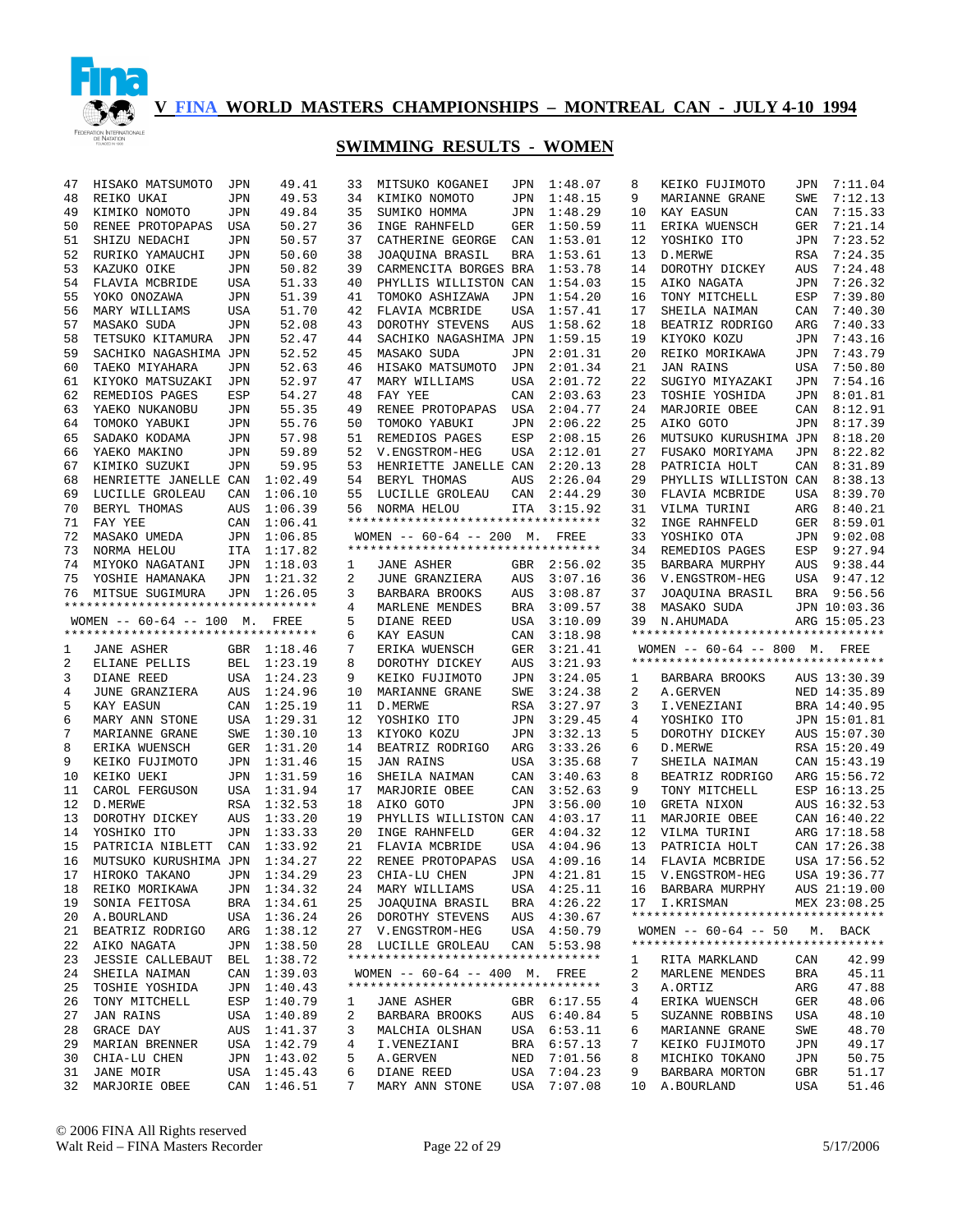

| 11           | RYOKO YOKOYAMA                     | JPN        | 52.31       | 2  | ANN KAY                           | USA        | 3:25.41     | 39 | TOMOKO YABUKI                                                       | JPN | 1:16.63     |
|--------------|------------------------------------|------------|-------------|----|-----------------------------------|------------|-------------|----|---------------------------------------------------------------------|-----|-------------|
| 12           | GLAD BRYCE                         | CAN        | 52.53       | 3  | A.GERVEN                          | NED        | 3:33.01     | 40 | KIMIKO JINNO                                                        | JPN | 1:24.16     |
| 13           | E.GETSCHMANN                       | GER        | 53.53       | 4  | RITA MARKLAND                     | CAN        | 3:37.76     | 41 | LUCILLE GROLEAU                                                     | CAN | 1:34.21     |
| 14           | SONIA FEITOSA                      | BRA        | 54.05       | 5  | I.VENEZIANI                       | <b>BRA</b> | 3:41.12     | 42 | YAEKO MAKINO                                                        | JPN | 1:34.36     |
| 15           | AILSA DUNCAN                       | AUS        | 54.44       | 6  | DONNA EDELBAUM                    | USA        | 3:49.38     | 43 | N.AHUMADA                                                           | ARG | 1:36.49     |
| 16           | PATRICIA NIBLETT                   | CAN        | 55.45       | 7  | A.ORTIZ                           | ARG        | 3:51.81     | 44 | YOSHIE HAMANAKA                                                     | JPN | 1:45.13     |
| 17           | TOMOYO YOSHIDA                     | JPN        | 55.86       | 8  | SUZANNE ROBBINS                   | USA        | 3:55.99     | 45 | MIYOKO NAGATANI                                                     |     | JPN 1:49.90 |
| 18           | ESTER WINCKLER                     | BRA        | 56.14       | 9  | MICHIKO TOKANO                    | JPN        | 3:56.72     |    | **********************************                                  |     |             |
| 19           | MARIAN BRENNER                     | USA        | 56.27       | 10 | KIMIKO YOSHINAGA                  | JPN        | 4:08.35     |    | WOMEN $-- 60-64 -- 100$ M. BRST                                     |     |             |
| 20           | PRISCILLA LOGAN                    | NZL        | 56.84       | 11 | <b>GLAD BRYCE</b>                 | CAN        | 4:10.33     |    | **********************************                                  |     |             |
| 21           | CAROL FERGUSON                     | USA        | 57.10       | 12 | PATRICIA NIBLETT                  | CAN        | 4:11.38     | 1  | FLORA CONNOLLY                                                      |     | GBR 1:36.26 |
| 22           | CATHERINE GEORGE                   |            |             | 13 |                                   |            |             | 2  | ELIANE PELLIS                                                       |     | 1:38.35     |
|              |                                    | CAN        | 57.15       |    | BARBARA MORTON                    | GBR        | 4:14.37     |    |                                                                     | BEL |             |
| 23           | GRACE DAY                          | AUS        | 57.75       | 14 | DOROTHY DICKEY                    | AUS        | 4:14.81     | 3  | <b>JULIA GULYAS</b>                                                 |     | CAN 1:48.15 |
| 24           | YOSHIKO YAMAUCHI                   | JPN        | 58.43       | 15 | SHEILA NAIMAN                     | CAN        | 4:18.01     | 4  | MIYAKO UCHIDA                                                       | JPN | 1:53.18     |
| 25           | MARYLLIA BOUSTEAD RSA              |            | 59.02       | 16 | PRISCILLA LOGAN                   | NZL        | 4:30.49     | 5  | <b>JESSIE CALLEBAUT</b>                                             | BEL | 1:53.93     |
| 26           | FUSAKO MORIYAMA                    | JPN        | 59.04       | 17 | AIKO GOTO                         | JPN        | 4:31.28     | 6  | NORIKO YATSUNAMI                                                    | USA | 1:55.71     |
| 27           | SACHIKO TSUKADA                    | JPN        | 59.37       | 18 | AIKO NAGATA                       | JPN        | 4:34.90     | 7  | E.GETSCHMANN                                                        | GER | 1:56.89     |
| 28           | MARY ANN STONE                     | USA        | 1:00.23     | 19 | YOSHIKO YAMAUCHI                  | JPN        | 4:35.56     | 8  | HIROKO TAKANO                                                       | JPN | 1:57.07     |
| 29           | HANNELORE SNYDER                   | USA        | 1:01.43     | 20 | INGE RAHNFELD                     | GER        | 4:45.17     | 9  | TOSHIE YOSHIDA                                                      | JPN | 1:59.56     |
| 30           | REIKO KAWABATA                     | <b>JPN</b> | 1:01.61     | 21 | MARYLLIA BOUSTEAD RSA             |            | 4:49.07     | 10 | KOKO MOROOKA                                                        | JPN | 2:00.77     |
| 31           | KAZUKO KAKIMI                      | JPN        | 1:02.73     | 22 | GRACE DAY                         | AUS        | 4:53.03     | 11 | AIKO NAGATA                                                         | JPN | 2:01.13     |
| 32           | MITSUE YOSHIDA                     | <b>JPN</b> | 1:04.54     | 23 | REIKO KAWABATA                    | JPN        | 4:56.88     | 12 | YOSHIKO YAMAUCHI                                                    | JPN | 2:01.81     |
| 33           | DOROTHY STEVENS                    | AUS        | 1:05.42     | 24 | BARBARA MURPHY                    | AUS        | 4:58.77     | 13 | HANNELORE SNYDER                                                    | USA | 2:05.38     |
| 34           | KAZUKO OIKE                        | JPN        | 1:06.13     | 25 | BERYL THOMAS                      | AUS        | 5:37.77     | 14 | GRETA WALLACE                                                       | RSA | 2:07.73     |
| 35           |                                    |            |             |    | ********************************* |            |             |    |                                                                     |     |             |
|              | SACHIKO NAGASHIMA JPN              |            | 1:07.63     |    |                                   |            |             | 15 | SUGIYO MIYAZAKI                                                     | JPN | 2:09.68     |
| 36           | YAEKO NUKANOBU                     | <b>JPN</b> | 1:07.66     |    | WOMEN $--$ 60-64 -- 50            | М.         | BRST        | 16 | GRETA NIXON                                                         | AUS | 2:10.27     |
| 37           | EMIKO MATSUOKA                     | JPN        | 1:08.60     |    | ********************************* |            |             | 17 | MITSUE YOSHIDA                                                      | JPN | 2:11.29     |
| 38           | YOSHIKO OTA                        | JPN        | 1:08.79     | 1  | ELIANE PELLIS                     | BEL        | 43.68       | 18 | SONJA ROSSBERGER                                                    | GER | 2:11.37     |
| 39           | NORMA HELOU                        | ITA        | 1:09.68     | 2  | <b>JESSIE CALLEBAUT</b>           | BEL        | 49.09       | 19 | PATRICIA HOLT                                                       | CAN | 2:12.25     |
| 40           | YOSHIKO FUJINO                     | JPN        | 1:14.09     | 3  | ANNA DUEREN                       | GER        | 49.26       | 20 | FAY YEE                                                             | CAN | 2:12.26     |
| 41           | SADAKO KODAMA                      | JPN        | 1:15.27     | 4  | <b>JULIA GULYAS</b>               | CAN        | 49.81       | 21 | YASUKO KIMURA                                                       | JPN | 2:13.27     |
| 42           | BERYL THOMAS                       | AUS        | 1:16.95     | 5  | CAROL FERGUSON                    | USA        | 50.46       | 22 | YOSHIMI INOUE                                                       | JPN | 2:17.22     |
| 43           | N.AHUMADA                          | ARG        | 1:26.25     | 6  | MIYAKO UCHIDA                     | JPN        | 50.77       | 23 | PRISCILLA LOGAN                                                     | NZL | 2:19.53     |
| 44           | LUCILLE GROLEAU                    | CAN        | 1:27.19     | 7  | BARBARA MORTON                    | GBR        | 51.68       | 24 | ASAKO SEKIGUCHI                                                     | JPN | 2:23.85     |
| 45           | TOMOKO YABUKI                      | JPN        | 1:29.89     | 8  | NORIKO YATSUNAMI                  | USA        | 52.56       | 25 | RENEE PROTOPAPAS                                                    | USA | 2:27.78     |
|              | ********************************** |            |             | 9  | E.GETSCHMANN                      | GER        | 52.60       | 26 | BARBARA MURPHY                                                      | AUS | 2:33.63     |
|              | WOMEN $-- 60-64 -- 100$ M. BACK    |            |             | 10 | HIROKO TAKANO                     | JPN        | 52.91       | 27 | I.KRISMAN                                                           | MEX | 2:43.93     |
|              | ********************************** |            |             | 11 | TOSHIE YOSHIDA                    | JPN        | 54.30       | 28 | AKIKO FUJIMOTO                                                      | JPN | 2:45.20     |
|              |                                    |            |             | 12 |                                   |            |             |    | **********************************                                  |     |             |
| 1            | ANN KAY                            |            | USA 1:34.29 |    | HANNELORE SNYDER                  | USA        | 55.26       |    |                                                                     |     |             |
| 2            | MARLENE MENDES                     | BRA        | 1:37.04     | 13 | KOKO MOROOKA                      | JPN        | 55.52       |    | WOMEN -- 60-64 -- 200 M. BRST<br>********************************** |     |             |
| 3            | RITA MARKLAND                      | CAN        | 1:40.25     | 14 | KYOKO ITO                         | JPN        | 55.59       |    |                                                                     |     |             |
| 4            | I.VENEZIANI                        | <b>BRA</b> | 1:40.90     | 15 | SUZANNE ROBBINS                   | USA        | 56.67       | 1  | FLORA CONNOLLY                                                      | GBR | 3:25.29     |
| 5            | A.ORTIZ                            | ARG        | 1:45.40     | 16 | GRETA WALLACE                     | RSA        | 57.49       | 2  | <b>JUDIE OLIVER</b>                                                 | CAN | 3:34.23     |
| 6            | DONNA EDELBAUM                     | <b>USA</b> | 1:48.95     | 17 | SUGIYO MIYAZAKI                   | JPN        | 58.14       | 3  | ELIANE PELLIS                                                       | BEL | 3:39.56     |
| 7            | SUZANNE ROBBINS                    | <b>USA</b> | 1:49.32     | 18 | KAZUKO KAKIMI                     | JPN        | 58.47       | 4  | <b>JULIA GULYAS</b>                                                 | CAN | 3:56.37     |
| 8            | BARBARA MORTON                     | <b>GBR</b> | 1:52.99     | 19 | YASUKO KIMURA                     | JPN        | 58.57       | 5  | <b>JESSIE CALLEBAUT</b>                                             | BEL | 3:59.30     |
| 9            | <b>GLAD BRYCE</b>                  | CAN        | 1:53.75     | 20 | <b>JAN RAINS</b>                  | USA        | 58.61       | 6  | KOKO MOROOKA                                                        | JPN | 4:10.63     |
| 10           | MICHIKO TOKANO                     | <b>JPN</b> | 1:54.37     | 21 | YOKO UCHIDA                       | JPN        | 58.69       | 7  | NORIKO YATSUNAMI                                                    | USA | 4:13.02     |
| 11           | A.BOURLAND                         | USA        | 1:58.08     | 22 | FAY YEE                           | CAN        | 59.71       | 8  | YOSHIKO YAMAUCHI                                                    | JPN | 4:18.08     |
| 12           | MARIAN BRENNER                     |            | USA 2:02.04 |    | 23 MITSUE YOSHIDA                 | JPN        | 59.83       | q  | BARBARA MORTON                                                      |     | GBR 4:19.32 |
|              | 13 AIKO GOTO                       |            | JPN 2:06.48 |    | 24 PHYLLIS WILLISTON CAN 1:00.04  |            |             |    | 10 GRETA WALLACE                                                    |     | RSA 4:29.12 |
|              | 14 GRACE DAY                       |            | AUS 2:07.09 | 25 | AKEMI KUBO                        |            | JPN 1:00.33 | 11 | HANNELORE SNYDER USA 4:30.14                                        |     |             |
|              |                                    |            |             |    |                                   |            |             |    |                                                                     |     |             |
| 15           | YOSHIKO YAMAUCHI JPN 2:07.85       |            |             | 26 | SACHIKO HAYASHI                   |            | JPN 1:00.45 | 12 | PATRICIA HOLT                                                       |     | CAN 4:41.60 |
|              | 16 CHIA-LU CHEN                    |            | JPN 2:11.10 | 27 | YOSHIMI INOUE                     |            | JPN 1:02.03 | 13 | SONJA ROSSBERGER GER 4:50.98                                        |     |             |
| 17           | PATRICIA HOLT                      |            | CAN 2:11.57 | 28 | HIDEKO MURAKAMI                   | JPN        | 1:02.44     | 14 | I.KRISMAN                                                           |     | MEX 5:57.20 |
|              | 18 YOSHIKO TANIYAMA JPN 2:15.89    |            |             | 29 | CHIA-LU CHEN                      |            | JPN 1:02.59 |    | **********************************                                  |     |             |
|              | 19 HANNELORE SNYDER USA 2:18.01    |            |             | 30 | JOAQUINA BRASIL                   | BRA        | 1:03.00     |    | WOMEN $- - 60 - 64$ $- - 50$ M.                                     |     | FLY         |
|              | 20 MARYLLIA BOUSTEAD RSA 2:21.46   |            |             |    | 31 ASAKO SEKIGUCHI                |            | JPN 1:03.56 |    | **********************************                                  |     |             |
|              | 21 DOROTHY STEVENS                 |            | AUS 2:27.66 |    | 32 SUMIYO USUI                    | JPN        | 1:04.19     | ı  | JANE ASHER                                                          | GBR | 39.28       |
|              | 22 NORMA HELOU                     |            | ITA 2:36.48 |    | 33 NOBUKO TORII                   |            | JPN 1:04.54 | 2  | JUDIE OLIVER                                                        | CAN | 40.80       |
|              | 23 BERYL THOMAS                    |            | AUS 2:43.41 |    | 34 RENEE PROTOPAPAS               | USA        | 1:05.10     | 3  | BARBARA CALLISON                                                    | USA | 43.18       |
|              | ********************************** |            |             |    | 35 MASAKO SUDA                    |            | JPN 1:05.36 | 4  | ANN KAY                                                             | USA | 44.90       |
|              | WOMEN $-- 60-64 -- 200$ M. BACK    |            |             |    | 36 KIMIKO SUZUKI                  | JPN        | 1:05.88     | 5  | HIROKO TAKANO                                                       | JPN | 47.67       |
|              | ********************************** |            |             |    | 37 KAZUKO OIKE                    | JPN        | 1:09.03     | 6  | DONNA EDELBAUM                                                      | USA | 50.15       |
| $\mathbf{1}$ | MARLENE MENDES                     |            | BRA 3:24.42 |    | 38 HENRIETTE JANELLE CAN 1:12.33  |            |             | 7  | ELVERA DUNN                                                         | AUS | 52.37       |
|              |                                    |            |             |    |                                   |            |             |    |                                                                     |     |             |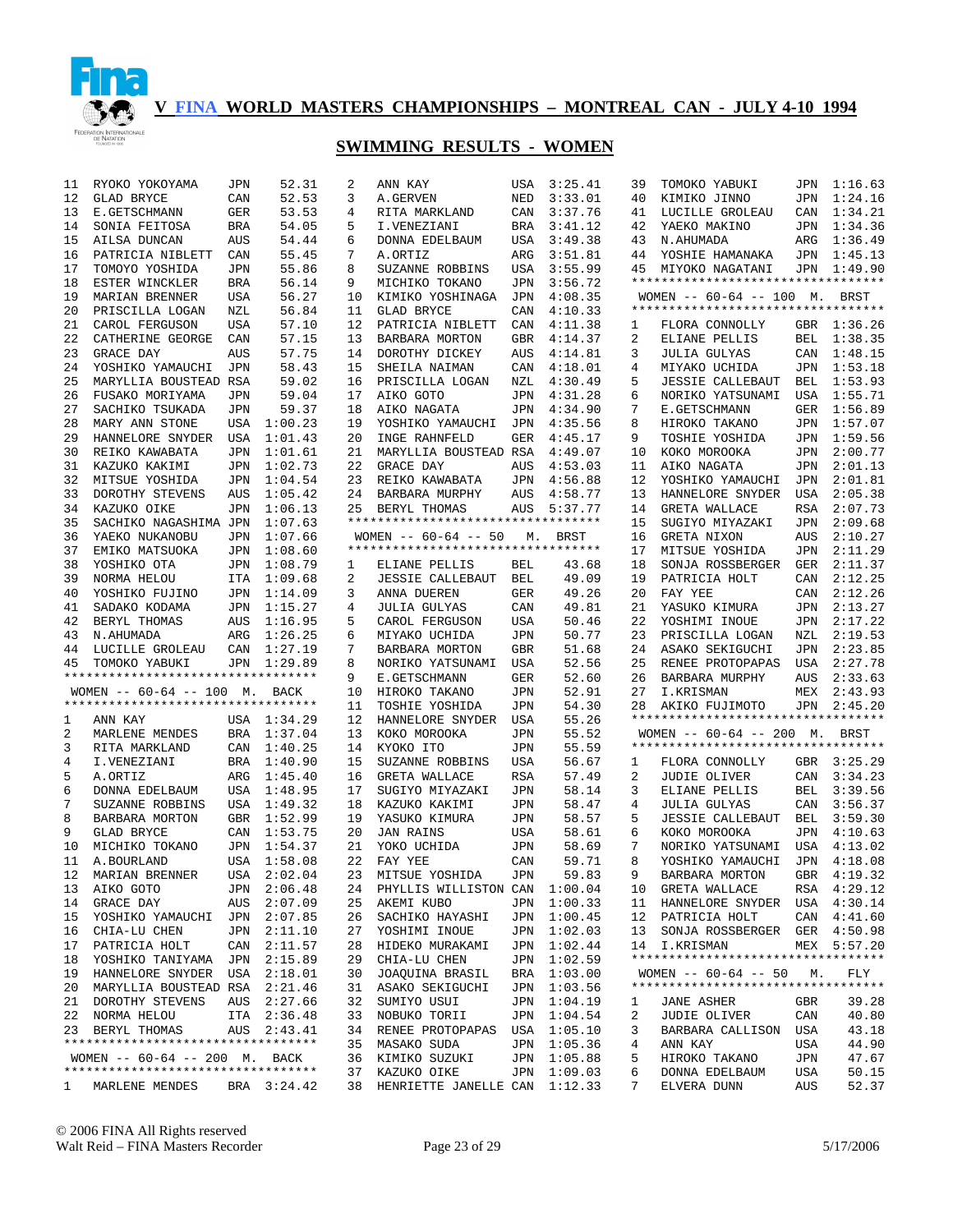

| 8      | AILSA DUNCAN                                                     | AUS        | 57.15              | 11       | MICHIKO TOKANO                       |            | JPN 9:29.35    | 56       | SEONG AE KIM KIM                                 |            | JPN 1:17.34            |
|--------|------------------------------------------------------------------|------------|--------------------|----------|--------------------------------------|------------|----------------|----------|--------------------------------------------------|------------|------------------------|
| 9      | ANGIE SINACORE                                                   | USA        | 57.39              | 12       | YOKO UCHIDA                          | JPN        | 9:31.20        | 57       | EIKO KAWADA                                      |            | JPN 1:18.72            |
| 10     | <b>JANE MOIR</b>                                                 | <b>USA</b> | 57.93              | 13       | GRETA NIXON                          | AUS        | 9:39.36        | 58       | KAZUKO YAMAMOTO                                  |            | JPN 1:36.65            |
| 11     | KAZUKO KAKIMI                                                    | JPN        | 59.49              |          | 14 REIKO KAWABATA                    | JPN        | 9:48.14        |          | **********************************               |            |                        |
| 12     | VILMA TURINI                                                     | ARG        | 1:00.08            | 15       | VILMA TURINI                         |            | ARG 10:15.71   |          | WOMEN -- 65-69 -- 100 M. FREE                    |            |                        |
| 13     | YOSHIKO TANIYAMA JPN                                             |            | 1:00.77            | 16       | AILSA DUNCAN                         |            | AUS 10:28.17   |          | **********************************               |            |                        |
| 14     | MARY WILLIAMS                                                    | USA        | 1:19.34            | 17       | BARBARA MURPHY                       |            | AUS 11:34.99   | 1        | CLARA WALKER                                     |            | USA 1:19.72            |
|        | 15 N.AHUMADA                                                     | ARG        | 1:46.09            |          | **********************************   |            |                | 2        | <b>JEAN TROY</b>                                 |            | USA 1:26.01            |
|        | **********************************                               |            |                    |          | $WOMEN$ -- 65-69 -- 50               |            | M. FREE        | 3        | BETTY JANE RUSS                                  | USA        | 1:27.59                |
|        | WOMEN $-- 60-64 -- 100$ M.<br>********************************** |            | FLY                |          | **********************************   |            |                | 4        | ELIZABETH WALLIS                                 | AUS        | 1:29.33                |
|        | <b>JUDIE OLIVER</b>                                              |            |                    | 1        | CLARA WALKER<br><b>ODETTE LUSIEN</b> | USA        | 35.24          | 5        | HELSA MAHLKE                                     |            | GER 1:29.82            |
| 1<br>2 |                                                                  |            | CAN 1:34.71        | 2        | JEAN TROY                            | FRA        | 35.70          | 6<br>7   | KERSTIN GJORES                                   | SWE        | 1:34.65                |
| 3      | JUNE GRANZIERA<br>BARBARA CALLISON USA                           | AUS        | 1:47.90<br>1:48.45 | 3<br>4   | KERSTIN GJORES                       | USA<br>SWE | 38.59<br>38.78 | 8        | ANITA HAZEN<br>EIKO MORI                         | JPN        | USA 1:35.10<br>1:36.99 |
| 4      | ELVERA DUNN                                                      | AUS        | 1:58.58            | 5        | EIKO MORI                            | JPN        | 41.62          | 9        | KRISTINA VADEM                                   | SWE        | 1:39.83                |
| 5      | ANNA DUEREN                                                      | GER        | 1:59.44            | 6        | KRISTINA VADEM                       | SWE        | 41.70          | 10       | JOAN MCINTYRE                                    | USA        | 1:41.27                |
| 6      | AILSA DUNCAN                                                     | AUS        | 2:14.88            | 7        | DORIS MCEWAN                         | CAN        | 42.46          | 11       | RUTH KRAUSE                                      |            | GER 1:43.19            |
| 7      | MICHIKO TOKANO                                                   | JPN        | 2:16.95            | 8        | ANITA HAZEN                          | USA        | 43.00          | 12       | SUSAN HALTER                                     | <b>GBR</b> | 1:43.89                |
| 8      | ANGIE SINACORE                                                   | USA        | 2:17.68            | 9        | RUTH KRAUSE                          | GER        | 43.85          | 13       | BARBARA BOLEY                                    | USA        | 1:44.72                |
| 9      | YOSHIKO TANIYAMA                                                 | JPN        | 2:22.17            | 10       | MIDORI KINJO                         | JPN        | 44.03          | 14       | MACHIKO ITAI                                     |            | JPN 1:45.32            |
| 10     | GRETA NIXON                                                      | AUS        | 2:28.33            | 11       | BARBARA BOLEY                        | USA        | 44.76          | 15       | MARY SMITH                                       | BRA        | 1:46.60                |
| 11     | MARY WILLIAMS                                                    |            | USA 3:23.34        | 12       | MARY SMITH                           | <b>BRA</b> | 44.92          | 16       | CLARA SOTAK                                      | USA        | 1:52.48                |
|        | **********************************                               |            |                    | 13       | SACHIKO SATO                         | JPN        | 44.95          | 17       | NANCY SCHOEPPERLE USA                            |            | 1:52.54                |
|        | WOMEN $-- 60-64 -- 200$ M.                                       |            | <b>FLY</b>         | 14       | HEDWIG GROSS                         | GER        | 45.24          | 18       | HAZEL GILLBEE                                    | AUS        | 1:52.77                |
|        | **********************************                               |            |                    | 15       | MACHIKO ITAI                         | JPN        | 45.39          | 19       | TOSHIKO AMANO                                    | JPN        | 1:53.30                |
| 1      | FLORA CONNOLLY                                                   |            | GBR 3:27.54        | 16       | SUSAN HALTER                         | <b>GBR</b> | 45.47          | 20       | TOKIKO SUGIYAMA                                  | JPN        | 1:54.55                |
| 2      | <b>JUDIE OLIVER</b>                                              | CAN        | 3:29.00            | 16       | BETTY TODD                           | AUS        | 45.47          | 21       | SUMIKO KAWACHINO                                 | JPN        | 1:55.07                |
| 3      | A.GERVEN                                                         | NED        | 4:03.98            | 18       | VIRGINIA TATE                        | CAN        | 45.53          | 22       | SHIZUKO OKAMOTO                                  | JPN        | 1:55.44                |
| 4      | DONNA EDELBAUM                                                   |            | USA 4:06.08        | 19       | HAZEL GILLBEE                        | AUS        | 46.23          | 23       | MYRA LARCOMBE                                    | NZL        | 1:55.50                |
| 5      | ELVERA DUNN                                                      | AUS        | 4:29.13            | 20       | MYRA LARCOMBE                        | NZL        | 47.07          | 24       | CLARICE RUBIN                                    |            | CAN 1:55.97            |
| 6      | MALCHIA OLSHAN                                                   |            | USA 4:30.82        | 21       | TERUKO TSUBOUCHI                     | JPN        | 47.49          | 24       | HELGA THIEM                                      | GER        | 1:55.97                |
| 7      | YOKO UCHIDA                                                      |            | JPN 4:50.95        | 22       | SACHIKO MORI                         | JPN        | 48.52          | 26       | CHIYOMI IWASAKI                                  | JPN        | 2:01.66                |
| 8      | AILSA DUNCAN                                                     | AUS        | 5:00.36            | 23       | TOKIKO SUGIYAMA                      | JPN        | 48.89          | 27       | <b>JEANNINE FILLION</b>                          | CAN        | 2:02.52                |
| 9      | GRETA NIXON                                                      | AUS        | 5:19.86            | 24       | NANCY SCHOEPPERLE USA                |            | 49.49          | 28       | MIYOKO HASHIMOTO                                 | JPN        | 2:02.97                |
| 10     | AKIKO WATANABE                                                   | JPN        | 6:31.45            | 25       | CLARICE RUBIN                        | CAN        | 49.57          | 29       | TAMAKO KOMIYAMA                                  | JPN        | 2:05.68                |
|        | **********************************                               |            |                    | 26       | <b>JEANNINE FILLION</b>              | CAN        | 49.67          | 30       | MASAKO SOEDA                                     | JPN        | 2:06.58                |
|        | WOMEN $-- 60-64 -- 200$ M. I.M.                                  |            |                    | 27       | SHIZUKO OKAMOTO                      | JPN        | 50.33          | 31       | DINA RODRIGUES                                   | BRA        | 2:06.86                |
|        | **********************************                               |            |                    | 28       | HELENE CATY                          | CAN        | 51.00          | 32       | TOMOKO MASTUMOTO                                 | JPN        | 2:09.53                |
| 1      | FLORA CONNOLLY                                                   |            | GBR 3:17.09        | 29       | KAZUKO SHIMAZAKI                     | JPN        | 51.22          | 33       | ICHIE SAKAI                                      | <b>JPN</b> | 2:11.17                |
| 2      | ANN KAY                                                          | USA        | 3:36.57            | 30       | SUMIKO KAWACHINO                     | JPN        | 51.24          | 34       | GILBERTE MAILLOUX CAN                            |            | 2:12.77                |
| 3      | JUNE GRANZIERA                                                   | <b>AUS</b> | 3:37.73            | 31       | CLARA SOTAK                          | USA        | 51.40          | 35       | ELSIE HIGHAM                                     | CAN        | 2:17.88                |
| 4      | BARBARA CALLISON USA 3:44.74                                     |            |                    | 32       | TAIKO ENDO                           | JPN        | 51.92          | 36       | AUREA RAMOS                                      |            | BRA 2:20.05            |
| 5      | <b>JULIA GULYAS</b>                                              | CAN        | 3:52.01            | 33       | SADAKO KUWAZURU                      | JPN        | 52.03          | 37       | RITA DIEHL                                       | USA        | 2:22.87                |
| 6      | I.VENEZIANI                                                      |            | BRA 3:52.85        | 34       | ENRIOUETA DUARTE                     | VEN        | 52.78          | 38       | N.COSTA                                          | BRA        | 2:41.50                |
| 7<br>8 | BARBARA BROOKS                                                   | AUS        | 3:55.12<br>3:57.29 | 35<br>36 | MIYOKO HASHIMOTO                     | JPN        | 53.20<br>53.60 | 39<br>40 | LUCILLE VEILLEUX<br>ROSA DIAZ MENDEZ MEX 2:47.01 | CAN        | 2:45.86                |
| 9      | RITA MARKLAND                                                    | CAN        | JPN 4:06.39        | 37       | MASAKO SOEDA<br>M.YZERLOO            | JPN<br>CAN | 54.45          |          | **********************************               |            |                        |
| 10     | YOSHIKO ITO<br>PRISCILLA LOGAN                                   | NZL        | 4:32.12            | 38       | ASAKO YAMAMOTO                       | JPN        | 55.12          |          | WOMEN -- 65-69 -- 200 M. FREE                    |            |                        |
| 11     | VILMA TURINI                                                     |            | ARG 4:40.28        | 39       | GILBERTE MAILLOUX CAN                |            | 56.24          |          | **********************************               |            |                        |
|        | 12 YOSHIKO TANIYAMA JPN 4:42.06                                  |            |                    | 40       | TOMOKO MASTUMOTO JPN                 |            | 56.68          |          | 1 CLARA WALKER USA 2:54.37                       |            |                        |
|        | 13 V.ENGSTROM-HEG                                                |            | USA 5:38.94        |          | 41 YOSHIKO UEDA                      | JPN        | 57.87          | 2        | JEAN TROY                                        |            | USA 3:10.32            |
|        | 14 I.KRISMAN                                                     |            | MEX 6:12.60        | 42       | TAZUKO MIZUTA                        | JPN        | 59.10          | 3        | ELIZABETH WALLIS                                 |            | AUS 3:13.54            |
|        | **********************************                               |            |                    |          | 43 AUREA RAMOS                       | BRA        | 1:00.99        | 4        | BETTY JANE RUSS                                  |            | USA 3:13.86            |
|        | WOMEN $--$ 60-64 -- 400 M. I.M.                                  |            |                    |          | 44 YASUKO NAKAMURA                   | JPN        | 1:01.11        | 5        | ANITA HAZEN                                      |            | USA 3:25.38            |
|        | **********************************                               |            |                    |          | 45 ELSIE HIGHAM                      | CAN        | 1:01.12        | 6        | JOAN MCINTYRE                                    |            | USA 3:40.42            |
| 1      | FLORA CONNOLLY                                                   |            | GBR 6:57.33        |          | 46 RITA DIEHL                        | USA        | 1:01.24        | 7        | TSURUYO TANAKA                                   |            | JPN 3:51.26            |
| 2      | JUDIE OLIVER                                                     |            | CAN 7:01.02        |          | 47 KAZUE TANAKA                      | JPN        | 1:02.05        | 8        | SUSAN HALTER                                     |            | GBR 3:54.51            |
| 3      | A.GERVEN                                                         |            | NED 7:42.71        |          | 48 MIYOKO YOSHIDA                    | JPN        | 1:03.67        | 9        | MACHIKO ITAI                                     |            | JPN 3:57.91            |
| 4      | BARBARA BROOKS                                                   |            | AUS 8:05.44        | 49       | MARGARET SCOTT                       | CAN        | 1:04.05        | 10       | MARY SMITH                                       | BRA        | 3:59.11                |
| 5      | <b>JULIA GULYAS</b>                                              |            | CAN 8:13.31        | 50       | TOSHIKO AMANO                        |            | JPN 1:04.88    | 11       | HELGA THIEM                                      | GER        | 4:02.14                |
| 6      | DONNA EDELBAUM                                                   |            | USA 8:15.72        |          | 51 N.COSTA                           |            | BRA 1:05.93    | 12       | HAZEL GILLBEE                                    | AUS        | 4:07.12                |
| 7      | BARBARA CALLISON                                                 |            | USA 8:16.12        |          | 52 AYAKO YAMAKUBO                    | JPN        | 1:07.03        | 13       | VIRGINIA TATE                                    |            | CAN 4:07.22            |
| 8      | ELVERA DUNN                                                      |            | AUS 8:32.82        |          | 53 SUMI KAWASE                       | JPN        | 1:07.06        | 14       | CLARA SOTAK                                      |            | USA 4:08.51            |
| 9      | ANNA DUEREN                                                      |            | GER 8:33.06        |          | 54 LUCILLE VEILLEUX CAN 1:13.26      |            |                | 15       | VALERIE LINCOLN                                  |            | AUS 4:09.64            |
| 10     | TOSHIE YOSHIDA                                                   |            | JPN 9:19.73        |          | 55 RIEKO KINUGASA                    |            | JPN 1:16.85    | 16       | JANET STOBIE                                     |            | GBR 4:10.45            |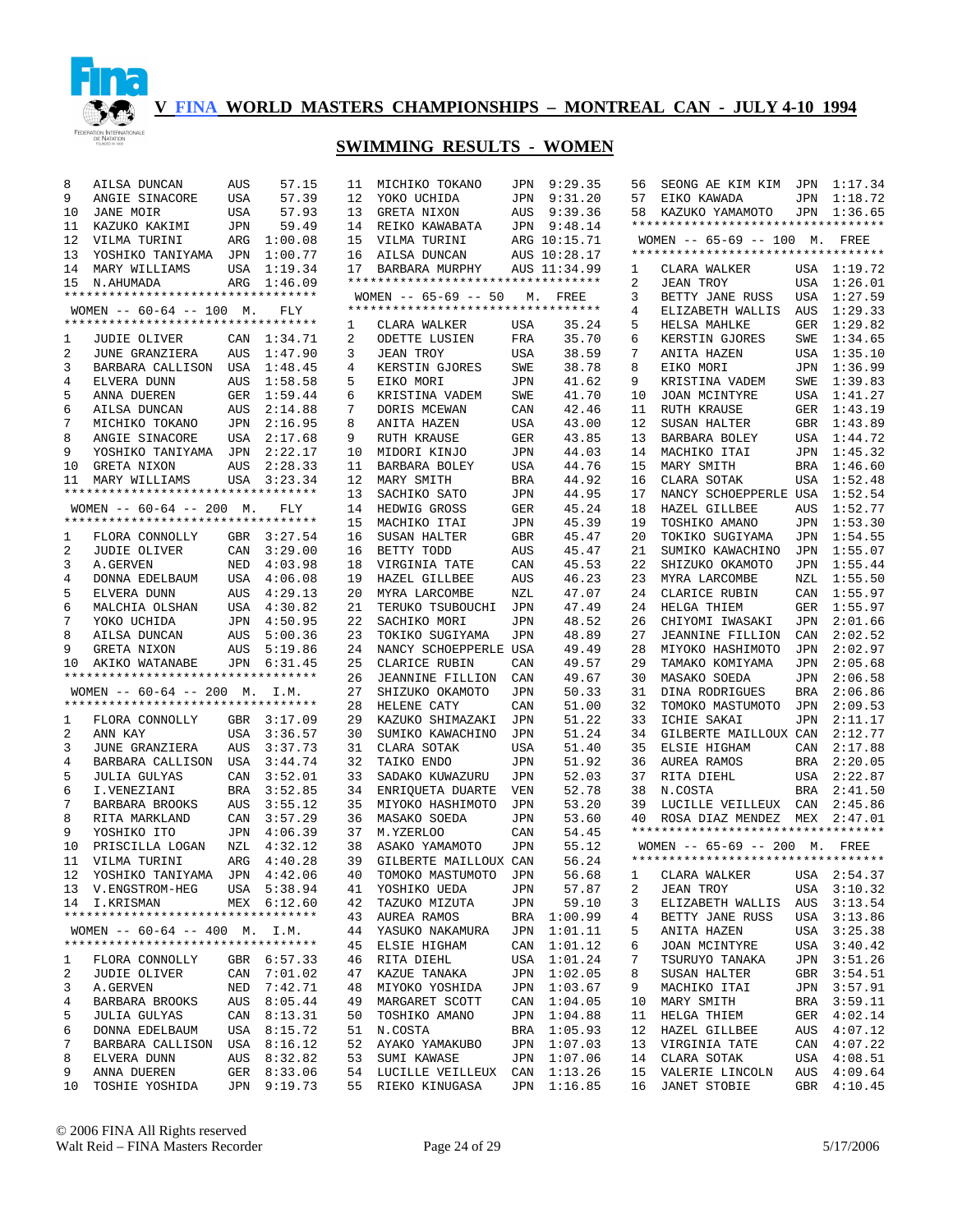

# **SWIMMING RESULTS - WOMEN**

| 17 | PEGGY SANBORN                      |     | USA 4:12.65  | 12 | JOAN MCINTYRE                      | USA        | 55.11       | 12 | MIDORI KINJO                       | JPN        | 4:42.55     |
|----|------------------------------------|-----|--------------|----|------------------------------------|------------|-------------|----|------------------------------------|------------|-------------|
| 18 | TAMAKO KOMIYAMA                    |     | JPN 4:39.81  | 13 | NANCY SCHOEPPERLE USA              |            | 55.31       | 13 | KAZUKO SHIMAZAKI                   | JPN        | 4:49.55     |
| 19 | DINA RODRIGUES                     |     | BRA 4:40.83  | 14 | PEGGY SANBORN                      | USA        | 55.46       | 14 | YAEKO KUROHA                       | JPN        | 4:58.63     |
| 20 | ELSIE HIGHAM                       |     | CAN 4:49.26  | 15 | CAROLINE KELLY                     | RSA        | 56.17       | 15 | VALERIE LINCOLN                    | AUS        | 5:00.81     |
| 21 | GILBERTE MAILLOUX CAN 4:59.31      |     |              | 16 | BETTY TODD                         | AUS        | 57.85       | 16 | INGEBORG TREMMEL GER 5:06.08       |            |             |
| 22 | MURIEL CARLYLE                     |     | CAN 5:35.88  | 17 | CLARICE RUBIN                      | CAN        | 1:00.18     |    | ********************************** |            |             |
|    | ********************************** |     |              | 18 | SHIZUKO OKAMOTO                    | JPN        | 1:00.40     |    | WOMEN -- 65-69 -- 50 M. BRST       |            |             |
|    | WOMEN -- 65-69 -- 400 M. FREE      |     |              | 19 | HELENE CATY                        | CAN        | 1:01.17     |    | ********************************** |            |             |
|    | ********************************** |     |              | 20 | TOSHIKO AMANO                      | JPN        | 1:01.21     | 1  | EDITH BOEHM                        | GER        | 43.42       |
| 1  | CLARA WALKER                       |     | USA 6:10.49  | 21 | VIRGINIA TATE                      | CAN        | 1:01.99     | 2  | ODETTE LUSIEN                      | FRA        | 46.21       |
| 2  | ELIZABETH WALLIS AUS               |     | 6:41.40      | 22 | MARGARET SCOTT                     | CAN        | 1:03.62     | 3  | HELSA MAHLKE                       | GER        | 50.19       |
| 3  | BETTY JANE RUSS                    |     | USA 6:50.87  | 23 | YAEKO KUROHA                       | JPN        | 1:04.67     | 4  | MARY JANE AMSBARY USA              |            | 52.07       |
| 4  | <b>JOAN PARNELL</b>                |     | CAN 6:52.78  | 24 | REIKO OKITA                        | JPN        | 1:06.62     | 5  | AGNES PLISSON                      | FRA        | 52.21       |
| 5  | ANITA HAZEN                        | USA | 7:10.81      | 25 | AUREA RAMOS                        | <b>BRA</b> | 1:06.89     | 6  | EIKO MORI                          | JPN        | 52.86       |
| 6  | EDIE GRUENDER                      | USA | 7:31.53      | 26 | TOMOKO MASTUMOTO                   | JPN        | 1:07.14     | 7  | MICKEY SHOCKLEY                    | USA        | 53.64       |
| 7  | TSURUYO TANAKA                     |     | JPN 8:15.09  | 27 | <b>JEANNINE FILLION</b>            | CAN        | 1:09.80     | 8  | THELMA ROACH                       | CAN        | 54.60       |
| 8  | TERUKO TSUBOUCHI                   | JPN | 8:16.04      | 28 | WAKIKO TSUCHIYA                    | JPN        | 1:12.77     | 9  | KIMIE KANAI                        | JPN        | 54.92       |
| 9  | HELGA THIEM                        | GER | 8:26.85      | 29 | GILBERTE MAILLOUX CAN              |            | 1:15.63     | 10 | CAROLINE KELLY                     | <b>RSA</b> | 55.02       |
| 10 | CLARA SOTAK                        |     | USA 8:29.04  | 30 | AYAKO YAMAKUBO                     | JPN        | 1:15.64     | 11 | EVA MISCHKE                        | <b>GER</b> | 56.02       |
| 11 | VIRGINIA TATE                      | CAN | 8:33.18      | 31 | TEIKO NAKAMURA                     | JPN        | 1:17.64     | 12 | <b>J.GLARATON</b>                  | <b>USA</b> | 57.38       |
| 12 | HAZEL GILLBEE                      | AUS | 8:44.42      | 32 | YASUKO NAKAMURA                    | JPN        | 1:19.26     | 13 | MIYOKO HASHIMOTO                   | JPN        | 58.01       |
| 13 | VALERIE LINCOLN                    | AUS | 8:51.28      | 33 | SUMI KAWASE                        | JPN        | 1:22.39     | 14 | KIMIKO KAWAUCHI                    | JPN        | 58.33       |
| 14 | PEGGY SANBORN                      |     | USA 8:54.18  | 34 | LUCILLE VEILLEUX CAN               |            | 1:23.11     | 15 | MARY SMITH                         | <b>BRA</b> | 59.30       |
| 15 | TAMAKO KOMIYAMA                    | JPN | 9:04.52      | 35 | MIYOKO YOSHIDA                     | JPN        | 1:23.42     | 16 | M.YZERLOO                          | CAN        | 59.52       |
| 16 | TOKIKO SUGIYAMA                    | JPN | 9:07.80      | 36 | N.COSTA                            | BRA        | 1:24.24     | 17 | GERTRUDE BLAIS                     |            | CAN 1:00.52 |
| 17 | ICHIE SAKAI                        | JPN | 9:47.53      | 37 | EILEEN HARRIS                      | CAN        | 1:42.02     | 18 | HELENE CATY                        | CAN        | 1:01.87     |
| 18 | ENRIQUETA DUARTE                   | VEN | 9:47.57      |    | ********************************** |            |             | 19 | BETTY TODD                         | AUS        | 1:02.70     |
| 19 | DINA RODRIGUES                     |     | BRA 9:57.00  |    | WOMEN -- 65-69 -- 100 M. BACK      |            |             | 20 | EMIKO KORIYAMA                     |            | JPN 1:04.63 |
| 20 | ELSIE HIGHAM                       |     | CAN 10:21.73 |    | ********************************** |            |             | 21 | YOSHIKO NAGATA                     | JPN        | 1:07.27     |
| 21 | HIROKO OTA                         |     | JPN 10:23.75 | 1  | DORIS STEADMAN                     |            | USA 1:34.93 | 22 | MICHIKO GOTO                       |            | JPN 1:11.06 |
| 22 | GILBERTE MAILLOUX CAN 10:30.99     |     |              | 2  | <b>JOAN PARNELL</b>                |            | CAN 1:39.39 | 23 | MARGARET SCOTT                     | CAN        | 1:11.21     |
| 23 | BERNICE MCARTHUR CAN 12:15.84      |     |              | 3  | KERSTIN GJORES                     | SWE        | 1:45.84     | 24 | PHYLLIS FERGUSON                   |            | USA 1:15.85 |
|    |                                    |     |              |    |                                    |            |             |    |                                    |            |             |
|    | ********************************** |     |              | 4  | FLORENCE CARR                      | USA        | 1:48.44     | 25 | UTAKO HAYASHI                      | JPN        | 1:18.07     |
|    | WOMEN -- 65-69 -- 800 M. FREE      |     |              | 5  | DORIS MCEWAN                       | CAN        | 1:49.26     | 26 | MURIEL CARLYLE                     |            | CAN 1:18.23 |
|    | ********************************** |     |              | 6  | MARY JANE AMSBARY USA              |            | 1:51.99     | 27 | YASUKO NAKAMURA                    | JPN        | 1:25.32     |
| 1  | CLARA WALKER                       |     | USA 12:55.92 | 7  | KRISTINA VADEM                     | SWE        | 1:53.87     | 28 | IRMGARD KANE                       |            | USA 1:33.33 |
| 2  | ELIZABETH WALLIS AUS 13:57.63      |     |              | 8  | JOAN MCINTYRE                      | USA        | 1:54.81     | 29 | EILEEN HARRIS                      | CAN        | 1:40.64     |
| 3  | BETTY JANE RUSS                    |     | USA 14:00.41 | 9  | SUSAN HALTER                       | GBR        | 1:58.25     | 30 | ROSA DIAZ MENDEZ MEX 1:47.70       |            |             |
| 4  | ANITA HAZEN                        |     | USA 15:06.84 | 10 | NANCY BARNES                       | USA        | 1:59.17     |    | ********************************** |            |             |
| 5  | MARIAN WOLLE                       |     | USA 16:44.49 | 11 | PEGGY SANBORN                      | USA        | 2:00.37     |    | WOMEN -- 65-69 -- 100 M. BRST      |            |             |
| 6  | HELGA THIEM                        |     | GER 16:47.32 | 12 | DINA RODRIGUES                     | BRA        | 2:00.48     |    | ********************************** |            |             |
| 7  | TSURUYO TANAKA                     |     | JPN 17:05.71 | 13 | MIDORI KINJO                       | JPN        | 2:00.53     | 1  | EDITH BOEHM                        |            | GER 1:42.25 |
| 8  | SYLVIA IDELSON                     |     | USA 17:21.78 | 14 | NANCY SCHOEPPERLE USA              |            | 2:01.22     | 2  | SYLVIA NEUHAUSER AUT 1:49.40       |            |             |
| 9  | CLARA SOTAK                        |     | USA 17:49.79 | 15 | CLARICE RUBIN                      | CAN        | 2:06.43     | 3  | HELSA MAHLKE                       |            | GER 1:50.07 |
| 10 | VALERIE LINCOLN                    |     | AUS 18:01.59 | 16 | CAROLINE KELLY                     | RSA        | 2:07.07     | 4  | AGNES PLISSON                      | FRA        | 1:54.71     |
| 11 | <b>JANET STOBIE</b>                |     | GBR 18:42.26 | 17 | BETTY TODD                         | AUS        | 2:15.08     | 5  | MARY JANE AMSBARY USA              |            | 1:55.13     |
| 12 | ENRIQUETA DUARTE                   |     | VEN 19:53.05 | 18 | MARGARET SCOTT                     | CAN        | 2:17.95     | 6  | MICKEY SHOCKLEY                    | USA        | 1:59.24     |
| 13 | ELSIE HIGHAM                       |     | CAN 20:47.31 | 19 | AUREA RAMOS                        | BRA        | 2:21.68     | 7  | EIKO MORI                          | JPN        | 2:00.55     |
| 14 | AUREA RAMOS                        |     | BRA 22:05.23 | 20 | <b>J.GLARATON</b>                  |            | USA 2:30.75 | 8  | KIMIE KANAI                        | JPN        | 2:01.54     |
|    | 15 L.VAZQUEZ                       |     | MEX 23:46.72 | 21 | PHYLLIS FERGUSON USA 2:34.80       |            |             | 9  | FLORENCE CARR                      |            | USA 2:02.36 |
|    | 16 LUCILLE VEILLEUX CAN 24:21.95   |     |              |    | 22 KAZUYO HAYASHI                  |            | JPN 2:50.38 | 10 | KIMIKO KAWAUCHI                    |            | JPN 2:06.80 |
|    | ********************************** |     |              |    | ********************************** |            |             | 11 | EVA MISCHKE                        | GER        | 2:07.69     |
|    | WOMEN -- 65-69 -- 50 M. BACK       |     |              |    | WOMEN -- 65-69 -- 200 M. BACK      |            |             | 12 | THELMA ROACH                       | CAN        | 2:08.99     |
|    | ********************************** |     |              |    | ********************************** |            |             | 13 | CAROLINE KELLY                     |            | RSA 2:09.67 |
| 1  | DORIS STEADMAN                     | USA | 42.52        | 1  | DORIS STEADMAN                     |            | USA 3:27.76 | 14 | MARY SMITH                         | BRA        | 2:13.06     |
| 2  | JOAN PARNELL                       | CAN | 43.58        | 2  | JOAN PARNELL                       |            | CAN 3:37.43 | 15 | SUMIKO KAWACHINO                   |            | JPN 2:13.74 |
| 3  | EDITH BOEHM                        | GER | 45.15        | 3  | KERSTIN GJORES                     | SWE        | 3:46.77     | 16 | <b>J.GLARATON</b>                  | USA        | 2:14.49     |
| 4  | KERSTIN GJORES                     | SWE | 46.83        | 4  | DORIS MCEWAN                       |            | CAN 3:57.05 | 17 | JANET STOBIE                       |            | GBR 2:17.45 |
| 5  | ELIZABETH WALLIS                   | AUS | 48.29        | 5  | KRISTINA VADEM                     | SWE        | 4:02.07     | 18 | HELENE CATY                        |            | CAN 2:18.90 |
| 6  | DORIS MCEWAN                       | CAN | 48.82        | 6  | NANCY BARNES                       |            | USA 4:10.31 | 19 | BARBARA BOLEY                      |            | USA 2:19.09 |
| 7  | FLORENCE CARR                      | USA | 49.40        | 7  | PEGGY SANBORN                      |            | USA 4:14.76 | 20 | M.YZERLOO                          | CAN        | 2:19.25     |
| 8  | MARY JANE AMSBARY USA              |     | 50.21        | 8  | CLARICE RUBIN                      |            | CAN 4:26.91 | 21 | EMIKO KORIYAMA                     |            | JPN 2:22.09 |
| 9  | KRISTINA VADEM                     | SWE | 51.30        | 9  | NANCY SCHOEPPERLE USA              |            | 4:30.19     | 22 | BETTY TODD                         | AUS        | 2:24.02     |
| 10 | SUSAN HALTER                       | GBR | 52.49        | 10 | MARIAN WOLLE                       |            | USA 4:30.65 | 23 | YOSHIKO NAGATA                     |            | JPN 2:27.85 |

© 2006 FINA All Rights reserved Walt Reid – FINA Masters Recorder Page 25 of 29 5/17/2006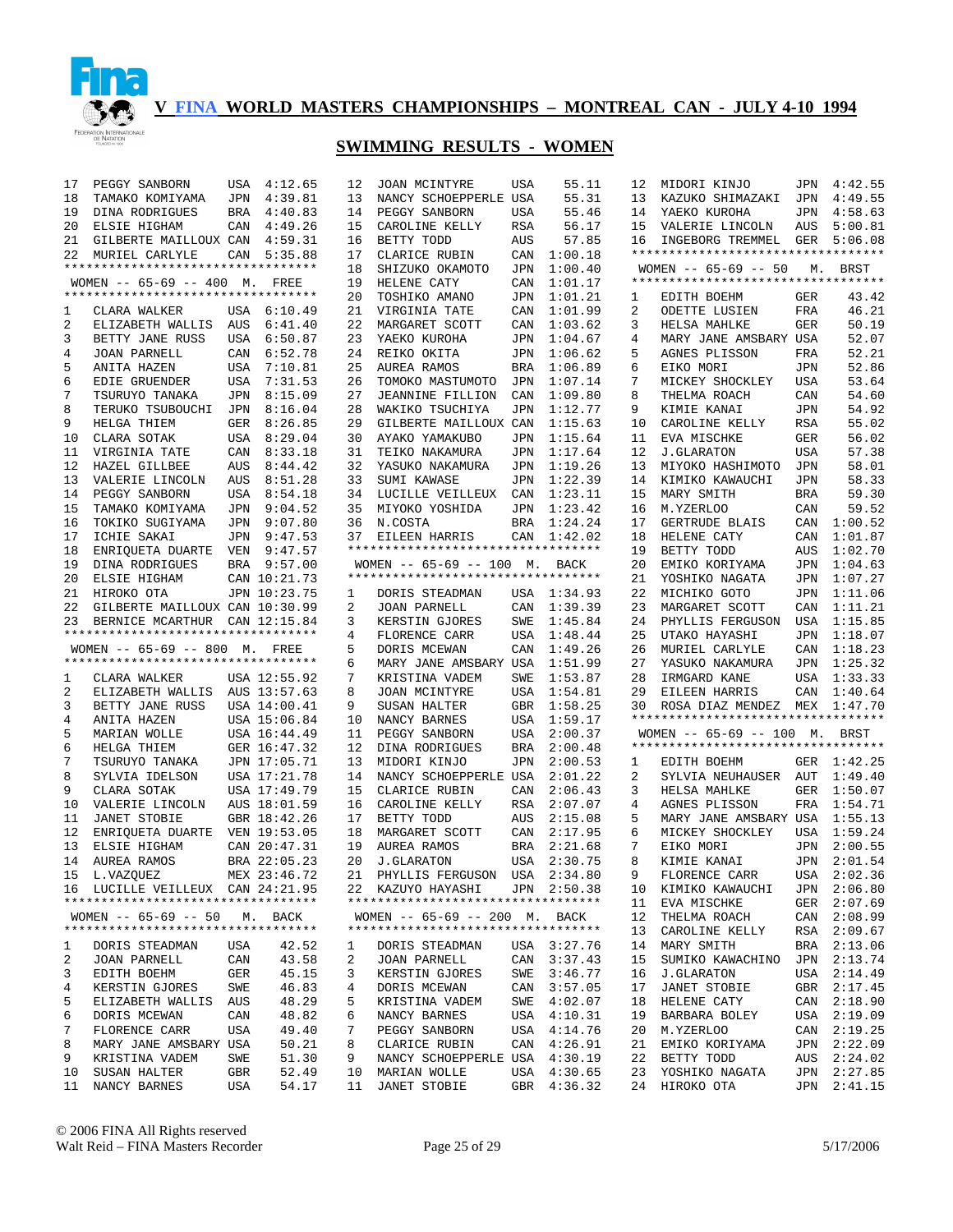

### **SWIMMING RESULTS - WOMEN**

3 JEAN TROY USA 3:52.66

|                                 | 25 MICHIKO GOTO JPN 2:42.02                                                             |     |                            |
|---------------------------------|-----------------------------------------------------------------------------------------|-----|----------------------------|
|                                 | 26 MARGARET SCOTT CAN 2:42.52<br>27 LUCILLE VEILLEUX CAN 2:56.34                        |     |                            |
|                                 |                                                                                         |     |                            |
|                                 |                                                                                         |     |                            |
|                                 | 28 MURIEL CARLYLE CAN 3:04.51<br>29 IRMGARD KANE USA 3:32.53                            |     |                            |
|                                 | **********************************                                                      |     |                            |
|                                 | WOMEN -- 65-69 -- 200 M. BRST                                                           |     |                            |
|                                 | *********************************                                                       |     |                            |
|                                 |                                                                                         |     |                            |
|                                 |                                                                                         |     |                            |
|                                 | 1 EDITH BOEHM GER 3:55.85<br>2 HELSA MAHLKE GER 3:58.28<br>3 AGNES PLISSON FRA 4:03.68  |     |                            |
|                                 |                                                                                         |     |                            |
| 4                               | MICKEY SHOCKLEY USA 4:11.99<br>JOAN PARNELL CAN 4:12.24                                 |     |                            |
| 5                               | JOAN PARNELL<br>EVA MISCHKE<br>KIMIE KANAI                                              |     |                            |
| б.                              |                                                                                         |     |                            |
| 7                               | KIMIE KANAI                                                                             |     | GER 4:23.56<br>JPN 4:25.87 |
| 8                               |                                                                                         |     |                            |
|                                 | THELMA ROACH                                                                            |     | CAN 4:32.18<br>USA 4:40.31 |
| 9                               | MARIAN WOLLE                                                                            |     |                            |
| 10                              | <b>J.GLARATON</b>                                                                       |     | USA 4:47.89<br>RSA 4:52.51 |
| 11                              | CAROLINE KELLY                                                                          |     |                            |
|                                 | 12 M.YZERLOO                                                                            |     | CAN 4:55.70                |
| 13                              | GERTRUDE BLAIS                                                                          | CAN | 5:04.86                    |
|                                 |                                                                                         |     | JPN 5:16.73                |
|                                 | 14 YOSHIKO NAGATA<br>15 VALERIE LINCOLN                                                 | AUS | 5:52.32                    |
|                                 | 16 MURIEL CARLYLE CAN 6:49.67                                                           |     |                            |
|                                 | *********************************                                                       |     |                            |
|                                 |                                                                                         |     |                            |
|                                 | WOMEN -- 65-69 -- 50 M. FLY                                                             |     |                            |
|                                 | *********************************                                                       |     |                            |
| $\mathbf{1}$                    | ODETTE LUSIEN FRA<br>JUNE KRAUSER USA                                                   |     | 41.31                      |
| 2                               |                                                                                         |     | 44.14                      |
| $\overline{3}$                  | SYLVIA NEUHAUSER AUT                                                                    |     | 49.28                      |
| 4                               | FLORENCE CARR                                                                           | USA | 49.31                      |
| 5                               | EDIE GRUENDER USA                                                                       |     | 49.64                      |
|                                 |                                                                                         |     |                            |
| б.                              | JEAN TROY                                                                               | USA | 50.42                      |
| 7                               | THELMA ROACH                                                                            | CAN | 57.39                      |
| 8                               | YOSHIKO AKATAKI                                                                         | JPN | 58.73                      |
| 9                               | KIMIE KANAI                                                                             |     | JPN 1:04.15                |
| 10                              | M.YZERLOO                                                                               | CAN | 1:04.64                    |
|                                 | 11 MYRA LARCOMBE NZL 1:09.75                                                            |     |                            |
|                                 |                                                                                         |     | CAN 1:11.13                |
|                                 | 12 VIRGINIA TATE<br>13 HAZEL GILLBEE                                                    |     | AUS 1:16.28                |
|                                 |                                                                                         |     |                            |
|                                 | 14 ENRIQUETA DUARTE VEN 1:28.98                                                         |     |                            |
|                                 | **********************************                                                      |     |                            |
|                                 | WOMEN -- 65-69 -- 100 M. FLY                                                            |     |                            |
|                                 | *********************************                                                       |     |                            |
|                                 | 1 ODETTE LUSIEN FRA 1:38.33<br>2 JUNE KRAUSER USA 1:39.12                               |     |                            |
|                                 |                                                                                         |     |                            |
|                                 |                                                                                         |     |                            |
| $\frac{2}{3}$<br>$\overline{4}$ | SYLVIA NEUHAUSER AUT 1:50.41<br>EDIE GRUENDER USA 1:58.15<br>TSURUYO TANAKA JPN 2:15.17 |     |                            |
| 5                               |                                                                                         |     |                            |
|                                 |                                                                                         |     |                            |
|                                 | *********************************                                                       |     |                            |
|                                 | WOMEN $-- 65-69 -- 200$ M.                                                              |     | FLY                        |
|                                 | **********************************                                                      |     |                            |
| $\mathbf{1}$                    | <b>JUNE KRAUSER</b>                                                                     |     | USA 3:36.25<br>USA 4:12.39 |
| $\overline{2}$                  | <b>BETTY JANE RUSS</b>                                                                  |     |                            |
| 3                               | EDIE GRUENDER                                                                           |     |                            |
| 4                               | AGNES PLISSON                                                                           |     | USA 4:31.33<br>FRA 4:45.34 |
|                                 |                                                                                         |     |                            |
| 5                               | MARIAN WOLLE                                                                            |     | USA 5:01.57<br>USA 5:08.11 |
| 6                               | <b>J.GLARATON</b>                                                                       |     |                            |
| 7                               |                                                                                         |     |                            |
| 8                               | TSURUYO TANAKA<br>MYRA LARCOMBE                                                         |     | JPN 5:27.16<br>NZL 6:33.17 |
|                                 | **********************************                                                      |     |                            |
|                                 |                                                                                         |     |                            |
|                                 | WOMEN -- 65-69 -- 200 M. I.M.                                                           |     |                            |
|                                 | **********************************                                                      |     |                            |
|                                 |                                                                                         |     |                            |
| $\mathbf{1}$<br>$\overline{2}$  | JUNE KRAUSER<br>HELSA MAHLKE                                                            |     | USA 3:37.37<br>GER 3:48.96 |

| 4              | FLORENCE CARR                      | USA        | 3:54.71          |
|----------------|------------------------------------|------------|------------------|
| 5              | DORIS MCEWAN                       | CAN        | 4:06.43          |
| 6              | MICKEY SHOCKLEY                    | USA        | 4:20.77          |
| 7              | KIMIE KANAI                        | JPN        | 4:34.81          |
| 8              | JANET STOBIE                       | GBR        | 4:47.07          |
| 9              | ENRIOUETA DUARTE                   |            | VEN 5:49.18      |
|                | ********************************** |            |                  |
|                | WOMEN -- $65-69$ -- $400$ M. I.M.  |            |                  |
|                | *********************************  |            |                  |
| $\mathbf{1}$   | JUNE KRAUSER USA                   |            | 7:28.63          |
| $\overline{2}$ | AGNES PLISSON                      | FRA        | 8:31.15          |
| 3              | EDIE GRUENDER                      | USA        | 8:52.73          |
| 4              | MARIAN WOLLE                       | USA        | 9:16.58          |
| 5              | JOAN MCINTYRE                      |            | USA 9:25.22      |
| 6              | THELMA ROACH                       |            | CAN 10:16.63     |
| 7              | MYRA LARCOMBE                      |            | NZL 10:40.05     |
|                | ********************************** |            |                  |
|                | WOMEN -- $70-74$ -- 50 M. FREE     |            |                  |
|                | ********************************** |            |                  |
| 1              | CATHERINE KERR                     | CAN        | 38.26            |
| $\overline{2}$ | JEANNE MERRYMAN                    | USA        | 40.22            |
| 3              | ELLA CARMICHAEL                    | USA        | 40.64            |
| $\overline{4}$ | RUTH BAAR                          | USA        | 41.25            |
| 5              | M.PFANNMUELLER                     | GER        | 42.73            |
| 6              | SHIRLEY CRANDELL                   | CAN        | 44.24            |
| 7              | <b>B.BURRILL</b>                   | USA        | 45.26            |
| 8              | TERU USHIKI                        | JPN        | 46.65            |
| 9              | NOBUKO YOSHIDA                     | JPN        | 46.72            |
| 10             | SUSAN DARROW                       | USA        | 47.80            |
| 11             | RITA EVANS                         | USA        | 48.15            |
| 12             | KATSUE EBATO                       | JPN        | 50.84            |
| 13             | OLIVE SUTTON                       | GBR        | 50.91            |
| 14             | BARBARA BOEHM                      | GER        | 53.49            |
| 15             | YASUKO SHANO                       | JPN        | 55.20            |
| 16             | SHIZU ASHIZAWA                     | JPN        | 55.49            |
| 17             | VIVIAN SMITH                       | GBR        | 56.23            |
| 18             | NORA TAUSZ RONAI                   | BRA        | 56.54            |
| 19<br>20       | LUELLA HEATH<br>YASUKO KADONO      | USA        | 57.15<br>1:04.52 |
| 21             | MASAKO MATSUDA                     | JPN<br>JPN | 1:07.92          |
| 22             | YONEKO YOSHIDA                     | JPN        | 1:09.50          |
| 23             | C.MELENDEZ                         | MEX        | 1:11.61          |
| 24             | MARIKO HOMMA                       | JPN        | 1:21.42          |
| 25             | A.RODRIGUEZ                        | MEX        | 1:21.97          |
| 26             | H. RUTH AIKENHEAD CAN              |            | 1:27.85          |
| 27             | B.KUCERA-HOFFMANN USA              |            | 1:43.49          |
|                | ********************************** |            |                  |
|                | WOMEN -- 70-74 -- 100 M. FREE      |            |                  |
|                | ********************************** |            |                  |
|                | 1 ELLA CARMICHAEL USA 1:36.12      |            |                  |
| 2              | RUTH BAAR                          | USA        | 1:36.34          |
| 3              | M. PFANNMUELLER                    | GER        | 1:39.06          |
| 4              | SHIRLEY CRANDELL                   | CAN        | 1:40.26          |
| 5              | GRACE ALTUS                        | USA        | 1:41.93          |
| 6              | B.BURRILL                          | USA        | 1:46.48          |
| 7              | TERU USHIKI                        | JPN        | 1:48.30          |
| 8              | MITSU IIMURA                       | JPN        | 1:52.42          |
| 9              | RITA EVANS                         | USA        | 1:54.73          |
| 10             | L.H-LENGEFELD                      | GER        | 1:59.54          |
| 11             | HIDEKO MORI                        | JPN        | 1:59.77          |
| 12             | KISHIE MAKI                        | JPN        | 2:06.82          |
| 13             | NOBUKO YOSHIDA                     | JPN        | 2:06.83          |
| 14             | VIVIAN SMITH                       | GBR        | 2:10.11          |
| 15             | KATSUE EBATO                       | JPN        | 2:11.78          |
|                |                                    |            |                  |

| 16           | LUELLA HEATH                       | USA | 2:13.31      |
|--------------|------------------------------------|-----|--------------|
| 17           |                                    |     | 2:15.01      |
|              | SHIZUE HATA                        | JPN |              |
| 18           | YASUKO SHANO                       | JPN | 2:15.54      |
| 19           | KATHLEEN LIPPOLD                   | GBR | 2:23.56      |
|              |                                    |     |              |
| 20           | KOYO KAWAMORI                      | JPN | 2:42.60      |
| 21           | C.MELENDEZ                         | MEX | 2:48.75      |
|              |                                    |     |              |
| 22           | A.RODRIGUEZ                        | MEX | 2:55.21      |
| 23           | SHIZU KIMURA                       | JPN | 2:58.90      |
|              |                                    |     |              |
|              |                                    |     |              |
|              | WOMEN $-- 70-74 -- 200$ M.         |     | FREE         |
|              | ********************************** |     |              |
|              |                                    |     |              |
| $\mathbf{1}$ | MARGERY MEYER                      | USA | 3:18.42      |
| 2            | CATHERINE KERR                     | CAN | 3:31.27      |
|              |                                    |     |              |
| 3            | RUTH BAAR                          | USA | 3:36.10      |
| 4            | ELLA CARMICHAEL                    | USA | 3:38.89      |
|              |                                    |     |              |
| 5            | <b>GRACE ALTUS</b>                 | USA | 3:45.74      |
| 6            | SHIRLEY CRANDELL                   | CAN | 3:49.25      |
|              |                                    |     |              |
| 7            | B.BURRILL                          | USA | 3:55.19      |
| 8            | BUNNY CEDERLUND                    | USA | 3:55.87      |
| 9            | MITSU IIMURA                       | JPN | 4:17.63      |
|              |                                    |     |              |
| 10           | L.H-LENGEFELD                      | GER | 4:20.93      |
| 11           | KISHIE MAKI                        | JPN | 4:45.26      |
|              |                                    |     |              |
| 12           | VIVIAN SMITH                       | GBR | 4:49.19      |
| 13           | A.HOTTINGER                        | USA | 4:53.58      |
|              |                                    |     |              |
| 14           | KATHLEEN LIPPOLD                   | GBR | 5:27.00      |
|              | ********************************** |     |              |
|              | WOMEN -- 70-74 -- 400 M. FREE      |     |              |
|              |                                    |     |              |
|              | ********************************** |     |              |
| 1            | MARGERY MEYER                      | USA | 7:16.43      |
|              |                                    |     |              |
| 2            | CATHERINE KERR                     | CAN | 7:38.54      |
| 3            | RUTH BAAR                          | USA | 7:46.00      |
|              |                                    |     |              |
| 4            | <b>GRACE ALTUS</b>                 | USA | 7:50.12      |
| 5            | <b>B.BURRILL</b>                   | USA | 8:16.55      |
|              |                                    |     | 8:24.38      |
| 6            | BERYL GRACE                        | AUS |              |
| 7            | BUNNY CEDERLUND                    | USA | 8:34.04      |
| 8            | MARJORIE NEWMAN                    | USA | 8:38.75      |
|              |                                    |     |              |
| 9            | MITSU IIMURA                       | JPN | 8:39.11      |
| 10           | TERU USHIKI                        | JPN | 8:58.55      |
|              |                                    |     |              |
| 11           | KISHIE MAKI                        | JPN | 9:29.50      |
| 12           | NOBUKO YOSHIDA                     | JPN | 9:32.03      |
| 13           | YURIKO KOMINE                      | JPN | 9:37.54      |
|              |                                    |     |              |
| 14           | EVELYN JAMES                       | CAN | 9:38.91      |
| 15           | MARY MCGLAUGHLIN                   | CAN | 9:49.49      |
|              |                                    |     |              |
| 16           | A. HOTTINGER                       | USA | 9:59.01      |
| 17           | AYAKO MIZUSHIMA                    | JPN | 10:13.81     |
| 18           | KATSUE EBATO                       | JPN | 10:20.54     |
|              |                                    |     |              |
| 19           | PAULINE BENJAMIN                   | AUS | 10:45.10     |
| 20           | KATHLEEN LIPPOLD                   | GBR | 11:09.77     |
|              |                                    |     |              |
| 21           | AKIYO TANAKA                       | JPN | 11:31.31     |
|              | ********************************** |     |              |
|              |                                    |     |              |
|              | WOMEN $-- 70-74 -- 800$ M.         |     | FREE         |
|              | ********************************** |     |              |
| 1            | MARGERY MEYER                      |     | USA 15:07.24 |
|              |                                    |     |              |
| 2            | GRACE ALTUS                        |     | USA 15:50.10 |
| 3            | <b>B.BURRILL</b>                   |     | USA 17:27.85 |
|              |                                    |     |              |
| 4            | BERYL GRACE                        |     | AUS 17:42.05 |
| 5            | MARJORIE NEWMAN                    |     | USA 18:15.38 |
| 6            | EVELYN JAMES                       |     | CAN 19:22.01 |
|              |                                    |     |              |
| 7            |                                    |     |              |
|              | MARY MCGLAUGHLIN                   |     | CAN 19:54.13 |
|              |                                    |     |              |
| 8            | ZADA TAFT                          |     | USA 20:14.46 |
| 9            | A.HOTTINGER                        |     | USA 20:52.79 |
| 10           | MARION CHADWICK                    |     |              |
|              |                                    |     | USA 20:59.67 |
| 11           | PAULINE BENJAMIN                   |     | AUS 23:13.93 |
| 12           | AKIYO TANAKA                       |     | JPN 23:31.65 |
| 13           | NANCYE CHAMMINGS                   |     | GBR 24:21.70 |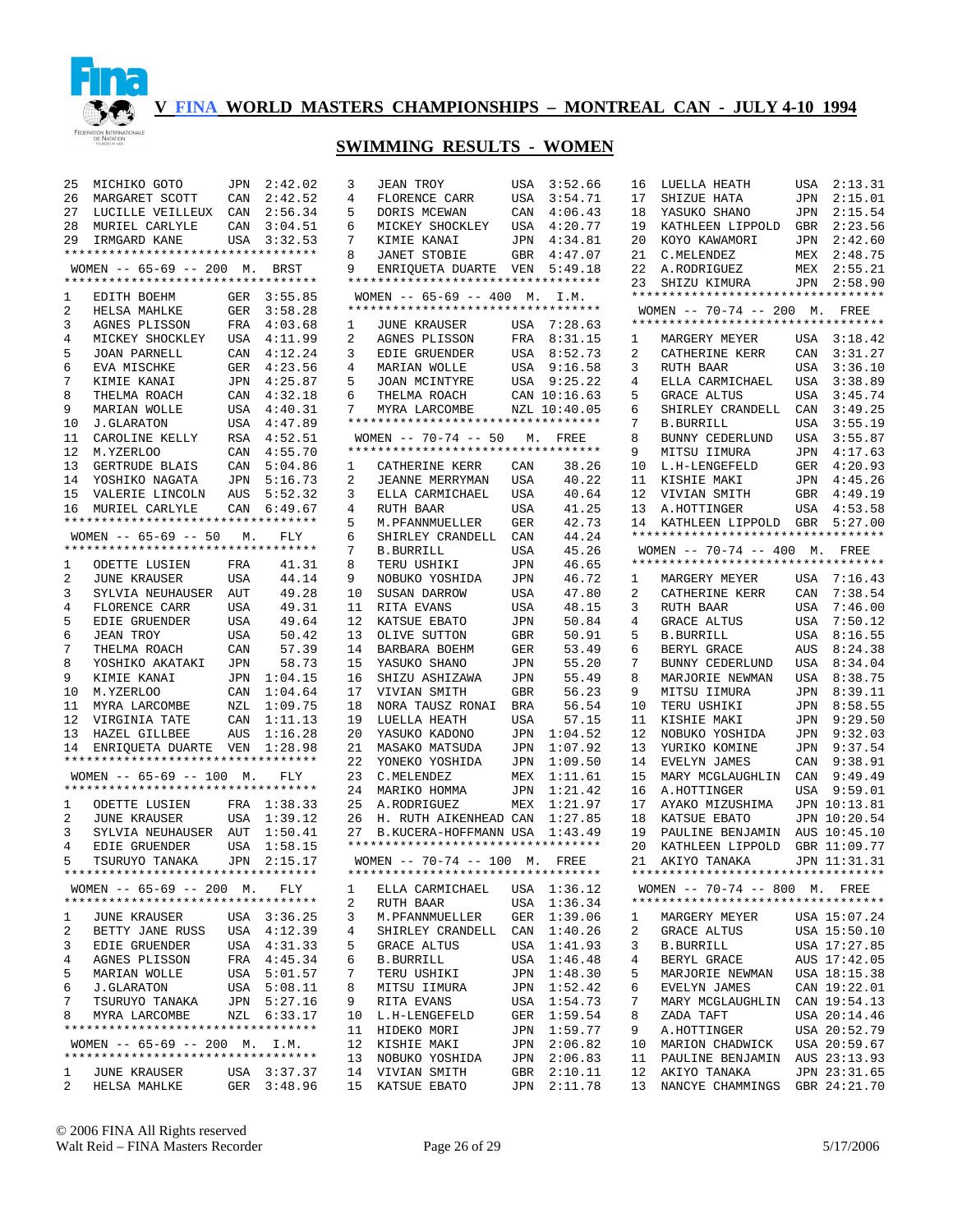

# **SWIMMING RESULTS - WOMEN**

|        | *********************************                           |            |                    | 10      | L.H-LENGEFELD                                       | GER        | 5:01.03            |
|--------|-------------------------------------------------------------|------------|--------------------|---------|-----------------------------------------------------|------------|--------------------|
|        | $WOMEN$ -- 70-74 -- 50                                      | М.         | BACK               | 11      | ZADA TAFT                                           | USA        | 5:04.50            |
|        | **********************************                          |            |                    | 12      | LUELLA HEATH                                        | USA        | 5:20.00            |
| 1      | BUNNY CEDERLUND                                             | USA        | 45.43              | 13      | SUMIKO YANAGISAWA JPN                               |            | 5:33.78            |
| 2      | MARGERY MEYER                                               | USA        | 47.24              | 14      | CLAIRE FINLAY                                       | AUS        | 5:34.95            |
| 3      | MONIQUE BERLIOUX                                            | FRA        | 50.28              |         | **********************************                  |            |                    |
| 4      | BETTY CHRISTIAN                                             | USA        | 50.97              |         | WOMEN $-- 70-74 -- 50$                              | М.         | BRST               |
| 5      | <b>JEANNE MERRYMAN</b>                                      | USA        | 51.29              |         | **********************************                  |            |                    |
| 6      | M.PFANNMUELLER                                              | GER        | 52.60              | 1       | BETTY CHRISTIAN                                     | USA        | 50.83              |
| 7      | DOROTHY WILLIAMS                                            | GBR        | 52.62              | 2       | INGEBORG FRITZE                                     | GER        | 53.66              |
| 8      | IRENE ATHANS                                                | CAN        | 52.89              | 3       | IRENE ATHANS                                        | CAN        | 54.33              |
| 9      |                                                             |            |                    | 4       |                                                     |            |                    |
|        | IRENE APINEE                                                | CAN        | 55.19              |         | EVA RAUNER                                          | GER        | 58.11              |
| 10     | H.HUGGINS                                                   | USA        | 56.58              | 5       | HEDWIG ZIEGLER                                      | GER        | 58.27              |
| 11     | IRENE SANDAHL                                               | USA        | 57.59              | 6       | NORA TAUSZ RONAI                                    | BRA        | 58.62              |
| 12     | RUTH BAAR                                                   | <b>USA</b> | 59.03              | 7       | SETSUKO ARIMITSU                                    | JPN        | 1:00.34            |
| 13     | HEDWIG ZIEGLER                                              | GER        | 1:00.56            | 8       | BARBARA BOEHM                                       | GER        | 1:00.50            |
| 14     | SUSAN DARROW                                                | USA        | 1:01.30            | 9       | MITSU IIMURA                                        | JPN        | 1:03.18            |
| 15     | TERU USHIKI                                                 | JPN        | 1:02.22            | 10      | THEA NATTERER                                       | GER        | 1:03.42            |
| 16     | RITA EVANS                                                  | USA        | 1:04.47            | 11      | AGOTA FROHS                                         | USA        | 1:04.73            |
| 17     | SETSUKO ARIMITSU                                            | JPN        | 1:05.18            | 12      | OLIVE SUTTON                                        | GBR        | 1:06.00            |
| 18     | THEA NATTERER                                               | GER        | 1:05.77            | 13      | NANCYE CHAMMINGS                                    | GBR        | 1:06.19            |
| 19     | MARY MCGLAUGHLIN                                            | CAN        | 1:06.65            | 14      | <b>JEANNE TURGEON</b>                               | CAN        | 1:10.22            |
| 20     | SUMIKO YANAGISAWA JPN                                       |            | 1:07.86            | 15      | PAULINE BENJAMIN                                    | AUS        | 1:11.99            |
| 21     | HIDEKO MORI                                                 | JPN        | 1:08.11            | 16      | CLAIRE FINLAY                                       | AUS        | 1:16.79            |
| 22     | BARBARA BOEHM                                               | GER        | 1:08.47            | 17      | MIYOKO KAMIZAWA                                     | JPN        | 1:23.67            |
| 23     | LUELLA HEATH                                                | USA        | 1:09.24            | 18      | SHIZU KIMURA                                        | JPN        | 1:36.83            |
| 24     | VIVIAN SMITH                                                | <b>GBR</b> | 1:10.99            | 19      | KOYO KAWAMORI                                       | JPN        | 1:38.69            |
| 25     | NANCYE CHAMMINGS                                            | GBR        | 1:13.88            | 20      | B.KUCERA-HOFFMANN USA                               |            | 2:15.82            |
| 26     | KATHLEEN LIPPOLD                                            | GBR        | 1:15.14            |         | **********************************                  |            |                    |
| 27     | SHIZUKO KUROSAWA                                            | JPN        | 1:17.67            |         | WOMEN $-- 70-74 -- 100$                             | м.         | BRST               |
| 28     | B.KUCERA-HOFFMANN USA                                       |            | 1:30.49            |         | **********************************                  |            |                    |
| 29     | A.RODRIGUEZ                                                 | MEX        | 1:31.57            | 1       | BETTY CHRISTIAN                                     | USA        | 1:57.96            |
|        | **********************************                          |            |                    |         |                                                     |            |                    |
|        |                                                             |            |                    |         |                                                     |            |                    |
|        |                                                             |            |                    | 2       | INGEBORG FRITZE                                     | GER        | 2:01.79            |
|        | WOMEN $-- 70-74 -- 100$ M.                                  |            | BACK               | 3       | IRENE ATHANS                                        | CAN        | 2:02.76            |
|        | *********************************                           |            |                    | 4       | DOROTHY WILLIAMS                                    | GBR        | 2:03.59            |
| 1      | BUNNY CEDERLUND                                             | USA        | 1:43.64            | 5       | HEDWIG ZIEGLER                                      | GER        | 2:09.40            |
| 2      | MARGERY MEYER                                               | USA        | 1:49.41            | 6       | EVA RAUNER                                          | GER        | 2:09.63            |
| 3      | BETTY CHRISTIAN                                             | <b>USA</b> | 1:52.89            | 7       | SETSUKO ARIMITSU                                    | JPN        | 2:11.61            |
| 4      | MONIQUE BERLIOUX                                            | FRA        | 1:55.30            | 8       | JAE HOWELL                                          | USA        | 2:12.07            |
| 5      | IRENE ATHANS                                                | CAN        | 1:56.18            | 9       | SUMIKO YANAGISAWA JPN                               |            | 2:15.10            |
| 6      | JEANNE MERRYMAN                                             | USA        | 1:57.37            | 10      | AGOTA FROHS                                         | USA        | 2:19.32            |
| 7      | DOROTHY WILLIAMS                                            | <b>GBR</b> | 1:58.12            | 11      | THEA NATTERER                                       | GER        | 2:21.49            |
| 8      | IRENE APINEE                                                | CAN        | 2:03.62            | 12      | IRENE APINEE                                        | CAN        | 2:22.05            |
| 9      | H.HUGGINS                                                   | USA        | 2:04.87            | 13      | NORA TAUSZ RONAI                                    | BRA        | 2:22.62            |
| 10     | RITA EVANS                                                  | USA        | 2:11.32            | 14      | BARBARA BOEHM                                       | GER        | 2:25.58            |
| 11     | ZADA TAFT                                                   | USA        | 2:19.21            | 15      | NANCYE CHAMMINGS                                    | GBR        | 2:28.79            |
| 12     | MARY MCGLAUGHLIN                                            | CAN        | 2:25.20            | 16      | IRENE SANDAHL                                       | USA        | 2:34.30            |
| 13     | VIVIAN SMITH                                                | GBR        | 2:37.03            | 17      | <b>JEANNE TURGEON</b>                               | CAN        | 2:39.90            |
| 14     | LUELLA HEATH                                                | USA        | 2:38.53            | 18      | L.H-LENGEFELD                                       | GER        | 2:48.03            |
| 15     |                                                             |            |                    | 19      |                                                     |            | 3:03.36            |
|        | CLAIRE FINLAY                                               | AUS        | 2:40.43            |         | AKIYO TANAKA                                        | JPN        |                    |
| 16     | SHIZUKO KUROSAWA JPN                                        |            | 2:49.37            | 20      | SHIZU KIMURA                                        |            | JPN 3:31.44        |
| 17     | H. RUTH AIKENHEAD CAN 3:15.06                               |            |                    | 21      | KOYO KAWAMORI<br>********************************** | JPN        | 3:53.84            |
| 18     | B.KUCERA-HOFFMANN USA<br>********************************** |            | 3:53.23            |         |                                                     |            |                    |
|        |                                                             |            |                    |         | WOMEN $-- 70-74 -- 200$ M.                          |            | BRST               |
|        | WOMEN $-- 70-74 -- 200$ M.                                  |            | BACK               |         | **********************************                  |            |                    |
|        | **********************************                          |            |                    | 1       | BETTY CHRISTIAN                                     | USA        | 4:11.93            |
| 1      | BUNNY CEDERLUND                                             | USA        | 3:52.24            | 2       | IRENE ATHANS                                        | CAN        | 4:20.96            |
| 2      | DOROTHY WILLIAMS                                            | GBR        | 4:12.11            | 3       | DOROTHY WILLIAMS                                    | GBR        | 4:21.59            |
| 3      | <b>JEANNE MERRYMAN</b>                                      | USA        | 4:16.88            | 4       | HEDWIG ZIEGLER                                      | GER        | 4:29.37            |
| 4      | EVA RAUNER                                                  | GER        | 4:22.45            | 5       | INGEBORG FRITZE                                     | GER        | 4:37.51            |
| 5      | IRENE APINEE                                                | CAN        | 4:25.31            | 6       | EVA RAUNER                                          | GER        | 4:41.00            |
| 6      | SHIRLEY CRANDELL                                            | CAN        | 4:36.99            | 7       | JAE HOWELL                                          | USA        | 4:44.20            |
| 7      | H.HUGGINS                                                   | USA        | 4:37.59            | 8       | IRENE APINEE                                        | CAN        | 4:56.52            |
| 8<br>9 | FUMI MURATA<br>MARJORIE NEWMAN                              | JPN<br>USA | 4:57.90<br>4:58.73 | 9<br>10 | SETSUKO ARIMITSU<br>THEA NATTERER                   | JPN<br>GER | 5:01.86<br>5:12.14 |

|                         | 11 NANCYE CHAMMINGS GBR 5:29.57                                    |            |              |
|-------------------------|--------------------------------------------------------------------|------------|--------------|
|                         | 12 PAULINE BENJAMIN AUS 5:37.44                                    |            |              |
| 13                      | JEANNE TURGEON                                                     | CAN        | 5:53.89      |
|                         | 14 AKIYO TANAKA JPN 6:32.28                                        |            |              |
|                         | *********************************                                  |            |              |
|                         | WOMEN -- $70-74$ -- 50 M. FLY                                      |            |              |
|                         | *********************************                                  |            |              |
|                         |                                                                    |            |              |
|                         | 1 CATHERINE KERR CAN                                               |            | 51.05        |
| 2                       | JEANNE MERRYMAN                                                    | USA        | 54.09        |
| $\overline{\mathbf{3}}$ | BERYL GRACE                                                        |            | AUS 1:00.48  |
| $\overline{4}$          | ELLA CARMICHAEL                                                    | USA        | 1:00.65      |
| 5                       | SHIRLEY CRANDELL CAN                                               |            | 1:00.70      |
| б.                      | HIDEKO MORI                                                        | JPN        | 1:01.48      |
| $7^{\circ}$             | H.HUGGINS                                                          | USA        | 1:02.58      |
| 8                       | IRENE SANDAHL                                                      | USA        | 1:05.87      |
| 9                       |                                                                    | USA        | 1:05.99      |
| 10                      | ZADA TAFT<br>MITSU IIMURA                                          | JPN        | 1:07.86      |
|                         | 11 KISHIE MAKI                                                     | JPN        | 1:09.20      |
| 12 <sup>°</sup>         |                                                                    |            |              |
|                         | AGOTA FROHS                                                        | USA        | 1:11.00      |
| 13                      | SETSUKO ARIMITSU JPN                                               |            | 1:24.61      |
| 14                      | PAULINE BENJAMIN                                                   | AUS        | 1:26.68      |
| 15                      | <b>JEANNE TURGEON</b>                                              | CAN        | 1:33.26      |
| 16                      | H. RUTH AIKENHEAD CAN 1:58.62                                      |            |              |
|                         | **********************************                                 |            |              |
|                         | WOMEN -- 70-74 -- 100 M. FLY                                       |            |              |
|                         | *********************************                                  |            |              |
| 1                       |                                                                    |            |              |
|                         | CATHERINE KERR CAN 2:05.90<br>JAE HOWELL USA 2:17.49               |            |              |
| $\mathbf{2}$            |                                                                    |            |              |
| 3                       | IRENE SANDAHL                                                      | USA        | 2:27.81      |
| $\overline{4}$          | AYAKO MIZUSHIMA JPN 2:46.66                                        |            |              |
| 5                       | ZADA TAFT                                                          | USA        | 3:03.70      |
| 6                       | H. RUTH AIKENHEAD CAN 4:20.11                                      |            |              |
|                         | *********************************                                  |            |              |
|                         |                                                                    |            |              |
|                         |                                                                    |            |              |
|                         | WOMEN -- 70-74 -- 200 M. FLY                                       |            |              |
|                         | *********************************                                  |            |              |
| $\mathbf{1}$            | JAE HOWELL                                                         |            | USA 4:59.14  |
| $\overline{a}$          | FUMI MURATA                                                        |            |              |
| 3                       | FUMI MURATA JPN 6:06.60<br>MARJORIE NEWMAN USA 6:50.93             |            |              |
|                         | **********************************                                 |            |              |
|                         | WOMEN -- 70-74 -- 200 M. I.M.                                      |            |              |
|                         | **********************************                                 |            |              |
| 1                       |                                                                    |            |              |
| $\overline{a}$          | ELLA CARMICHAEL USA 4:21.74<br>H.HUGGINS                           |            | 4:44.07      |
|                         |                                                                    | USA        |              |
| 3                       | IRENE SANDAHL                                                      | USA        | 4:58.72      |
| $\overline{4}$          | AYAKO MIZUSHIMA                                                    | JPN        | 5:39.96      |
| 5                       | BERYL GRACE                                                        | AUS        | 5:43.79      |
| б.                      | L.H-LENGEFELD                                                      | GER        | 5:45.71      |
| 7                       | AKIYO TANAKA                                                       | JPN        | 6:40.73      |
| 8                       | <b>JEANNE TURGEON</b>                                              | CAN        | 6:43.94      |
| 9                       | MARION CHADWICK USA                                                |            | 7:12.87      |
|                         | 10 H. RUTH AIKENHEAD CAN 7:43.95                                   |            |              |
|                         | **********************************                                 |            |              |
|                         |                                                                    |            |              |
|                         | WOMEN -- 70-74 -- 400 M. I.M.<br>********************************* |            |              |
|                         |                                                                    |            |              |
| $\mathbf{1}$            | EVA RAUNER                                                         |            | GER 9:24.94  |
| 2                       | JAE HOWELL                                                         | USA        | 9:32.54      |
| 3                       | FUMI MURATA                                                        |            | JPN 10:23.64 |
| 4                       | MARJORIE NEWMAN                                                    |            | USA 11:24.27 |
| 5                       | AYAKO MIZUSHIMA                                                    |            | JPN 11:39.28 |
| 6                       | MARION CHADWICK USA 16:46.18                                       |            |              |
|                         | **********************************                                 |            |              |
|                         | WOMEN $-- 75-79 -- 50$ M. FREE                                     |            |              |
|                         | **********************************                                 |            |              |
| $\mathbf{1}$            |                                                                    |            | 46.14        |
| $\overline{a}$          | AUDREY ETIENNE<br>NERINA MCALL                                     | USA<br>RSA | 46.22        |

© 2006 FINA All Rights reserved Walt Reid – FINA Masters Recorder Page 27 of 29 5/17/2006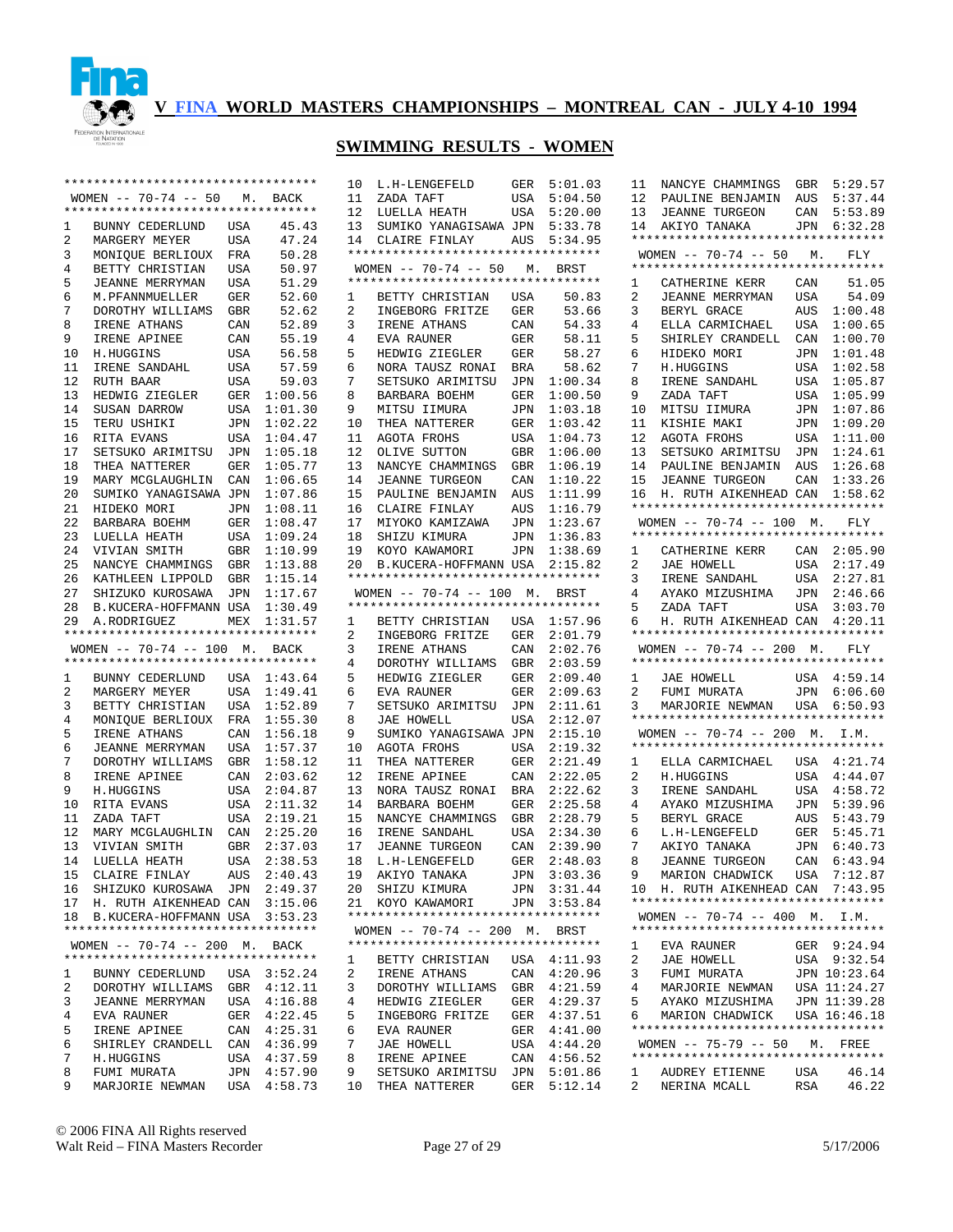

#### **SWIMMING RESULTS - WOMEN**

4 KIYOKO MITOKU JPN 1:01.16

| 3              | HATSU SANTO                                         | JPN         | 46.75                  |
|----------------|-----------------------------------------------------|-------------|------------------------|
| 4              | R.H-HALBSGUTH                                       | GER         | 47.63                  |
| 5              | SUMIKO KOIZUMI                                      | JPN         | 48.83                  |
| б              | KANEKO TAKAHARA                                     | JPN         | 55.61                  |
| 7              | NORIKO MASHINO                                      | JPN         | 56.90                  |
| 8              | DOROTHY ADAMS                                       | CAN         | 57.00                  |
| 9              | VICKEE SULLIVAN                                     | USA         | 57.09                  |
| 10             | NORMA HOFFRICHTER                                   | USA         | 57.69                  |
| 11             | YOSHIKO WATANABE                                    | JPN         | 58.44                  |
| 12             | MARY PACEY                                          | CAN         | 1:00.97                |
| 13             | BERTA ROSEN                                         | GER         | 1:03.92                |
| 14             | CHIZU IZUMI                                         | JPN         | 1:05.42                |
| 15             | MICHIKO OKAMI                                       | JPN         | 1:22.74                |
|                | 16 MILLIE MCCREE                                    |             | USA 1:30.21            |
|                | **********************************                  |             |                        |
|                | WOMEN -- 75-79 -- 100 M. FREE                       |             |                        |
|                | **********************************                  |             |                        |
| $\mathbf{1}$   | RITA SIMONTON USA                                   |             | 1:44.39                |
| $\overline{2}$ | AUDREY ETIENNE                                      | USA         | 1:48.83                |
| 3              | SUMIKO KOIZUMI                                      | JPN         | 1:55.31                |
| $\overline{4}$ | NERINA MCALL                                        | RSA         | 1:58.87                |
| 5              | R.H-HALBSGUTH                                       | ${\tt GER}$ | 2:00.96                |
| б              | YASUKO HASEGAWA                                     | JPN         | 2:06.85                |
| 7              | VICKEE SULLIVAN USA                                 |             | 2:10.40                |
| 8              | MARY PACEY                                          | CAN         | 2:11.25                |
| 9              |                                                     |             | 2:11.67                |
| 10             | NORMA HOFFRICHTER USA<br>YOSHIKO WATANABE JPN       |             | 2:18.34                |
| 11             |                                                     |             |                        |
| 12             | LOIS ELLERT                                         | USA         | 2:32.01                |
|                | MARY SIEBOLD                                        | USA         | 2:40.41                |
| 13             | GERDA VOSS                                          |             | CAN 2:48.42            |
| 14             | MILLIE MCCREE<br>********************************** | USA         | 3:12.06                |
|                | WOMEN -- 75-79 -- 200 M. FREE                       |             |                        |
|                |                                                     |             |                        |
|                |                                                     |             |                        |
|                | *********************************                   |             |                        |
| 1              | RITA SIMONTON                                       |             | USA 3:45.12            |
| 2              | AUDREY ETIENNE USA                                  |             | 4:10.03                |
| 3              |                                                     | RSA         | 4:39.63                |
| $\overline{4}$ | NERINA MCALL<br>MARY PACEY                          | CAN         | 5:04.08                |
| 5              | YOSHIKO WATANABE JPN                                |             | 5:09.40                |
| б.             | LOIS ELLERT                                         | USA         | 5:25.94                |
| 7              | MILLIE MCCREE                                       |             | USA 7:18.60            |
|                | **********************************                  |             |                        |
|                | WOMEN -- 75-79 -- 400 M. FREE                       |             |                        |
|                | **********************************                  |             |                        |
| $\mathbf{1}$   | RITA SIMONTON                                       |             | USA 7:48.82            |
| $\overline{a}$ | MARIA LENK                                          | BRA         | 8:36.84                |
| 3              | EDITH THEIN                                         |             |                        |
| 4              | AUDREY ETIENNE                                      | USA         | ISR 8:42.33<br>8:49.70 |
| 5              | KIYOKO MITOKU                                       |             | JPN 11:07.59           |
| б.             | LOIS ELLERT                                         |             | USA 11:31.36           |
|                | **********************************                  |             |                        |
|                | WOMEN -- 75-79 -- 800 M. FREE                       |             |                        |
|                | *********************************                   |             |                        |
| 1              | RITA SIMONTON                                       |             | USA 16:17.96           |
| 2              | MARIA LENK                                          |             | BRA 17:36.25           |
| 3              | AUDREY ETIENNE                                      |             | USA 17:41.57           |
| 4              | EDITH THEIN                                         |             | ISR 17:45.77           |
| 5              | GERDA VOSS                                          |             | CAN 24:20.59           |
| 6 —            | ROSE-ANN LECLERC CAN 37:21.93                       |             |                        |
|                | **********************************                  |             |                        |
|                | WOMEN -- 75-79 -- 50 M. BACK                        |             |                        |
|                | **********************************                  |             |                        |
| $\mathbf{1}$   | EDITH THEIN                                         | ISR         | 53.93                  |
| 2              | SUMIKO KOIZUMI                                      | JPN         | 54.63<br>USA 1:00.77   |

| 5              | KIKUYO EBATO                                                       | JPN | 1:03.56                |
|----------------|--------------------------------------------------------------------|-----|------------------------|
| б.             | GISELA REINSCH                                                     | GER | 1:05.80                |
| 7              | NORMA HOFFRICHTER USA                                              |     | 1:06.11                |
| 8              | MITSUYO ASADA                                                      | JPN | 1:07.87                |
| 9              | C. SPINDELNDREHER                                                  | GER | 1:10.67                |
| 10             | YOSHIKO WATANABE                                                   | JPN | 1:19.24                |
| 11             | NORIKO MASHINO                                                     | JPN | 1:21.47                |
| 12             | VICKEE SULLIVAN                                                    | USA | 1:24.63                |
| 13             | MARY PACEY                                                         | CAN | 1:31.60                |
| 14             | MILLIE MCCREE                                                      | USA | 1:31.82                |
|                | **********************************                                 |     |                        |
|                | WOMEN -- 75-79 -- 100 M.                                           |     | BACK                   |
|                | *********************************                                  |     |                        |
| $\mathbf{1}$   | EDITH THEIN                                                        | ISR | 1:56.70                |
| 2              | SUMIKO KOIZUMI                                                     | JPN | 2:01.64                |
| 3              | EDITH GLUSAC                                                       | USA | 2:19.07                |
| 4              | KIYOKO MITOKU                                                      | JPN | 2:20.87                |
| 5              | GISELA REINSCH                                                     | GER | 2:23.70                |
| 6              | HELEN ROUMASSET                                                    | USA | 2:35.33                |
| 7              | C. SPINDELNDREHER GER                                              |     | 2:42.00                |
| 8              | LOIS ELLERT                                                        | USA | 2:47.60                |
| 9              | VICKEE SULLIVAN                                                    | USA | 3:07.01                |
| 10             | MARY PACEY                                                         | CAN | 3:13.40                |
| 11             | MARY SIEBOLD                                                       | USA | 3:16.52                |
|                | *********************************                                  |     |                        |
|                | WOMEN $-- 75-79 -- 200$ M.                                         |     | <b>BACK</b>            |
|                | **********************************                                 |     |                        |
| 1              | EDITH THEIN                                                        | ISR | 4:06.64                |
| 2              | SUMIKO KOIZUMI                                                     | JPN | 4:31.11                |
| 3              | KIYOKO MITOKU                                                      | JPN | 4:55.56                |
| 4              | NERINA MCALL<br>LOIS ELLERT                                        | RSA | 5:22.22                |
| 5              |                                                                    | USA | 5:47.97                |
| 6              | MARY SIEBOLD                                                       | USA | 7:12.64                |
|                | **********************************                                 |     |                        |
|                | WOMEN -- 75-79 -- 50 M. BRST<br>********************************** |     |                        |
|                |                                                                    |     |                        |
| 1              | GERTRUD ZINT                                                       | USA | 56.81                  |
| 2              | HATSU SANTO                                                        | JPN | 1:03.49                |
| 3              | EDITH GLUSAC                                                       | USA | 1:04.05                |
| 4              | C.SPINDELNDREHER                                                   | GER | 1:09.61                |
| 5              | GISELA REINSCH                                                     | GER | 1:09.74                |
| 6              | DOROTHY ADAMS                                                      | CAN | 1:11.19                |
| 7<br>8         | KANEKO TAKAHARA                                                    | JPN | 1:12.32                |
| 9              | HELEN ROUMASSET                                                    | USA | 1:16.59                |
|                | VICKEE SULLIVAN                                                    | USA | 1:17.52                |
| 10             | NORIKO MASHINO                                                     | JPN | 1:23.16                |
| 11             | GERDA VOSS<br>**********************************                   | CAN | 1:23.88                |
|                | WOMEN -- 75-79 -- 100 M. BRST                                      |     |                        |
|                |                                                                    |     |                        |
|                | GERTRUD ZINT                                                       |     |                        |
| 1              |                                                                    | USA | 2:06.70                |
| 2              | MARIA LENK                                                         | BRA | 2:23.42                |
| 3              | EDITH GLUSAC                                                       | USA | 2:26.53                |
| 4              | GISELA REINSCH                                                     | GER | 2:43.32                |
| 5<br>6         | C.SPINDELNDREHER GER<br>GERDA VOSS                                 | CAN | 3:00.77                |
| 7              | MARY SIEBOLD                                                       |     | 3:04.17<br>USA 4:15.52 |
|                | *********************************                                  |     |                        |
|                |                                                                    |     |                        |
|                |                                                                    |     |                        |
|                | WOMEN -- 75-79 -- 200 M. BRST                                      |     |                        |
|                | *********************************                                  |     |                        |
| $\mathbf{1}$   | GERTRUD ZINT                                                       | USA | 4:46.41                |
| $\overline{a}$ | RITA SIMONTON                                                      | USA | 4:52.61                |
| 3              | GERDA VOSS<br>**********************************                   |     | CAN 6:26.78            |

|                | WOMEN $-- 75-79 -- 50 M$ .         |            | FLY         |
|----------------|------------------------------------|------------|-------------|
|                | ********************************** |            |             |
| $\mathbf{1}$   | GERTRUD ZINT                       | USA        | 56.41       |
| 2              | NERINA MCALL                       |            | RSA 1:03.43 |
| 3              | MARIA LENK                         | BRA        | 1:03.99     |
| 4              | HELEN ROUMASSET USA                |            | 1:19.86     |
|                | ********************************** |            |             |
|                |                                    |            |             |
|                | WOMEN -- 75-79 -- 100 M. FLY       |            |             |
|                | ********************************** |            |             |
|                | 1 ROSE-ANN LECLERC CAN 5:41.47     |            |             |
|                | ********************************** |            |             |
|                | WOMEN -- 75-79 -- 200 M. FLY       |            |             |
|                | ********************************** |            |             |
| $\mathbf{1}$   | HELEN ROUMASSET USA 6:10.00        |            |             |
| $\overline{a}$ |                                    |            |             |
|                | ROSE-ANN LECLERC CAN 12:05.17      |            |             |
|                | ********************************** |            |             |
|                | WOMEN -- 75-79 -- 200 M. I.M.      |            |             |
|                | ********************************** |            |             |
| 1              | GERTRUD ZINT<br>""""" LENK         |            | USA 4:38.57 |
| 2              | MARIA LENK                         | BRA        | 4:55.31     |
| 3              | HELEN ROUMASSET                    | USA        | 5:48.84     |
| $\overline{4}$ | ROSE-ANN LECLERC CAN 9:55.28       |            |             |
|                | ********************************** |            |             |
|                |                                    |            |             |
|                | WOMEN -- 75-79 -- 400 M. I.M.      |            |             |
|                | ********************************** |            |             |
|                | 1 ROSE-ANN LECLERC CAN 20:29.70    |            |             |
|                | ********************************** |            |             |
|                | WOMEN -- 80-84 -- 50 M. FREE       |            |             |
|                | *********************************  |            |             |
| 1              |                                    |            | 42.74       |
|                | HATSUHO SUDAYA                     | <b>JPN</b> |             |
| $\overline{2}$ | EDITH HEWITT                       | GBR        | 50.18       |
| 3              | GRETE HARNISCH                     | GER        | 52.17       |
| 4              | JULIA DOLCE                        | USA        | 52.50       |
| 5              | NELLA GAMENARA                     | ITA        | 52.57       |
| б              | <b>JEAN CHENAUX</b>                | PUR        | 55.75       |
| 7              | ELAINE ANDERSON                    | AUS        | 1:02.58     |
| 8              | KATHERINE OLANDER USA              |            | 1:03.22     |
| 9              |                                    |            | 1:08.32     |
|                | ELLEN TAIT                         | USA        |             |
| 10             | M.GOTTSCHALK<br>AVAKO TAKADA       | GER        | 1:09.39     |
| 11             | AYAKO TAKADA                       | JPN        | 1:19.00     |
| 12             | LUZIA DE F CARACC BRA              |            | 1:19.01     |
| 13             | DOROTHY BULLEN                     | CAN        | 1:21.29     |
| 14             | B.CARDENES                         | ESP        | 1:22.45     |
| 15             | M.PHILPOTT                         | CAN        | 1:26.37     |
|                | ********************************** |            |             |
|                | WOMEN -- 80-84 -- 100 M. FREE      |            |             |
|                | ********************************** |            |             |
|                |                                    |            |             |
| 1              | EDITH HEWITT                       |            | GBR 1:58.71 |
| 2              | MARIE WICKLUND                     | USA        | 1:59.87     |
| 3              | <b>JULIA DOLCE</b>                 | USA        | 2:02.17     |
| 4              | NELLA GAMENARA                     | ITA        | 2:04.64     |
| 5              | <b>JEAN CHENAUX</b>                | PUR        | 2:11.50     |
| 6              | GRETE HARNISCH                     | GER        | 2:14.01     |
|                |                                    |            |             |
| 7              | ELLEN TAIT                         | USA        | 2:43.98     |
| 8              | LUZIA DE F CARACC                  | BRA        | 3:02.29     |
| 9              | AYAKO TAKADA                       | JPN        | 3:17.19     |
|                | ********************************** |            |             |
|                | WOMEN -- 80-84 -- 200 M. FREE      |            |             |
|                | ********************************** |            |             |
| 1              | MARIE WICKLUND                     | USA        | 4:22.18     |
| 2              | EDITH HEWITT                       | GBR        | 4:22.56     |
| 3              | <b>JEAN CHENAUX</b>                |            | 4:36.36     |
|                |                                    | PUR        |             |
| 4              | NELLA GAMENARA                     | ITA        | 4:38.02     |
| 5              | JULIA DOLCE                        | USA        | 4:48.88     |
| 6              | ELLEN TAIT                         | USA        | 5:43.18     |

© 2006 FINA All Rights reserved Walt Reid – FINA Masters Recorder Page 28 of 29 5/17/2006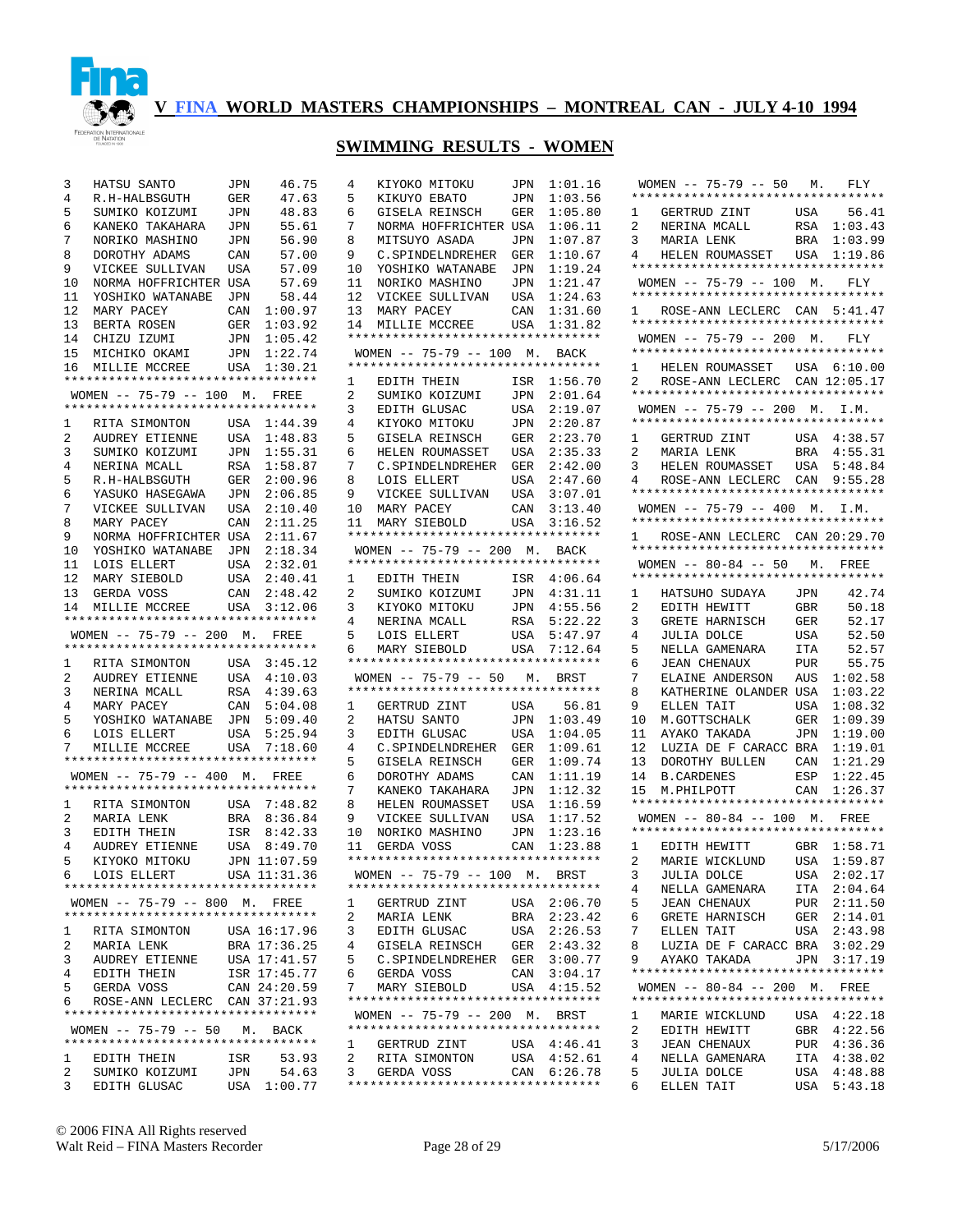

# **SWIMMING RESULTS - WOMEN**

| 7                   | AYAKO TAKADA JPN 6:36.65                                                                                                                                                                        |            |                            |
|---------------------|-------------------------------------------------------------------------------------------------------------------------------------------------------------------------------------------------|------------|----------------------------|
|                     | **********************************                                                                                                                                                              |            |                            |
|                     | WOMEN -- 80-84 -- 400 M. FREE                                                                                                                                                                   |            |                            |
|                     | *********************************                                                                                                                                                               |            |                            |
| 1                   | JEAN CHENAUX PUR 9:41.04<br>NELLA GAMENARA ITA 10:03.26                                                                                                                                         |            |                            |
| $\overline{2}$<br>3 |                                                                                                                                                                                                 |            |                            |
| $\overline{4}$      |                                                                                                                                                                                                 |            |                            |
| 5                   |                                                                                                                                                                                                 |            |                            |
| б.                  | NELLA GARDERENT USA 10:17.00<br>JULIA DOLCE USA 10:17.00<br>ELLEN TAIT USA 11:53.99<br>TRIXADA JPN 13:53.05<br>AYAKO TAKADA<br>B.CARDENES                                                       |            | ESP 15:13.99               |
| 7                   | DOROTHY BULLEN CAN 15:59.93                                                                                                                                                                     |            |                            |
|                     | *********************************                                                                                                                                                               |            |                            |
|                     | WOMEN -- 80-84 -- 800 M. FREE                                                                                                                                                                   |            |                            |
|                     | **********************************                                                                                                                                                              |            |                            |
| 1                   | JEAN CHENAUX PUR 20:15.48<br>JULIA DOLCE USA 22:21.81<br>AYAKO TAKADA JPN 29:30.82                                                                                                              |            |                            |
| 2                   |                                                                                                                                                                                                 |            |                            |
| 3                   |                                                                                                                                                                                                 |            |                            |
|                     | *********************************                                                                                                                                                               |            |                            |
|                     | WOMEN -- 80-84 -- 50 M. BACK<br>**********************************                                                                                                                              |            |                            |
| 1                   | DOROTHY WESTON                                                                                                                                                                                  | GBR        | 58.57                      |
| 2                   | MARIE WICKLUND                                                                                                                                                                                  |            | USA 59.29                  |
| 3                   | M.GOTTSCHALK                                                                                                                                                                                    | GER        | 1:12.93                    |
| 4                   | LUZIA DE F CARACC BRA                                                                                                                                                                           |            | 1:19.82                    |
| 5                   | DOROTHY BULLEN CAN                                                                                                                                                                              |            | 1:24.40                    |
| 6                   | KATHERINE OLANDER USA                                                                                                                                                                           |            | 1:26.61                    |
| 7                   | ELAINE ANDERSON AUS                                                                                                                                                                             |            | 1:34.06                    |
| 8                   | ELISABETH KOBERLE BRA                                                                                                                                                                           |            | 1:45.19                    |
|                     | *********************************                                                                                                                                                               |            |                            |
|                     | WOMEN -- 80-84 -- 100 M. BACK                                                                                                                                                                   |            |                            |
|                     | **********************************                                                                                                                                                              |            |                            |
| 1                   | MARIE WICKLUND                                                                                                                                                                                  | USA        | 2:05.73                    |
| $\mathbf{2}$        | DOROTHY WESTON                                                                                                                                                                                  | GBR        | 2:13.32                    |
| 3<br>4              | NELLA GAMENARA<br>HILDA MAY BUEL                                                                                                                                                                | ITA        | 2:47.85<br>2:57.40         |
| 5                   | DOROTHY BULLEN                                                                                                                                                                                  | USA<br>CAN | 3:14.80                    |
| б.                  |                                                                                                                                                                                                 |            |                            |
| 7                   |                                                                                                                                                                                                 |            |                            |
| 8                   | $\begin{tabular}{llllll} \texttt{ELAINE ANDERSON} & \texttt{AUS} & 3:18.63 \\ \texttt{SALLY RYCKMAN} & \texttt{USA} & 3:24.43 \\ \texttt{B.CARDENES} & \texttt{ESP} & 3:51.63 \\ \end{tabular}$ |            |                            |
|                     | **********************************                                                                                                                                                              |            |                            |
|                     | WOMEN -- 80-84 -- 200 M. BACK                                                                                                                                                                   |            |                            |
|                     | **********************************                                                                                                                                                              |            |                            |
| $\mathbf{1}$        | MARIE WICKLUND USA 4:35.68<br>MADELEINE MILLER USA 5:50.61                                                                                                                                      |            |                            |
| $\mathbf{2}$        |                                                                                                                                                                                                 |            |                            |
| 3                   | HILDA MAY BUEL<br>DOROTHY BULLEN                                                                                                                                                                |            | USA 6:35.81<br>CAN 7:29.40 |
| 4                   | *********************************                                                                                                                                                               |            |                            |
|                     | WOMEN -- 80-84 -- 50 M. BRST                                                                                                                                                                    |            |                            |
|                     | *********************************                                                                                                                                                               |            |                            |
|                     | 1 GRETE HARNISCH GER 1:05.70                                                                                                                                                                    |            |                            |
| 2                   | HILDA HOFMANN                                                                                                                                                                                   | GER        | 1:19.21                    |
| 3                   | M.GOTTSCHALK                                                                                                                                                                                    | GER        | 1:19.43                    |
| 4                   | LUZIA DE F CARACC BRA 1:19.66                                                                                                                                                                   |            |                            |
| 5                   | MADELEINE MILLER USA                                                                                                                                                                            |            | 1:24.65                    |
| 6                   | KATHERINE OLANDER USA 1:40.52                                                                                                                                                                   |            |                            |
| 7                   | ANNE WILDER                                                                                                                                                                                     | USA        | 1:40.85                    |
| 8                   | SALLY RYCKMAN                                                                                                                                                                                   |            | USA 1:42.29                |
| 9                   | ELISABETH KOBERLE BRA                                                                                                                                                                           |            | 1:45.14                    |
|                     | 10 B.CARDENES<br>**********************************                                                                                                                                             |            | ESP 2:20.78                |
|                     | WOMEN -- 80-84 -- 100 M. BRST                                                                                                                                                                   |            |                            |
|                     | **********************************                                                                                                                                                              |            |                            |
| $\mathbf{1}$        | DOROTHY WESTON GBR 2:22.79                                                                                                                                                                      |            |                            |
| $\overline{2}$      | GRETE HARNISCH                                                                                                                                                                                  | GER        | 2:30.20                    |
| 3                   | M.GOTTSCHALK                                                                                                                                                                                    |            | GER 3:00.11                |

| 4<br>LUZIA DE F CARACC BRA                                               | 3:03.78      |
|--------------------------------------------------------------------------|--------------|
| 5<br>MADELEINE MILLER<br>USA                                             | 3:24.14      |
| ELISABETH KOBERLE BRA<br>6                                               | 3:51.99      |
| KATHERINE OLANDER USA<br>7                                               | 3:59.40      |
| **********************************                                       |              |
| WOMEN -- 80-84 -- 200 M. BRST<br>**********************************      |              |
| $\mathbf{1}$<br>HILDA MAY BUEL<br>USA                                    | 6:22.23      |
| MADELEINE MILLER USA<br>$\overline{2}$                                   | 7:17.92      |
| **********************************                                       |              |
| WOMEN $-- 80-84 -- 50$ M.                                                | FLY          |
|                                                                          |              |
| MAXINE MERLINO USA<br>EDITH HEWITT GBR<br>ANNE WILDER USA<br>$\mathbf 1$ | 1:07.88      |
| $\overline{2}$                                                           | 1:19.74      |
| 3<br>MASUE HASEGAWA JPN 2:56.69                                          | 1:24.53      |
| 4<br>**********************************                                  |              |
|                                                                          |              |
| WOMEN $-- 80-84 -- 100$ M.<br>**********************************         | FLY          |
| $\mathbf 1$<br>USA                                                       | 2:36.89      |
| MAXINE MERLINO<br>ANNE WILDER<br>$_{\rm USA}$<br>$\overline{2}$          | 3:27.52      |
| **********************************                                       |              |
| WOMEN -- 80-84 -- 200 M.<br>**********************************           | FLY          |
| 1                                                                        | USA 5:41.34  |
| MAXINE MERLINO<br>USA<br>$\overline{a}$<br>ANNE WILDER                   | 6:56.97      |
| HILDA MAY BUEL USA<br>3                                                  | 7:41.83      |
|                                                                          |              |
| WOMEN -- $80-84$ -- 200 M. I.M.                                          |              |
| **********************************                                       |              |
| 1<br>MAXINE MERLINO<br>USA                                               | 4:57.64      |
| DOROTHY WESTON GBR<br>$\overline{2}$                                     | 5:14.06      |
| **********************************                                       |              |
| WOMEN -- 80-84 -- 400 M. I.M.<br>**********************************      |              |
| 1                                                                        |              |
| HILDA MAY BUEL USA 13:56.49<br>ANNE WILDER USA 14:04.95<br>2             |              |
| **********************************                                       |              |
| WOMEN -- 85-89 -- 50 M. BACK                                             |              |
| **********************************<br>SALLY SCOTT                        |              |
| $\mathbf{1}$                                                             | USA 1:28.13  |
|                                                                          |              |
| WOMEN -- 85-89 -- 100 M. BACK                                            |              |
| SALLY SCOTT USA 3:05.37<br>1                                             |              |
| *********************************                                        |              |
| WOMEN -- 85-89 -- 200 M. BACK<br>**********************************      |              |
| SALLY SCOTT<br>$1 \quad$                                                 | USA 7:13.62  |
| *********************************                                        |              |
| WOMEN -- 85-89 -- 200 M. I.M.<br>*********************************       |              |
| 1 SALLY SCOTT USA 10:59.30                                               |              |
|                                                                          |              |
| WOMEN -- 85-89 -- 400 M. I.M.                                            |              |
|                                                                          |              |
| 1<br>SALLY SCOTT                                                         | USA 23:54.31 |

© 2006 FINA All Rights reserved Walt Reid – FINA Masters Recorder Page 29 of 29 5/17/2006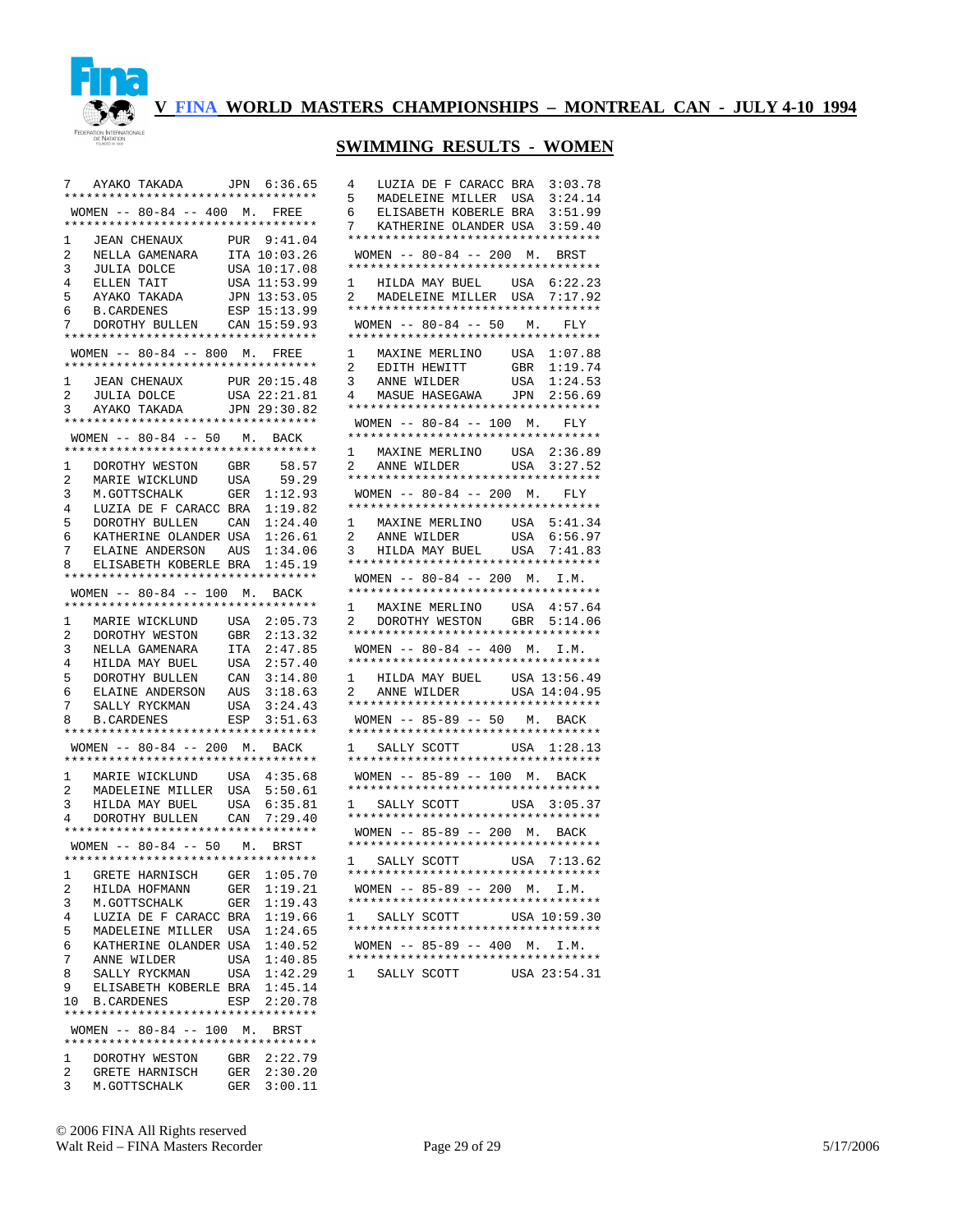

|    | ********************************** |            |       | 63 | WELLINGTON ARAUJO BRA              |            | 33.92       | 57 | RENATO CORIOLANO                   | BRA        | 1:10.87     |
|----|------------------------------------|------------|-------|----|------------------------------------|------------|-------------|----|------------------------------------|------------|-------------|
|    | M E N -- 25-29 -- 50               | М.         | FREE  | 64 | ERIC WHITTOM                       | CAN        | 34.28       | 58 | <b>JEAN BOISVERT</b>               | CAN        | 1:11.22     |
|    | ********************************** |            |       | 65 | MANUEL CAMPOS                      | MEX        | 34.37       | 59 | DENNIS BAY                         | CAN        | 1:12.07     |
| 1  | RENE SCHULZE                       | GER        | 23.98 | 66 | CHRISTIAN CAMDEN                   | CAN        | 35.33       | 60 | ALAIN GRAVEL                       | CAN        | 1:12.09     |
| 2  | THOMAS FLEMMING                    | GER        | 24.16 | 67 | ALAIN TREMBLAY                     | CAN        | 36.10       | 61 | MIGUEL COSME                       |            | MEX 1:12.56 |
| 3  | VADIM JAROSCHUK                    | UKR        | 25.06 | 68 | <b>JEAN MARTIN</b>                 | CAN        | 40.40       | 62 | JOEL TROTTIER                      | CAN        | 1:12.94     |
| 4  | LAURENT PENNETIER FRA              |            | 25.07 |    | ********************************** |            |             | 63 | ANDRE DAZE                         | CAN        | 1:13.77     |
| 5  | PETER LABRENZ                      | <b>GER</b> | 25.96 |    | M E N -- 25-29 -- 100 M.           |            | FREE        | 64 | FRANCOIS PAQUET                    | CAN        | 1:14.46     |
| 6  | <b>JESUS STRUVE</b>                | VEN        | 25.99 |    | ********************************** |            |             | 65 | ERIC WHITTOM                       | CAN        | 1:14.75     |
| 7  | DAVID CHANEY                       | GBR        | 26.12 | 1  | THOMAS FLEMMING                    | GER        | 53.29       | 66 | CLAUDE LANNERS                     | LUX        | 1:16.09     |
| 8  | JACK PAGAN                         | PUR        | 26.16 | 2  | MICHAEL SHAFFER                    | USA        | 55.11       | 67 | DENIS BEAULIEU                     | CAN        | 1:16.18     |
| 8  | LISIAS SELLMER                     | BRA        | 26.16 | 3  | TODD MERCER                        | USA        | 55.21       | 68 | LESLIE IRVING                      | GBR        | 1:16.28     |
| 10 | MICHAEL NOMURA                     | USA        | 26.26 | 4  | MARCO HERR                         | LUX        | 56.13       | 69 | ALAIN TREMBLAY                     |            | CAN 1:20.29 |
| 11 | PATRICK MOUNTFORD CAN              |            | 26.32 | 5  | MATTHEW GOMEZ                      | GBR        | 56.65       | 70 | MANUEL CAMPOS                      | MEX        | 1:22.29     |
| 12 | PATRICK TOUZAIN                    | FRA        | 26.37 | 6  | DAVID CHANEY                       | GBR        | 56.94       | 71 | CHRISTIAN CAMDEN                   | CAN        | 1:24.54     |
| 13 | OLIVIER MAILLOT                    | FRA        | 26.39 | 7  | LISIAS SELLMER                     | <b>BRA</b> | 56.96       | 72 | <b>JEAN MARTIN</b>                 |            | CAN 1:34.74 |
| 14 | BRUCE SQUIRES                      | CAN        | 26.48 | 8  | CLARK CAMPBELL                     | USA        | 56.97       |    | ********************************** |            |             |
| 15 | STEPHEN GOTH                       | USA        | 26.63 | 9  | PEER OLE JACOBSEN USA              |            | 57.81       |    | M E N -- 25-29 -- 200 M. FREE      |            |             |
| 15 | JOHN BRETT                         | CAN        | 26.63 | 10 | STEPHEN GOTH                       | USA        | 58.16       |    | ********************************** |            |             |
| 15 | THOMAS WOYTE                       | CAN        | 26.63 | 11 | BRUCE SQUIRES                      | CAN        | 58.68       | 1  | TODD MERCER                        |            | USA 2:01.54 |
| 18 | C.GUITARD                          | FRA        | 26.77 | 12 | FRANK CARTIER                      | FRA        | 58.70       | 2  | MARCO HERR                         | LUX        | 2:01.95     |
| 19 | RAFAEL SOLIS                       | PUR        | 26.87 | 13 | PETER LABRENZ                      | GER        | 58.83       | 3  | JOHN PEARSON                       | USA        | 2:01.97     |
| 20 | FRANK CARTIER                      | FRA        | 26.88 | 14 | MICHAEL NOMURA                     | USA        | 59.27       | 4  | JARED SCHEFFEL                     | CAN        | 2:02.03     |
| 21 | C.O'SHAUGHNESSY                    | CAN        | 26.93 | 15 | CLAY STANTON                       | USA        | 59.62       | 5  | CLARK CAMPBELL                     | USA        | 2:04.25     |
| 22 | STEFAN KRAUSE                      | <b>LUX</b> | 26.96 | 16 | SCOTT HICKMAN                      | USA        | 59.74       | 6  | LISIAS SELLMER                     | <b>BRA</b> | 2:07.09     |
| 23 | W.RODRIGUEZ                        | <b>BRA</b> | 27.46 | 17 | RAFAEL SOLIS                       | <b>PUR</b> | 59.76       | 7  | PEER OLE JACOBSEN USA              |            | 2:07.45     |
| 24 | RAY HOULE                          | CAN        | 27.49 | 18 | STEFAN KRAUSE                      | LUX        | 1:00.16     | 8  | STEPHEN GOTH                       | <b>USA</b> | 2:08.29     |
| 25 | OSCAR HERNANDO                     | ARG        | 27.52 | 19 | RAY HOULE                          | CAN        | 1:00.27     | 9  | PETER RAINEY                       | AUS        | 2:08.59     |
| 26 | ERIC PINARD                        | CAN        | 27.63 | 20 | PATRICK MOUNTFORD CAN              |            | 1:00.29     | 10 | CLEMENT BARRETTE                   | CAN        | 2:09.37     |
| 27 | SEAN HICKMAN                       | USA        | 27.65 | 21 | C.O'SHAUGHNESSY                    | CAN        | 1:00.30     | 11 | RAYMOND PRZYBYSZ                   | CAN        | 2:09.44     |
| 28 | IAN DEREK DAWSON                   | CAN        | 27.68 | 22 | ERIC PINARD                        | CAN        | 1:00.44     | 12 | DAVID CHANEY                       | GBR        | 2:10.38     |
| 29 | GRANT ANDREWCHOW                   | CAN        | 27.87 | 23 | CHIH-HUEI SUN                      | JPN        | 1:00.54     | 13 | WOLFGANG BAEHR                     | GER        | 2:11.37     |
| 30 | M.WATER                            | CAN        | 27.98 | 24 | JOHN BRETT                         | CAN        | 1:00.58     | 14 | CLAY STANTON                       | USA        | 2:11.40     |
| 31 | PAULO SANTOS                       | BRA        | 28.04 | 25 | THOMAS WOYTE                       | CAN        | 1:00.66     | 15 | DANIEL FOSTER                      | CAN        | 2:12.54     |
| 31 | SEAN WARBURTON                     | CAN        | 28.04 | 26 | C.GUITARD                          | FRA        | 1:00.81     | 16 | JOHN BRETT                         | CAN        | 2:13.44     |
| 33 | ROBERT KIRWIN                      | CAN        | 28.13 | 27 | CHRISTIAN HORNUNG GER              |            | 1:01.00     | 17 | ANDRE FORTIN                       | CAN        | 2:13.54     |
| 34 | CHRISTOPHE COLE                    | CAN        | 28.21 | 28 | SEAN HICKMAN                       | USA        | 1:01.30     | 18 | ROBERT LANDRIAULT CAN              |            | 2:15.67     |
| 35 | FEDOR STEER                        | CAN        | 28.28 | 29 | W.RODRIGUEZ                        | <b>BRA</b> | 1:01.61     | 19 | ERIC PINARD                        | CAN        | 2:16.08     |
| 36 | <b>JAKE BOUND</b>                  | CAN        | 28.48 | 30 | ANDREW SCOTT                       | CAN        | 1:02.97     | 20 | THOMAS WOYTE                       | CAN        | 2:16.35     |
| 37 | PATRICK MCDONALD                   | CAN        | 28.49 | 31 | GRANT ANDREWCHOW                   | CAN        | 1:03.02     | 21 | CHIH-HUEI SUN                      | JPN        | 2:17.78     |
| 38 | ALBERTO LEVY                       | <b>BRA</b> | 28.72 | 32 | <b>J.CANTU</b>                     | MEX        | 1:03.08     | 22 | JAVIER ARJONA                      | <b>PUR</b> | 2:19.07     |
| 39 | KEITH HENDERSON                    | <b>GBR</b> | 28.76 | 33 | TROY AUSTRINS                      | CAN        | 1:03.19     | 23 | SEAN HICKMAN                       | USA        | 2:20.23     |
| 40 | MATTHEW BYTHER                     | <b>USA</b> | 28.81 | 34 | <b>JAKE BOUND</b>                  | CAN        | 1:03.29     | 24 | LUTZ PETERHAENSEL GER              |            | 2:21.46     |
| 41 | ERIC BOULE                         | CAN        | 28.82 | 35 | FEDOR STEER                        | CAN        | 1:03.57     | 25 | MATTHEW BYTHER                     | <b>USA</b> | 2:22.03     |
| 42 | STEPHANE BEAULIEU CAN              |            | 28.83 | 36 | MATTHEW BYTHER                     | USA        | 1:03.88     | 26 | M. HERNANDEZ                       | MEX        | 2:23.90     |
| 43 | FREDERIC KRISTOF                   | CAN        | 29.00 | 37 | ERIC HOULD                         | CAN        | 1:03.93     | 27 | NICOLAS BEAULIEU                   | CAN        | 2:25.40     |
| 44 | LUTZ PETERHAENSEL GER              |            | 29.12 | 38 | KEITH HENDERSON                    | <b>GBR</b> | 1:04.04     | 28 | PAUL BABIAK                        | CAN        | 2:27.07     |
| 45 | GREGORY CAIN                       | CAN        | 29.27 | 39 | SEAN WARBURTON                     | CAN        | 1:04.15     | 29 | STEPHANE BEAULIEU CAN              |            | 2:28.88     |
| 46 | <b>JEAN GERMAIN</b>                | FRA        | 29.52 | 40 | LUTZ PETERHAENSEL GER              |            | 1:04.17     | 30 | ERIC HOULD                         | CAN        | 2:29.84     |
| 47 | SEBASTIAN CLUA                     | ARG        | 29.74 | 41 | ANTHONY FOSTER                     |            | CAN 1:04.72 |    | 31 GRAHAM STEWARD                  |            | GBR 2:32.17 |
| 48 | ERIC LAVALLEE                      | CAN        | 29.95 | 42 | PAULO SOMMERMAN                    |            | BRA 1:04.97 | 32 | RENATO CORIOLANO BRA 2:35.58       |            |             |
| 49 | FLAVIO ALVAREZ                     | PUR        | 30.51 | 43 | STEPHANE BEAULIEU CAN 1:05.55      |            |             | 33 | ERIC LAVALLEE                      |            | CAN 2:36.86 |
| 50 | MARCELO GONZALEZ                   | ARG        | 30.54 | 44 | PAULO SANTOS                       |            | BRA 1:05.69 | 34 | PATRICK CHEVALLY CAN 2:37.42       |            |             |
| 51 | ROBERT LINDSAY                     | CAN        | 30.58 | 45 | MARK CECERE                        | CAN        | 1:05.72     | 35 | BRENT OLIVER                       |            | CAN 2:38.60 |
| 52 | FRANCIS FOURNIER                   | CAN        | 30.80 | 46 | M.WATER                            | CAN        | 1:06.68     | 36 | NORMAN BOURGEOIS                   |            | CAN 2:40.16 |
| 53 | <b>JEAN BOISVERT</b>               | CAN        | 30.84 | 47 | STEPHAN LEVEILLE                   | CAN        | 1:06.71     | 37 | ERIC WHITTOM                       |            | CAN 2:45.37 |
| 54 | EMMANUEL REBOLLO                   | FRA        | 30.92 | 48 | NICOLAS BEAULIEU                   | CAN        | 1:07.04     | 38 | SAM LIPARI                         |            | CAN 3:06.12 |
| 55 | BRENT OLIVER                       | CAN        | 31.02 | 49 | ALBERTO LEVY                       | BRA        | 1:07.41     | 39 | LESLIE IRVING                      |            | GBR 3:06.18 |
| 56 | ANDRE DAZE                         | CAN        | 31.18 | 50 | ERIC LAVALLEE                      | CAN        | 1:07.96     |    | ********************************** |            |             |
| 57 | DENNIS BAY                         | CAN        | 31.25 | 51 | MARCELO GONZALEZ                   | ARG        | 1:08.71     |    | M E N -- 25-29 -- 400 M. FREE      |            |             |
| 58 | JOEL TROTTIER                      | CAN        | 32.09 | 52 | BRENT OLIVER                       | CAN        | 1:09.74     |    | ********************************** |            |             |
| 59 | CLAUDE LANNERS                     | LUX        | 32.14 |    | 53 FREDERIC KRISTOF                | CAN        | 1:09.75     | 1  | JOHN PEARSON                       |            | USA 4:16.09 |
| 60 | FRANCOIS PAOUET                    | CAN        | 33.21 | 54 | JEAN-YVES POPOVIC CAN              |            | 1:09.87     | 2  | TODD MERCER                        |            | USA 4:22.53 |
| 61 | LESLIE IRVING                      | GBR        | 33.29 |    | 55 NORMAN BOURGEOIS CAN            |            | 1:10.18     | 3  | MARCO HERR                         |            | LUX 4:25.21 |
| 62 | DENIS BEAULIEU                     | CAN        | 33.36 | 56 | EMMANUEL REBOLLO                   | FRA        | 1:10.86     | 4  | CLARK CAMPBELL                     |            | USA 4:27.79 |
|    |                                    |            |       |    |                                    |            |             |    |                                    |            |             |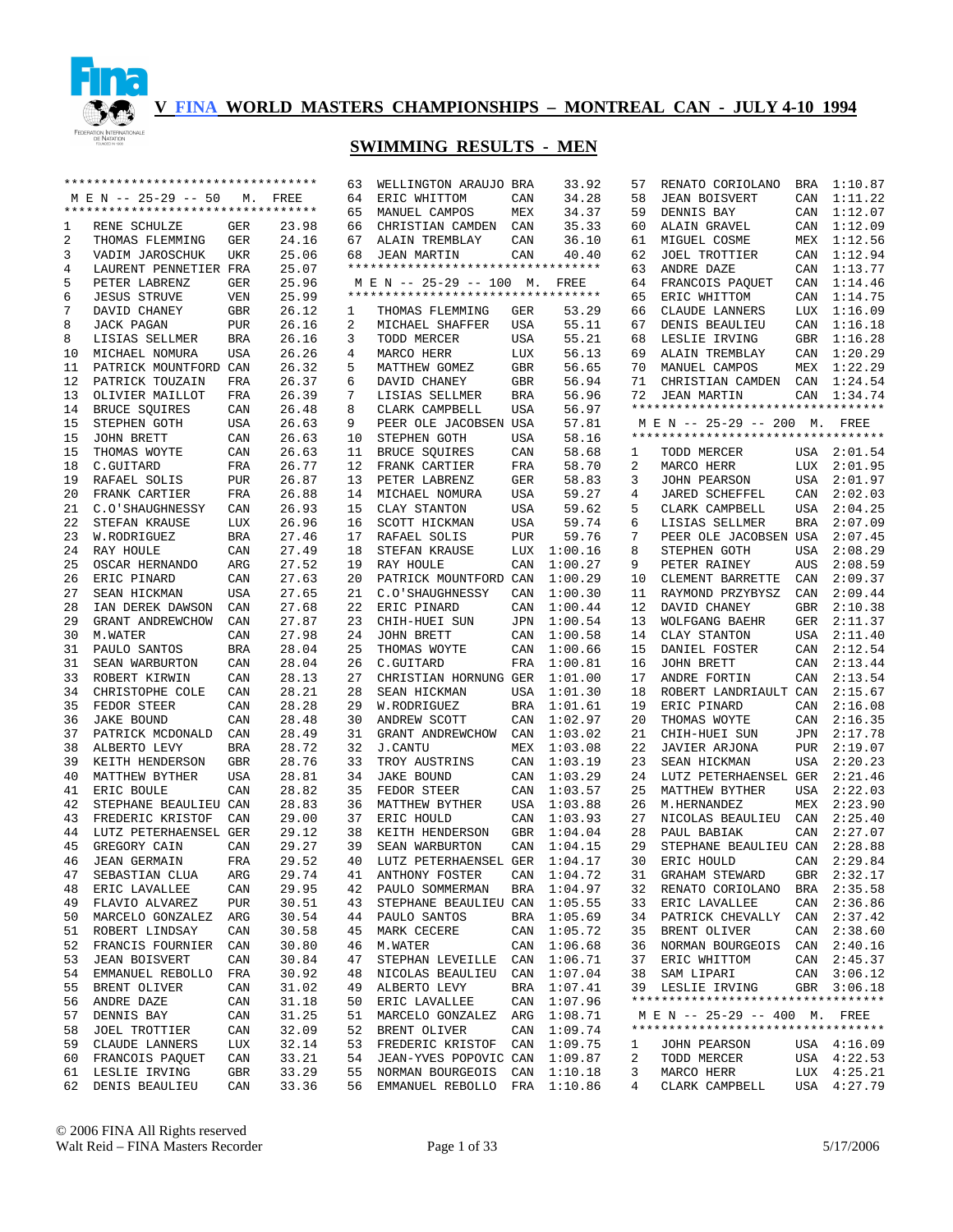

# **SWIMMING RESULTS - MEN**

| 5  | PEER OLE JACOBSEN USA              |            | 4:28.57      | 6  | P.ALENCAR                          | <b>BRA</b> | 29.94       | 16 | ALEJANDRO GALVAN                   | MEX        | 2:49.77     |
|----|------------------------------------|------------|--------------|----|------------------------------------|------------|-------------|----|------------------------------------|------------|-------------|
| 6  | C. CARVALHO                        | BRA        | 4:32.24      | 7  | PATRICK TOUZAIN                    | FRA        | 30.71       | 17 | PATRICK MCDONALD                   | CAN        | 2:52.94     |
| 7  | THOMAS KIPP                        |            | GER 4:35.97  | 8  | RUBEM DE M MESQUI BRA              |            | 31.00       | 18 | <b>JOSE FANDINO</b>                | AUS        | 2:59.25     |
| 8  | DANIEL MIELZYNSKI BRA 4:41.67      |            |              | 9  | ROBERTO SALAS                      | VEN        | 31.13       | 19 | LUC MAURICE                        | CAN        | 3:01.93     |
| 9  | CLAY STANTON                       |            | USA 4:41.88  | 10 | OSKAR HAGMANN                      | GER        | 31.51       | 20 | GRAHAM STEWARD                     | GBR        | 3:05.39     |
| 10 | CLEMENT BARRETTE                   | CAN        | 4:41.99      | 11 | FELIPE FIORE                       | <b>BRA</b> | 31.59       | 21 | CLAUDE HEBERT                      | CAN        | 3:15.39     |
| 10 | ARNOLD DE ROVER                    | NED        | 4:41.99      | 12 | CHRISTIAN PILON                    | CAN        | 31.83       |    | ********************************** |            |             |
| 12 | WOLFGANG BAEHR                     | GER        | 4:46.06      | 13 | OSCAR HERNANDO                     | ARG        | 31.89       |    | M E N -- 25-29 -- 50               |            | M. BRST     |
| 13 | MARIO PINTO                        | BRA        | 4:46.30      | 14 | <b>JESUS STRUVE</b>                | VEN        | 32.15       |    | ********************************** |            |             |
| 14 | GRANT ANDREWCHOW                   | CAN        | 4:46.70      | 15 | MICHAEL NOMURA                     | USA        | 32.95       | 1  | GEORG MILER                        | SUI        | 30.49       |
| 15 | ROBERT LANDRIAULT CAN              |            | 4:51.44      | 16 | RAFAEL SOLIS                       | <b>PUR</b> | 33.86       | 2  | NEWTON KAMINSKI                    | <b>BRA</b> | 30.68       |
| 16 | JAVIER ARJONA                      | <b>PUR</b> | 4:57.91      | 17 | JAMIE COLE                         | AUS        | 34.20       | 3  | CARSTEN STEINKE                    | <b>GER</b> | 31.08       |
| 17 | ERIC PINARD                        | CAN        | 4:59.63      | 18 | MARK CECERE                        | CAN        | 34.60       | 4  | RENE SCHULZE                       | <b>GER</b> | 31.16       |
| 18 | J.CANTU                            | MEX        | 5:05.38      | 19 | C.O'SHAUGHNESSY                    | CAN        | 35.22       | 5  | PETER ORTWEIN                      | <b>GER</b> | 31.24       |
| 19 |                                    | CAN        |              |    |                                    |            | 35.66       | 6  | MATTHEW GOMEZ                      | <b>GBR</b> | 31.37       |
|    | STEPHAN LEVEILLE                   |            | 5:10.33      | 20 | ALEJANDRO GALVAN                   | MEX        |             |    |                                    |            |             |
| 20 | LUTZ PETERHAENSEL GER              |            | 5:10.86      | 21 | STEPHEN GOTH                       | USA        | 35.98       | 7  | ROBERT JENNINGS                    | <b>USA</b> | 31.44       |
| 21 | NICOLAS BEAULIEU                   | CAN        | 5:11.19      | 22 | ROBERT LINDSAY                     | CAN        | 39.42       | 8  | CHRISTIAN PILON                    | CAN        | 31.86       |
| 22 | MATTHEW BYTHER                     | USA        | 5:13.56      | 23 | ALAIN GRAVEL                       | CAN        | 41.08       | 9  | MARK SIEBERT                       | <b>GER</b> | 32.30       |
| 23 | ANDREW SCOTT                       | CAN        | 5:13.91      | 24 | CLAUDE LANNERS                     | LUX        | 44.52       | 10 | LAURENT PENNETIER FRA              |            | 32.55       |
| 24 | PAULO SOMMERMAN                    | BRA        | 5:32.60      | 25 | ERIC WHITTOM                       | CAN        | 46.22       | 11 | THOMAS KIPP                        | <b>GER</b> | 32.59       |
| 25 | RENATO CORIOLANO                   | BRA        | 5:35.28      |    | ********************************** |            |             | 12 | G.SILVA                            | <b>BRA</b> | 32.94       |
| 26 | ERIC HOULD                         | CAN        | 5:35.62      |    | M E N -- 25-29 -- 100 M.           |            | BACK        | 13 | C.BELLEFEUILLE                     | CAN        | 32.96       |
| 27 | PATRICK CHEVALLY                   | CAN        | 5:40.32      |    | ********************************** |            |             | 14 | MASSIMO LISTA                      | <b>ITA</b> | 33.19       |
| 28 | <b>GRAHAM STEWARD</b>              | GBR        | 5:48.33      | 1  | NICOLAS GRANGER                    | FRA        | 59.28       | 15 | JACK PAGAN                         | <b>PUR</b> | 34.05       |
| 29 | NORMAN BOURGEOIS                   | CAN        | 5:49.24      | 2  | GEORG MILER                        | SUI        | 1:00.56     | 16 | MARTIN LIVESEY                     | USA        | 34.08       |
| 30 | PAUL HEMMING                       | CAN        | 5:57.95      | 3  | JARED SCHEFFEL                     | CAN        | 1:02.08     | 17 | <b>JEAN GERMAIN</b>                | FRA        | 34.36       |
| 31 | FLAVIO ALVAREZ                     |            | PUR 6:03.45  | 4  | THOMAS FLEMMING                    | GER        | 1:02.17     | 18 | PAULO SANTOS                       | <b>BRA</b> | 34.48       |
| 32 | FRANCOIS PAQUET                    |            | CAN 6:20.39  | 5  | SVEN GRUNERT                       | GER        | 1:03.90     | 19 | PETER RAINEY                       | AUS        | 34.50       |
| 33 | LESLIE IRVING                      | <b>GBR</b> | 7:07.04      | 6  | RAYMOND PRZYBYSZ                   | CAN        | 1:04.50     | 20 | ANTHONY AITCHISON CAN              |            | 34.56       |
|    | ********************************** |            |              | 7  | ANDRE CALDEIRA                     | <b>BRA</b> | 1:04.86     | 21 | DAI OKUYAMA                        | JPN        | 35.01       |
|    | M E N -- 25-29 -- 800 M.           |            | FREE         | 8  | P.ALENCAR                          | <b>BRA</b> | 1:06.43     | 22 | LUC MAURICE                        | CAN        | 35.30       |
|    | ********************************** |            |              | 9  | TODD MERCER                        | USA        | 1:06.70     | 23 | <b>JESUS STRUVE</b>                | <b>VEN</b> | 35.31       |
| 1  | NICOLAS GRANGER                    |            | FRA 8:29.22  | 10 | PATRICK TOUZAIN                    | FRA        | 1:07.45     | 24 | MICHAEL NOMURA                     | <b>USA</b> | 35.36       |
| 2  | <b>JOHN PEARSON</b>                |            | USA 8:54.55  | 11 | ROBERTO SALAS                      | VEN        | 1:07.54     | 25 | RAFAEL SOLIS                       | <b>PUR</b> | 35.63       |
| 3  | CLARK CAMPBELL                     |            | USA 9:28.94  | 12 | BRUCE SQUIRES                      | CAN        | 1:08.26     | 26 | TIMOTHY WAUD                       | <b>USA</b> | 36.20       |
| 4  | PEER OLE JACOBSEN USA 9:30.89      |            |              | 13 |                                    | FRA        | 1:08.63     | 27 |                                    |            | 36.65       |
|    |                                    |            |              |    | C.GUITARD                          |            |             |    | STEPHEN DOCHAK                     | <b>USA</b> |             |
| 5  | C. CARVALHO                        |            | BRA 9:37.04  | 14 | CHRISTIAN PILON                    | CAN        | 1:08.71     | 28 | W.RODRIGUEZ                        | <b>BRA</b> | 36.96       |
| 6  | DANIEL FOSTER                      | CAN        | 9:52.63      | 15 | DANIEL FOSTER                      | CAN        | 1:08.86     | 29 | ROBERTO VERSIANI                   | <b>BRA</b> | 37.14       |
| 7  | CLEMENT BARRETTE                   | CAN        | 9:52.83      | 16 | LISIAS SELLMER                     | <b>BRA</b> | 1:10.39     | 30 | <b>JOSE FANDINO</b>                | AUS        | 37.67       |
| 8  | CHRISTIAN HORNUNG GER 10:01.56     |            |              | 17 | TIMOTHY WAUD                       | USA        | 1:10.50     | 31 | SEBASTIAN CLUA                     | ARG        | 37.86       |
| 9  | ARNOLD DE ROVER                    |            | NED 10:02.45 | 18 | GRANT ANDREWCHOW                   | CAN        | 1:10.85     | 32 | JEAN-YVES POPOVIC CAN              |            | 37.87       |
| 10 | MARIO PINTO                        |            | BRA 10:02.56 | 19 | FELIPE FIORE                       | BRA        | 1:11.46     | 33 | PHILIP TIBBO                       | CAN        | 37.88       |
| 11 | WOLFGANG BAEHR                     |            | GER 10:02.70 | 20 | OSCAR HERNANDO                     | ARG        | 1:12.43     | 34 | <b>JEAN BOISVERT</b>               | CAN        | 38.71       |
| 12 | ROBERT LANDRIAULT CAN 10:14.80     |            |              | 21 | VICTOR LARA-POO                    | MEX        | 1:15.77     | 35 | DENNIS BAY                         | CAN        | 39.42       |
| 13 | THOMAS WOYTE                       |            | CAN 10:18.16 | 21 | JAMIE COLE                         | AUS        | 1:15.77     | 36 | EMMANUEL REBOLLO                   | FRA        | 40.49       |
| 14 | JAVIER ARJONA                      |            | PUR 10:26.81 | 23 | PHILIP TIBBO                       | CAN        | 1:22.15     | 37 | FRANCOIS PAQUET                    | CAN        | 40.93       |
| 15 | NICOLAS BEAULIEU CAN 10:50.10      |            |              | 24 | CLAUDE LANNERS                     | LUX        | 1:45.42     | 38 | DENIS BEAULIEU                     | CAN        | 41.26       |
| 16 | M.HERNANDEZ                        |            | MEX 10:50.14 |    | ********************************** |            |             | 39 | MIGUEL COSME                       | MEX        | 42.59       |
| 17 | F.URIBE                            |            | MEX 10:50.16 |    | M E N -- 25-29 -- 200 M. BACK      |            |             | 40 | ALAIN TREMBLAY                     | CAN        | 44.95       |
|    | 18 ALEJANDRO GALVAN MEX 10:51.35   |            |              |    | ********************************** |            |             |    | 41 CLAUDE LANNERS                  | LUX        | 45.27       |
| 19 | STEPHAN LEVEILLE                   |            | CAN 10:52.65 | 1  | NICOLAS GRANGER                    |            | FRA 2:08.23 |    | ********************************** |            |             |
|    | 20 RENATO CORIOLANO BRA 11:53.61   |            |              | 2  | JARED SCHEFFEL                     |            | CAN 2:15.75 |    | M E N -- 25-29 -- 100 M. BRST      |            |             |
|    | 21 PAUL HEMMING                    |            | CAN 12:35.70 | 3  | SVEN GRUNERT                       |            | GER 2:18.09 |    | ********************************** |            |             |
|    | 22 ALAIN GRAVEL                    |            | CAN 13:07.57 | 4  | TODD MERCER                        |            | USA 2:19.46 | 1  | ROBERT JENNINGS                    |            | USA 1:08.24 |
| 23 |                                    |            | CAN 13:59.68 | 5  |                                    |            |             | 2  | CARSTEN STEINKE                    |            | GER 1:08.40 |
|    | SAM LIPARI                         |            |              |    | RAYMOND PRZYBYSZ                   | CAN        | 2:20.82     |    |                                    |            |             |
|    | 24 CHRISTIAN CAMDEN CAN 14:37.65   |            |              | 6  | P.ALENCAR                          | BRA        | 2:26.12     | 3  | GEORG MILER                        |            | SUI 1:08.64 |
|    | 25 LESLIE IRVING                   |            | GBR 15:08.90 | 7  | ALEXANDRE FURTADO BRA              |            | 2:26.15     | 4  | MATTHEW GOMEZ                      |            | GBR 1:09.95 |
|    | ********************************** |            |              | 8  | DIETER SPAKER                      |            | GER 2:27.35 | 5  | NEWTON KAMINSKI                    |            | BRA 1:11.14 |
|    | M E N -- 25-29 -- 50 M. BACK       |            |              | 9  | BRUCE SQUIRES                      | CAN        | 2:28.43     | 6  | THOMAS KIPP                        |            | GER 1:11.39 |
|    | ********************************** |            |              | 10 | DANIEL FOSTER                      |            | CAN 2:28.55 | 7  | MARK SIEBERT                       |            | GER 1:12.28 |
| 1  | PATRICK FERLAND                    | SUI        | 28.17        |    | 11 PETER RAINEY                    |            | AUS 2:31.51 | 8  | MASSIMO LISTA                      |            | ITA 1:12.97 |
| 2  | GEORG MILER                        | SUI        | 28.20        |    | 12 ARNOLD DE ROVER                 |            | NED 2:32.92 | 9  | CLEMENT BARRETTE                   |            | CAN 1:13.04 |
| 3  | JARED SCHEFFEL                     | CAN        | 28.76        |    | 13 ROBERTO SALAS                   | VEN        | 2:32.96     | 10 | C.BELLEFEUILLE                     |            | CAN 1:13.70 |
| 4  | THOMAS FLEMMING                    | GER        | 28.89        |    | 14 CHRISTIAN HORNUNG GER 2:38.75   |            |             | 11 | G.SILVA                            |            | BRA 1:14.45 |
|    |                                    |            |              |    |                                    |            |             |    |                                    |            |             |

© 2006 FINA All Rights reserved Walt Reid – FINA Masters Recorder Page 2 of 33 5/17/2006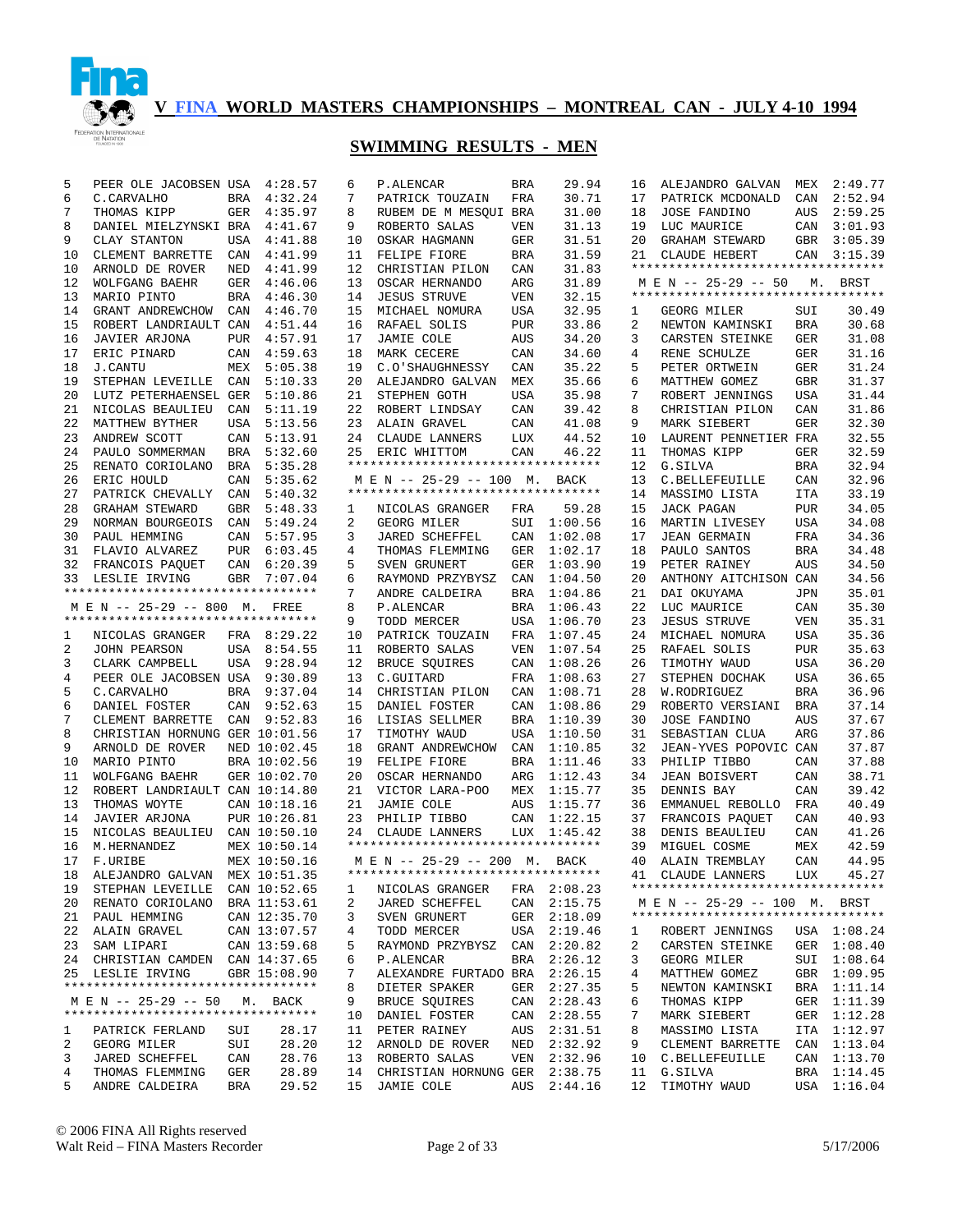

| 13 | PETER RAINEY                                               | AUS        | 1:16.47     | 11             | STEFAN KRAUSE                     | LUX        | 28.39       | 19 | <b>J.CANTU</b>                     | MEX        | 1:10.11     |
|----|------------------------------------------------------------|------------|-------------|----------------|-----------------------------------|------------|-------------|----|------------------------------------|------------|-------------|
| 14 | MARTIN LIVESEY                                             | <b>USA</b> | 1:16.69     | 12             | PETER LABRENZ                     | GER        | 28.54       | 20 | ERIC PINARD                        | CAN        | 1:10.21     |
| 15 | <b>JEAN GERMAIN</b>                                        | FRA        | 1:19.08     | 13             | OSKAR HAGMANN                     | GER        | 28.63       | 21 | KEITH MCCAIN                       | GBR        | 1:11.74     |
| 16 | LUC MAURICE                                                | CAN        | 1:19.83     | 14             | MARK SIEBERT                      | GER        | 28.81       | 22 | PAUL BABIAK                        | CAN        | 1:12.91     |
| 17 | STEPHAN LEVEILLE                                           | CAN        | 1:19.86     | 15             | MICHAEL NOMURA                    | USA        | 29.33       | 23 | GREGORY CAIN                       | CAN        | 1:14.13     |
| 18 | KEITH MCCAIN                                               | <b>GBR</b> | 1:22.05     | 16             | JOHN BRETT                        | CAN        | 29.38       | 24 | FEDOR STEER                        | CAN        | 1:18.37     |
| 19 | VICTOR LARA-POO                                            | MEX        | 1:22.43     | 17             | FRANK CARTIER                     | FRA        | 29.55       | 25 | MIGUEL COSME                       | MEX        | 1:23.63     |
| 20 | PAULO SANTOS                                               | <b>BRA</b> | 1:22.48     | 18             | SCOTT HICKMAN                     | USA        | 30.09       | 26 | <b>B. ERIK APEDAILE</b>            | CAN        | 1:24.78     |
| 21 | SEAN HICKMAN                                               | USA        | 1:22.64     | 19             | OSCAR HERNANDO                    | ARG        | 30.14       | 27 | PAUL HEMMING                       | CAN        | 1:30.73     |
| 22 | ROBERTO VERSIANI                                           | BRA        | 1:23.46     | 20             | BRIAN ROBINSON                    | USA        | 30.16       |    | ********************************** |            |             |
| 23 | STEPHEN DOCHAK                                             | USA        | 1:24.02     | 21             | JAMIE COLE                        | AUS        | 30.24       |    | M E N -- 25-29 -- 200 M.           |            | FLY         |
| 24 | <b>JOSE FANDINO</b>                                        | AUS        | 1:24.72     | 22             | STEPHEN GOTH                      | USA        | 30.40       |    | ********************************** |            |             |
|    |                                                            |            |             |                |                                   |            |             |    |                                    |            |             |
| 25 | PHILIP TIBBO                                               | CAN        | 1:24.74     | 22             | ROBERT KIRWIN                     | CAN        | 30.40       | 1  | MICHAEL SHAFFER                    |            | USA 2:08.34 |
| 26 | SEBASTIAN CLUA                                             | ARG        | 1:25.11     | 24             | <b>JAKE BOUND</b>                 | CAN        | 30.48       | 2  | MARCO HERR                         | LUX        | 2:22.68     |
| 27 | FRANCOIS PAQUET                                            | CAN        | 1:30.64     | 25             | CHRISTIAN HORNUNG GER             |            | 30.53       | 3  | C. CARVALHO                        | BRA        | 2:22.73     |
| 28 | <b>JEAN BOISVERT</b>                                       | CAN        | 1:30.93     | 26             | RAY HOULE                         | CAN        | 30.59       | 4  | HOLGER MICHELS                     | GER        | 2:24.38     |
| 29 | FRANCIS FOURNIER                                           | CAN        | 1:31.42     | 27             | KEITH HENDERSON                   | GBR        | 30.75       | 5  | MARCIO OLIVEIRA                    | <b>BRA</b> | 2:25.07     |
| 30 | ANDRE DAZE                                                 | CAN        | 1:31.79     | 28             | SEAN HICKMAN                      | USA        | 30.84       | 6  | ROBERT LANDRIAULT CAN              |            | 2:27.65     |
| 31 | DENNIS BAY                                                 | CAN        | 1:32.11     | 29             | H.TEITELBAUM                      | ARG        | 30.94       | 7  | DIETER SPAKER                      | GER        | 2:27.94     |
| 32 | DENIS BEAULIEU                                             | CAN        | 1:37.36     | 30             | PATRICK MCDONALD                  | CAN        | 30.95       | 8  | MANUEL RISSMANN                    | GER        | 2:29.05     |
| 33 | CHRISTIAN CAMDEN                                           | CAN        | 1:40.53     | 31             | W.RODRIGUEZ                       | <b>BRA</b> | 30.97       | 9  | BRIAN ROBINSON                     | USA        | 2:32.91     |
| 34 | ALAIN TREMBLAY                                             | CAN        | 1:42.35     | 32             | IAN DEREK DAWSON                  | CAN        | 31.00       | 10 | MARIO PINTO                        | BRA        | 2:33.46     |
|    | **********************************                         |            |             | 33             | GREGORY CAIN                      | CAN        | 31.10       | 11 | FRANK CARTIER                      | FRA        | 2:34.32     |
|    | M E N -- 25-29 -- 200 M.                                   |            | <b>BRST</b> | 34             | ANDREW SCOTT                      | CAN        | 31.44       | 12 | H.TEITELBAUM                       | ARG        | 2:37.32     |
|    | **********************************                         |            |             | 35             | DONALD ELSON                      | CAN        | 31.54       | 13 | <b>J.CANTU</b>                     | MEX        | 2:41.35     |
| 1  | ROBERT JENNINGS                                            |            | USA 2:30.35 | 36             | <b>J.CANTU</b>                    | MEX        | 31.63       | 14 | VICTOR LARA-POO                    | MEX        | 2:46.02     |
| 2  | THOMAS KIPP                                                | GER        | 2:32.84     | 37             | PAUL BABIAK                       | CAN        | 31.65       | 15 | ANTHONY AITCHISON CAN              |            | 2:46.42     |
| 3  | DIETER SPAKER                                              | GER        | 2:33.60     | 38             | M.WATER                           | CAN        | 31.86       | 16 | MICHEL DROUIN                      | CAN        | 2:48.40     |
| 4  | SVEN GRUNERT                                               |            | GER 2:36.34 | 39             | FREDERIC KRISTOF                  | CAN        | 31.88       | 17 | KEITH MCCAIN                       | GBR        | 3:01.59     |
| 5  | <b>JOHN PEARSON</b>                                        |            | USA 2:37.22 | 40             | FEDOR STEER                       | CAN        | 32.21       | 18 | PAUL HEMMING                       |            | CAN 3:45.09 |
| 6  | NEWTON KAMINSKI                                            |            | BRA 2:39.02 | 41             | LUTZ PETERHAENSEL GER             |            | 32.34       |    | ********************************** |            |             |
| 7  | MARK SIEBERT                                               | GER        | 2:39.14     | 42             | STEPHEN DOCHAK                    | USA        | 32.55       |    | M E N -- 25-29 -- 200 M. I.M.      |            |             |
| 8  |                                                            |            | 2:40.49     | 43             |                                   |            | 33.32       |    | ********************************** |            |             |
|    | C.BELLEFEUILLE                                             | CAN        | 2:40.80     |                | STEPHANE BEAULIEU CAN             |            |             |    |                                    |            |             |
| 9  | CHRISTIAN PILON                                            | CAN        |             | 44             | ERIC BOULE                        | CAN        | 33.53       | 1  | NICOLAS GRANGER                    |            | FRA 2:07.00 |
| 10 | MATTHEW GOMEZ                                              | GBR        | 2:41.21     | 45             | ROBERT LINDSAY                    | CAN        | 33.70       | 2  | VADIM JAROSCHUK                    | UKR        | 2:16.73     |
| 11 | CLEMENT BARRETTE                                           | CAN        | 2:45.96     | 46             | <b>B. ERIK APEDAILE</b>           | CAN        | 33.83       | 3  | ROBERT JENNINGS                    | USA        | 2:17.44     |
| 12 | MASSIMO LISTA                                              | <b>ITA</b> | 2:46.41     | 47             | MIGUEL COSME                      | MEX        | 34.48       | 4  | SVEN GRUNERT                       | GER        | 2:19.01     |
| 13 | G.SILVA                                                    | <b>BRA</b> | 2:46.99     | 48             | ANTHONY FOSTER                    | CAN        | 35.37       | 5  | RAYMOND PRZYBYSZ                   | CAN        | 2:20.67     |
| 14 | MARTIN LIVESEY                                             | <b>USA</b> | 2:51.78     | 49             | BRENT OLIVER                      | CAN        | 35.46       | 6  | DIETER SPAKER                      | GER        | 2:21.46     |
| 15 | STEPHAN LEVEILLE                                           | CAN        | 2:52.52     | 50             | MARCELO GONZALEZ                  | ARG        | 35.51       | 7  | C.BELLEFEUILLE                     | CAN        | 2:23.49     |
| 16 | LUC MAURICE                                                | CAN        | 2:59.26     | 51             | SAM LIPARI                        | CAN        | 37.29       | 8  | PETER RAINEY                       | AUS        | 2:24.35     |
| 17 | <b>JOSE FANDINO</b>                                        | AUS        | 3:01.76     | 52             | DENNIS BAY                        | CAN        | 37.31       | 9  | ALEXANDRE FURTADO BRA              |            | 2:24.55     |
| 18 | <b>JEAN GERMAIN</b>                                        | FRA        | 3:02.04     | 53             | JOEL TROTTIER                     | CAN        | 38.51       | 10 | MATTHEW GOMEZ                      | GBR        | 2:24.94     |
| 19 | KEITH MCCAIN                                               | GBR        | 3:02.16     | 54             | ERIC WHITTOM                      | CAN        | 39.20       | 11 | MARK SIEBERT                       | GER        | 2:25.57     |
| 20 | ROBERTO VERSIANI                                           | BRA        | 3:02.76     |                | ********************************* |            |             | 12 | TIMOTHY WAUD                       | USA        | 2:25.87     |
| 21 | STEPHEN DOCHAK                                             | USA        | 3:03.59     |                | M E N -- 25-29 -- 100 M.          |            | FLY         | 13 | BRUCE SQUIRES                      | CAN        | 2:26.53     |
| 22 | M.HERNANDEZ                                                | MEX        | 3:04.92     |                | ********************************* |            |             | 14 | ARNOLD DE ROVER                    | NED        | 2:26.75     |
| 23 | PHILIP TIBBO                                               | CAN        | 3:05.46     | 1              | DAVID CHANEY                      | GBR        | 59.87       | 15 | ANDRE FORTIN                       | CAN        | 2:27.36     |
| 24 | GRAHAM STEWARD                                             | GBR        | 3:07.83     | $\overline{a}$ | DANIEL MIELZYNSKI BRA 1:01.34     |            |             | 16 | FELIPE FIORE                       | <b>BRA</b> | 2:28.06     |
|    | 25 ALAIN GRAVEL                                            |            | CAN 3:26.45 | $3^{\circ}$    | HOLGER MICHELS GER 1:01.83        |            |             |    | 17 P.ALENCAR                       |            | BRA 2:30.21 |
|    | 26 DOMINIQUE LAMPRON CAN 3:26.72                           |            |             | 4              | MARCIO OLIVEIRA                   |            | BRA 1:01.97 | 18 | MANUEL RISSMANN                    |            | GER 2:35.95 |
|    | 27 CHRISTIAN CAMDEN CAN 3:35.56                            |            |             | 5              | ROBERTO SALAS                     |            | VEN 1:02.47 | 19 | VICTOR LARA-POO                    |            | MEX 2:38.47 |
|    | **********************************                         |            |             | 6              | LISIAS SELLMER                    |            | BRA 1:03.40 | 20 | ROBERT KIRWIN                      |            | CAN 2:38.97 |
|    |                                                            |            |             |                | MANUEL RISSMANN                   |            |             |    |                                    |            |             |
|    | M E N -- 25-29 -- 50<br>********************************** | М.         | FLY         | 7              |                                   |            | GER 1:05.31 | 21 | GREGORY CAIN                       |            | CAN 2:42.94 |
|    |                                                            |            |             | 8              | FRANK CARTIER                     |            | FRA 1:05.62 | 22 | DONALD ELSON                       |            | CAN 2:43.39 |
| ı  | VADIM JAROSCHUK                                            | UKR        | 25.95       | 9              | OSKAR HAGMANN                     |            | GER 1:05.88 | 23 | ANDREW SCOTT                       |            | CAN 2:43.63 |
| 2  | CARSTEN STEINKE                                            | GER        | 26.49       | 10             | CLAY STANTON                      |            | USA 1:06.30 | 24 | ALEJANDRO GALVAN                   |            | MEX 2:43.96 |
| 3  | DAVID CHANEY                                               | GBR        | 26.93       | 11             | ANDRE FORTIN                      |            | CAN 1:06.59 | 25 | LUC MAURICE                        |            | CAN 2:48.64 |
| 4  | HOLGER MICHELS                                             | GER        | 26.94       | 12             | BRIAN ROBINSON                    |            | USA 1:06.84 | 26 | ERIC HOULD                         |            | CAN 2:48.79 |
| 5  | LAURENT PENNETIER FRA                                      |            | 27.28       | 13             | STEFAN KRAUSE                     |            | LUX 1:07.48 | 27 | IAN DEREK DAWSON                   |            | CAN 2:50.62 |
| 6  | ROBERT JENNINGS                                            | USA        | 27.32       |                | 14 KEITH HENDERSON                |            | GBR 1:08.45 | 28 | GRAHAM STEWARD                     | GBR        | 2:51.93     |
| 7  | <b>JESUS STRUVE</b>                                        | VEN        | 27.84       | 15             | H.TEITELBAUM                      |            | ARG 1:09.14 | 29 | PATRICK CHEVALLY                   | CAN        | 2:52.05     |
| 8  | ROBERTO SALAS                                              | VEN        | 27.91       | 16             | RAY HOULE                         | CAN        | 1:09.26     | 30 | PHILIP TIBBO                       | CAN        | 2:52.46     |
| 9  | MARCIO OLIVEIRA                                            | BRA        | 28.04       | 17             | JAVIER ARJONA                     | PUR        | 1:09.71     | 31 | PAUL BABIAK                        | CAN        | 2:52.48     |
| 10 | FELIPE FIORE                                               | BRA        | 28.35       | 18             | VICTOR LARA-POO                   |            | MEX 1:10.07 | 32 | ANTHONY FOSTER                     | CAN        | 2:58.67     |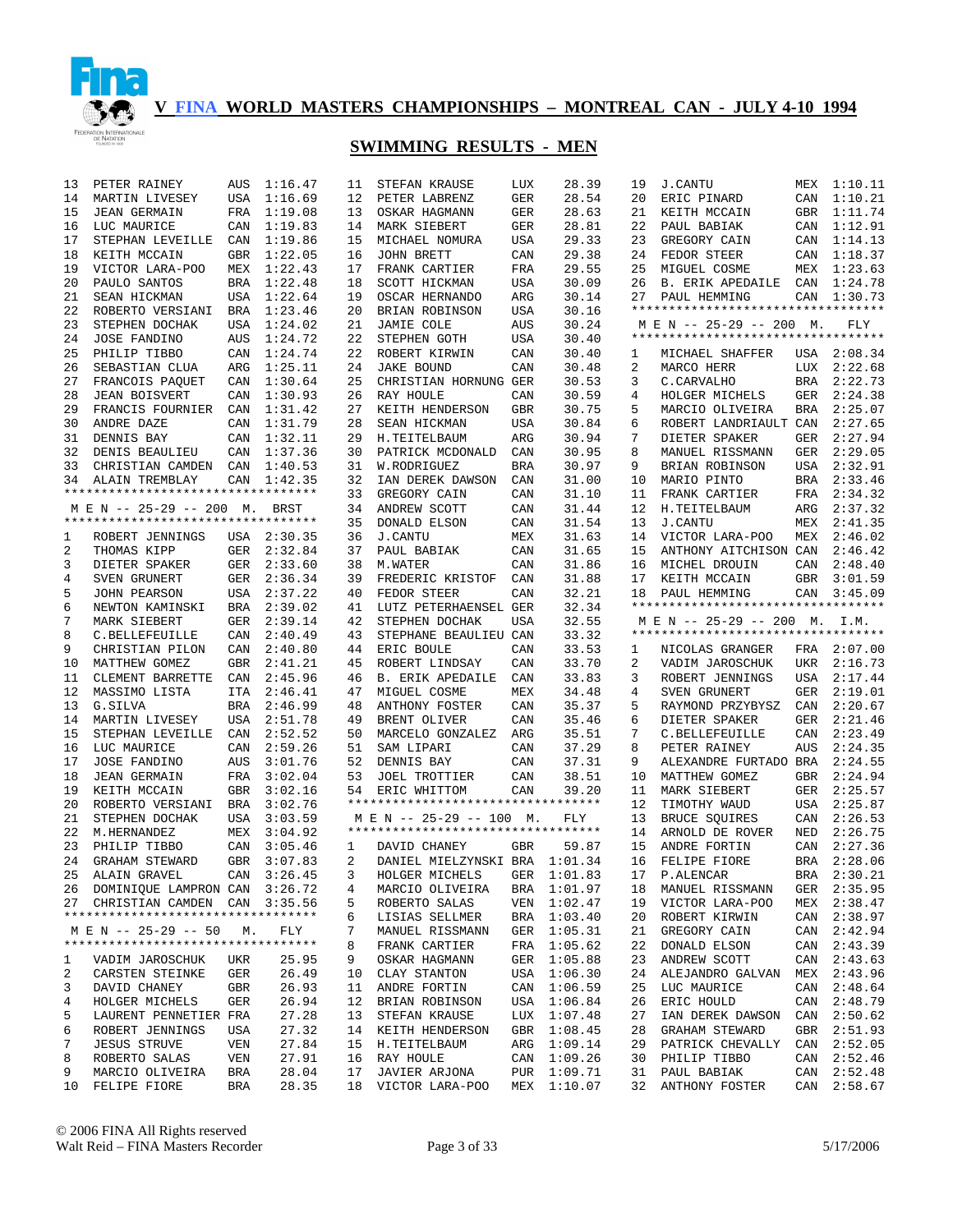

| 33 | <b>B. ERIK APEDAILE</b>            | CAN        | 3:03.36 | 32 | G.WILLIAMSON                       | CAN        | 28.17 | 11 | RUSSELL WILLIAMS              | USA        | 58.06       |
|----|------------------------------------|------------|---------|----|------------------------------------|------------|-------|----|-------------------------------|------------|-------------|
| 34 | ALAIN GRAVEL                       | CAN        | 3:06.62 | 33 | BARRY SCOTT                        | CAN        | 28.20 | 12 | DAVID EMERSON                 | GBR        | 58.11       |
| 35 | CLAUDE HEBERT                      | CAN        | 3:09.09 | 34 | IGOR TCHOUBYKINE                   | <b>RUS</b> | 28.25 | 13 | DAVID PURCHAS                 | CAN        | 58.22       |
| 36 | <b>JOEL TROTTIER</b>               | CAN        | 3:12.47 | 35 | ALBERTO GARZA                      | MEX        | 28.36 | 14 | <b>JOHN WARING</b>            | CAN        | 58.34       |
| 37 | NORMAN BOURGEOIS                   | CAN        | 3:13.13 | 36 | LOUIS GODIN                        | CAN        | 28.40 | 15 | FERNANDO FIGUEROA PUR         |            | 58.35       |
| 38 | ROBERT LINDSAY                     | CAN        | 3:20.12 | 37 | FRANK NEBEL                        | <b>GER</b> | 28.43 | 16 | DIRK SMITH                    | CAN        | 58.62       |
|    | ********************************** |            |         | 38 | FRANCOIS RACICOT                   | CAN        | 28.66 | 17 | TOMAS OLIVA                   | CAN        | 59.06       |
|    | M E N -- 25-29 -- 400 M.           |            | I.M.    | 39 | IAN ERWOOD                         | CAN        | 28.80 | 18 | EDUARD PETROV                 | <b>UKR</b> | 59.17       |
|    | ********************************** |            |         | 39 | ANDY GRAHAM                        | <b>GBR</b> | 28.80 | 19 | BENOIT GUAY                   | CAN        | 59.18       |
| 1  | NICOLAS GRANGER                    | FRA        | 4:31.47 | 41 | <b>JOHN KEUPER</b>                 | CAN        | 28.84 | 19 | RICK SCOTT                    | CAN        | 59.18       |
| 2  | <b>JOHN PEARSON</b>                | USA        | 4:51.37 | 42 | WAYNE RENDELY                      | USA        | 28.98 | 21 | GARY REES                     | <b>GBR</b> | 59.51       |
| 3  | SVEN GRUNERT                       | <b>GER</b> | 4:55.99 | 43 | GABRIEL FLECK                      | USA        | 29.06 | 22 | MARTIN RAYMOND                | CAN        | 59.77       |
|    |                                    |            |         |    |                                    |            |       | 23 |                               |            | 1:00.07     |
| 4  | ALEXANDRE FURTADO BRA              |            | 5:05.11 | 44 | MICHAEL JOHNSON                    | USA        | 29.18 |    | P.AGUIRRE                     | ECU        |             |
| 5  | MARCO HERR                         | LUX        | 5:05.63 | 45 | ALEX MERKLEIN                      | CAN        | 29.26 | 24 | HUI LEE                       | CAN        | 1:00.70     |
| 6  | RAYMOND PRZYBYSZ                   | CAN        | 5:08.85 | 46 | DENIS LEVESOUE                     | CAN        | 29.31 | 25 | ALBERTO GARZA                 | MEX        | 1:00.96     |
| 7  | PEER OLE JACOBSEN USA              |            | 5:14.50 | 47 | RENATO YAGO                        | BRA        | 29.32 | 26 | JACQUES MASSE                 | FRA        | 1:01.08     |
| 8  | THOMAS KIPP                        | GER        | 5:16.25 | 48 | TOMMY SCHMITZ                      | USA        | 29.35 | 27 | TREVOR MCBRYAN                | LUX        | 1:01.44     |
| 9  | C.BELLEFEUILLE                     | CAN        | 5:17.24 | 49 | BRUCE RAVER                        | USA        | 29.45 | 28 | JOSE HORTA                    | PAN        | 1:01.58     |
| 10 | ARNOLD DE ROVER                    | NED        | 5:17.39 | 50 | LUC HURTUBISE                      | CAN        | 29.54 | 29 | <b>JURGEN PETERS</b>          | GER        | 1:01.88     |
| 11 | TIMOTHY WAUD                       | <b>USA</b> | 5:25.01 | 51 | DANIEL SURPRENANT                  | CAN        | 29.63 | 30 | PATRICK LEE LOY               | CAN        | 1:02.27     |
| 12 | CHRISTIAN HORNUNG GER              |            | 5:26.20 | 52 | D. VAILLANCOURT                    | CAN        | 30.05 | 31 | G. WILLIAMSON                 | CAN        | 1:02.36     |
| 13 | ANTHONY AITCHISON CAN              |            | 5:27.16 | 53 | KEN MCLELLAN                       | CAN        | 30.08 | 32 | <b>JACK RALEIGH</b>           | CAN        | 1:02.50     |
| 14 | P.ALENCAR                          | <b>BRA</b> | 5:31.62 | 54 | HIDEYUKI KATOH                     | JPN        | 30.12 | 33 | BARRY SCOTT                   | CAN        | 1:03.22     |
| 15 | BRIAN ROBINSON                     | USA        | 5:41.98 | 55 | S.RIVERA                           | MEX        | 30.27 | 34 | PETER BOYLAN                  | GBR        | 1:03.40     |
| 16 | KEITH MCCAIN                       | <b>GBR</b> | 5:56.44 | 56 | THIERRY KLITSCH                    | FRA        | 30.38 | 35 | GABRIEL FLECK                 | USA        | 1:03.51     |
| 17 | ANDREW SCOTT                       | CAN        | 5:58.51 | 57 | ADAM SESSIONS                      | CAN        | 30.75 | 36 | <b>JOHN KEUPER</b>            | CAN        | 1:03.53     |
| 18 | STEPHEN DOCHAK                     | USA        | 6:11.31 | 58 | PETER CHAUVIN                      | CAN        | 30.80 | 37 | MICHAEL JOHNSON               | USA        | 1:04.37     |
| 19 | <b>JOSE FANDINO</b>                | AUS        | 6:21.82 | 59 | PATRICK GALLAGHER GBR              |            | 30.81 | 38 | KIRK MEYER                    | USA        | 1:04.60     |
| 20 | CLAUDE HEBERT                      | CAN        | 6:54.08 | 60 | PETER AUNG THIN                    | CAN        | 30.86 | 39 | FRANK NEBEL                   | GER        | 1:04.68     |
| 21 | PAUL HEMMING                       | CAN        | 7:03.09 | 61 | PETER MACINTYRE                    | CAN        | 30.99 | 40 | FRANCOIS OLIVIER              | CAN        | 1:04.90     |
| 22 | NORMAN BOURGEOIS                   | CAN        | 7:11.75 | 62 | GREGORY GALE                       | CAN        | 31.38 | 41 | GUY DORION                    | CAN        | 1:05.08     |
|    | ********************************** |            |         | 63 | <b>JOEL KIEFFER</b>                | CAN        | 31.62 | 42 | YVES LECLAIR                  | CAN        | 1:05.14     |
|    | M E N -- 30-34 -- 50               | М.         | FREE    | 64 | RICHARD MITCHELL                   | CAN        | 31.70 | 43 | LOUIS GODIN                   | CAN        | 1:05.15     |
|    | ********************************** |            |         | 65 | ROBERTO MARTINS                    | <b>BRA</b> | 31.72 | 44 | ANDY GRAHAM                   | GBR        | 1:05.52     |
| 1  |                                    |            | 23.81   | 66 | DEREK COONEY                       | GBR        | 32.01 | 45 | PETER CHAUVIN                 | CAN        | 1:06.34     |
|    | STEFAN VOLERY                      | SUI        |         |    |                                    |            |       |    |                               |            |             |
| 2  | PATRICK KEATING                    | <b>USA</b> | 23.97   | 67 | ROBERT HOGG                        | <b>GBR</b> | 32.32 | 46 | PIERRE BAYARD                 | CAN        | 1:06.41     |
| 3  | OTAVIO SILVA                       | GER        | 24.69   | 68 | MICHEL CASGRAIN                    | CAN        | 32.36 | 47 | DENIS LEVESQUE                | CAN        | 1:07.60     |
| 4  | D. JAY MORISSETTE USA              |            | 24.75   | 69 | DENIS PARENT                       | CAN        | 33.04 | 48 | ARI STIEL RADU                | <b>BRA</b> | 1:07.71     |
| 5  | ROBERTO CLAUSI                     | BRA        | 24.97   | 70 | JEAN-GUY LEFEBVRE CAN              |            | 33.59 | 49 | RANDALL GIBSON                | CAN        | 1:08.02     |
| 6  | PETER MCKINNON                     | CAN        | 25.11   | 71 | MARIO BLOOIN                       | CAN        | 34.02 | 50 | ALEX MERKLEIN                 | CAN        | 1:08.07     |
| 7  | MARCO CONTI                        | ITA        | 25.50   | 72 | THIERRY ETHEVENIN FRA              |            | 34.23 | 51 | HIDEYUKI KATOH                | JPN        | 1:08.08     |
| 8  | ROY DEARY                          | <b>USA</b> | 25.69   | 73 | ERIC BELANGER                      | CAN        | 34.25 | 52 | PATRICK GALLAGHER GBR         |            | 1:08.15     |
| 9  | <b>JOSE HORTA</b>                  | PAN        | 26.26   | 74 | SYLVAIN BOUCHARD                   | CAN        | 34.34 | 53 | KEN MCLELLAN                  | CAN        | 1:08.36     |
| 10 | PAULO SCHIOCHET                    | <b>BRA</b> | 26.30   | 75 | <b>JEAN-ROCK COTE</b>              | CAN        | 34.35 | 54 | S.RIVERA                      | MEX        | 1:08.69     |
| 11 | RUSSELL WILLIAMS                   | USA        | 26.42   | 76 | GILLES HEUDEBOURG FRA              |            | 35.08 | 55 | <b>BARRY STEMMLER</b>         | CAN        | 1:09.09     |
| 12 | EDUARD PETROV                      | <b>UKR</b> | 26.54   | 77 | YVES FOURNIER                      | CAN        | 35.50 | 56 | D. VAILLANCOURT               | CAN        | 1:09.11     |
| 13 | <b>JOHN STENROOS</b>               | <b>USA</b> | 26.67   | 77 | NATU AHAMED                        | ISR        | 35.50 | 57 | LOUIS LEVASSEUR               | CAN        | 1:09.71     |
| 14 | DIRK SMITH                         | CAN        | 26.68   | 79 | CLAUDE MALOUIN                     | CAN        | 35.66 | 58 | GREGORY GALE                  | CAN        | 1:10.87     |
| 15 | C.ENGELKE                          | CAN        | 26.69   | 80 | DAVID MILLS                        | CAN        | 35.76 | 59 | RICHARD MITCHELL              | CAN        | 1:11.03     |
| 16 | RICK SCOTT                         | CAN        | 26.71   | 81 | JOSEPH MCCAULEY                    | CAN        | 37.62 | 60 | PETER MACINTYRE               |            | CAN 1:11.15 |
| 17 | DAVID PURCHAS                      | CAN        | 26.72   |    | 82 JEAN MARIE                      | FRA        | 42.02 | 61 | DAVID TRAPMORE                |            | CAN 1:11.64 |
| 18 | MELVIN HAWKINS                     | USA        | 26.84   |    | 83 STEPHEN GREGSON AUS 1:07.73     |            |       | 62 | JOEL KIEFFER                  |            | CAN 1:12.87 |
| 19 | GLENN VICKERY                      | CAN        | 26.90   |    | ********************************** |            |       | 63 | JOHN BLAKENEY                 |            | CAN 1:12.88 |
| 20 | MARTIN RAYMOND                     | CAN        | 27.11   |    | M E N -- 30-34 -- 100 M. FREE      |            |       | 64 | <b>GUY DESSAULLES</b>         |            | CAN 1:13.12 |
| 21 | GERALD GAUTHIER                    | FRA        | 27.13   |    | ********************************** |            |       | 65 | THIERRY KLITSCH               |            | FRA 1:13.33 |
|    |                                    |            |         |    |                                    |            |       |    |                               |            |             |
| 22 | TOMAS OLIVA                        | CAN        | 27.19   | 1  | STEFAN VOLERY                      | SUI        | 52.70 | 66 | SYLVAIN BOUCHARD              |            | CAN 1:14.73 |
| 23 | DANIEL ROSENBAUM                   | BRA        | 27.31   | 2  | OTAVIO SILVA                       | BRA        | 53.76 | 67 | WAYNE RENDELY                 |            | USA 1:15.69 |
| 24 | <b>JACK RALEIGH</b>                | CAN        | 27.47   | 3  | PATRICK KEATING                    | USA        | 54.54 | 68 | JEAN-GUY LEFEBVRE CAN 1:15.99 |            |             |
| 25 | YVES BLAQUIERE                     | CAN        | 27.51   | 4  | D. JAY MORISSETTE USA              |            | 54.61 | 69 | ROBERTO MARTINS               |            | BRA 1:16.09 |
| 26 | FRANCOIS BESSETTE CAN              |            | 27.55   | 5  | ROBERTO CLAUSI                     | BRA        | 54.64 | 70 | DEREK COONEY                  |            | GBR 1:16.15 |
| 27 | PETER BOYLAN                       | GBR        | 27.76   | 6  | PETER MCKINNON                     | CAN        | 54.81 | 71 | MICHEL CASGRAIN               |            | CAN 1:16.64 |
| 28 | <b>JURGEN PETERS</b>               | GER        | 27.82   | 7  | ROY DEARY                          | USA        | 55.05 | 72 | JEAN-ROCK COTE                |            | CAN 1:17.30 |
| 29 | JACQUES MASSE                      | FRA        | 27.89   | 8  | IGOR VAZHENIN                      | USA        | 55.50 | 73 | LUCIO AZEVEDO                 |            | BRA 1:17.74 |
| 30 | KIRK MEYER                         | USA        | 27.94   | 9  | MARCO CONTI                        | ITA        | 56.62 | 74 | FRANCOIS TESSIER CAN 1:18.04  |            |             |
|    | RALF KRINGS                        | LUX        | 28.05   | 10 | ROBERT HUDEK                       | USA        | 56.72 | 75 | GILLES HEUDEBOURG FRA 1:18.78 |            |             |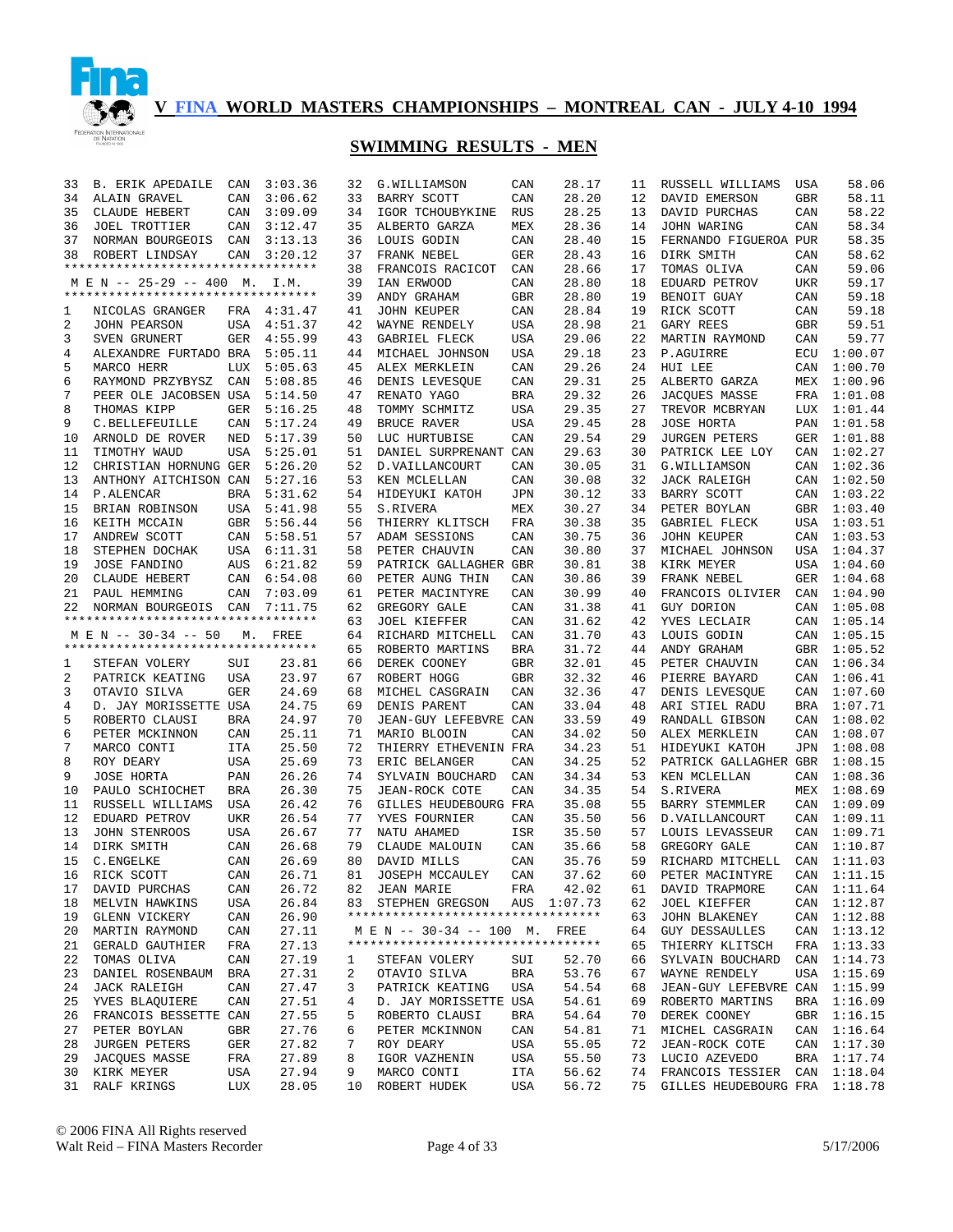

| 76       | THIERRY ETHEVENIN FRA                   |            | 1:20.06            | 4              | IGOR VAZHENIN                       | USA        | 4:23.27            | 26       | ALEX MERKLEIN                      |                   | CAN 12:12.83   |
|----------|-----------------------------------------|------------|--------------------|----------------|-------------------------------------|------------|--------------------|----------|------------------------------------|-------------------|----------------|
| 77       | <b>ROBERT GIBB</b>                      | NZL        | 1:20.27            | 5              | DAMIANO NANETTI                     | ITA        | 4:25.10            | 27       | MARC TREMBLAY                      |                   | CAN 13:31.26   |
| 78       | YVES FOURNIER                           | CAN        | 1:20.93            | 6              | HEINZ ENGELMEIER                    | GER        | 4:32.22            | 28       | JACQUES LEROUX                     |                   | CAN 13:38.94   |
| 79       | M.PIZZACALLA                            | CAN        | 1:21.24            | 7              | EDUARDO DOMINGUES BRA               |            | 4:34.30            | 29       | ANDRE VILLENEUVE                   |                   | CAN 14:51.00   |
| 80       | NELSON FLAMAND                          | CAN        | 1:22.77            | 8              | GORDON OVERING                      | CAN        | 4:38.61            | 30       | PAUL PRIMEAU                       |                   | CAN 15:00.64   |
| 81       | ROBERT HOGG                             | GBR        | 1:22.84            | 9              | MARTIN RAYMOND                      | CAN        | 4:43.19            |          | ********************************** |                   |                |
| 82       | DAVID MILLS                             | CAN        | 1:22.89            | 10             | THOMAS OGRIZEK                      | BRA        | 4:43.71            |          | M E N -- 30-34 -- 50               |                   | M. BACK        |
| 83       | JOSEPH MCCAULEY                         | CAN        | 1:24.23            | 11             | M.GOSSELIN                          | CAN        | 4:44.01            |          | ********************************** |                   |                |
| 84       | ERIC BELANGER                           | CAN        | 1:25.22            | 12             | RALF HAURY                          | GER        | 4:45.73            | 1        | SEAN MURPHY                        | USA               | 27.26          |
| 85       | STEPHEN GREGSON                         | AUS        | 2:48.20            | 13             | O.C-RASMUSSEN                       | LUX        | 4:52.54            | 2        | PETER MCKINNON                     | CAN               | 28.96          |
|          | **********************************      |            |                    | 14             | GARY REES                           | GBR        | 4:52.85            | 3        | A.SIDORENKO                        | UKR               | 29.04          |
|          | M E N -- 30-34 -- 200 M. FREE           |            |                    | 15             | JACQUES MASSE                       | FRA        | 4:53.39            | 4        | C.ENGELKE                          | CAN               | 30.55          |
|          | **********************************      |            |                    | 16             | RON NIEDRICH                        | USA        | 4:55.44            | 5        | DAVID PURCHAS                      | CAN               | 31.01          |
| 1        | IGOR VAZHENIN                           |            | USA 2:01.85        | 17             | <b>JEAN SAVARIA</b>                 | CAN        | 4:55.69            | 6        | <b>JOSE FELICIO</b>                | <b>BRA</b>        | 31.12          |
| 2        | ROBERT HUDEK                            | USA        | 2:03.03            | 18             | FERNANDO FIGUEROA PUR               |            | 4:56.52            | 7        | PAULO SCHIOCHET                    | <b>BRA</b>        | 31.34          |
| 3        | ROY DEARY                               | USA        | 2:04.43            | 19             | MICHAEL JOHNSON                     | USA        | 5:03.62            | 8        | FERNANDO PARANHOS BRA              |                   | 31.71          |
| 4        | DAMIANO NANETTI                         | ITA        | 2:04.79            | 20             | BRIAN CAMPION                       | USA        | 5:04.71            | 9        | BENOIT GUAY                        | CAN               | 32.45          |
| 5        | PAULO SCHIOCHET                         | BRA        | 2:08.89            | 21             | DAN WROBLEWSKI                      | <b>BRA</b> | 5:05.21            | 10       | DANIEL ROSENBAUM                   | <b>BRA</b>        | 32.47          |
| 6        | MARTIN RAYMOND                          | CAN        | 2:09.22            | 22             | PETER LITHGOW                       | CAN        | 5:12.82            | 11       | FRANK NEBEL                        | <b>GER</b>        | 32.53          |
| 7        | DAVID DOUGLAS                           | CAN        | 2:09.45            | 23             | MICHEL GAGNON                       | CAN        | 5:14.41            | 12       | E.BOSQUE                           | MEX               | 33.01          |
| 8        | GORDON OVERING                          | CAN        | 2:11.35            | 24             | ARI STIEL RADU                      | BRA        | 5:21.26            | 13       | FRANCOIS BESSETTE CAN              | <b>GBR</b>        | 33.68          |
| 9        | RALF HAURY                              | <b>GER</b> | 2:12.05            | 25             | HIDEYUKI KATOH<br>BRAD TOMLINSON    | JPN        | 5:23.65            | 14       | ANDY GRAHAM<br>ANDRE DESPATIE      |                   | 33.69          |
| 10       | RICK SCOTT                              | CAN        | 2:12.15            | 26<br>27       |                                     | CAN        | 5:23.86            | 15       |                                    | CAN               | 33.88          |
| 10       | JOHN STENROOS                           | USA        | 2:12.15<br>2:12.53 |                | PETER BOYLAN                        | GBR        | 5:25.78            | 16       | LORNE PEARSON                      | CAN               | 34.19<br>34.27 |
| 12<br>13 | BRIAN CAMPION                           | USA        |                    | 28<br>29       | PATRICK GALLAGHER GBR<br>H.MARTINEZ |            | 5:25.89            | 17       | RALF KRINGS<br>R.MARTINEZ          | LUX<br><b>VEN</b> | 34.41          |
| 14       | FERNANDO FIGUEROA PUR<br>THOMAS OGRIZEK | BRA        | 2:13.62<br>2:14.08 | 30             | TIMOTHY DAWKINS                     | MEX<br>CAN | 5:39.17<br>5:47.27 | 18<br>19 | WADE JOHN JAMES                    | CAN               | 34.53          |
| 15       | JACQUES MASSE                           | FRA        | 2:14.61            | 31             | MARTIN CLOUTIER                     | CAN        | 5:47.66            | 20       | IAN ERWOOD                         | CAN               | 35.26          |
| 16       | GARY REES                               | GBR        | 2:15.12            | 32             | JOHN BLAKENEY                       | CAN        | 5:47.78            | 21       | V.FLORES                           | MEX               | 35.30          |
| 17       | TREVOR MCBRYAN                          |            | LUX 2:15.23        | 33             | DAVID TRAPMORE                      | CAN        | 5:49.53            | 22       | GABRIEL RAMIREZ                    | MEX               | 35.90          |
| 18       | T.NOERRENBERG                           |            | GER 2:17.92        | 34             | LUC HURTUBISE                       | CAN        | 5:54.29            | 23       | LOUIS GODIN                        | CAN               | 36.01          |
| 19       | <b>JEAN SAVARIA</b>                     |            | CAN 2:19.39        | 35             | GREGORY GALE                        | CAN        | 6:02.25            | 24       | GUY DORION                         | CAN               | 37.03          |
| 20       | JACK RALEIGH                            |            | CAN 2:19.74        | 36             | ROBERT HOGG                         | GBR        | 6:47.01            | 25       | BARRY STEMMLER                     | CAN               | 37.05          |
| 21       | JORGE SANCHEZ                           |            | MEX 2:22.10        | 37             | NELSON FLAMAND                      | CAN        | 6:48.17            | 26       | SYLVAIN DUGAS                      | CAN               | 40.97          |
| 22       | RODNEY MYSKO                            |            | CAN 2:23.42        | 38             | ANDRE VILLENEUVE                    | CAN        | 6:57.27            | 27       | PIERRE LACROIX                     | CAN               | 42.04          |
| 23       | PETER LITHGOW                           | CAN        | 2:24.54            | 39             | THIERRY ETHEVENIN FRA               |            | 6:58.58            | 28       | MICHEL CASGRAIN                    | CAN               | 42.67          |
| 24       | GABRIEL FLECK                           | USA        | 2:26.92            | 40             | GILLES HEUDEBOURG FRA               |            | 7:09.44            | 29       | FRANCOIS TESSIER                   | CAN               | 42.70          |
| 25       | MARCOS FUSCHINI                         | BRA        | 2:27.53            |                | *********************************   |            |                    | 30       | ADAM SESSIONS                      | CAN               | 42.74          |
| 26       | JON DANIEL LAMAN                        | USA        | 2:28.85            |                | M E N -- 30-34 -- 800 M. FREE       |            |                    | 31       | DAVID MILLS                        | CAN               | 43.42          |
| 27       | ANDY GRAHAM                             | GBR        | 2:29.79            |                | *********************************   |            |                    | 32       | JEAN-GUY LEFEBVRE CAN              |                   | 44.22          |
| 28       | BRAD TOMLINSON                          | CAN        | 2:29.83            | 1              | ROBERT HUDEK                        |            | USA 8:57.65        | 33       | GILLES HEUDEBOURG FRA              |                   | 44.24          |
| 29       | PATRICK GALLAGHER GBR                   |            | 2:30.50            | $\overline{2}$ | GERRY RODRIGUES                     |            | USA 9:07.42        | 34       | <b>JEAN-ROCK COTE</b>              | CAN               | 44.59          |
| 30       | WILLIAM KRYSAC                          | CAN        | 2:33.50            | 3              | MIKE KECK                           | USA        | 9:09.66            |          | ********************************** |                   |                |
| 30       | HIDEYUKI KATOH                          | <b>JPN</b> | 2:33.50            | 4              | HEINZ ENGELMEIER                    | GER        | 9:14.89            |          | M E N -- 30-34 -- 100 M.           |                   | BACK           |
| 32       | ROBERTO GREGORIS                        | CAN        | 2:36.46            | 5              | EDUARDO DOMINGUES BRA               |            | 9:25.65            |          | ********************************** |                   |                |
| 33       | DAVID TRAPMORE                          | CAN        | 2:38.28            | 6              | GORDON OVERING                      | CAN        | 9:32.45            | 1        | SEAN MURPHY                        | USA               | 58.66          |
| 34       | TIMOTHY DAWKINS                         | CAN        | 2:38.35            | 7              | THOMAS OGRIZEK                      | <b>BRA</b> | 9:45.72            | 2        | TIMOTHY MCMANUS                    |                   | CAN 1:02.36    |
| 35       | BARRY STEMMLER                          | CAN        | 2:38.75            | 8              | MARTIN RAYMOND                      | CAN        | 9:48.17            | 3        | PETER MCKINNON                     |                   | CAN 1:03.39    |
| 36       | JOHN BLAKENEY                           |            | CAN 2:39.94        | 9              | M.GOSSELIN                          |            | CAN 9:50.39        | 4        | A.SIDORENKO                        |                   | UKR 1:03.87    |
| 37       | RICHARD MITCHELL CAN 2:41.76            |            |                    |                | 10 DONALD SKEOCH                    |            | USA 9:51.26        | 5        | DAVID PURCHAS                      |                   | CAN 1:05.60    |
| 38       | PETER MACINTYRE                         | CAN        | 2:44.37            |                | 11 O.C-RASMUSSEN                    |            | LUX 10:01.65       | 6        | ARNALDO PEREZ                      |                   | PUR 1:07.22    |
| 39       | LOUIS LEVASSEUR                         | CAN        | 2:45.69            | 12             | <b>JEAN SAVARIA</b>                 |            | CAN 10:14.31       | 7        | GARY ANTONICK                      |                   | USA 1:07.44    |
| 40       | THIERRY KLITSCH                         |            | FRA 2:46.95        | 13             | RON PHAFF                           |            | NED 10:14.58       | 8        | D. JAY MORISSETTE USA 1:07.50      |                   |                |
| 41       | <b>GUY DESSAULLES</b>                   | CAN        | 2:53.38            | 14             | WARREN KEMBER                       |            | AUS 10:29.83       | 9        | DAVID DOUGLAS                      |                   | CAN 1:07.80    |
| 42       | LUCIO AZEVEDO                           |            | BRA 3:05.29        | 15             | MICHAEL JOHNSON                     |            | USA 10:34.58       | 10       | C. ENGELKE                         |                   | CAN 1:07.97    |
| 43       | THIERRY ETHEVENIN FRA                   |            | 3:06.50            | 16             | PETER LITHGOW                       |            | CAN 10:36.60       | 11       | BENOIT GUAY                        |                   | CAN 1:08.34    |
|          | 44 ROBERT GIBB                          | NZL        | 3:07.69            | 17             | JON DANIEL LAMAN                    |            | USA 10:52.09       | 12       | PAULO SCHIOCHET                    |                   | BRA 1:08.59    |
| 45       | NELSON FLAMAND                          |            | CAN 3:11.04        | 18             | JORGE SANCHEZ                       |            | MEX 11:06.54       | 13       | JURGEN GOOSSENS                    |                   | BEL 1:09.40    |
| 46       | JOSEPH MCCAULEY                         |            | CAN 3:11.27        | 19             | HIDEYUKI KATOH                      |            | JPN 11:11.96       | 14       | FRANK NEBEL                        |                   | GER 1:09.97    |
|          | **********************************      |            |                    | 20             | BRAD TOMLINSON                      |            | CAN 11:15.28       | 15       | DAVID LAVERY                       |                   | CAN 1:10.77    |
|          | M E N -- 30-34 -- 400 M. FREE           |            |                    | 21             | ANDRE BELANGER                      |            | CAN 11:26.94       | 16       | RODNEY MYSKO                       |                   | CAN 1:10.92    |
|          | **********************************      |            |                    | 22             | H.MARTINEZ                          |            | MEX 11:43.74       | 17       | <b>JOSE FELICIO</b>                |                   | BRA 1:11.62    |
| 1        | ROBERT HUDEK                            |            | USA 4:18.17        | 23             | PATRICK GALLAGHER GBR 11:44.93      |            |                    | 18       | ANDRE DESPATIE                     |                   | CAN 1:13.15    |
| 2        | GERRY RODRIGUES                         |            | USA 4:19.90        | 24             | SERGE TESSIER                       |            | CAN 11:51.43       | 19       | WARREN KEMBER                      | AUS               | 1:13.96        |
| 3        | MIKE KECK                               |            | USA 4:22.05        | 25             | TIMOTHY DAWKINS                     |            | CAN 12:03.11       | 20       | G. WILLIAMSON                      |                   | CAN 1:14.48    |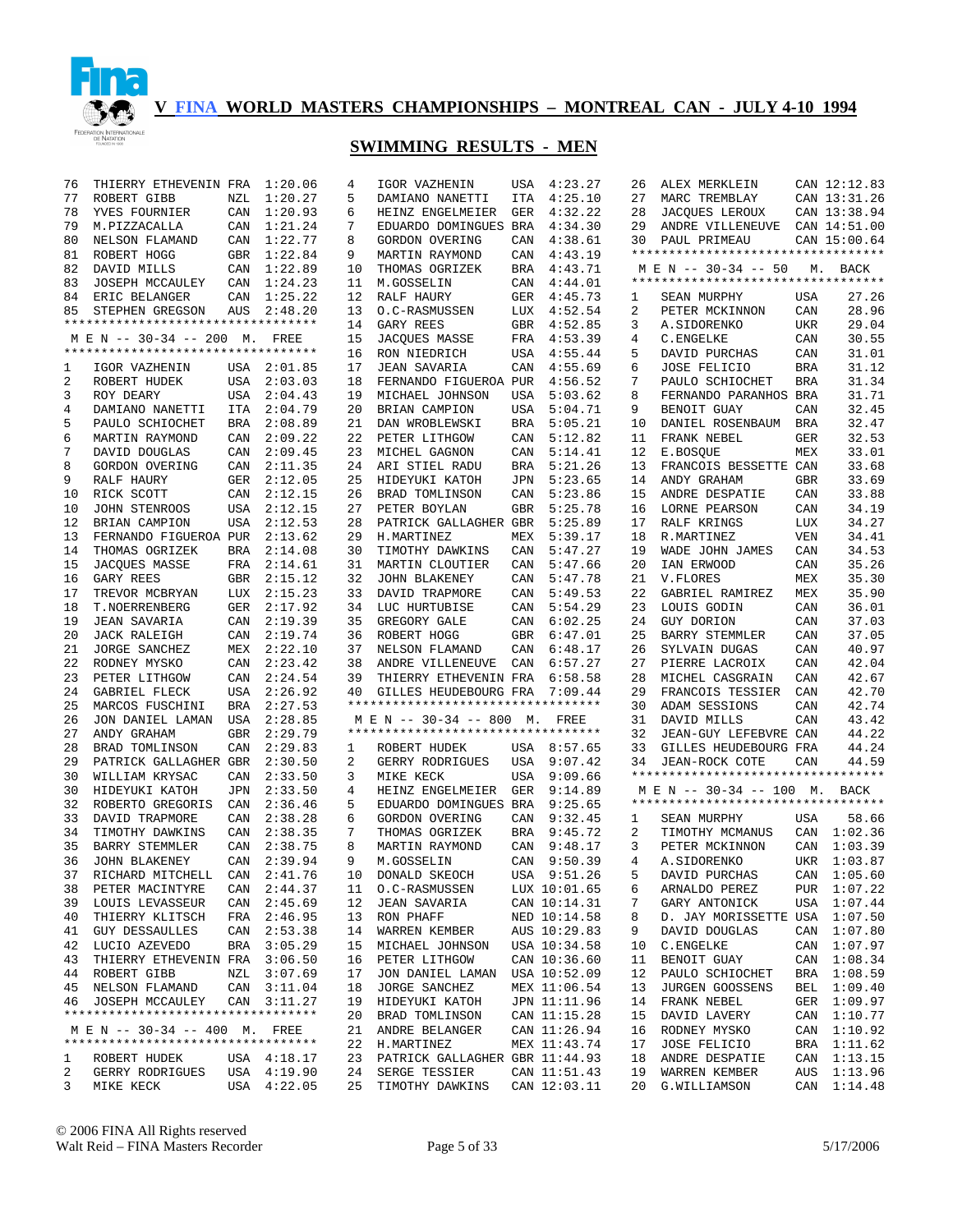

| 21     | R.MARTINEZ                         | <b>VEN</b> | 1:14.86     | 12             | MARCO CONTI                        | <b>ITA</b> | 33.64          | 20       | DAVID DOYLE                        | CAN        | 1:20.30     |
|--------|------------------------------------|------------|-------------|----------------|------------------------------------|------------|----------------|----------|------------------------------------|------------|-------------|
| 22     | LORNE PEARSON                      | CAN        | 1:14.97     | 13             | HOLGER MAIWALD                     | GER        | 34.10          | 21       | FRANCOIS BESSETTE CAN              |            | 1:21.28     |
| 22     | <b>JURGEN PETERS</b>               | GER        | 1:14.97     | 14             | MARK BRIAN NELSON USA              |            | 34.12          | 22       | PATRICK SELMAY                     | CAN        | 1:21.99     |
| 24     | PIERRE POULIN                      | CAN        | 1:15.55     | 15             | FLORIAN BINET                      | FRA        | 34.14          | 23       | ALCEU NOBRE                        | BRA        | 1:22.03     |
| 25     | PATRICK SELMAY                     | CAN        | 1:16.64     | 16             | LANG JONGMANS                      | CAN        | 34.38          | 24       | <b>GLENN VICKERY</b>               | CAN        | 1:22.15     |
| 26     | GABRIEL RAMIREZ                    | MEX        | 1:16.80     | 17             | <b>JOHN KEUPER</b>                 | CAN        | 34.71          | 25       | JOACHIM SIRCH                      | GER        | 1:22.16     |
| 27     | GABRIEL FLECK                      | <b>USA</b> | 1:17.47     | 18             | BRIAN CAMPION                      | USA        | 34.85          | 26       | STEVEN GREENSTEIN GBR              |            | 1:22.49     |
| 28     | BARRY SCOTT                        | CAN        | 1:17.48     | 19             | RUSSELL WILLIAMS                   | USA        | 34.95          | 27       | MICHEL GAGNON                      | CAN        | 1:22.80     |
| 29     | FRANCOIS RACICOT                   | CAN        | 1:18.86     | 20             | PIERRE SIMETIN                     | CAN        | 34.96          | 28       | KEN MCLELLAN                       | CAN        | 1:23.30     |
| 30     | <b>BARRY STEMMLER</b>              | CAN        | 1:19.66     | 21             | TREVOR MCBRYAN                     | LUX        | 35.14          | 29       | YVES BLAQUIERE                     | CAN        | 1:23.37     |
| 31     | JON DANIEL LAMAN                   | USA        | 1:20.45     | 22             | D.MIER                             | MEX        | 35.57          | 30       | TOMMY SCHMITZ                      | USA        | 1:23.53     |
| 32     | WILLIAM KRYSAC                     | CAN        | 1:20.83     | 23             | <b>JOSE PEREIRA</b>                | <b>BRA</b> | 36.08          | 31       | PHILIPPE ALZIEU                    | FRA        | 1:23.54     |
| 33     | ANDREW PATRICK                     | HKG        | 1:21.61     | 24             | FRANCOIS BESSETTE CAN              |            | 36.14          | 32       | FRANCOIS RACICOT                   | CAN        | 1:23.56     |
| 34     | ALEX MERKLEIN                      | CAN        | 1:22.03     | 25             | GLENN VICKERY                      | CAN        | 36.22          | 33       | <b>JOSE PEREIRA</b>                | BRA        | 1:24.19     |
| 35     | GREGORY GALE                       | CAN        | 1:25.19     | 26             | JOACHIM SIRCH                      | GER        | 36.53          | 34       | BEN GIFFORD                        | GBR        | 1:24.51     |
| 36     | JEAN-GUY LEFEBVRE CAN              |            | 1:34.44     | 27             | KIRK MEYER                         | USA        | 36.63          | 35       | LUC HURTUBISE                      | CAN        | 1:25.59     |
| 37     | LUC TREMBLAY                       | CAN        | 1:39.05     | 28             | PETER BOYLAN                       | GBR        | 36.76          | 36       | KIRK MEYER                         | USA        | 1:26.11     |
| 38     | ROBERT GIBB                        | NZL        | 1:45.28     | 29             | GABRIEL RAMIREZ                    | MEX        | 37.23          | 37       | DEREK COONEY                       | GBR        | 1:26.49     |
| 39     | JACQUES LEROUX                     | CAN        | 1:51.12     | 30             | ANDY GRAHAM                        | <b>GBR</b> | 37.36          | 38       | ROBERTO GREGORIS                   | CAN        | 1:27.09     |
| 40     | M.PIZZACALLA                       | CAN        | 1:57.59     | 31             | IAN ERWOOD                         | CAN        | 37.41          | 39       | RANDALL GIBSON                     | CAN        | 1:27.10     |
|        | ********************************** |            |             | 32             | TOMMY SCHMITZ                      | USA        | 37.45          | 40       | D. VAILLANCOURT                    | CAN        | 1:28.58     |
|        | M E N -- 30-34 -- 200 M. BACK      |            |             | 33             | PHILIPPE ALZIEU                    | FRA        | 37.47          | 41       | PAUL PRIMEAU                       | CAN        | 1:31.21     |
|        | ********************************** |            |             | 34             | YVES BLAOUIERE                     | CAN        | 37.75          | 42       | <b>JOEL KIEFFER</b>                | CAN        | 1:31.66     |
| 1      | SEAN MURPHY                        | USA        | 2:05.62     | 35             | DEREK COONEY                       | <b>GBR</b> | 37.78          | 43       | DENIS LEVESQUE                     | CAN        | 1:31.70     |
| 2      | TIMOTHY MCMANUS                    | CAN        | 2:15.24     | 36             | LUC HURTUBISE                      | CAN        | 38.02          | 44       | SYLVAIN BOUCHARD                   | CAN        | 1:32.23     |
| 3      | PETER MCKINNON                     | CAN        | 2:19.85     | 37             | KEN MCLELLAN                       | CAN        | 38.13          | 45       | MARIO BLOOIN                       | CAN        | 1:33.32     |
| 4      | ARNALDO PEREZ                      | <b>PUR</b> | 2:21.80     | 38             | DANIEL SURPRENANT CAN              |            | 38.39          | 46       | NATU AHAMED                        | ISR        | 1:35.09     |
| 5      | MIKE KECK                          | USA        | 2:23.80     | 39             | D. VAILLANCOURT                    | CAN        | 38.45          | 47       | ADAM SESSIONS                      | CAN        | 1:36.05     |
| 6      | C.ENGELKE                          | CAN        | 2:27.26     | 40             | DENIS PARENT                       | CAN        | 39.59          | 48       | <b>JEAN MARIE</b>                  | FRA        | 1:37.04     |
| 7      | PAULO SCHIOCHET                    |            | 2:28.61     | 41             | PAUL PRIMEAU                       |            | 39.96          | 49       |                                    |            | BRA 1:37.82 |
|        |                                    | BRA        |             |                |                                    | CAN        |                |          | D.LUZ<br>MICHEL CASGRAIN           |            | 1:38.71     |
| 8<br>9 | BENOIT GUAY                        | CAN        | 2:30.33     | 42             | NATU AHAMED                        | ISR<br>CAN | 40.11<br>40.46 | 50<br>51 | NELSON FLAMAND                     | CAN<br>CAN | 1:40.76     |
|        |                                    |            |             |                |                                    |            |                |          |                                    |            |             |
|        | T.NOERRENBERG                      | <b>GER</b> | 2:31.39     | 43             | SYLVAIN BOUCHARD                   |            |                |          |                                    |            |             |
| 10     | DONALD SKEOCH                      | <b>USA</b> | 2:31.77     | 44             | ADAM SESSIONS                      | CAN        | 40.48          | 52       | YVES FOURNIER                      | CAN        | 1:43.05     |
| 11     | JURGEN GOOSSENS                    | <b>BEL</b> | 2:31.85     | 45             | S.RIVERA                           | MEX        | 40.66          | 53       | M.PIZZACALLA                       | CAN        | 1:47.04     |
| 12     | GARY ANTONICK                      | <b>USA</b> | 2:32.41     | 46             | D.LUZ                              | BRA        | 41.34          | 54       | JOSEPH MCCAULEY                    | CAN        | 1:52.43     |
| 13     | RON PHAFF                          | NED        | 2:34.50     | 47             | MICHEL CASGRAIN                    | CAN        | 41.68          |          | ********************************** |            |             |
| 14     | RON NIEDRICH                       | <b>USA</b> | 2:39.04     | 48             | JEAN-GUY LEFEBVRE CAN              |            | 41.72          |          | M E N -- 30-34 -- 200 M. BRST      |            |             |
| 15     | DANIEL ROSENBAUM                   | BRA        | 2:42.08     | 49             | LUC TREMBLAY                       | CAN        | 42.90          |          | ********************************** |            |             |
| 16     | <b>JURGEN PETERS</b>               | GER        | 2:42.86     | 50             | <b>GUY DESSAULLES</b>              | CAN        | 43.21          | 1        | MICHAEL MUNTJES                    | GER        | 2:31.85     |
| 17     | R.MARTINEZ                         | VEN        | 2:43.15     | 51             | PIERRE LACROIX                     | CAN        | 44.08          | 2        | JOHN STENROOS                      | USA        | 2:41.36     |
| 18     | LORNE PEARSON                      | CAN        | 2:46.71     | 52             | GILLES HEUDEBOURG FRA              |            | 44.34          | 3        | TREVOR MCBRYAN                     | LUX        | 2:42.69     |
| 19     | WARREN KEMBER                      | AUS        | 2:47.19     | 53             | YVES FOURNIER                      | CAN        | 44.88          | 4        | PETER HODSON                       | CAN        | 2:43.40     |
| 20     | GABRIEL RAMIREZ                    | MEX        | 2:47.86     | 54             | LUCIO AZEVEDO                      | BRA        | 46.80          | 5        | DONALD SKEOCH                      | USA        | 2:45.62     |
| 21     | MICHEL GAGNON                      | CAN        | 2:48.58     |                | ********************************** |            |                | 6        | RON PHAFF                          | NED        | 2:46.55     |
| 22     | E.BOSQUE                           |            | MEX 2:51.89 |                | M E N -- 30-34 -- 100 M.           |            | BRST           | 7        | D.MIER                             | MEX        | 2:47.03     |
| 23     | BARRY STEMMLER                     | CAN        | 2:54.93     |                | ********************************** |            |                | 8        | FLORIAN BINET                      | FRA        | 2:47.38     |
| 24     | SERGE TESSIER                      | CAN        | 2:57.72     | 1              | MICHAEL MUNTJES                    | GER        | 1:07.59        | 9        | GERALD GAUTHIER                    | FRA        | 2:50.60     |
| 25     | GUY DORION                         | CAN        | 2:58.13     | 2              | DEWEY WYATT                        | USA        | 1:08.57        | 10       | PIERRE SIMETIN                     | CAN        | 2:51.83     |
| 26     | LOUIS LEVASSEUR                    | CAN        | 3:19.06     | 3              | <b>JENS LUTSCHIN</b>               | GER        | 1:12.80        | 11       | P.AGUIRRE                          | ECU        | 2:55.39     |
|        | 27 LUC TREMBLAY                    |            | CAN 3:36.69 | $\overline{4}$ | GARRET RATCLIFFE USA 1:12.93       |            |                |          | 12 STEVEN GREENSTEIN GBR 2:56.51   |            |             |
|        | 28 ROBERT GIBB                     |            | NZL 3:41.92 | 5              | MARK BRIAN NELSON USA 1:13.69      |            |                | 13       | TOMAS NETERDA                      |            | TCH 3:01.02 |
|        | ********************************** |            |             | 6              | JOHN STENROOS                      |            | USA 1:13.85    | 14       | PETER LITHGOW                      |            | CAN 3:02.24 |
|        | M E N -- 30-34 -- 50 M. BRST       |            |             | 7              | PETER HODSON                       |            | CAN 1:14.11    | 15       | MICHEL GAGNON                      |            | CAN 3:03.85 |
|        | ********************************** |            |             | 8              | GERALD GAUTHIER                    |            | FRA 1:14.32    | 16       | DONALD WELLS                       |            | CAN 3:03.90 |
| 1      | DEWEY WYATT                        | USA        | 30.39       | 9              | LEONID BONDARENKO RUS 1:14.60      |            |                | 17       | PHILIPPE ALZIEU                    |            | FRA 3:06.06 |
| 2      | MICHAEL MUNTJES                    | GER        | 30.83       | 10             | TREVOR MCBRYAN                     |            | LUX 1:15.97    | 18       | KEN MCLELLAN                       |            | CAN 3:07.98 |
| 3      | A.SIDORENKO                        | UKR        | 30.92       | 11             | REINHARD MAIWALD                   |            | GER 1:16.13    | 19       | JOSE PEREIRA                       |            | BRA 3:08.79 |
| 4      | <b>JENS LUTSCHIN</b>               | GER        | 31.43       | 12             | ANDREY DEMENTJEV                   |            | UKR 1:16.22    | 20       | THOMAS ZAGRODNEY                   |            | CAN 3:12.72 |
| 5      | ETIENNE DAGON                      | SUI        | 31.59       | 13             | JOHN KEUPER                        |            | CAN 1:16.37    | 21       | LUC HURTUBISE                      |            | CAN 3:13.11 |
| 6      | PETER HODSON                       | CAN        | 32.94       | 14             | FLORIAN BINET                      |            | FRA 1:16.81    | 22       | MARTIN CLOUTIER                    |            | CAN 3:13.87 |
| 7      | GARRET RATCLIFFE                   | USA        | 33.06       | 15             | P.AGUIRRE                          |            | ECU 1:16.98    | 23       | DEREK COONEY                       |            | GBR 3:19.83 |
| 8      | GERALD GAUTHIER                    | FRA        | 33.15       | 16             | BRIAN CAMPION                      |            | USA 1:17.09    | 24       | LOUIS LEVASSEUR                    |            | CAN 3:24.86 |
| 9      | REINHARD MAIWALD                   | GER        | 33.22       |                | 17 D.MIER                          | MEX        | 1:18.48        | 25       | DENIS LEVESOUE                     |            | CAN 3:25.92 |
| 10     | <b>JOHN STENROOS</b>               | USA        | 33.36       | 18             | PIERRE SIMETIN                     |            | CAN 1:19.96    | 26       | SYLVAIN DUGAS                      |            | CAN 3:26.15 |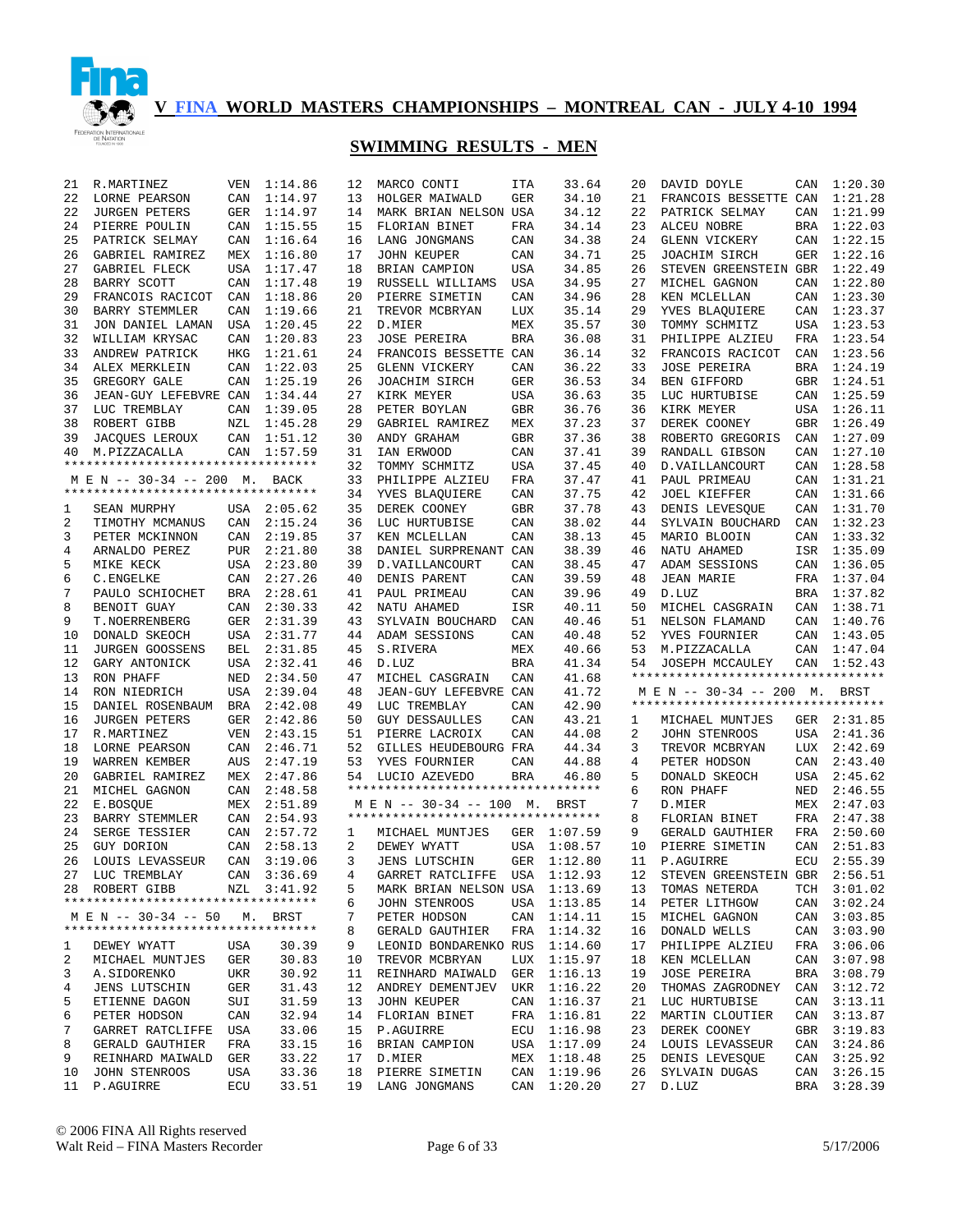

# **SWIMMING RESULTS - MEN**

| 28       | PAUL PRIMEAU                       | CAN        | 3:28.43                    | 12       | PATRICK LEE LOY                          | CAN        | 1:05.48                    | 15     | LEONID BONDARENKO RUS                                               |            | 2:33.69        |
|----------|------------------------------------|------------|----------------------------|----------|------------------------------------------|------------|----------------------------|--------|---------------------------------------------------------------------|------------|----------------|
| 29       | SERGE TESSIER                      | CAN        | 3:34.05                    | 13       | TOMAS OLIVA                              | CAN        | 1:06.57                    | 16     | DAVID LAVERY                                                        | CAN        | 2:34.08        |
| 30       | <b>JEAN MARIE</b>                  | FRA        | 3:37.38                    | 14       | T.NOERRENBERG                            | GER        | 1:07.82                    | 17     | BRIAN CAMPION                                                       | USA        | 2:34.76        |
| 31       | ADAM SESSIONS                      | CAN        | 3:40.99                    | 15       | G. WILLIAMSON                            | CAN        | 1:09.35                    | 18     | MICHEL GAGNON                                                       | CAN        | 2:37.52        |
|          | ********************************** |            |                            | 16       | IGOR TCHOUBYKINE                         | <b>RUS</b> | 1:10.05                    | 19     | ANDRE DESPATIE                                                      | CAN        | 2:37.72        |
|          | M E N -- 30-34 -- 50               | М.         | FLY                        | 17       | R.MARTINEZ                               | VEN        | 1:10.69                    | 20     | DONALD WELLS                                                        | CAN        | 2:38.29        |
|          | ********************************** |            |                            | 18       | V. FLORES                                | MEX        | 1:11.16                    | 21     | RODNEY MYSKO                                                        | CAN        | 2:38.33        |
| 1        | OTAVIO SILVA                       | GER        | 25.93                      | 19       | ANDREW PATRICK                           | HKG        | 1:11.66                    | 22     | R.MARTINEZ                                                          | VEN        | 2:39.73        |
| 2        | THEO DAVID                         | SUI        | 26.75                      | 20       | RODNEY MYSKO                             | CAN        | 1:11.83                    | 23     | PETER LITHGOW                                                       | CAN        | 2:41.46        |
| 3        | DAVID EMERSON                      | <b>GBR</b> | 27.18                      | 21       | PIERRE POULIN                            | CAN        | 1:11.97                    | 24     | GABRIEL FLECK                                                       | USA        | 2:41.67        |
| 4        | D. JAY MORISSETTE USA              |            | 27.29                      | 22       | <b>JURGEN PETERS</b>                     | GER        | 1:12.27                    | 25     | BEN GIFFORD                                                         | GBR        | 2:42.12        |
| 5        | ROBERTO CLAUSI                     | <b>BRA</b> | 27.43                      | 23       | H.MARTINEZ                               | MEX        | 1:16.40                    | 26     | DAN WROBLEWSKI                                                      | <b>BRA</b> | 2:42.58        |
| 6        | MICHAEL MUNTJES                    | GER        | 27.52                      | 24       | CLINTON GALLIE                           | NZL        | 1:17.42                    | 27     | <b>JOSE FELICIO</b>                                                 | BRA        | 2:43.22        |
| 7        | PAUL FRENTSOS                      | USA        | 27.57                      | 25       | RANDALL GIBSON                           | CAN        | 1:20.30                    | 28     | PIERRE POULIN                                                       | CAN        | 2:43.82        |
| 8        | ALBERTO GARZA                      | MEX        | 27.97                      | 26       | JON DANIEL LAMAN                         | USA        | 1:20.98                    | 29     | PATRICK SELMAY                                                      | CAN        | 2:44.78        |
| 9        | <b>JOSE HORTA</b>                  | PAN        | 28.16                      | 27       | D. TCHEREPANOV                           | <b>RUS</b> | 1:20.99                    | 30     | ANDREW PATRICK                                                      | HKG        | 2:45.36        |
| 10       | DIRK SMITH                         | CAN        | 28.76                      | 28       | WILLIAM KRYSAC                           | CAN        | 1:21.17                    | 31     | ANDRE BELANGER                                                      | CAN        | 2:47.31        |
| 11       | FERNANDO PARANHOS BRA              |            | 28.89                      | 29       | TIMOTHY DAWKINS                          | CAN        | 1:25.11                    | 32     | YVES LECLAIR                                                        | CAN        | 2:51.38        |
| 12       | PATRICK LEE LOY                    | CAN        | 28.97                      | 30       | <b>JOEL KIEFFER</b>                      | CAN        | 1:26.22                    | 33     | WILLIAM KRYSAC                                                      | CAN        | 2:52.25        |
| 13       | DAVID PURCHAS                      | CAN        | 29.14                      | 31       | <b>JEAN MARIE</b>                        | FRA        | 1:39.14                    | 34     | CLINTON GALLIE                                                      | NZL        | 3:00.31        |
| 14       | HOLGER MAIWALD                     | GER        | 29.16                      |          | **********************************       |            |                            | 35     | ROBERTO GREGORIS                                                    | CAN        | 3:01.08        |
| 14       | IGOR TCHOUBYKINE                   | RUS        | 29.16                      |          | M E N -- 30-34 -- 200 M.                 |            | FLY                        | 36     | RICHARD MITCHELL                                                    | CAN        | 3:04.27        |
| 16       | BENOIT GUAY                        | CAN        | 29.20                      |          | **********************************       |            |                            | 37     | THOMAS ZAGRODNEY                                                    | CAN        | 3:06.10        |
| 17       | JURGEN GOOSSENS                    | BEL        | 29.50                      | 1        | SEAN MURPHY                              |            | USA 2:09.37                | 38     | LOUIS LEVASSEUR                                                     | CAN        | 3:06.40        |
| 18       | DAVID LAVERY                       | CAN        | 29.51                      | 2        | DAMIANO NANETTI                          | ITA        | 2:13.82                    | 39     | GREGORY GALE                                                        | CAN        | 3:12.26        |
| 19       | REINHARD MAIWALD                   | GER        | 29.71                      | 3        | IGOR VAZHENIN                            | USA        | 2:14.88                    | 40     | ROBERT HOGG                                                         | GBR        | 3:35.77        |
| 20       | <b>JACK RALEIGH</b>                | CAN        | 29.85                      | 4        | DAVID EMERSON                            | GBR        | 2:17.11                    | 41     | NELSON FLAMAND                                                      | CAN        | 3:38.11        |
| 21       | YVES BLAQUIERE                     | CAN        | 29.97                      | 5        | PAUL FRENTSOS                            | USA        | 2:20.65                    | 42     | ROBERT GIBB<br>**********************************                   | NZL        | 3:56.18        |
| 22       | PIERRE POULIN                      | CAN        | 30.15                      | 6        | PETER HODSON                             | CAN        | 2:23.84                    |        |                                                                     |            |                |
| 23<br>24 | G. WILLIAMSON                      | CAN        | 30.17                      | 7        | DONALD SKEOCH                            | USA        | 2:23.99                    |        | M E N -- 30-34 -- 400 M. I.M.<br>********************************** |            |                |
| 25       | ANDRE DESPATIE<br>BARRY SCOTT      | CAN<br>CAN | 30.44<br>30.73             | 8<br>9   | JURGEN GOOSSENS<br>EDUARDO DOMINGUES BRA | BEL        | 2:25.63<br>2:26.54         |        | SEAN MURPHY                                                         | USA        | 4:40.22        |
| 26       | BRUCE RAVER                        | USA        | 30.92                      | 10       | GARY ANTONICK                            | USA        | 2:28.36                    | 1<br>2 | MIKE KECK                                                           | <b>USA</b> | 4:57.57        |
| 27       | PHILIPPE ALZIEU                    | FRA        | 31.40                      | 11       | T. NOERRENBERG                           | GER        | 2:29.08                    | 3      | TIMOTHY MCMANUS                                                     | CAN        | 4:58.50        |
| 28       | TOMMY SCHMITZ                      | USA        | 31.45                      | 12       | JOHN WARING                              | CAN        | 2:29.34                    | 4      | PAUL FRENTSOS                                                       | USA        | 4:59.97        |
| 29       | PETER BOYLAN                       | <b>GBR</b> | 31.61                      | 13       | M.GOSSELIN                               | CAN        | 2:30.92                    | 5      | ARNALDO PEREZ                                                       | <b>PUR</b> | 5:04.90        |
| 30       | RANDALL GIBSON                     | CAN        | 31.78                      | 14       | D.MIER                                   | MEX        | 2:34.37                    | 6      | ROBERT HUDEK                                                        | USA        | 5:05.58        |
| 31       | YVON MAILLE                        | CAN        | 32.82                      | 15       | PATRICK LEE LOY                          | CAN        | 2:35.38                    | 7      | GARY ANTONICK                                                       | USA        | 5:07.65        |
| 32       | S.RIVERA                           | MEX        | 33.67                      | 16       | HUI LEE                                  | CAN        | 2:35.68                    | 8      | DAVID DOUGLAS                                                       | CAN        | 5:12.82        |
| 33       | CLINTON GALLIE                     | NZL        | 33.98                      | 17       | RON NIEDRICH                             | USA        | 2:36.99                    | 9      | DONALD SKEOCH                                                       | USA        | 5:12.84        |
| 34       | DENIS LEVESQUE                     | CAN        | 34.48                      | 18       | O.C-RASMUSSEN                            | LUX        | 2:37.00                    | 10     | EDUARDO DOMINGUES BRA                                               |            | 5:16.18        |
| 35       | <b>JOEL KIEFFER</b>                | CAN        | 35.30                      | 19       | RALF HAURY                               | GER        | 2:45.42                    | 11     | PETER HODSON                                                        | CAN        | 5:18.17        |
| 36       | ROBERTO GREGORIS                   | CAN        | 35.61                      | 20       | WARREN KEMBER                            | AUS        | 2:58.89                    | 12     | M.GOSSELIN                                                          | CAN        | 5:26.13        |
| 37       | PETER CHAUVIN                      | CAN        | 35.69                      | 21       | TIMOTHY DAWKINS                          | CAN        | 3:16.87                    | 13     | D.MIER                                                              | MEX        | 5:27.14        |
| 38       | D. VAILLANCOURT                    | CAN        | 37.27                      | 22       | JORGE SANCHEZ                            | MEX        | 3:19.03                    | 14     | T.NOERRENBERG                                                       | GER        | 5:27.83        |
| 39       | LUC TREMBLAY                       | CAN        | 39.06                      | 23       | D.TCHEREPANOV                            | RUS        | 3:19.38                    | 15     | RON NIEDRICH                                                        | USA        | 5:28.95        |
| 40       | SYLVAIN BOUCHARD                   | CAN        | 39.07                      | 24       | SERGE TESSIER                            | CAN        | 3:20.64                    | 16     | O.C-RASMUSSEN                                                       | LUX        | 5:29.43        |
| 41       | SERGE BARABE                       | CAN        | 40.10                      | 25       | ALLAN SMITH                              | CAN        | 3:58.13                    | 17     | RON PHAFF                                                           | NED        | 5:29.60        |
| 42       | M.PIZZACALLA                       | CAN        | 45.43                      |          | **********************************       |            |                            | 18     | FERNANDO PARANHOS BRA                                               |            | 5:29.89        |
|          | 43 JEAN MARIE                      | FRA        | 45.69                      |          | M E N -- 30-34 -- 200 M. I.M.            |            |                            |        | 19 RALF HAURY                                                       |            | GER 5:33.26    |
|          | 44 JOSEPH MCCAULEY CAN             |            | 58.43                      |          | **********************************       |            |                            |        | 20 HUI LEE                                                          |            | CAN 5:33.47    |
|          | ********************************** |            |                            | 1        | MICHAEL MUNTJES                          |            | GER 2:17.35                | 21     | BEN GIFFORD                                                         |            | GBR 5:52.16    |
|          | M E N -- 30-34 -- 100 M.           |            | FLY                        | 2        | MIKE KECK                                |            | USA 2:17.46                | 22     | ANDREW PATRICK                                                      |            | HKG 6:08.04    |
|          | ********************************** |            |                            | 3        | GARY ANTONICK                            |            | USA 2:18.95                | 23     | JORGE SANCHEZ                                                       |            | MEX 6:09.78    |
| ı.       | OTAVIO SILVA                       | GER        | 58.53                      | 4        | TIMOTHY MCMANUS                          |            | CAN 2:19.26                | 24     | YVES LECLAIR                                                        |            | CAN 6:14.72    |
| 2        | DAVID EMERSON                      | GBR        | 59.20                      | 5        | PAUL FRENTSOS                            |            | USA 2:20.19                | 25     | CLINTON GALLIE                                                      |            | NZL 6:15.21    |
| 3        | THEO DAVID                         | SUI        | 59.35                      | 6        | ARNALDO PEREZ                            |            | PUR 2:22.91                | 26     | SERGE TESSIER                                                       |            | CAN 6:23.28    |
| 4        | ROBERTO CLAUSI                     |            | BRA 1:00.07                | 7        | DAVID DOUGLAS                            |            | CAN 2:24.88                | 27     | BRAD TOMLINSON                                                      |            | CAN 6:32.46    |
| 5        | PAUL FRENTSOS                      |            | USA 1:00.55                | 8        | M.GOSSELIN                               |            | CAN 2:29.96                |        | 28 H.MARTINEZ                                                       |            | MEX 6:41.44    |
| 6        | IGOR VAZHENIN                      |            | USA 1:00.97                | 9        | FERNANDO PARANHOS BRA 2:30.21            |            |                            |        | **********************************                                  |            |                |
| 7        | DAMIANO NANETTI                    |            | ITA 1:02.14                | 9        | RON PHAFF                                |            | NED 2:30.21                |        | M E N -- 35-39 -- 50 M. FREE<br>**********************************  |            |                |
| 8        | ARNALDO PEREZ                      |            | PUR 1:02.98                | 11       | RON NIEDRICH                             |            | USA 2:31.44                |        |                                                                     |            |                |
| 9        | ALBERTO GARZA<br>JURGEN GOOSSENS   |            | MEX 1:03.17<br>BEL 1:04.10 | 12<br>13 | RALF HAURY                               |            | GER 2:31.47<br>LUX 2:32.37 | 1<br>2 | RAMON VOLCAN<br>JAMES MONTGOMERY USA                                | VEN        | 25.12<br>25.16 |
| 10<br>11 | HOLGER MAIWALD                     |            | GER 1:04.71                | 14       | O.C-RASMUSSEN<br>PATRICK LEE LOY         |            | CAN 2:33.30                | 3      | ROBERT PLACAK                                                       | USA        | 25.34          |
|          |                                    |            |                            |          |                                          |            |                            |        |                                                                     |            |                |

© 2006 FINA All Rights reserved Walt Reid – FINA Masters Recorder Page 7 of 33 5/17/2006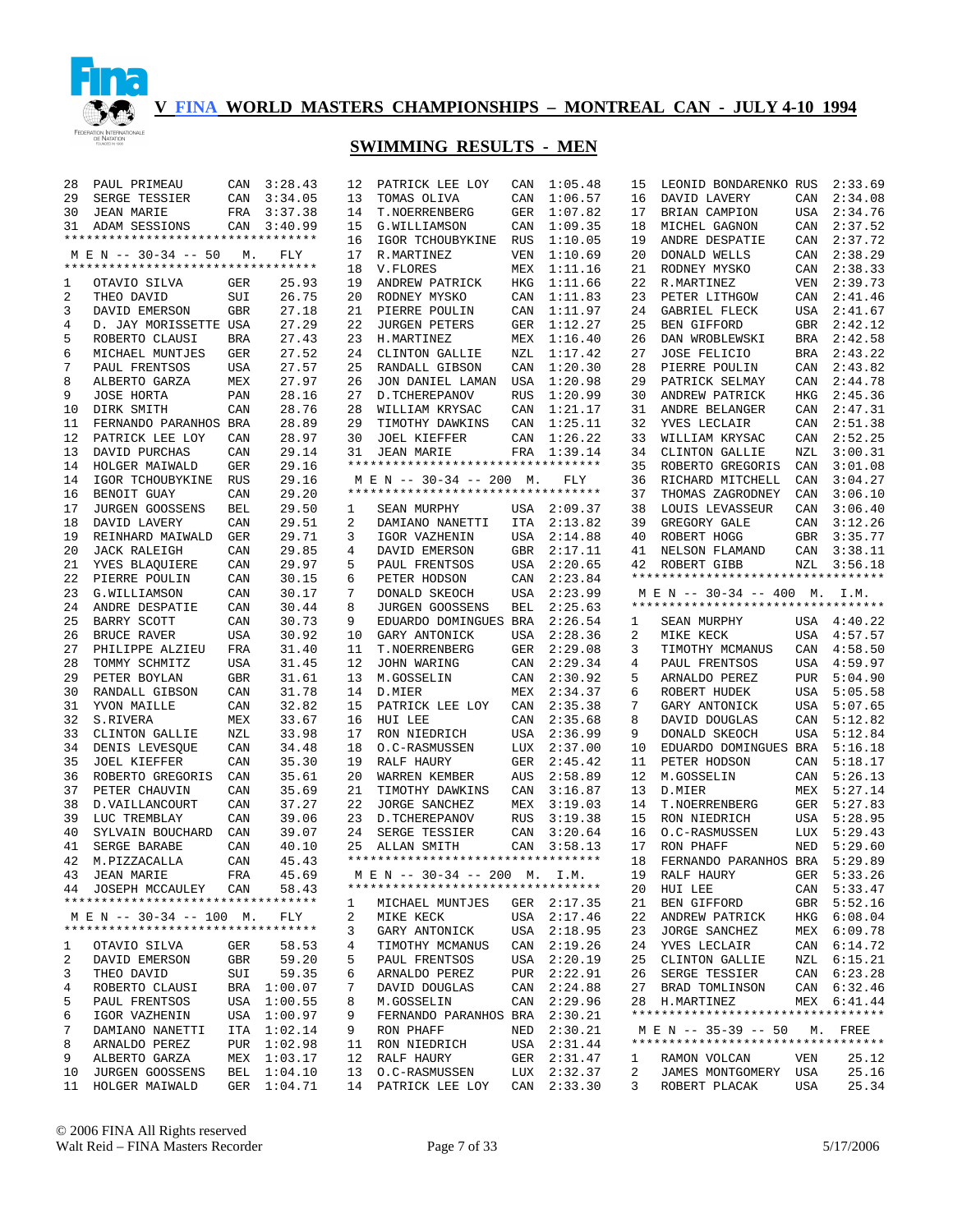

| 4  | PAUL BLACKBEARD       | RSA        |       | 25.56 | 69 | <b>JEAN FRENETTE</b>                                           | CAN | 32.50       | 38 | JIMBO MARTIN                    |            | USA 1:03.98 |
|----|-----------------------|------------|-------|-------|----|----------------------------------------------------------------|-----|-------------|----|---------------------------------|------------|-------------|
| 5  | IAN LOUGHREY          | CAN        |       | 26.03 | 70 | DANIEL PICATTO                                                 | ARG | 32.93       | 39 | THOMAS MACK                     | USA        | 1:04.01     |
| 6  | DAN THOMPSON          | CAN        |       | 26.10 | 71 | F.BERNATCHEZ                                                   | CAN | 33.20       | 40 | FABIO TORRES                    | MEX        | 1:04.25     |
| 7  | MARK MILLER           | CAN        |       | 26.25 | 72 | BRIAN MCEVOY                                                   | USA | 33.57       | 41 | EMIL EICHENBERGER SUI           |            | 1:04.80     |
| 8  | GREGORY OXLEY         | USA        |       | 26.29 | 73 | RICHARD HEROUX                                                 | CAN | 33.64       | 42 | BRADLEY LYNN                    | USA        | 1:05.27     |
| 9  | YIT AUN LIM           | USA        |       | 26.41 | 74 | P.OTTERDIJK                                                    | CAN | 33.91       | 43 | IAN WOOLLARD                    | GBR        | 1:05.46     |
| 10 | ROBERT KROTEE         | USA        |       | 26.54 | 75 | GERRY SHADEED                                                  | CAN | 33.98       | 44 | IAIN YOUNG                      | CAN        | 1:05.52     |
| 11 | MARK ERWIN            | CAN        |       | 26.57 | 76 | ALAIN DESJARLAIS                                               | CAN | 34.03       | 45 | RICHARD BARTON                  | CAN        | 1:05.64     |
| 12 | ROLAND AUKSHLAT       | GER        |       | 26.86 | 77 | CHRISTOPHE CONANT USA                                          |     | 34.06       | 46 | TETSURO MIKI                    | JPN        | 1:06.41     |
| 13 |                       | GBR        |       | 26.89 | 78 |                                                                | CAN | 34.13       | 47 |                                 | CAN        | 1:06.63     |
|    | A. CHRISTENSEN        |            |       |       |    | GILLES GADOUA                                                  |     | 34.72       |    | ROBERT LACASSE                  |            |             |
| 14 | <b>GUSTAV HEIBERG</b> | NOR        |       | 26.96 | 79 | VITOR WJUNISKI                                                 | BRA |             | 48 | DAVID RODRIGUEZ                 | USA        | 1:07.02     |
| 15 | O.BOSQUE              | MEX        |       | 27.00 | 80 | CLAUDE SAVOIE                                                  | CAN | 34.82       | 49 | DAVID SMITH                     | USA        | 1:07.33     |
| 16 | BRUCE WILLIAMS        | CAN        |       | 27.16 | 81 | BERNARD BEMISTER                                               | CAN | 34.85       | 50 | PETER JOHN FRENCH GBR           |            | 1:07.55     |
| 17 | MICHAEL SKINNER       | USA        |       | 27.20 | 82 | SATOSHI MATSUKAWA JPN                                          |     | 35.71       | 51 | CHRISTIAN PIERRAT FRA           |            | 1:07.66     |
| 18 | STEPHANE HUGOT        | FRA        |       | 27.34 | 83 | RENE VAILLANCOURT CAN                                          |     | 36.09       | 52 | DAVID BARTLETT                  | GBR        | 1:07.73     |
| 19 | A. CUTHBERTSON        | CAN        |       | 27.39 | 84 | JOSE VIVANCO                                                   | CAN | 36.17       | 53 | GRIFFITH YOUNG                  | AUS        | 1:07.98     |
| 19 | BRADLEY BANARD        | CAN        |       | 27.39 | 85 | SYLVAIN VALLEE                                                 | CAN | 36.71       | 54 | CHARLES BELANGER                | CAN        | 1:08.17     |
| 21 | ROY JACOBSON          | CAN        |       | 27.47 | 86 | ROBERT MARCEAU                                                 | CAN | 36.75       | 55 | STEPHEN GRANGER                 | CAN        | 1:08.32     |
| 22 | ROBERT FORTIER        | CAN        |       | 27.53 | 87 | ANDRE PELLETIER                                                | CAN | 36.90       | 56 | NEIL MARTIN                     | CAN        | 1:08.64     |
| 23 | ALDO PRETTO           | <b>ITA</b> |       | 27.55 | 88 | STEPHEN MORGAN                                                 | CAN | 37.16       | 57 | MICHAEL BAUER                   | CAN        | 1:08.99     |
| 24 | RICHARD LEE           | USA        |       | 27.74 | 89 | CLAUDE TURCOT                                                  | CAN | 37.70       | 58 | DONALD WILLIAMS                 | CAN        | 1:09.49     |
| 25 | <b>ALAN BLADES</b>    | <b>GBR</b> |       | 27.75 | 90 | MAURICE ANGERS                                                 | CAN | 37.74       | 59 | YVES PEDNEAULT                  | CAN        | 1:09.73     |
| 26 | CHRISTIAN PIERRAT FRA |            |       | 27.83 | 91 | TODD PIEPER                                                    | USA | 38.50       | 60 | MARK RIVARD                     | CAN        | 1:10.30     |
| 27 | ETIENNE MA            | HKG        |       | 27.95 | 92 | DONALD STABLES                                                 | CAN | 39.53       | 61 | DAVID GRILLI                    | USA        | 1:10.33     |
| 28 | FABIO TORRES          | MEX        |       | 27.99 | 93 | DAVID KRIGER                                                   | CAN | 57.81       | 62 | BILL KENNEDY                    | CAN        | 1:10.40     |
| 29 | TETSURO MIKI          |            |       | 28.02 |    | **********************************                             |     |             | 63 | <b>J.STIBRANY</b>               | CAN        | 1:10.63     |
|    |                       | JPN        |       |       |    |                                                                |     |             |    |                                 |            |             |
| 30 | CRAIG MAITLAND        | CAN        |       | 28.08 |    | M E N -- 35-39 -- 100 M.<br>********************************** |     | FREE        | 64 | ETIENNE BOUILLERE CAN           |            | 1:10.72     |
| 31 | HEBER OUTEIRO         | URU        |       | 28.20 |    |                                                                |     |             | 65 | PAUL MACHER                     | GER        | 1:10.97     |
| 32 | RALPH RIEPER          | CAN        |       | 28.37 | 1  | JAMES MONTGOMERY USA                                           |     | 54.51       | 66 | DENIS RICHARD                   | CAN        | 1:11.15     |
| 33 | ROMEO GOMEZ           | MEX        |       | 28.64 | 2  | PAUL BLACKBEARD                                                | RSA | 55.68       | 67 | <b>JAMES BAKER</b>              | CAN        | 1:11.53     |
| 34 | FRANCK LAVIGNOLE      | FRA        |       | 28.66 | 3  | ROBERT PLACAK                                                  | USA | 55.79       | 68 | JORGE ARREVILLAGA MEX           |            | 1:11.68     |
| 35 | RICHARD BARTON        | CAN        |       | 29.11 | 4  | MARK MILLER                                                    | CAN | 56.83       | 69 | KEVIN PERKINS                   | CAN        | 1:11.74     |
| 36 | CHRIS ZAJCHOWSKI      | CAN        |       | 29.21 | 5  | GREGORY OXLEY                                                  | USA | 57.75       | 70 | MARC GINGRAS                    | CAN        | 1:11.92     |
| 37 | IAN WOOLLARD          | GBR        |       | 29.22 | 6  | PHILIPPE CALAIS                                                | USA | 58.44       | 71 | RICHARD JANNEKEYN FRA           |            | 1:11.94     |
| 38 | KEN MAUGHAN           | CAN        |       | 29.23 | 7  | <b>GUSTAV HEIBERG</b>                                          | NOR | 59.05       | 72 | ROBERT JANICKI                  | CAN        | 1:12.07     |
| 39 | <b>GUY CHAMPAGNE</b>  | CAN        |       | 29.26 | 8  | R.RUBEN                                                        | COL | 59.41       | 73 | CLIVE LEWIS                     | GBR        | 1:12.19     |
| 40 | DAVID SMITH           | USA        |       | 29.31 | 9  | ROBERT FORTIER                                                 | CAN | 59.47       | 74 | KENNETH CZERNICKI CAN           |            | 1:12.41     |
| 41 | SERGE GINGRAS         | CAN        |       | 29.61 | 10 | JORDAN HATCH                                                   | USA | 59.51       | 75 | RICHARD OGDEN                   | USA        | 1:12.52     |
| 42 | IAIN YOUNG            | CAN        |       | 29.73 | 11 | A. CHRISTENSEN                                                 | GBR | 59.52       | 76 | EARL WEXLER                     | CAN        | 1:12.83     |
| 43 | PETER JOHN FRENCH GBR |            |       | 29.82 | 12 | ALAN BLADES                                                    | GBR | 59.60       | 77 | <b>JEAN DUCHAINE</b>            | CAN        | 1:13.55     |
| 44 | WILSON BRASIL         | BRA        |       | 29.87 | 13 | STEPHANE HUGOT                                                 | FRA | 59.61       | 78 | M.MARZANO                       | MEX        | 1:14.46     |
| 45 | MICHAEL BAUER         | CAN        |       | 29.97 | 14 | <b>GLEN ANDERSON</b>                                           | CAN | 59.62       | 79 | KENNETH MINSHALL                | CAN        | 1:14.71     |
| 46 | DAVID BARTLETT        | <b>GBR</b> |       | 30.02 | 15 | KEN EKSTRAND                                                   | CAN | 59.69       | 80 | <b>JEAN FRENETTE</b>            | CAN        | 1:15.24     |
| 47 | YUTAKA NISHIKAWA      | JPN        |       | 30.08 | 16 | BRIAN LEIER                                                    | CAN | 59.81       | 81 | GERRY SHADEED                   | CAN        | 1:15.70     |
| 48 | STEPHEN GRANGER       | CAN        |       | 30.16 | 17 | ROLAND AUKSHLAT                                                | GER | 59.89       | 82 | <b>GERMAIN BILODEAU</b>         | CAN        | 1:17.02     |
| 49 |                       |            |       |       | 18 |                                                                | CAN | 59.97       | 83 | BENOIT CHOUINARD                | CAN        | 1:17.39     |
|    | DAVID RODRIGUEZ       | USA        |       | 30.18 |    | IAN LOUGHREY                                                   |     |             |    |                                 |            |             |
| 50 | YUKIO ICHIDA          | JPN        |       | 30.32 | 19 | FRANCISCO OROBITG USA                                          |     | 1:00.18     | 84 | M. WATANABE                     | <b>JPN</b> | 1:17.80     |
| 51 | YVES PEDNEAULT        | CAN        |       | 30.46 | 20 | MICHAEL SKINNER                                                | USA | 1:00.36     | 85 | H.HOJCZYK                       | CAN        | 1:17.85     |
| 52 | MARK RIVARD           | CAN        |       | 30.60 | 21 | BRUCE WILLIAMS                                                 | CAN | 1:00.76     | 86 | BRIAN MCEVOY                    |            | USA 1:18.40 |
| 53 | DAVID JUBINVILLE USA  |            | 30.61 |       |    | 22 ETIENNE MA                                                  |     | HKG 1:01.62 |    | 87 BERNARD BEMISTER CAN 1:18.63 |            |             |
| 54 | J.STIBRANY            | CAN        |       | 30.67 | 23 | ROY JACOBSON                                                   |     | CAN 1:01.64 | 88 | CHRISTIAN GROTHE CAN 1:19.33    |            |             |
| 55 | JAMES BAKER           | CAN        |       | 30.81 | 24 | A.CUTHBERTSON                                                  |     | CAN 1:01.68 | 89 | P.OTTERDIJK                     |            | CAN 1:19.54 |
| 56 | NEIL MARTIN           | CAN        |       | 30.87 | 25 | DAVID CASSELS                                                  | CAN | 1:01.83     | 90 | JOSE VIVANCO                    |            | CAN 1:19.55 |
| 57 | RICHARD JANNEKEYN FRA |            |       | 30.96 | 26 | VLADECIR DORETTO                                               | BRA | 1:01.89     | 91 | RICHARD HEROUX                  |            | CAN 1:20.27 |
| 58 | ETIENNE BOUILLERE CAN |            |       | 31.24 | 27 | ALDO PRETTO                                                    | ITA | 1:01.92     | 92 | JULIAN SCHAMROTH                |            | GBR 1:20.46 |
| 59 | PETER HERMANOVIC CAN  |            |       | 31.43 | 28 | GUY CHAMPAGNE                                                  | CAN | 1:02.15     | 93 | ALAIN DESJARLAIS                |            | CAN 1:22.12 |
| 60 | DONALD WILLIAMS       | CAN        |       | 31.44 | 29 | RICHARD LEE                                                    | USA | 1:02.39     | 94 | RENE VAILLANCOURT CAN 1:23.16   |            |             |
| 61 | KEVIN PERKINS         | CAN        |       | 31.60 | 30 | DOUGLAS ANDERSON                                               | CAN | 1:02.65     | 95 | VITOR WJUNISKI                  |            | BRA 1:24.01 |
| 61 | PATRICK GUILLEMIN FRA |            |       | 31.60 | 31 | AKIHIRO TAIMURA                                                | JPN | 1:02.78     | 96 | RICHARD LAMPRON                 |            | CAN 1:24.20 |
| 63 | MARC GINGRAS          | CAN        |       | 31.88 | 32 | BRADLEY BANARD                                                 | CAN | 1:02.90     | 97 | GILLES GADOUA                   |            | CAN 1:24.89 |
| 64 | DAVID GRILLI          | USA        |       | 31.91 | 33 | RALPH RIEPER                                                   | CAN | 1:03.00     | 98 | JOHN MORRIS                     |            | USA 1:26.66 |
| 65 | EDUARDO PINTO         | BRA        |       | 32.06 |    | 34 FRANCISCO FARIAS                                            | MEX | 1:03.03     | 99 | TERRY LINSEMAN                  |            | CAN 1:29.02 |
|    |                       |            |       |       |    |                                                                |     |             |    | 100 TODD PIEPER                 |            |             |
| 66 | BRUCE HUTCHINSON CAN  |            |       | 32.09 |    | 35 CRAIG MAITLAND<br>36 A.OEHLSCHLAGEL                         | CAN | 1:03.14     |    |                                 |            | USA 1:29.20 |
| 67 | DENIS RICHARD         | CAN        |       | 32.11 |    |                                                                | GER | 1:03.32     |    | 101 DONALD STABLES              |            | CAN 1:29.26 |
|    | 68 FERNANDO ZENIL     | MEX        |       | 32.12 |    | 37 HEBER OUTEIRO                                               |     | URU 1:03.72 |    | 102 F. BERNATCHEZ               |            | CAN 1:30.87 |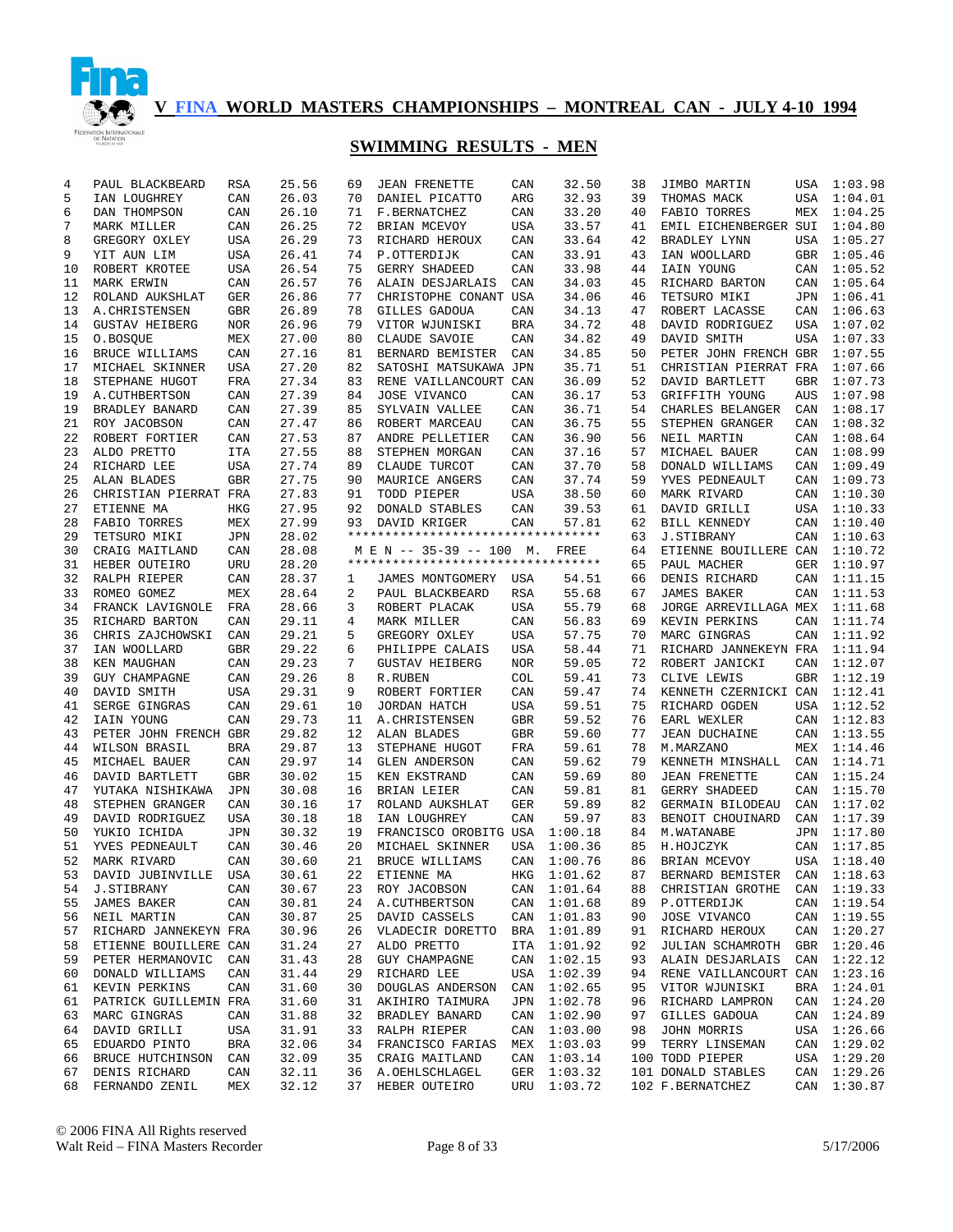

|    | 103 ROBERT MARCEAU                 | CAN        | 1:31.09     | 61 | GERMAIN BILODEAU                  | CAN        | 2:56.54     | 53 | M. WATANABE                        |            | JPN 6:21.79  |
|----|------------------------------------|------------|-------------|----|-----------------------------------|------------|-------------|----|------------------------------------|------------|--------------|
|    | 104 MAURICE ANGERS                 | CAN        | 1:39.36     | 62 | REJEAN FLEURY                     | CAN        | 2:58.25     | 54 | JOHN MORRIS                        | USA        | 6:38.60      |
|    | ********************************** |            |             | 63 | BERNARD BEMISTER                  | CAN        | 2:58.28     | 55 | FRANCOIS LAMY                      | CAN        | 6:43.18      |
|    | M E N -- 35-39 -- 200 M. FREE      |            |             | 64 | JULIAN SCHAMROTH                  | GBR        | 3:00.08     | 56 | PHILIPPE BERNARD                   | CAN        | 6:43.35      |
|    | ********************************** |            |             | 65 | H.HOJCZYK                         | CAN        | 3:01.20     | 57 | REJEAN FLEURY                      | CAN        | 6:46.35      |
| 1  | JAMES MONTGOMERY USA 2:01.24       |            |             | 66 | RENE VAILLANCOURT CAN             |            | 3:02.52     | 58 | RICHARD LAMPRON                    | CAN        | 7:12.76      |
| 2  | ERIC EMINENTE                      | FRA        | 2:01.84     | 67 | P.OTTERDIJK                       | CAN        | 3:07.66     | 59 | TERRY LINSEMAN                     | CAN        | 7:17.28      |
| 3  | DAVID SHEPHERD                     | USA        | 2:02.28     | 68 | JOSE VIVANCO                      | CAN        | 3:16.12     | 60 | GILLES GADOUA                      | CAN        | 7:22.70      |
| 4  | ROBERT PLACAK                      | USA        | 2:03.57     | 69 | DONALD STABLES                    | CAN        | 3:30.62     | 61 | SYLVIO COTE                        | CAN        | 7:43.52      |
| 5  | PAUL BLACKBEARD                    | RSA        | 2:08.31     | 70 | STEPHEN MORGAN                    | CAN        | 3:38.10     |    | ********************************** |            |              |
| 6  | MARK MILLER                        | CAN        | 2:08.79     |    | ********************************* |            |             |    | M E N -- 35-39 -- 800 M. FREE      |            |              |
| 7  | PHILIPPE CALAIS                    | USA        | 2:09.57     |    | M E N -- 35-39 -- 400 M. FREE     |            |             |    | ********************************** |            |              |
|    | JORDAN HATCH                       |            |             |    | ********************************* |            |             |    |                                    |            |              |
| 8  |                                    | USA        | 2:09.90     |    |                                   |            |             | 1  | DJAN MADRUGA                       |            | BRA 8:56.57  |
| 9  | KEN EKSTRAND                       | CAN        | 2:10.03     | 1  | ERIC EMINENTE                     | FRA        | 4:16.73     | 2  | PAUL ASMUTH                        | USA        | 8:59.45      |
| 10 | STEPHANE HUGOT                     | FRA        | 2:10.69     | 2  | DJAN MADRUGA                      | <b>BRA</b> | 4:19.81     | 3  | ERIC EMINENTE                      | FRA        | 9:00.23      |
| 11 | ALAN BLADES                        | GBR        | 2:10.97     | 3  | DAVID SHEPHERD                    | USA        | 4:20.22     | 4  | DAVID SHEPHERD                     | USA        | 9:01.75      |
| 12 | ROBERT FORTIER                     | CAN        | 2:11.66     | 4  | JAMES MONTGOMERY                  | USA        | 4:23.24     | 5  | ROBERT COPELAND                    | USA        | 9:27.15      |
| 13 | ED FREYHOFF                        | GER        | 2:11.76     | 5  | PAUL ASMUTH                       | USA        | 4:26.17     | 6  | ED FREYHOFF                        | GER        | 9:36.42      |
| 14 | IAN MACDONALD                      | CAN        | 2:12.42     | 6  | KEN EKSTRAND                      | CAN        | 4:36.71     | 7  | ROBERT FORTIER                     | CAN        | 9:41.57      |
| 15 | THOMAS DENES                       | USA        | 2:14.29     | 7  | ROBERT FORTIER                    | CAN        | 4:38.96     | 8  | O.GONZALEZ                         | MEX        | 9:51.80      |
| 16 | DAVID DUNN                         | CAN        | 2:15.16     | 8  | ED FREYHOFF                       | GER        | 4:40.58     | 9  | DAVID DUNN                         |            | CAN 9:53.50  |
| 17 | JOCHEN LEINWEBER                   | GER        | 2:15.95     | 9  | JORDAN HATCH                      | USA        | 4:42.13     | 10 | THOMAS MACK                        |            | USA 9:58.01  |
| 18 | JEFF MOXIE                         | USA        | 2:16.81     | 10 | O.GONZALEZ                        | MEX        | 4:45.62     | 11 | MICHAEL BROWN                      |            | CAN 10:09.04 |
| 19 | IAN LOUGHREY                       | CAN        | 2:17.34     | 11 | IAN MACDONALD                     | CAN        | 4:45.76     | 12 | WAYDE MULHERN                      |            | USA 10:22.99 |
| 20 | DAVID CASSELS                      | CAN        | 2:17.67     | 12 | MARK MILLER                       | CAN        | 4:47.00     | 13 | DOUGLAS ANDERSON                   |            | CAN 10:30.34 |
| 21 | VLADECIR DORETTO                   | <b>BRA</b> | 2:18.36     | 13 | JEFF MOXIE                        | USA        | 4:47.03     | 14 | BRIAN LEIER                        |            | CAN 10:36.14 |
| 22 |                                    | <b>USA</b> | 2:18.70     | 14 |                                   |            | 4:49.33     | 15 | A. OEHLSCHLAGEL                    |            | GER 10:36.53 |
|    | MICHAEL SKINNER                    |            |             |    | THOMAS DENES                      | USA        |             |    |                                    |            |              |
| 23 | FRANCISCO OROBITG USA              |            | 2:18.77     | 15 | THOMAS MACK                       | USA        | 4:51.27     | 16 | CHRIS TARASEK                      |            | GBR 10:37.95 |
| 24 | DOUGLAS ANDERSON                   | CAN        | 2:18.89     | 16 | MICHAEL BROWN                     | CAN        | 4:53.36     | 17 | S.LAPCHENKOV                       |            | RUS 10:38.19 |
| 25 | ROY JACOBSON                       | CAN        | 2:19.17     | 17 | DAVID CASSELS                     | CAN        | 4:54.33     | 18 | HIROMI MAEKAWA                     |            | JPN 10:40.73 |
| 26 | ETIENNE MA                         | HKG        | 2:19.37     | 18 | VLADECIR DORETTO                  | <b>BRA</b> | 4:56.10     | 19 | HOBE HORTON                        |            | CAN 10:41.70 |
| 27 | A. CUTHBERTSON                     | CAN        | 2:20.12     | 19 | BRIAN LEIER                       | CAN        | 5:01.03     | 20 | FRANCISCO FARIAS                   |            | MEX 10:42.05 |
| 28 | THOMAS MACK                        | USA        | 2:20.44     | 20 | DOUGLAS ANDERSON                  | CAN        | 5:03.85     | 21 | CHRIS ZAJCHOWSKI                   |            | CAN 10:50.20 |
| 29 | AKIHIRO TAIMURA                    | JPN        | 2:20.48     | 21 | A. OEHLSCHLAGEL                   | GER        | 5:03.88     | 22 | DONALD CLINTON                     |            | CAN 10:51.36 |
| 30 | HOBE HORTON                        | CAN        | 2:20.68     | 22 | ETIENNE MA                        | HKG        | 5:06.61     | 23 | PAUL GUILLEMOZ                     |            | FRA 10:51.86 |
| 31 | FRANCISCO FARIAS                   | MEX        | 2:21.53     | 23 | <b>JOHN KANGAS</b>                | USA        | 5:06.88     | 24 | JUAN ABRAHAM                       |            | ARG 10:54.53 |
| 32 | WILLIAM CHISHOLM                   | CAN        | 2:21.75     | 24 | A. CUTHBERTSON                    | CAN        | 5:08.79     | 25 | <b>JORGE MAYERLE</b>               |            | BRA 10:54.78 |
| 33 | RICHARD LEE                        | <b>USA</b> | 2:22.35     | 25 | WILLIAM CHISHOLM                  | CAN        | 5:10.20     | 26 | GARY O'NEILL                       |            | CAN 11:00.86 |
| 34 | CHRIS ZAJCHOWSKI                   | CAN        | 2:22.92     | 26 | FRANCISCO FARIAS                  | MEX        | 5:10.71     | 27 | STEVEN SOKOLOW                     |            | USA 11:01.80 |
| 35 | MARK JUENEMANN                     | <b>USA</b> | 2:23.76     | 27 | AKIHIRO TAIMURA                   | JPN        | 5:13.38     | 28 | BRIAN O'CONNELL                    |            | USA 11:08.61 |
| 36 | GARY O'NEILL                       | CAN        | 2:24.22     | 28 | MARK JUENEMANN                    | USA        | 5:16.46     | 29 | MICHAEL BLACKWOOD CAN 11:22.28     |            |              |
| 37 | MICHAEL BLACKWOOD CAN              |            | 2:24.49     | 29 | DONALD CLINTON                    | CAN        | 5:17.52     | 30 | <b>B.BOSCH</b>                     |            | CAN 11:39.11 |
| 38 | PAUL GUILLEMOZ                     | FRA        | 2:25.03     | 30 | <b>JORGE MAYERLE</b>              |            | 5:18.80     | 31 | CHARLES BELANGER                   |            | CAN 11:50.27 |
|    |                                    |            |             |    |                                   | BRA        |             |    |                                    |            |              |
| 39 | <b>JOHN KANGAS</b>                 | <b>USA</b> | 2:25.12     | 31 | RALPH RIEPER                      | CAN        | 5:21.43     | 32 | MARIUS GAUTHIER                    |            | CAN 12:02.78 |
| 40 | GARY KNIGHT                        | AUS        | 2:26.60     | 32 | JUAN ABRAHAM                      | ARG        | 5:21.54     | 33 | JEAN-FRANC DUGAL                   |            | CAN 12:19.04 |
| 41 | RICHARD FOURNIER                   | CAN        | 2:27.16     | 33 | DAVID RODRIGUEZ                   | USA        | 5:25.44     | 34 | <b>GUY PLANTE</b>                  |            | CAN 12:37.98 |
| 42 | <b>JORGE MAYERLE</b>               | <b>BRA</b> | 2:28.02     | 34 | DAVID GRILLI                      | USA        | 5:26.27     | 35 | KENNETH CZERNICKI CAN 12:42.97     |            |              |
| 43 | EMIL EICHENBERGER SUI              |            | 2:28.65     | 35 | GARY KNIGHT                       | AUS        | 5:26.42     | 36 | MARC GINGRAS                       |            | CAN 12:43.78 |
| 44 | JIMBO MARTIN                       | <b>USA</b> | 2:29.15     | 36 | NEIL MARTIN                       | CAN        | 5:26.56     | 37 | JORGE ARREVILLAGA MEX 12:47.50     |            |              |
| 45 | JUAN ABRAHAM                       |            | ARG 2:31.64 |    | 37 DONALD WILLIAMS                |            | CAN 5:35.84 |    | 38 H.AURELIO                       |            | MEX 13:06.49 |
| 46 | NEIL MARTIN                        |            | CAN 2:32.20 | 38 | CHARLES BELANGER CAN 5:40.47      |            |             | 39 | T.NETO                             |            | BRA 13:08.01 |
| 47 | DAVID GRILLI                       |            | USA 2:35.83 | 39 | RICHARD OGDEN                     |            | USA 5:49.94 | 40 | ANDRE ALLAIER                      |            | CAN 13:08.30 |
| 48 | CHARLES BELANGER                   |            | CAN 2:36.18 | 40 | PAUL MACHER                       | GER        | 5:55.74     | 41 | ANDRE PANTEKOEK                    |            | NED 13:11.81 |
| 49 | GRIFFITH YOUNG                     |            | AUS 2:36.93 | 41 | KENNETH MINSHALL CAN              |            | 5:58.97     | 42 | STEPHEN MORGAN                     |            | CAN 16:48.28 |
| 50 | DONALD WILLIAMS                    |            | CAN 2:37.84 | 42 | KENNETH CZERNICKI CAN             |            | 6:01.02     |    | ********************************** |            |              |
| 51 | PAUL MACHER                        |            | GER 2:40.45 | 43 | JORGE ARREVILLAGA MEX             |            | 6:02.23     |    | M E N -- 35-39 -- 50               |            | M. BACK      |
| 52 | MARC GINGRAS                       |            | CAN 2:44.50 | 44 | MARC GINGRAS                      | CAN        | 6:03.48     |    | ********************************** |            |              |
| 53 |                                    | CAN        | 2:44.75     | 45 | BENOIT CHOUINARD                  | CAN        | 6:03.84     | 1  | RAMON VOLCAN                       | VEN        | 29.27        |
|    | JAMES BAKER                        |            |             |    |                                   |            |             |    |                                    |            | 29.71        |
| 54 | JORGE ARREVILLAGA MEX 2:44.91      |            |             | 46 | CLIVE LEWIS                       | GBR        | 6:07.54     | 2  | INGO HALBRITTER                    | GER        |              |
| 55 | CLIVE LEWIS                        |            | GBR 2:47.66 | 47 | ETIENNE BOUILLERE CAN             |            | 6:07.62     | 3  | MEL NASH                           | USA        | 30.63        |
| 56 | BENOIT CHOUINARD                   | CAN        | 2:49.22     | 48 | <b>GUY PLANTE</b>                 | CAN        | 6:10.63     | 4  | A. CHRISTENSEN                     | GBR        | 31.30        |
| 57 | ANDRE ALLAIER                      | CAN        | 2:49.55     | 49 | ANDRE ALLAIER                     | CAN        | 6:15.05     | 5  | RALF SCHULZ                        | <b>GER</b> | 31.32        |
| 58 | ETIENNE BOUILLERE CAN              |            | 2:50.44     | 50 | M. MARZANO                        | MEX        | 6:17.59     | 6  | ROBERT KROTEE                      | USA        | 31.58        |
| 59 | <b>JEAN DUCHAINE</b>               | CAN        | 2:51.38     | 51 | T.NETO                            | BRA        | 6:17.79     | 6  | O.BOSQUE                           | MEX        | 31.58        |
| 60 | FERNANDO ZENIL                     | MEX        | 2:51.59     | 52 | JULIAN SCHAMROTH                  |            | GBR 6:18.73 | 8  | CHRISTIAN PIERRAT FRA              |            | 31.98        |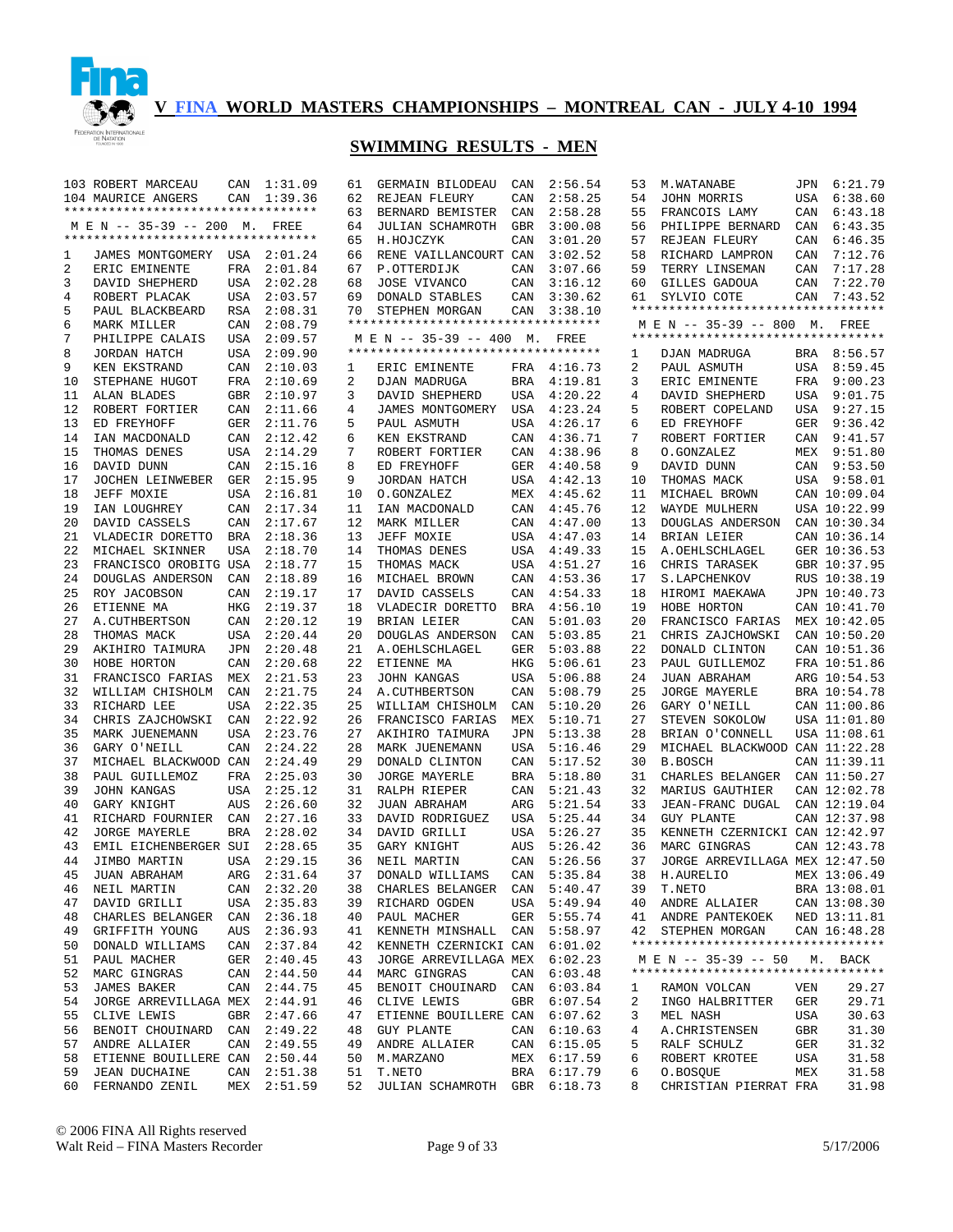

| YIT AUN LIM<br><b>USA</b><br>32.46<br>26<br>PETER JOHN FRENCH GBR<br>1:26.04<br>IAIN YOUNG<br>CAN<br>36.92<br>10<br>16<br>WAYDE MULHERN<br><b>USA</b><br>32.49<br>27<br><b>JAMES BAKER</b><br>CAN<br>1:27.88<br>17<br>MIROSLAV BAROS<br>CAN<br>37.40<br>11<br>12<br>BRUCE WILLIAMS<br>CAN<br>32.54<br>28<br>RICHARD JANNEKEYN FRA<br>1:29.01<br>EMIL EICHENBERGER SUI<br>37.57<br>18<br>32.68<br>DAVID TREE<br>1:29.42<br>TETSURO MIKI<br>37.75<br>13<br>ROLAND AUKSHLAT<br>GER<br>29<br>CAN<br>19<br><b>JPN</b><br>33.09<br>KERRY SMITH<br>38.01<br>14<br>CHRIS TARASEK<br><b>GBR</b><br>30<br>CAN<br>1:30.15<br>20<br>STEPHEN GRANGER<br>CAN<br>33.22<br>1:31.77<br>38.39<br>15<br><b>GUSTAV HEIBERG</b><br><b>NOR</b><br>31<br>BRIAN PITMAN<br>CAN<br>21<br>GRIFFITH YOUNG<br>AUS<br>33.78<br>1:32.39<br>38.39<br>16<br>FRANCK LAVIGNOLE<br>FRA<br>32<br>PATRICK GUILLEMIN FRA<br>21<br>CLAUDE BLANCHETTE CAN<br>33.78<br>38.56<br>16<br>MICHAEL SKINNER<br><b>USA</b><br>33<br>GERMAIN BILODEAU<br>1:33.67<br>23<br>GERRY SHADEED<br>CAN<br>CAN<br>34.56<br>1:34.55<br>39.26<br>18<br>STEFFEN WINTER<br><b>GER</b><br>34<br>CLIVE LEWIS<br><b>GBR</b><br>24<br><b>J.STIBRANY</b><br>CAN<br>34.98<br>35<br>39.53<br>19<br>GEOFFREY CAMP<br>CLAUDE SAVOIE<br>CAN<br>1:36.48<br>25<br>PIERRE DUGAL<br>CAN<br>CAN<br>35.14<br>39.82<br>20<br>LUC DE BRUYN<br><b>BEL</b><br>CHRISTIAN GROTHE<br>CAN<br>1:42.95<br>26<br><b>MARK RIVARD</b><br>CAN<br>36<br>*********************************<br>35.47<br>27<br>39.89<br>21<br>RICHARD LEE<br>USA<br>MICHAEL GREGORY<br><b>GBR</b><br>22<br>35.80<br>39.92<br>YUKIO ICHIDA<br>JPN<br>28<br>YVES PEDNEAULT<br>CAN<br>M E N -- 35-39 -- 200 M.<br>BACK<br>**********************************<br>22<br>ANDRE PANTEKOEK<br><b>NED</b><br>35.80<br>29<br>CHRISTOPHE CONANT USA<br>40.60<br>40.65<br>24<br>36.35<br>30<br>CAN<br>MARK JUENEMANN<br>USA<br>1<br>PAUL ASMUTH<br>USA<br>2:21.84<br><b>GUY CHAMPAGNE</b><br>40.97<br>25<br>RALPH RIEPER<br>36.39<br>2<br>2:23.98<br>BERNARD BEMISTER<br>CAN<br>CAN<br>INGO HALBRITTER<br>GER<br>31<br>36.75<br>41.77<br>26<br>USA<br>2:28.15<br>32<br>EDUARDO PINTO<br><b>BRA</b><br>BILL KENNEDY<br>CAN<br>3<br>WAYDE MULHERN<br>41.88<br>27<br>37.86<br>4<br>MEX<br>2:29.25<br>33<br>RICHARD JANNEKEYN FRA<br>MALCOLM MCKECHNIE CAN<br>O.GONZALEZ<br>42.20<br>28<br>38.55<br>5<br>CAN<br>2:32.29<br>SYLVAIN VALLEE<br>CAN<br><b>JEAN DUCHAINE</b><br>CAN<br><b>GLEN ANDERSON</b><br>34<br>42.37<br>29<br>MARIUS GAUTHIER<br>38.79<br>6<br>CAN<br>2:33.36<br>BRIAN MCEVOY<br><b>USA</b><br>CAN<br>KEN EKSTRAND<br>35<br>30<br>WILSON BRASIL<br>39.11<br>7<br>USA<br>2:34.24<br>M. MARZANO<br>MEX<br>42.71<br>BRA<br>STEVEN KRISTEK<br>36<br>42.95<br>31<br><b>JAMES BAKER</b><br>39.59<br>8<br>CHRISTIAN PIERRAT FRA<br>2:36.21<br>JACOBUS BLIGNAUT<br>RSA<br>CAN<br>37<br>32<br>RICHARD JANNEKEYN FRA<br>39.79<br>9<br>RALF SCHULZ<br>GER<br>2:38.51<br>38<br>VITOR WJUNISKI<br><b>BRA</b><br>43.41<br>33<br>PATRICK GUILLEMIN FRA<br>39.90<br>O.BOSQUE<br>MEX<br>2:38.64<br>39<br>DANIEL MEILLEUR<br>CAN<br>43.50<br>10<br>44.35<br>34<br>BRIAN PITMAN<br>CAN<br>39.97<br>11<br>JORDAN HATCH<br>USA<br>2:39.88<br>40<br>ANDRE PELLETIER<br>CAN<br>35<br>FRANCOIS LAMY<br>40.76<br>12<br>CHRIS TARASEK<br><b>GBR</b><br>2:41.25<br>ROBERT MARCEAU<br>CAN<br>45.08<br>CAN<br>41<br>36<br>ROBERT JANICKI<br>41.75<br>13<br>W.PLOSZYNSKI<br>GER<br>2:41.71<br>42<br>M. WATANABE<br><b>JPN</b><br>45.13<br>CAN<br>37<br>RICHARD HEROUX<br>42.91<br>14<br>FRANCISCO OROBITG USA<br>2:41.86<br>43<br><b>GUY COUTURE</b><br>CAN<br>45.59<br>CAN<br>43.75<br>2:42.40<br>47.21<br>38<br>BERNARD BEMISTER<br>15<br>S. LAPCHENKOV<br><b>RUS</b><br>44<br>TERRY LINSEMAN<br>CAN<br>CAN<br>47.76<br>39<br><b>GERMAIN BILODEAU</b><br>44.86<br>16<br>CAN<br>2:45.35<br>45<br>RENE VAILLANCOURT CAN<br>CAN<br>JEAN-FRANC DUGAL<br>2:45.46<br>48.25<br>40<br>REJEAN FLEURY<br>CAN<br>45.15<br>17<br>GEOFFREY CAMP<br>CAN<br>46<br>SYLVIO COTE<br>CAN<br>49.69<br>41<br>CLAUDE SAVOIE<br>45.69<br>18<br>STEFFEN WINTER<br><b>GER</b><br>2:46.95<br>47<br>P.OTTERDIJK<br>CAN<br>CAN<br>46.69<br>50.10<br>42<br>ROBERT MARCEAU<br>19<br>AKIHIKO HAYASHI<br>2:47.30<br>48<br>RICHARD LAMPRON<br>CAN<br>CAN<br>JPN<br>43<br>48.91<br>20<br>GARY KNIGHT<br>2:48.50<br>CAN<br>50.44<br>RENE VAILLANCOURT CAN<br>AUS<br>49<br>MAURICE ANGERS<br>**********************************<br>49.56<br>44<br>GILLES GADOUA<br>CAN<br>21<br>GENNARD LANZARA<br>USA<br>2:49.31<br>45<br>ALAIN DESJARLAIS<br>51.93<br>22<br>MARK JUENEMANN<br>2:50.84<br>CAN<br>USA<br>M E N -- 35-39 -- 100 M. BRST<br>**********************************<br>52.22<br>23<br>2:51.39<br>46<br>DONALD STABLES<br>CAN<br>DONALD CLINTON<br>CAN<br>**********************************<br>24<br>2:56.29<br>BILL KENNEDY<br>CAN<br>STUART CORLISS<br>USA 1:10.13<br>1<br>25<br>2:58.86<br>2<br>M E N -- 35-39 -- 100 M.<br>ANDRE PANTEKOEK<br>NED<br>DOUG VANDERBY<br>CAN<br>1:11.12<br>BACK<br>*********************************<br>26<br>2:59.74<br>1:12.15<br>H.AURELIO<br>MEX<br>3<br>GREGORY OXLEY<br>USA<br>GER 1:04.96<br>27<br>PETER JOHN FRENCH GBR<br>3:00.72<br>USA 1:12.48<br>INGO HALBRITTER<br>4<br>PHILIPPE CALAIS<br>1<br>USA 1:08.71<br>28<br><b>JEAN DUCHAINE</b><br>3:06.64<br><b>GLEN SOCHACKYJ</b><br>VEN<br>1:12.52<br>2<br>WAYDE MULHERN<br>CAN<br>5<br>3<br>USA 1:09.18<br>29<br>CAN<br>3:20.12<br>ROB BOELE<br>1:13.89<br>RICHARD BROWN<br>BRIAN PITMAN<br>6<br>NED<br>USA<br>1:09.34<br>30<br>CAN<br>3:26.46<br>7<br>SERGIO DE SALVO<br>1:17.32<br>4<br>MEL NASH<br>GERMAIN BILODEAU<br>BRA<br>5<br>CHRISTIAN PIERRAT FRA<br>1:09.67<br>31<br><b>GBR</b><br>3:28.53<br>8<br>1:17.78<br>CLIVE LEWIS<br>SERGE GINGRAS<br>CAN<br>1:17.89<br><b>GLEN ANDERSON</b><br>CAN<br>1:09.83<br>32<br>CLAUDE SAVOIE<br>CAN<br>3:32.23<br>9<br>HENRY VEHOVEC<br>CAN<br>6<br>7<br>RALF SCHULZ<br>GER 1:10.39<br>CAN<br>SIEGFRIED NICKERL GER<br>1:17.92<br>33<br>CHRISTIAN GROTHE<br>3:39.88<br>10<br>**********************************<br>8<br>A. CHRISTENSEN<br>GBR 1:10.58<br>DOUGLAS ANDERSON<br>CAN<br>1:23.33<br>11<br>MEX 1:10.81<br>M E N -- 35-39 -- 50 M. BRST<br>12 GENNARD LANZARA USA 1:24.66<br>9<br>O.BOSQUE<br>**********************************<br>10 BRUCE WILLIAMS<br>CAN 1:11.14<br>13 STEPHEN GRANGER<br>CAN 1:24.76<br>KEN EKSTRAND<br>CAN 1:11.59<br>DOUG VANDERBY<br>CAN<br>31.29<br>14 CHRIS ZAJCHOWSKI CAN 1:24.85<br>11<br>1<br>GBR 1:12.11<br>32.02<br>CAN 1:26.01<br>12<br>CHRIS TARASEK<br>2<br>GREGORY OXLEY<br>USA<br>15<br>STEPHANE LE BEAU<br>USA 1:14.96<br>32.43<br>JORDAN HATCH<br>GLEN SOCHACKYJ<br>VEN<br>YUTAKA NISHIKAWA<br>JPN 1:26.41<br>13<br>3<br>16<br>GER 1:15.97<br>32.57<br>STEFFEN WINTER<br>ROB BOELE<br>NED<br>17<br>B.BOSCH<br>CAN 1:26.55<br>14<br>4<br>32.72<br>CLAUDE BLANCHETTE CAN 1:28.29<br>JEAN-FRANC DUGAL<br>CAN 1:16.98<br>PHILIPPE CALAIS<br>USA<br>18<br>15<br>5<br>34.00<br>GEOFFREY CAMP<br>CAN 1:17.35<br>USA<br>19<br>GERRY SHADEED<br>CAN 1:28.60<br>16<br>6<br>YIT AUN LIM<br>34.35<br>GARY KNIGHT<br>AUS 1:18.42<br>7<br>HENRY VEHOVEC<br>CAN<br>20<br>DENIS FORTIN<br>CAN 1:28.74<br>17<br>34.63<br>GENNARD LANZARA<br>USA 1:18.74<br>ALDO PRETTO<br>ITA<br>21<br>ROBERT JANICKI<br>CAN 1:29.07<br>18<br>8<br>34.77<br>MARK JUENEMANN<br>USA 1:19.04<br>SERGIO DE SALVO<br>BRA<br>22<br>GRIFFITH YOUNG<br>AUS 1:29.73<br>19<br>9<br>34.81<br>STEVEN SOKOLOW<br>USA 1:19.10<br>ANTONIO BASAGLIA BRA<br>23<br>BRIAN PITMAN<br>CAN 1:30.34<br>20<br>10<br>34.82<br>21 DONALD CLINTON<br>CAN 1:20.45<br>11 SIEGFRIED NICKERL GER<br>24 PIERRE DUGAL<br>CAN 1:30.35<br>34.97<br>ANDRE PANTEKOEK<br>NED 1:20.56<br>12 SERGE GINGRAS<br>25<br>KENNETH CZERNICKI CAN 1:30.87<br>22<br>CAN<br>35.38<br>ROBERT LACASSE<br>CAN 1:22.98<br>13 GILLES JOBIN<br>CAN<br>26 PETER HERMANOVIC CAN 1:31.18<br>23<br>36.07<br>24 JEAN DUCHAINE<br>CAN 1:24.35<br>14 BRADLEY BANARD<br>CAN<br>27 RICHARD OGDEN<br>USA 1:33.59 | 9 | <b>GLEN ANDERSON</b> | CAN | 32.16 | 25 | MARIUS GAUTHIER | CAN | 1:24.51 | 15 | WILSON BRASIL | <b>BRA</b> | 36.29 |
|--------------------------------------------------------------------------------------------------------------------------------------------------------------------------------------------------------------------------------------------------------------------------------------------------------------------------------------------------------------------------------------------------------------------------------------------------------------------------------------------------------------------------------------------------------------------------------------------------------------------------------------------------------------------------------------------------------------------------------------------------------------------------------------------------------------------------------------------------------------------------------------------------------------------------------------------------------------------------------------------------------------------------------------------------------------------------------------------------------------------------------------------------------------------------------------------------------------------------------------------------------------------------------------------------------------------------------------------------------------------------------------------------------------------------------------------------------------------------------------------------------------------------------------------------------------------------------------------------------------------------------------------------------------------------------------------------------------------------------------------------------------------------------------------------------------------------------------------------------------------------------------------------------------------------------------------------------------------------------------------------------------------------------------------------------------------------------------------------------------------------------------------------------------------------------------------------------------------------------------------------------------------------------------------------------------------------------------------------------------------------------------------------------------------------------------------------------------------------------------------------------------------------------------------------------------------------------------------------------------------------------------------------------------------------------------------------------------------------------------------------------------------------------------------------------------------------------------------------------------------------------------------------------------------------------------------------------------------------------------------------------------------------------------------------------------------------------------------------------------------------------------------------------------------------------------------------------------------------------------------------------------------------------------------------------------------------------------------------------------------------------------------------------------------------------------------------------------------------------------------------------------------------------------------------------------------------------------------------------------------------------------------------------------------------------------------------------------------------------------------------------------------------------------------------------------------------------------------------------------------------------------------------------------------------------------------------------------------------------------------------------------------------------------------------------------------------------------------------------------------------------------------------------------------------------------------------------------------------------------------------------------------------------------------------------------------------------------------------------------------------------------------------------------------------------------------------------------------------------------------------------------------------------------------------------------------------------------------------------------------------------------------------------------------------------------------------------------------------------------------------------------------------------------------------------------------------------------------------------------------------------------------------------------------------------------------------------------------------------------------------------------------------------------------------------------------------------------------------------------------------------------------------------------------------------------------------------------------------------------------------------------------------------------------------------------------------------------------------------------------------------------------------------------------------------------------------------------------------------------------------------------------------------------------------------------------------------------------------------------------------------------------------------------------------------------------------------------------------------------------------------------------------------------------------------------------------------------------------------------------------------------------------------------------------------------------------------------------------------------------------------------------------------------------------------------------------------------------------------------------------------------------------------------------------------------------------------------------------------------------------------------------------------------------------------------------------------------------------------------------------------------------------------------------------------------------------------------------------------------------------------------------------------------------------------------------------------------------------------------------------------------------------------------------------------------------------------------------------------------------------------------------------------------------------------------------------------------------------------------------------------------------------------------------------------------------------------------------------------------------------------------------------------------------------------------------------------------------------------------------------------------------------------------------------------------------------------------------------------------------------------------------------------------------------------------------------------------------------------------------------------------------------------------------------------------------------------------------------------------------------------------------------------------------------------------------------------------------------------------------------------------------------------------------------------------------------------------------------------------------------------------------------------------------------------------------------------------------------------------------------------------------------------------------------------------------------------------------------------------------------------------------------------|---|----------------------|-----|-------|----|-----------------|-----|---------|----|---------------|------------|-------|
|                                                                                                                                                                                                                                                                                                                                                                                                                                                                                                                                                                                                                                                                                                                                                                                                                                                                                                                                                                                                                                                                                                                                                                                                                                                                                                                                                                                                                                                                                                                                                                                                                                                                                                                                                                                                                                                                                                                                                                                                                                                                                                                                                                                                                                                                                                                                                                                                                                                                                                                                                                                                                                                                                                                                                                                                                                                                                                                                                                                                                                                                                                                                                                                                                                                                                                                                                                                                                                                                                                                                                                                                                                                                                                                                                                                                                                                                                                                                                                                                                                                                                                                                                                                                                                                                                                                                                                                                                                                                                                                                                                                                                                                                                                                                                                                                                                                                                                                                                                                                                                                                                                                                                                                                                                                                                                                                                                                                                                                                                                                                                                                                                                                                                                                                                                                                                                                                                                                                                                                                                                                                                                                                                                                                                                                                                                                                                                                                                                                                                                                                                                                                                                                                                                                                                                                                                                                                                                                                                                                                                                                                                                                                                                                                                                                                                                                                                                                                                                                                                                                                                                                                                                                                                                                                                                                                                                                                                                                                                                                                                                |   |                      |     |       |    |                 |     |         |    |               |            |       |
|                                                                                                                                                                                                                                                                                                                                                                                                                                                                                                                                                                                                                                                                                                                                                                                                                                                                                                                                                                                                                                                                                                                                                                                                                                                                                                                                                                                                                                                                                                                                                                                                                                                                                                                                                                                                                                                                                                                                                                                                                                                                                                                                                                                                                                                                                                                                                                                                                                                                                                                                                                                                                                                                                                                                                                                                                                                                                                                                                                                                                                                                                                                                                                                                                                                                                                                                                                                                                                                                                                                                                                                                                                                                                                                                                                                                                                                                                                                                                                                                                                                                                                                                                                                                                                                                                                                                                                                                                                                                                                                                                                                                                                                                                                                                                                                                                                                                                                                                                                                                                                                                                                                                                                                                                                                                                                                                                                                                                                                                                                                                                                                                                                                                                                                                                                                                                                                                                                                                                                                                                                                                                                                                                                                                                                                                                                                                                                                                                                                                                                                                                                                                                                                                                                                                                                                                                                                                                                                                                                                                                                                                                                                                                                                                                                                                                                                                                                                                                                                                                                                                                                                                                                                                                                                                                                                                                                                                                                                                                                                                                                |   |                      |     |       |    |                 |     |         |    |               |            |       |
|                                                                                                                                                                                                                                                                                                                                                                                                                                                                                                                                                                                                                                                                                                                                                                                                                                                                                                                                                                                                                                                                                                                                                                                                                                                                                                                                                                                                                                                                                                                                                                                                                                                                                                                                                                                                                                                                                                                                                                                                                                                                                                                                                                                                                                                                                                                                                                                                                                                                                                                                                                                                                                                                                                                                                                                                                                                                                                                                                                                                                                                                                                                                                                                                                                                                                                                                                                                                                                                                                                                                                                                                                                                                                                                                                                                                                                                                                                                                                                                                                                                                                                                                                                                                                                                                                                                                                                                                                                                                                                                                                                                                                                                                                                                                                                                                                                                                                                                                                                                                                                                                                                                                                                                                                                                                                                                                                                                                                                                                                                                                                                                                                                                                                                                                                                                                                                                                                                                                                                                                                                                                                                                                                                                                                                                                                                                                                                                                                                                                                                                                                                                                                                                                                                                                                                                                                                                                                                                                                                                                                                                                                                                                                                                                                                                                                                                                                                                                                                                                                                                                                                                                                                                                                                                                                                                                                                                                                                                                                                                                                                |   |                      |     |       |    |                 |     |         |    |               |            |       |
|                                                                                                                                                                                                                                                                                                                                                                                                                                                                                                                                                                                                                                                                                                                                                                                                                                                                                                                                                                                                                                                                                                                                                                                                                                                                                                                                                                                                                                                                                                                                                                                                                                                                                                                                                                                                                                                                                                                                                                                                                                                                                                                                                                                                                                                                                                                                                                                                                                                                                                                                                                                                                                                                                                                                                                                                                                                                                                                                                                                                                                                                                                                                                                                                                                                                                                                                                                                                                                                                                                                                                                                                                                                                                                                                                                                                                                                                                                                                                                                                                                                                                                                                                                                                                                                                                                                                                                                                                                                                                                                                                                                                                                                                                                                                                                                                                                                                                                                                                                                                                                                                                                                                                                                                                                                                                                                                                                                                                                                                                                                                                                                                                                                                                                                                                                                                                                                                                                                                                                                                                                                                                                                                                                                                                                                                                                                                                                                                                                                                                                                                                                                                                                                                                                                                                                                                                                                                                                                                                                                                                                                                                                                                                                                                                                                                                                                                                                                                                                                                                                                                                                                                                                                                                                                                                                                                                                                                                                                                                                                                                                |   |                      |     |       |    |                 |     |         |    |               |            |       |
|                                                                                                                                                                                                                                                                                                                                                                                                                                                                                                                                                                                                                                                                                                                                                                                                                                                                                                                                                                                                                                                                                                                                                                                                                                                                                                                                                                                                                                                                                                                                                                                                                                                                                                                                                                                                                                                                                                                                                                                                                                                                                                                                                                                                                                                                                                                                                                                                                                                                                                                                                                                                                                                                                                                                                                                                                                                                                                                                                                                                                                                                                                                                                                                                                                                                                                                                                                                                                                                                                                                                                                                                                                                                                                                                                                                                                                                                                                                                                                                                                                                                                                                                                                                                                                                                                                                                                                                                                                                                                                                                                                                                                                                                                                                                                                                                                                                                                                                                                                                                                                                                                                                                                                                                                                                                                                                                                                                                                                                                                                                                                                                                                                                                                                                                                                                                                                                                                                                                                                                                                                                                                                                                                                                                                                                                                                                                                                                                                                                                                                                                                                                                                                                                                                                                                                                                                                                                                                                                                                                                                                                                                                                                                                                                                                                                                                                                                                                                                                                                                                                                                                                                                                                                                                                                                                                                                                                                                                                                                                                                                                |   |                      |     |       |    |                 |     |         |    |               |            |       |
|                                                                                                                                                                                                                                                                                                                                                                                                                                                                                                                                                                                                                                                                                                                                                                                                                                                                                                                                                                                                                                                                                                                                                                                                                                                                                                                                                                                                                                                                                                                                                                                                                                                                                                                                                                                                                                                                                                                                                                                                                                                                                                                                                                                                                                                                                                                                                                                                                                                                                                                                                                                                                                                                                                                                                                                                                                                                                                                                                                                                                                                                                                                                                                                                                                                                                                                                                                                                                                                                                                                                                                                                                                                                                                                                                                                                                                                                                                                                                                                                                                                                                                                                                                                                                                                                                                                                                                                                                                                                                                                                                                                                                                                                                                                                                                                                                                                                                                                                                                                                                                                                                                                                                                                                                                                                                                                                                                                                                                                                                                                                                                                                                                                                                                                                                                                                                                                                                                                                                                                                                                                                                                                                                                                                                                                                                                                                                                                                                                                                                                                                                                                                                                                                                                                                                                                                                                                                                                                                                                                                                                                                                                                                                                                                                                                                                                                                                                                                                                                                                                                                                                                                                                                                                                                                                                                                                                                                                                                                                                                                                                |   |                      |     |       |    |                 |     |         |    |               |            |       |
|                                                                                                                                                                                                                                                                                                                                                                                                                                                                                                                                                                                                                                                                                                                                                                                                                                                                                                                                                                                                                                                                                                                                                                                                                                                                                                                                                                                                                                                                                                                                                                                                                                                                                                                                                                                                                                                                                                                                                                                                                                                                                                                                                                                                                                                                                                                                                                                                                                                                                                                                                                                                                                                                                                                                                                                                                                                                                                                                                                                                                                                                                                                                                                                                                                                                                                                                                                                                                                                                                                                                                                                                                                                                                                                                                                                                                                                                                                                                                                                                                                                                                                                                                                                                                                                                                                                                                                                                                                                                                                                                                                                                                                                                                                                                                                                                                                                                                                                                                                                                                                                                                                                                                                                                                                                                                                                                                                                                                                                                                                                                                                                                                                                                                                                                                                                                                                                                                                                                                                                                                                                                                                                                                                                                                                                                                                                                                                                                                                                                                                                                                                                                                                                                                                                                                                                                                                                                                                                                                                                                                                                                                                                                                                                                                                                                                                                                                                                                                                                                                                                                                                                                                                                                                                                                                                                                                                                                                                                                                                                                                                |   |                      |     |       |    |                 |     |         |    |               |            |       |
|                                                                                                                                                                                                                                                                                                                                                                                                                                                                                                                                                                                                                                                                                                                                                                                                                                                                                                                                                                                                                                                                                                                                                                                                                                                                                                                                                                                                                                                                                                                                                                                                                                                                                                                                                                                                                                                                                                                                                                                                                                                                                                                                                                                                                                                                                                                                                                                                                                                                                                                                                                                                                                                                                                                                                                                                                                                                                                                                                                                                                                                                                                                                                                                                                                                                                                                                                                                                                                                                                                                                                                                                                                                                                                                                                                                                                                                                                                                                                                                                                                                                                                                                                                                                                                                                                                                                                                                                                                                                                                                                                                                                                                                                                                                                                                                                                                                                                                                                                                                                                                                                                                                                                                                                                                                                                                                                                                                                                                                                                                                                                                                                                                                                                                                                                                                                                                                                                                                                                                                                                                                                                                                                                                                                                                                                                                                                                                                                                                                                                                                                                                                                                                                                                                                                                                                                                                                                                                                                                                                                                                                                                                                                                                                                                                                                                                                                                                                                                                                                                                                                                                                                                                                                                                                                                                                                                                                                                                                                                                                                                                |   |                      |     |       |    |                 |     |         |    |               |            |       |
|                                                                                                                                                                                                                                                                                                                                                                                                                                                                                                                                                                                                                                                                                                                                                                                                                                                                                                                                                                                                                                                                                                                                                                                                                                                                                                                                                                                                                                                                                                                                                                                                                                                                                                                                                                                                                                                                                                                                                                                                                                                                                                                                                                                                                                                                                                                                                                                                                                                                                                                                                                                                                                                                                                                                                                                                                                                                                                                                                                                                                                                                                                                                                                                                                                                                                                                                                                                                                                                                                                                                                                                                                                                                                                                                                                                                                                                                                                                                                                                                                                                                                                                                                                                                                                                                                                                                                                                                                                                                                                                                                                                                                                                                                                                                                                                                                                                                                                                                                                                                                                                                                                                                                                                                                                                                                                                                                                                                                                                                                                                                                                                                                                                                                                                                                                                                                                                                                                                                                                                                                                                                                                                                                                                                                                                                                                                                                                                                                                                                                                                                                                                                                                                                                                                                                                                                                                                                                                                                                                                                                                                                                                                                                                                                                                                                                                                                                                                                                                                                                                                                                                                                                                                                                                                                                                                                                                                                                                                                                                                                                                |   |                      |     |       |    |                 |     |         |    |               |            |       |
|                                                                                                                                                                                                                                                                                                                                                                                                                                                                                                                                                                                                                                                                                                                                                                                                                                                                                                                                                                                                                                                                                                                                                                                                                                                                                                                                                                                                                                                                                                                                                                                                                                                                                                                                                                                                                                                                                                                                                                                                                                                                                                                                                                                                                                                                                                                                                                                                                                                                                                                                                                                                                                                                                                                                                                                                                                                                                                                                                                                                                                                                                                                                                                                                                                                                                                                                                                                                                                                                                                                                                                                                                                                                                                                                                                                                                                                                                                                                                                                                                                                                                                                                                                                                                                                                                                                                                                                                                                                                                                                                                                                                                                                                                                                                                                                                                                                                                                                                                                                                                                                                                                                                                                                                                                                                                                                                                                                                                                                                                                                                                                                                                                                                                                                                                                                                                                                                                                                                                                                                                                                                                                                                                                                                                                                                                                                                                                                                                                                                                                                                                                                                                                                                                                                                                                                                                                                                                                                                                                                                                                                                                                                                                                                                                                                                                                                                                                                                                                                                                                                                                                                                                                                                                                                                                                                                                                                                                                                                                                                                                                |   |                      |     |       |    |                 |     |         |    |               |            |       |
|                                                                                                                                                                                                                                                                                                                                                                                                                                                                                                                                                                                                                                                                                                                                                                                                                                                                                                                                                                                                                                                                                                                                                                                                                                                                                                                                                                                                                                                                                                                                                                                                                                                                                                                                                                                                                                                                                                                                                                                                                                                                                                                                                                                                                                                                                                                                                                                                                                                                                                                                                                                                                                                                                                                                                                                                                                                                                                                                                                                                                                                                                                                                                                                                                                                                                                                                                                                                                                                                                                                                                                                                                                                                                                                                                                                                                                                                                                                                                                                                                                                                                                                                                                                                                                                                                                                                                                                                                                                                                                                                                                                                                                                                                                                                                                                                                                                                                                                                                                                                                                                                                                                                                                                                                                                                                                                                                                                                                                                                                                                                                                                                                                                                                                                                                                                                                                                                                                                                                                                                                                                                                                                                                                                                                                                                                                                                                                                                                                                                                                                                                                                                                                                                                                                                                                                                                                                                                                                                                                                                                                                                                                                                                                                                                                                                                                                                                                                                                                                                                                                                                                                                                                                                                                                                                                                                                                                                                                                                                                                                                                |   |                      |     |       |    |                 |     |         |    |               |            |       |
|                                                                                                                                                                                                                                                                                                                                                                                                                                                                                                                                                                                                                                                                                                                                                                                                                                                                                                                                                                                                                                                                                                                                                                                                                                                                                                                                                                                                                                                                                                                                                                                                                                                                                                                                                                                                                                                                                                                                                                                                                                                                                                                                                                                                                                                                                                                                                                                                                                                                                                                                                                                                                                                                                                                                                                                                                                                                                                                                                                                                                                                                                                                                                                                                                                                                                                                                                                                                                                                                                                                                                                                                                                                                                                                                                                                                                                                                                                                                                                                                                                                                                                                                                                                                                                                                                                                                                                                                                                                                                                                                                                                                                                                                                                                                                                                                                                                                                                                                                                                                                                                                                                                                                                                                                                                                                                                                                                                                                                                                                                                                                                                                                                                                                                                                                                                                                                                                                                                                                                                                                                                                                                                                                                                                                                                                                                                                                                                                                                                                                                                                                                                                                                                                                                                                                                                                                                                                                                                                                                                                                                                                                                                                                                                                                                                                                                                                                                                                                                                                                                                                                                                                                                                                                                                                                                                                                                                                                                                                                                                                                                |   |                      |     |       |    |                 |     |         |    |               |            |       |
|                                                                                                                                                                                                                                                                                                                                                                                                                                                                                                                                                                                                                                                                                                                                                                                                                                                                                                                                                                                                                                                                                                                                                                                                                                                                                                                                                                                                                                                                                                                                                                                                                                                                                                                                                                                                                                                                                                                                                                                                                                                                                                                                                                                                                                                                                                                                                                                                                                                                                                                                                                                                                                                                                                                                                                                                                                                                                                                                                                                                                                                                                                                                                                                                                                                                                                                                                                                                                                                                                                                                                                                                                                                                                                                                                                                                                                                                                                                                                                                                                                                                                                                                                                                                                                                                                                                                                                                                                                                                                                                                                                                                                                                                                                                                                                                                                                                                                                                                                                                                                                                                                                                                                                                                                                                                                                                                                                                                                                                                                                                                                                                                                                                                                                                                                                                                                                                                                                                                                                                                                                                                                                                                                                                                                                                                                                                                                                                                                                                                                                                                                                                                                                                                                                                                                                                                                                                                                                                                                                                                                                                                                                                                                                                                                                                                                                                                                                                                                                                                                                                                                                                                                                                                                                                                                                                                                                                                                                                                                                                                                                |   |                      |     |       |    |                 |     |         |    |               |            |       |
|                                                                                                                                                                                                                                                                                                                                                                                                                                                                                                                                                                                                                                                                                                                                                                                                                                                                                                                                                                                                                                                                                                                                                                                                                                                                                                                                                                                                                                                                                                                                                                                                                                                                                                                                                                                                                                                                                                                                                                                                                                                                                                                                                                                                                                                                                                                                                                                                                                                                                                                                                                                                                                                                                                                                                                                                                                                                                                                                                                                                                                                                                                                                                                                                                                                                                                                                                                                                                                                                                                                                                                                                                                                                                                                                                                                                                                                                                                                                                                                                                                                                                                                                                                                                                                                                                                                                                                                                                                                                                                                                                                                                                                                                                                                                                                                                                                                                                                                                                                                                                                                                                                                                                                                                                                                                                                                                                                                                                                                                                                                                                                                                                                                                                                                                                                                                                                                                                                                                                                                                                                                                                                                                                                                                                                                                                                                                                                                                                                                                                                                                                                                                                                                                                                                                                                                                                                                                                                                                                                                                                                                                                                                                                                                                                                                                                                                                                                                                                                                                                                                                                                                                                                                                                                                                                                                                                                                                                                                                                                                                                                |   |                      |     |       |    |                 |     |         |    |               |            |       |
|                                                                                                                                                                                                                                                                                                                                                                                                                                                                                                                                                                                                                                                                                                                                                                                                                                                                                                                                                                                                                                                                                                                                                                                                                                                                                                                                                                                                                                                                                                                                                                                                                                                                                                                                                                                                                                                                                                                                                                                                                                                                                                                                                                                                                                                                                                                                                                                                                                                                                                                                                                                                                                                                                                                                                                                                                                                                                                                                                                                                                                                                                                                                                                                                                                                                                                                                                                                                                                                                                                                                                                                                                                                                                                                                                                                                                                                                                                                                                                                                                                                                                                                                                                                                                                                                                                                                                                                                                                                                                                                                                                                                                                                                                                                                                                                                                                                                                                                                                                                                                                                                                                                                                                                                                                                                                                                                                                                                                                                                                                                                                                                                                                                                                                                                                                                                                                                                                                                                                                                                                                                                                                                                                                                                                                                                                                                                                                                                                                                                                                                                                                                                                                                                                                                                                                                                                                                                                                                                                                                                                                                                                                                                                                                                                                                                                                                                                                                                                                                                                                                                                                                                                                                                                                                                                                                                                                                                                                                                                                                                                                |   |                      |     |       |    |                 |     |         |    |               |            |       |
|                                                                                                                                                                                                                                                                                                                                                                                                                                                                                                                                                                                                                                                                                                                                                                                                                                                                                                                                                                                                                                                                                                                                                                                                                                                                                                                                                                                                                                                                                                                                                                                                                                                                                                                                                                                                                                                                                                                                                                                                                                                                                                                                                                                                                                                                                                                                                                                                                                                                                                                                                                                                                                                                                                                                                                                                                                                                                                                                                                                                                                                                                                                                                                                                                                                                                                                                                                                                                                                                                                                                                                                                                                                                                                                                                                                                                                                                                                                                                                                                                                                                                                                                                                                                                                                                                                                                                                                                                                                                                                                                                                                                                                                                                                                                                                                                                                                                                                                                                                                                                                                                                                                                                                                                                                                                                                                                                                                                                                                                                                                                                                                                                                                                                                                                                                                                                                                                                                                                                                                                                                                                                                                                                                                                                                                                                                                                                                                                                                                                                                                                                                                                                                                                                                                                                                                                                                                                                                                                                                                                                                                                                                                                                                                                                                                                                                                                                                                                                                                                                                                                                                                                                                                                                                                                                                                                                                                                                                                                                                                                                                |   |                      |     |       |    |                 |     |         |    |               |            |       |
|                                                                                                                                                                                                                                                                                                                                                                                                                                                                                                                                                                                                                                                                                                                                                                                                                                                                                                                                                                                                                                                                                                                                                                                                                                                                                                                                                                                                                                                                                                                                                                                                                                                                                                                                                                                                                                                                                                                                                                                                                                                                                                                                                                                                                                                                                                                                                                                                                                                                                                                                                                                                                                                                                                                                                                                                                                                                                                                                                                                                                                                                                                                                                                                                                                                                                                                                                                                                                                                                                                                                                                                                                                                                                                                                                                                                                                                                                                                                                                                                                                                                                                                                                                                                                                                                                                                                                                                                                                                                                                                                                                                                                                                                                                                                                                                                                                                                                                                                                                                                                                                                                                                                                                                                                                                                                                                                                                                                                                                                                                                                                                                                                                                                                                                                                                                                                                                                                                                                                                                                                                                                                                                                                                                                                                                                                                                                                                                                                                                                                                                                                                                                                                                                                                                                                                                                                                                                                                                                                                                                                                                                                                                                                                                                                                                                                                                                                                                                                                                                                                                                                                                                                                                                                                                                                                                                                                                                                                                                                                                                                                |   |                      |     |       |    |                 |     |         |    |               |            |       |
|                                                                                                                                                                                                                                                                                                                                                                                                                                                                                                                                                                                                                                                                                                                                                                                                                                                                                                                                                                                                                                                                                                                                                                                                                                                                                                                                                                                                                                                                                                                                                                                                                                                                                                                                                                                                                                                                                                                                                                                                                                                                                                                                                                                                                                                                                                                                                                                                                                                                                                                                                                                                                                                                                                                                                                                                                                                                                                                                                                                                                                                                                                                                                                                                                                                                                                                                                                                                                                                                                                                                                                                                                                                                                                                                                                                                                                                                                                                                                                                                                                                                                                                                                                                                                                                                                                                                                                                                                                                                                                                                                                                                                                                                                                                                                                                                                                                                                                                                                                                                                                                                                                                                                                                                                                                                                                                                                                                                                                                                                                                                                                                                                                                                                                                                                                                                                                                                                                                                                                                                                                                                                                                                                                                                                                                                                                                                                                                                                                                                                                                                                                                                                                                                                                                                                                                                                                                                                                                                                                                                                                                                                                                                                                                                                                                                                                                                                                                                                                                                                                                                                                                                                                                                                                                                                                                                                                                                                                                                                                                                                                |   |                      |     |       |    |                 |     |         |    |               |            |       |
|                                                                                                                                                                                                                                                                                                                                                                                                                                                                                                                                                                                                                                                                                                                                                                                                                                                                                                                                                                                                                                                                                                                                                                                                                                                                                                                                                                                                                                                                                                                                                                                                                                                                                                                                                                                                                                                                                                                                                                                                                                                                                                                                                                                                                                                                                                                                                                                                                                                                                                                                                                                                                                                                                                                                                                                                                                                                                                                                                                                                                                                                                                                                                                                                                                                                                                                                                                                                                                                                                                                                                                                                                                                                                                                                                                                                                                                                                                                                                                                                                                                                                                                                                                                                                                                                                                                                                                                                                                                                                                                                                                                                                                                                                                                                                                                                                                                                                                                                                                                                                                                                                                                                                                                                                                                                                                                                                                                                                                                                                                                                                                                                                                                                                                                                                                                                                                                                                                                                                                                                                                                                                                                                                                                                                                                                                                                                                                                                                                                                                                                                                                                                                                                                                                                                                                                                                                                                                                                                                                                                                                                                                                                                                                                                                                                                                                                                                                                                                                                                                                                                                                                                                                                                                                                                                                                                                                                                                                                                                                                                                                |   |                      |     |       |    |                 |     |         |    |               |            |       |
|                                                                                                                                                                                                                                                                                                                                                                                                                                                                                                                                                                                                                                                                                                                                                                                                                                                                                                                                                                                                                                                                                                                                                                                                                                                                                                                                                                                                                                                                                                                                                                                                                                                                                                                                                                                                                                                                                                                                                                                                                                                                                                                                                                                                                                                                                                                                                                                                                                                                                                                                                                                                                                                                                                                                                                                                                                                                                                                                                                                                                                                                                                                                                                                                                                                                                                                                                                                                                                                                                                                                                                                                                                                                                                                                                                                                                                                                                                                                                                                                                                                                                                                                                                                                                                                                                                                                                                                                                                                                                                                                                                                                                                                                                                                                                                                                                                                                                                                                                                                                                                                                                                                                                                                                                                                                                                                                                                                                                                                                                                                                                                                                                                                                                                                                                                                                                                                                                                                                                                                                                                                                                                                                                                                                                                                                                                                                                                                                                                                                                                                                                                                                                                                                                                                                                                                                                                                                                                                                                                                                                                                                                                                                                                                                                                                                                                                                                                                                                                                                                                                                                                                                                                                                                                                                                                                                                                                                                                                                                                                                                                |   |                      |     |       |    |                 |     |         |    |               |            |       |
|                                                                                                                                                                                                                                                                                                                                                                                                                                                                                                                                                                                                                                                                                                                                                                                                                                                                                                                                                                                                                                                                                                                                                                                                                                                                                                                                                                                                                                                                                                                                                                                                                                                                                                                                                                                                                                                                                                                                                                                                                                                                                                                                                                                                                                                                                                                                                                                                                                                                                                                                                                                                                                                                                                                                                                                                                                                                                                                                                                                                                                                                                                                                                                                                                                                                                                                                                                                                                                                                                                                                                                                                                                                                                                                                                                                                                                                                                                                                                                                                                                                                                                                                                                                                                                                                                                                                                                                                                                                                                                                                                                                                                                                                                                                                                                                                                                                                                                                                                                                                                                                                                                                                                                                                                                                                                                                                                                                                                                                                                                                                                                                                                                                                                                                                                                                                                                                                                                                                                                                                                                                                                                                                                                                                                                                                                                                                                                                                                                                                                                                                                                                                                                                                                                                                                                                                                                                                                                                                                                                                                                                                                                                                                                                                                                                                                                                                                                                                                                                                                                                                                                                                                                                                                                                                                                                                                                                                                                                                                                                                                                |   |                      |     |       |    |                 |     |         |    |               |            |       |
|                                                                                                                                                                                                                                                                                                                                                                                                                                                                                                                                                                                                                                                                                                                                                                                                                                                                                                                                                                                                                                                                                                                                                                                                                                                                                                                                                                                                                                                                                                                                                                                                                                                                                                                                                                                                                                                                                                                                                                                                                                                                                                                                                                                                                                                                                                                                                                                                                                                                                                                                                                                                                                                                                                                                                                                                                                                                                                                                                                                                                                                                                                                                                                                                                                                                                                                                                                                                                                                                                                                                                                                                                                                                                                                                                                                                                                                                                                                                                                                                                                                                                                                                                                                                                                                                                                                                                                                                                                                                                                                                                                                                                                                                                                                                                                                                                                                                                                                                                                                                                                                                                                                                                                                                                                                                                                                                                                                                                                                                                                                                                                                                                                                                                                                                                                                                                                                                                                                                                                                                                                                                                                                                                                                                                                                                                                                                                                                                                                                                                                                                                                                                                                                                                                                                                                                                                                                                                                                                                                                                                                                                                                                                                                                                                                                                                                                                                                                                                                                                                                                                                                                                                                                                                                                                                                                                                                                                                                                                                                                                                                |   |                      |     |       |    |                 |     |         |    |               |            |       |
|                                                                                                                                                                                                                                                                                                                                                                                                                                                                                                                                                                                                                                                                                                                                                                                                                                                                                                                                                                                                                                                                                                                                                                                                                                                                                                                                                                                                                                                                                                                                                                                                                                                                                                                                                                                                                                                                                                                                                                                                                                                                                                                                                                                                                                                                                                                                                                                                                                                                                                                                                                                                                                                                                                                                                                                                                                                                                                                                                                                                                                                                                                                                                                                                                                                                                                                                                                                                                                                                                                                                                                                                                                                                                                                                                                                                                                                                                                                                                                                                                                                                                                                                                                                                                                                                                                                                                                                                                                                                                                                                                                                                                                                                                                                                                                                                                                                                                                                                                                                                                                                                                                                                                                                                                                                                                                                                                                                                                                                                                                                                                                                                                                                                                                                                                                                                                                                                                                                                                                                                                                                                                                                                                                                                                                                                                                                                                                                                                                                                                                                                                                                                                                                                                                                                                                                                                                                                                                                                                                                                                                                                                                                                                                                                                                                                                                                                                                                                                                                                                                                                                                                                                                                                                                                                                                                                                                                                                                                                                                                                                                |   |                      |     |       |    |                 |     |         |    |               |            |       |
|                                                                                                                                                                                                                                                                                                                                                                                                                                                                                                                                                                                                                                                                                                                                                                                                                                                                                                                                                                                                                                                                                                                                                                                                                                                                                                                                                                                                                                                                                                                                                                                                                                                                                                                                                                                                                                                                                                                                                                                                                                                                                                                                                                                                                                                                                                                                                                                                                                                                                                                                                                                                                                                                                                                                                                                                                                                                                                                                                                                                                                                                                                                                                                                                                                                                                                                                                                                                                                                                                                                                                                                                                                                                                                                                                                                                                                                                                                                                                                                                                                                                                                                                                                                                                                                                                                                                                                                                                                                                                                                                                                                                                                                                                                                                                                                                                                                                                                                                                                                                                                                                                                                                                                                                                                                                                                                                                                                                                                                                                                                                                                                                                                                                                                                                                                                                                                                                                                                                                                                                                                                                                                                                                                                                                                                                                                                                                                                                                                                                                                                                                                                                                                                                                                                                                                                                                                                                                                                                                                                                                                                                                                                                                                                                                                                                                                                                                                                                                                                                                                                                                                                                                                                                                                                                                                                                                                                                                                                                                                                                                                |   |                      |     |       |    |                 |     |         |    |               |            |       |
|                                                                                                                                                                                                                                                                                                                                                                                                                                                                                                                                                                                                                                                                                                                                                                                                                                                                                                                                                                                                                                                                                                                                                                                                                                                                                                                                                                                                                                                                                                                                                                                                                                                                                                                                                                                                                                                                                                                                                                                                                                                                                                                                                                                                                                                                                                                                                                                                                                                                                                                                                                                                                                                                                                                                                                                                                                                                                                                                                                                                                                                                                                                                                                                                                                                                                                                                                                                                                                                                                                                                                                                                                                                                                                                                                                                                                                                                                                                                                                                                                                                                                                                                                                                                                                                                                                                                                                                                                                                                                                                                                                                                                                                                                                                                                                                                                                                                                                                                                                                                                                                                                                                                                                                                                                                                                                                                                                                                                                                                                                                                                                                                                                                                                                                                                                                                                                                                                                                                                                                                                                                                                                                                                                                                                                                                                                                                                                                                                                                                                                                                                                                                                                                                                                                                                                                                                                                                                                                                                                                                                                                                                                                                                                                                                                                                                                                                                                                                                                                                                                                                                                                                                                                                                                                                                                                                                                                                                                                                                                                                                                |   |                      |     |       |    |                 |     |         |    |               |            |       |
|                                                                                                                                                                                                                                                                                                                                                                                                                                                                                                                                                                                                                                                                                                                                                                                                                                                                                                                                                                                                                                                                                                                                                                                                                                                                                                                                                                                                                                                                                                                                                                                                                                                                                                                                                                                                                                                                                                                                                                                                                                                                                                                                                                                                                                                                                                                                                                                                                                                                                                                                                                                                                                                                                                                                                                                                                                                                                                                                                                                                                                                                                                                                                                                                                                                                                                                                                                                                                                                                                                                                                                                                                                                                                                                                                                                                                                                                                                                                                                                                                                                                                                                                                                                                                                                                                                                                                                                                                                                                                                                                                                                                                                                                                                                                                                                                                                                                                                                                                                                                                                                                                                                                                                                                                                                                                                                                                                                                                                                                                                                                                                                                                                                                                                                                                                                                                                                                                                                                                                                                                                                                                                                                                                                                                                                                                                                                                                                                                                                                                                                                                                                                                                                                                                                                                                                                                                                                                                                                                                                                                                                                                                                                                                                                                                                                                                                                                                                                                                                                                                                                                                                                                                                                                                                                                                                                                                                                                                                                                                                                                                |   |                      |     |       |    |                 |     |         |    |               |            |       |
|                                                                                                                                                                                                                                                                                                                                                                                                                                                                                                                                                                                                                                                                                                                                                                                                                                                                                                                                                                                                                                                                                                                                                                                                                                                                                                                                                                                                                                                                                                                                                                                                                                                                                                                                                                                                                                                                                                                                                                                                                                                                                                                                                                                                                                                                                                                                                                                                                                                                                                                                                                                                                                                                                                                                                                                                                                                                                                                                                                                                                                                                                                                                                                                                                                                                                                                                                                                                                                                                                                                                                                                                                                                                                                                                                                                                                                                                                                                                                                                                                                                                                                                                                                                                                                                                                                                                                                                                                                                                                                                                                                                                                                                                                                                                                                                                                                                                                                                                                                                                                                                                                                                                                                                                                                                                                                                                                                                                                                                                                                                                                                                                                                                                                                                                                                                                                                                                                                                                                                                                                                                                                                                                                                                                                                                                                                                                                                                                                                                                                                                                                                                                                                                                                                                                                                                                                                                                                                                                                                                                                                                                                                                                                                                                                                                                                                                                                                                                                                                                                                                                                                                                                                                                                                                                                                                                                                                                                                                                                                                                                                |   |                      |     |       |    |                 |     |         |    |               |            |       |
|                                                                                                                                                                                                                                                                                                                                                                                                                                                                                                                                                                                                                                                                                                                                                                                                                                                                                                                                                                                                                                                                                                                                                                                                                                                                                                                                                                                                                                                                                                                                                                                                                                                                                                                                                                                                                                                                                                                                                                                                                                                                                                                                                                                                                                                                                                                                                                                                                                                                                                                                                                                                                                                                                                                                                                                                                                                                                                                                                                                                                                                                                                                                                                                                                                                                                                                                                                                                                                                                                                                                                                                                                                                                                                                                                                                                                                                                                                                                                                                                                                                                                                                                                                                                                                                                                                                                                                                                                                                                                                                                                                                                                                                                                                                                                                                                                                                                                                                                                                                                                                                                                                                                                                                                                                                                                                                                                                                                                                                                                                                                                                                                                                                                                                                                                                                                                                                                                                                                                                                                                                                                                                                                                                                                                                                                                                                                                                                                                                                                                                                                                                                                                                                                                                                                                                                                                                                                                                                                                                                                                                                                                                                                                                                                                                                                                                                                                                                                                                                                                                                                                                                                                                                                                                                                                                                                                                                                                                                                                                                                                                |   |                      |     |       |    |                 |     |         |    |               |            |       |
|                                                                                                                                                                                                                                                                                                                                                                                                                                                                                                                                                                                                                                                                                                                                                                                                                                                                                                                                                                                                                                                                                                                                                                                                                                                                                                                                                                                                                                                                                                                                                                                                                                                                                                                                                                                                                                                                                                                                                                                                                                                                                                                                                                                                                                                                                                                                                                                                                                                                                                                                                                                                                                                                                                                                                                                                                                                                                                                                                                                                                                                                                                                                                                                                                                                                                                                                                                                                                                                                                                                                                                                                                                                                                                                                                                                                                                                                                                                                                                                                                                                                                                                                                                                                                                                                                                                                                                                                                                                                                                                                                                                                                                                                                                                                                                                                                                                                                                                                                                                                                                                                                                                                                                                                                                                                                                                                                                                                                                                                                                                                                                                                                                                                                                                                                                                                                                                                                                                                                                                                                                                                                                                                                                                                                                                                                                                                                                                                                                                                                                                                                                                                                                                                                                                                                                                                                                                                                                                                                                                                                                                                                                                                                                                                                                                                                                                                                                                                                                                                                                                                                                                                                                                                                                                                                                                                                                                                                                                                                                                                                                |   |                      |     |       |    |                 |     |         |    |               |            |       |
|                                                                                                                                                                                                                                                                                                                                                                                                                                                                                                                                                                                                                                                                                                                                                                                                                                                                                                                                                                                                                                                                                                                                                                                                                                                                                                                                                                                                                                                                                                                                                                                                                                                                                                                                                                                                                                                                                                                                                                                                                                                                                                                                                                                                                                                                                                                                                                                                                                                                                                                                                                                                                                                                                                                                                                                                                                                                                                                                                                                                                                                                                                                                                                                                                                                                                                                                                                                                                                                                                                                                                                                                                                                                                                                                                                                                                                                                                                                                                                                                                                                                                                                                                                                                                                                                                                                                                                                                                                                                                                                                                                                                                                                                                                                                                                                                                                                                                                                                                                                                                                                                                                                                                                                                                                                                                                                                                                                                                                                                                                                                                                                                                                                                                                                                                                                                                                                                                                                                                                                                                                                                                                                                                                                                                                                                                                                                                                                                                                                                                                                                                                                                                                                                                                                                                                                                                                                                                                                                                                                                                                                                                                                                                                                                                                                                                                                                                                                                                                                                                                                                                                                                                                                                                                                                                                                                                                                                                                                                                                                                                                |   |                      |     |       |    |                 |     |         |    |               |            |       |
|                                                                                                                                                                                                                                                                                                                                                                                                                                                                                                                                                                                                                                                                                                                                                                                                                                                                                                                                                                                                                                                                                                                                                                                                                                                                                                                                                                                                                                                                                                                                                                                                                                                                                                                                                                                                                                                                                                                                                                                                                                                                                                                                                                                                                                                                                                                                                                                                                                                                                                                                                                                                                                                                                                                                                                                                                                                                                                                                                                                                                                                                                                                                                                                                                                                                                                                                                                                                                                                                                                                                                                                                                                                                                                                                                                                                                                                                                                                                                                                                                                                                                                                                                                                                                                                                                                                                                                                                                                                                                                                                                                                                                                                                                                                                                                                                                                                                                                                                                                                                                                                                                                                                                                                                                                                                                                                                                                                                                                                                                                                                                                                                                                                                                                                                                                                                                                                                                                                                                                                                                                                                                                                                                                                                                                                                                                                                                                                                                                                                                                                                                                                                                                                                                                                                                                                                                                                                                                                                                                                                                                                                                                                                                                                                                                                                                                                                                                                                                                                                                                                                                                                                                                                                                                                                                                                                                                                                                                                                                                                                                                |   |                      |     |       |    |                 |     |         |    |               |            |       |
|                                                                                                                                                                                                                                                                                                                                                                                                                                                                                                                                                                                                                                                                                                                                                                                                                                                                                                                                                                                                                                                                                                                                                                                                                                                                                                                                                                                                                                                                                                                                                                                                                                                                                                                                                                                                                                                                                                                                                                                                                                                                                                                                                                                                                                                                                                                                                                                                                                                                                                                                                                                                                                                                                                                                                                                                                                                                                                                                                                                                                                                                                                                                                                                                                                                                                                                                                                                                                                                                                                                                                                                                                                                                                                                                                                                                                                                                                                                                                                                                                                                                                                                                                                                                                                                                                                                                                                                                                                                                                                                                                                                                                                                                                                                                                                                                                                                                                                                                                                                                                                                                                                                                                                                                                                                                                                                                                                                                                                                                                                                                                                                                                                                                                                                                                                                                                                                                                                                                                                                                                                                                                                                                                                                                                                                                                                                                                                                                                                                                                                                                                                                                                                                                                                                                                                                                                                                                                                                                                                                                                                                                                                                                                                                                                                                                                                                                                                                                                                                                                                                                                                                                                                                                                                                                                                                                                                                                                                                                                                                                                                |   |                      |     |       |    |                 |     |         |    |               |            |       |
|                                                                                                                                                                                                                                                                                                                                                                                                                                                                                                                                                                                                                                                                                                                                                                                                                                                                                                                                                                                                                                                                                                                                                                                                                                                                                                                                                                                                                                                                                                                                                                                                                                                                                                                                                                                                                                                                                                                                                                                                                                                                                                                                                                                                                                                                                                                                                                                                                                                                                                                                                                                                                                                                                                                                                                                                                                                                                                                                                                                                                                                                                                                                                                                                                                                                                                                                                                                                                                                                                                                                                                                                                                                                                                                                                                                                                                                                                                                                                                                                                                                                                                                                                                                                                                                                                                                                                                                                                                                                                                                                                                                                                                                                                                                                                                                                                                                                                                                                                                                                                                                                                                                                                                                                                                                                                                                                                                                                                                                                                                                                                                                                                                                                                                                                                                                                                                                                                                                                                                                                                                                                                                                                                                                                                                                                                                                                                                                                                                                                                                                                                                                                                                                                                                                                                                                                                                                                                                                                                                                                                                                                                                                                                                                                                                                                                                                                                                                                                                                                                                                                                                                                                                                                                                                                                                                                                                                                                                                                                                                                                                |   |                      |     |       |    |                 |     |         |    |               |            |       |
|                                                                                                                                                                                                                                                                                                                                                                                                                                                                                                                                                                                                                                                                                                                                                                                                                                                                                                                                                                                                                                                                                                                                                                                                                                                                                                                                                                                                                                                                                                                                                                                                                                                                                                                                                                                                                                                                                                                                                                                                                                                                                                                                                                                                                                                                                                                                                                                                                                                                                                                                                                                                                                                                                                                                                                                                                                                                                                                                                                                                                                                                                                                                                                                                                                                                                                                                                                                                                                                                                                                                                                                                                                                                                                                                                                                                                                                                                                                                                                                                                                                                                                                                                                                                                                                                                                                                                                                                                                                                                                                                                                                                                                                                                                                                                                                                                                                                                                                                                                                                                                                                                                                                                                                                                                                                                                                                                                                                                                                                                                                                                                                                                                                                                                                                                                                                                                                                                                                                                                                                                                                                                                                                                                                                                                                                                                                                                                                                                                                                                                                                                                                                                                                                                                                                                                                                                                                                                                                                                                                                                                                                                                                                                                                                                                                                                                                                                                                                                                                                                                                                                                                                                                                                                                                                                                                                                                                                                                                                                                                                                                |   |                      |     |       |    |                 |     |         |    |               |            |       |
|                                                                                                                                                                                                                                                                                                                                                                                                                                                                                                                                                                                                                                                                                                                                                                                                                                                                                                                                                                                                                                                                                                                                                                                                                                                                                                                                                                                                                                                                                                                                                                                                                                                                                                                                                                                                                                                                                                                                                                                                                                                                                                                                                                                                                                                                                                                                                                                                                                                                                                                                                                                                                                                                                                                                                                                                                                                                                                                                                                                                                                                                                                                                                                                                                                                                                                                                                                                                                                                                                                                                                                                                                                                                                                                                                                                                                                                                                                                                                                                                                                                                                                                                                                                                                                                                                                                                                                                                                                                                                                                                                                                                                                                                                                                                                                                                                                                                                                                                                                                                                                                                                                                                                                                                                                                                                                                                                                                                                                                                                                                                                                                                                                                                                                                                                                                                                                                                                                                                                                                                                                                                                                                                                                                                                                                                                                                                                                                                                                                                                                                                                                                                                                                                                                                                                                                                                                                                                                                                                                                                                                                                                                                                                                                                                                                                                                                                                                                                                                                                                                                                                                                                                                                                                                                                                                                                                                                                                                                                                                                                                                |   |                      |     |       |    |                 |     |         |    |               |            |       |
|                                                                                                                                                                                                                                                                                                                                                                                                                                                                                                                                                                                                                                                                                                                                                                                                                                                                                                                                                                                                                                                                                                                                                                                                                                                                                                                                                                                                                                                                                                                                                                                                                                                                                                                                                                                                                                                                                                                                                                                                                                                                                                                                                                                                                                                                                                                                                                                                                                                                                                                                                                                                                                                                                                                                                                                                                                                                                                                                                                                                                                                                                                                                                                                                                                                                                                                                                                                                                                                                                                                                                                                                                                                                                                                                                                                                                                                                                                                                                                                                                                                                                                                                                                                                                                                                                                                                                                                                                                                                                                                                                                                                                                                                                                                                                                                                                                                                                                                                                                                                                                                                                                                                                                                                                                                                                                                                                                                                                                                                                                                                                                                                                                                                                                                                                                                                                                                                                                                                                                                                                                                                                                                                                                                                                                                                                                                                                                                                                                                                                                                                                                                                                                                                                                                                                                                                                                                                                                                                                                                                                                                                                                                                                                                                                                                                                                                                                                                                                                                                                                                                                                                                                                                                                                                                                                                                                                                                                                                                                                                                                                |   |                      |     |       |    |                 |     |         |    |               |            |       |
|                                                                                                                                                                                                                                                                                                                                                                                                                                                                                                                                                                                                                                                                                                                                                                                                                                                                                                                                                                                                                                                                                                                                                                                                                                                                                                                                                                                                                                                                                                                                                                                                                                                                                                                                                                                                                                                                                                                                                                                                                                                                                                                                                                                                                                                                                                                                                                                                                                                                                                                                                                                                                                                                                                                                                                                                                                                                                                                                                                                                                                                                                                                                                                                                                                                                                                                                                                                                                                                                                                                                                                                                                                                                                                                                                                                                                                                                                                                                                                                                                                                                                                                                                                                                                                                                                                                                                                                                                                                                                                                                                                                                                                                                                                                                                                                                                                                                                                                                                                                                                                                                                                                                                                                                                                                                                                                                                                                                                                                                                                                                                                                                                                                                                                                                                                                                                                                                                                                                                                                                                                                                                                                                                                                                                                                                                                                                                                                                                                                                                                                                                                                                                                                                                                                                                                                                                                                                                                                                                                                                                                                                                                                                                                                                                                                                                                                                                                                                                                                                                                                                                                                                                                                                                                                                                                                                                                                                                                                                                                                                                                |   |                      |     |       |    |                 |     |         |    |               |            |       |
|                                                                                                                                                                                                                                                                                                                                                                                                                                                                                                                                                                                                                                                                                                                                                                                                                                                                                                                                                                                                                                                                                                                                                                                                                                                                                                                                                                                                                                                                                                                                                                                                                                                                                                                                                                                                                                                                                                                                                                                                                                                                                                                                                                                                                                                                                                                                                                                                                                                                                                                                                                                                                                                                                                                                                                                                                                                                                                                                                                                                                                                                                                                                                                                                                                                                                                                                                                                                                                                                                                                                                                                                                                                                                                                                                                                                                                                                                                                                                                                                                                                                                                                                                                                                                                                                                                                                                                                                                                                                                                                                                                                                                                                                                                                                                                                                                                                                                                                                                                                                                                                                                                                                                                                                                                                                                                                                                                                                                                                                                                                                                                                                                                                                                                                                                                                                                                                                                                                                                                                                                                                                                                                                                                                                                                                                                                                                                                                                                                                                                                                                                                                                                                                                                                                                                                                                                                                                                                                                                                                                                                                                                                                                                                                                                                                                                                                                                                                                                                                                                                                                                                                                                                                                                                                                                                                                                                                                                                                                                                                                                                |   |                      |     |       |    |                 |     |         |    |               |            |       |
|                                                                                                                                                                                                                                                                                                                                                                                                                                                                                                                                                                                                                                                                                                                                                                                                                                                                                                                                                                                                                                                                                                                                                                                                                                                                                                                                                                                                                                                                                                                                                                                                                                                                                                                                                                                                                                                                                                                                                                                                                                                                                                                                                                                                                                                                                                                                                                                                                                                                                                                                                                                                                                                                                                                                                                                                                                                                                                                                                                                                                                                                                                                                                                                                                                                                                                                                                                                                                                                                                                                                                                                                                                                                                                                                                                                                                                                                                                                                                                                                                                                                                                                                                                                                                                                                                                                                                                                                                                                                                                                                                                                                                                                                                                                                                                                                                                                                                                                                                                                                                                                                                                                                                                                                                                                                                                                                                                                                                                                                                                                                                                                                                                                                                                                                                                                                                                                                                                                                                                                                                                                                                                                                                                                                                                                                                                                                                                                                                                                                                                                                                                                                                                                                                                                                                                                                                                                                                                                                                                                                                                                                                                                                                                                                                                                                                                                                                                                                                                                                                                                                                                                                                                                                                                                                                                                                                                                                                                                                                                                                                                |   |                      |     |       |    |                 |     |         |    |               |            |       |
|                                                                                                                                                                                                                                                                                                                                                                                                                                                                                                                                                                                                                                                                                                                                                                                                                                                                                                                                                                                                                                                                                                                                                                                                                                                                                                                                                                                                                                                                                                                                                                                                                                                                                                                                                                                                                                                                                                                                                                                                                                                                                                                                                                                                                                                                                                                                                                                                                                                                                                                                                                                                                                                                                                                                                                                                                                                                                                                                                                                                                                                                                                                                                                                                                                                                                                                                                                                                                                                                                                                                                                                                                                                                                                                                                                                                                                                                                                                                                                                                                                                                                                                                                                                                                                                                                                                                                                                                                                                                                                                                                                                                                                                                                                                                                                                                                                                                                                                                                                                                                                                                                                                                                                                                                                                                                                                                                                                                                                                                                                                                                                                                                                                                                                                                                                                                                                                                                                                                                                                                                                                                                                                                                                                                                                                                                                                                                                                                                                                                                                                                                                                                                                                                                                                                                                                                                                                                                                                                                                                                                                                                                                                                                                                                                                                                                                                                                                                                                                                                                                                                                                                                                                                                                                                                                                                                                                                                                                                                                                                                                                |   |                      |     |       |    |                 |     |         |    |               |            |       |
|                                                                                                                                                                                                                                                                                                                                                                                                                                                                                                                                                                                                                                                                                                                                                                                                                                                                                                                                                                                                                                                                                                                                                                                                                                                                                                                                                                                                                                                                                                                                                                                                                                                                                                                                                                                                                                                                                                                                                                                                                                                                                                                                                                                                                                                                                                                                                                                                                                                                                                                                                                                                                                                                                                                                                                                                                                                                                                                                                                                                                                                                                                                                                                                                                                                                                                                                                                                                                                                                                                                                                                                                                                                                                                                                                                                                                                                                                                                                                                                                                                                                                                                                                                                                                                                                                                                                                                                                                                                                                                                                                                                                                                                                                                                                                                                                                                                                                                                                                                                                                                                                                                                                                                                                                                                                                                                                                                                                                                                                                                                                                                                                                                                                                                                                                                                                                                                                                                                                                                                                                                                                                                                                                                                                                                                                                                                                                                                                                                                                                                                                                                                                                                                                                                                                                                                                                                                                                                                                                                                                                                                                                                                                                                                                                                                                                                                                                                                                                                                                                                                                                                                                                                                                                                                                                                                                                                                                                                                                                                                                                                |   |                      |     |       |    |                 |     |         |    |               |            |       |
|                                                                                                                                                                                                                                                                                                                                                                                                                                                                                                                                                                                                                                                                                                                                                                                                                                                                                                                                                                                                                                                                                                                                                                                                                                                                                                                                                                                                                                                                                                                                                                                                                                                                                                                                                                                                                                                                                                                                                                                                                                                                                                                                                                                                                                                                                                                                                                                                                                                                                                                                                                                                                                                                                                                                                                                                                                                                                                                                                                                                                                                                                                                                                                                                                                                                                                                                                                                                                                                                                                                                                                                                                                                                                                                                                                                                                                                                                                                                                                                                                                                                                                                                                                                                                                                                                                                                                                                                                                                                                                                                                                                                                                                                                                                                                                                                                                                                                                                                                                                                                                                                                                                                                                                                                                                                                                                                                                                                                                                                                                                                                                                                                                                                                                                                                                                                                                                                                                                                                                                                                                                                                                                                                                                                                                                                                                                                                                                                                                                                                                                                                                                                                                                                                                                                                                                                                                                                                                                                                                                                                                                                                                                                                                                                                                                                                                                                                                                                                                                                                                                                                                                                                                                                                                                                                                                                                                                                                                                                                                                                                                |   |                      |     |       |    |                 |     |         |    |               |            |       |
|                                                                                                                                                                                                                                                                                                                                                                                                                                                                                                                                                                                                                                                                                                                                                                                                                                                                                                                                                                                                                                                                                                                                                                                                                                                                                                                                                                                                                                                                                                                                                                                                                                                                                                                                                                                                                                                                                                                                                                                                                                                                                                                                                                                                                                                                                                                                                                                                                                                                                                                                                                                                                                                                                                                                                                                                                                                                                                                                                                                                                                                                                                                                                                                                                                                                                                                                                                                                                                                                                                                                                                                                                                                                                                                                                                                                                                                                                                                                                                                                                                                                                                                                                                                                                                                                                                                                                                                                                                                                                                                                                                                                                                                                                                                                                                                                                                                                                                                                                                                                                                                                                                                                                                                                                                                                                                                                                                                                                                                                                                                                                                                                                                                                                                                                                                                                                                                                                                                                                                                                                                                                                                                                                                                                                                                                                                                                                                                                                                                                                                                                                                                                                                                                                                                                                                                                                                                                                                                                                                                                                                                                                                                                                                                                                                                                                                                                                                                                                                                                                                                                                                                                                                                                                                                                                                                                                                                                                                                                                                                                                                |   |                      |     |       |    |                 |     |         |    |               |            |       |
|                                                                                                                                                                                                                                                                                                                                                                                                                                                                                                                                                                                                                                                                                                                                                                                                                                                                                                                                                                                                                                                                                                                                                                                                                                                                                                                                                                                                                                                                                                                                                                                                                                                                                                                                                                                                                                                                                                                                                                                                                                                                                                                                                                                                                                                                                                                                                                                                                                                                                                                                                                                                                                                                                                                                                                                                                                                                                                                                                                                                                                                                                                                                                                                                                                                                                                                                                                                                                                                                                                                                                                                                                                                                                                                                                                                                                                                                                                                                                                                                                                                                                                                                                                                                                                                                                                                                                                                                                                                                                                                                                                                                                                                                                                                                                                                                                                                                                                                                                                                                                                                                                                                                                                                                                                                                                                                                                                                                                                                                                                                                                                                                                                                                                                                                                                                                                                                                                                                                                                                                                                                                                                                                                                                                                                                                                                                                                                                                                                                                                                                                                                                                                                                                                                                                                                                                                                                                                                                                                                                                                                                                                                                                                                                                                                                                                                                                                                                                                                                                                                                                                                                                                                                                                                                                                                                                                                                                                                                                                                                                                                |   |                      |     |       |    |                 |     |         |    |               |            |       |
|                                                                                                                                                                                                                                                                                                                                                                                                                                                                                                                                                                                                                                                                                                                                                                                                                                                                                                                                                                                                                                                                                                                                                                                                                                                                                                                                                                                                                                                                                                                                                                                                                                                                                                                                                                                                                                                                                                                                                                                                                                                                                                                                                                                                                                                                                                                                                                                                                                                                                                                                                                                                                                                                                                                                                                                                                                                                                                                                                                                                                                                                                                                                                                                                                                                                                                                                                                                                                                                                                                                                                                                                                                                                                                                                                                                                                                                                                                                                                                                                                                                                                                                                                                                                                                                                                                                                                                                                                                                                                                                                                                                                                                                                                                                                                                                                                                                                                                                                                                                                                                                                                                                                                                                                                                                                                                                                                                                                                                                                                                                                                                                                                                                                                                                                                                                                                                                                                                                                                                                                                                                                                                                                                                                                                                                                                                                                                                                                                                                                                                                                                                                                                                                                                                                                                                                                                                                                                                                                                                                                                                                                                                                                                                                                                                                                                                                                                                                                                                                                                                                                                                                                                                                                                                                                                                                                                                                                                                                                                                                                                                |   |                      |     |       |    |                 |     |         |    |               |            |       |
|                                                                                                                                                                                                                                                                                                                                                                                                                                                                                                                                                                                                                                                                                                                                                                                                                                                                                                                                                                                                                                                                                                                                                                                                                                                                                                                                                                                                                                                                                                                                                                                                                                                                                                                                                                                                                                                                                                                                                                                                                                                                                                                                                                                                                                                                                                                                                                                                                                                                                                                                                                                                                                                                                                                                                                                                                                                                                                                                                                                                                                                                                                                                                                                                                                                                                                                                                                                                                                                                                                                                                                                                                                                                                                                                                                                                                                                                                                                                                                                                                                                                                                                                                                                                                                                                                                                                                                                                                                                                                                                                                                                                                                                                                                                                                                                                                                                                                                                                                                                                                                                                                                                                                                                                                                                                                                                                                                                                                                                                                                                                                                                                                                                                                                                                                                                                                                                                                                                                                                                                                                                                                                                                                                                                                                                                                                                                                                                                                                                                                                                                                                                                                                                                                                                                                                                                                                                                                                                                                                                                                                                                                                                                                                                                                                                                                                                                                                                                                                                                                                                                                                                                                                                                                                                                                                                                                                                                                                                                                                                                                                |   |                      |     |       |    |                 |     |         |    |               |            |       |
|                                                                                                                                                                                                                                                                                                                                                                                                                                                                                                                                                                                                                                                                                                                                                                                                                                                                                                                                                                                                                                                                                                                                                                                                                                                                                                                                                                                                                                                                                                                                                                                                                                                                                                                                                                                                                                                                                                                                                                                                                                                                                                                                                                                                                                                                                                                                                                                                                                                                                                                                                                                                                                                                                                                                                                                                                                                                                                                                                                                                                                                                                                                                                                                                                                                                                                                                                                                                                                                                                                                                                                                                                                                                                                                                                                                                                                                                                                                                                                                                                                                                                                                                                                                                                                                                                                                                                                                                                                                                                                                                                                                                                                                                                                                                                                                                                                                                                                                                                                                                                                                                                                                                                                                                                                                                                                                                                                                                                                                                                                                                                                                                                                                                                                                                                                                                                                                                                                                                                                                                                                                                                                                                                                                                                                                                                                                                                                                                                                                                                                                                                                                                                                                                                                                                                                                                                                                                                                                                                                                                                                                                                                                                                                                                                                                                                                                                                                                                                                                                                                                                                                                                                                                                                                                                                                                                                                                                                                                                                                                                                                |   |                      |     |       |    |                 |     |         |    |               |            |       |
|                                                                                                                                                                                                                                                                                                                                                                                                                                                                                                                                                                                                                                                                                                                                                                                                                                                                                                                                                                                                                                                                                                                                                                                                                                                                                                                                                                                                                                                                                                                                                                                                                                                                                                                                                                                                                                                                                                                                                                                                                                                                                                                                                                                                                                                                                                                                                                                                                                                                                                                                                                                                                                                                                                                                                                                                                                                                                                                                                                                                                                                                                                                                                                                                                                                                                                                                                                                                                                                                                                                                                                                                                                                                                                                                                                                                                                                                                                                                                                                                                                                                                                                                                                                                                                                                                                                                                                                                                                                                                                                                                                                                                                                                                                                                                                                                                                                                                                                                                                                                                                                                                                                                                                                                                                                                                                                                                                                                                                                                                                                                                                                                                                                                                                                                                                                                                                                                                                                                                                                                                                                                                                                                                                                                                                                                                                                                                                                                                                                                                                                                                                                                                                                                                                                                                                                                                                                                                                                                                                                                                                                                                                                                                                                                                                                                                                                                                                                                                                                                                                                                                                                                                                                                                                                                                                                                                                                                                                                                                                                                                                |   |                      |     |       |    |                 |     |         |    |               |            |       |
|                                                                                                                                                                                                                                                                                                                                                                                                                                                                                                                                                                                                                                                                                                                                                                                                                                                                                                                                                                                                                                                                                                                                                                                                                                                                                                                                                                                                                                                                                                                                                                                                                                                                                                                                                                                                                                                                                                                                                                                                                                                                                                                                                                                                                                                                                                                                                                                                                                                                                                                                                                                                                                                                                                                                                                                                                                                                                                                                                                                                                                                                                                                                                                                                                                                                                                                                                                                                                                                                                                                                                                                                                                                                                                                                                                                                                                                                                                                                                                                                                                                                                                                                                                                                                                                                                                                                                                                                                                                                                                                                                                                                                                                                                                                                                                                                                                                                                                                                                                                                                                                                                                                                                                                                                                                                                                                                                                                                                                                                                                                                                                                                                                                                                                                                                                                                                                                                                                                                                                                                                                                                                                                                                                                                                                                                                                                                                                                                                                                                                                                                                                                                                                                                                                                                                                                                                                                                                                                                                                                                                                                                                                                                                                                                                                                                                                                                                                                                                                                                                                                                                                                                                                                                                                                                                                                                                                                                                                                                                                                                                                |   |                      |     |       |    |                 |     |         |    |               |            |       |
|                                                                                                                                                                                                                                                                                                                                                                                                                                                                                                                                                                                                                                                                                                                                                                                                                                                                                                                                                                                                                                                                                                                                                                                                                                                                                                                                                                                                                                                                                                                                                                                                                                                                                                                                                                                                                                                                                                                                                                                                                                                                                                                                                                                                                                                                                                                                                                                                                                                                                                                                                                                                                                                                                                                                                                                                                                                                                                                                                                                                                                                                                                                                                                                                                                                                                                                                                                                                                                                                                                                                                                                                                                                                                                                                                                                                                                                                                                                                                                                                                                                                                                                                                                                                                                                                                                                                                                                                                                                                                                                                                                                                                                                                                                                                                                                                                                                                                                                                                                                                                                                                                                                                                                                                                                                                                                                                                                                                                                                                                                                                                                                                                                                                                                                                                                                                                                                                                                                                                                                                                                                                                                                                                                                                                                                                                                                                                                                                                                                                                                                                                                                                                                                                                                                                                                                                                                                                                                                                                                                                                                                                                                                                                                                                                                                                                                                                                                                                                                                                                                                                                                                                                                                                                                                                                                                                                                                                                                                                                                                                                                |   |                      |     |       |    |                 |     |         |    |               |            |       |
|                                                                                                                                                                                                                                                                                                                                                                                                                                                                                                                                                                                                                                                                                                                                                                                                                                                                                                                                                                                                                                                                                                                                                                                                                                                                                                                                                                                                                                                                                                                                                                                                                                                                                                                                                                                                                                                                                                                                                                                                                                                                                                                                                                                                                                                                                                                                                                                                                                                                                                                                                                                                                                                                                                                                                                                                                                                                                                                                                                                                                                                                                                                                                                                                                                                                                                                                                                                                                                                                                                                                                                                                                                                                                                                                                                                                                                                                                                                                                                                                                                                                                                                                                                                                                                                                                                                                                                                                                                                                                                                                                                                                                                                                                                                                                                                                                                                                                                                                                                                                                                                                                                                                                                                                                                                                                                                                                                                                                                                                                                                                                                                                                                                                                                                                                                                                                                                                                                                                                                                                                                                                                                                                                                                                                                                                                                                                                                                                                                                                                                                                                                                                                                                                                                                                                                                                                                                                                                                                                                                                                                                                                                                                                                                                                                                                                                                                                                                                                                                                                                                                                                                                                                                                                                                                                                                                                                                                                                                                                                                                                                |   |                      |     |       |    |                 |     |         |    |               |            |       |
|                                                                                                                                                                                                                                                                                                                                                                                                                                                                                                                                                                                                                                                                                                                                                                                                                                                                                                                                                                                                                                                                                                                                                                                                                                                                                                                                                                                                                                                                                                                                                                                                                                                                                                                                                                                                                                                                                                                                                                                                                                                                                                                                                                                                                                                                                                                                                                                                                                                                                                                                                                                                                                                                                                                                                                                                                                                                                                                                                                                                                                                                                                                                                                                                                                                                                                                                                                                                                                                                                                                                                                                                                                                                                                                                                                                                                                                                                                                                                                                                                                                                                                                                                                                                                                                                                                                                                                                                                                                                                                                                                                                                                                                                                                                                                                                                                                                                                                                                                                                                                                                                                                                                                                                                                                                                                                                                                                                                                                                                                                                                                                                                                                                                                                                                                                                                                                                                                                                                                                                                                                                                                                                                                                                                                                                                                                                                                                                                                                                                                                                                                                                                                                                                                                                                                                                                                                                                                                                                                                                                                                                                                                                                                                                                                                                                                                                                                                                                                                                                                                                                                                                                                                                                                                                                                                                                                                                                                                                                                                                                                                |   |                      |     |       |    |                 |     |         |    |               |            |       |
|                                                                                                                                                                                                                                                                                                                                                                                                                                                                                                                                                                                                                                                                                                                                                                                                                                                                                                                                                                                                                                                                                                                                                                                                                                                                                                                                                                                                                                                                                                                                                                                                                                                                                                                                                                                                                                                                                                                                                                                                                                                                                                                                                                                                                                                                                                                                                                                                                                                                                                                                                                                                                                                                                                                                                                                                                                                                                                                                                                                                                                                                                                                                                                                                                                                                                                                                                                                                                                                                                                                                                                                                                                                                                                                                                                                                                                                                                                                                                                                                                                                                                                                                                                                                                                                                                                                                                                                                                                                                                                                                                                                                                                                                                                                                                                                                                                                                                                                                                                                                                                                                                                                                                                                                                                                                                                                                                                                                                                                                                                                                                                                                                                                                                                                                                                                                                                                                                                                                                                                                                                                                                                                                                                                                                                                                                                                                                                                                                                                                                                                                                                                                                                                                                                                                                                                                                                                                                                                                                                                                                                                                                                                                                                                                                                                                                                                                                                                                                                                                                                                                                                                                                                                                                                                                                                                                                                                                                                                                                                                                                                |   |                      |     |       |    |                 |     |         |    |               |            |       |
|                                                                                                                                                                                                                                                                                                                                                                                                                                                                                                                                                                                                                                                                                                                                                                                                                                                                                                                                                                                                                                                                                                                                                                                                                                                                                                                                                                                                                                                                                                                                                                                                                                                                                                                                                                                                                                                                                                                                                                                                                                                                                                                                                                                                                                                                                                                                                                                                                                                                                                                                                                                                                                                                                                                                                                                                                                                                                                                                                                                                                                                                                                                                                                                                                                                                                                                                                                                                                                                                                                                                                                                                                                                                                                                                                                                                                                                                                                                                                                                                                                                                                                                                                                                                                                                                                                                                                                                                                                                                                                                                                                                                                                                                                                                                                                                                                                                                                                                                                                                                                                                                                                                                                                                                                                                                                                                                                                                                                                                                                                                                                                                                                                                                                                                                                                                                                                                                                                                                                                                                                                                                                                                                                                                                                                                                                                                                                                                                                                                                                                                                                                                                                                                                                                                                                                                                                                                                                                                                                                                                                                                                                                                                                                                                                                                                                                                                                                                                                                                                                                                                                                                                                                                                                                                                                                                                                                                                                                                                                                                                                                |   |                      |     |       |    |                 |     |         |    |               |            |       |
|                                                                                                                                                                                                                                                                                                                                                                                                                                                                                                                                                                                                                                                                                                                                                                                                                                                                                                                                                                                                                                                                                                                                                                                                                                                                                                                                                                                                                                                                                                                                                                                                                                                                                                                                                                                                                                                                                                                                                                                                                                                                                                                                                                                                                                                                                                                                                                                                                                                                                                                                                                                                                                                                                                                                                                                                                                                                                                                                                                                                                                                                                                                                                                                                                                                                                                                                                                                                                                                                                                                                                                                                                                                                                                                                                                                                                                                                                                                                                                                                                                                                                                                                                                                                                                                                                                                                                                                                                                                                                                                                                                                                                                                                                                                                                                                                                                                                                                                                                                                                                                                                                                                                                                                                                                                                                                                                                                                                                                                                                                                                                                                                                                                                                                                                                                                                                                                                                                                                                                                                                                                                                                                                                                                                                                                                                                                                                                                                                                                                                                                                                                                                                                                                                                                                                                                                                                                                                                                                                                                                                                                                                                                                                                                                                                                                                                                                                                                                                                                                                                                                                                                                                                                                                                                                                                                                                                                                                                                                                                                                                                |   |                      |     |       |    |                 |     |         |    |               |            |       |
|                                                                                                                                                                                                                                                                                                                                                                                                                                                                                                                                                                                                                                                                                                                                                                                                                                                                                                                                                                                                                                                                                                                                                                                                                                                                                                                                                                                                                                                                                                                                                                                                                                                                                                                                                                                                                                                                                                                                                                                                                                                                                                                                                                                                                                                                                                                                                                                                                                                                                                                                                                                                                                                                                                                                                                                                                                                                                                                                                                                                                                                                                                                                                                                                                                                                                                                                                                                                                                                                                                                                                                                                                                                                                                                                                                                                                                                                                                                                                                                                                                                                                                                                                                                                                                                                                                                                                                                                                                                                                                                                                                                                                                                                                                                                                                                                                                                                                                                                                                                                                                                                                                                                                                                                                                                                                                                                                                                                                                                                                                                                                                                                                                                                                                                                                                                                                                                                                                                                                                                                                                                                                                                                                                                                                                                                                                                                                                                                                                                                                                                                                                                                                                                                                                                                                                                                                                                                                                                                                                                                                                                                                                                                                                                                                                                                                                                                                                                                                                                                                                                                                                                                                                                                                                                                                                                                                                                                                                                                                                                                                                |   |                      |     |       |    |                 |     |         |    |               |            |       |
|                                                                                                                                                                                                                                                                                                                                                                                                                                                                                                                                                                                                                                                                                                                                                                                                                                                                                                                                                                                                                                                                                                                                                                                                                                                                                                                                                                                                                                                                                                                                                                                                                                                                                                                                                                                                                                                                                                                                                                                                                                                                                                                                                                                                                                                                                                                                                                                                                                                                                                                                                                                                                                                                                                                                                                                                                                                                                                                                                                                                                                                                                                                                                                                                                                                                                                                                                                                                                                                                                                                                                                                                                                                                                                                                                                                                                                                                                                                                                                                                                                                                                                                                                                                                                                                                                                                                                                                                                                                                                                                                                                                                                                                                                                                                                                                                                                                                                                                                                                                                                                                                                                                                                                                                                                                                                                                                                                                                                                                                                                                                                                                                                                                                                                                                                                                                                                                                                                                                                                                                                                                                                                                                                                                                                                                                                                                                                                                                                                                                                                                                                                                                                                                                                                                                                                                                                                                                                                                                                                                                                                                                                                                                                                                                                                                                                                                                                                                                                                                                                                                                                                                                                                                                                                                                                                                                                                                                                                                                                                                                                                |   |                      |     |       |    |                 |     |         |    |               |            |       |
|                                                                                                                                                                                                                                                                                                                                                                                                                                                                                                                                                                                                                                                                                                                                                                                                                                                                                                                                                                                                                                                                                                                                                                                                                                                                                                                                                                                                                                                                                                                                                                                                                                                                                                                                                                                                                                                                                                                                                                                                                                                                                                                                                                                                                                                                                                                                                                                                                                                                                                                                                                                                                                                                                                                                                                                                                                                                                                                                                                                                                                                                                                                                                                                                                                                                                                                                                                                                                                                                                                                                                                                                                                                                                                                                                                                                                                                                                                                                                                                                                                                                                                                                                                                                                                                                                                                                                                                                                                                                                                                                                                                                                                                                                                                                                                                                                                                                                                                                                                                                                                                                                                                                                                                                                                                                                                                                                                                                                                                                                                                                                                                                                                                                                                                                                                                                                                                                                                                                                                                                                                                                                                                                                                                                                                                                                                                                                                                                                                                                                                                                                                                                                                                                                                                                                                                                                                                                                                                                                                                                                                                                                                                                                                                                                                                                                                                                                                                                                                                                                                                                                                                                                                                                                                                                                                                                                                                                                                                                                                                                                                |   |                      |     |       |    |                 |     |         |    |               |            |       |
|                                                                                                                                                                                                                                                                                                                                                                                                                                                                                                                                                                                                                                                                                                                                                                                                                                                                                                                                                                                                                                                                                                                                                                                                                                                                                                                                                                                                                                                                                                                                                                                                                                                                                                                                                                                                                                                                                                                                                                                                                                                                                                                                                                                                                                                                                                                                                                                                                                                                                                                                                                                                                                                                                                                                                                                                                                                                                                                                                                                                                                                                                                                                                                                                                                                                                                                                                                                                                                                                                                                                                                                                                                                                                                                                                                                                                                                                                                                                                                                                                                                                                                                                                                                                                                                                                                                                                                                                                                                                                                                                                                                                                                                                                                                                                                                                                                                                                                                                                                                                                                                                                                                                                                                                                                                                                                                                                                                                                                                                                                                                                                                                                                                                                                                                                                                                                                                                                                                                                                                                                                                                                                                                                                                                                                                                                                                                                                                                                                                                                                                                                                                                                                                                                                                                                                                                                                                                                                                                                                                                                                                                                                                                                                                                                                                                                                                                                                                                                                                                                                                                                                                                                                                                                                                                                                                                                                                                                                                                                                                                                                |   |                      |     |       |    |                 |     |         |    |               |            |       |
|                                                                                                                                                                                                                                                                                                                                                                                                                                                                                                                                                                                                                                                                                                                                                                                                                                                                                                                                                                                                                                                                                                                                                                                                                                                                                                                                                                                                                                                                                                                                                                                                                                                                                                                                                                                                                                                                                                                                                                                                                                                                                                                                                                                                                                                                                                                                                                                                                                                                                                                                                                                                                                                                                                                                                                                                                                                                                                                                                                                                                                                                                                                                                                                                                                                                                                                                                                                                                                                                                                                                                                                                                                                                                                                                                                                                                                                                                                                                                                                                                                                                                                                                                                                                                                                                                                                                                                                                                                                                                                                                                                                                                                                                                                                                                                                                                                                                                                                                                                                                                                                                                                                                                                                                                                                                                                                                                                                                                                                                                                                                                                                                                                                                                                                                                                                                                                                                                                                                                                                                                                                                                                                                                                                                                                                                                                                                                                                                                                                                                                                                                                                                                                                                                                                                                                                                                                                                                                                                                                                                                                                                                                                                                                                                                                                                                                                                                                                                                                                                                                                                                                                                                                                                                                                                                                                                                                                                                                                                                                                                                                |   |                      |     |       |    |                 |     |         |    |               |            |       |
|                                                                                                                                                                                                                                                                                                                                                                                                                                                                                                                                                                                                                                                                                                                                                                                                                                                                                                                                                                                                                                                                                                                                                                                                                                                                                                                                                                                                                                                                                                                                                                                                                                                                                                                                                                                                                                                                                                                                                                                                                                                                                                                                                                                                                                                                                                                                                                                                                                                                                                                                                                                                                                                                                                                                                                                                                                                                                                                                                                                                                                                                                                                                                                                                                                                                                                                                                                                                                                                                                                                                                                                                                                                                                                                                                                                                                                                                                                                                                                                                                                                                                                                                                                                                                                                                                                                                                                                                                                                                                                                                                                                                                                                                                                                                                                                                                                                                                                                                                                                                                                                                                                                                                                                                                                                                                                                                                                                                                                                                                                                                                                                                                                                                                                                                                                                                                                                                                                                                                                                                                                                                                                                                                                                                                                                                                                                                                                                                                                                                                                                                                                                                                                                                                                                                                                                                                                                                                                                                                                                                                                                                                                                                                                                                                                                                                                                                                                                                                                                                                                                                                                                                                                                                                                                                                                                                                                                                                                                                                                                                                                |   |                      |     |       |    |                 |     |         |    |               |            |       |
|                                                                                                                                                                                                                                                                                                                                                                                                                                                                                                                                                                                                                                                                                                                                                                                                                                                                                                                                                                                                                                                                                                                                                                                                                                                                                                                                                                                                                                                                                                                                                                                                                                                                                                                                                                                                                                                                                                                                                                                                                                                                                                                                                                                                                                                                                                                                                                                                                                                                                                                                                                                                                                                                                                                                                                                                                                                                                                                                                                                                                                                                                                                                                                                                                                                                                                                                                                                                                                                                                                                                                                                                                                                                                                                                                                                                                                                                                                                                                                                                                                                                                                                                                                                                                                                                                                                                                                                                                                                                                                                                                                                                                                                                                                                                                                                                                                                                                                                                                                                                                                                                                                                                                                                                                                                                                                                                                                                                                                                                                                                                                                                                                                                                                                                                                                                                                                                                                                                                                                                                                                                                                                                                                                                                                                                                                                                                                                                                                                                                                                                                                                                                                                                                                                                                                                                                                                                                                                                                                                                                                                                                                                                                                                                                                                                                                                                                                                                                                                                                                                                                                                                                                                                                                                                                                                                                                                                                                                                                                                                                                                |   |                      |     |       |    |                 |     |         |    |               |            |       |
|                                                                                                                                                                                                                                                                                                                                                                                                                                                                                                                                                                                                                                                                                                                                                                                                                                                                                                                                                                                                                                                                                                                                                                                                                                                                                                                                                                                                                                                                                                                                                                                                                                                                                                                                                                                                                                                                                                                                                                                                                                                                                                                                                                                                                                                                                                                                                                                                                                                                                                                                                                                                                                                                                                                                                                                                                                                                                                                                                                                                                                                                                                                                                                                                                                                                                                                                                                                                                                                                                                                                                                                                                                                                                                                                                                                                                                                                                                                                                                                                                                                                                                                                                                                                                                                                                                                                                                                                                                                                                                                                                                                                                                                                                                                                                                                                                                                                                                                                                                                                                                                                                                                                                                                                                                                                                                                                                                                                                                                                                                                                                                                                                                                                                                                                                                                                                                                                                                                                                                                                                                                                                                                                                                                                                                                                                                                                                                                                                                                                                                                                                                                                                                                                                                                                                                                                                                                                                                                                                                                                                                                                                                                                                                                                                                                                                                                                                                                                                                                                                                                                                                                                                                                                                                                                                                                                                                                                                                                                                                                                                                |   |                      |     |       |    |                 |     |         |    |               |            |       |
|                                                                                                                                                                                                                                                                                                                                                                                                                                                                                                                                                                                                                                                                                                                                                                                                                                                                                                                                                                                                                                                                                                                                                                                                                                                                                                                                                                                                                                                                                                                                                                                                                                                                                                                                                                                                                                                                                                                                                                                                                                                                                                                                                                                                                                                                                                                                                                                                                                                                                                                                                                                                                                                                                                                                                                                                                                                                                                                                                                                                                                                                                                                                                                                                                                                                                                                                                                                                                                                                                                                                                                                                                                                                                                                                                                                                                                                                                                                                                                                                                                                                                                                                                                                                                                                                                                                                                                                                                                                                                                                                                                                                                                                                                                                                                                                                                                                                                                                                                                                                                                                                                                                                                                                                                                                                                                                                                                                                                                                                                                                                                                                                                                                                                                                                                                                                                                                                                                                                                                                                                                                                                                                                                                                                                                                                                                                                                                                                                                                                                                                                                                                                                                                                                                                                                                                                                                                                                                                                                                                                                                                                                                                                                                                                                                                                                                                                                                                                                                                                                                                                                                                                                                                                                                                                                                                                                                                                                                                                                                                                                                |   |                      |     |       |    |                 |     |         |    |               |            |       |
|                                                                                                                                                                                                                                                                                                                                                                                                                                                                                                                                                                                                                                                                                                                                                                                                                                                                                                                                                                                                                                                                                                                                                                                                                                                                                                                                                                                                                                                                                                                                                                                                                                                                                                                                                                                                                                                                                                                                                                                                                                                                                                                                                                                                                                                                                                                                                                                                                                                                                                                                                                                                                                                                                                                                                                                                                                                                                                                                                                                                                                                                                                                                                                                                                                                                                                                                                                                                                                                                                                                                                                                                                                                                                                                                                                                                                                                                                                                                                                                                                                                                                                                                                                                                                                                                                                                                                                                                                                                                                                                                                                                                                                                                                                                                                                                                                                                                                                                                                                                                                                                                                                                                                                                                                                                                                                                                                                                                                                                                                                                                                                                                                                                                                                                                                                                                                                                                                                                                                                                                                                                                                                                                                                                                                                                                                                                                                                                                                                                                                                                                                                                                                                                                                                                                                                                                                                                                                                                                                                                                                                                                                                                                                                                                                                                                                                                                                                                                                                                                                                                                                                                                                                                                                                                                                                                                                                                                                                                                                                                                                                |   |                      |     |       |    |                 |     |         |    |               |            |       |
|                                                                                                                                                                                                                                                                                                                                                                                                                                                                                                                                                                                                                                                                                                                                                                                                                                                                                                                                                                                                                                                                                                                                                                                                                                                                                                                                                                                                                                                                                                                                                                                                                                                                                                                                                                                                                                                                                                                                                                                                                                                                                                                                                                                                                                                                                                                                                                                                                                                                                                                                                                                                                                                                                                                                                                                                                                                                                                                                                                                                                                                                                                                                                                                                                                                                                                                                                                                                                                                                                                                                                                                                                                                                                                                                                                                                                                                                                                                                                                                                                                                                                                                                                                                                                                                                                                                                                                                                                                                                                                                                                                                                                                                                                                                                                                                                                                                                                                                                                                                                                                                                                                                                                                                                                                                                                                                                                                                                                                                                                                                                                                                                                                                                                                                                                                                                                                                                                                                                                                                                                                                                                                                                                                                                                                                                                                                                                                                                                                                                                                                                                                                                                                                                                                                                                                                                                                                                                                                                                                                                                                                                                                                                                                                                                                                                                                                                                                                                                                                                                                                                                                                                                                                                                                                                                                                                                                                                                                                                                                                                                                |   |                      |     |       |    |                 |     |         |    |               |            |       |
|                                                                                                                                                                                                                                                                                                                                                                                                                                                                                                                                                                                                                                                                                                                                                                                                                                                                                                                                                                                                                                                                                                                                                                                                                                                                                                                                                                                                                                                                                                                                                                                                                                                                                                                                                                                                                                                                                                                                                                                                                                                                                                                                                                                                                                                                                                                                                                                                                                                                                                                                                                                                                                                                                                                                                                                                                                                                                                                                                                                                                                                                                                                                                                                                                                                                                                                                                                                                                                                                                                                                                                                                                                                                                                                                                                                                                                                                                                                                                                                                                                                                                                                                                                                                                                                                                                                                                                                                                                                                                                                                                                                                                                                                                                                                                                                                                                                                                                                                                                                                                                                                                                                                                                                                                                                                                                                                                                                                                                                                                                                                                                                                                                                                                                                                                                                                                                                                                                                                                                                                                                                                                                                                                                                                                                                                                                                                                                                                                                                                                                                                                                                                                                                                                                                                                                                                                                                                                                                                                                                                                                                                                                                                                                                                                                                                                                                                                                                                                                                                                                                                                                                                                                                                                                                                                                                                                                                                                                                                                                                                                                |   |                      |     |       |    |                 |     |         |    |               |            |       |
|                                                                                                                                                                                                                                                                                                                                                                                                                                                                                                                                                                                                                                                                                                                                                                                                                                                                                                                                                                                                                                                                                                                                                                                                                                                                                                                                                                                                                                                                                                                                                                                                                                                                                                                                                                                                                                                                                                                                                                                                                                                                                                                                                                                                                                                                                                                                                                                                                                                                                                                                                                                                                                                                                                                                                                                                                                                                                                                                                                                                                                                                                                                                                                                                                                                                                                                                                                                                                                                                                                                                                                                                                                                                                                                                                                                                                                                                                                                                                                                                                                                                                                                                                                                                                                                                                                                                                                                                                                                                                                                                                                                                                                                                                                                                                                                                                                                                                                                                                                                                                                                                                                                                                                                                                                                                                                                                                                                                                                                                                                                                                                                                                                                                                                                                                                                                                                                                                                                                                                                                                                                                                                                                                                                                                                                                                                                                                                                                                                                                                                                                                                                                                                                                                                                                                                                                                                                                                                                                                                                                                                                                                                                                                                                                                                                                                                                                                                                                                                                                                                                                                                                                                                                                                                                                                                                                                                                                                                                                                                                                                                |   |                      |     |       |    |                 |     |         |    |               |            |       |
|                                                                                                                                                                                                                                                                                                                                                                                                                                                                                                                                                                                                                                                                                                                                                                                                                                                                                                                                                                                                                                                                                                                                                                                                                                                                                                                                                                                                                                                                                                                                                                                                                                                                                                                                                                                                                                                                                                                                                                                                                                                                                                                                                                                                                                                                                                                                                                                                                                                                                                                                                                                                                                                                                                                                                                                                                                                                                                                                                                                                                                                                                                                                                                                                                                                                                                                                                                                                                                                                                                                                                                                                                                                                                                                                                                                                                                                                                                                                                                                                                                                                                                                                                                                                                                                                                                                                                                                                                                                                                                                                                                                                                                                                                                                                                                                                                                                                                                                                                                                                                                                                                                                                                                                                                                                                                                                                                                                                                                                                                                                                                                                                                                                                                                                                                                                                                                                                                                                                                                                                                                                                                                                                                                                                                                                                                                                                                                                                                                                                                                                                                                                                                                                                                                                                                                                                                                                                                                                                                                                                                                                                                                                                                                                                                                                                                                                                                                                                                                                                                                                                                                                                                                                                                                                                                                                                                                                                                                                                                                                                                                |   |                      |     |       |    |                 |     |         |    |               |            |       |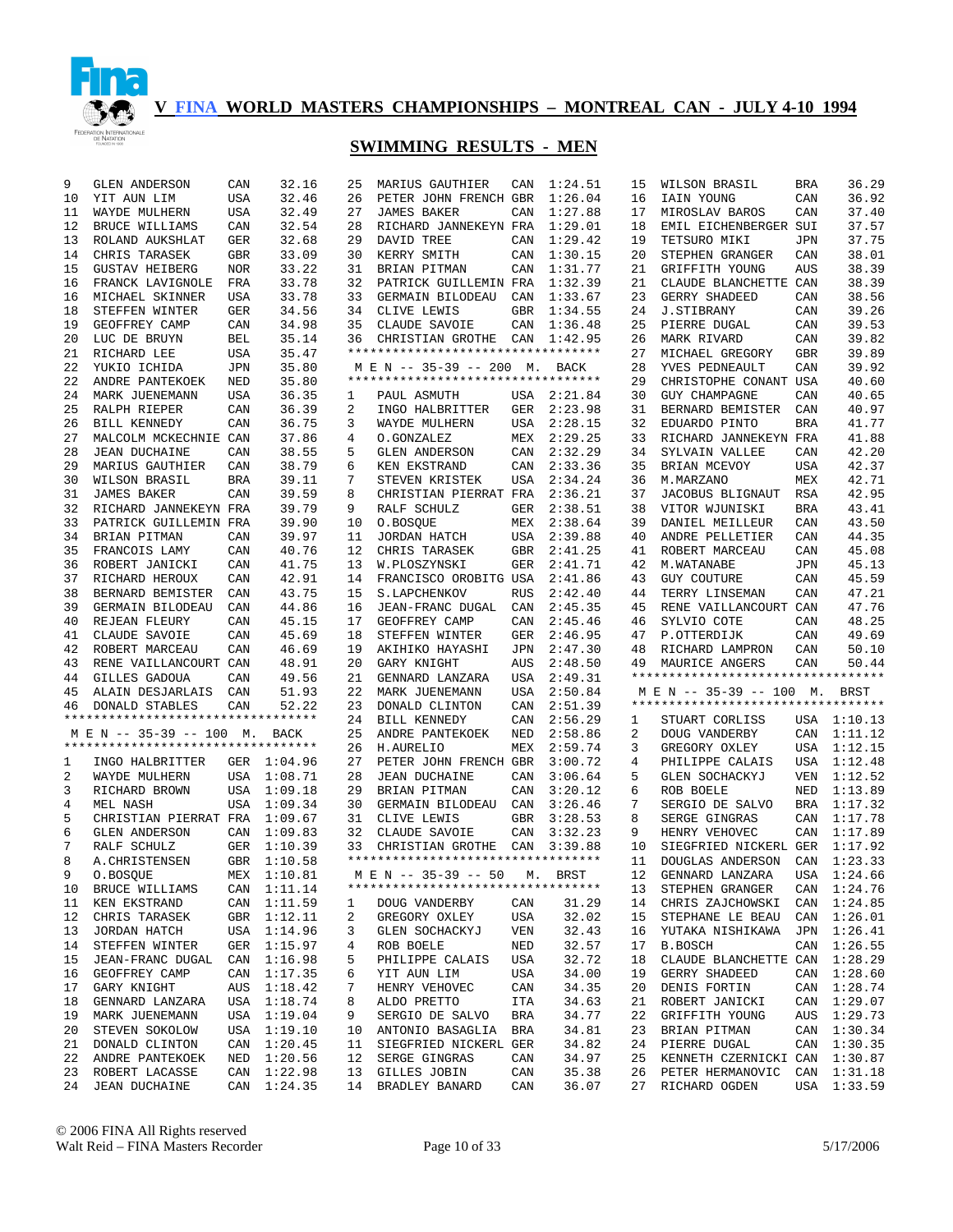

| 28 | MARK RIVARD                                         | CAN        | 1:34.04     | 4  | PAUL BLACKBEARD                    | <b>RSA</b> | 27.67       | 10 | VLADECIR DORETTO                   |     | BRA 1:07.30        |
|----|-----------------------------------------------------|------------|-------------|----|------------------------------------|------------|-------------|----|------------------------------------|-----|--------------------|
| 29 | BRUCE HUTCHINSON                                    | CAN        | 1:34.44     | 5  | YIT AUN LIM                        | USA        | 27.82       | 11 | JOCHEN LEINWEBER                   | GER | 1:07.63            |
| 30 | BENOIT CHOUINARD                                    | CAN        | 1:34.84     | 6  | R.RUBEN                            | COL        | 28.22       | 12 | FRANCISCO OROBITG USA              |     | 1:08.31            |
| 31 | REJEAN FLEURY                                       | CAN        | 1:35.17     | 7  | RALF SCHULZ                        | GER        | 28.59       | 13 | WILLIAM CHISHOLM                   | CAN | 1:09.24            |
| 32 | M.MARZANO                                           | MEX        | 1:35.68     | 8  | IAN LOUGHREY                       | CAN        | 28.69       | 14 | P.BORDERIOUX                       | FRA | 1:11.57            |
| 33 | DANIEL BEAVON                                       | CAN        | 1:35.69     | 9  | LUC DE BRUYN                       | BEL        | 28.85       | 15 | RICHARD FOURNIER                   | CAN | 1:12.02            |
| 34 | CHRISTOPHE CONANT USA                               |            | 1:36.26     | 10 | ROBERT KROTEE                      | USA        | 28.99       | 16 | BRIAN LEIER                        | CAN | 1:12.59            |
| 35 | VITOR WJUNISKI                                      | <b>BRA</b> | 1:36.73     | 11 | MICHAEL SKINNER                    | USA        | 29.13       | 17 | DAVID CASSELS                      |     | CAN 1:13.22        |
| 36 | SYLVAIN VALLEE                                      | CAN        | 1:38.35     | 12 | ROMEO GOMEZ                        | MEX        | 29.27       | 18 | EDWARD ODECKI                      | CAN | 1:18.87            |
| 37 | GILLES GADOUA                                       | CAN        | 1:39.46     | 13 | <b>GUSTAV HEIBERG</b>              | <b>NOR</b> | 29.30       | 19 | PIERRE DUGAL                       | CAN | 1:23.11            |
| 38 | BRIAN MCEVOY                                        | <b>USA</b> | 1:40.79     | 14 | CRAIG MAITLAND                     | CAN        | 29.36       | 20 | RICHARD OGDEN                      |     | USA 1:28.75        |
| 39 | KENNETH MINSHALL                                    | CAN        | 1:41.49     | 15 | IAN MACDONALD                      | CAN        | 29.52       | 21 | TODD PIEPER                        |     | USA 1:52.09        |
| 40 | JACOBUS BLIGNAUT                                    | RSA        | 1:42.23     | 16 | FRANCISCO OROBITG USA              |            | 29.60       |    | ********************************** |     |                    |
| 41 | F.BERNATCHEZ                                        | CAN        | 1:43.64     | 17 | P.BORDERIOUX                       | FRA        | 29.76       |    | M E N -- 35-39 -- 200 M.           |     | FLY                |
| 42 | <b>JEAN FRENETTE</b>                                | CAN        | 1:45.50     | 18 | WILSON BRASIL                      | <b>BRA</b> | 29.80       |    | ********************************** |     |                    |
| 43 | ANDRE PELLETIER                                     | CAN        | 1:45.91     | 19 | RICHARD LEE                        | USA        | 30.27       | 1  | DAVID SHEPHERD                     | USA | 2:18.67            |
| 44 | SYLVIO COTE                                         | CAN        | 1:46.05     | 20 | THOMAS DENES                       | USA        | 30.28       | 2  | ERIC EMINENTE                      | FRA | 2:19.82            |
| 45 | CHRISTIAN GROTHE                                    | CAN        | 1:46.86     | 21 | IAN WOOLLARD                       | GBR        | 30.34       | 3  | STUART CORLISS                     | USA | 2:20.90            |
| 46 | SATOSHI MATSUKAWA JPN                               |            | 1:46.96     | 22 | FRANCK LAVIGNOLE                   | FRA        | 30.46       | 4  | LUC DE BRUYN                       | BEL | 2:31.31            |
| 47 | ROBERT MARCEAU                                      | CAN        | 1:46.98     | 23 | BRIAN LEIER                        | CAN        | 30.52       | 5  | STEPHANE HUGOT                     | FRA | 2:33.59            |
| 48 | STEPHEN MORGAN                                      | CAN        | 1:47.53     | 24 | ROLAND AUKSHLAT                    | GER        | 30.55       | 6  | VLADECIR DORETTO                   | BRA | 2:34.18            |
| 49 | <b>GUY COUTURE</b>                                  | CAN        | 1:47.69     | 25 | SERGIO DE SALVO                    | BRA        | 30.94       | 7  | ED FREYHOFF                        | GER | 2:35.70            |
| 50 | CLAUDE TURCOT                                       | CAN        | 1:48.39     | 26 | RICHARD FOURNIER                   | CAN        | 30.95       | 8  | THOMAS DENES                       | USA | 2:36.32            |
| 51 | JOSE VIVANCO                                        | CAN        | 1:48.62     | 27 | MARIO LABERGE                      | CAN        | 31.06       | 9  | STEVEN KRISTEK                     | USA | 2:36.68            |
| 52 | TERRY LINSEMAN                                      | CAN        | 1:49.34     | 28 | W.PLOSZYNSKI                       | GER        | 31.09       | 10 | W.PLOSZYNSKI                       | GER | 2:39.62            |
|    |                                                     |            | 1:52.47     | 29 | HEBER OUTEIRO                      |            | 31.17       | 11 | MICHAEL BROWN                      | CAN | 2:42.30            |
| 53 | MAURICE ANGERS<br>********************************* | CAN        |             | 30 | ALDO PRETTO                        | URU        | 31.25       | 12 |                                    | CAN | 2:42.80            |
|    | M E N -- 35-39 -- 200 M.                            |            |             | 31 | DAVID JUDELSON                     | ITA        | 31.37       | 13 | WILLIAM CHISHOLM<br>R.RUBEN        | COL | 2:42.98            |
|    | **********************************                  |            | BRST        |    |                                    | USA        |             |    |                                    |     |                    |
|    |                                                     |            |             | 32 | MARK RIVARD                        | CAN        | 31.63       | 14 | PAUL GUILLEMOZ                     | FRA | 3:00.46<br>3:14.98 |
| 1  | STUART CORLISS                                      |            | USA 2:34.00 | 33 | SERGE GINGRAS                      | CAN        | 31.88       | 15 | PIERRE DUGAL                       | CAN |                    |
| 2  | PHILIPPE CALAIS                                     | USA        | 2:39.48     | 34 | YUTAKA NISHIKAWA                   | JPN        | 32.29       | 16 | JEAN-FRANC DUGAL                   | CAN | 3:23.44            |
| 3  | PATRICK ALLENDER                                    | USA        | 2:43.29     | 35 | JUAN ABRAHAM                       | ARG        | 32.33       | 17 | DONALD WILSON                      | GBR | 3:26.99            |
|    |                                                     |            |             |    |                                    |            |             |    |                                    |     |                    |
| 4  | ROB BOELE                                           | NED        | 2:44.40     | 36 | DAVID SMITH                        | USA        | 32.45       | 18 | H.AURELIO                          | MEX | 3:32.57            |
| 5  | GLEN SOCHACKYJ                                      | <b>VEN</b> | 2:44.46     | 37 | <b>GUY CHAMPAGNE</b>               | CAN        | 32.50       | 19 | TODD PIEPER                        | USA | 4:08.85            |
| 6  | JEFF MOXIE                                          | USA        | 2:45.58     | 38 | KEN MAUGHAN                        | CAN        | 32.96       |    | ********************************** |     |                    |
| 7  | SERGE GINGRAS                                       | CAN        | 2:51.72     | 39 | MICHAEL STROUD                     | CAN        | 33.00       |    | M E N -- 35-39 -- 200 M. I.M.      |     |                    |
| 8  | SERGIO DE SALVO                                     | <b>BRA</b> | 2:54.49     | 40 | JIMBO MARTIN                       | USA        | 33.31       |    | ********************************** |     |                    |
| 9  | SIEGFRIED NICKERL GER                               |            | 2:54.54     | 41 | PIERRE DUGAL                       | CAN        | 34.26       | 1  | DJAN MADRUGA                       |     | BRA 2:15.21        |
| 10 | WAYDE MULHERN                                       | USA        | 2:54.55     | 42 | RICHARD OGDEN                      | USA        | 35.64       | 2  | SERGEY FESENKO                     | UKR | 2:15.61            |
| 11 | HOBE HORTON                                         | CAN        | 2:57.76     | 43 | KERRY SMITH                        | CAN        | 35.87       | 3  | STUART CORLISS                     | USA | 2:21.67            |
| 12 | GENNARD LANZARA                                     | USA        | 3:02.71     | 44 | ROBERT JANICKI                     | CAN        | 35.92       | 4  | PATRICK ALLENDER                   | USA | 2:28.69            |
| 13 | <b>B.BOSCH</b>                                      | CAN        | 3:08.85     | 45 | CLAUDE BLANCHETTE CAN              |            | 36.20       | 5  | STEPHANE HUGOT                     | FRA | 2:30.59            |
| 14 | JORGE MAYERLE                                       | BRA        | 3:13.94     | 46 | MICHAEL GREGORY                    | GBR        | 36.39       | 6  | O.GONZALEZ                         | MEX | 2:32.66            |
| 15 | MICHAEL STROUD                                      | CAN        | 3:15.22     | 47 | PATRICK GUILLEMIN FRA              |            | 36.92       | 7  | RALF SCHULZ                        | GER | 2:33.91            |
| 16 | CLAUDE BLANCHETTE CAN                               |            | 3:16.99     | 48 | MARIUS GAUTHIER                    | CAN        | 37.28       | 8  | A. CHRISTENSEN                     | GBR | 2:34.44            |
| 17 | BRIAN PITMAN                                        | CAN        | 3:17.86     | 49 | PHILIPPE KRAFT                     | FRA        | 38.18       | 9  | <b>GUSTAV HEIBERG</b>              | NOR | 2:37.60            |
| 18 | GERRY SHADEED                                       | CAN        | 3:18.90     | 50 | DAVID TREE                         | CAN        | 38.92       | 10 | MICHAEL BROWN                      | CAN | 2:37.86            |
| 19 | <b>JEAN BOURASSA</b>                                | CAN        | 3:20.02     | 51 | JACOBUS BLIGNAUT                   | RSA        | 39.25       | 11 | HOBE HORTON                        | CAN | 2:38.32            |
| 20 | DENIS FORTIN                                        |            | CAN 3:20.09 | 52 | SATOSHI MATSUKAWA JPN              |            | 40.75       | 12 | S.LAPCHENKOV                       | RUS | 2:38.49            |
|    | 21 H.AURELIO                                        |            | MEX 3:20.53 |    | 53 CLAUDE SAVOIE                   | CAN        | 43.50       |    | 13 AKIHIRO TAIMURA JPN 2:38.55     |     |                    |
|    | 22 GRIFFITH YOUNG                                   |            | AUS 3:28.37 |    | 54 FRANCOIS LAMY                   | CAN        | 43.65       |    | 14 YIT AUN LIM                     |     | USA 2:38.65        |
|    | 23 DANIEL BEAVON                                    |            | CAN 3:28.99 |    | 55 JOSE VIVANCO                    | CAN        | 45.30       | 15 | W.PLOSZYNSKI                       |     | GER 2:39.97        |
|    | 24 DANIEL MEILLEUR                                  |            | CAN 3:29.06 |    | 56 TODD PIEPER                     | USA        | 48.11       | 16 | A.OEHLSCHLAGEL                     |     | GER 2:40.29        |
| 25 | M.MARZANO                                           |            | MEX 3:30.92 |    | ********************************** |            |             | 17 | JOHN KANGAS                        |     | USA 2:41.90        |
| 26 | SATOSHI MATSUKAWA JPN 3:50.46                       |            |             |    | M E N -- 35-39 -- 100 M.           |            | FLY         | 18 | CHRIS ZAJCHOWSKI                   |     | CAN 2:42.65        |
|    | 27 SYLVAIN VALLEE                                   |            | CAN 3:54.80 |    | ********************************** |            |             | 19 | STEFFEN WINTER                     |     | GER 2:42.90        |
|    | 28 STEPHEN MORGAN                                   |            | CAN 4:05.13 | 1  | SERGEY FESENKO                     | UKR        | 59.60       | 20 | GARY O'NEILL                       |     | CAN 2:44.60        |
|    | 29 DOUGLAS GROSE                                    |            | CAN 4:08.09 | 2  | DAN THOMPSON                       | CAN        | 59.70       | 21 | MICHAEL STROUD                     |     | CAN 2:45.69        |
|    | 30 MAURICE ANGERS                                   |            | CAN 4:09.36 | 3  | ROBERT PLACAK                      | USA        | 59.83       | 22 | GARY KNIGHT                        | AUS | 2:48.50            |
|    | **********************************                  |            |             | 4  | PAUL BLACKBEARD                    |            | RSA 1:01.07 | 23 | RICHARD FOURNIER CAN 2:49.44       |     |                    |
|    | M E N -- 35-39 -- 50 M.                             |            | FLY         | 5  | R.RUBEN                            |            | COL 1:03.36 | 24 | ETIENNE MA                         | HKG | 2:49.52            |
|    | **********************************                  |            |             | 6  | IAN LOUGHREY                       | CAN        | 1:05.00     | 25 | EMIL EICHENBERGER SUI 2:50.80      |     |                    |
| 1  | DAN THOMPSON                                        | CAN        | 26.24       | 6  | IAN MACDONALD                      | CAN        | 1:05.00     | 26 | STEVEN SOKOLOW                     |     | USA 2:52.48        |
| 2  | ROBERT PLACAK                                       | USA        | 26.48       | 8  | LUC DE BRUYN                       | BEL        | 1:05.48     | 27 | JIMBO MARTIN                       |     | USA 2:53.34        |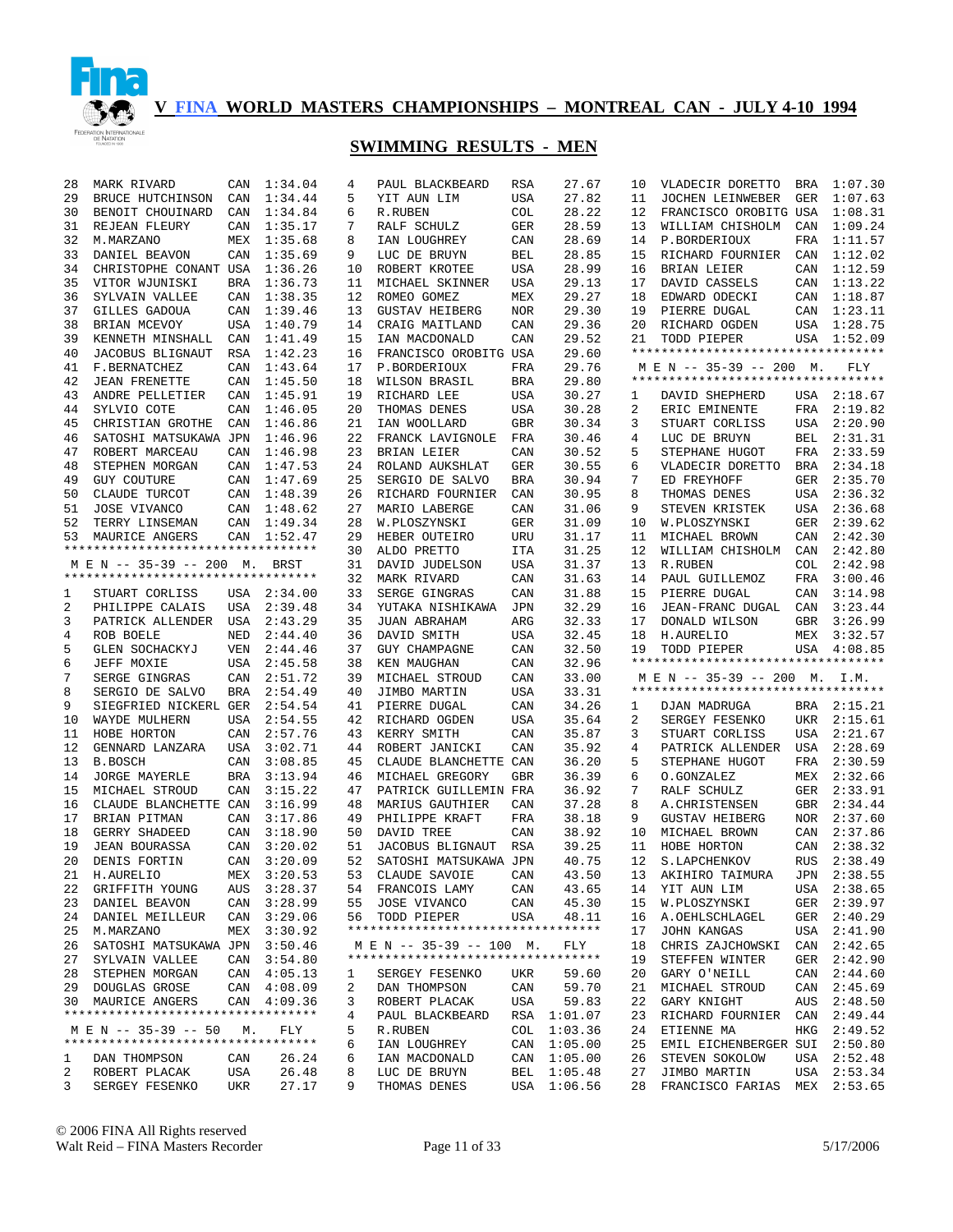

| 29       | GEOFFREY CAMP                      | CAN        | 2:54.45            | 12       | ROY SMITH                     | CAN        | 27.12          | 77       | MICHEL PELOQUIN                      | CAN        | 36.58              |
|----------|------------------------------------|------------|--------------------|----------|-------------------------------|------------|----------------|----------|--------------------------------------|------------|--------------------|
| 30       | <b>B.BOSCH</b>                     | CAN        | 2:56.30            | 13       | ROBERT PUELS                  | USA        | 27.43          | 78       | RICHARD MAZON                        | <b>USA</b> | 36.63              |
| 31       | EDWARD ODECKI                      | CAN        | 2:57.56            | 14       | KEVIN MCCORMACK               | USA        | 27.44          | 79       | YVES DESHAIES                        | CAN        | 39.70              |
| 32       | DONALD WILSON                      | <b>GBR</b> | 3:01.22            | 15       | LUIZ FAGUNDES                 | <b>BRA</b> | 27.48          | 80       | ROBERT TALBOT                        | CAN        | 41.10              |
| 33       | CHARLES BELANGER                   | CAN        | 3:02.29            | 16       | BRYAN RAY                     | USA        | 27.51          | 81       | ROBERT MCCLAREN                      | CAN        | 41.18              |
| 34       | ROBERT JANICKI                     | CAN        | 3:04.75            | 17       | STEPHEN BOSTER                | USA        | 27.67          | 82       | <b>JOCELYN GRENIER</b>               | CAN        | 45.03              |
| 35       | MARIUS GAUTHIER                    | CAN        | 3:08.82            | 18       | <b>JOE DIETRICH</b>           | USA        | 27.69          |          | **********************************   |            |                    |
| 36       | DANIEL BEAVON                      | CAN        | 3:10.20            | 19       | DAVID WESLEY                  | USA        | 27.70          |          | M E N -- 40-44 -- 100 M. FREE        |            |                    |
| 37       | JORGE ARREVILLAGA MEX              |            | 3:13.64            | 20       | LUIS DA SILVA                 | <b>BRA</b> | 27.92          |          | **********************************   |            |                    |
| 38       | KEN MAUGHAN                        | CAN        | 3:15.32            | 21       | KOJI NAKANO                   | JPN        | 27.95          | 1        | JAMES GRIFFITH                       | USA        | 55.86              |
| 39       | T.NETO                             | <b>BRA</b> | 3:15.51            | 22       | LEONARD BROCKHAHN USA         |            | 27.98          | 2        | TRIP CLAY HEDRICK USA                |            | 56.03              |
| 40       | FRANCOIS LAMY                      | CAN        | 3:24.82            | 23       | PETER SMITH                   | CAN        | 28.00          | 3        | C. MILTENBERGER                      | <b>USA</b> | 56.19              |
| 41       | CHRISTIAN GROTHE                   | CAN        | 3:25.60            | 24       | DAVID HAYNES                  | USA        | 28.06          | 4        | DAVID HAGUE                          | <b>USA</b> | 57.21              |
| 42       | PETER HERMANOVIC                   | CAN        | 3:26.20            | 25       | KIN YUEN CHAN                 | HKG        | 28.11          | 5        | CRAIG SAINT-AMOUR USA                |            | 57.66              |
| 43       | REJEAN FLEURY                      | CAN        | 3:31.68            | 26       | LUTZ UNGER                    | GER        | 28.15          | 6        | MIKE SHERRILL                        | USA        | 58.59              |
|          | ********************************** |            |                    | 27       | JEFFREY EATON                 | USA        | 28.17          | 7        | BAUDOUIN FAUCK                       | FRA        | 59.10              |
|          | M E N -- 35-39 -- 400 M.           |            | I.M.               | 28       | G. FARNELL                    | CAN        | 28.19          | 8        | LEONARD BROCKHAHN USA                |            | 59.36              |
|          | ********************************** |            |                    | 29       | ANDRE DUTOIT                  | CAN        | 28.22          | 9        | J.PANCHANA                           | ECU        | 59.43              |
| 1        | SERGEY FESENKO                     |            | UKR 4:50.18        | 30       | LUIS PINEYRO                  | MEX        | 28.35          | 10       | LARRY KRAUSER                        | <b>USA</b> | 59.45              |
| 2        | DJAN MADRUGA                       | BRA        | 4:52.99            | 31       | TRUETT SMITH                  | USA        | 28.49          | 11       | BUCK SMITH                           | <b>USA</b> | 59.51              |
| 3        | DAVID SHEPHERD                     | USA        | 4:58.56            | 32       | ROBERT DAVIE                  | USA        | 28.71          | 12       | ROY SMITH                            | CAN        | 59.52              |
| 4        | ERIC EMINENTE                      | FRA        | 5:00.05            | 33       | PETER NICKODEM                | USA        | 28.86          | 13       | K.BOGART                             | USA        | 59.72              |
| 5        | PAUL ASMUTH                        | USA        | 5:04.23            | 34       | OLEG ICHTCHENKO               | UKR        | 28.90          | 14       | <b>JACK COURTNEY</b>                 | USA        | 1:00.92            |
| 6        | STUART CORLISS                     | USA        | 5:04.24            | 35       | TOM EATON                     | USA        | 28.92          | 15       | RICHARD BOBER                        | USA        | 1:00.98            |
| 7        | O.GONZALEZ                         | MEX        | 5:24.73            | 36       | <b>JEAN HEKIMIAN</b>          | FRA        | 28.97          | 16       | LUIS PINEYRO                         | MEX        | 1:01.61            |
| 8        | JEFF MOXIE                         | USA        | 5:29.16            | 37       | RICK WALKER                   | USA        | 29.11          | 17       | ROBERT PUELS                         | USA        | 1:01.89            |
| 9        | ED FREYHOFF                        | GER        | 5:29.53            | 38       | OTTO LERKE                    | GER        | 29.17          | 18       | <b>JAMES GOODMAN</b>                 | USA        | 1:02.09            |
| 10       | R.RUBEN                            | COL        | 5:31.38            | 39       | ROY KLINE                     | USA        | 29.47          | 19       | G. FARNELL                           | CAN        | 1:02.64            |
| 11       | LUC DE BRUYN                       | BEL        | 5:32.87            | 40       | HANS-PETER SICK               | GER        | 29.51          | 20       | DAVID WESLEY                         | USA        | 1:02.80            |
| 12       | MICHAEL BROWN                      | CAN        | 5:33.12            | 41       | OSCAR MICHELINO               | ARG        | 29.58          | 21       | <b>JOHN BENEDICK</b>                 | USA        | 1:02.88            |
| 13       | S.LAPCHENKOV                       | RUS        | 5:38.11            | 42       | MICHEL HORNBLOWER CAN         |            | 29.60          | 22       | PETER SMITH                          | CAN        | 1:03.05            |
| 14       | HOBE HORTON                        | CAN        | 5:43.49            | 43       | DAVID HARMON                  | USA        | 29.71          | 23       | BRYAN RAY                            | USA        | 1:03.11            |
| 15       | <b>JOHN KANGAS</b>                 | <b>USA</b> | 5:44.81            | 44       | JOHN COPPING                  | <b>GBR</b> | 29.91          | 24       | DAVID HAYNES                         | USA        | 1:03.64            |
| 16       | BRADLEY LYNN                       | <b>USA</b> | 5:55.16            | 45       | BEN LANK                      | CAN        | 30.13          | 24       | LUIZ FAGUNDES                        | BRA        | 1:03.64            |
| 17       | GENNARD LANZARA                    | <b>USA</b> | 5:55.21            | 46       | JAVIER MIJARES                | MEX        | 30.19          | 26       | LUCIEN BOLDUC                        | CAN        | 1:04.00            |
| 18       | AKIHIRO TAIMURA                    | <b>JPN</b> | 5:55.80            | 47       | YVES RUEL                     | CAN        | 30.31          | 27       | DANIEL KORNBLATT                     | USA        | 1:05.01            |
| 19       | GARY O'NEILL                       | CAN        | 5:56.90            | 48       | DOUGLAS PETTY                 | CAN        | 30.35          | 28       | JAVIER MIJARES                       | MEX        | 1:05.40            |
| 20       | EMIL EICHENBERGER SUI              |            | 6:01.87            | 49       | DON KENNEDY                   | CAN        | 30.75          | 29       | ANDRE DUTOIT                         | CAN        | 1:06.03            |
| 21       | DONALD CLINTON                     | CAN        | 6:02.53            | 50       | IAN PAUL HAMBLETT             | GBR        | 30.80          | 30       | TRUETT SMITH                         | USA        | 1:06.47            |
| 22       | WILLIAM CHISHOLM                   | CAN        | 6:03.58            | 51       | EWALD KUCHLER                 | GER        | 30.81          | 31       | BEN LANK                             | CAN        | 1:06.92            |
| 23       | STEVEN SOKOLOW                     | USA        | 6:07.42            | 52       | <b>B. CHEVALLIER</b>          | FRA        | 30.98          | 32       | OSCAR MICHELINO                      | ARG        | 1:07.35            |
| 24       | GEOFFREY CAMP                      | CAN        | 6:09.09            | 53       | JACK HENRY                    | CAN        | 31.16          | 33       | JIM MILLER                           |            | USA 1:07.41        |
| 25       | AKIHIKO HAYASHI                    | JPN        | 6:16.90            | 54       | WAYNE STONE                   | USA        | 31.46          | 34       | PETER NICKODEM                       | USA        | 1:08.29            |
| 26<br>27 | B.BOSCH                            | CAN        | 6:17.40            | 55       | L.SEGOVIANO                   | MEX        | 31.70          | 35       | FRANCOIS RENAVDIE FRA                |            | 1:08.49            |
| 28       | DAVID RODRIGUEZ<br>BILL KENNEDY    | USA<br>CAN | 6:21.28<br>6:26.26 | 56<br>57 | JACQUES BOTBOL<br>RICK TAYLOR | CAN<br>CAN | 31.98<br>32.18 | 36<br>37 | MICHEL HORNBLOWER CAN<br>DON KENNEDY | CAN        | 1:09.13<br>1:09.93 |
| 29       | <b>GUY PLANTE</b>                  | CAN        | 7:05.77            | 58       | FRANK GAUDET                  | CAN        | 32.44          | 38       | JACK HENRY                           | CAN        | 1:09.97            |
| 30       | T.NETO                             | <b>BRA</b> | 7:13.57            | 59       | ARON PINKUS                   | CAN        | 32.52          | 39       | DOUGLAS PETTY                        | CAN        | 1:10.27            |
| 31       | KENNETH CZERNICKI CAN              |            | 7:14.12            | 60       | EDWARD SALTZMAN               | USA        | 32.89          | 40       | IAN PAUL HAMBLETT GBR                |            | 1:11.45            |
|          | 32 DANIEL BEAVON CAN 7:22.25       |            |                    |          | 61 JOHN WOOD                  | CAN        | 33.17          | 41       | WAYNE STONE                          |            | USA 1:11.75        |
|          | 33 M.WATANABE                      |            | JPN 7:39.67        |          | 62 MALCOLM ROSS               | CAN        | 33.23          | 42       | JOAO BRAGA                           |            | BRA 1:12.87        |
|          | ********************************** |            |                    | 63       | CRAIG PEARCE                  | CAN        | 33.27          | 43       | DAVID MUNSON                         |            | USA 1:13.76        |
|          | M E N -- 40-44 -- 50 M. FREE       |            |                    |          | 64 GEOFF CLARE                | CAN        | 33.70          | 44       | KHIN SYN YONG                        |            | HKG 1:13.95        |
|          | ********************************** |            |                    |          | 65 ALAIN BOTBOL               | CAN        | 33.99          | 45       | JOSEPH MEATING                       |            | CAN 1:13.99        |
| 1        | TRIP CLAY HEDRICK USA              |            | 25.31              | 65       | ROBERT THEORET                | CAN        | 33.99          | 46       | EDWARD SALTZMAN                      |            | USA 1:14.15        |
| 2        | C.MILTENBERGER                     | USA        | 25.44              | 67       | DOUG GOODHEW                  | CAN        | 34.44          | 47       | FRANK GAUDET                         |            | CAN 1:14.41        |
| 3        | JAMES GRIFFITH                     | USA        | 25.55              | 68       | EDOUARD DUBORD                | CAN        | 34.58          | 48       | MICHAEL GAUDET                       |            | CAN 1:14.44        |
| 4        | DAVID HAGUE                        | USA        | 26.15              |          | 69 C.DESLAURIERS              | CAN        | 34.68          | 49       | CRAIG PEARCE                         |            | CAN 1:14.50        |
| 5        | CRAIG SAINT-AMOUR USA              |            | 26.21              |          | 70 PHILIP FOLLENT             | AUS        | 34.87          | 50       | GILLES HARVEY                        |            | CAN 1:15.35        |
| 6        | BUCK SMITH                         | USA        | 26.30              |          | 71 DON HAAG                   | USA        | 35.34          | 51       | JACQUES BOTBOL                       |            | CAN 1:16.09        |
| 7        | LARRY KRAUSER                      | USA        | 26.45              | 72       | JOHN FITZGERALD               | USA        | 35.46          | 52       | YUTAKA SHINOZAKI                     |            | JPN 1:17.31        |
| 8        | <b>BAUDOUIN FAUCK</b>              | FRA        | 26.46              |          | 73 P. CHARBONNEAU             | CAN        | 35.90          | 53       | JOHN WOOD                            |            | CAN 1:17.46        |
| 9        | K.BOGART                           | USA        | 26.48              |          | 74 ALAN SOBEL                 | CAN        | 36.08          | 54       | ALAIN BOTBOL                         |            | CAN 1:18.06        |
| 10       | J.PANCHANA                         | ECU        | 26.66              |          | 75 CHRISTIAN LAMBERT CAN      |            | 36.22          | 55       | C.DESLAURIERS                        |            | CAN 1:18.80        |
| 11       | JACK WILSON                        | USA        | 27.11              | 76       | MAURICE PICHE                 | CAN        | 36.55          | 56       | GILLES MCNEIL                        |            | CAN 1:18.90        |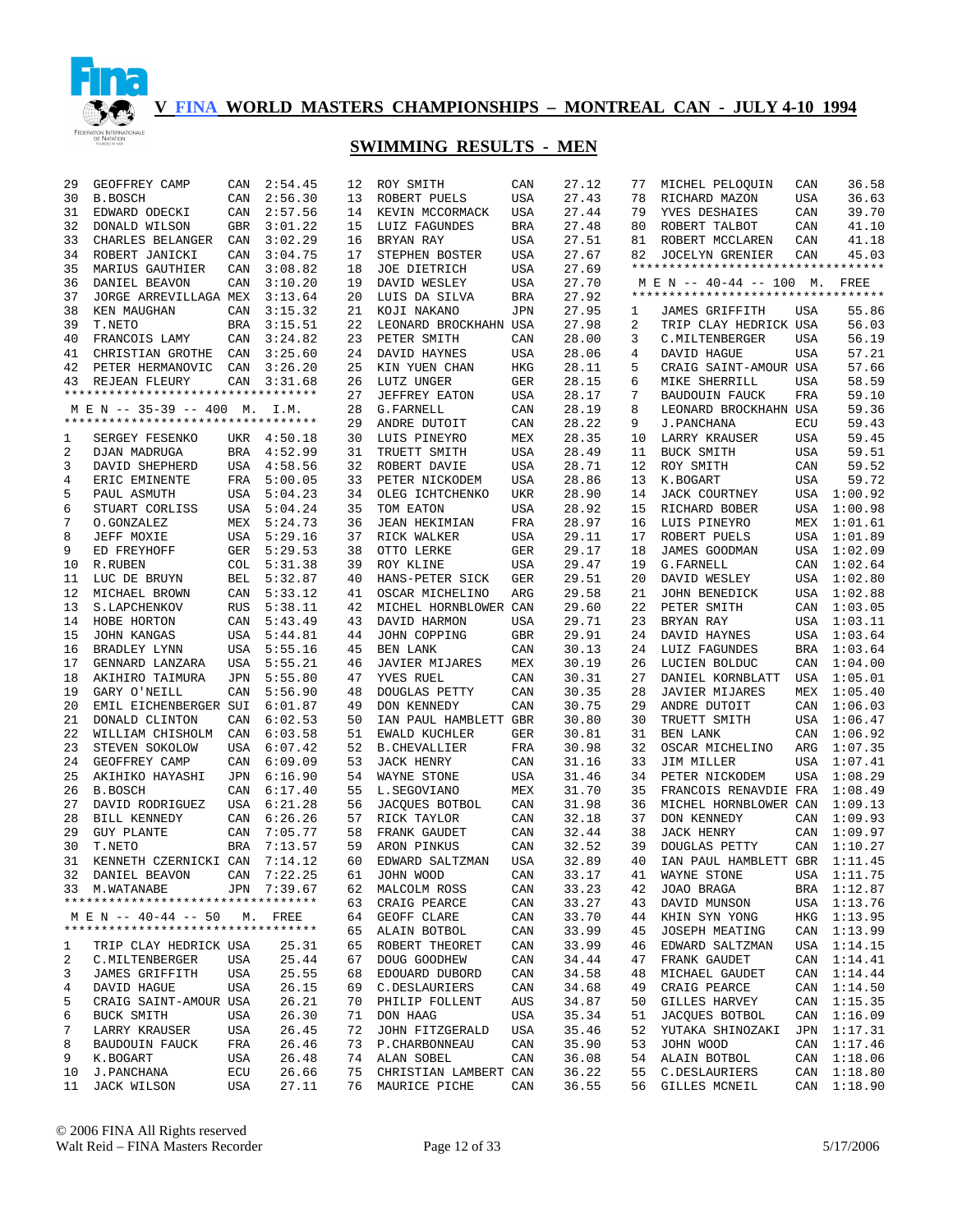

| 57 | MALCOLM ROSS                       | CAN        | 1:21.71     | 47 | CHARLES NAUSS                      | CAN        | 3:28.14      |    | ********************************** |            |             |
|----|------------------------------------|------------|-------------|----|------------------------------------|------------|--------------|----|------------------------------------|------------|-------------|
| 58 | KEI NAKAJIMA                       | <b>JPN</b> | 1:21.89     | 48 | MATI ARNO SAUKS                    | CAN        | 3:31.42      | 1  | CLAY EVANS                         | USA        | 29.73       |
| 59 | MARIO LAFAILLE                     | CAN        | 1:22.09     | 49 | D.COUTURE                          | CAN        | 3:53.04      | 2  | PIERRE BAEHR                       | FRA        | 30.22       |
| 60 | JOHN FITZGERALD                    | <b>USA</b> | 1:22.89     |    | ********************************** |            |              | 3  | EDDIE RIACH                        | <b>GBR</b> | 31.03       |
| 61 | PHILIP FOLLENT                     | <b>AUS</b> | 1:22.91     |    | M E N -- 40-44 -- 400 M. FREE      |            |              | 4  | RICHARD BOBER                      | <b>USA</b> | 31.46       |
| 62 | DON HAAG                           | USA        | 1:24.40     |    | ********************************** |            |              | 5  | GEORGE GROSS. JR. CAN              |            | 31.50       |
| 63 | EDOUARD DUBORD                     | CAN        | 1:24.63     | 1  | LARRY WOOD                         |            | USA 4:30.02  | 6  | <b>JACK COURTNEY</b>               | <b>USA</b> | 31.68       |
| 64 | ROBERT THEORET                     | CAN        | 1:26.26     | 2  | MIKE SHERRILL                      |            | USA 4:32.44  | 7  | WILLIAM TINGLEY                    | <b>USA</b> | 32.59       |
| 65 | EDWARD EVELLY                      | CAN        | 1:26.33     | 3  | EDWARD BROWN                       | USA        | 4:36.59      | 8  | KEVIN MCCORMACK                    | <b>USA</b> | 32.76       |
| 66 | GAETAN QUEVILLON                   | CAN        | 1:26.48     | 4  | JOHN MCCONNOCHIE                   | USA        | 4:38.13      | 9  | MATYAS BORLOI                      | HUN        | 32.90       |
| 67 | MAURICE PICHE                      | CAN        | 1:26.62     | 5  | FRED FERROGGIARO                   | USA        | 4:39.41      | 10 | LUIS DA SILVA                      | <b>BRA</b> | 33.13       |
|    |                                    |            |             |    |                                    |            |              |    |                                    |            |             |
| 68 | YVES DESHAIES                      | CAN        | 1:26.96     | 6  | RICHARD HAAS                       | USA        | 4:46.78      | 11 | L. SANDBERG                        | CAN        | 33.28       |
| 69 | RICHARD MAZON                      | USA        | 1:30.21     | 7  | CRAIG SAINT-AMOUR USA              |            | 4:49.05      | 12 | KIN YUEN CHAN                      | <b>HKG</b> | 33.44       |
| 70 | ROBERT TALBOT                      | CAN        | 1:30.98     | 8  | LUIS PINEYRO                       | MEX        | 4:51.00      | 13 | OLEG ICHTCHENKO                    | <b>UKR</b> | 34.61       |
| 71 | PORFIRIO RAMIREZ                   | MEX        | 1:35.48     | 9  | CARLOS MOTTA                       | <b>BRA</b> | 5:13.62      | 14 | ANDRE DUTOIT                       | CAN        | 35.38       |
| 72 | D.COUTURE                          | CAN        | 1:40.44     | 10 | FRANCOIS RENAVDIE FRA              |            | 5:15.18      | 15 | SHUICHI NAGANO                     | <b>JPN</b> | 35.63       |
|    | ********************************** |            |             | 11 | PEDRO MARTINS                      | <b>BRA</b> | 5:20.26      | 16 | ROBERT DAVIE                       | <b>USA</b> | 35.77       |
|    | M E N -- 40-44 -- 200 M. FREE      |            |             | 12 | RICHARD COURTEAU                   | CAN        | 5:21.58      | 17 | JIM WRIGHT                         | CAN        | 35.84       |
|    | ********************************** |            |             | 13 | <b>GRAHAM ANNEAR</b>               | AUS        | 5:22.14      | 18 | HANS-PETER SICK                    | <b>GER</b> | 36.35       |
| 1  | LARRY WOOD                         |            | USA 2:05.43 | 14 | NICHOLAS ROTTMANN CAN              |            | 5:26.02      | 19 | BRYAN RAY                          | <b>USA</b> | 36.60       |
| 2  | JAMES GRIFFITH                     | USA        | 2:06.29     | 15 | EDWARD KING                        | USA        | 5:27.19      | 19 | <b>JEAN HEKIMIAN</b>               | FRA        | 36.60       |
| 3  | MIKE SHERRILL                      | USA        | 2:08.26     | 16 | JOHN COPPING                       | GBR        | 5:28.81      | 21 | CHRIS OLANDER                      | USA        | 36.86       |
| 4  | JOHN MCCONNOCHIE USA               |            | 2:08.33     | 17 | KEN WEIR                           | USA        | 5:33.63      | 22 | WAYNE STONE                        | USA        | 37.23       |
| 5  | CRAIG SAINT-AMOUR USA              |            | 2:10.67     | 18 | DAVID HARMON                       | USA        | 5:45.42      | 23 | PETER NICKODEM                     | <b>USA</b> | 37.57       |
| 6  | FRED FERROGGIARO                   | USA        | 2:10.78     | 19 | <b>SERGE DUPUIS</b>                | CAN        | 5:51.30      | 24 | YVES RUEL                          | CAN        | 37.60       |
| 7  | LEONARD BROCKHAHN USA              |            | 2:13.22     | 20 | DOUGLAS MUNN                       | CAN        | 5:56.59      | 25 | <b>B. CHEVALLIER</b>               | FRA        | 38.47       |
| 8  | LUIS PINEYRO                       | MEX        | 2:13.45     | 21 | STUART BROWN                       | NZL        | 6:01.38      | 26 | FRANCOIS RENAVDIE FRA              |            | 38.64       |
| 9  | LARRY KRAUSER                      | USA        | 2:15.65     | 22 | DON KENNEDY                        | CAN        | 6:06.51      | 27 | TOM EATON                          | <b>USA</b> | 39.05       |
| 10 | RICHARD HAAS                       | USA        | 2:16.07     | 23 | EDWARD MATIER                      | CAN        | 6:13.43      | 28 | L.ALEXANDER                        | CAN        | 39.10       |
| 11 | <b>JOE DIETRICH</b>                |            | USA 2:16.32 | 24 | JOSEPH MEATING                     | CAN        | 6:21.71      | 29 | MICHEL HORNBLOWER CAN              |            | 39.55       |
| 12 | MICHAEL MORROW                     | CAN        | 2:19.51     | 25 | GILLES MCNEIL                      | CAN        | 6:28.65      | 30 | ADEMIR FARIA                       | <b>BRA</b> | 39.59       |
|    |                                    |            |             |    |                                    |            |              |    | <b>JEFFREY EATON</b>               |            |             |
| 13 | RICK WALKER                        |            | USA 2:21.95 | 26 | L.ALEXANDER                        | CAN        | 6:31.44      | 31 |                                    | <b>USA</b> | 40.72       |
| 14 | BRYAN RAY                          | USA        | 2:23.00     | 27 | YOSHIO HAYASHI                     | JPN        | 6:41.33      | 32 | L.SEGOVIANO                        | MEX        | 42.30       |
| 15 | JAVIER MIJARES                     |            | MEX 2:25.92 | 28 | EDWARD EVELLY                      | CAN        | 6:56.79      | 33 | JACQUES BOTBOL                     | CAN        | 42.71       |
| 16 | DAVID HAYNES                       | USA        | 2:26.02     | 29 | GORDON LEONARD                     | CAN        | 7:04.69      | 34 | <b>JONATHAN PEARCE</b>             | CAN        | 42.85       |
| 17 | PEDRO MARTINS                      | BRA        | 2:26.77     | 30 | RICHARD PAUDYN                     | CAN        | 7:05.15      | 35 | ALAIN BOTBOL                       | CAN        | 43.19       |
| 18 | RICHARD COURTEAU                   | CAN        | 2:27.27     | 31 | CHARLES HAYTER                     | CAN        | 7:14.18      | 36 | JOHN WOOD                          | CAN        | 44.54       |
| 19 | <b>GRAHAM ANNEAR</b>               | AUS        | 2:28.24     | 32 | GAETAN QUEVILLON                   | CAN        | 7:19.46      | 37 | JOSEPH MEATING                     | CAN        | 44.87       |
| 20 | FRANCOIS RENAVDIE FRA              |            | 2:28.31     |    | ********************************** |            |              | 38 | ROBERT TALBOT                      | CAN        | 45.53       |
| 21 | PAUL ENGINERI                      | <b>USA</b> | 2:29.49     |    | M E N -- 40-44 -- 800 M.           |            | FREE         | 39 | PHILIP FOLLENT                     | AUS        | 46.10       |
| 22 | JOHN COPPING                       | <b>GBR</b> | 2:30.90     |    | ********************************** |            |              | 40 | JOHN FITZGERALD                    | <b>USA</b> | 48.55       |
| 23 | NICHOLAS ROTTMANN CAN              |            | 2:33.88     | 1  | JOHN MCCONNOCHIE                   |            | USA 9:31.95  | 41 | GAETAN QUEVILLON                   | CAN        | 49.37       |
| 24 | OSCAR MICHELINO                    | ARG        | 2:35.53     | 2  | LARRY WOOD                         |            | USA 9:32.89  | 42 | KENNETH CHERTOFF                   | USA        | 50.38       |
| 25 | DAVID HARMON                       | USA        | 2:36.94     | 3  | EDWARD BROWN                       |            | USA 9:35.28  | 43 | CHRISTIAN LAMBERT CAN              |            | 50.47       |
| 26 | WAYNE STONE                        |            | USA 2:41.70 | 4  | FRED FERROGGIARO                   |            | USA 9:39.18  | 44 | YVES DESHAIES                      | CAN        | 55.61       |
| 27 | DOUGLAS MUNN                       |            | CAN 2:41.78 | 5  | JOE DIETRICH                       |            | USA 10:03.69 |    | ********************************** |            |             |
| 28 | <b>JACK HENRY</b>                  | CAN        | 2:41.83     | 6  | SCOTT COLEMAN                      |            | USA 10:21.72 |    | M E N -- 40-44 -- 100 M. BACK      |            |             |
| 29 | <b>GLENN TAYLOR</b>                | CAN        | 2:44.08     | 7  | <b>JACK WILSON</b>                 |            | USA 10:31.69 |    | ********************************** |            |             |
| 30 | STUART BROWN                       | NZL        | 2:44.70     | 8  | CARLOS MOTTA                       |            | BRA 10:44.41 | 1  | BRUCE MALLETTE                     |            | USA 1:05.87 |
| 31 | EDWARD MATIER                      |            | CAN 2:45.46 | 9  | PAUL ENGINERI                      |            | USA 10:50.51 | 2  | EDDIE RIACH                        |            | GBR 1:06.10 |
| 32 | ART BAKER                          |            | CAN 2:47.28 |    | 10 FRANCOIS RENAVDIE FRA 11:02.04  |            |              | 3  | FRED FERROGGIARO USA 1:06.40       |            |             |
| 33 | DON KENNEDY                        |            | CAN 2:48.70 |    | 11 GRAHAM ANNEAR                   |            | AUS 11:06.48 | 4  | JOHN MARCH                         |            | CAN 1:06.67 |
| 34 | <b>JEAN ALLAIRE</b>                |            | CAN 2:49.21 | 12 | RICHARD COURTEAU                   |            | CAN 11:13.65 | 5  | PIERRE BAEHR                       |            | FRA 1:06.81 |
| 35 | FRANK GAUDET                       |            | CAN 2:50.73 | 13 | JOHN COPPING                       |            | GBR 11:23.06 | 6  | RICHARD BOBER                      |            | USA 1:08.47 |
| 36 | MICHAEL GAUDET                     |            | CAN 2:50.75 | 14 | KEN WEIR                           |            | USA 11:27.57 | 7  | JACK COURTNEY                      |            | USA 1:09.51 |
| 37 | DAVID MUNSON                       |            | USA 2:52.36 | 15 | STUART BROWN                       |            | NZL 12:23.54 | 8  | L. SANDBERG                        |            | CAN 1:09.78 |
| 38 | JOSEPH MEATING                     |            | CAN 2:53.37 | 16 | SERGE DUPUIS                       |            | CAN 12:31.93 | 9  | MATYAS BORLOI                      |            | HUN 1:11.30 |
| 39 | GILLES HARVEY                      |            | CAN 2:58.24 |    | 17 PAULO MARTINS                   |            | BRA 12:34.97 | 10 | WILLIAM TINGLEY                    |            | USA 1:12.06 |
| 40 | MICHAEL EUSTACE                    |            | CAN 2:59.43 | 18 | ART BAKER                          |            | CAN 12:48.43 | 11 | JEFFREY JOHANSON                   |            | USA 1:19.07 |
| 41 | <b>GILLES MCNEIL</b>               |            | CAN 3:11.39 | 19 | EDWARD MATIER                      |            | CAN 12:53.54 | 12 | ROBERT DAVIE                       |            | USA 1:19.26 |
| 42 | GAETAN OUEVILLON                   |            | CAN 3:14.80 |    | 20 WILBROD BOURGET                 |            | CAN 15:01.86 | 13 | CHRIS OLANDER                      |            | USA 1:20.10 |
| 43 | EDWARD EVELLY                      |            | CAN 3:15.53 |    | 21 MATI ARNO SAUKS                 |            | CAN 15:38.17 | 14 | PETER NICKODEM                     |            | USA 1:21.39 |
| 44 | EDOUARD DUBORD                     |            | CAN 3:15.74 |    | 22 MARIO DIBATTISTA CAN 18:55.30   |            |              | 15 | ALLAN KIMMEL                       |            | CAN 1:22.98 |
| 45 | PHILIP FOLLENT                     |            | AUS 3:16.78 |    | ********************************** |            |              | 16 | W.L. SHAUN SEAMAN CAN 1:24.59      |            |             |
|    | 46 DOUG GOODHEW                    |            | CAN 3:16.92 |    | M E N -- 40-44 -- 50 M. BACK       |            |              |    | 17 B. CHEVALLIER                   |            | FRA 1:28.92 |
|    |                                    |            |             |    |                                    |            |              |    |                                    |            |             |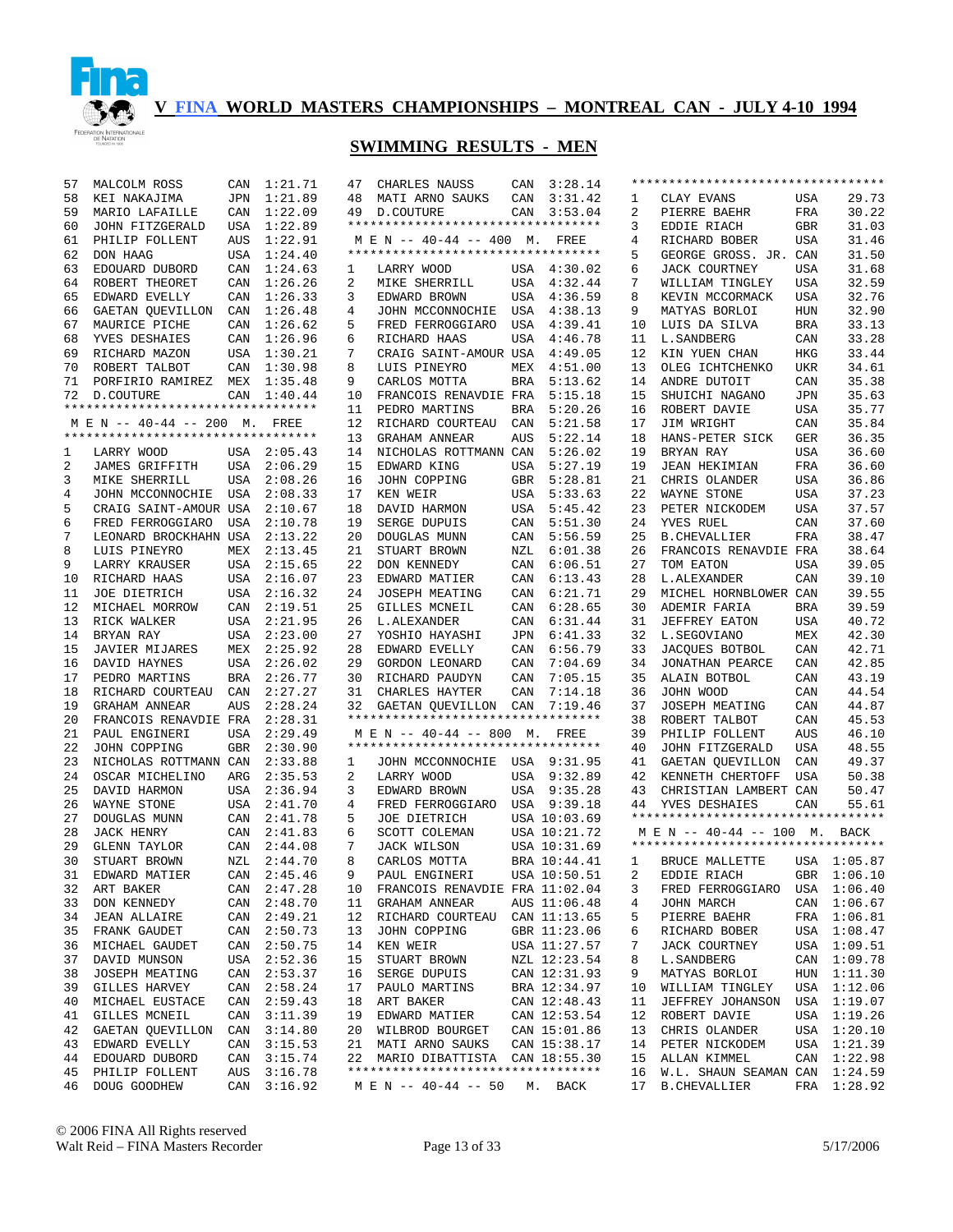

| 18 | FRANK GAUDET                       | CAN        | 1:29.87     | 30 | <b>JEAN HEKIMIAN</b>               | FRA        | 37.65                      | 32 | <b>JAMES LANDRIGAN</b>             |     | CAN 1:29.01 |
|----|------------------------------------|------------|-------------|----|------------------------------------|------------|----------------------------|----|------------------------------------|-----|-------------|
| 19 | GILLES MCNEIL                      | CAN        | 1:37.93     | 31 | ADEMIR FARIA                       | BRA        | 37.84                      | 33 | BARRY HADDAN                       | USA | 1:30.11     |
| 20 | KENNETH CHERTOFF USA               |            | 1:47.92     | 32 | JOAO BRAGA                         | <b>BRA</b> | 38.24                      | 34 | IAN PAUL HAMBLETT GBR              |     | 1:30.12     |
| 21 | GAETAN QUEVILLON CAN 1:57.86       |            |             | 33 | IAN PAUL HAMBLETT GBR              |            | 38.32                      | 35 | CLAUS WILLMS                       | GER | 1:30.14     |
|    | ********************************** |            |             | 34 | CRAIG SAINT-AMOUR USA              |            | 38.48                      | 36 | JOAO BRAGA                         |     | BRA 1:30.35 |
|    | M E N -- 40-44 -- 200 M. BACK      |            |             | 35 | ARIEL PATERNO                      | ARG        | 38.69                      | 37 | CRAIG PEARCE                       |     | CAN 1:30.54 |
|    | ********************************** |            |             | 36 | CHRIS OLANDER                      | USA        | 38.74                      | 38 | DAVID MUNSON                       |     | USA 1:30.97 |
| 1  | CLAY EVANS                         |            | USA 2:18.53 | 37 | MICHEL HORNBLOWER CAN              |            | 39.23                      | 39 | <b>BILL PARK</b>                   | CAN | 1:31.22     |
| 2  | FRED FERROGGIARO USA               |            | 2:23.44     | 38 | CLAUS WILLMS                       | GER        | 39.26                      | 40 | MARIO LAFAILLE                     | CAN | 1:31.54     |
| 3  | EDDIE RIACH                        | GBR        | 2:25.27     | 39 | PAULO MARTINS                      | <b>BRA</b> | 39.44                      | 41 | GILLES HARVEY                      | CAN | 1:32.75     |
| 4  | RICHARD BOBER                      | USA        | 2:26.68     | 40 | BILL PARK                          | CAN        | 39.68                      | 42 | J.ALVAREZ                          | MEX | 1:33.19     |
| 5  | KURT MOEHLMANN                     | USA        | 2:30.36     | 41 | <b>GILLES HARVEY</b>               | CAN        | 39.73                      | 43 | JOHN HOLMWOOD                      | CAN | 1:33.33     |
| 6  | L. SANDBERG                        | CAN        | 2:32.99     | 42 | JAMES LANDRIGAN                    | CAN        | 39.76                      | 44 | MICHEL HORNBLOWER CAN              |     | 1:34.67     |
| 7  | <b>JACK COURTNEY</b>               | USA        | 2:33.30     | 43 | MARIO LAFAILLE                     | CAN        | 39.77                      | 45 | GORDON BOYD                        | CAN | 1:34.83     |
| 8  | WILLIAM TINGLEY                    | <b>USA</b> | 2:36.40     | 44 | NORMAN DENNILL                     | CAN        | 39.83                      | 46 | ROBERT THEORET                     | CAN | 1:35.04     |
| 9  | MATYAS BORLOI                      | <b>HUN</b> | 2:36.41     | 45 | ROBERT THEORET                     | CAN        | 39.88                      | 47 | ALAN SOBEL                         | CAN | 1:35.63     |
| 10 | GEORGE GROSS. JR. CAN              |            | 2:39.72     | 46 | DAVID MUNSON                       | USA        | 39.96                      | 48 | MICHAEL GAUDET                     | CAN | 1:36.20     |
| 11 | EDWARD KING                        | USA        | 2:49.77     | 47 | GORDON BOYD                        | CAN        | 40.36                      | 49 | ARON PINKUS                        | CAN | 1:37.04     |
| 12 | JIM WRIGHT                         | CAN        | 2:50.17     | 48 | RICHARD PAUDYN                     | CAN        | 40.55                      | 50 | GEOFF CLARE                        | CAN | 1:37.18     |
| 13 | ROBERT DAVIE                       | USA        | 2:50.48     | 49 | L.SEGOVIANO                        | MEX        | 40.93                      | 51 | DOUG GOODHEW                       |     | CAN 1:37.35 |
| 14 | KEN WEIR                           | USA        | 2:50.96     | 50 | TRUETT SMITH                       | USA        | 41.15                      | 52 | KEI NAKAJIMA                       |     | JPN 1:37.49 |
| 15 | DANIEL KORNBLATT                   | USA        | 2:51.65     | 51 | KEI NAKAJIMA                       | JPN        | 42.17                      | 53 | GORDON LEONARD                     | CAN | 1:38.16     |
| 16 | RICHARD COURTEAU                   | CAN        | 2:53.67     | 52 | MANFRED BUERKLE                    | GER        | 42.43                      | 54 | EDWARD SALTZMAN                    | USA | 1:39.38     |
| 17 | JIM MILLER                         | <b>USA</b> | 3:00.74     | 53 | MALCOLM ROSS                       | CAN        | 42.55                      | 55 | MALCOLM ROSS                       | CAN | 1:40.39     |
| 18 | W.L. SHAUN SEAMAN CAN              |            | 3:02.14     | 54 | YOSHIO HAYASHI                     | JPN        | 43.34                      | 56 | JOSEPH MEATING                     | CAN | 1:40.91     |
| 19 | ALLAN KIMMEL                       | CAN        | 3:05.29     | 55 | <b>JOCELYN GRENIER</b>             | CAN        | 44.24                      | 57 | <b>JOCELYN GRENIER</b>             | CAN | 1:41.95     |
| 20 | L.ALEXANDER                        | CAN        | 3:09.81     | 56 | ROBERT TALBOT                      | CAN        | 45.85                      | 58 | EBER ROMAO MELO                    | BRA | 1:43.37     |
| 21 | JONATHAN PEARCE                    | CAN        | 3:21.72     | 57 | DON HAAG                           | USA        | 46.38                      | 59 | P. CHARBONNEAU                     | CAN | 1:43.98     |
| 22 | STUART BROWN                       | NZL        | 3:21.77     | 58 | EBER ROMAO MELO                    | BRA        | 46.67                      | 60 | CHARLES NAUSS                      | CAN | 1:46.60     |
| 23 | GILLES MCNEIL                      | CAN        | 3:35.50     | 59 | TAKAO KIMURA                       | JPN        | 47.76                      | 61 | DON HAAG                           | USA | 1:49.24     |
| 24 | MICHAEL EUSTACE                    | CAN        | 3:47.54     | 60 | CHARLES HAYTER                     | CAN        | 50.88                      | 62 | CHRISTIAN LAMBERT CAN              |     | 1:50.47     |
| 25 |                                    | USA        | 4:10.70     |    | ********************************** |            |                            | 63 | MICHEL PELOQUIN                    | CAN |             |
|    | RICHARD MAZON                      |            |             |    |                                    |            |                            |    |                                    |     | 1:53.63     |
|    |                                    |            |             |    |                                    |            |                            |    |                                    |     |             |
| 26 | MARIO DIBATTISTA CAN               |            | 5:48.48     |    | $M \to N$ -- 40-44 -- 100 M.       |            | BRST                       | 64 | RICHARD HERMES                     | CAN | 1:53.85     |
|    | ********************************** |            |             |    | *********************************  |            |                            |    | ********************************** |     |             |
|    | M E N -- 40-44 -- 50               | М.         | BRST        | 1  | C. MILTENBERGER                    |            | USA 1:10.93                |    | M E N -- 40-44 -- 200 M.           |     | BRST        |
|    | ********************************** |            |             | 2  | TIMOTHY SHEAD                      | RSA        | 1:11.35                    |    | ********************************** |     |             |
| 1  | C.MILTENBERGER                     | USA        | 31.66       | 3  | RALPH SCHALLON                     | SUI        | 1:13.37                    | 1  | HERBERT BLOCH                      |     | GER 2:39.32 |
| 2  | RALPH SCHALLON                     | SUI        | 32.38       | 4  | <b>JOHN HARKER</b>                 | RSA        | 1:14.23                    | 2  | C. MILTENBERGER                    | USA | 2:41.02     |
| 3  | BARRY HAMILTON                     | <b>USA</b> | 32.98       | 5  | BARRY HAMILTON                     | USA        | 1:14.40                    | 3  | <b>JOHN HARKER</b>                 | RSA | 2:41.64     |
| 4  | DAVID WESLEY                       | <b>USA</b> | 33.69       | 6  | HERBERT BLOCH                      | GER        | 1:14.68                    | 4  | RICHARD ENRIGHT                    | USA | 2:42.36     |
| 5  | ARMANDO BORETTO                    | ARG        | 34.06       | 7  | RICHARD ENRIGHT                    | USA        | 1:14.85                    | 5  | MICHAEL MORROW                     | CAN | 2:46.87     |
| 6  | ROBERT PUELS                       | <b>USA</b> | 34.22       | 8  | DAVID WESLEY                       | USA        | 1:14.91                    | 6  | DAVID WESLEY                       | USA | 2:49.01     |
| 7  | JOHN BENEDICK                      | USA        | 34.62       | 9  | ARMANDO BORETTO                    | ARG        | 1:17.39                    | 7  | ARMANDO BORETTO                    | ARG | 2:51.09     |
| 8  | <b>JOHN HARKER</b>                 | <b>RSA</b> | 34.69       | 10 | DAVID HAYNES                       | USA        | 1:18.03                    | 8  | JEFFREY JOHANSON                   | USA | 2:53.29     |
| 9  | DAVID SAMUELSOHN                   | USA        | 34.75       | 11 | JEFFREY JOHANSON                   | USA        | 1:18.36                    | 9  | RICK WALKER                        | USA | 2:53.41     |
| 10 | ROBERT LONG                        | USA        | 34.93       | 12 | ROBERT PUELS                       | USA        | 1:18.57                    | 10 | STEVE HANSEN                       | USA | 2:55.05     |
| 11 | K.BOGART                           | USA        | 35.03       | 13 | ROBERT LONG                        | USA        | 1:18.61                    | 11 | EWALD KUCHLER                      | GER | 2:55.91     |
| 12 | OTTO LERKE                         | GER        | 35.30       | 14 | RICK WALKER                        | USA        | 1:18.79                    | 12 | FARID SOLIMAN                      | CAN | 2:57.97     |
| 13 | JAMES GOODMAN                      | USA        | 35.35       | 15 | JAMES GOODMAN                      |            | USA 1:18.98                | 13 | NICHOLAS ROTTMANN CAN              |     | 3:00.68     |
|    | 14 HERBERT BLOCH                   | GER        |             |    | 35.40 16 STEVE HANSEN              |            | USA 1:19.37                |    | 14 JIM WRIGHT CAN 3:03.70          |     |             |
| 15 | KHIN SYN YONG                      | HKG        | 35.46       | 17 | EWALD KUCHLER                      |            | GER 1:19.79                | 15 | ROBERT LONG                        |     | USA 3:04.74 |
| 16 | STEVE HANSEN                       | USA        | 35.50       |    | 18 LUCIEN BOLDUC                   |            | CAN 1:19.95                | 16 | LUCIEN BOLDUC                      |     | CAN 3:05.59 |
| 17 | LUCIEN BOLDUC                      | CAN        | 35.68       | 19 | ALLAN KIMMEL                       |            | CAN 1:20.75                | 17 | JOHN OGDEN                         |     | USA 3:12.27 |
| 18 | JOHN OGDEN                         | USA        | 35.80       | 20 | OTTO LERKE                         |            | GER 1:20.79                | 18 | PAULO MARTINS                      |     | BRA 3:14.69 |
| 19 | ALLAN KIMMEL                       | CAN        | 35.87       | 21 | FARID SOLIMAN                      |            | CAN 1:20.92                | 19 | JEAN ALLAIRE                       |     | CAN 3:17.03 |
| 20 | EWALD KUCHLER                      | GER        | 36.09       | 22 | KHIN SYN YONG                      |            | HKG 1:21.83                | 20 | J.ALVAREZ                          |     | MEX 3:18.29 |
| 21 | FARID SOLIMAN                      | CAN        | 36.35       | 23 | DOUGLAS PETTY                      |            | CAN 1:22.58                | 21 | MARIO LAFAILLE                     |     | CAN 3:20.56 |
| 22 | <b>DOUGLAS PETTY</b>               | CAN        | 36.55       | 24 | JOHN OGDEN                         |            | USA 1:24.29                | 22 | BARRY HADDAN                       |     | USA 3:20.94 |
| 23 | BERNARD VOSSENAT                   | FRA        | 36.66       | 25 | NICHOLAS ROTTMANN CAN 1:24.59      |            |                            | 23 | DAVID MUNSON                       |     | USA 3:22.98 |
| 24 | KIN YUEN CHAN                      | HKG        | 36.77       | 26 | <b>JEAN HEKIMIAN</b>               |            | FRA 1:24.93                | 24 | GORDON KNOWLES                     |     | CAN 3:31.04 |
| 25 | LUIZ FAGUNDES                      | BRA        | 36.96       | 27 | ANTON GAMEV                        |            | USA 1:25.71                | 25 | ADEMIR FARIA                       |     | BRA 3:31.27 |
| 26 | OLEG ICHTCHENKO                    | UKR        | 37.21       |    | 28 DOUGLAS MUNN                    |            | CAN 1:26.73                | 26 | GILLES HARVEY                      | CAN | 3:33.64     |
| 27 | DOUGLAS MUNN                       | CAN        | 37.27       | 29 | ADEMIR FARIA                       |            | BRA 1:27.23                | 27 | JOHN HOLMWOOD                      |     | CAN 3:34.66 |
| 28 | CRAIG PEARCE                       | CAN        | 37.29       |    | 30 PAULO MARTINS                   |            | BRA 1:27.29<br>CAN 1:28.78 | 28 | GEOFF CLARE                        |     | CAN 3:35.30 |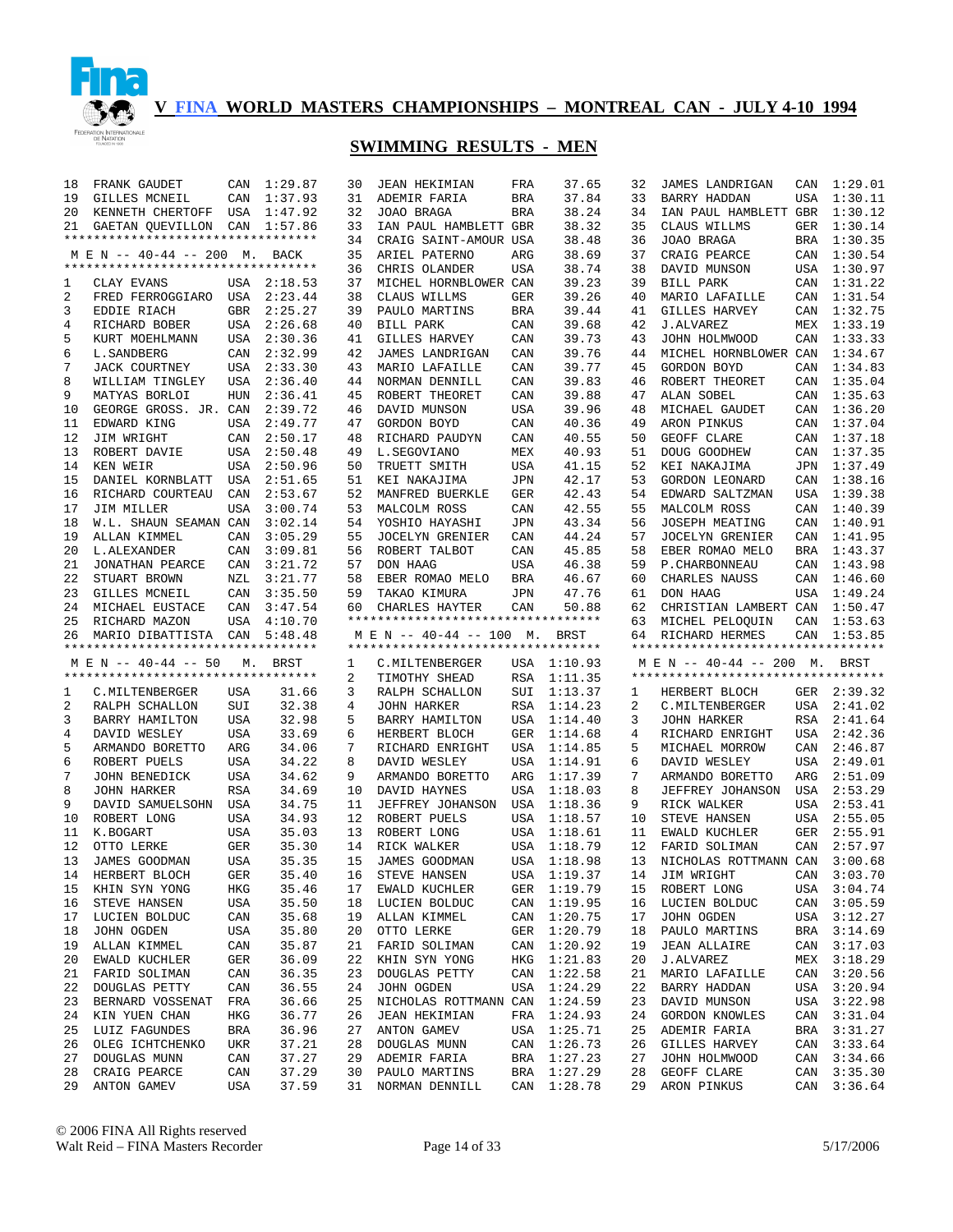

#### **SWIMMING RESULTS - MEN**

| 30     | ALAN SOBEL                         | CAN        | 3:40.95                    | 5        | KEVIN MCCORMACK                    | USA        | 1:03.75            | 30       | W.L. SHAUN SEAMAN CAN              |              | 3:08.35        |
|--------|------------------------------------|------------|----------------------------|----------|------------------------------------|------------|--------------------|----------|------------------------------------|--------------|----------------|
| 31     | GORDON LEONARD                     | CAN        | 3:42.69                    | 6        | STEPHEN BOSTER                     | USA        | 1:04.72            | 31       | <b>GORDON KNOWLES</b>              | CAN          | 3:16.43        |
| 32     | MICHAEL EUSTACE                    | CAN        | 3:47.66                    | 7        | TIMOTHY SHEAD                      | RSA        | 1:05.61            | 32       | EDWARD MATIER                      | CAN          | 3:18.96        |
|        | ********************************** |            |                            | 8        | LARRY LOVELACE                     | USA        | 1:06.68            | 33       | JOHN HOLMWOOD                      | CAN          | 3:24.48        |
|        | M E N -- 40-44 -- 50               | М.         | FLY                        | 9        | RICHARD HAAS                       | USA        | 1:08.70            | 34       | DON KENNEDY                        | CAN          | 3:24.58        |
|        | ********************************** |            |                            | 9        | ROY SMITH                          | CAN        | 1:08.70            | 35       | CHARLES NAUSS                      | CAN          | 3:41.88        |
| 1      | DAVID HAGUE                        | USA        | 26.66                      | 11       | LEONARD BROCKHAHN USA              |            | 1:09.07            | 36       | ARON PINKUS                        | CAN          | 3:43.85        |
| 2      | <b>JAMES GRIFFITH</b>              | USA        | 27.47                      | 12       | TERRY O'BRIEN                      | CAN        | 1:09.98            |          | ********************************** |              |                |
| 3      | TRIP CLAY HEDRICK USA              |            | 27.57                      | 13       | PETR DASTLIK                       | TCH        | 1:10.91            |          | $M \to N$ -- 40-44 -- 400 M.       |              | I.M.           |
| 4      | CLAY EVANS                         | USA        | 27.61                      | 14       | JAVIER MIJARES                     | MEX        | 1:22.15            |          | ********************************** |              |                |
| 5      | BRUCE MALLETTE                     | USA        | 27.68                      | 15       | CHARLES NAUSS                      | CAN        | 1:38.25            | 1        | CLAY EVANS                         |              | USA 5:02.83    |
| 6      | J.PANCHANA                         | ECU        | 27.95                      | 16       | MATI ARNO SAUKS                    | CAN        | 1:56.82            | 2        | EDDIE RIACH                        | GBR          | 5:09.25        |
| 7      | KEVIN MCCORMACK                    | USA        | 28.02                      |          | ********************************** |            |                    | 3        | EDWARD BROWN                       | USA          | 5:10.58        |
| 8      | BUCK SMITH                         | USA        | 28.55                      |          | M E N -- 40-44 -- 200 M.           |            | <b>FLY</b>         | 4        | BRUCE MALLETTE                     | USA          | 5:11.50        |
| 9      | K.BOGART                           | USA        | 28.57                      |          | ********************************** |            |                    | 5        | JOHN MCCONNOCHIE                   | USA          | 5:14.80        |
| 10     | TIMOTHY SHEAD                      | RSA        | 28.69                      | 1        | JAMES GRIFFITH                     | USA        | 2:21.66            | 6        | MIKE SHERRILL                      | USA          | 5:20.11        |
| 11     | STEPHEN BOSTER                     | USA        | 28.71                      | 2        | EDWARD BROWN                       | USA        | 2:24.44            | 7        | MICHAEL MORROW                     | CAN          | 5:21.20        |
| 12     | V.NEMSHILOV                        | RUS        | 28.75                      | 3        | RICHARD HAAS                       | USA        | 2:34.53            | 8        | LARRY WOOD                         | USA          | 5:23.25        |
| 13     | <b>BAUDOUIN FAUCK</b>              | FRA        | 28.92                      | 4        | MICHAEL MORROW                     | CAN        | 2:35.01            | 9        | RICHARD ENRIGHT                    | <b>USA</b>   | 5:29.20        |
| 14     | ROY SMITH                          | CAN        | 29.59                      | 5        | PETR DASTLIK                       | TCH        | 2:40.28            | 10       | IVAN CEGAN                         | TCH          | 5:48.83        |
| 15     | <b>JACK COURTNEY</b>               | USA        | 29.95                      | 6        | STEVE HANSEN                       | USA        | 2:45.17            | 11       | WILLIAM TINGLEY                    | USA          | 5:57.15        |
| 16     | LEONARD BROCKHAHN USA              |            | 30.04                      | 7        | IVAN CEGAN                         | TCH        | 2:45.52            | 12       | TERRY O'BRIEN                      | CAN          | 5:58.70        |
| 16     | RICHARD HAAS                       | USA        | 30.04                      | 8        | TERRY O'BRIEN                      | CAN        | 2:47.13            | 13       | KEN WEIR                           | USA          | 6:06.77        |
| 18     | BRYAN RAY                          | USA        | 30.18                      | 9        | FARID SOLIMAN                      | CAN        | 2:54.33            | 14       | PEDRO MARTINS                      | BRA          | 6:09.75        |
| 19     | OTTO LERKE                         | GER        | 30.43                      | 10       | PEDRO MARTINS                      | BRA        | 3:05.92            | 15       | JOHN OGDEN                         | USA          | 6:21.50        |
| 20     | BERNARD VOSSENAT                   | FRA        | 31.18                      | 11       | EDWARD KING                        | USA        | 3:06.94            | 16       | JIM WRIGHT                         | CAN          | 6:33.62        |
| 21     | TRUETT SMITH                       | USA        | 31.24                      | 12       | JOHN OGDEN                         | USA        | 3:23.82            | 17       | ANTON GAMEV                        | USA          | 6:39.25        |
| 22     | TERRY O'BRIEN                      | CAN        | 31.32                      | 13       | JOHN HOLMWOOD                      | CAN        | 3:31.07            | 18       | BARRY HADDAN                       | USA          | 6:43.82        |
| 23     | ROBERT DAVIE                       | USA        | 31.45                      | 14       | <b>ANTON GAMEV</b>                 | USA        | 3:34.49            | 19       | <b>J.ALVAREZ</b>                   | MEX          | 6:46.18        |
| 24     | SERGUEI ZAKHAROV                   | RUS        | 31.63                      | 15       | BARRY HADDAN                       | USA        | 3:39.68            | 20       | GORDON KNOWLES                     | CAN          | 7:03.65        |
| 25     | PETER NICKODEM                     | USA        | 31.96                      | 16       | J.ALVAREZ                          | MEX        | 3:42.71            | 21       | JOHN HOLMWOOD                      | CAN          | 7:16.65        |
| 26     | PETR DASTLIK                       | TCH        | 32.01                      | 17       | ROBERT BISHIN                      | CAN        | 3:56.40            | 22       | RICHARD PAUDYN                     | CAN          | 8:24.87        |
|        |                                    |            |                            |          |                                    |            |                    |          |                                    |              |                |
| 27     | ARMANDO BORETTO                    | ARG        | 32.07                      | 18       | RICHARD PAUDYN                     | CAN        | 4:15.25            |          | ********************************** |              |                |
| 28     | G. FARNELL                         | CAN        | 32.25                      |          | *********************************  |            |                    |          | M E N -- 45-49 -- 50               |              | M. FREE        |
| 29     | PAUL ENGINERI                      | USA        | 32.27                      |          | $M \to N$ -- 40-44 -- 200 M.       |            | I.M.               |          | ********************************** |              |                |
| 30     | <b>GLENN TAYLOR</b>                | CAN        | 32.45                      |          | *********************************  |            |                    | 1        | TERRY DOWNES                       | RSA          | 25.18          |
| 31     | HANS-PETER SICK                    | GER        | 32.56                      | 1        | CLAY EVANS                         | USA        | 2:20.80            | 2        | HANS HARBRECHT                     | <b>GER</b>   | 26.53          |
| 32     | <b>JAVIER MIJARES</b>              | MEX        | 32.67                      | 2        | BRUCE MALLETTE                     | USA        | 2:23.20            | 3        | BILL BARTHOLD                      | <b>USA</b>   | 26.75          |
| 33     | <b>JEAN HEKIMIAN</b>               | FRA        | 32.89                      | 3        | EDDIE RIACH                        | <b>GBR</b> | 2:24.73            | 4        | HOMER LANE                         | <b>USA</b>   | 26.97          |
| 34     | ALLAN KIMMEL                       | CAN        | 32.93                      | 4        | PIERRE BAEHR                       | FRA        | 2:25.30            | 5        | ROBERT STRAND                      | <b>USA</b>   | 27.08          |
| 35     | IAN PAUL HAMBLETT GBR              |            | 33.24                      | 5        | TIMOTHY SHEAD                      | RSA        | 2:25.49            | 6        | DAVID GRAY                         | <b>USA</b>   | 27.23          |
| 36     | FARID SOLIMAN                      | CAN        | 33.55                      | 6        | JOHN MCCONNOCHIE                   | USA        | 2:27.28            | 6        | FRANK HESBACHER                    | <b>GER</b>   | 27.23          |
| 37     | ADEMIR FARIA                       | <b>BRA</b> | 34.55                      | 7        | LARRY WOOD                         | USA        | 2:28.94            | 8        | MICHAEL GARIBALDI USA              |              | 27.36          |
| 38     | YVES RUEL                          | CAN        | 35.51                      | 8        | MIKE SHERRILL                      | USA        | 2:29.21            | 9        | TOM MEADE                          | <b>USA</b>   | 27.55          |
| 39     | JAMES LANDRIGAN                    | CAN        | 36.07                      | 9        | <b>BUCK SMITH</b>                  | USA        | 2:29.41            | 10       | PIETER CILLIERS                    | <b>RSA</b>   | 27.76          |
| 40     | EDWARD SALTZMAN                    | USA        | 36.23                      | 10       | MICHAEL MORROW                     | CAN        | 2:31.78            | 11       | J.SCOYK                            | <b>USA</b>   | 28.33          |
| 41     | <b>JEAN ALLAIRE</b>                | CAN        | 36.57                      | 11       | <b>BAUDOUIN FAUCK</b>              | FRA        | 2:32.19            | 12       | LASZLO CSABA                       | <b>HUN</b>   | 28.39          |
| 42     | MICHAEL EUSTACE                    | CAN        | 36.91                      | 12       | RICHARD ENRIGHT                    | USA        | 2:32.48            | 13       | ABBOTT KAGAN                       | <b>USA</b>   | 28.61          |
| 43     | <b>DOUGLAS PETTY</b>               | CAN        | 37.34                      | 13       | JACK WILSON                        | USA        | 2:33.49            |          | 14 MIKLOS BANYAI                   | <b>HUN</b>   | 28.76          |
| 44     | GEOFF CLARE                        | CAN        | 37.57                      | 14       | MATYAS BORLOI                      |            | HUN 2:39.03        |          | 15 LOK KWONG NG                    | $_{\rm HKG}$ | 28.91          |
| 45     | ARON PINKUS                        | CAN        | 37.63                      | 15       | IVAN CEGAN                         |            | TCH 2:41.05        | 16       | INGVAR ERIKSSON                    | SWE          | 29.04          |
| 46     | ALAN SOBEL                         | CAN        | 42.20                      | 16       | SERGUEI ZAKHAROV                   | RUS        | 2:43.33            | 17       | RICHARD WALLACE                    | USA          | 29.48          |
| 47     | MAURICE PICHE                      | CAN        | 43.48                      | 17       | JEFFREY JOHANSON                   | USA        | 2:43.68            | 18       | DAVID LOWTHER                      | CAN          | 29.52          |
| 48     | YVES DESHAIES                      | CAN        | 43.71                      | 18       | LUCIEN BOLDUC                      | CAN        | 2:44.84            | 19       | ARCHIE HAPAI                       | USA          | 29.56          |
| 49     | CHARLES NAUSS                      | CAN        | 43.91                      | 19       | NICHOLAS ROTTMANN CAN              |            | 2:45.62            | 20       | THOMAS FINNEGAN                    | USA          | 29.58          |
| 50     | MATI ARNO SAUKS                    | CAN        | 52.37                      | 20       | PEDRO MARTINS                      | BRA        | 2:48.34            | 21       | HENK WISSELO                       | NED          | 29.79          |
|        | 51 RICHARD MAZON                   | USA        | 54.03                      | 21       | JIM WRIGHT                         | CAN        | 2:49.06            | 22       | RAYMOND LONNE                      | FRA          | 29.84          |
| 52     | D.COUTURE                          | CAN        | 58.32                      | 22       | ANDRE DUTOIT                       | CAN        | 2:49.64            | 23       | MATTHEW NELSON                     | GBR          | 29.87          |
|        | ********************************** |            |                            | 23       | BERNARD VOSSENAT                   | FRA        | 2:50.04            | 24       | RUSSELL OLIVER                     | CAN          | 29.91          |
|        | M E N -- 40-44 -- 100 M.           |            | FLY                        | 24       | TERRY O'BRIEN                      | CAN        | 2:50.28            | 25       | DAVID VAN SICKLE                   | CAN          | 30.10          |
|        | ********************************** |            |                            | 25       | RICHARD COURTEAU                   | CAN        | 2:52.31            | 26       | GEORGE BLAZYS                      | CAN          | 30.12          |
| 1      | BRUCE MALLETTE                     |            | USA 1:01.15                | 26       | BARRY HADDAN                       | USA        | 3:01.73            | 27       | YAROSLAV NOVITSKI RUS              |              | 30.17          |
| 2      | TRIP CLAY HEDRICK USA 1:01.68      |            |                            | 27       | J.ALVAREZ                          | MEX        | 3:02.66            | 28       | R. PETER WEEDON                    | CAN          | 30.33          |
| 3<br>4 | DAVID HAGUE<br>EDWARD BROWN        |            | USA 1:02.92<br>USA 1:03.63 | 28<br>29 | DOUGLAS MUNN<br>EDWARD SALTZMAN    | CAN<br>USA | 3:03.69<br>3:04.93 | 29<br>30 | THEODORE WATHEN<br>DENNIS MCMANUS  | USA<br>USA   | 30.35<br>30.57 |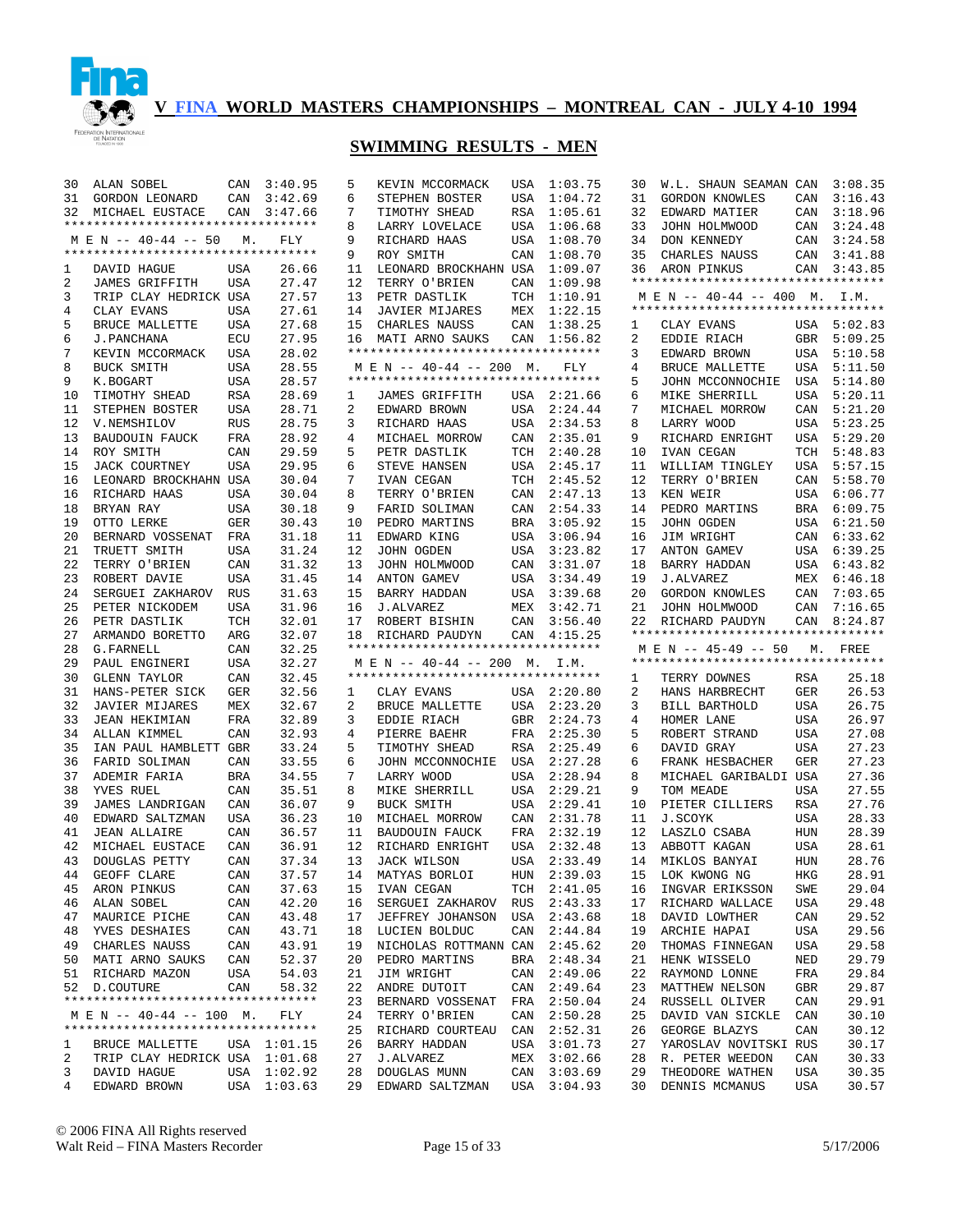

| 31       | RICHARD HIBBERT                    | CAN        | 31.07                  | 23 | MATTHEW NELSON                                   | GBR | 1:06.29                    | 17       | RICHARD WALLACE                    | USA        | 2:30.93                    |
|----------|------------------------------------|------------|------------------------|----|--------------------------------------------------|-----|----------------------------|----------|------------------------------------|------------|----------------------------|
| 32       | JUHA PARVIAINEN                    | FIN        | 31.12                  | 24 | DAVID LOWTHER                                    | CAN | 1:06.80                    | 18       | RAYMOND LONNE                      | FRA        | 2:32.84                    |
| 33       | GEORGE BERG                        | CAN        | 31.17                  | 25 | ARCHIE HAPAI                                     | USA | 1:07.16                    | 19       | R. PETER WEEDON                    | CAN        | 2:33.35                    |
| 34       | R.HOLLINSHEAD                      | CAN        | 31.34                  | 26 | VADIM KUZENKO                                    | UKR | 1:07.69                    | 20       | DAVID ELLIS                        | CAN        | 2:33.59                    |
| 35       | RICARDO AYALA                      | ARG        | 31.36                  | 27 | H.GERHARDT                                       | GER | 1:08.03                    | 21       | ROGER BEHLER                       | USA        | 2:33.70                    |
| 36       | <b>JEAN CHAREST</b>                | CAN        | 31.86                  | 28 | R. PETER WEEDON                                  | CAN | 1:08.14                    | 22       | JOHN GAMLEN                        | AUS        | 2:35.25                    |
| 37       | SAMUEL SORIANO                     | ECU        | 31.88                  | 29 | GEORGE BLAZYS                                    | CAN | 1:08.26                    | 23       | THEODORE WATHEN                    | <b>USA</b> | 2:35.75                    |
| 38       | RICARDO COVA                       | VEN        | 32.16                  | 30 | JUHA PARVIAINEN                                  | FIN | 1:08.71                    | 24       | <b>JUHA PARVIAINEN</b>             | FIN        | 2:36.11                    |
| 39       | KEITH BENT                         | CAN        | 32.31                  | 31 | GEORGE BERG                                      | CAN | 1:08.87                    | 25       | JEFF WREN                          | USA        | 2:37.69                    |
| 40       | ALAN BELL                          | CAN        | 32.36                  | 32 | DAVID ELLIS                                      | CAN | 1:09.53                    | 26       | GEORGE BERG                        | CAN        | 2:39.43                    |
| 41       | JAMES BROWN                        | CAN        | 32.40                  | 33 | R.HOLLINSHEAD                                    | CAN | 1:10.29                    | 27       | DAVID SMITH                        | CAN        | 2:40.82                    |
| 42       | ERNIE KIRK                         | CAN        | 32.67                  | 34 | DAVID SMITH                                      | CAN | 1:11.11                    | 28       | RICHARD HIBBERT                    | CAN        | 2:41.35                    |
| 43       | JACOUES SORMANY                    | CAN        | 32.76                  | 35 | RICHARD HIBBERT                                  | CAN | 1:11.17                    | 29       | MICHEL GUILLEMIN                   | FRA        | 2:43.81                    |
| 44       | ANTHONY MITCHELL                   | CAN        | 32.84                  | 36 | DENNIS MCMANUS                                   | USA | 1:11.48                    | 30       | R.HOLLINSHEAD                      | CAN        | 2:46.11                    |
| 45       | LESLIE HERON                       | CAN        | 32.87                  | 37 | RUSSELL OLIVER                                   | CAN | 1:11.62                    | 31       | RUSSELL OLIVER                     | CAN        | 2:46.66                    |
| 46       | HARRY DELATRE                      | <b>USA</b> | 33.15                  | 38 | ERNIE KIRK                                       | CAN | 1:12.33                    | 32       | GEORGE BLAZYS                      | CAN        | 2:47.05                    |
| 47       | <b>JEAN LASNE</b>                  | FRA        | 33.35                  | 39 | DAVID SAUNDERS                                   | CAN | 1:12.67                    | 33       | CLAUDE MCNEIL                      | CAN        | 2:48.89                    |
| 48       |                                    |            |                        | 40 | <b>JEAN CHAREST</b>                              | CAN | 1:13.41                    | 34       |                                    |            | 2:51.45                    |
|          | MIKE SOOTS                         | CAN        | 33.40                  |    |                                                  |     |                            |          | DAVID SAUNDERS                     | CAN        |                            |
| 49       | MICHAEL DELANEY                    | CAN        | 33.76                  | 41 | DAVID MURPHY                                     | CAN | 1:13.61                    | 35       | FRANCIS HAYES                      | AUS        | 2:53.47                    |
| 50       | IAN MCGILL                         | CAN        | 33.95                  | 42 | <b>JAMES BROWN</b>                               | CAN | 1:13.87                    | 36       | LESLIE HERON                       | CAN        | 2:54.00                    |
| 51       | ROBERT SAUVE                       | CAN        | 33.98                  | 43 | CLAUDE MCNEIL                                    | CAN | 1:14.44                    | 37       | MICHAEL DELANEY                    | CAN        | 2:55.28                    |
| 52       | ROGER VERREAULT                    | CAN        | 34.04                  | 44 | RICARDO COVA                                     | VEN | 1:14.71                    | 38       | JOHN HORAN                         | NZL        | 2:55.91                    |
| 53       | EDUARDO GILES                      | ARG        | 34.06                  | 45 | ROBERT CUNDILL                                   | CAN | 1:14.88                    | 39       | ROBERT TIPPLE                      | CAN        | 2:58.48                    |
| 54       | RICHARD GREGOIRE                   | CAN        | 34.22                  | 46 | ROBERT TIPPLE                                    | CAN | 1:15.29                    | 40       | YVON MONTPETIT                     | CAN        | 2:58.56                    |
| 55       | MAURICE LANDRY                     | CAN        | 34.23                  | 47 | MICHAEL DELANEY                                  | CAN | 1:15.82                    | 41       | ROBERT CUNDILL                     | CAN        | 2:59.27                    |
| 56       | RICHARD YELLIN                     | <b>USA</b> | 34.39                  | 48 | LESLIE HERON                                     | CAN | 1:16.48                    | 42       | VELLO MIJAL                        | CAN        | 2:59.63                    |
| 57       | RAYMOND LAMOUREUX CAN              |            | 34.77                  | 49 | HARRY DELATRE                                    | USA | 1:16.49                    | 43       | STEPHEN JONES                      | USA        | 3:01.97                    |
| 58       | <b>DOUGLAS TRENKLE</b>             | <b>USA</b> | 35.85                  | 50 | <b>JEAN LASNE</b>                                | FRA | 1:16.58                    | 44       | EDUARDO GILES                      | ARG        | 3:04.40                    |
| 59       | TOM NOWLAN                         | CAN        | 35.95                  | 51 | RON HARSHMAN                                     | CAN | 1:16.72                    | 45       | MARC ENNIS                         | CAN        | 3:05.78                    |
| 60       | STEPHEN JONES                      | USA        | 36.69                  | 52 | MIKE SOOTS                                       | CAN | 1:16.91                    | 46       | REAL NOBERT                        | CAN        | 3:21.83                    |
| 61       | PIERRE LEICHNER                    | CAN        | 37.24                  | 53 | KEITH BENT                                       | CAN | 1:16.92                    | 47       | PIERRE LEICHNER                    | CAN        | 3:37.13                    |
| 62       | CARL PHILLIPS                      | CAN        | 37.29                  | 54 | ROGER VERREAULT                                  | CAN | 1:17.83                    | 48       | EDWARD DOHERTY                     | CAN        | 3:55.14                    |
|          |                                    |            |                        |    |                                                  |     |                            |          |                                    |            |                            |
| 63       | JOHN THOMPSON                      | CAN        | 37.71                  | 54 | EDUARDO GILES                                    | ARG | 1:17.83                    | 49       | BRIAN MARCIL                       |            | CAN 4:12.15                |
| 64       | RICHARD LEVINE                     | USA        | 39.17                  | 56 | ROBERT SAUVE                                     | CAN | 1:18.90                    |          | ********************************** |            |                            |
| 65       | ORYWA CAMPOS                       | BRA        | 42.66                  | 57 | MAURICE LANDRY                                   | CAN | 1:19.12                    |          | M E N -- 45-49 -- 400 M. FREE      |            |                            |
| 66       | SAULO LEAL                         | <b>BRA</b> | 43.15                  | 58 | ERIC SHRAGGE                                     | CAN | 1:19.78                    |          | ********************************** |            |                            |
| 67       | CARL MARTIN                        | CAN        | 43.18                  | 59 | IAN MCGILL                                       | CAN | 1:20.03                    | 1        | DAVID GRAY                         |            | USA 4:33.22                |
| 68       | NOBUO SAITO                        | JPN        | 45.68                  | 60 | STEPHEN JONES                                    | USA | 1:21.19                    | 2        | JOHN NOLAN                         |            | USA 4:39.95                |
| 69       | EDWARD DOHERTY                     | CAN        | 48.00                  | 61 | RICHARD GREGOIRE                                 | CAN | 1:23.49                    | 3        | R. TOD SPIEKER                     | USA        | 4:42.56                    |
| 70       | KAORU TAKAGI                       | JPN        | 58.24                  | 62 | JOHN THOMPSON                                    | CAN | 1:28.00                    | 4        | IVAN JOHN MYALL                    | GBR        | 4:44.20                    |
|          | ********************************** |            |                        | 63 | DOUGLAS TRENKLE                                  | USA | 1:30.13                    | 5        | IOURI NIKOLAEV                     | RUS        | 4:44.69                    |
|          | M E N -- 45-49 -- 100 M.           |            | FREE                   | 64 | PIERRE LEICHNER                                  | CAN | 1:30.23                    | 6        | KEITH BELL                         | USA        | 4:45.39                    |
|          | ********************************** |            |                        |    |                                                  |     |                            | 7        |                                    |            |                            |
|          | TERRY DOWNES                       |            |                        | 65 | RICHARD LEVINE                                   | USA | 1:31.30                    | 8        | STEVE JOHNSON                      | USA        | 4:48.27                    |
| 1<br>2   |                                    | RSA        | 55.66                  | 66 | CARL PHILLIPS                                    | CAN | 1:34.81                    | 9        | HOMER LANE                         | USA        | 4:48.62                    |
|          | HANS HARBRECHT                     | GER        | 57.58                  | 67 | EDWARD DOHERTY                                   | CAN | 1:48.21                    | 10       | MICHAEL GARIBALDI USA              |            | 4:48.80                    |
| 3        | HOMER LANE                         | USA        | 59.04                  | 68 | JOHN GLENN<br>********************************** | CAN | 1:58.30                    |          | D. UYTENBOGAART                    | NED        | 4:51.38                    |
| 4        | DAVID GRAY                         | USA        | 59.46                  |    |                                                  |     |                            | 11       | WILLIAM CERNY                      | USA        | 4:54.61                    |
| 5        | BILL BARTHOLD                      | USA        | 59.99                  |    | M E N -- 45-49 -- 200 M.                         |     | FREE                       | 12       | KENNETH RANSOM                     | CAN        | 5:02.39                    |
| 5        | HUGH WILDER                        | USA        | 59.99                  |    | **********************************               |     |                            | 13       | GREGORY WILLIS                     | USA        | 5:07.26                    |
| 7        | FRANK HESBACHER GER 1:00.09        |            |                        |    | 1 TERRY DOWNES RSA 2:04.97                       |     |                            |          | 14 RICHARD WILLIAMS AUS 5:11.51    |            |                            |
| 8        | IOURI NIKOLAEV                     |            | RUS 1:00.24            | 2  | DAVID GRAY                                       |     | USA 2:06.91                | 15       | VADIM KUZENKO                      |            | UKR 5:15.31                |
| 9        | MICHAEL GARIBALDI USA 1:00.43      |            |                        | 3  | IVAN JOHN MYALL                                  |     | GBR 2:11.18                | 16       | JAMES FUSSELL                      |            | USA 5:16.60                |
| 10       | IVAN JOHN MYALL                    |            | GBR 1:00.67            | 4  | JOHN NOLAN                                       |     | USA 2:11.21                | 17       | MATTHEW NELSON                     | GBR        | 5:21.30                    |
| 11       | ROBERT STRAND                      |            | USA 1:00.75            | 5  | IOURI NIKOLAEV                                   |     | RUS 2:12.63                | 18       | ROGER BEHLER                       |            | USA 5:24.35                |
| 12       | TOM MEADE                          |            | USA 1:01.25            | 6  | HOMER LANE                                       |     | USA 2:13.81                | 19       | DAVID ELLIS                        |            | CAN 5:32.83                |
| 13       | PIETER CILLIERS                    |            | RSA 1:01.77            | 7  | KEITH BELL                                       |     | USA 2:15.38                | 20       | JOHN GAMLEN                        | AUS        | 5:32.87                    |
| 14       | LASZLO CSABA                       |            | HUN 1:02.18            | 8  | MICHAEL GARIBALDI USA                            |     | 2:15.53                    | 21       | JEFF WREN                          |            | USA 5:32.97                |
| 15       | HANS LJUNGBERG                     | SWE        | 1:03.05                | 9  | STEVE JOHNSON                                    | USA | 2:17.08                    | 22       | JUHA PARVIAINEN                    |            | FIN 5:33.64                |
| 16       | ABBOTT KAGAN                       |            | USA 1:03.91            | 10 | KENNETH RANSOM                                   | CAN | 2:19.22                    | 23       | RAYMOND LONNE                      |            | FRA 5:35.74                |
| 17       | CELIO AMARAL                       |            | BRA 1:04.26            | 11 | WILLIAM CERNY                                    |     | USA 2:21.37                | 24       | RICHARD WALLACE                    |            | USA 5:36.29                |
| 18       | MICHAEL SLENKER                    |            | USA 1:04.78            | 12 | RICHARD WILLIAMS                                 |     | AUS 2:22.39                | 25       | R. PETER WEEDON                    | CAN        | 5:36.69                    |
| 19       | J.SCOYK                            |            | USA 1:05.73            | 13 | HANS LJUNGBERG                                   | SWE | 2:22.52                    | 26       | TETSUO NOTO                        |            | JPN 5:39.04                |
| 20       | LOK KWONG NG                       |            | HKG 1:05.78            |    | 14 CELIO AMARAL                                  |     | BRA 2:22.76                | 27       | TODD ONDELL                        |            | USA 5:49.12                |
| 21<br>22 | S.BELITS-GEIMAN<br>RICHARD WALLACE | RUS        | 1:05.90<br>USA 1:06.01 |    | 15 LEONARD MINTY<br>16 VADIM KUZENKO             |     | CAN 2:25.38<br>UKR 2:27.84 | 28<br>29 | DAVID SMITH<br>GEORGE BERG         |            | CAN 5:49.59<br>CAN 5:50.78 |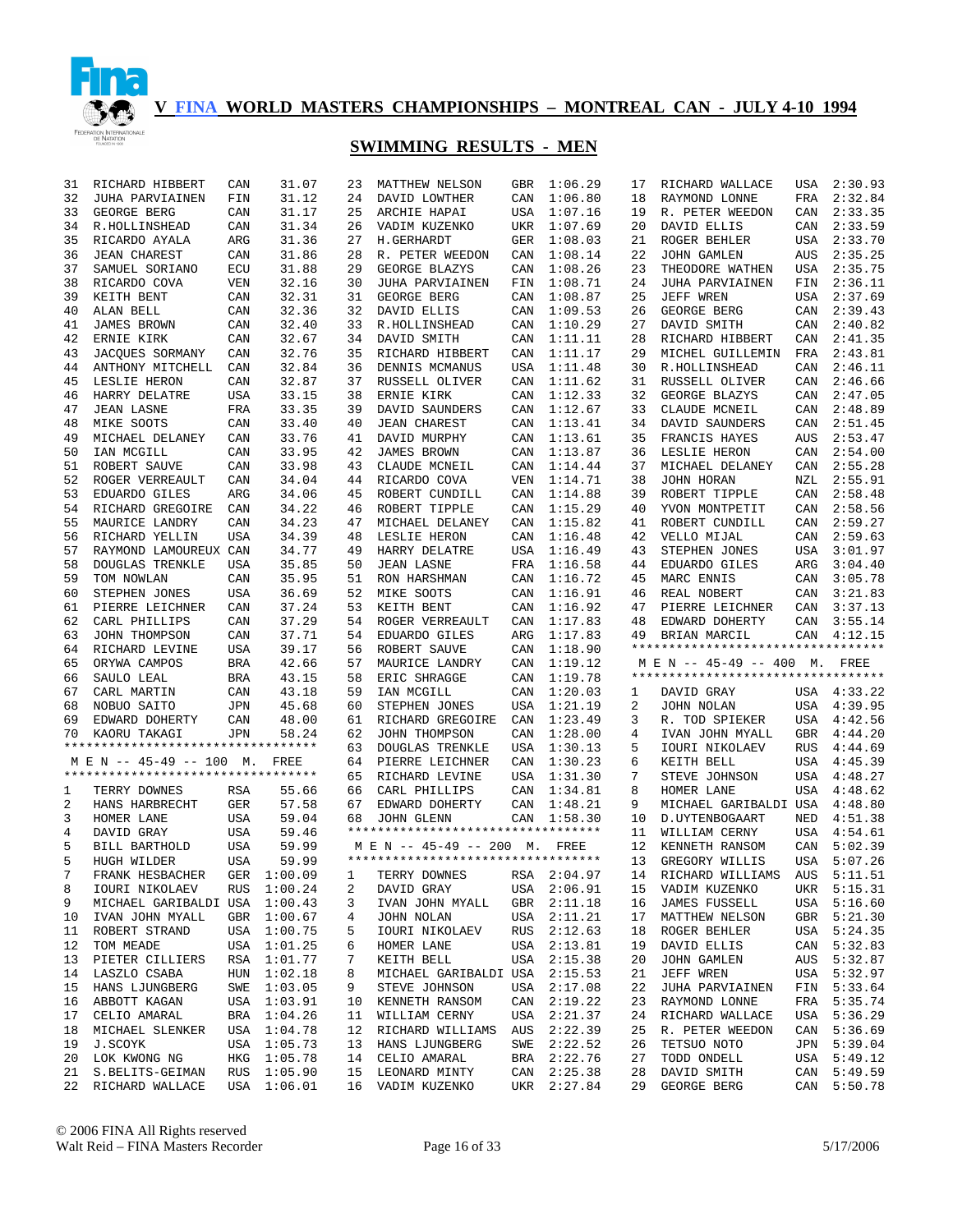

| 5:55.38<br>USA 13:56.88<br>ALBERTO CANDIOTI<br>1:28.88<br>31<br>MICHEL GUILLEMIN<br>FRA<br>41<br>STEPHEN JONES<br>21<br>ARG<br>32<br>HENK WISSELO<br>5:57.40<br>42<br><b>JEAN LASNE</b><br>FRA 14:20.46<br>22<br><b>JOHN GAMLEN</b><br>AUS<br>1:28.92<br>NED<br>33<br>CLAUDE MCNEIL<br>6:03.38<br>43<br>DOBRI DINEV<br>CAN 14:53.99<br>23<br>CAN<br>1:30.06<br>CAN<br>ANTHONY MITCHELL<br>34<br><b>GUY CANTIN</b><br>CAN<br>6:09.53<br>44<br><b>GUY LACASSE</b><br>CAN 15:29.35<br>24<br><b>GUY CANTIN</b><br>CAN<br>1:32.17<br>1:36.91<br>35<br>DAVID MURPHY<br>CAN<br>6:11.86<br>45<br>REAL NOBERT<br>CAN 15:36.86<br>25<br>RAYMOND LAMOUREUX CAN<br>36<br>DAVID SAUNDERS<br>6:12.41<br>46<br><b>J. CHARBONNEAU</b><br>CAN 16:11.38<br>26<br>MARCEL GALLOU<br>CAN<br>1:38.91<br>CAN<br>37<br>MICHAEL DELANEY<br>CAN<br>6:13.85<br>47<br>REJEAN BERNIER<br>CAN 17:08.49<br>27<br>RICHARD GREGOIRE<br>CAN<br>1:41.82<br>38<br>RON HARSHMAN<br>CAN<br>6:20.81<br>28<br>ANDRE LEBLANC<br>CAN<br>2:04.58<br>48<br>PIERRE LEICHNER<br>CAN 17:42.61<br>*********************************<br>39<br>ROGER VERREAULT<br>6:28.84<br>29<br>CARL PHILLIPS<br>CAN 2:15.27<br>CAN<br>**********************************<br>40<br>YVON MONTPETIT<br>6:29.48<br>CAN<br>M E N -- 45-49 -- 50<br>М.<br>BACK<br>**********************************<br>41<br>ROBERT SAUVE<br>CAN<br>6:31.29<br>M E N -- 45-49 -- 200 M. BACK<br>**********************************<br>42<br>STEPHEN JONES<br>USA 6:31.59<br>USA<br>31.48<br>1<br>HUGH WILDER<br>43<br>ROBERT TIPPLE<br>CAN<br>6:32.46<br>2<br>USA<br>31.77<br>USA 2:26.69<br>TIM BIRNIE<br>R. TOD SPIEKER<br>1<br>44<br>MARCEL GALLOU<br>CAN<br>6:36.84<br>3<br>RSA<br>31.89<br>2<br>RSA<br>2:27.32<br>PIETER CILLIERS<br>TERRY DOWNES<br>45<br>LESLIE HERON<br>6:37.21<br>4<br>USA<br>32.15<br>3<br>USA 2:30.45<br>CAN<br>BILL BARTHOLD<br>BILL BARTHOLD<br>46<br>EDUARDO GILES<br>ARG<br>6:47.00<br>5<br>PETER O'BRIEN<br>CAN<br>32.69<br>CAN<br>2:31.92<br>4<br>PETER O'BRIEN<br>33.25<br>2:32.36<br>47<br>JPN<br>6:56.39<br>5<br>USA<br>TADASHI KAMIMURA<br>6<br>BOB KOLONKOWSKI<br>USA<br>HUGH WILDER<br>2:34.00<br>USA 6:56.58<br>7<br>GER<br>33.66<br>AUS<br>48<br>RICHARD LEVINE<br>FRANK HESBACHER<br>6<br>JOHN COVACEVICH<br>2:35.75<br>49<br>CAN<br>6:59.52<br>8<br>34.37<br>7<br>GBR<br>MAURICE LANDRY<br>THOMAS FINNEGAN<br>USA<br>IVAN JOHN MYALL<br>9<br>2:46.86<br>50<br><b>J. CHARBONNEAU</b><br>CAN<br>7:41.24<br>34.70<br>8<br><b>JAMES BEGLINGER</b><br>USA<br><b>JAMES BEGLINGER</b><br>USA<br>CAN<br>7:53.30<br>10<br>34.90<br>9<br>CAN<br>2:46.89<br>51<br><b>GILLES GERMAIN</b><br>DONALD HAMBLEY<br>CAN<br>DONALD HAMBLEY<br>11<br>35.33<br>CSABA ALI<br>2:47.14<br>52<br>PIERRE LEICHNER<br>CAN<br>8:06.45<br>TADASHI KAMIMURA<br>JPN<br>10<br>HUN<br>**********************************<br>12<br>THOMAS HUNT<br>36.60<br>11<br>TOM MEADE<br>USA<br>2:51.34<br>USA<br>13<br>M E N -- 45-49 -- 800 M. FREE<br>H.GOSENHEIMER<br>38.57<br>12<br>GREGORY WILLIS<br>USA<br>2:53.01<br>GER<br>**********************************<br>14<br>39.07<br>13<br>JEFF WREN<br>USA 2:53.50<br>ALBERTO CANDIOTI<br>ARG<br>15<br>MICHEL MERINEAU<br>39.43<br>THOMAS FINNEGAN<br>USA<br>2:54.50<br>1<br>DAVID GRAY<br>USA 9:24.19<br>CAN<br>14<br>2<br>USA 9:45.40<br>16<br>GUY CANTIN<br>41.04<br>15<br>THOMAS HUNT<br>3:00.17<br>JOHN NOLAN<br>CAN<br>USA<br>3<br>USA 9:48.39<br>41.70<br>TADASHI KAMIMURA<br>3:05.14<br>R. TOD SPIEKER<br>17<br>RICHARD YELLIN<br>USA<br>16<br>JPN<br>4<br><b>IOURI NIKOLAEV</b><br><b>RUS</b><br>9:54.01<br>18<br>R.HOLLINSHEAD<br>CAN<br>41.86<br>17<br><b>GEORGE BERG</b><br>CAN<br>3:07.08<br>5<br>KEITH BELL<br>USA 9:57.47<br>19<br>ERNIE KIRK<br>CAN<br>41.88<br>18<br>ERNIE KIRK<br>CAN<br>3:08.86<br>6<br>D. UYTENBOGAART<br>NED<br>9:58.79<br>20<br>YUZURU NAGASAKI<br>42.01<br>19<br>ALBERTO CANDIOTI<br>ARG<br>3:11.91<br>JPN<br>7<br>STEVE JOHNSON<br>USA 10:09.43<br>21<br>RAYMOND LAMOUREUX CAN<br>42.77<br>20<br><b>JOHN GAMLEN</b><br>AUS<br>3:15.29<br>8<br>WILLIAM CERNY<br>USA 10:15.22<br>22<br>RON HARSHMAN<br>44.40<br>21<br>NICK OLMOS-LAU<br><b>USA</b><br>3:17.97<br>CAN<br>9<br>GAARD ARNESON<br>USA 10:20.30<br>23<br>SAULO LEAL<br><b>BRA</b><br>45.48<br>22<br>ANTHONY MITCHELL<br>CAN<br>3:22.58<br>23<br>3:27.29<br>IAN THOMPSON<br>USA 10:21.24<br>24<br>CAN<br>45.99<br><b>GUY CANTIN</b><br>CAN<br>10<br>TOM NOWLAN<br>46.25<br>3:28.56<br>11<br>GREGORY WILLIS<br>USA 10:36.51<br>25<br>ROBERT TIPPLE<br>CAN<br>24<br>YUZURU NAGASAKI<br>JPN<br>46.51<br>3:31.71<br>12<br>KENNETH RANSOM<br>CAN 10:41.89<br>26<br>MAURICE LANDRY<br>CAN<br>25<br>RON HARSHMAN<br>CAN<br>46.71<br>3:31.99<br>13<br>CELIO AMARAL<br>BRA 10:48.60<br>27<br>RICHARD GREGOIRE<br>CAN<br>26<br>MARCEL GALLOU<br>CAN<br>46.74<br>27<br>3:33.59<br>14<br>RICHARD WILLIAMS<br>AUS 10:51.15<br>28<br>K.TAKIGAWA<br>RICHARD FARLEY<br>AUS<br>JPN<br>52.05<br>3:42.18<br>15<br>VADIM KUZENKO<br>UKR 11:03.75<br>29<br>ANDRE LEBLANC<br>CAN<br>28<br>HIROSHI TAKAHARA<br>JPN<br>1:09.37<br>4:26.26<br>16<br><b>JAMES FUSSELL</b><br>USA 11:04.23<br>30<br>GERARD CRETE<br>CAN<br>29<br>ANDRE LEBLANC<br>CAN<br>17<br>USA 11:13.60<br>1:34.24<br>CAN<br>5:37.98<br>FRANK MCQUIGGAN<br>31<br>KAORU TAKAGI<br>JPN<br>30<br>GERARD CRETE<br>**********************************<br>**********************************<br>18<br>USA 11:15.35<br>ROGER BEHLER<br>19<br>CAN 11:18.02<br>M E N -- 45-49 -- 50<br>DOUGLAS BISHOP<br>M E N -- 45-49 -- 100 M.<br>BACK<br>M. BRST<br>**********************************<br>**********************************<br>20<br>ARG 11:29.33<br>CARLOS AGUIRRE<br>21<br>JOHN GAMLEN<br>AUS 11:37.32<br>USA 1:07.25<br>1<br>HUGH WILDER<br>ROBERT STRAND<br>USA<br>32.48<br>1<br>33.19<br>22<br>CAN 11:40.17<br>USA<br>1:08.44<br><b>GER</b><br>R. PETER WEEDON<br>2<br>R. TOD SPIEKER<br>2<br>GERHARD PREINER<br>23<br>RICHARD MARTIN<br>USA 11:48.55<br>3<br>CAN<br>1:08.47<br>3<br>G. PAUL MENYARTH<br>USA<br>34.33<br>PETER O'BRIEN<br>USA 1:08.49<br>${\tt GER}$<br>34.51<br>24<br>THEODORE WATHEN<br>USA 12:00.06<br>BILL BARTHOLD<br>FRANK HESBACHER<br>4<br>4<br>CAN 12:07.60<br>USA 1:09.58<br>35.31<br>25<br>DAVID SMITH<br>5<br>TIM BIRNIE<br>5<br>HANS DORNIOK<br>GER<br>RICHARD HIBBERT<br>CAN 12:13.68<br>RSA 1:10.93<br>RSA<br>35.40<br>26<br>6<br>PIETER CILLIERS<br>LESLIE COLEMAN<br>6<br>RICHARD FARLEY<br>AUS 12:17.16<br>BOB KOLONKOWSKI<br>USA 1:11.72<br>HANS HARBRECHT<br>GER<br>35.48<br>27<br>7<br>7<br>RUSSELL OLIVER<br>CAN 12:22.91<br>IVAN JOHN MYALL<br>GBR 1:12.85<br>KARL NIEDERBERGER GER<br>35.52<br>28<br>8<br>8<br>MICHEL GUILLEMIN<br>FRA 12:25.29<br><b>JAMES BEGLINGER</b><br>USA 1:15.14<br>9<br>CELIO AMARAL<br><b>BRA</b><br>35.56<br>29<br>9<br>CLAUDE MCNEIL<br>CAN 12:33.66<br>TOM MEADE<br>USA<br>1:15.88<br>CARLOS AGUIRRE<br>ARG<br>35.86<br>30<br>10<br>10<br>MICHAEL DELANEY<br>CAN 12:47.28<br>CSABA ALI<br>HUN 1:16.30<br>GING-SAN MOU<br>TPE<br>35.92<br>31<br>11<br>11<br>LESLIE HERON<br>CAN 13:06.76<br>12<br>DONALD HAMBLEY<br>CAN<br>1:17.62<br>12<br>ARTHUR DEFFAA<br><b>USA</b><br>36.46<br>32<br>33<br>JOHN HORAN<br>NZL 13:08.78<br>THOMAS FINNEGAN<br>USA 1:18.90<br>13<br>PATRICK AUDOUARD<br>FRA<br>36.67<br>13<br>GUY CANTIN<br>CAN 13:14.88<br>14<br>CLAUS KOCH<br>CAN 1:19.00<br>14<br>HERBERT GRUBER<br>GER<br>36.97<br>34<br>CAN 13:18.99<br>USA 1:20.59<br>37.03<br>DAVID SAUNDERS<br>THOMAS HUNT<br>15<br>PAULO MANGE<br>BRA<br>35<br>15<br>CAN 13:21.94<br>37.07<br>YVON MONTPETIT<br>16<br>JEFF WREN<br>USA<br>1:21.14<br>ALADAR FILEP<br>HUN<br>36<br>16<br>CAN 1:24.16<br>ROBERT MCLAUGHLIN CAN 13:31.22<br>DOUGLAS BISHOP<br>17<br>DAVID LOWTHER<br>CAN<br>37.22<br>37<br>17<br>1:26.14<br>CAN 13:32.99<br>18<br>DOBRI DINEV<br>CAN<br>DAVID VAN SICKLE<br>CAN<br>37.41<br>38<br>ROGER VERREAULT<br>18<br>CAN 1:27.08<br>37.56<br>39<br>MARC ENNIS<br>CAN 13:42.44<br>19<br>R.HOLLINSHEAD<br>19<br>JAMES GOODWIN<br>USA | 30 | RICHARD FARLEY | AUS | 5:52.72 | 40 | MARCEL GALLOU | CAN 13:46.00 | 20 | ERNIE KIRK | CAN | 1:28.58 |
|----------------------------------------------------------------------------------------------------------------------------------------------------------------------------------------------------------------------------------------------------------------------------------------------------------------------------------------------------------------------------------------------------------------------------------------------------------------------------------------------------------------------------------------------------------------------------------------------------------------------------------------------------------------------------------------------------------------------------------------------------------------------------------------------------------------------------------------------------------------------------------------------------------------------------------------------------------------------------------------------------------------------------------------------------------------------------------------------------------------------------------------------------------------------------------------------------------------------------------------------------------------------------------------------------------------------------------------------------------------------------------------------------------------------------------------------------------------------------------------------------------------------------------------------------------------------------------------------------------------------------------------------------------------------------------------------------------------------------------------------------------------------------------------------------------------------------------------------------------------------------------------------------------------------------------------------------------------------------------------------------------------------------------------------------------------------------------------------------------------------------------------------------------------------------------------------------------------------------------------------------------------------------------------------------------------------------------------------------------------------------------------------------------------------------------------------------------------------------------------------------------------------------------------------------------------------------------------------------------------------------------------------------------------------------------------------------------------------------------------------------------------------------------------------------------------------------------------------------------------------------------------------------------------------------------------------------------------------------------------------------------------------------------------------------------------------------------------------------------------------------------------------------------------------------------------------------------------------------------------------------------------------------------------------------------------------------------------------------------------------------------------------------------------------------------------------------------------------------------------------------------------------------------------------------------------------------------------------------------------------------------------------------------------------------------------------------------------------------------------------------------------------------------------------------------------------------------------------------------------------------------------------------------------------------------------------------------------------------------------------------------------------------------------------------------------------------------------------------------------------------------------------------------------------------------------------------------------------------------------------------------------------------------------------------------------------------------------------------------------------------------------------------------------------------------------------------------------------------------------------------------------------------------------------------------------------------------------------------------------------------------------------------------------------------------------------------------------------------------------------------------------------------------------------------------------------------------------------------------------------------------------------------------------------------------------------------------------------------------------------------------------------------------------------------------------------------------------------------------------------------------------------------------------------------------------------------------------------------------------------------------------------------------------------------------------------------------------------------------------------------------------------------------------------------------------------------------------------------------------------------------------------------------------------------------------------------------------------------------------------------------------------------------------------------------------------------------------------------------------------------------------------------------------------------------------------------------------------------------------------------------------------------------------------------------------------------------------------------------------------------------------------------------------------------------------------------------------------------------------------------------------------------------------------------------------------------------------------------------------------------------------------------------------------------------------------------------------------------------------------------------------------------------------------------------------------------------------------------------------------------------------------------------------------------------------------------------------------------------------------------------------------------------------------------------------------------------------------------------------------------------------------------------------------------------------------------------------------------------------------------------------------------------------------------------------------------------------------------------------------------------------------------------------------------------------------------------------------------------------------------------------------------------------------------------------------------------------------------------------------------------------------------------------------------------------------------------------------------------------------------------------------------------------------------------------------------------------------------------------------------------------------------------------------------------------------------------------------------------------------------------------------------------------------------------------------------------------------------------------------------------------------------------------------------------------------------------------------------------------------------------------------------------------------------------------------------------------------------------------------------------------|----|----------------|-----|---------|----|---------------|--------------|----|------------|-----|---------|
|                                                                                                                                                                                                                                                                                                                                                                                                                                                                                                                                                                                                                                                                                                                                                                                                                                                                                                                                                                                                                                                                                                                                                                                                                                                                                                                                                                                                                                                                                                                                                                                                                                                                                                                                                                                                                                                                                                                                                                                                                                                                                                                                                                                                                                                                                                                                                                                                                                                                                                                                                                                                                                                                                                                                                                                                                                                                                                                                                                                                                                                                                                                                                                                                                                                                                                                                                                                                                                                                                                                                                                                                                                                                                                                                                                                                                                                                                                                                                                                                                                                                                                                                                                                                                                                                                                                                                                                                                                                                                                                                                                                                                                                                                                                                                                                                                                                                                                                                                                                                                                                                                                                                                                                                                                                                                                                                                                                                                                                                                                                                                                                                                                                                                                                                                                                                                                                                                                                                                                                                                                                                                                                                                                                                                                                                                                                                                                                                                                                                                                                                                                                                                                                                                                                                                                                                                                                                                                                                                                                                                                                                                                                                                                                                                                                                                                                                                                                                                                                                                                                                                                                                                                                                                                                                                                                                                                                                                                                                                                                                                |    |                |     |         |    |               |              |    |            |     |         |
|                                                                                                                                                                                                                                                                                                                                                                                                                                                                                                                                                                                                                                                                                                                                                                                                                                                                                                                                                                                                                                                                                                                                                                                                                                                                                                                                                                                                                                                                                                                                                                                                                                                                                                                                                                                                                                                                                                                                                                                                                                                                                                                                                                                                                                                                                                                                                                                                                                                                                                                                                                                                                                                                                                                                                                                                                                                                                                                                                                                                                                                                                                                                                                                                                                                                                                                                                                                                                                                                                                                                                                                                                                                                                                                                                                                                                                                                                                                                                                                                                                                                                                                                                                                                                                                                                                                                                                                                                                                                                                                                                                                                                                                                                                                                                                                                                                                                                                                                                                                                                                                                                                                                                                                                                                                                                                                                                                                                                                                                                                                                                                                                                                                                                                                                                                                                                                                                                                                                                                                                                                                                                                                                                                                                                                                                                                                                                                                                                                                                                                                                                                                                                                                                                                                                                                                                                                                                                                                                                                                                                                                                                                                                                                                                                                                                                                                                                                                                                                                                                                                                                                                                                                                                                                                                                                                                                                                                                                                                                                                                                |    |                |     |         |    |               |              |    |            |     |         |
|                                                                                                                                                                                                                                                                                                                                                                                                                                                                                                                                                                                                                                                                                                                                                                                                                                                                                                                                                                                                                                                                                                                                                                                                                                                                                                                                                                                                                                                                                                                                                                                                                                                                                                                                                                                                                                                                                                                                                                                                                                                                                                                                                                                                                                                                                                                                                                                                                                                                                                                                                                                                                                                                                                                                                                                                                                                                                                                                                                                                                                                                                                                                                                                                                                                                                                                                                                                                                                                                                                                                                                                                                                                                                                                                                                                                                                                                                                                                                                                                                                                                                                                                                                                                                                                                                                                                                                                                                                                                                                                                                                                                                                                                                                                                                                                                                                                                                                                                                                                                                                                                                                                                                                                                                                                                                                                                                                                                                                                                                                                                                                                                                                                                                                                                                                                                                                                                                                                                                                                                                                                                                                                                                                                                                                                                                                                                                                                                                                                                                                                                                                                                                                                                                                                                                                                                                                                                                                                                                                                                                                                                                                                                                                                                                                                                                                                                                                                                                                                                                                                                                                                                                                                                                                                                                                                                                                                                                                                                                                                                                |    |                |     |         |    |               |              |    |            |     |         |
|                                                                                                                                                                                                                                                                                                                                                                                                                                                                                                                                                                                                                                                                                                                                                                                                                                                                                                                                                                                                                                                                                                                                                                                                                                                                                                                                                                                                                                                                                                                                                                                                                                                                                                                                                                                                                                                                                                                                                                                                                                                                                                                                                                                                                                                                                                                                                                                                                                                                                                                                                                                                                                                                                                                                                                                                                                                                                                                                                                                                                                                                                                                                                                                                                                                                                                                                                                                                                                                                                                                                                                                                                                                                                                                                                                                                                                                                                                                                                                                                                                                                                                                                                                                                                                                                                                                                                                                                                                                                                                                                                                                                                                                                                                                                                                                                                                                                                                                                                                                                                                                                                                                                                                                                                                                                                                                                                                                                                                                                                                                                                                                                                                                                                                                                                                                                                                                                                                                                                                                                                                                                                                                                                                                                                                                                                                                                                                                                                                                                                                                                                                                                                                                                                                                                                                                                                                                                                                                                                                                                                                                                                                                                                                                                                                                                                                                                                                                                                                                                                                                                                                                                                                                                                                                                                                                                                                                                                                                                                                                                                |    |                |     |         |    |               |              |    |            |     |         |
|                                                                                                                                                                                                                                                                                                                                                                                                                                                                                                                                                                                                                                                                                                                                                                                                                                                                                                                                                                                                                                                                                                                                                                                                                                                                                                                                                                                                                                                                                                                                                                                                                                                                                                                                                                                                                                                                                                                                                                                                                                                                                                                                                                                                                                                                                                                                                                                                                                                                                                                                                                                                                                                                                                                                                                                                                                                                                                                                                                                                                                                                                                                                                                                                                                                                                                                                                                                                                                                                                                                                                                                                                                                                                                                                                                                                                                                                                                                                                                                                                                                                                                                                                                                                                                                                                                                                                                                                                                                                                                                                                                                                                                                                                                                                                                                                                                                                                                                                                                                                                                                                                                                                                                                                                                                                                                                                                                                                                                                                                                                                                                                                                                                                                                                                                                                                                                                                                                                                                                                                                                                                                                                                                                                                                                                                                                                                                                                                                                                                                                                                                                                                                                                                                                                                                                                                                                                                                                                                                                                                                                                                                                                                                                                                                                                                                                                                                                                                                                                                                                                                                                                                                                                                                                                                                                                                                                                                                                                                                                                                                |    |                |     |         |    |               |              |    |            |     |         |
|                                                                                                                                                                                                                                                                                                                                                                                                                                                                                                                                                                                                                                                                                                                                                                                                                                                                                                                                                                                                                                                                                                                                                                                                                                                                                                                                                                                                                                                                                                                                                                                                                                                                                                                                                                                                                                                                                                                                                                                                                                                                                                                                                                                                                                                                                                                                                                                                                                                                                                                                                                                                                                                                                                                                                                                                                                                                                                                                                                                                                                                                                                                                                                                                                                                                                                                                                                                                                                                                                                                                                                                                                                                                                                                                                                                                                                                                                                                                                                                                                                                                                                                                                                                                                                                                                                                                                                                                                                                                                                                                                                                                                                                                                                                                                                                                                                                                                                                                                                                                                                                                                                                                                                                                                                                                                                                                                                                                                                                                                                                                                                                                                                                                                                                                                                                                                                                                                                                                                                                                                                                                                                                                                                                                                                                                                                                                                                                                                                                                                                                                                                                                                                                                                                                                                                                                                                                                                                                                                                                                                                                                                                                                                                                                                                                                                                                                                                                                                                                                                                                                                                                                                                                                                                                                                                                                                                                                                                                                                                                                                |    |                |     |         |    |               |              |    |            |     |         |
|                                                                                                                                                                                                                                                                                                                                                                                                                                                                                                                                                                                                                                                                                                                                                                                                                                                                                                                                                                                                                                                                                                                                                                                                                                                                                                                                                                                                                                                                                                                                                                                                                                                                                                                                                                                                                                                                                                                                                                                                                                                                                                                                                                                                                                                                                                                                                                                                                                                                                                                                                                                                                                                                                                                                                                                                                                                                                                                                                                                                                                                                                                                                                                                                                                                                                                                                                                                                                                                                                                                                                                                                                                                                                                                                                                                                                                                                                                                                                                                                                                                                                                                                                                                                                                                                                                                                                                                                                                                                                                                                                                                                                                                                                                                                                                                                                                                                                                                                                                                                                                                                                                                                                                                                                                                                                                                                                                                                                                                                                                                                                                                                                                                                                                                                                                                                                                                                                                                                                                                                                                                                                                                                                                                                                                                                                                                                                                                                                                                                                                                                                                                                                                                                                                                                                                                                                                                                                                                                                                                                                                                                                                                                                                                                                                                                                                                                                                                                                                                                                                                                                                                                                                                                                                                                                                                                                                                                                                                                                                                                                |    |                |     |         |    |               |              |    |            |     |         |
|                                                                                                                                                                                                                                                                                                                                                                                                                                                                                                                                                                                                                                                                                                                                                                                                                                                                                                                                                                                                                                                                                                                                                                                                                                                                                                                                                                                                                                                                                                                                                                                                                                                                                                                                                                                                                                                                                                                                                                                                                                                                                                                                                                                                                                                                                                                                                                                                                                                                                                                                                                                                                                                                                                                                                                                                                                                                                                                                                                                                                                                                                                                                                                                                                                                                                                                                                                                                                                                                                                                                                                                                                                                                                                                                                                                                                                                                                                                                                                                                                                                                                                                                                                                                                                                                                                                                                                                                                                                                                                                                                                                                                                                                                                                                                                                                                                                                                                                                                                                                                                                                                                                                                                                                                                                                                                                                                                                                                                                                                                                                                                                                                                                                                                                                                                                                                                                                                                                                                                                                                                                                                                                                                                                                                                                                                                                                                                                                                                                                                                                                                                                                                                                                                                                                                                                                                                                                                                                                                                                                                                                                                                                                                                                                                                                                                                                                                                                                                                                                                                                                                                                                                                                                                                                                                                                                                                                                                                                                                                                                                |    |                |     |         |    |               |              |    |            |     |         |
|                                                                                                                                                                                                                                                                                                                                                                                                                                                                                                                                                                                                                                                                                                                                                                                                                                                                                                                                                                                                                                                                                                                                                                                                                                                                                                                                                                                                                                                                                                                                                                                                                                                                                                                                                                                                                                                                                                                                                                                                                                                                                                                                                                                                                                                                                                                                                                                                                                                                                                                                                                                                                                                                                                                                                                                                                                                                                                                                                                                                                                                                                                                                                                                                                                                                                                                                                                                                                                                                                                                                                                                                                                                                                                                                                                                                                                                                                                                                                                                                                                                                                                                                                                                                                                                                                                                                                                                                                                                                                                                                                                                                                                                                                                                                                                                                                                                                                                                                                                                                                                                                                                                                                                                                                                                                                                                                                                                                                                                                                                                                                                                                                                                                                                                                                                                                                                                                                                                                                                                                                                                                                                                                                                                                                                                                                                                                                                                                                                                                                                                                                                                                                                                                                                                                                                                                                                                                                                                                                                                                                                                                                                                                                                                                                                                                                                                                                                                                                                                                                                                                                                                                                                                                                                                                                                                                                                                                                                                                                                                                                |    |                |     |         |    |               |              |    |            |     |         |
|                                                                                                                                                                                                                                                                                                                                                                                                                                                                                                                                                                                                                                                                                                                                                                                                                                                                                                                                                                                                                                                                                                                                                                                                                                                                                                                                                                                                                                                                                                                                                                                                                                                                                                                                                                                                                                                                                                                                                                                                                                                                                                                                                                                                                                                                                                                                                                                                                                                                                                                                                                                                                                                                                                                                                                                                                                                                                                                                                                                                                                                                                                                                                                                                                                                                                                                                                                                                                                                                                                                                                                                                                                                                                                                                                                                                                                                                                                                                                                                                                                                                                                                                                                                                                                                                                                                                                                                                                                                                                                                                                                                                                                                                                                                                                                                                                                                                                                                                                                                                                                                                                                                                                                                                                                                                                                                                                                                                                                                                                                                                                                                                                                                                                                                                                                                                                                                                                                                                                                                                                                                                                                                                                                                                                                                                                                                                                                                                                                                                                                                                                                                                                                                                                                                                                                                                                                                                                                                                                                                                                                                                                                                                                                                                                                                                                                                                                                                                                                                                                                                                                                                                                                                                                                                                                                                                                                                                                                                                                                                                                |    |                |     |         |    |               |              |    |            |     |         |
|                                                                                                                                                                                                                                                                                                                                                                                                                                                                                                                                                                                                                                                                                                                                                                                                                                                                                                                                                                                                                                                                                                                                                                                                                                                                                                                                                                                                                                                                                                                                                                                                                                                                                                                                                                                                                                                                                                                                                                                                                                                                                                                                                                                                                                                                                                                                                                                                                                                                                                                                                                                                                                                                                                                                                                                                                                                                                                                                                                                                                                                                                                                                                                                                                                                                                                                                                                                                                                                                                                                                                                                                                                                                                                                                                                                                                                                                                                                                                                                                                                                                                                                                                                                                                                                                                                                                                                                                                                                                                                                                                                                                                                                                                                                                                                                                                                                                                                                                                                                                                                                                                                                                                                                                                                                                                                                                                                                                                                                                                                                                                                                                                                                                                                                                                                                                                                                                                                                                                                                                                                                                                                                                                                                                                                                                                                                                                                                                                                                                                                                                                                                                                                                                                                                                                                                                                                                                                                                                                                                                                                                                                                                                                                                                                                                                                                                                                                                                                                                                                                                                                                                                                                                                                                                                                                                                                                                                                                                                                                                                                |    |                |     |         |    |               |              |    |            |     |         |
|                                                                                                                                                                                                                                                                                                                                                                                                                                                                                                                                                                                                                                                                                                                                                                                                                                                                                                                                                                                                                                                                                                                                                                                                                                                                                                                                                                                                                                                                                                                                                                                                                                                                                                                                                                                                                                                                                                                                                                                                                                                                                                                                                                                                                                                                                                                                                                                                                                                                                                                                                                                                                                                                                                                                                                                                                                                                                                                                                                                                                                                                                                                                                                                                                                                                                                                                                                                                                                                                                                                                                                                                                                                                                                                                                                                                                                                                                                                                                                                                                                                                                                                                                                                                                                                                                                                                                                                                                                                                                                                                                                                                                                                                                                                                                                                                                                                                                                                                                                                                                                                                                                                                                                                                                                                                                                                                                                                                                                                                                                                                                                                                                                                                                                                                                                                                                                                                                                                                                                                                                                                                                                                                                                                                                                                                                                                                                                                                                                                                                                                                                                                                                                                                                                                                                                                                                                                                                                                                                                                                                                                                                                                                                                                                                                                                                                                                                                                                                                                                                                                                                                                                                                                                                                                                                                                                                                                                                                                                                                                                                |    |                |     |         |    |               |              |    |            |     |         |
|                                                                                                                                                                                                                                                                                                                                                                                                                                                                                                                                                                                                                                                                                                                                                                                                                                                                                                                                                                                                                                                                                                                                                                                                                                                                                                                                                                                                                                                                                                                                                                                                                                                                                                                                                                                                                                                                                                                                                                                                                                                                                                                                                                                                                                                                                                                                                                                                                                                                                                                                                                                                                                                                                                                                                                                                                                                                                                                                                                                                                                                                                                                                                                                                                                                                                                                                                                                                                                                                                                                                                                                                                                                                                                                                                                                                                                                                                                                                                                                                                                                                                                                                                                                                                                                                                                                                                                                                                                                                                                                                                                                                                                                                                                                                                                                                                                                                                                                                                                                                                                                                                                                                                                                                                                                                                                                                                                                                                                                                                                                                                                                                                                                                                                                                                                                                                                                                                                                                                                                                                                                                                                                                                                                                                                                                                                                                                                                                                                                                                                                                                                                                                                                                                                                                                                                                                                                                                                                                                                                                                                                                                                                                                                                                                                                                                                                                                                                                                                                                                                                                                                                                                                                                                                                                                                                                                                                                                                                                                                                                                |    |                |     |         |    |               |              |    |            |     |         |
|                                                                                                                                                                                                                                                                                                                                                                                                                                                                                                                                                                                                                                                                                                                                                                                                                                                                                                                                                                                                                                                                                                                                                                                                                                                                                                                                                                                                                                                                                                                                                                                                                                                                                                                                                                                                                                                                                                                                                                                                                                                                                                                                                                                                                                                                                                                                                                                                                                                                                                                                                                                                                                                                                                                                                                                                                                                                                                                                                                                                                                                                                                                                                                                                                                                                                                                                                                                                                                                                                                                                                                                                                                                                                                                                                                                                                                                                                                                                                                                                                                                                                                                                                                                                                                                                                                                                                                                                                                                                                                                                                                                                                                                                                                                                                                                                                                                                                                                                                                                                                                                                                                                                                                                                                                                                                                                                                                                                                                                                                                                                                                                                                                                                                                                                                                                                                                                                                                                                                                                                                                                                                                                                                                                                                                                                                                                                                                                                                                                                                                                                                                                                                                                                                                                                                                                                                                                                                                                                                                                                                                                                                                                                                                                                                                                                                                                                                                                                                                                                                                                                                                                                                                                                                                                                                                                                                                                                                                                                                                                                                |    |                |     |         |    |               |              |    |            |     |         |
|                                                                                                                                                                                                                                                                                                                                                                                                                                                                                                                                                                                                                                                                                                                                                                                                                                                                                                                                                                                                                                                                                                                                                                                                                                                                                                                                                                                                                                                                                                                                                                                                                                                                                                                                                                                                                                                                                                                                                                                                                                                                                                                                                                                                                                                                                                                                                                                                                                                                                                                                                                                                                                                                                                                                                                                                                                                                                                                                                                                                                                                                                                                                                                                                                                                                                                                                                                                                                                                                                                                                                                                                                                                                                                                                                                                                                                                                                                                                                                                                                                                                                                                                                                                                                                                                                                                                                                                                                                                                                                                                                                                                                                                                                                                                                                                                                                                                                                                                                                                                                                                                                                                                                                                                                                                                                                                                                                                                                                                                                                                                                                                                                                                                                                                                                                                                                                                                                                                                                                                                                                                                                                                                                                                                                                                                                                                                                                                                                                                                                                                                                                                                                                                                                                                                                                                                                                                                                                                                                                                                                                                                                                                                                                                                                                                                                                                                                                                                                                                                                                                                                                                                                                                                                                                                                                                                                                                                                                                                                                                                                |    |                |     |         |    |               |              |    |            |     |         |
|                                                                                                                                                                                                                                                                                                                                                                                                                                                                                                                                                                                                                                                                                                                                                                                                                                                                                                                                                                                                                                                                                                                                                                                                                                                                                                                                                                                                                                                                                                                                                                                                                                                                                                                                                                                                                                                                                                                                                                                                                                                                                                                                                                                                                                                                                                                                                                                                                                                                                                                                                                                                                                                                                                                                                                                                                                                                                                                                                                                                                                                                                                                                                                                                                                                                                                                                                                                                                                                                                                                                                                                                                                                                                                                                                                                                                                                                                                                                                                                                                                                                                                                                                                                                                                                                                                                                                                                                                                                                                                                                                                                                                                                                                                                                                                                                                                                                                                                                                                                                                                                                                                                                                                                                                                                                                                                                                                                                                                                                                                                                                                                                                                                                                                                                                                                                                                                                                                                                                                                                                                                                                                                                                                                                                                                                                                                                                                                                                                                                                                                                                                                                                                                                                                                                                                                                                                                                                                                                                                                                                                                                                                                                                                                                                                                                                                                                                                                                                                                                                                                                                                                                                                                                                                                                                                                                                                                                                                                                                                                                                |    |                |     |         |    |               |              |    |            |     |         |
|                                                                                                                                                                                                                                                                                                                                                                                                                                                                                                                                                                                                                                                                                                                                                                                                                                                                                                                                                                                                                                                                                                                                                                                                                                                                                                                                                                                                                                                                                                                                                                                                                                                                                                                                                                                                                                                                                                                                                                                                                                                                                                                                                                                                                                                                                                                                                                                                                                                                                                                                                                                                                                                                                                                                                                                                                                                                                                                                                                                                                                                                                                                                                                                                                                                                                                                                                                                                                                                                                                                                                                                                                                                                                                                                                                                                                                                                                                                                                                                                                                                                                                                                                                                                                                                                                                                                                                                                                                                                                                                                                                                                                                                                                                                                                                                                                                                                                                                                                                                                                                                                                                                                                                                                                                                                                                                                                                                                                                                                                                                                                                                                                                                                                                                                                                                                                                                                                                                                                                                                                                                                                                                                                                                                                                                                                                                                                                                                                                                                                                                                                                                                                                                                                                                                                                                                                                                                                                                                                                                                                                                                                                                                                                                                                                                                                                                                                                                                                                                                                                                                                                                                                                                                                                                                                                                                                                                                                                                                                                                                                |    |                |     |         |    |               |              |    |            |     |         |
|                                                                                                                                                                                                                                                                                                                                                                                                                                                                                                                                                                                                                                                                                                                                                                                                                                                                                                                                                                                                                                                                                                                                                                                                                                                                                                                                                                                                                                                                                                                                                                                                                                                                                                                                                                                                                                                                                                                                                                                                                                                                                                                                                                                                                                                                                                                                                                                                                                                                                                                                                                                                                                                                                                                                                                                                                                                                                                                                                                                                                                                                                                                                                                                                                                                                                                                                                                                                                                                                                                                                                                                                                                                                                                                                                                                                                                                                                                                                                                                                                                                                                                                                                                                                                                                                                                                                                                                                                                                                                                                                                                                                                                                                                                                                                                                                                                                                                                                                                                                                                                                                                                                                                                                                                                                                                                                                                                                                                                                                                                                                                                                                                                                                                                                                                                                                                                                                                                                                                                                                                                                                                                                                                                                                                                                                                                                                                                                                                                                                                                                                                                                                                                                                                                                                                                                                                                                                                                                                                                                                                                                                                                                                                                                                                                                                                                                                                                                                                                                                                                                                                                                                                                                                                                                                                                                                                                                                                                                                                                                                                |    |                |     |         |    |               |              |    |            |     |         |
|                                                                                                                                                                                                                                                                                                                                                                                                                                                                                                                                                                                                                                                                                                                                                                                                                                                                                                                                                                                                                                                                                                                                                                                                                                                                                                                                                                                                                                                                                                                                                                                                                                                                                                                                                                                                                                                                                                                                                                                                                                                                                                                                                                                                                                                                                                                                                                                                                                                                                                                                                                                                                                                                                                                                                                                                                                                                                                                                                                                                                                                                                                                                                                                                                                                                                                                                                                                                                                                                                                                                                                                                                                                                                                                                                                                                                                                                                                                                                                                                                                                                                                                                                                                                                                                                                                                                                                                                                                                                                                                                                                                                                                                                                                                                                                                                                                                                                                                                                                                                                                                                                                                                                                                                                                                                                                                                                                                                                                                                                                                                                                                                                                                                                                                                                                                                                                                                                                                                                                                                                                                                                                                                                                                                                                                                                                                                                                                                                                                                                                                                                                                                                                                                                                                                                                                                                                                                                                                                                                                                                                                                                                                                                                                                                                                                                                                                                                                                                                                                                                                                                                                                                                                                                                                                                                                                                                                                                                                                                                                                                |    |                |     |         |    |               |              |    |            |     |         |
|                                                                                                                                                                                                                                                                                                                                                                                                                                                                                                                                                                                                                                                                                                                                                                                                                                                                                                                                                                                                                                                                                                                                                                                                                                                                                                                                                                                                                                                                                                                                                                                                                                                                                                                                                                                                                                                                                                                                                                                                                                                                                                                                                                                                                                                                                                                                                                                                                                                                                                                                                                                                                                                                                                                                                                                                                                                                                                                                                                                                                                                                                                                                                                                                                                                                                                                                                                                                                                                                                                                                                                                                                                                                                                                                                                                                                                                                                                                                                                                                                                                                                                                                                                                                                                                                                                                                                                                                                                                                                                                                                                                                                                                                                                                                                                                                                                                                                                                                                                                                                                                                                                                                                                                                                                                                                                                                                                                                                                                                                                                                                                                                                                                                                                                                                                                                                                                                                                                                                                                                                                                                                                                                                                                                                                                                                                                                                                                                                                                                                                                                                                                                                                                                                                                                                                                                                                                                                                                                                                                                                                                                                                                                                                                                                                                                                                                                                                                                                                                                                                                                                                                                                                                                                                                                                                                                                                                                                                                                                                                                                |    |                |     |         |    |               |              |    |            |     |         |
|                                                                                                                                                                                                                                                                                                                                                                                                                                                                                                                                                                                                                                                                                                                                                                                                                                                                                                                                                                                                                                                                                                                                                                                                                                                                                                                                                                                                                                                                                                                                                                                                                                                                                                                                                                                                                                                                                                                                                                                                                                                                                                                                                                                                                                                                                                                                                                                                                                                                                                                                                                                                                                                                                                                                                                                                                                                                                                                                                                                                                                                                                                                                                                                                                                                                                                                                                                                                                                                                                                                                                                                                                                                                                                                                                                                                                                                                                                                                                                                                                                                                                                                                                                                                                                                                                                                                                                                                                                                                                                                                                                                                                                                                                                                                                                                                                                                                                                                                                                                                                                                                                                                                                                                                                                                                                                                                                                                                                                                                                                                                                                                                                                                                                                                                                                                                                                                                                                                                                                                                                                                                                                                                                                                                                                                                                                                                                                                                                                                                                                                                                                                                                                                                                                                                                                                                                                                                                                                                                                                                                                                                                                                                                                                                                                                                                                                                                                                                                                                                                                                                                                                                                                                                                                                                                                                                                                                                                                                                                                                                                |    |                |     |         |    |               |              |    |            |     |         |
|                                                                                                                                                                                                                                                                                                                                                                                                                                                                                                                                                                                                                                                                                                                                                                                                                                                                                                                                                                                                                                                                                                                                                                                                                                                                                                                                                                                                                                                                                                                                                                                                                                                                                                                                                                                                                                                                                                                                                                                                                                                                                                                                                                                                                                                                                                                                                                                                                                                                                                                                                                                                                                                                                                                                                                                                                                                                                                                                                                                                                                                                                                                                                                                                                                                                                                                                                                                                                                                                                                                                                                                                                                                                                                                                                                                                                                                                                                                                                                                                                                                                                                                                                                                                                                                                                                                                                                                                                                                                                                                                                                                                                                                                                                                                                                                                                                                                                                                                                                                                                                                                                                                                                                                                                                                                                                                                                                                                                                                                                                                                                                                                                                                                                                                                                                                                                                                                                                                                                                                                                                                                                                                                                                                                                                                                                                                                                                                                                                                                                                                                                                                                                                                                                                                                                                                                                                                                                                                                                                                                                                                                                                                                                                                                                                                                                                                                                                                                                                                                                                                                                                                                                                                                                                                                                                                                                                                                                                                                                                                                                |    |                |     |         |    |               |              |    |            |     |         |
|                                                                                                                                                                                                                                                                                                                                                                                                                                                                                                                                                                                                                                                                                                                                                                                                                                                                                                                                                                                                                                                                                                                                                                                                                                                                                                                                                                                                                                                                                                                                                                                                                                                                                                                                                                                                                                                                                                                                                                                                                                                                                                                                                                                                                                                                                                                                                                                                                                                                                                                                                                                                                                                                                                                                                                                                                                                                                                                                                                                                                                                                                                                                                                                                                                                                                                                                                                                                                                                                                                                                                                                                                                                                                                                                                                                                                                                                                                                                                                                                                                                                                                                                                                                                                                                                                                                                                                                                                                                                                                                                                                                                                                                                                                                                                                                                                                                                                                                                                                                                                                                                                                                                                                                                                                                                                                                                                                                                                                                                                                                                                                                                                                                                                                                                                                                                                                                                                                                                                                                                                                                                                                                                                                                                                                                                                                                                                                                                                                                                                                                                                                                                                                                                                                                                                                                                                                                                                                                                                                                                                                                                                                                                                                                                                                                                                                                                                                                                                                                                                                                                                                                                                                                                                                                                                                                                                                                                                                                                                                                                                |    |                |     |         |    |               |              |    |            |     |         |
|                                                                                                                                                                                                                                                                                                                                                                                                                                                                                                                                                                                                                                                                                                                                                                                                                                                                                                                                                                                                                                                                                                                                                                                                                                                                                                                                                                                                                                                                                                                                                                                                                                                                                                                                                                                                                                                                                                                                                                                                                                                                                                                                                                                                                                                                                                                                                                                                                                                                                                                                                                                                                                                                                                                                                                                                                                                                                                                                                                                                                                                                                                                                                                                                                                                                                                                                                                                                                                                                                                                                                                                                                                                                                                                                                                                                                                                                                                                                                                                                                                                                                                                                                                                                                                                                                                                                                                                                                                                                                                                                                                                                                                                                                                                                                                                                                                                                                                                                                                                                                                                                                                                                                                                                                                                                                                                                                                                                                                                                                                                                                                                                                                                                                                                                                                                                                                                                                                                                                                                                                                                                                                                                                                                                                                                                                                                                                                                                                                                                                                                                                                                                                                                                                                                                                                                                                                                                                                                                                                                                                                                                                                                                                                                                                                                                                                                                                                                                                                                                                                                                                                                                                                                                                                                                                                                                                                                                                                                                                                                                                |    |                |     |         |    |               |              |    |            |     |         |
|                                                                                                                                                                                                                                                                                                                                                                                                                                                                                                                                                                                                                                                                                                                                                                                                                                                                                                                                                                                                                                                                                                                                                                                                                                                                                                                                                                                                                                                                                                                                                                                                                                                                                                                                                                                                                                                                                                                                                                                                                                                                                                                                                                                                                                                                                                                                                                                                                                                                                                                                                                                                                                                                                                                                                                                                                                                                                                                                                                                                                                                                                                                                                                                                                                                                                                                                                                                                                                                                                                                                                                                                                                                                                                                                                                                                                                                                                                                                                                                                                                                                                                                                                                                                                                                                                                                                                                                                                                                                                                                                                                                                                                                                                                                                                                                                                                                                                                                                                                                                                                                                                                                                                                                                                                                                                                                                                                                                                                                                                                                                                                                                                                                                                                                                                                                                                                                                                                                                                                                                                                                                                                                                                                                                                                                                                                                                                                                                                                                                                                                                                                                                                                                                                                                                                                                                                                                                                                                                                                                                                                                                                                                                                                                                                                                                                                                                                                                                                                                                                                                                                                                                                                                                                                                                                                                                                                                                                                                                                                                                                |    |                |     |         |    |               |              |    |            |     |         |
|                                                                                                                                                                                                                                                                                                                                                                                                                                                                                                                                                                                                                                                                                                                                                                                                                                                                                                                                                                                                                                                                                                                                                                                                                                                                                                                                                                                                                                                                                                                                                                                                                                                                                                                                                                                                                                                                                                                                                                                                                                                                                                                                                                                                                                                                                                                                                                                                                                                                                                                                                                                                                                                                                                                                                                                                                                                                                                                                                                                                                                                                                                                                                                                                                                                                                                                                                                                                                                                                                                                                                                                                                                                                                                                                                                                                                                                                                                                                                                                                                                                                                                                                                                                                                                                                                                                                                                                                                                                                                                                                                                                                                                                                                                                                                                                                                                                                                                                                                                                                                                                                                                                                                                                                                                                                                                                                                                                                                                                                                                                                                                                                                                                                                                                                                                                                                                                                                                                                                                                                                                                                                                                                                                                                                                                                                                                                                                                                                                                                                                                                                                                                                                                                                                                                                                                                                                                                                                                                                                                                                                                                                                                                                                                                                                                                                                                                                                                                                                                                                                                                                                                                                                                                                                                                                                                                                                                                                                                                                                                                                |    |                |     |         |    |               |              |    |            |     |         |
|                                                                                                                                                                                                                                                                                                                                                                                                                                                                                                                                                                                                                                                                                                                                                                                                                                                                                                                                                                                                                                                                                                                                                                                                                                                                                                                                                                                                                                                                                                                                                                                                                                                                                                                                                                                                                                                                                                                                                                                                                                                                                                                                                                                                                                                                                                                                                                                                                                                                                                                                                                                                                                                                                                                                                                                                                                                                                                                                                                                                                                                                                                                                                                                                                                                                                                                                                                                                                                                                                                                                                                                                                                                                                                                                                                                                                                                                                                                                                                                                                                                                                                                                                                                                                                                                                                                                                                                                                                                                                                                                                                                                                                                                                                                                                                                                                                                                                                                                                                                                                                                                                                                                                                                                                                                                                                                                                                                                                                                                                                                                                                                                                                                                                                                                                                                                                                                                                                                                                                                                                                                                                                                                                                                                                                                                                                                                                                                                                                                                                                                                                                                                                                                                                                                                                                                                                                                                                                                                                                                                                                                                                                                                                                                                                                                                                                                                                                                                                                                                                                                                                                                                                                                                                                                                                                                                                                                                                                                                                                                                                |    |                |     |         |    |               |              |    |            |     |         |
|                                                                                                                                                                                                                                                                                                                                                                                                                                                                                                                                                                                                                                                                                                                                                                                                                                                                                                                                                                                                                                                                                                                                                                                                                                                                                                                                                                                                                                                                                                                                                                                                                                                                                                                                                                                                                                                                                                                                                                                                                                                                                                                                                                                                                                                                                                                                                                                                                                                                                                                                                                                                                                                                                                                                                                                                                                                                                                                                                                                                                                                                                                                                                                                                                                                                                                                                                                                                                                                                                                                                                                                                                                                                                                                                                                                                                                                                                                                                                                                                                                                                                                                                                                                                                                                                                                                                                                                                                                                                                                                                                                                                                                                                                                                                                                                                                                                                                                                                                                                                                                                                                                                                                                                                                                                                                                                                                                                                                                                                                                                                                                                                                                                                                                                                                                                                                                                                                                                                                                                                                                                                                                                                                                                                                                                                                                                                                                                                                                                                                                                                                                                                                                                                                                                                                                                                                                                                                                                                                                                                                                                                                                                                                                                                                                                                                                                                                                                                                                                                                                                                                                                                                                                                                                                                                                                                                                                                                                                                                                                                                |    |                |     |         |    |               |              |    |            |     |         |
|                                                                                                                                                                                                                                                                                                                                                                                                                                                                                                                                                                                                                                                                                                                                                                                                                                                                                                                                                                                                                                                                                                                                                                                                                                                                                                                                                                                                                                                                                                                                                                                                                                                                                                                                                                                                                                                                                                                                                                                                                                                                                                                                                                                                                                                                                                                                                                                                                                                                                                                                                                                                                                                                                                                                                                                                                                                                                                                                                                                                                                                                                                                                                                                                                                                                                                                                                                                                                                                                                                                                                                                                                                                                                                                                                                                                                                                                                                                                                                                                                                                                                                                                                                                                                                                                                                                                                                                                                                                                                                                                                                                                                                                                                                                                                                                                                                                                                                                                                                                                                                                                                                                                                                                                                                                                                                                                                                                                                                                                                                                                                                                                                                                                                                                                                                                                                                                                                                                                                                                                                                                                                                                                                                                                                                                                                                                                                                                                                                                                                                                                                                                                                                                                                                                                                                                                                                                                                                                                                                                                                                                                                                                                                                                                                                                                                                                                                                                                                                                                                                                                                                                                                                                                                                                                                                                                                                                                                                                                                                                                                |    |                |     |         |    |               |              |    |            |     |         |
|                                                                                                                                                                                                                                                                                                                                                                                                                                                                                                                                                                                                                                                                                                                                                                                                                                                                                                                                                                                                                                                                                                                                                                                                                                                                                                                                                                                                                                                                                                                                                                                                                                                                                                                                                                                                                                                                                                                                                                                                                                                                                                                                                                                                                                                                                                                                                                                                                                                                                                                                                                                                                                                                                                                                                                                                                                                                                                                                                                                                                                                                                                                                                                                                                                                                                                                                                                                                                                                                                                                                                                                                                                                                                                                                                                                                                                                                                                                                                                                                                                                                                                                                                                                                                                                                                                                                                                                                                                                                                                                                                                                                                                                                                                                                                                                                                                                                                                                                                                                                                                                                                                                                                                                                                                                                                                                                                                                                                                                                                                                                                                                                                                                                                                                                                                                                                                                                                                                                                                                                                                                                                                                                                                                                                                                                                                                                                                                                                                                                                                                                                                                                                                                                                                                                                                                                                                                                                                                                                                                                                                                                                                                                                                                                                                                                                                                                                                                                                                                                                                                                                                                                                                                                                                                                                                                                                                                                                                                                                                                                                |    |                |     |         |    |               |              |    |            |     |         |
|                                                                                                                                                                                                                                                                                                                                                                                                                                                                                                                                                                                                                                                                                                                                                                                                                                                                                                                                                                                                                                                                                                                                                                                                                                                                                                                                                                                                                                                                                                                                                                                                                                                                                                                                                                                                                                                                                                                                                                                                                                                                                                                                                                                                                                                                                                                                                                                                                                                                                                                                                                                                                                                                                                                                                                                                                                                                                                                                                                                                                                                                                                                                                                                                                                                                                                                                                                                                                                                                                                                                                                                                                                                                                                                                                                                                                                                                                                                                                                                                                                                                                                                                                                                                                                                                                                                                                                                                                                                                                                                                                                                                                                                                                                                                                                                                                                                                                                                                                                                                                                                                                                                                                                                                                                                                                                                                                                                                                                                                                                                                                                                                                                                                                                                                                                                                                                                                                                                                                                                                                                                                                                                                                                                                                                                                                                                                                                                                                                                                                                                                                                                                                                                                                                                                                                                                                                                                                                                                                                                                                                                                                                                                                                                                                                                                                                                                                                                                                                                                                                                                                                                                                                                                                                                                                                                                                                                                                                                                                                                                                |    |                |     |         |    |               |              |    |            |     |         |
|                                                                                                                                                                                                                                                                                                                                                                                                                                                                                                                                                                                                                                                                                                                                                                                                                                                                                                                                                                                                                                                                                                                                                                                                                                                                                                                                                                                                                                                                                                                                                                                                                                                                                                                                                                                                                                                                                                                                                                                                                                                                                                                                                                                                                                                                                                                                                                                                                                                                                                                                                                                                                                                                                                                                                                                                                                                                                                                                                                                                                                                                                                                                                                                                                                                                                                                                                                                                                                                                                                                                                                                                                                                                                                                                                                                                                                                                                                                                                                                                                                                                                                                                                                                                                                                                                                                                                                                                                                                                                                                                                                                                                                                                                                                                                                                                                                                                                                                                                                                                                                                                                                                                                                                                                                                                                                                                                                                                                                                                                                                                                                                                                                                                                                                                                                                                                                                                                                                                                                                                                                                                                                                                                                                                                                                                                                                                                                                                                                                                                                                                                                                                                                                                                                                                                                                                                                                                                                                                                                                                                                                                                                                                                                                                                                                                                                                                                                                                                                                                                                                                                                                                                                                                                                                                                                                                                                                                                                                                                                                                                |    |                |     |         |    |               |              |    |            |     |         |
|                                                                                                                                                                                                                                                                                                                                                                                                                                                                                                                                                                                                                                                                                                                                                                                                                                                                                                                                                                                                                                                                                                                                                                                                                                                                                                                                                                                                                                                                                                                                                                                                                                                                                                                                                                                                                                                                                                                                                                                                                                                                                                                                                                                                                                                                                                                                                                                                                                                                                                                                                                                                                                                                                                                                                                                                                                                                                                                                                                                                                                                                                                                                                                                                                                                                                                                                                                                                                                                                                                                                                                                                                                                                                                                                                                                                                                                                                                                                                                                                                                                                                                                                                                                                                                                                                                                                                                                                                                                                                                                                                                                                                                                                                                                                                                                                                                                                                                                                                                                                                                                                                                                                                                                                                                                                                                                                                                                                                                                                                                                                                                                                                                                                                                                                                                                                                                                                                                                                                                                                                                                                                                                                                                                                                                                                                                                                                                                                                                                                                                                                                                                                                                                                                                                                                                                                                                                                                                                                                                                                                                                                                                                                                                                                                                                                                                                                                                                                                                                                                                                                                                                                                                                                                                                                                                                                                                                                                                                                                                                                                |    |                |     |         |    |               |              |    |            |     |         |
|                                                                                                                                                                                                                                                                                                                                                                                                                                                                                                                                                                                                                                                                                                                                                                                                                                                                                                                                                                                                                                                                                                                                                                                                                                                                                                                                                                                                                                                                                                                                                                                                                                                                                                                                                                                                                                                                                                                                                                                                                                                                                                                                                                                                                                                                                                                                                                                                                                                                                                                                                                                                                                                                                                                                                                                                                                                                                                                                                                                                                                                                                                                                                                                                                                                                                                                                                                                                                                                                                                                                                                                                                                                                                                                                                                                                                                                                                                                                                                                                                                                                                                                                                                                                                                                                                                                                                                                                                                                                                                                                                                                                                                                                                                                                                                                                                                                                                                                                                                                                                                                                                                                                                                                                                                                                                                                                                                                                                                                                                                                                                                                                                                                                                                                                                                                                                                                                                                                                                                                                                                                                                                                                                                                                                                                                                                                                                                                                                                                                                                                                                                                                                                                                                                                                                                                                                                                                                                                                                                                                                                                                                                                                                                                                                                                                                                                                                                                                                                                                                                                                                                                                                                                                                                                                                                                                                                                                                                                                                                                                                |    |                |     |         |    |               |              |    |            |     |         |
|                                                                                                                                                                                                                                                                                                                                                                                                                                                                                                                                                                                                                                                                                                                                                                                                                                                                                                                                                                                                                                                                                                                                                                                                                                                                                                                                                                                                                                                                                                                                                                                                                                                                                                                                                                                                                                                                                                                                                                                                                                                                                                                                                                                                                                                                                                                                                                                                                                                                                                                                                                                                                                                                                                                                                                                                                                                                                                                                                                                                                                                                                                                                                                                                                                                                                                                                                                                                                                                                                                                                                                                                                                                                                                                                                                                                                                                                                                                                                                                                                                                                                                                                                                                                                                                                                                                                                                                                                                                                                                                                                                                                                                                                                                                                                                                                                                                                                                                                                                                                                                                                                                                                                                                                                                                                                                                                                                                                                                                                                                                                                                                                                                                                                                                                                                                                                                                                                                                                                                                                                                                                                                                                                                                                                                                                                                                                                                                                                                                                                                                                                                                                                                                                                                                                                                                                                                                                                                                                                                                                                                                                                                                                                                                                                                                                                                                                                                                                                                                                                                                                                                                                                                                                                                                                                                                                                                                                                                                                                                                                                |    |                |     |         |    |               |              |    |            |     |         |
|                                                                                                                                                                                                                                                                                                                                                                                                                                                                                                                                                                                                                                                                                                                                                                                                                                                                                                                                                                                                                                                                                                                                                                                                                                                                                                                                                                                                                                                                                                                                                                                                                                                                                                                                                                                                                                                                                                                                                                                                                                                                                                                                                                                                                                                                                                                                                                                                                                                                                                                                                                                                                                                                                                                                                                                                                                                                                                                                                                                                                                                                                                                                                                                                                                                                                                                                                                                                                                                                                                                                                                                                                                                                                                                                                                                                                                                                                                                                                                                                                                                                                                                                                                                                                                                                                                                                                                                                                                                                                                                                                                                                                                                                                                                                                                                                                                                                                                                                                                                                                                                                                                                                                                                                                                                                                                                                                                                                                                                                                                                                                                                                                                                                                                                                                                                                                                                                                                                                                                                                                                                                                                                                                                                                                                                                                                                                                                                                                                                                                                                                                                                                                                                                                                                                                                                                                                                                                                                                                                                                                                                                                                                                                                                                                                                                                                                                                                                                                                                                                                                                                                                                                                                                                                                                                                                                                                                                                                                                                                                                                |    |                |     |         |    |               |              |    |            |     |         |
|                                                                                                                                                                                                                                                                                                                                                                                                                                                                                                                                                                                                                                                                                                                                                                                                                                                                                                                                                                                                                                                                                                                                                                                                                                                                                                                                                                                                                                                                                                                                                                                                                                                                                                                                                                                                                                                                                                                                                                                                                                                                                                                                                                                                                                                                                                                                                                                                                                                                                                                                                                                                                                                                                                                                                                                                                                                                                                                                                                                                                                                                                                                                                                                                                                                                                                                                                                                                                                                                                                                                                                                                                                                                                                                                                                                                                                                                                                                                                                                                                                                                                                                                                                                                                                                                                                                                                                                                                                                                                                                                                                                                                                                                                                                                                                                                                                                                                                                                                                                                                                                                                                                                                                                                                                                                                                                                                                                                                                                                                                                                                                                                                                                                                                                                                                                                                                                                                                                                                                                                                                                                                                                                                                                                                                                                                                                                                                                                                                                                                                                                                                                                                                                                                                                                                                                                                                                                                                                                                                                                                                                                                                                                                                                                                                                                                                                                                                                                                                                                                                                                                                                                                                                                                                                                                                                                                                                                                                                                                                                                                |    |                |     |         |    |               |              |    |            |     |         |
|                                                                                                                                                                                                                                                                                                                                                                                                                                                                                                                                                                                                                                                                                                                                                                                                                                                                                                                                                                                                                                                                                                                                                                                                                                                                                                                                                                                                                                                                                                                                                                                                                                                                                                                                                                                                                                                                                                                                                                                                                                                                                                                                                                                                                                                                                                                                                                                                                                                                                                                                                                                                                                                                                                                                                                                                                                                                                                                                                                                                                                                                                                                                                                                                                                                                                                                                                                                                                                                                                                                                                                                                                                                                                                                                                                                                                                                                                                                                                                                                                                                                                                                                                                                                                                                                                                                                                                                                                                                                                                                                                                                                                                                                                                                                                                                                                                                                                                                                                                                                                                                                                                                                                                                                                                                                                                                                                                                                                                                                                                                                                                                                                                                                                                                                                                                                                                                                                                                                                                                                                                                                                                                                                                                                                                                                                                                                                                                                                                                                                                                                                                                                                                                                                                                                                                                                                                                                                                                                                                                                                                                                                                                                                                                                                                                                                                                                                                                                                                                                                                                                                                                                                                                                                                                                                                                                                                                                                                                                                                                                                |    |                |     |         |    |               |              |    |            |     |         |
|                                                                                                                                                                                                                                                                                                                                                                                                                                                                                                                                                                                                                                                                                                                                                                                                                                                                                                                                                                                                                                                                                                                                                                                                                                                                                                                                                                                                                                                                                                                                                                                                                                                                                                                                                                                                                                                                                                                                                                                                                                                                                                                                                                                                                                                                                                                                                                                                                                                                                                                                                                                                                                                                                                                                                                                                                                                                                                                                                                                                                                                                                                                                                                                                                                                                                                                                                                                                                                                                                                                                                                                                                                                                                                                                                                                                                                                                                                                                                                                                                                                                                                                                                                                                                                                                                                                                                                                                                                                                                                                                                                                                                                                                                                                                                                                                                                                                                                                                                                                                                                                                                                                                                                                                                                                                                                                                                                                                                                                                                                                                                                                                                                                                                                                                                                                                                                                                                                                                                                                                                                                                                                                                                                                                                                                                                                                                                                                                                                                                                                                                                                                                                                                                                                                                                                                                                                                                                                                                                                                                                                                                                                                                                                                                                                                                                                                                                                                                                                                                                                                                                                                                                                                                                                                                                                                                                                                                                                                                                                                                                |    |                |     |         |    |               |              |    |            |     |         |
|                                                                                                                                                                                                                                                                                                                                                                                                                                                                                                                                                                                                                                                                                                                                                                                                                                                                                                                                                                                                                                                                                                                                                                                                                                                                                                                                                                                                                                                                                                                                                                                                                                                                                                                                                                                                                                                                                                                                                                                                                                                                                                                                                                                                                                                                                                                                                                                                                                                                                                                                                                                                                                                                                                                                                                                                                                                                                                                                                                                                                                                                                                                                                                                                                                                                                                                                                                                                                                                                                                                                                                                                                                                                                                                                                                                                                                                                                                                                                                                                                                                                                                                                                                                                                                                                                                                                                                                                                                                                                                                                                                                                                                                                                                                                                                                                                                                                                                                                                                                                                                                                                                                                                                                                                                                                                                                                                                                                                                                                                                                                                                                                                                                                                                                                                                                                                                                                                                                                                                                                                                                                                                                                                                                                                                                                                                                                                                                                                                                                                                                                                                                                                                                                                                                                                                                                                                                                                                                                                                                                                                                                                                                                                                                                                                                                                                                                                                                                                                                                                                                                                                                                                                                                                                                                                                                                                                                                                                                                                                                                                |    |                |     |         |    |               |              |    |            |     |         |
|                                                                                                                                                                                                                                                                                                                                                                                                                                                                                                                                                                                                                                                                                                                                                                                                                                                                                                                                                                                                                                                                                                                                                                                                                                                                                                                                                                                                                                                                                                                                                                                                                                                                                                                                                                                                                                                                                                                                                                                                                                                                                                                                                                                                                                                                                                                                                                                                                                                                                                                                                                                                                                                                                                                                                                                                                                                                                                                                                                                                                                                                                                                                                                                                                                                                                                                                                                                                                                                                                                                                                                                                                                                                                                                                                                                                                                                                                                                                                                                                                                                                                                                                                                                                                                                                                                                                                                                                                                                                                                                                                                                                                                                                                                                                                                                                                                                                                                                                                                                                                                                                                                                                                                                                                                                                                                                                                                                                                                                                                                                                                                                                                                                                                                                                                                                                                                                                                                                                                                                                                                                                                                                                                                                                                                                                                                                                                                                                                                                                                                                                                                                                                                                                                                                                                                                                                                                                                                                                                                                                                                                                                                                                                                                                                                                                                                                                                                                                                                                                                                                                                                                                                                                                                                                                                                                                                                                                                                                                                                                                                |    |                |     |         |    |               |              |    |            |     |         |
|                                                                                                                                                                                                                                                                                                                                                                                                                                                                                                                                                                                                                                                                                                                                                                                                                                                                                                                                                                                                                                                                                                                                                                                                                                                                                                                                                                                                                                                                                                                                                                                                                                                                                                                                                                                                                                                                                                                                                                                                                                                                                                                                                                                                                                                                                                                                                                                                                                                                                                                                                                                                                                                                                                                                                                                                                                                                                                                                                                                                                                                                                                                                                                                                                                                                                                                                                                                                                                                                                                                                                                                                                                                                                                                                                                                                                                                                                                                                                                                                                                                                                                                                                                                                                                                                                                                                                                                                                                                                                                                                                                                                                                                                                                                                                                                                                                                                                                                                                                                                                                                                                                                                                                                                                                                                                                                                                                                                                                                                                                                                                                                                                                                                                                                                                                                                                                                                                                                                                                                                                                                                                                                                                                                                                                                                                                                                                                                                                                                                                                                                                                                                                                                                                                                                                                                                                                                                                                                                                                                                                                                                                                                                                                                                                                                                                                                                                                                                                                                                                                                                                                                                                                                                                                                                                                                                                                                                                                                                                                                                                |    |                |     |         |    |               |              |    |            |     |         |
|                                                                                                                                                                                                                                                                                                                                                                                                                                                                                                                                                                                                                                                                                                                                                                                                                                                                                                                                                                                                                                                                                                                                                                                                                                                                                                                                                                                                                                                                                                                                                                                                                                                                                                                                                                                                                                                                                                                                                                                                                                                                                                                                                                                                                                                                                                                                                                                                                                                                                                                                                                                                                                                                                                                                                                                                                                                                                                                                                                                                                                                                                                                                                                                                                                                                                                                                                                                                                                                                                                                                                                                                                                                                                                                                                                                                                                                                                                                                                                                                                                                                                                                                                                                                                                                                                                                                                                                                                                                                                                                                                                                                                                                                                                                                                                                                                                                                                                                                                                                                                                                                                                                                                                                                                                                                                                                                                                                                                                                                                                                                                                                                                                                                                                                                                                                                                                                                                                                                                                                                                                                                                                                                                                                                                                                                                                                                                                                                                                                                                                                                                                                                                                                                                                                                                                                                                                                                                                                                                                                                                                                                                                                                                                                                                                                                                                                                                                                                                                                                                                                                                                                                                                                                                                                                                                                                                                                                                                                                                                                                                |    |                |     |         |    |               |              |    |            |     |         |
|                                                                                                                                                                                                                                                                                                                                                                                                                                                                                                                                                                                                                                                                                                                                                                                                                                                                                                                                                                                                                                                                                                                                                                                                                                                                                                                                                                                                                                                                                                                                                                                                                                                                                                                                                                                                                                                                                                                                                                                                                                                                                                                                                                                                                                                                                                                                                                                                                                                                                                                                                                                                                                                                                                                                                                                                                                                                                                                                                                                                                                                                                                                                                                                                                                                                                                                                                                                                                                                                                                                                                                                                                                                                                                                                                                                                                                                                                                                                                                                                                                                                                                                                                                                                                                                                                                                                                                                                                                                                                                                                                                                                                                                                                                                                                                                                                                                                                                                                                                                                                                                                                                                                                                                                                                                                                                                                                                                                                                                                                                                                                                                                                                                                                                                                                                                                                                                                                                                                                                                                                                                                                                                                                                                                                                                                                                                                                                                                                                                                                                                                                                                                                                                                                                                                                                                                                                                                                                                                                                                                                                                                                                                                                                                                                                                                                                                                                                                                                                                                                                                                                                                                                                                                                                                                                                                                                                                                                                                                                                                                                |    |                |     |         |    |               |              |    |            |     |         |
|                                                                                                                                                                                                                                                                                                                                                                                                                                                                                                                                                                                                                                                                                                                                                                                                                                                                                                                                                                                                                                                                                                                                                                                                                                                                                                                                                                                                                                                                                                                                                                                                                                                                                                                                                                                                                                                                                                                                                                                                                                                                                                                                                                                                                                                                                                                                                                                                                                                                                                                                                                                                                                                                                                                                                                                                                                                                                                                                                                                                                                                                                                                                                                                                                                                                                                                                                                                                                                                                                                                                                                                                                                                                                                                                                                                                                                                                                                                                                                                                                                                                                                                                                                                                                                                                                                                                                                                                                                                                                                                                                                                                                                                                                                                                                                                                                                                                                                                                                                                                                                                                                                                                                                                                                                                                                                                                                                                                                                                                                                                                                                                                                                                                                                                                                                                                                                                                                                                                                                                                                                                                                                                                                                                                                                                                                                                                                                                                                                                                                                                                                                                                                                                                                                                                                                                                                                                                                                                                                                                                                                                                                                                                                                                                                                                                                                                                                                                                                                                                                                                                                                                                                                                                                                                                                                                                                                                                                                                                                                                                                |    |                |     |         |    |               |              |    |            |     |         |
|                                                                                                                                                                                                                                                                                                                                                                                                                                                                                                                                                                                                                                                                                                                                                                                                                                                                                                                                                                                                                                                                                                                                                                                                                                                                                                                                                                                                                                                                                                                                                                                                                                                                                                                                                                                                                                                                                                                                                                                                                                                                                                                                                                                                                                                                                                                                                                                                                                                                                                                                                                                                                                                                                                                                                                                                                                                                                                                                                                                                                                                                                                                                                                                                                                                                                                                                                                                                                                                                                                                                                                                                                                                                                                                                                                                                                                                                                                                                                                                                                                                                                                                                                                                                                                                                                                                                                                                                                                                                                                                                                                                                                                                                                                                                                                                                                                                                                                                                                                                                                                                                                                                                                                                                                                                                                                                                                                                                                                                                                                                                                                                                                                                                                                                                                                                                                                                                                                                                                                                                                                                                                                                                                                                                                                                                                                                                                                                                                                                                                                                                                                                                                                                                                                                                                                                                                                                                                                                                                                                                                                                                                                                                                                                                                                                                                                                                                                                                                                                                                                                                                                                                                                                                                                                                                                                                                                                                                                                                                                                                                |    |                |     |         |    |               |              |    |            |     |         |
|                                                                                                                                                                                                                                                                                                                                                                                                                                                                                                                                                                                                                                                                                                                                                                                                                                                                                                                                                                                                                                                                                                                                                                                                                                                                                                                                                                                                                                                                                                                                                                                                                                                                                                                                                                                                                                                                                                                                                                                                                                                                                                                                                                                                                                                                                                                                                                                                                                                                                                                                                                                                                                                                                                                                                                                                                                                                                                                                                                                                                                                                                                                                                                                                                                                                                                                                                                                                                                                                                                                                                                                                                                                                                                                                                                                                                                                                                                                                                                                                                                                                                                                                                                                                                                                                                                                                                                                                                                                                                                                                                                                                                                                                                                                                                                                                                                                                                                                                                                                                                                                                                                                                                                                                                                                                                                                                                                                                                                                                                                                                                                                                                                                                                                                                                                                                                                                                                                                                                                                                                                                                                                                                                                                                                                                                                                                                                                                                                                                                                                                                                                                                                                                                                                                                                                                                                                                                                                                                                                                                                                                                                                                                                                                                                                                                                                                                                                                                                                                                                                                                                                                                                                                                                                                                                                                                                                                                                                                                                                                                                |    |                |     |         |    |               |              |    |            |     |         |
|                                                                                                                                                                                                                                                                                                                                                                                                                                                                                                                                                                                                                                                                                                                                                                                                                                                                                                                                                                                                                                                                                                                                                                                                                                                                                                                                                                                                                                                                                                                                                                                                                                                                                                                                                                                                                                                                                                                                                                                                                                                                                                                                                                                                                                                                                                                                                                                                                                                                                                                                                                                                                                                                                                                                                                                                                                                                                                                                                                                                                                                                                                                                                                                                                                                                                                                                                                                                                                                                                                                                                                                                                                                                                                                                                                                                                                                                                                                                                                                                                                                                                                                                                                                                                                                                                                                                                                                                                                                                                                                                                                                                                                                                                                                                                                                                                                                                                                                                                                                                                                                                                                                                                                                                                                                                                                                                                                                                                                                                                                                                                                                                                                                                                                                                                                                                                                                                                                                                                                                                                                                                                                                                                                                                                                                                                                                                                                                                                                                                                                                                                                                                                                                                                                                                                                                                                                                                                                                                                                                                                                                                                                                                                                                                                                                                                                                                                                                                                                                                                                                                                                                                                                                                                                                                                                                                                                                                                                                                                                                                                |    |                |     |         |    |               |              |    |            |     |         |
|                                                                                                                                                                                                                                                                                                                                                                                                                                                                                                                                                                                                                                                                                                                                                                                                                                                                                                                                                                                                                                                                                                                                                                                                                                                                                                                                                                                                                                                                                                                                                                                                                                                                                                                                                                                                                                                                                                                                                                                                                                                                                                                                                                                                                                                                                                                                                                                                                                                                                                                                                                                                                                                                                                                                                                                                                                                                                                                                                                                                                                                                                                                                                                                                                                                                                                                                                                                                                                                                                                                                                                                                                                                                                                                                                                                                                                                                                                                                                                                                                                                                                                                                                                                                                                                                                                                                                                                                                                                                                                                                                                                                                                                                                                                                                                                                                                                                                                                                                                                                                                                                                                                                                                                                                                                                                                                                                                                                                                                                                                                                                                                                                                                                                                                                                                                                                                                                                                                                                                                                                                                                                                                                                                                                                                                                                                                                                                                                                                                                                                                                                                                                                                                                                                                                                                                                                                                                                                                                                                                                                                                                                                                                                                                                                                                                                                                                                                                                                                                                                                                                                                                                                                                                                                                                                                                                                                                                                                                                                                                                                |    |                |     |         |    |               |              |    |            |     |         |
|                                                                                                                                                                                                                                                                                                                                                                                                                                                                                                                                                                                                                                                                                                                                                                                                                                                                                                                                                                                                                                                                                                                                                                                                                                                                                                                                                                                                                                                                                                                                                                                                                                                                                                                                                                                                                                                                                                                                                                                                                                                                                                                                                                                                                                                                                                                                                                                                                                                                                                                                                                                                                                                                                                                                                                                                                                                                                                                                                                                                                                                                                                                                                                                                                                                                                                                                                                                                                                                                                                                                                                                                                                                                                                                                                                                                                                                                                                                                                                                                                                                                                                                                                                                                                                                                                                                                                                                                                                                                                                                                                                                                                                                                                                                                                                                                                                                                                                                                                                                                                                                                                                                                                                                                                                                                                                                                                                                                                                                                                                                                                                                                                                                                                                                                                                                                                                                                                                                                                                                                                                                                                                                                                                                                                                                                                                                                                                                                                                                                                                                                                                                                                                                                                                                                                                                                                                                                                                                                                                                                                                                                                                                                                                                                                                                                                                                                                                                                                                                                                                                                                                                                                                                                                                                                                                                                                                                                                                                                                                                                                |    |                |     |         |    |               |              |    |            |     |         |
|                                                                                                                                                                                                                                                                                                                                                                                                                                                                                                                                                                                                                                                                                                                                                                                                                                                                                                                                                                                                                                                                                                                                                                                                                                                                                                                                                                                                                                                                                                                                                                                                                                                                                                                                                                                                                                                                                                                                                                                                                                                                                                                                                                                                                                                                                                                                                                                                                                                                                                                                                                                                                                                                                                                                                                                                                                                                                                                                                                                                                                                                                                                                                                                                                                                                                                                                                                                                                                                                                                                                                                                                                                                                                                                                                                                                                                                                                                                                                                                                                                                                                                                                                                                                                                                                                                                                                                                                                                                                                                                                                                                                                                                                                                                                                                                                                                                                                                                                                                                                                                                                                                                                                                                                                                                                                                                                                                                                                                                                                                                                                                                                                                                                                                                                                                                                                                                                                                                                                                                                                                                                                                                                                                                                                                                                                                                                                                                                                                                                                                                                                                                                                                                                                                                                                                                                                                                                                                                                                                                                                                                                                                                                                                                                                                                                                                                                                                                                                                                                                                                                                                                                                                                                                                                                                                                                                                                                                                                                                                                                                |    |                |     |         |    |               |              |    |            |     |         |
|                                                                                                                                                                                                                                                                                                                                                                                                                                                                                                                                                                                                                                                                                                                                                                                                                                                                                                                                                                                                                                                                                                                                                                                                                                                                                                                                                                                                                                                                                                                                                                                                                                                                                                                                                                                                                                                                                                                                                                                                                                                                                                                                                                                                                                                                                                                                                                                                                                                                                                                                                                                                                                                                                                                                                                                                                                                                                                                                                                                                                                                                                                                                                                                                                                                                                                                                                                                                                                                                                                                                                                                                                                                                                                                                                                                                                                                                                                                                                                                                                                                                                                                                                                                                                                                                                                                                                                                                                                                                                                                                                                                                                                                                                                                                                                                                                                                                                                                                                                                                                                                                                                                                                                                                                                                                                                                                                                                                                                                                                                                                                                                                                                                                                                                                                                                                                                                                                                                                                                                                                                                                                                                                                                                                                                                                                                                                                                                                                                                                                                                                                                                                                                                                                                                                                                                                                                                                                                                                                                                                                                                                                                                                                                                                                                                                                                                                                                                                                                                                                                                                                                                                                                                                                                                                                                                                                                                                                                                                                                                                                |    |                |     |         |    |               |              |    |            |     |         |
|                                                                                                                                                                                                                                                                                                                                                                                                                                                                                                                                                                                                                                                                                                                                                                                                                                                                                                                                                                                                                                                                                                                                                                                                                                                                                                                                                                                                                                                                                                                                                                                                                                                                                                                                                                                                                                                                                                                                                                                                                                                                                                                                                                                                                                                                                                                                                                                                                                                                                                                                                                                                                                                                                                                                                                                                                                                                                                                                                                                                                                                                                                                                                                                                                                                                                                                                                                                                                                                                                                                                                                                                                                                                                                                                                                                                                                                                                                                                                                                                                                                                                                                                                                                                                                                                                                                                                                                                                                                                                                                                                                                                                                                                                                                                                                                                                                                                                                                                                                                                                                                                                                                                                                                                                                                                                                                                                                                                                                                                                                                                                                                                                                                                                                                                                                                                                                                                                                                                                                                                                                                                                                                                                                                                                                                                                                                                                                                                                                                                                                                                                                                                                                                                                                                                                                                                                                                                                                                                                                                                                                                                                                                                                                                                                                                                                                                                                                                                                                                                                                                                                                                                                                                                                                                                                                                                                                                                                                                                                                                                                |    |                |     |         |    |               |              |    |            |     |         |
|                                                                                                                                                                                                                                                                                                                                                                                                                                                                                                                                                                                                                                                                                                                                                                                                                                                                                                                                                                                                                                                                                                                                                                                                                                                                                                                                                                                                                                                                                                                                                                                                                                                                                                                                                                                                                                                                                                                                                                                                                                                                                                                                                                                                                                                                                                                                                                                                                                                                                                                                                                                                                                                                                                                                                                                                                                                                                                                                                                                                                                                                                                                                                                                                                                                                                                                                                                                                                                                                                                                                                                                                                                                                                                                                                                                                                                                                                                                                                                                                                                                                                                                                                                                                                                                                                                                                                                                                                                                                                                                                                                                                                                                                                                                                                                                                                                                                                                                                                                                                                                                                                                                                                                                                                                                                                                                                                                                                                                                                                                                                                                                                                                                                                                                                                                                                                                                                                                                                                                                                                                                                                                                                                                                                                                                                                                                                                                                                                                                                                                                                                                                                                                                                                                                                                                                                                                                                                                                                                                                                                                                                                                                                                                                                                                                                                                                                                                                                                                                                                                                                                                                                                                                                                                                                                                                                                                                                                                                                                                                                                |    |                |     |         |    |               |              |    |            |     |         |
|                                                                                                                                                                                                                                                                                                                                                                                                                                                                                                                                                                                                                                                                                                                                                                                                                                                                                                                                                                                                                                                                                                                                                                                                                                                                                                                                                                                                                                                                                                                                                                                                                                                                                                                                                                                                                                                                                                                                                                                                                                                                                                                                                                                                                                                                                                                                                                                                                                                                                                                                                                                                                                                                                                                                                                                                                                                                                                                                                                                                                                                                                                                                                                                                                                                                                                                                                                                                                                                                                                                                                                                                                                                                                                                                                                                                                                                                                                                                                                                                                                                                                                                                                                                                                                                                                                                                                                                                                                                                                                                                                                                                                                                                                                                                                                                                                                                                                                                                                                                                                                                                                                                                                                                                                                                                                                                                                                                                                                                                                                                                                                                                                                                                                                                                                                                                                                                                                                                                                                                                                                                                                                                                                                                                                                                                                                                                                                                                                                                                                                                                                                                                                                                                                                                                                                                                                                                                                                                                                                                                                                                                                                                                                                                                                                                                                                                                                                                                                                                                                                                                                                                                                                                                                                                                                                                                                                                                                                                                                                                                                |    |                |     |         |    |               |              |    |            |     |         |
|                                                                                                                                                                                                                                                                                                                                                                                                                                                                                                                                                                                                                                                                                                                                                                                                                                                                                                                                                                                                                                                                                                                                                                                                                                                                                                                                                                                                                                                                                                                                                                                                                                                                                                                                                                                                                                                                                                                                                                                                                                                                                                                                                                                                                                                                                                                                                                                                                                                                                                                                                                                                                                                                                                                                                                                                                                                                                                                                                                                                                                                                                                                                                                                                                                                                                                                                                                                                                                                                                                                                                                                                                                                                                                                                                                                                                                                                                                                                                                                                                                                                                                                                                                                                                                                                                                                                                                                                                                                                                                                                                                                                                                                                                                                                                                                                                                                                                                                                                                                                                                                                                                                                                                                                                                                                                                                                                                                                                                                                                                                                                                                                                                                                                                                                                                                                                                                                                                                                                                                                                                                                                                                                                                                                                                                                                                                                                                                                                                                                                                                                                                                                                                                                                                                                                                                                                                                                                                                                                                                                                                                                                                                                                                                                                                                                                                                                                                                                                                                                                                                                                                                                                                                                                                                                                                                                                                                                                                                                                                                                                |    |                |     |         |    |               |              |    |            |     |         |
|                                                                                                                                                                                                                                                                                                                                                                                                                                                                                                                                                                                                                                                                                                                                                                                                                                                                                                                                                                                                                                                                                                                                                                                                                                                                                                                                                                                                                                                                                                                                                                                                                                                                                                                                                                                                                                                                                                                                                                                                                                                                                                                                                                                                                                                                                                                                                                                                                                                                                                                                                                                                                                                                                                                                                                                                                                                                                                                                                                                                                                                                                                                                                                                                                                                                                                                                                                                                                                                                                                                                                                                                                                                                                                                                                                                                                                                                                                                                                                                                                                                                                                                                                                                                                                                                                                                                                                                                                                                                                                                                                                                                                                                                                                                                                                                                                                                                                                                                                                                                                                                                                                                                                                                                                                                                                                                                                                                                                                                                                                                                                                                                                                                                                                                                                                                                                                                                                                                                                                                                                                                                                                                                                                                                                                                                                                                                                                                                                                                                                                                                                                                                                                                                                                                                                                                                                                                                                                                                                                                                                                                                                                                                                                                                                                                                                                                                                                                                                                                                                                                                                                                                                                                                                                                                                                                                                                                                                                                                                                                                                |    |                |     |         |    |               |              |    |            |     |         |
|                                                                                                                                                                                                                                                                                                                                                                                                                                                                                                                                                                                                                                                                                                                                                                                                                                                                                                                                                                                                                                                                                                                                                                                                                                                                                                                                                                                                                                                                                                                                                                                                                                                                                                                                                                                                                                                                                                                                                                                                                                                                                                                                                                                                                                                                                                                                                                                                                                                                                                                                                                                                                                                                                                                                                                                                                                                                                                                                                                                                                                                                                                                                                                                                                                                                                                                                                                                                                                                                                                                                                                                                                                                                                                                                                                                                                                                                                                                                                                                                                                                                                                                                                                                                                                                                                                                                                                                                                                                                                                                                                                                                                                                                                                                                                                                                                                                                                                                                                                                                                                                                                                                                                                                                                                                                                                                                                                                                                                                                                                                                                                                                                                                                                                                                                                                                                                                                                                                                                                                                                                                                                                                                                                                                                                                                                                                                                                                                                                                                                                                                                                                                                                                                                                                                                                                                                                                                                                                                                                                                                                                                                                                                                                                                                                                                                                                                                                                                                                                                                                                                                                                                                                                                                                                                                                                                                                                                                                                                                                                                                |    |                |     |         |    |               |              |    |            |     |         |
|                                                                                                                                                                                                                                                                                                                                                                                                                                                                                                                                                                                                                                                                                                                                                                                                                                                                                                                                                                                                                                                                                                                                                                                                                                                                                                                                                                                                                                                                                                                                                                                                                                                                                                                                                                                                                                                                                                                                                                                                                                                                                                                                                                                                                                                                                                                                                                                                                                                                                                                                                                                                                                                                                                                                                                                                                                                                                                                                                                                                                                                                                                                                                                                                                                                                                                                                                                                                                                                                                                                                                                                                                                                                                                                                                                                                                                                                                                                                                                                                                                                                                                                                                                                                                                                                                                                                                                                                                                                                                                                                                                                                                                                                                                                                                                                                                                                                                                                                                                                                                                                                                                                                                                                                                                                                                                                                                                                                                                                                                                                                                                                                                                                                                                                                                                                                                                                                                                                                                                                                                                                                                                                                                                                                                                                                                                                                                                                                                                                                                                                                                                                                                                                                                                                                                                                                                                                                                                                                                                                                                                                                                                                                                                                                                                                                                                                                                                                                                                                                                                                                                                                                                                                                                                                                                                                                                                                                                                                                                                                                                |    |                |     |         |    |               |              |    |            |     |         |
|                                                                                                                                                                                                                                                                                                                                                                                                                                                                                                                                                                                                                                                                                                                                                                                                                                                                                                                                                                                                                                                                                                                                                                                                                                                                                                                                                                                                                                                                                                                                                                                                                                                                                                                                                                                                                                                                                                                                                                                                                                                                                                                                                                                                                                                                                                                                                                                                                                                                                                                                                                                                                                                                                                                                                                                                                                                                                                                                                                                                                                                                                                                                                                                                                                                                                                                                                                                                                                                                                                                                                                                                                                                                                                                                                                                                                                                                                                                                                                                                                                                                                                                                                                                                                                                                                                                                                                                                                                                                                                                                                                                                                                                                                                                                                                                                                                                                                                                                                                                                                                                                                                                                                                                                                                                                                                                                                                                                                                                                                                                                                                                                                                                                                                                                                                                                                                                                                                                                                                                                                                                                                                                                                                                                                                                                                                                                                                                                                                                                                                                                                                                                                                                                                                                                                                                                                                                                                                                                                                                                                                                                                                                                                                                                                                                                                                                                                                                                                                                                                                                                                                                                                                                                                                                                                                                                                                                                                                                                                                                                                |    |                |     |         |    |               |              |    |            |     |         |
|                                                                                                                                                                                                                                                                                                                                                                                                                                                                                                                                                                                                                                                                                                                                                                                                                                                                                                                                                                                                                                                                                                                                                                                                                                                                                                                                                                                                                                                                                                                                                                                                                                                                                                                                                                                                                                                                                                                                                                                                                                                                                                                                                                                                                                                                                                                                                                                                                                                                                                                                                                                                                                                                                                                                                                                                                                                                                                                                                                                                                                                                                                                                                                                                                                                                                                                                                                                                                                                                                                                                                                                                                                                                                                                                                                                                                                                                                                                                                                                                                                                                                                                                                                                                                                                                                                                                                                                                                                                                                                                                                                                                                                                                                                                                                                                                                                                                                                                                                                                                                                                                                                                                                                                                                                                                                                                                                                                                                                                                                                                                                                                                                                                                                                                                                                                                                                                                                                                                                                                                                                                                                                                                                                                                                                                                                                                                                                                                                                                                                                                                                                                                                                                                                                                                                                                                                                                                                                                                                                                                                                                                                                                                                                                                                                                                                                                                                                                                                                                                                                                                                                                                                                                                                                                                                                                                                                                                                                                                                                                                                |    |                |     |         |    |               |              |    |            |     |         |
|                                                                                                                                                                                                                                                                                                                                                                                                                                                                                                                                                                                                                                                                                                                                                                                                                                                                                                                                                                                                                                                                                                                                                                                                                                                                                                                                                                                                                                                                                                                                                                                                                                                                                                                                                                                                                                                                                                                                                                                                                                                                                                                                                                                                                                                                                                                                                                                                                                                                                                                                                                                                                                                                                                                                                                                                                                                                                                                                                                                                                                                                                                                                                                                                                                                                                                                                                                                                                                                                                                                                                                                                                                                                                                                                                                                                                                                                                                                                                                                                                                                                                                                                                                                                                                                                                                                                                                                                                                                                                                                                                                                                                                                                                                                                                                                                                                                                                                                                                                                                                                                                                                                                                                                                                                                                                                                                                                                                                                                                                                                                                                                                                                                                                                                                                                                                                                                                                                                                                                                                                                                                                                                                                                                                                                                                                                                                                                                                                                                                                                                                                                                                                                                                                                                                                                                                                                                                                                                                                                                                                                                                                                                                                                                                                                                                                                                                                                                                                                                                                                                                                                                                                                                                                                                                                                                                                                                                                                                                                                                                                |    |                |     |         |    |               |              |    |            |     |         |
|                                                                                                                                                                                                                                                                                                                                                                                                                                                                                                                                                                                                                                                                                                                                                                                                                                                                                                                                                                                                                                                                                                                                                                                                                                                                                                                                                                                                                                                                                                                                                                                                                                                                                                                                                                                                                                                                                                                                                                                                                                                                                                                                                                                                                                                                                                                                                                                                                                                                                                                                                                                                                                                                                                                                                                                                                                                                                                                                                                                                                                                                                                                                                                                                                                                                                                                                                                                                                                                                                                                                                                                                                                                                                                                                                                                                                                                                                                                                                                                                                                                                                                                                                                                                                                                                                                                                                                                                                                                                                                                                                                                                                                                                                                                                                                                                                                                                                                                                                                                                                                                                                                                                                                                                                                                                                                                                                                                                                                                                                                                                                                                                                                                                                                                                                                                                                                                                                                                                                                                                                                                                                                                                                                                                                                                                                                                                                                                                                                                                                                                                                                                                                                                                                                                                                                                                                                                                                                                                                                                                                                                                                                                                                                                                                                                                                                                                                                                                                                                                                                                                                                                                                                                                                                                                                                                                                                                                                                                                                                                                                |    |                |     |         |    |               |              |    |            |     |         |
|                                                                                                                                                                                                                                                                                                                                                                                                                                                                                                                                                                                                                                                                                                                                                                                                                                                                                                                                                                                                                                                                                                                                                                                                                                                                                                                                                                                                                                                                                                                                                                                                                                                                                                                                                                                                                                                                                                                                                                                                                                                                                                                                                                                                                                                                                                                                                                                                                                                                                                                                                                                                                                                                                                                                                                                                                                                                                                                                                                                                                                                                                                                                                                                                                                                                                                                                                                                                                                                                                                                                                                                                                                                                                                                                                                                                                                                                                                                                                                                                                                                                                                                                                                                                                                                                                                                                                                                                                                                                                                                                                                                                                                                                                                                                                                                                                                                                                                                                                                                                                                                                                                                                                                                                                                                                                                                                                                                                                                                                                                                                                                                                                                                                                                                                                                                                                                                                                                                                                                                                                                                                                                                                                                                                                                                                                                                                                                                                                                                                                                                                                                                                                                                                                                                                                                                                                                                                                                                                                                                                                                                                                                                                                                                                                                                                                                                                                                                                                                                                                                                                                                                                                                                                                                                                                                                                                                                                                                                                                                                                                |    |                |     |         |    |               |              |    |            |     |         |
|                                                                                                                                                                                                                                                                                                                                                                                                                                                                                                                                                                                                                                                                                                                                                                                                                                                                                                                                                                                                                                                                                                                                                                                                                                                                                                                                                                                                                                                                                                                                                                                                                                                                                                                                                                                                                                                                                                                                                                                                                                                                                                                                                                                                                                                                                                                                                                                                                                                                                                                                                                                                                                                                                                                                                                                                                                                                                                                                                                                                                                                                                                                                                                                                                                                                                                                                                                                                                                                                                                                                                                                                                                                                                                                                                                                                                                                                                                                                                                                                                                                                                                                                                                                                                                                                                                                                                                                                                                                                                                                                                                                                                                                                                                                                                                                                                                                                                                                                                                                                                                                                                                                                                                                                                                                                                                                                                                                                                                                                                                                                                                                                                                                                                                                                                                                                                                                                                                                                                                                                                                                                                                                                                                                                                                                                                                                                                                                                                                                                                                                                                                                                                                                                                                                                                                                                                                                                                                                                                                                                                                                                                                                                                                                                                                                                                                                                                                                                                                                                                                                                                                                                                                                                                                                                                                                                                                                                                                                                                                                                                |    |                |     |         |    |               |              |    |            |     |         |
|                                                                                                                                                                                                                                                                                                                                                                                                                                                                                                                                                                                                                                                                                                                                                                                                                                                                                                                                                                                                                                                                                                                                                                                                                                                                                                                                                                                                                                                                                                                                                                                                                                                                                                                                                                                                                                                                                                                                                                                                                                                                                                                                                                                                                                                                                                                                                                                                                                                                                                                                                                                                                                                                                                                                                                                                                                                                                                                                                                                                                                                                                                                                                                                                                                                                                                                                                                                                                                                                                                                                                                                                                                                                                                                                                                                                                                                                                                                                                                                                                                                                                                                                                                                                                                                                                                                                                                                                                                                                                                                                                                                                                                                                                                                                                                                                                                                                                                                                                                                                                                                                                                                                                                                                                                                                                                                                                                                                                                                                                                                                                                                                                                                                                                                                                                                                                                                                                                                                                                                                                                                                                                                                                                                                                                                                                                                                                                                                                                                                                                                                                                                                                                                                                                                                                                                                                                                                                                                                                                                                                                                                                                                                                                                                                                                                                                                                                                                                                                                                                                                                                                                                                                                                                                                                                                                                                                                                                                                                                                                                                |    |                |     |         |    |               |              |    |            |     |         |
|                                                                                                                                                                                                                                                                                                                                                                                                                                                                                                                                                                                                                                                                                                                                                                                                                                                                                                                                                                                                                                                                                                                                                                                                                                                                                                                                                                                                                                                                                                                                                                                                                                                                                                                                                                                                                                                                                                                                                                                                                                                                                                                                                                                                                                                                                                                                                                                                                                                                                                                                                                                                                                                                                                                                                                                                                                                                                                                                                                                                                                                                                                                                                                                                                                                                                                                                                                                                                                                                                                                                                                                                                                                                                                                                                                                                                                                                                                                                                                                                                                                                                                                                                                                                                                                                                                                                                                                                                                                                                                                                                                                                                                                                                                                                                                                                                                                                                                                                                                                                                                                                                                                                                                                                                                                                                                                                                                                                                                                                                                                                                                                                                                                                                                                                                                                                                                                                                                                                                                                                                                                                                                                                                                                                                                                                                                                                                                                                                                                                                                                                                                                                                                                                                                                                                                                                                                                                                                                                                                                                                                                                                                                                                                                                                                                                                                                                                                                                                                                                                                                                                                                                                                                                                                                                                                                                                                                                                                                                                                                                                |    |                |     |         |    |               |              |    |            |     |         |
|                                                                                                                                                                                                                                                                                                                                                                                                                                                                                                                                                                                                                                                                                                                                                                                                                                                                                                                                                                                                                                                                                                                                                                                                                                                                                                                                                                                                                                                                                                                                                                                                                                                                                                                                                                                                                                                                                                                                                                                                                                                                                                                                                                                                                                                                                                                                                                                                                                                                                                                                                                                                                                                                                                                                                                                                                                                                                                                                                                                                                                                                                                                                                                                                                                                                                                                                                                                                                                                                                                                                                                                                                                                                                                                                                                                                                                                                                                                                                                                                                                                                                                                                                                                                                                                                                                                                                                                                                                                                                                                                                                                                                                                                                                                                                                                                                                                                                                                                                                                                                                                                                                                                                                                                                                                                                                                                                                                                                                                                                                                                                                                                                                                                                                                                                                                                                                                                                                                                                                                                                                                                                                                                                                                                                                                                                                                                                                                                                                                                                                                                                                                                                                                                                                                                                                                                                                                                                                                                                                                                                                                                                                                                                                                                                                                                                                                                                                                                                                                                                                                                                                                                                                                                                                                                                                                                                                                                                                                                                                                                                |    |                |     |         |    |               |              |    |            |     |         |
|                                                                                                                                                                                                                                                                                                                                                                                                                                                                                                                                                                                                                                                                                                                                                                                                                                                                                                                                                                                                                                                                                                                                                                                                                                                                                                                                                                                                                                                                                                                                                                                                                                                                                                                                                                                                                                                                                                                                                                                                                                                                                                                                                                                                                                                                                                                                                                                                                                                                                                                                                                                                                                                                                                                                                                                                                                                                                                                                                                                                                                                                                                                                                                                                                                                                                                                                                                                                                                                                                                                                                                                                                                                                                                                                                                                                                                                                                                                                                                                                                                                                                                                                                                                                                                                                                                                                                                                                                                                                                                                                                                                                                                                                                                                                                                                                                                                                                                                                                                                                                                                                                                                                                                                                                                                                                                                                                                                                                                                                                                                                                                                                                                                                                                                                                                                                                                                                                                                                                                                                                                                                                                                                                                                                                                                                                                                                                                                                                                                                                                                                                                                                                                                                                                                                                                                                                                                                                                                                                                                                                                                                                                                                                                                                                                                                                                                                                                                                                                                                                                                                                                                                                                                                                                                                                                                                                                                                                                                                                                                                                |    |                |     |         |    |               |              |    |            |     |         |
|                                                                                                                                                                                                                                                                                                                                                                                                                                                                                                                                                                                                                                                                                                                                                                                                                                                                                                                                                                                                                                                                                                                                                                                                                                                                                                                                                                                                                                                                                                                                                                                                                                                                                                                                                                                                                                                                                                                                                                                                                                                                                                                                                                                                                                                                                                                                                                                                                                                                                                                                                                                                                                                                                                                                                                                                                                                                                                                                                                                                                                                                                                                                                                                                                                                                                                                                                                                                                                                                                                                                                                                                                                                                                                                                                                                                                                                                                                                                                                                                                                                                                                                                                                                                                                                                                                                                                                                                                                                                                                                                                                                                                                                                                                                                                                                                                                                                                                                                                                                                                                                                                                                                                                                                                                                                                                                                                                                                                                                                                                                                                                                                                                                                                                                                                                                                                                                                                                                                                                                                                                                                                                                                                                                                                                                                                                                                                                                                                                                                                                                                                                                                                                                                                                                                                                                                                                                                                                                                                                                                                                                                                                                                                                                                                                                                                                                                                                                                                                                                                                                                                                                                                                                                                                                                                                                                                                                                                                                                                                                                                |    |                |     |         |    |               |              |    |            |     |         |
|                                                                                                                                                                                                                                                                                                                                                                                                                                                                                                                                                                                                                                                                                                                                                                                                                                                                                                                                                                                                                                                                                                                                                                                                                                                                                                                                                                                                                                                                                                                                                                                                                                                                                                                                                                                                                                                                                                                                                                                                                                                                                                                                                                                                                                                                                                                                                                                                                                                                                                                                                                                                                                                                                                                                                                                                                                                                                                                                                                                                                                                                                                                                                                                                                                                                                                                                                                                                                                                                                                                                                                                                                                                                                                                                                                                                                                                                                                                                                                                                                                                                                                                                                                                                                                                                                                                                                                                                                                                                                                                                                                                                                                                                                                                                                                                                                                                                                                                                                                                                                                                                                                                                                                                                                                                                                                                                                                                                                                                                                                                                                                                                                                                                                                                                                                                                                                                                                                                                                                                                                                                                                                                                                                                                                                                                                                                                                                                                                                                                                                                                                                                                                                                                                                                                                                                                                                                                                                                                                                                                                                                                                                                                                                                                                                                                                                                                                                                                                                                                                                                                                                                                                                                                                                                                                                                                                                                                                                                                                                                                                |    |                |     |         |    |               |              |    |            |     |         |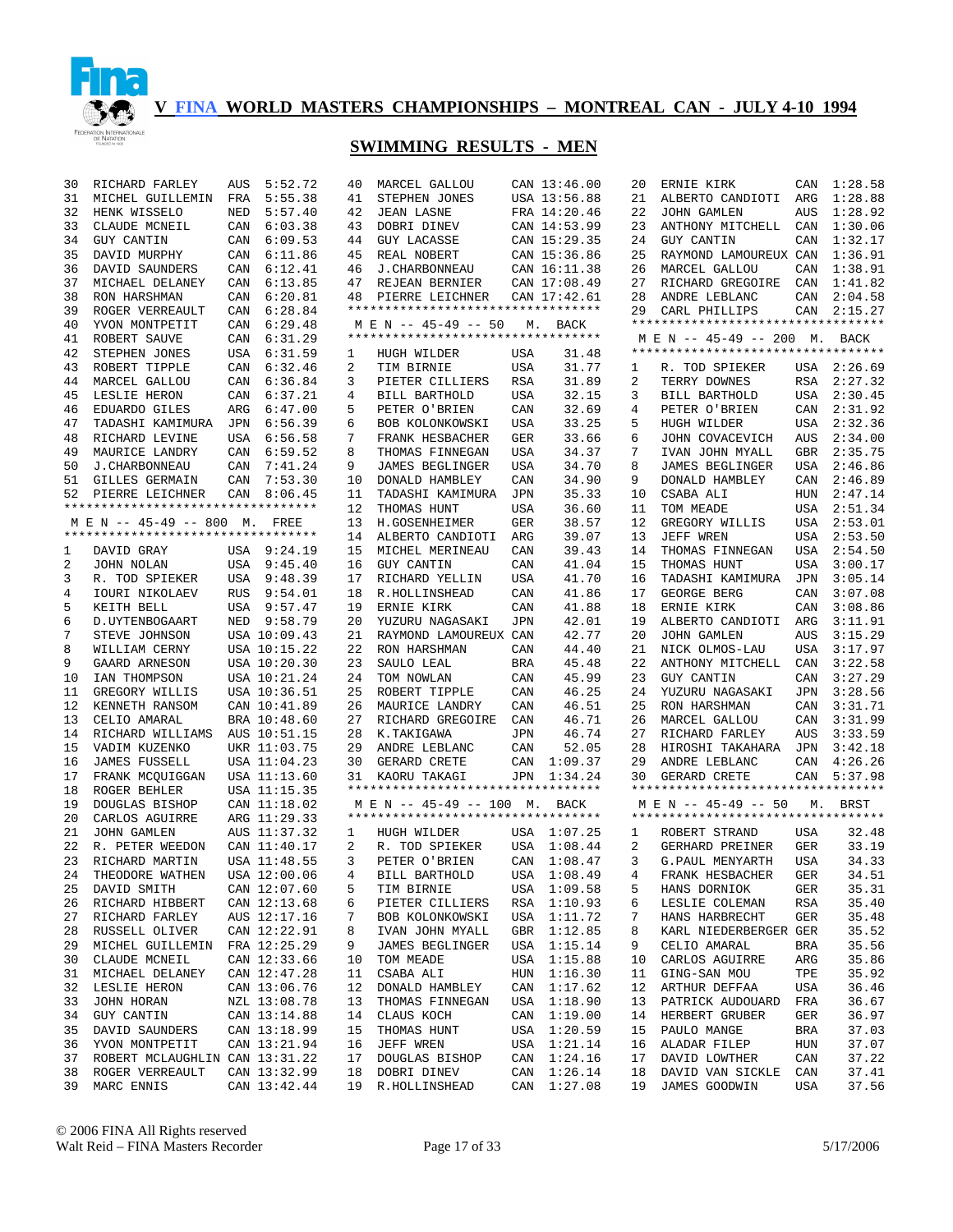

# **SWIMMING RESULTS - MEN**

| 20<br>RUSSELL OLIVER<br>CAN<br>37.93<br>34<br>YVON MONTPETIT<br>CAN<br>1:39.18<br>37.98<br>21<br>DONALD HAMBLEY<br>CAN<br>35<br>ROBERT SAUVE<br>CAN<br>1:39.81<br>22<br>GEORGE BLAZYS<br>CAN<br>38.46<br>36<br>HARRY DELATRE<br>USA<br>1:43.58<br>23<br>MICHAEL SLENKER<br>USA<br>38.47<br>37<br>JACQUES SORMANY<br>CAN<br>1:44.56<br>24<br>39.05<br>1:45.15<br>LOK KWONG NG<br>HKG<br>38<br>BERTHOLD HARVEY<br>CAN<br>25<br>39.33<br>39<br>1:45.35<br>H.GERHARDT<br>GER<br>JOHN THOMPSON<br>CAN<br>26<br>39.35<br>40<br>KEITH BENT<br>CAN<br>FRED HOWLAND<br>USA<br>1:46.83<br>27<br>41<br>MANFRED STEGEMANN GER<br>39.52<br>CARL PHILLIPS<br>CAN<br>1:48.46<br>28<br>39.73<br>SIEGFRIED PETZ<br>GER<br>42<br>ANDRE LEBLANC<br>CAN<br>2:02.65<br>29<br>39.82<br>43<br>MICHEL MERINEAU<br>CAN<br>CARL MARTIN<br>CAN<br>2:04.27<br>30<br>39.86<br>TODD ONDELL<br>USA<br>44<br>BERNARD CHARRON<br>CAN<br>2:10.70<br>**********************************<br>31<br>40.56<br>SERGE BALKEVICIA<br>CAN<br>32<br>40.57<br>M E N -- 45-49 -- 200 M.<br>YUZURU NAGASAKI<br>JPN<br>BRST<br>**********************************<br>33<br>40.99<br>SAMUEL SORIANO<br>ECU<br>34<br>41.68<br><b>JEAN CHAREST</b><br>CAN<br>2:41.02<br>GERHARD PREINER<br>GER<br>ı.<br>35<br>42.28<br>2<br>2:41.64<br>RICHARD YELLIN<br>USA<br>ROBERT STRAND<br>USA<br>36<br>42.99<br>3<br>2:53.84<br>ROBERT SAUVE<br>CAN<br>D. UYTENBOGAART<br>NED<br>37<br>4<br>2:54.32<br>TED WELCH<br>CAN<br>43.30<br>IAN THOMPSON<br>USA<br>38<br>43.93<br>5<br>2:57.13<br>BERTHOLD HARVEY<br>CAN<br>GING-SAN MOU<br>TPE<br>39<br>3:01.43<br>44.41<br>6<br>SAULO LEAL<br>BRA<br>ERIC THOMSON<br>CAN<br>44.49<br>3:01.63<br>40<br>7<br>GILLES GERMAIN<br>CAN<br>CARLOS AGUIRRE<br>ARG<br>41<br>44.68<br>8<br>3:04.16<br>JOHN THOMPSON<br>CAN<br>DAVID LOWTHER<br>CAN<br>42<br>44.76<br>9<br>3:06.98<br>RICARDO COVA<br>VEN<br>PAULO MANGE<br>BRA<br>43<br>MAURICE LANDRY<br>48.49<br>10<br>3:09.22<br>CAN<br>LESLIE COLEMAN<br>RSA<br>44<br>49.29<br>11<br>3:09.38<br>ANDRE LEBLANC<br>CAN<br>RICHARD WILLIAMS<br><b>AUS</b><br>45<br>12<br>3:10.77<br>TOM NOWLAN<br>CAN<br>50.02<br>HERBERT GRUBER<br>GER<br>46<br>54.00<br>13<br>3:12.54<br><b>JOHN GLENN</b><br>CAN<br><b>JAMES FUSSELL</b><br>USA<br>47<br>54.17<br>14<br>3:15.07<br>BERNARD CHARRON<br>CAN<br>ROGER BEHLER<br>USA<br>48<br>1:02.99<br>15<br>3:15.26<br>ORYWA CAMPOS<br>BRA<br>DENNIS CLANCY<br>USA<br>**********************************<br>16<br>3:20.52<br>KEITH BENT<br>CAN<br>M E N -- 45-49 -- 100<br>17<br>3:21.34<br>М.<br>BRST<br>MANFRED STEGEMANN GER<br>**********************************<br>18<br>3:22.69<br>MARC ENNIS<br>CAN<br>19<br>NICK OLMOS-LAU<br>3:26.54<br>1<br>ROBERT STRAND<br>USA<br>1:12.96<br>USA<br>20<br>2<br>GERHARD PREINER<br>GER<br>1:13.80<br>ROBERT HARSH<br>USA<br>3:29.22<br>3<br>21<br>3:32.44<br>GING-SAN MOU<br>TPE<br>1:17.58<br>FRANCIS HAYES<br>AUS<br>4<br>G.PAUL MENYARTH<br>1:17.92<br>22<br>CAN<br>3:33.01<br>USA<br>VELLO MIJAL<br>5<br>CSABA ALI<br>1:19.66<br>23<br>CAN<br>3:35.75<br>HUN<br>JOHN MACKINNON<br>6<br>1:19.70<br>24<br>3:38.42<br>FRANK HESBACHER<br>GER<br>TED WELCH<br>CAN<br>7<br>1:20.78<br>25<br>IAN THOMPSON<br>USA<br><b>J. CHARBONNEAU</b><br>CAN<br>3:39.20<br>8<br>1:21.03<br>26<br>LESLIE COLEMAN<br>RSA<br>JOHN HORAN<br>NZL<br>3:40.17<br>9<br>CAN<br>1:21.90<br>27<br>DAVID LOWTHER<br>JACQUES SORMANY<br>CAN<br>3:54.05<br>1:22.19<br>28<br>4:10.56<br>10<br>CELIO AMARAL<br>BRA<br>CARL PHILLIPS<br>CAN<br>1:22.24<br>29<br>11<br>KARL NIEDERBERGER GER<br>JAMES BIRTCH<br>CAN<br>4:31.17<br>*********************************<br>12<br>1:22.31<br>CARLOS AGUIRRE<br>ARG<br>13<br>M E N -- 45-49 -- 50<br>PAULO MANGE<br>BRA<br>1:23.11<br>М.<br>FLY<br>**********************************<br>14<br>GER<br>1:23.59<br>HERBERT GRUBER<br>1:25.04<br>15<br>PATRICK AUDOUARD<br>FRA<br>USA<br>28.83<br>1<br>ARTHUR DEFFAA<br>16<br>ALADAR FILEP<br>HUN<br>1:25.53<br>2<br>MICHAEL GARIBALDI USA<br>29.64<br>17<br>3<br>29.74<br>JAMES FUSSELL<br><b>USA</b><br>1:25.87<br>MIKLOS BANYAI<br>HUN<br>18<br>JAMES GOODWIN<br>USA<br>1:26.28<br>4<br>ABBOTT KAGAN<br>USA<br>30.03<br>CAN<br>1:26.34<br>5<br>USA<br>30.09<br>19<br>DAVID VAN SICKLE<br>BOB KOLONKOWSKI<br>20<br>CAN<br>1:26.57<br>6<br>CAN<br>30.61<br>DOUGLAS BISHOP<br>ERIC THOMSON<br>21<br>H.GERHARDT<br>GER<br>1:26.78<br>7<br>INGVAR ERIKSSON<br>SWE<br>31.18<br>22<br>ROGER BEHLER<br>USA<br>1:27.98<br>8<br>CLAUS KOCH<br>CAN<br>31.20<br>23<br>CAN<br>1:28.24<br>9<br>DOUG HUESTIS<br>USA<br>31.53<br>DONALD HAMBLEY<br>24<br>CAN<br>1:29.23<br>USA<br>31.72<br>KEITH BENT<br>10<br>ARCHIE HAPAI<br>25<br>CAN<br>1:29.47<br>11<br>HENK WISSELO<br>NED<br>32.64<br>GEORGE BLAZYS<br>26<br>1:30.19<br>12<br>32.76<br>DENNIS CLANCY<br>USA<br>MATTHEW NELSON<br>GBR<br>27<br>CAN<br>1:30.85<br>13<br>TPE<br>33.01<br><b>JEAN CHAREST</b><br>GING-SAN MOU<br>28<br>1:32.35<br>14<br>33.37<br>MANFRED STEGEMANN GER<br>HERBERT GRUBER<br>GER<br>29<br>MARC ENNIS<br>CAN<br>1:34.15<br>15<br>ROBERT CUNDILL<br>CAN<br>33.75<br>30<br>V.NEVZOROV<br><b>RUS</b><br>1:34.18<br>16<br>DENNIS MCMANUS<br>USA<br>33.83<br>31<br>FRANCIS HAYES<br>AUS<br>1:37.48<br>17<br>DAVID VAN SICKLE<br>CAN<br>33.93<br>32<br>NZL<br>1:38.20<br>18<br>34.14<br>JOHN HORAN<br>YAROSLAV NOVITSKI RUS<br>33<br>CAN<br>19<br>MICHEL MERINEAU<br>CAN |           |         |  |       |
|--------------------------------------------------------------------------------------------------------------------------------------------------------------------------------------------------------------------------------------------------------------------------------------------------------------------------------------------------------------------------------------------------------------------------------------------------------------------------------------------------------------------------------------------------------------------------------------------------------------------------------------------------------------------------------------------------------------------------------------------------------------------------------------------------------------------------------------------------------------------------------------------------------------------------------------------------------------------------------------------------------------------------------------------------------------------------------------------------------------------------------------------------------------------------------------------------------------------------------------------------------------------------------------------------------------------------------------------------------------------------------------------------------------------------------------------------------------------------------------------------------------------------------------------------------------------------------------------------------------------------------------------------------------------------------------------------------------------------------------------------------------------------------------------------------------------------------------------------------------------------------------------------------------------------------------------------------------------------------------------------------------------------------------------------------------------------------------------------------------------------------------------------------------------------------------------------------------------------------------------------------------------------------------------------------------------------------------------------------------------------------------------------------------------------------------------------------------------------------------------------------------------------------------------------------------------------------------------------------------------------------------------------------------------------------------------------------------------------------------------------------------------------------------------------------------------------------------------------------------------------------------------------------------------------------------------------------------------------------------------------------------------------------------------------------------------------------------------------------------------------------------------------------------------------------------------------------------------------------------------------------------------------------------------------------------------------------------------------------------------------------------------------------------------------------------------------------------------------------------------------------------------------------------------------------------------------------------------------------------------------------------------------------------------------------------------------------------------------------------------------------------------------------------------------------------------------------------------------------------------------------------------------------------------------------------------------------------------------------------------------------------------------------------------------------------------------------------------------------------------------------------------------------------------------------------------------------------------------------------------------------------------------------------------------------------------------------------------------------------------------------------------------------------------------------------------------------------------------------------------------------------------------------------------------------------------------------------------------------------------------------------------------------------------------------------------------------------------------------------------------------------------------------------------------------------------------------------------------------------------------------------------------------------------------------------------------------------------------------------------------------------------------------------------------------------------------------------------------------------------------------------------------------------------------------------------------------------------------------------------------------------------------------------------------------------------------------------------------------------------------------------------------|-----------|---------|--|-------|
|                                                                                                                                                                                                                                                                                                                                                                                                                                                                                                                                                                                                                                                                                                                                                                                                                                                                                                                                                                                                                                                                                                                                                                                                                                                                                                                                                                                                                                                                                                                                                                                                                                                                                                                                                                                                                                                                                                                                                                                                                                                                                                                                                                                                                                                                                                                                                                                                                                                                                                                                                                                                                                                                                                                                                                                                                                                                                                                                                                                                                                                                                                                                                                                                                                                                                                                                                                                                                                                                                                                                                                                                                                                                                                                                                                                                                                                                                                                                                                                                                                                                                                                                                                                                                                                                                                                                                                                                                                                                                                                                                                                                                                                                                                                                                                                                                                                                                                                                                                                                                                                                                                                                                                                                                                                                                                                                                                                                  |           |         |  |       |
|                                                                                                                                                                                                                                                                                                                                                                                                                                                                                                                                                                                                                                                                                                                                                                                                                                                                                                                                                                                                                                                                                                                                                                                                                                                                                                                                                                                                                                                                                                                                                                                                                                                                                                                                                                                                                                                                                                                                                                                                                                                                                                                                                                                                                                                                                                                                                                                                                                                                                                                                                                                                                                                                                                                                                                                                                                                                                                                                                                                                                                                                                                                                                                                                                                                                                                                                                                                                                                                                                                                                                                                                                                                                                                                                                                                                                                                                                                                                                                                                                                                                                                                                                                                                                                                                                                                                                                                                                                                                                                                                                                                                                                                                                                                                                                                                                                                                                                                                                                                                                                                                                                                                                                                                                                                                                                                                                                                                  |           |         |  |       |
|                                                                                                                                                                                                                                                                                                                                                                                                                                                                                                                                                                                                                                                                                                                                                                                                                                                                                                                                                                                                                                                                                                                                                                                                                                                                                                                                                                                                                                                                                                                                                                                                                                                                                                                                                                                                                                                                                                                                                                                                                                                                                                                                                                                                                                                                                                                                                                                                                                                                                                                                                                                                                                                                                                                                                                                                                                                                                                                                                                                                                                                                                                                                                                                                                                                                                                                                                                                                                                                                                                                                                                                                                                                                                                                                                                                                                                                                                                                                                                                                                                                                                                                                                                                                                                                                                                                                                                                                                                                                                                                                                                                                                                                                                                                                                                                                                                                                                                                                                                                                                                                                                                                                                                                                                                                                                                                                                                                                  |           |         |  |       |
|                                                                                                                                                                                                                                                                                                                                                                                                                                                                                                                                                                                                                                                                                                                                                                                                                                                                                                                                                                                                                                                                                                                                                                                                                                                                                                                                                                                                                                                                                                                                                                                                                                                                                                                                                                                                                                                                                                                                                                                                                                                                                                                                                                                                                                                                                                                                                                                                                                                                                                                                                                                                                                                                                                                                                                                                                                                                                                                                                                                                                                                                                                                                                                                                                                                                                                                                                                                                                                                                                                                                                                                                                                                                                                                                                                                                                                                                                                                                                                                                                                                                                                                                                                                                                                                                                                                                                                                                                                                                                                                                                                                                                                                                                                                                                                                                                                                                                                                                                                                                                                                                                                                                                                                                                                                                                                                                                                                                  |           |         |  |       |
|                                                                                                                                                                                                                                                                                                                                                                                                                                                                                                                                                                                                                                                                                                                                                                                                                                                                                                                                                                                                                                                                                                                                                                                                                                                                                                                                                                                                                                                                                                                                                                                                                                                                                                                                                                                                                                                                                                                                                                                                                                                                                                                                                                                                                                                                                                                                                                                                                                                                                                                                                                                                                                                                                                                                                                                                                                                                                                                                                                                                                                                                                                                                                                                                                                                                                                                                                                                                                                                                                                                                                                                                                                                                                                                                                                                                                                                                                                                                                                                                                                                                                                                                                                                                                                                                                                                                                                                                                                                                                                                                                                                                                                                                                                                                                                                                                                                                                                                                                                                                                                                                                                                                                                                                                                                                                                                                                                                                  |           |         |  |       |
|                                                                                                                                                                                                                                                                                                                                                                                                                                                                                                                                                                                                                                                                                                                                                                                                                                                                                                                                                                                                                                                                                                                                                                                                                                                                                                                                                                                                                                                                                                                                                                                                                                                                                                                                                                                                                                                                                                                                                                                                                                                                                                                                                                                                                                                                                                                                                                                                                                                                                                                                                                                                                                                                                                                                                                                                                                                                                                                                                                                                                                                                                                                                                                                                                                                                                                                                                                                                                                                                                                                                                                                                                                                                                                                                                                                                                                                                                                                                                                                                                                                                                                                                                                                                                                                                                                                                                                                                                                                                                                                                                                                                                                                                                                                                                                                                                                                                                                                                                                                                                                                                                                                                                                                                                                                                                                                                                                                                  |           |         |  |       |
|                                                                                                                                                                                                                                                                                                                                                                                                                                                                                                                                                                                                                                                                                                                                                                                                                                                                                                                                                                                                                                                                                                                                                                                                                                                                                                                                                                                                                                                                                                                                                                                                                                                                                                                                                                                                                                                                                                                                                                                                                                                                                                                                                                                                                                                                                                                                                                                                                                                                                                                                                                                                                                                                                                                                                                                                                                                                                                                                                                                                                                                                                                                                                                                                                                                                                                                                                                                                                                                                                                                                                                                                                                                                                                                                                                                                                                                                                                                                                                                                                                                                                                                                                                                                                                                                                                                                                                                                                                                                                                                                                                                                                                                                                                                                                                                                                                                                                                                                                                                                                                                                                                                                                                                                                                                                                                                                                                                                  |           |         |  |       |
|                                                                                                                                                                                                                                                                                                                                                                                                                                                                                                                                                                                                                                                                                                                                                                                                                                                                                                                                                                                                                                                                                                                                                                                                                                                                                                                                                                                                                                                                                                                                                                                                                                                                                                                                                                                                                                                                                                                                                                                                                                                                                                                                                                                                                                                                                                                                                                                                                                                                                                                                                                                                                                                                                                                                                                                                                                                                                                                                                                                                                                                                                                                                                                                                                                                                                                                                                                                                                                                                                                                                                                                                                                                                                                                                                                                                                                                                                                                                                                                                                                                                                                                                                                                                                                                                                                                                                                                                                                                                                                                                                                                                                                                                                                                                                                                                                                                                                                                                                                                                                                                                                                                                                                                                                                                                                                                                                                                                  |           |         |  |       |
|                                                                                                                                                                                                                                                                                                                                                                                                                                                                                                                                                                                                                                                                                                                                                                                                                                                                                                                                                                                                                                                                                                                                                                                                                                                                                                                                                                                                                                                                                                                                                                                                                                                                                                                                                                                                                                                                                                                                                                                                                                                                                                                                                                                                                                                                                                                                                                                                                                                                                                                                                                                                                                                                                                                                                                                                                                                                                                                                                                                                                                                                                                                                                                                                                                                                                                                                                                                                                                                                                                                                                                                                                                                                                                                                                                                                                                                                                                                                                                                                                                                                                                                                                                                                                                                                                                                                                                                                                                                                                                                                                                                                                                                                                                                                                                                                                                                                                                                                                                                                                                                                                                                                                                                                                                                                                                                                                                                                  |           |         |  |       |
|                                                                                                                                                                                                                                                                                                                                                                                                                                                                                                                                                                                                                                                                                                                                                                                                                                                                                                                                                                                                                                                                                                                                                                                                                                                                                                                                                                                                                                                                                                                                                                                                                                                                                                                                                                                                                                                                                                                                                                                                                                                                                                                                                                                                                                                                                                                                                                                                                                                                                                                                                                                                                                                                                                                                                                                                                                                                                                                                                                                                                                                                                                                                                                                                                                                                                                                                                                                                                                                                                                                                                                                                                                                                                                                                                                                                                                                                                                                                                                                                                                                                                                                                                                                                                                                                                                                                                                                                                                                                                                                                                                                                                                                                                                                                                                                                                                                                                                                                                                                                                                                                                                                                                                                                                                                                                                                                                                                                  |           |         |  |       |
|                                                                                                                                                                                                                                                                                                                                                                                                                                                                                                                                                                                                                                                                                                                                                                                                                                                                                                                                                                                                                                                                                                                                                                                                                                                                                                                                                                                                                                                                                                                                                                                                                                                                                                                                                                                                                                                                                                                                                                                                                                                                                                                                                                                                                                                                                                                                                                                                                                                                                                                                                                                                                                                                                                                                                                                                                                                                                                                                                                                                                                                                                                                                                                                                                                                                                                                                                                                                                                                                                                                                                                                                                                                                                                                                                                                                                                                                                                                                                                                                                                                                                                                                                                                                                                                                                                                                                                                                                                                                                                                                                                                                                                                                                                                                                                                                                                                                                                                                                                                                                                                                                                                                                                                                                                                                                                                                                                                                  |           |         |  |       |
|                                                                                                                                                                                                                                                                                                                                                                                                                                                                                                                                                                                                                                                                                                                                                                                                                                                                                                                                                                                                                                                                                                                                                                                                                                                                                                                                                                                                                                                                                                                                                                                                                                                                                                                                                                                                                                                                                                                                                                                                                                                                                                                                                                                                                                                                                                                                                                                                                                                                                                                                                                                                                                                                                                                                                                                                                                                                                                                                                                                                                                                                                                                                                                                                                                                                                                                                                                                                                                                                                                                                                                                                                                                                                                                                                                                                                                                                                                                                                                                                                                                                                                                                                                                                                                                                                                                                                                                                                                                                                                                                                                                                                                                                                                                                                                                                                                                                                                                                                                                                                                                                                                                                                                                                                                                                                                                                                                                                  |           |         |  |       |
|                                                                                                                                                                                                                                                                                                                                                                                                                                                                                                                                                                                                                                                                                                                                                                                                                                                                                                                                                                                                                                                                                                                                                                                                                                                                                                                                                                                                                                                                                                                                                                                                                                                                                                                                                                                                                                                                                                                                                                                                                                                                                                                                                                                                                                                                                                                                                                                                                                                                                                                                                                                                                                                                                                                                                                                                                                                                                                                                                                                                                                                                                                                                                                                                                                                                                                                                                                                                                                                                                                                                                                                                                                                                                                                                                                                                                                                                                                                                                                                                                                                                                                                                                                                                                                                                                                                                                                                                                                                                                                                                                                                                                                                                                                                                                                                                                                                                                                                                                                                                                                                                                                                                                                                                                                                                                                                                                                                                  |           |         |  |       |
|                                                                                                                                                                                                                                                                                                                                                                                                                                                                                                                                                                                                                                                                                                                                                                                                                                                                                                                                                                                                                                                                                                                                                                                                                                                                                                                                                                                                                                                                                                                                                                                                                                                                                                                                                                                                                                                                                                                                                                                                                                                                                                                                                                                                                                                                                                                                                                                                                                                                                                                                                                                                                                                                                                                                                                                                                                                                                                                                                                                                                                                                                                                                                                                                                                                                                                                                                                                                                                                                                                                                                                                                                                                                                                                                                                                                                                                                                                                                                                                                                                                                                                                                                                                                                                                                                                                                                                                                                                                                                                                                                                                                                                                                                                                                                                                                                                                                                                                                                                                                                                                                                                                                                                                                                                                                                                                                                                                                  |           |         |  |       |
|                                                                                                                                                                                                                                                                                                                                                                                                                                                                                                                                                                                                                                                                                                                                                                                                                                                                                                                                                                                                                                                                                                                                                                                                                                                                                                                                                                                                                                                                                                                                                                                                                                                                                                                                                                                                                                                                                                                                                                                                                                                                                                                                                                                                                                                                                                                                                                                                                                                                                                                                                                                                                                                                                                                                                                                                                                                                                                                                                                                                                                                                                                                                                                                                                                                                                                                                                                                                                                                                                                                                                                                                                                                                                                                                                                                                                                                                                                                                                                                                                                                                                                                                                                                                                                                                                                                                                                                                                                                                                                                                                                                                                                                                                                                                                                                                                                                                                                                                                                                                                                                                                                                                                                                                                                                                                                                                                                                                  |           |         |  |       |
|                                                                                                                                                                                                                                                                                                                                                                                                                                                                                                                                                                                                                                                                                                                                                                                                                                                                                                                                                                                                                                                                                                                                                                                                                                                                                                                                                                                                                                                                                                                                                                                                                                                                                                                                                                                                                                                                                                                                                                                                                                                                                                                                                                                                                                                                                                                                                                                                                                                                                                                                                                                                                                                                                                                                                                                                                                                                                                                                                                                                                                                                                                                                                                                                                                                                                                                                                                                                                                                                                                                                                                                                                                                                                                                                                                                                                                                                                                                                                                                                                                                                                                                                                                                                                                                                                                                                                                                                                                                                                                                                                                                                                                                                                                                                                                                                                                                                                                                                                                                                                                                                                                                                                                                                                                                                                                                                                                                                  |           |         |  |       |
|                                                                                                                                                                                                                                                                                                                                                                                                                                                                                                                                                                                                                                                                                                                                                                                                                                                                                                                                                                                                                                                                                                                                                                                                                                                                                                                                                                                                                                                                                                                                                                                                                                                                                                                                                                                                                                                                                                                                                                                                                                                                                                                                                                                                                                                                                                                                                                                                                                                                                                                                                                                                                                                                                                                                                                                                                                                                                                                                                                                                                                                                                                                                                                                                                                                                                                                                                                                                                                                                                                                                                                                                                                                                                                                                                                                                                                                                                                                                                                                                                                                                                                                                                                                                                                                                                                                                                                                                                                                                                                                                                                                                                                                                                                                                                                                                                                                                                                                                                                                                                                                                                                                                                                                                                                                                                                                                                                                                  |           |         |  |       |
|                                                                                                                                                                                                                                                                                                                                                                                                                                                                                                                                                                                                                                                                                                                                                                                                                                                                                                                                                                                                                                                                                                                                                                                                                                                                                                                                                                                                                                                                                                                                                                                                                                                                                                                                                                                                                                                                                                                                                                                                                                                                                                                                                                                                                                                                                                                                                                                                                                                                                                                                                                                                                                                                                                                                                                                                                                                                                                                                                                                                                                                                                                                                                                                                                                                                                                                                                                                                                                                                                                                                                                                                                                                                                                                                                                                                                                                                                                                                                                                                                                                                                                                                                                                                                                                                                                                                                                                                                                                                                                                                                                                                                                                                                                                                                                                                                                                                                                                                                                                                                                                                                                                                                                                                                                                                                                                                                                                                  |           |         |  |       |
|                                                                                                                                                                                                                                                                                                                                                                                                                                                                                                                                                                                                                                                                                                                                                                                                                                                                                                                                                                                                                                                                                                                                                                                                                                                                                                                                                                                                                                                                                                                                                                                                                                                                                                                                                                                                                                                                                                                                                                                                                                                                                                                                                                                                                                                                                                                                                                                                                                                                                                                                                                                                                                                                                                                                                                                                                                                                                                                                                                                                                                                                                                                                                                                                                                                                                                                                                                                                                                                                                                                                                                                                                                                                                                                                                                                                                                                                                                                                                                                                                                                                                                                                                                                                                                                                                                                                                                                                                                                                                                                                                                                                                                                                                                                                                                                                                                                                                                                                                                                                                                                                                                                                                                                                                                                                                                                                                                                                  |           |         |  |       |
|                                                                                                                                                                                                                                                                                                                                                                                                                                                                                                                                                                                                                                                                                                                                                                                                                                                                                                                                                                                                                                                                                                                                                                                                                                                                                                                                                                                                                                                                                                                                                                                                                                                                                                                                                                                                                                                                                                                                                                                                                                                                                                                                                                                                                                                                                                                                                                                                                                                                                                                                                                                                                                                                                                                                                                                                                                                                                                                                                                                                                                                                                                                                                                                                                                                                                                                                                                                                                                                                                                                                                                                                                                                                                                                                                                                                                                                                                                                                                                                                                                                                                                                                                                                                                                                                                                                                                                                                                                                                                                                                                                                                                                                                                                                                                                                                                                                                                                                                                                                                                                                                                                                                                                                                                                                                                                                                                                                                  |           |         |  |       |
|                                                                                                                                                                                                                                                                                                                                                                                                                                                                                                                                                                                                                                                                                                                                                                                                                                                                                                                                                                                                                                                                                                                                                                                                                                                                                                                                                                                                                                                                                                                                                                                                                                                                                                                                                                                                                                                                                                                                                                                                                                                                                                                                                                                                                                                                                                                                                                                                                                                                                                                                                                                                                                                                                                                                                                                                                                                                                                                                                                                                                                                                                                                                                                                                                                                                                                                                                                                                                                                                                                                                                                                                                                                                                                                                                                                                                                                                                                                                                                                                                                                                                                                                                                                                                                                                                                                                                                                                                                                                                                                                                                                                                                                                                                                                                                                                                                                                                                                                                                                                                                                                                                                                                                                                                                                                                                                                                                                                  |           |         |  |       |
|                                                                                                                                                                                                                                                                                                                                                                                                                                                                                                                                                                                                                                                                                                                                                                                                                                                                                                                                                                                                                                                                                                                                                                                                                                                                                                                                                                                                                                                                                                                                                                                                                                                                                                                                                                                                                                                                                                                                                                                                                                                                                                                                                                                                                                                                                                                                                                                                                                                                                                                                                                                                                                                                                                                                                                                                                                                                                                                                                                                                                                                                                                                                                                                                                                                                                                                                                                                                                                                                                                                                                                                                                                                                                                                                                                                                                                                                                                                                                                                                                                                                                                                                                                                                                                                                                                                                                                                                                                                                                                                                                                                                                                                                                                                                                                                                                                                                                                                                                                                                                                                                                                                                                                                                                                                                                                                                                                                                  |           |         |  |       |
|                                                                                                                                                                                                                                                                                                                                                                                                                                                                                                                                                                                                                                                                                                                                                                                                                                                                                                                                                                                                                                                                                                                                                                                                                                                                                                                                                                                                                                                                                                                                                                                                                                                                                                                                                                                                                                                                                                                                                                                                                                                                                                                                                                                                                                                                                                                                                                                                                                                                                                                                                                                                                                                                                                                                                                                                                                                                                                                                                                                                                                                                                                                                                                                                                                                                                                                                                                                                                                                                                                                                                                                                                                                                                                                                                                                                                                                                                                                                                                                                                                                                                                                                                                                                                                                                                                                                                                                                                                                                                                                                                                                                                                                                                                                                                                                                                                                                                                                                                                                                                                                                                                                                                                                                                                                                                                                                                                                                  |           |         |  |       |
|                                                                                                                                                                                                                                                                                                                                                                                                                                                                                                                                                                                                                                                                                                                                                                                                                                                                                                                                                                                                                                                                                                                                                                                                                                                                                                                                                                                                                                                                                                                                                                                                                                                                                                                                                                                                                                                                                                                                                                                                                                                                                                                                                                                                                                                                                                                                                                                                                                                                                                                                                                                                                                                                                                                                                                                                                                                                                                                                                                                                                                                                                                                                                                                                                                                                                                                                                                                                                                                                                                                                                                                                                                                                                                                                                                                                                                                                                                                                                                                                                                                                                                                                                                                                                                                                                                                                                                                                                                                                                                                                                                                                                                                                                                                                                                                                                                                                                                                                                                                                                                                                                                                                                                                                                                                                                                                                                                                                  |           |         |  |       |
|                                                                                                                                                                                                                                                                                                                                                                                                                                                                                                                                                                                                                                                                                                                                                                                                                                                                                                                                                                                                                                                                                                                                                                                                                                                                                                                                                                                                                                                                                                                                                                                                                                                                                                                                                                                                                                                                                                                                                                                                                                                                                                                                                                                                                                                                                                                                                                                                                                                                                                                                                                                                                                                                                                                                                                                                                                                                                                                                                                                                                                                                                                                                                                                                                                                                                                                                                                                                                                                                                                                                                                                                                                                                                                                                                                                                                                                                                                                                                                                                                                                                                                                                                                                                                                                                                                                                                                                                                                                                                                                                                                                                                                                                                                                                                                                                                                                                                                                                                                                                                                                                                                                                                                                                                                                                                                                                                                                                  |           |         |  |       |
|                                                                                                                                                                                                                                                                                                                                                                                                                                                                                                                                                                                                                                                                                                                                                                                                                                                                                                                                                                                                                                                                                                                                                                                                                                                                                                                                                                                                                                                                                                                                                                                                                                                                                                                                                                                                                                                                                                                                                                                                                                                                                                                                                                                                                                                                                                                                                                                                                                                                                                                                                                                                                                                                                                                                                                                                                                                                                                                                                                                                                                                                                                                                                                                                                                                                                                                                                                                                                                                                                                                                                                                                                                                                                                                                                                                                                                                                                                                                                                                                                                                                                                                                                                                                                                                                                                                                                                                                                                                                                                                                                                                                                                                                                                                                                                                                                                                                                                                                                                                                                                                                                                                                                                                                                                                                                                                                                                                                  |           |         |  |       |
|                                                                                                                                                                                                                                                                                                                                                                                                                                                                                                                                                                                                                                                                                                                                                                                                                                                                                                                                                                                                                                                                                                                                                                                                                                                                                                                                                                                                                                                                                                                                                                                                                                                                                                                                                                                                                                                                                                                                                                                                                                                                                                                                                                                                                                                                                                                                                                                                                                                                                                                                                                                                                                                                                                                                                                                                                                                                                                                                                                                                                                                                                                                                                                                                                                                                                                                                                                                                                                                                                                                                                                                                                                                                                                                                                                                                                                                                                                                                                                                                                                                                                                                                                                                                                                                                                                                                                                                                                                                                                                                                                                                                                                                                                                                                                                                                                                                                                                                                                                                                                                                                                                                                                                                                                                                                                                                                                                                                  |           |         |  |       |
|                                                                                                                                                                                                                                                                                                                                                                                                                                                                                                                                                                                                                                                                                                                                                                                                                                                                                                                                                                                                                                                                                                                                                                                                                                                                                                                                                                                                                                                                                                                                                                                                                                                                                                                                                                                                                                                                                                                                                                                                                                                                                                                                                                                                                                                                                                                                                                                                                                                                                                                                                                                                                                                                                                                                                                                                                                                                                                                                                                                                                                                                                                                                                                                                                                                                                                                                                                                                                                                                                                                                                                                                                                                                                                                                                                                                                                                                                                                                                                                                                                                                                                                                                                                                                                                                                                                                                                                                                                                                                                                                                                                                                                                                                                                                                                                                                                                                                                                                                                                                                                                                                                                                                                                                                                                                                                                                                                                                  |           |         |  |       |
|                                                                                                                                                                                                                                                                                                                                                                                                                                                                                                                                                                                                                                                                                                                                                                                                                                                                                                                                                                                                                                                                                                                                                                                                                                                                                                                                                                                                                                                                                                                                                                                                                                                                                                                                                                                                                                                                                                                                                                                                                                                                                                                                                                                                                                                                                                                                                                                                                                                                                                                                                                                                                                                                                                                                                                                                                                                                                                                                                                                                                                                                                                                                                                                                                                                                                                                                                                                                                                                                                                                                                                                                                                                                                                                                                                                                                                                                                                                                                                                                                                                                                                                                                                                                                                                                                                                                                                                                                                                                                                                                                                                                                                                                                                                                                                                                                                                                                                                                                                                                                                                                                                                                                                                                                                                                                                                                                                                                  |           |         |  |       |
|                                                                                                                                                                                                                                                                                                                                                                                                                                                                                                                                                                                                                                                                                                                                                                                                                                                                                                                                                                                                                                                                                                                                                                                                                                                                                                                                                                                                                                                                                                                                                                                                                                                                                                                                                                                                                                                                                                                                                                                                                                                                                                                                                                                                                                                                                                                                                                                                                                                                                                                                                                                                                                                                                                                                                                                                                                                                                                                                                                                                                                                                                                                                                                                                                                                                                                                                                                                                                                                                                                                                                                                                                                                                                                                                                                                                                                                                                                                                                                                                                                                                                                                                                                                                                                                                                                                                                                                                                                                                                                                                                                                                                                                                                                                                                                                                                                                                                                                                                                                                                                                                                                                                                                                                                                                                                                                                                                                                  |           |         |  |       |
|                                                                                                                                                                                                                                                                                                                                                                                                                                                                                                                                                                                                                                                                                                                                                                                                                                                                                                                                                                                                                                                                                                                                                                                                                                                                                                                                                                                                                                                                                                                                                                                                                                                                                                                                                                                                                                                                                                                                                                                                                                                                                                                                                                                                                                                                                                                                                                                                                                                                                                                                                                                                                                                                                                                                                                                                                                                                                                                                                                                                                                                                                                                                                                                                                                                                                                                                                                                                                                                                                                                                                                                                                                                                                                                                                                                                                                                                                                                                                                                                                                                                                                                                                                                                                                                                                                                                                                                                                                                                                                                                                                                                                                                                                                                                                                                                                                                                                                                                                                                                                                                                                                                                                                                                                                                                                                                                                                                                  |           |         |  |       |
|                                                                                                                                                                                                                                                                                                                                                                                                                                                                                                                                                                                                                                                                                                                                                                                                                                                                                                                                                                                                                                                                                                                                                                                                                                                                                                                                                                                                                                                                                                                                                                                                                                                                                                                                                                                                                                                                                                                                                                                                                                                                                                                                                                                                                                                                                                                                                                                                                                                                                                                                                                                                                                                                                                                                                                                                                                                                                                                                                                                                                                                                                                                                                                                                                                                                                                                                                                                                                                                                                                                                                                                                                                                                                                                                                                                                                                                                                                                                                                                                                                                                                                                                                                                                                                                                                                                                                                                                                                                                                                                                                                                                                                                                                                                                                                                                                                                                                                                                                                                                                                                                                                                                                                                                                                                                                                                                                                                                  |           |         |  |       |
|                                                                                                                                                                                                                                                                                                                                                                                                                                                                                                                                                                                                                                                                                                                                                                                                                                                                                                                                                                                                                                                                                                                                                                                                                                                                                                                                                                                                                                                                                                                                                                                                                                                                                                                                                                                                                                                                                                                                                                                                                                                                                                                                                                                                                                                                                                                                                                                                                                                                                                                                                                                                                                                                                                                                                                                                                                                                                                                                                                                                                                                                                                                                                                                                                                                                                                                                                                                                                                                                                                                                                                                                                                                                                                                                                                                                                                                                                                                                                                                                                                                                                                                                                                                                                                                                                                                                                                                                                                                                                                                                                                                                                                                                                                                                                                                                                                                                                                                                                                                                                                                                                                                                                                                                                                                                                                                                                                                                  |           |         |  |       |
|                                                                                                                                                                                                                                                                                                                                                                                                                                                                                                                                                                                                                                                                                                                                                                                                                                                                                                                                                                                                                                                                                                                                                                                                                                                                                                                                                                                                                                                                                                                                                                                                                                                                                                                                                                                                                                                                                                                                                                                                                                                                                                                                                                                                                                                                                                                                                                                                                                                                                                                                                                                                                                                                                                                                                                                                                                                                                                                                                                                                                                                                                                                                                                                                                                                                                                                                                                                                                                                                                                                                                                                                                                                                                                                                                                                                                                                                                                                                                                                                                                                                                                                                                                                                                                                                                                                                                                                                                                                                                                                                                                                                                                                                                                                                                                                                                                                                                                                                                                                                                                                                                                                                                                                                                                                                                                                                                                                                  |           |         |  |       |
|                                                                                                                                                                                                                                                                                                                                                                                                                                                                                                                                                                                                                                                                                                                                                                                                                                                                                                                                                                                                                                                                                                                                                                                                                                                                                                                                                                                                                                                                                                                                                                                                                                                                                                                                                                                                                                                                                                                                                                                                                                                                                                                                                                                                                                                                                                                                                                                                                                                                                                                                                                                                                                                                                                                                                                                                                                                                                                                                                                                                                                                                                                                                                                                                                                                                                                                                                                                                                                                                                                                                                                                                                                                                                                                                                                                                                                                                                                                                                                                                                                                                                                                                                                                                                                                                                                                                                                                                                                                                                                                                                                                                                                                                                                                                                                                                                                                                                                                                                                                                                                                                                                                                                                                                                                                                                                                                                                                                  |           |         |  |       |
|                                                                                                                                                                                                                                                                                                                                                                                                                                                                                                                                                                                                                                                                                                                                                                                                                                                                                                                                                                                                                                                                                                                                                                                                                                                                                                                                                                                                                                                                                                                                                                                                                                                                                                                                                                                                                                                                                                                                                                                                                                                                                                                                                                                                                                                                                                                                                                                                                                                                                                                                                                                                                                                                                                                                                                                                                                                                                                                                                                                                                                                                                                                                                                                                                                                                                                                                                                                                                                                                                                                                                                                                                                                                                                                                                                                                                                                                                                                                                                                                                                                                                                                                                                                                                                                                                                                                                                                                                                                                                                                                                                                                                                                                                                                                                                                                                                                                                                                                                                                                                                                                                                                                                                                                                                                                                                                                                                                                  |           |         |  |       |
|                                                                                                                                                                                                                                                                                                                                                                                                                                                                                                                                                                                                                                                                                                                                                                                                                                                                                                                                                                                                                                                                                                                                                                                                                                                                                                                                                                                                                                                                                                                                                                                                                                                                                                                                                                                                                                                                                                                                                                                                                                                                                                                                                                                                                                                                                                                                                                                                                                                                                                                                                                                                                                                                                                                                                                                                                                                                                                                                                                                                                                                                                                                                                                                                                                                                                                                                                                                                                                                                                                                                                                                                                                                                                                                                                                                                                                                                                                                                                                                                                                                                                                                                                                                                                                                                                                                                                                                                                                                                                                                                                                                                                                                                                                                                                                                                                                                                                                                                                                                                                                                                                                                                                                                                                                                                                                                                                                                                  |           |         |  |       |
|                                                                                                                                                                                                                                                                                                                                                                                                                                                                                                                                                                                                                                                                                                                                                                                                                                                                                                                                                                                                                                                                                                                                                                                                                                                                                                                                                                                                                                                                                                                                                                                                                                                                                                                                                                                                                                                                                                                                                                                                                                                                                                                                                                                                                                                                                                                                                                                                                                                                                                                                                                                                                                                                                                                                                                                                                                                                                                                                                                                                                                                                                                                                                                                                                                                                                                                                                                                                                                                                                                                                                                                                                                                                                                                                                                                                                                                                                                                                                                                                                                                                                                                                                                                                                                                                                                                                                                                                                                                                                                                                                                                                                                                                                                                                                                                                                                                                                                                                                                                                                                                                                                                                                                                                                                                                                                                                                                                                  |           |         |  |       |
|                                                                                                                                                                                                                                                                                                                                                                                                                                                                                                                                                                                                                                                                                                                                                                                                                                                                                                                                                                                                                                                                                                                                                                                                                                                                                                                                                                                                                                                                                                                                                                                                                                                                                                                                                                                                                                                                                                                                                                                                                                                                                                                                                                                                                                                                                                                                                                                                                                                                                                                                                                                                                                                                                                                                                                                                                                                                                                                                                                                                                                                                                                                                                                                                                                                                                                                                                                                                                                                                                                                                                                                                                                                                                                                                                                                                                                                                                                                                                                                                                                                                                                                                                                                                                                                                                                                                                                                                                                                                                                                                                                                                                                                                                                                                                                                                                                                                                                                                                                                                                                                                                                                                                                                                                                                                                                                                                                                                  |           |         |  |       |
|                                                                                                                                                                                                                                                                                                                                                                                                                                                                                                                                                                                                                                                                                                                                                                                                                                                                                                                                                                                                                                                                                                                                                                                                                                                                                                                                                                                                                                                                                                                                                                                                                                                                                                                                                                                                                                                                                                                                                                                                                                                                                                                                                                                                                                                                                                                                                                                                                                                                                                                                                                                                                                                                                                                                                                                                                                                                                                                                                                                                                                                                                                                                                                                                                                                                                                                                                                                                                                                                                                                                                                                                                                                                                                                                                                                                                                                                                                                                                                                                                                                                                                                                                                                                                                                                                                                                                                                                                                                                                                                                                                                                                                                                                                                                                                                                                                                                                                                                                                                                                                                                                                                                                                                                                                                                                                                                                                                                  |           |         |  |       |
|                                                                                                                                                                                                                                                                                                                                                                                                                                                                                                                                                                                                                                                                                                                                                                                                                                                                                                                                                                                                                                                                                                                                                                                                                                                                                                                                                                                                                                                                                                                                                                                                                                                                                                                                                                                                                                                                                                                                                                                                                                                                                                                                                                                                                                                                                                                                                                                                                                                                                                                                                                                                                                                                                                                                                                                                                                                                                                                                                                                                                                                                                                                                                                                                                                                                                                                                                                                                                                                                                                                                                                                                                                                                                                                                                                                                                                                                                                                                                                                                                                                                                                                                                                                                                                                                                                                                                                                                                                                                                                                                                                                                                                                                                                                                                                                                                                                                                                                                                                                                                                                                                                                                                                                                                                                                                                                                                                                                  |           |         |  |       |
|                                                                                                                                                                                                                                                                                                                                                                                                                                                                                                                                                                                                                                                                                                                                                                                                                                                                                                                                                                                                                                                                                                                                                                                                                                                                                                                                                                                                                                                                                                                                                                                                                                                                                                                                                                                                                                                                                                                                                                                                                                                                                                                                                                                                                                                                                                                                                                                                                                                                                                                                                                                                                                                                                                                                                                                                                                                                                                                                                                                                                                                                                                                                                                                                                                                                                                                                                                                                                                                                                                                                                                                                                                                                                                                                                                                                                                                                                                                                                                                                                                                                                                                                                                                                                                                                                                                                                                                                                                                                                                                                                                                                                                                                                                                                                                                                                                                                                                                                                                                                                                                                                                                                                                                                                                                                                                                                                                                                  |           |         |  |       |
|                                                                                                                                                                                                                                                                                                                                                                                                                                                                                                                                                                                                                                                                                                                                                                                                                                                                                                                                                                                                                                                                                                                                                                                                                                                                                                                                                                                                                                                                                                                                                                                                                                                                                                                                                                                                                                                                                                                                                                                                                                                                                                                                                                                                                                                                                                                                                                                                                                                                                                                                                                                                                                                                                                                                                                                                                                                                                                                                                                                                                                                                                                                                                                                                                                                                                                                                                                                                                                                                                                                                                                                                                                                                                                                                                                                                                                                                                                                                                                                                                                                                                                                                                                                                                                                                                                                                                                                                                                                                                                                                                                                                                                                                                                                                                                                                                                                                                                                                                                                                                                                                                                                                                                                                                                                                                                                                                                                                  |           |         |  |       |
|                                                                                                                                                                                                                                                                                                                                                                                                                                                                                                                                                                                                                                                                                                                                                                                                                                                                                                                                                                                                                                                                                                                                                                                                                                                                                                                                                                                                                                                                                                                                                                                                                                                                                                                                                                                                                                                                                                                                                                                                                                                                                                                                                                                                                                                                                                                                                                                                                                                                                                                                                                                                                                                                                                                                                                                                                                                                                                                                                                                                                                                                                                                                                                                                                                                                                                                                                                                                                                                                                                                                                                                                                                                                                                                                                                                                                                                                                                                                                                                                                                                                                                                                                                                                                                                                                                                                                                                                                                                                                                                                                                                                                                                                                                                                                                                                                                                                                                                                                                                                                                                                                                                                                                                                                                                                                                                                                                                                  |           |         |  |       |
|                                                                                                                                                                                                                                                                                                                                                                                                                                                                                                                                                                                                                                                                                                                                                                                                                                                                                                                                                                                                                                                                                                                                                                                                                                                                                                                                                                                                                                                                                                                                                                                                                                                                                                                                                                                                                                                                                                                                                                                                                                                                                                                                                                                                                                                                                                                                                                                                                                                                                                                                                                                                                                                                                                                                                                                                                                                                                                                                                                                                                                                                                                                                                                                                                                                                                                                                                                                                                                                                                                                                                                                                                                                                                                                                                                                                                                                                                                                                                                                                                                                                                                                                                                                                                                                                                                                                                                                                                                                                                                                                                                                                                                                                                                                                                                                                                                                                                                                                                                                                                                                                                                                                                                                                                                                                                                                                                                                                  |           |         |  |       |
|                                                                                                                                                                                                                                                                                                                                                                                                                                                                                                                                                                                                                                                                                                                                                                                                                                                                                                                                                                                                                                                                                                                                                                                                                                                                                                                                                                                                                                                                                                                                                                                                                                                                                                                                                                                                                                                                                                                                                                                                                                                                                                                                                                                                                                                                                                                                                                                                                                                                                                                                                                                                                                                                                                                                                                                                                                                                                                                                                                                                                                                                                                                                                                                                                                                                                                                                                                                                                                                                                                                                                                                                                                                                                                                                                                                                                                                                                                                                                                                                                                                                                                                                                                                                                                                                                                                                                                                                                                                                                                                                                                                                                                                                                                                                                                                                                                                                                                                                                                                                                                                                                                                                                                                                                                                                                                                                                                                                  |           |         |  |       |
|                                                                                                                                                                                                                                                                                                                                                                                                                                                                                                                                                                                                                                                                                                                                                                                                                                                                                                                                                                                                                                                                                                                                                                                                                                                                                                                                                                                                                                                                                                                                                                                                                                                                                                                                                                                                                                                                                                                                                                                                                                                                                                                                                                                                                                                                                                                                                                                                                                                                                                                                                                                                                                                                                                                                                                                                                                                                                                                                                                                                                                                                                                                                                                                                                                                                                                                                                                                                                                                                                                                                                                                                                                                                                                                                                                                                                                                                                                                                                                                                                                                                                                                                                                                                                                                                                                                                                                                                                                                                                                                                                                                                                                                                                                                                                                                                                                                                                                                                                                                                                                                                                                                                                                                                                                                                                                                                                                                                  |           |         |  |       |
|                                                                                                                                                                                                                                                                                                                                                                                                                                                                                                                                                                                                                                                                                                                                                                                                                                                                                                                                                                                                                                                                                                                                                                                                                                                                                                                                                                                                                                                                                                                                                                                                                                                                                                                                                                                                                                                                                                                                                                                                                                                                                                                                                                                                                                                                                                                                                                                                                                                                                                                                                                                                                                                                                                                                                                                                                                                                                                                                                                                                                                                                                                                                                                                                                                                                                                                                                                                                                                                                                                                                                                                                                                                                                                                                                                                                                                                                                                                                                                                                                                                                                                                                                                                                                                                                                                                                                                                                                                                                                                                                                                                                                                                                                                                                                                                                                                                                                                                                                                                                                                                                                                                                                                                                                                                                                                                                                                                                  |           |         |  |       |
|                                                                                                                                                                                                                                                                                                                                                                                                                                                                                                                                                                                                                                                                                                                                                                                                                                                                                                                                                                                                                                                                                                                                                                                                                                                                                                                                                                                                                                                                                                                                                                                                                                                                                                                                                                                                                                                                                                                                                                                                                                                                                                                                                                                                                                                                                                                                                                                                                                                                                                                                                                                                                                                                                                                                                                                                                                                                                                                                                                                                                                                                                                                                                                                                                                                                                                                                                                                                                                                                                                                                                                                                                                                                                                                                                                                                                                                                                                                                                                                                                                                                                                                                                                                                                                                                                                                                                                                                                                                                                                                                                                                                                                                                                                                                                                                                                                                                                                                                                                                                                                                                                                                                                                                                                                                                                                                                                                                                  |           |         |  |       |
|                                                                                                                                                                                                                                                                                                                                                                                                                                                                                                                                                                                                                                                                                                                                                                                                                                                                                                                                                                                                                                                                                                                                                                                                                                                                                                                                                                                                                                                                                                                                                                                                                                                                                                                                                                                                                                                                                                                                                                                                                                                                                                                                                                                                                                                                                                                                                                                                                                                                                                                                                                                                                                                                                                                                                                                                                                                                                                                                                                                                                                                                                                                                                                                                                                                                                                                                                                                                                                                                                                                                                                                                                                                                                                                                                                                                                                                                                                                                                                                                                                                                                                                                                                                                                                                                                                                                                                                                                                                                                                                                                                                                                                                                                                                                                                                                                                                                                                                                                                                                                                                                                                                                                                                                                                                                                                                                                                                                  |           |         |  |       |
|                                                                                                                                                                                                                                                                                                                                                                                                                                                                                                                                                                                                                                                                                                                                                                                                                                                                                                                                                                                                                                                                                                                                                                                                                                                                                                                                                                                                                                                                                                                                                                                                                                                                                                                                                                                                                                                                                                                                                                                                                                                                                                                                                                                                                                                                                                                                                                                                                                                                                                                                                                                                                                                                                                                                                                                                                                                                                                                                                                                                                                                                                                                                                                                                                                                                                                                                                                                                                                                                                                                                                                                                                                                                                                                                                                                                                                                                                                                                                                                                                                                                                                                                                                                                                                                                                                                                                                                                                                                                                                                                                                                                                                                                                                                                                                                                                                                                                                                                                                                                                                                                                                                                                                                                                                                                                                                                                                                                  |           |         |  |       |
|                                                                                                                                                                                                                                                                                                                                                                                                                                                                                                                                                                                                                                                                                                                                                                                                                                                                                                                                                                                                                                                                                                                                                                                                                                                                                                                                                                                                                                                                                                                                                                                                                                                                                                                                                                                                                                                                                                                                                                                                                                                                                                                                                                                                                                                                                                                                                                                                                                                                                                                                                                                                                                                                                                                                                                                                                                                                                                                                                                                                                                                                                                                                                                                                                                                                                                                                                                                                                                                                                                                                                                                                                                                                                                                                                                                                                                                                                                                                                                                                                                                                                                                                                                                                                                                                                                                                                                                                                                                                                                                                                                                                                                                                                                                                                                                                                                                                                                                                                                                                                                                                                                                                                                                                                                                                                                                                                                                                  |           |         |  |       |
|                                                                                                                                                                                                                                                                                                                                                                                                                                                                                                                                                                                                                                                                                                                                                                                                                                                                                                                                                                                                                                                                                                                                                                                                                                                                                                                                                                                                                                                                                                                                                                                                                                                                                                                                                                                                                                                                                                                                                                                                                                                                                                                                                                                                                                                                                                                                                                                                                                                                                                                                                                                                                                                                                                                                                                                                                                                                                                                                                                                                                                                                                                                                                                                                                                                                                                                                                                                                                                                                                                                                                                                                                                                                                                                                                                                                                                                                                                                                                                                                                                                                                                                                                                                                                                                                                                                                                                                                                                                                                                                                                                                                                                                                                                                                                                                                                                                                                                                                                                                                                                                                                                                                                                                                                                                                                                                                                                                                  |           |         |  |       |
|                                                                                                                                                                                                                                                                                                                                                                                                                                                                                                                                                                                                                                                                                                                                                                                                                                                                                                                                                                                                                                                                                                                                                                                                                                                                                                                                                                                                                                                                                                                                                                                                                                                                                                                                                                                                                                                                                                                                                                                                                                                                                                                                                                                                                                                                                                                                                                                                                                                                                                                                                                                                                                                                                                                                                                                                                                                                                                                                                                                                                                                                                                                                                                                                                                                                                                                                                                                                                                                                                                                                                                                                                                                                                                                                                                                                                                                                                                                                                                                                                                                                                                                                                                                                                                                                                                                                                                                                                                                                                                                                                                                                                                                                                                                                                                                                                                                                                                                                                                                                                                                                                                                                                                                                                                                                                                                                                                                                  |           |         |  |       |
|                                                                                                                                                                                                                                                                                                                                                                                                                                                                                                                                                                                                                                                                                                                                                                                                                                                                                                                                                                                                                                                                                                                                                                                                                                                                                                                                                                                                                                                                                                                                                                                                                                                                                                                                                                                                                                                                                                                                                                                                                                                                                                                                                                                                                                                                                                                                                                                                                                                                                                                                                                                                                                                                                                                                                                                                                                                                                                                                                                                                                                                                                                                                                                                                                                                                                                                                                                                                                                                                                                                                                                                                                                                                                                                                                                                                                                                                                                                                                                                                                                                                                                                                                                                                                                                                                                                                                                                                                                                                                                                                                                                                                                                                                                                                                                                                                                                                                                                                                                                                                                                                                                                                                                                                                                                                                                                                                                                                  |           |         |  |       |
|                                                                                                                                                                                                                                                                                                                                                                                                                                                                                                                                                                                                                                                                                                                                                                                                                                                                                                                                                                                                                                                                                                                                                                                                                                                                                                                                                                                                                                                                                                                                                                                                                                                                                                                                                                                                                                                                                                                                                                                                                                                                                                                                                                                                                                                                                                                                                                                                                                                                                                                                                                                                                                                                                                                                                                                                                                                                                                                                                                                                                                                                                                                                                                                                                                                                                                                                                                                                                                                                                                                                                                                                                                                                                                                                                                                                                                                                                                                                                                                                                                                                                                                                                                                                                                                                                                                                                                                                                                                                                                                                                                                                                                                                                                                                                                                                                                                                                                                                                                                                                                                                                                                                                                                                                                                                                                                                                                                                  |           |         |  |       |
|                                                                                                                                                                                                                                                                                                                                                                                                                                                                                                                                                                                                                                                                                                                                                                                                                                                                                                                                                                                                                                                                                                                                                                                                                                                                                                                                                                                                                                                                                                                                                                                                                                                                                                                                                                                                                                                                                                                                                                                                                                                                                                                                                                                                                                                                                                                                                                                                                                                                                                                                                                                                                                                                                                                                                                                                                                                                                                                                                                                                                                                                                                                                                                                                                                                                                                                                                                                                                                                                                                                                                                                                                                                                                                                                                                                                                                                                                                                                                                                                                                                                                                                                                                                                                                                                                                                                                                                                                                                                                                                                                                                                                                                                                                                                                                                                                                                                                                                                                                                                                                                                                                                                                                                                                                                                                                                                                                                                  |           |         |  |       |
|                                                                                                                                                                                                                                                                                                                                                                                                                                                                                                                                                                                                                                                                                                                                                                                                                                                                                                                                                                                                                                                                                                                                                                                                                                                                                                                                                                                                                                                                                                                                                                                                                                                                                                                                                                                                                                                                                                                                                                                                                                                                                                                                                                                                                                                                                                                                                                                                                                                                                                                                                                                                                                                                                                                                                                                                                                                                                                                                                                                                                                                                                                                                                                                                                                                                                                                                                                                                                                                                                                                                                                                                                                                                                                                                                                                                                                                                                                                                                                                                                                                                                                                                                                                                                                                                                                                                                                                                                                                                                                                                                                                                                                                                                                                                                                                                                                                                                                                                                                                                                                                                                                                                                                                                                                                                                                                                                                                                  |           |         |  |       |
|                                                                                                                                                                                                                                                                                                                                                                                                                                                                                                                                                                                                                                                                                                                                                                                                                                                                                                                                                                                                                                                                                                                                                                                                                                                                                                                                                                                                                                                                                                                                                                                                                                                                                                                                                                                                                                                                                                                                                                                                                                                                                                                                                                                                                                                                                                                                                                                                                                                                                                                                                                                                                                                                                                                                                                                                                                                                                                                                                                                                                                                                                                                                                                                                                                                                                                                                                                                                                                                                                                                                                                                                                                                                                                                                                                                                                                                                                                                                                                                                                                                                                                                                                                                                                                                                                                                                                                                                                                                                                                                                                                                                                                                                                                                                                                                                                                                                                                                                                                                                                                                                                                                                                                                                                                                                                                                                                                                                  |           |         |  |       |
|                                                                                                                                                                                                                                                                                                                                                                                                                                                                                                                                                                                                                                                                                                                                                                                                                                                                                                                                                                                                                                                                                                                                                                                                                                                                                                                                                                                                                                                                                                                                                                                                                                                                                                                                                                                                                                                                                                                                                                                                                                                                                                                                                                                                                                                                                                                                                                                                                                                                                                                                                                                                                                                                                                                                                                                                                                                                                                                                                                                                                                                                                                                                                                                                                                                                                                                                                                                                                                                                                                                                                                                                                                                                                                                                                                                                                                                                                                                                                                                                                                                                                                                                                                                                                                                                                                                                                                                                                                                                                                                                                                                                                                                                                                                                                                                                                                                                                                                                                                                                                                                                                                                                                                                                                                                                                                                                                                                                  |           |         |  |       |
|                                                                                                                                                                                                                                                                                                                                                                                                                                                                                                                                                                                                                                                                                                                                                                                                                                                                                                                                                                                                                                                                                                                                                                                                                                                                                                                                                                                                                                                                                                                                                                                                                                                                                                                                                                                                                                                                                                                                                                                                                                                                                                                                                                                                                                                                                                                                                                                                                                                                                                                                                                                                                                                                                                                                                                                                                                                                                                                                                                                                                                                                                                                                                                                                                                                                                                                                                                                                                                                                                                                                                                                                                                                                                                                                                                                                                                                                                                                                                                                                                                                                                                                                                                                                                                                                                                                                                                                                                                                                                                                                                                                                                                                                                                                                                                                                                                                                                                                                                                                                                                                                                                                                                                                                                                                                                                                                                                                                  |           |         |  |       |
|                                                                                                                                                                                                                                                                                                                                                                                                                                                                                                                                                                                                                                                                                                                                                                                                                                                                                                                                                                                                                                                                                                                                                                                                                                                                                                                                                                                                                                                                                                                                                                                                                                                                                                                                                                                                                                                                                                                                                                                                                                                                                                                                                                                                                                                                                                                                                                                                                                                                                                                                                                                                                                                                                                                                                                                                                                                                                                                                                                                                                                                                                                                                                                                                                                                                                                                                                                                                                                                                                                                                                                                                                                                                                                                                                                                                                                                                                                                                                                                                                                                                                                                                                                                                                                                                                                                                                                                                                                                                                                                                                                                                                                                                                                                                                                                                                                                                                                                                                                                                                                                                                                                                                                                                                                                                                                                                                                                                  |           |         |  |       |
|                                                                                                                                                                                                                                                                                                                                                                                                                                                                                                                                                                                                                                                                                                                                                                                                                                                                                                                                                                                                                                                                                                                                                                                                                                                                                                                                                                                                                                                                                                                                                                                                                                                                                                                                                                                                                                                                                                                                                                                                                                                                                                                                                                                                                                                                                                                                                                                                                                                                                                                                                                                                                                                                                                                                                                                                                                                                                                                                                                                                                                                                                                                                                                                                                                                                                                                                                                                                                                                                                                                                                                                                                                                                                                                                                                                                                                                                                                                                                                                                                                                                                                                                                                                                                                                                                                                                                                                                                                                                                                                                                                                                                                                                                                                                                                                                                                                                                                                                                                                                                                                                                                                                                                                                                                                                                                                                                                                                  |           |         |  |       |
|                                                                                                                                                                                                                                                                                                                                                                                                                                                                                                                                                                                                                                                                                                                                                                                                                                                                                                                                                                                                                                                                                                                                                                                                                                                                                                                                                                                                                                                                                                                                                                                                                                                                                                                                                                                                                                                                                                                                                                                                                                                                                                                                                                                                                                                                                                                                                                                                                                                                                                                                                                                                                                                                                                                                                                                                                                                                                                                                                                                                                                                                                                                                                                                                                                                                                                                                                                                                                                                                                                                                                                                                                                                                                                                                                                                                                                                                                                                                                                                                                                                                                                                                                                                                                                                                                                                                                                                                                                                                                                                                                                                                                                                                                                                                                                                                                                                                                                                                                                                                                                                                                                                                                                                                                                                                                                                                                                                                  |           |         |  |       |
|                                                                                                                                                                                                                                                                                                                                                                                                                                                                                                                                                                                                                                                                                                                                                                                                                                                                                                                                                                                                                                                                                                                                                                                                                                                                                                                                                                                                                                                                                                                                                                                                                                                                                                                                                                                                                                                                                                                                                                                                                                                                                                                                                                                                                                                                                                                                                                                                                                                                                                                                                                                                                                                                                                                                                                                                                                                                                                                                                                                                                                                                                                                                                                                                                                                                                                                                                                                                                                                                                                                                                                                                                                                                                                                                                                                                                                                                                                                                                                                                                                                                                                                                                                                                                                                                                                                                                                                                                                                                                                                                                                                                                                                                                                                                                                                                                                                                                                                                                                                                                                                                                                                                                                                                                                                                                                                                                                                                  |           |         |  |       |
|                                                                                                                                                                                                                                                                                                                                                                                                                                                                                                                                                                                                                                                                                                                                                                                                                                                                                                                                                                                                                                                                                                                                                                                                                                                                                                                                                                                                                                                                                                                                                                                                                                                                                                                                                                                                                                                                                                                                                                                                                                                                                                                                                                                                                                                                                                                                                                                                                                                                                                                                                                                                                                                                                                                                                                                                                                                                                                                                                                                                                                                                                                                                                                                                                                                                                                                                                                                                                                                                                                                                                                                                                                                                                                                                                                                                                                                                                                                                                                                                                                                                                                                                                                                                                                                                                                                                                                                                                                                                                                                                                                                                                                                                                                                                                                                                                                                                                                                                                                                                                                                                                                                                                                                                                                                                                                                                                                                                  |           |         |  |       |
|                                                                                                                                                                                                                                                                                                                                                                                                                                                                                                                                                                                                                                                                                                                                                                                                                                                                                                                                                                                                                                                                                                                                                                                                                                                                                                                                                                                                                                                                                                                                                                                                                                                                                                                                                                                                                                                                                                                                                                                                                                                                                                                                                                                                                                                                                                                                                                                                                                                                                                                                                                                                                                                                                                                                                                                                                                                                                                                                                                                                                                                                                                                                                                                                                                                                                                                                                                                                                                                                                                                                                                                                                                                                                                                                                                                                                                                                                                                                                                                                                                                                                                                                                                                                                                                                                                                                                                                                                                                                                                                                                                                                                                                                                                                                                                                                                                                                                                                                                                                                                                                                                                                                                                                                                                                                                                                                                                                                  |           |         |  |       |
|                                                                                                                                                                                                                                                                                                                                                                                                                                                                                                                                                                                                                                                                                                                                                                                                                                                                                                                                                                                                                                                                                                                                                                                                                                                                                                                                                                                                                                                                                                                                                                                                                                                                                                                                                                                                                                                                                                                                                                                                                                                                                                                                                                                                                                                                                                                                                                                                                                                                                                                                                                                                                                                                                                                                                                                                                                                                                                                                                                                                                                                                                                                                                                                                                                                                                                                                                                                                                                                                                                                                                                                                                                                                                                                                                                                                                                                                                                                                                                                                                                                                                                                                                                                                                                                                                                                                                                                                                                                                                                                                                                                                                                                                                                                                                                                                                                                                                                                                                                                                                                                                                                                                                                                                                                                                                                                                                                                                  |           |         |  |       |
|                                                                                                                                                                                                                                                                                                                                                                                                                                                                                                                                                                                                                                                                                                                                                                                                                                                                                                                                                                                                                                                                                                                                                                                                                                                                                                                                                                                                                                                                                                                                                                                                                                                                                                                                                                                                                                                                                                                                                                                                                                                                                                                                                                                                                                                                                                                                                                                                                                                                                                                                                                                                                                                                                                                                                                                                                                                                                                                                                                                                                                                                                                                                                                                                                                                                                                                                                                                                                                                                                                                                                                                                                                                                                                                                                                                                                                                                                                                                                                                                                                                                                                                                                                                                                                                                                                                                                                                                                                                                                                                                                                                                                                                                                                                                                                                                                                                                                                                                                                                                                                                                                                                                                                                                                                                                                                                                                                                                  |           |         |  |       |
|                                                                                                                                                                                                                                                                                                                                                                                                                                                                                                                                                                                                                                                                                                                                                                                                                                                                                                                                                                                                                                                                                                                                                                                                                                                                                                                                                                                                                                                                                                                                                                                                                                                                                                                                                                                                                                                                                                                                                                                                                                                                                                                                                                                                                                                                                                                                                                                                                                                                                                                                                                                                                                                                                                                                                                                                                                                                                                                                                                                                                                                                                                                                                                                                                                                                                                                                                                                                                                                                                                                                                                                                                                                                                                                                                                                                                                                                                                                                                                                                                                                                                                                                                                                                                                                                                                                                                                                                                                                                                                                                                                                                                                                                                                                                                                                                                                                                                                                                                                                                                                                                                                                                                                                                                                                                                                                                                                                                  |           |         |  |       |
|                                                                                                                                                                                                                                                                                                                                                                                                                                                                                                                                                                                                                                                                                                                                                                                                                                                                                                                                                                                                                                                                                                                                                                                                                                                                                                                                                                                                                                                                                                                                                                                                                                                                                                                                                                                                                                                                                                                                                                                                                                                                                                                                                                                                                                                                                                                                                                                                                                                                                                                                                                                                                                                                                                                                                                                                                                                                                                                                                                                                                                                                                                                                                                                                                                                                                                                                                                                                                                                                                                                                                                                                                                                                                                                                                                                                                                                                                                                                                                                                                                                                                                                                                                                                                                                                                                                                                                                                                                                                                                                                                                                                                                                                                                                                                                                                                                                                                                                                                                                                                                                                                                                                                                                                                                                                                                                                                                                                  |           |         |  |       |
|                                                                                                                                                                                                                                                                                                                                                                                                                                                                                                                                                                                                                                                                                                                                                                                                                                                                                                                                                                                                                                                                                                                                                                                                                                                                                                                                                                                                                                                                                                                                                                                                                                                                                                                                                                                                                                                                                                                                                                                                                                                                                                                                                                                                                                                                                                                                                                                                                                                                                                                                                                                                                                                                                                                                                                                                                                                                                                                                                                                                                                                                                                                                                                                                                                                                                                                                                                                                                                                                                                                                                                                                                                                                                                                                                                                                                                                                                                                                                                                                                                                                                                                                                                                                                                                                                                                                                                                                                                                                                                                                                                                                                                                                                                                                                                                                                                                                                                                                                                                                                                                                                                                                                                                                                                                                                                                                                                                                  |           |         |  |       |
|                                                                                                                                                                                                                                                                                                                                                                                                                                                                                                                                                                                                                                                                                                                                                                                                                                                                                                                                                                                                                                                                                                                                                                                                                                                                                                                                                                                                                                                                                                                                                                                                                                                                                                                                                                                                                                                                                                                                                                                                                                                                                                                                                                                                                                                                                                                                                                                                                                                                                                                                                                                                                                                                                                                                                                                                                                                                                                                                                                                                                                                                                                                                                                                                                                                                                                                                                                                                                                                                                                                                                                                                                                                                                                                                                                                                                                                                                                                                                                                                                                                                                                                                                                                                                                                                                                                                                                                                                                                                                                                                                                                                                                                                                                                                                                                                                                                                                                                                                                                                                                                                                                                                                                                                                                                                                                                                                                                                  |           |         |  |       |
|                                                                                                                                                                                                                                                                                                                                                                                                                                                                                                                                                                                                                                                                                                                                                                                                                                                                                                                                                                                                                                                                                                                                                                                                                                                                                                                                                                                                                                                                                                                                                                                                                                                                                                                                                                                                                                                                                                                                                                                                                                                                                                                                                                                                                                                                                                                                                                                                                                                                                                                                                                                                                                                                                                                                                                                                                                                                                                                                                                                                                                                                                                                                                                                                                                                                                                                                                                                                                                                                                                                                                                                                                                                                                                                                                                                                                                                                                                                                                                                                                                                                                                                                                                                                                                                                                                                                                                                                                                                                                                                                                                                                                                                                                                                                                                                                                                                                                                                                                                                                                                                                                                                                                                                                                                                                                                                                                                                                  |           |         |  |       |
|                                                                                                                                                                                                                                                                                                                                                                                                                                                                                                                                                                                                                                                                                                                                                                                                                                                                                                                                                                                                                                                                                                                                                                                                                                                                                                                                                                                                                                                                                                                                                                                                                                                                                                                                                                                                                                                                                                                                                                                                                                                                                                                                                                                                                                                                                                                                                                                                                                                                                                                                                                                                                                                                                                                                                                                                                                                                                                                                                                                                                                                                                                                                                                                                                                                                                                                                                                                                                                                                                                                                                                                                                                                                                                                                                                                                                                                                                                                                                                                                                                                                                                                                                                                                                                                                                                                                                                                                                                                                                                                                                                                                                                                                                                                                                                                                                                                                                                                                                                                                                                                                                                                                                                                                                                                                                                                                                                                                  |           |         |  |       |
|                                                                                                                                                                                                                                                                                                                                                                                                                                                                                                                                                                                                                                                                                                                                                                                                                                                                                                                                                                                                                                                                                                                                                                                                                                                                                                                                                                                                                                                                                                                                                                                                                                                                                                                                                                                                                                                                                                                                                                                                                                                                                                                                                                                                                                                                                                                                                                                                                                                                                                                                                                                                                                                                                                                                                                                                                                                                                                                                                                                                                                                                                                                                                                                                                                                                                                                                                                                                                                                                                                                                                                                                                                                                                                                                                                                                                                                                                                                                                                                                                                                                                                                                                                                                                                                                                                                                                                                                                                                                                                                                                                                                                                                                                                                                                                                                                                                                                                                                                                                                                                                                                                                                                                                                                                                                                                                                                                                                  |           |         |  |       |
|                                                                                                                                                                                                                                                                                                                                                                                                                                                                                                                                                                                                                                                                                                                                                                                                                                                                                                                                                                                                                                                                                                                                                                                                                                                                                                                                                                                                                                                                                                                                                                                                                                                                                                                                                                                                                                                                                                                                                                                                                                                                                                                                                                                                                                                                                                                                                                                                                                                                                                                                                                                                                                                                                                                                                                                                                                                                                                                                                                                                                                                                                                                                                                                                                                                                                                                                                                                                                                                                                                                                                                                                                                                                                                                                                                                                                                                                                                                                                                                                                                                                                                                                                                                                                                                                                                                                                                                                                                                                                                                                                                                                                                                                                                                                                                                                                                                                                                                                                                                                                                                                                                                                                                                                                                                                                                                                                                                                  |           |         |  |       |
|                                                                                                                                                                                                                                                                                                                                                                                                                                                                                                                                                                                                                                                                                                                                                                                                                                                                                                                                                                                                                                                                                                                                                                                                                                                                                                                                                                                                                                                                                                                                                                                                                                                                                                                                                                                                                                                                                                                                                                                                                                                                                                                                                                                                                                                                                                                                                                                                                                                                                                                                                                                                                                                                                                                                                                                                                                                                                                                                                                                                                                                                                                                                                                                                                                                                                                                                                                                                                                                                                                                                                                                                                                                                                                                                                                                                                                                                                                                                                                                                                                                                                                                                                                                                                                                                                                                                                                                                                                                                                                                                                                                                                                                                                                                                                                                                                                                                                                                                                                                                                                                                                                                                                                                                                                                                                                                                                                                                  | TED WELCH | 1:38.79 |  | 34.98 |

| 20             | EDUARDO GILES                                     | ARG | 37.54                  |
|----------------|---------------------------------------------------|-----|------------------------|
| 21             | <b>JEAN LASNE</b>                                 | FRA | 38.22                  |
| 22             | <b>JEAN CHAREST</b>                               | CAN | 38.87                  |
| 23             | ANTHONY MITCHELL                                  | CAN | 38.88                  |
| 24             | ROBERT RAYMOND                                    | CAN | 38.91                  |
| 25             | RAYMOND LAMOUREUX CAN                             |     | 39.04                  |
|                | 26 ROGER VERREAULT CAN                            |     | 40.22                  |
| 27             | ROBERT TIPPLE                                     | CAN | 47.41                  |
| 28             | BRIAN MARCIL                                      | CAN | 49.33                  |
| 29             | REAL NOBERT                                       | CAN | 52.02                  |
|                | **********************************                |     |                        |
|                | MEN -- 45-49 -- 100 M. FLY                        |     |                        |
|                | *********************************                 |     |                        |
| $\mathbf{1}$   | JOHN COVACEVICH AUS                               |     | 1:04.46                |
| 2              | ARTHUR DEFFAA                                     | USA | 1:05.74                |
| 3              | MIKLOS BANYAI                                     | HUN | 1:08.71                |
| 4              | ABBOTT KAGAN                                      | USA | 1:10.12                |
| 5              | STEVE JOHNSON                                     | USA | 1:10.92                |
| б.             | CLAUS KOCH                                        | CAN | 1:11.22                |
| 7              | INGVAR ERIKSSON                                   | SWE | 1:13.60                |
| 8              | MATTHEW NELSON                                    | GBR | 1:15.13                |
| 9              | FRANK MCQUIGGAN                                   | USA | 1:15.90                |
| 10             | ARCHIE HAPAI                                      | USA | 1:19.44                |
| 11             | RAYMOND LONNE                                     | FRA | 1:19.98                |
| 12             | HENK WISSELO                                      | NED | 1:20.43                |
|                | YAROSLAV NOVITSKI RUS                             |     | 1:21.81                |
| 13             | 14 DENNIS MCMANUS USA                             |     |                        |
|                |                                                   |     | 1:31.27                |
| 15             | JEAN LASNE                                        | FRA | 1:38.30                |
| 16             | SAULO LEAL                                        | BRA | 1:39.66                |
| 17             | GUY LACASSE                                       | CAN | 1:54.89                |
| 18             | REAL NOBERT<br>********************************** | CAN | 2:06.44                |
|                | MEN -- 45-49 -- 200 M. FLY                        |     |                        |
|                |                                                   |     |                        |
|                |                                                   |     |                        |
|                | **********************************                |     |                        |
| 1              | JOHN COVACEVICH AUS                               |     | 2:25.23                |
| $\overline{a}$ | JOHN NOLAN                                        | USA | 2:30.31                |
| 3              | KEITH BELL                                        | USA | 2:31.43                |
| $\overline{4}$ | BOB KOLONKOWSKI                                   | USA | 2:32.51                |
| 5              | ARTHUR DEFFAA                                     | USA | 2:37.74                |
| б.             | D. UYTENBOGAART                                   | NED | 2:44.11                |
| 7              | CLAUS KOCH                                        | CAN | 2:52.23                |
| 8              | STEVE JOHNSON                                     | USA | 2:55.66                |
| 9              | DOUG HUESTIS                                      | USA | 2:55.96                |
| 10             | CSABA ALI                                         | HUN | 2:58.18                |
| 11             | YAROSLAV NOVITSKI RUS                             |     | 3:06.05                |
|                | 12 RAYMOND LONNE                                  | FRA | 3:17.22                |
| 13             | HENK WISSELO                                      | NED | 3:19.30                |
| 14             | TETSUO NOTO                                       | JPN | 3:28.90                |
| 15             | NICK OLMOS-LAU                                    | USA | 3:35.02                |
|                | 16 HIROSHI TAKAHARA JPN 4:01.23                   |     |                        |
| 17             | J.CHARBONNEAU                                     |     | CAN 4:39.80            |
|                | *********************************                 |     |                        |
|                | M E N -- 45-49 -- 200 M. I.M.                     |     |                        |
|                | **********************************                |     |                        |
| 1              | JOHN COVACEVICH AUS 2:31.09                       |     |                        |
| 2              | IOURI NIKOLAEV                                    | RUS | 2:32.59                |
| 3              | TIM BIRNIE                                        | USA | 2:37.63                |
| 4              | ARTHUR DEFFAA                                     |     | USA 2:37.82            |
| 5              | HOMER LANE                                        | USA | 2:38.09                |
| 6              | LASZLO CSABA                                      |     | HUN 2:38.35            |
| 7              | CSABA ALI                                         | HUN | 2:39.14                |
| 8              | HANS LJUNGBERG                                    |     | SWE 2:39.83            |
| 9              | PETER O'BRIEN                                     | CAN | 2:42.01                |
| 10<br>11       | JAMES BEGLINGER<br>ERIC THOMSON                   | CAN | USA 2:42.81<br>2:43.29 |

© 2006 FINA All Rights reserved Walt Reid – FINA Masters Recorder Page 18 of 33 5/17/2006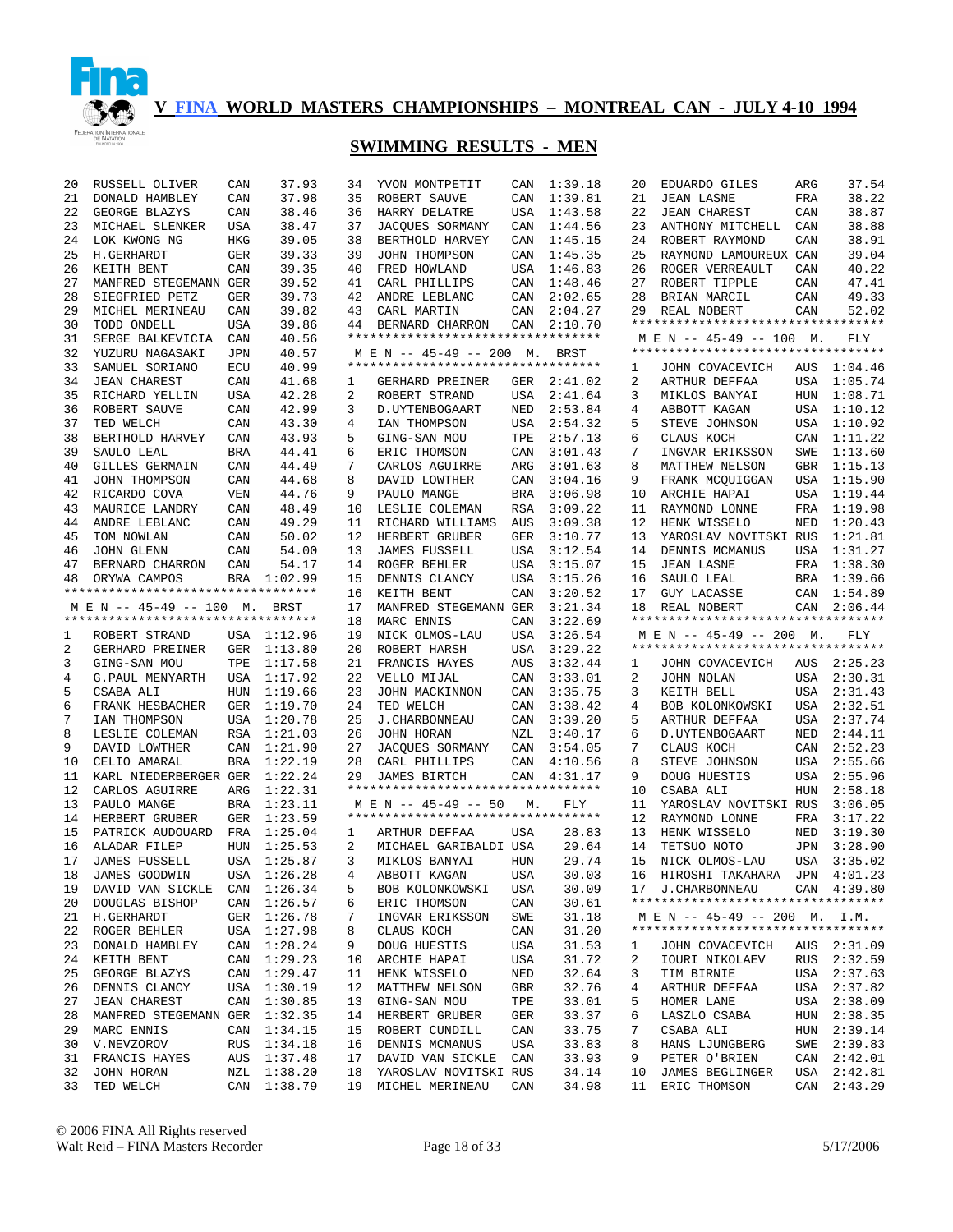

| 12      | WILLIAM CERNY                      | USA        | 2:48.51        | 4  | BERND SCHRODER                                                     | GER        | 27.31       | 1  | TIMOTHY GARTON                     | USA | 59.28       |
|---------|------------------------------------|------------|----------------|----|--------------------------------------------------------------------|------------|-------------|----|------------------------------------|-----|-------------|
| 13      | DOUG HELLERSON                     | USA        | 2:48.72        | 5  | THOMAS OLANDER                                                     | USA        | 27.67       | 2  | WILLIAM WILSON                     | RSA | 59.41       |
| 14      | RICHARD WILLIAMS                   | AUS        | 2:49.35        | 6  | JIM DRAGON                                                         | USA        | 27.77       | 3  | <b>JAMES ELDER</b>                 | USA | 59.54       |
| 15      | CARLOS AGUIRRE                     | ARG        | 2:50.80        | 7  | ATTILA BANHIDY                                                     | HUN        | 28.19       | 4  | KEEFE LODWIG                       |     | USA 1:00.45 |
| 16      | GREGORY WILLIS                     | USA        | 2:52.43        | 8  | TOM ANGELL                                                         | USA        | 28.40       | 5  | BERND SCHRODER                     | GER | 1:01.84     |
| 17      | DOUGLAS BISHOP                     | CAN        | 2:53.29        | 9  | TONY CHERRINGTON                                                   | GBR        | 28.54       | 6  | TOM ANGELL                         |     | USA 1:03.20 |
| 18      | THOMAS HUNT                        | USA        | 2:54.75        | 9  | RUDOLF SMERDA                                                      | TCH        | 28.54       | 7  | TOM BOAK                           |     | USA 1:03.83 |
| 19      | FRANK MCOUIGGAN                    | USA        | 2:56.97        | 11 | TOM BOAK                                                           | USA        | 28.58       | 8  | E.KIRJAVAINEN                      | FIN | 1:03.84     |
| 20      | <b>JAMES FUSSELL</b>               | USA        | 2:58.02        | 12 | LASZLO SZLAMKA                                                     | HUN        | 28.88       | 9  | TONY CHERRINGTON                   | GBR | 1:04.36     |
| 21      | THEODORE WATHEN                    | USA        | 2:58.38        | 13 | RICHARD ALEXANDER USA                                              |            | 28.91       | 10 | KLAUS KATZUR                       | GER | 1:05.26     |
| 22      | H.GERHARDT                         | GER        | 2:59.28        | 14 | GUIDO BAUDI                                                        | ITA        | 28.93       | 11 | E.REYES                            |     | MEX 1:05.69 |
| 23      | DENNIS CLANCY                      | USA        | 3:04.72        | 15 | GEORGY PAVETITS                                                    | <b>BRA</b> | 28.98       | 12 | THOMAS OLANDER                     |     | USA 1:05.86 |
| 24      | DOBRI DINEV                        | CAN        | 3:05.89        | 16 | PAULL LEAMEN                                                       | CAN        | 29.06       | 12 | GEORGE VIGUIE                      |     | USA 1:05.86 |
| 25      | DAVID VAN SICKLE                   | CAN        | 3:07.44        | 17 | <b>JOSEP CLARET</b>                                                | ESP        | 29.12       | 14 | JIM DRAGON                         |     | USA 1:05.88 |
| 26      | MICHEL GUILLEMIN                   | FRA        | 3:09.60        | 18 | GEORGE VIGUIE                                                      | USA        | 29.13       | 15 | RUDOLF SMERDA                      |     | TCH 1:05.90 |
| 27      | FRANCIS HAYES                      | <b>AUS</b> | 3:18.73        | 19 | PETER STRAKA                                                       | CAN        | 29.53       | 16 | KENNETH NOVELL                     |     | USA 1:06.00 |
| 28      | HIROSHI TAKAHARA                   | JPN        | 3:21.34        | 20 | OSMAR SILVA                                                        | <b>BRA</b> | 29.63       | 17 | GUIDO BAUDI                        |     | ITA 1:06.02 |
| 29      | DAVID SAUNDERS                     | CAN        | 3:23.03        | 21 | ROBERT CHENAUX                                                     | CAN        | 29.69       | 18 | R.LLOYD-MOSTYN                     | GBR | 1:07.45     |
| 30      | RAYMOND LAMOUREUX CAN              |            | 3:26.35        | 22 | KENNETH NOVELL                                                     | USA        | 29.77       | 19 | PAULL LEAMEN                       | CAN | 1:07.75     |
| 31      | YVON MONTPETIT                     | CAN        | 3:27.84        | 23 | ALEXEI KAMESHKOV                                                   | <b>RUS</b> | 29.78       | 20 | IGOR KRIZAN                        | CAN | 1:07.99     |
| 32      | JOHN HORAN                         | NZL        | 3:29.89        | 24 | FRANTISEK POKORNY TCH                                              |            | 30.35       | 21 | ROBERT CHENAUX                     | CAN | 1:08.95     |
| 33      | JOHN MACKINNON                     | CAN        | 3:34.69        | 25 | MICHAEL HOBDELL                                                    | GBR        | 30.78       | 22 | BOB WEIR                           | CAN | 1:08.97     |
| 34      |                                    | CAN        | 3:35.87        | 26 | ALAN JOHN NEILL                                                    | AUS        | 30.89       | 23 | ALAN JOHN NEILL                    | AUS | 1:10.26     |
|         | MARCEL GALLOU                      |            |                |    | RICHARD BROOKS                                                     |            | 31.22       |    |                                    |     |             |
| 35      | CLAUDE MCNEIL                      | CAN        | 3:41.43        | 27 |                                                                    | USA        |             | 24 | MICHAEL HOBDELL                    | GBR | 1:10.27     |
| 36      | ROBERT RAYMOND                     | CAN        | 3:41.98        | 28 | JEROME YUROW                                                       | USA        | 31.32       | 25 | DENIS LEMIEUX                      | CAN | 1:10.55     |
| 37      | <b>GUY LACASSE</b>                 | CAN        | 3:48.08        | 29 | ROBERT WILLIES                                                     | CAN        | 31.62       | 26 | ALEXEI KAMESHKOV                   | RUS | 1:11.31     |
| 38      | ARNALDO FERNANDES BRA              |            | 3:54.20        | 30 | FRED HUTCHINSON                                                    | CAN        | 31.66       | 27 | ROBERT WILLIES                     | CAN | 1:11.55     |
| 39      | TED WELCH                          | CAN        | 3:54.40        | 31 | DENIS LEMIEUX                                                      | CAN        | 31.80       | 28 | THOMAS SMITH                       | USA | 1:12.33     |
| 40      | <b>JACOUES SORMANY</b>             | CAN        | 4:07.87        | 32 | THOMAS TRIPP                                                       | USA        | 31.81       | 29 | FRED HUTCHINSON                    | CAN | 1:13.58     |
|         | ********************************** |            |                | 33 | MICHAEL OLSEN                                                      | CAN        | 32.64       | 30 | VINUS VAN BAALEN                   | CAN | 1:13.81     |
|         | M E N -- 45-49 -- 400 M.           |            | I.M.           | 34 | THOMAS SMITH                                                       | USA        | 32.79       | 31 | MOREL BUENO                        | BRA | 1:14.79     |
|         | ********************************** |            |                | 35 | AART LOOYE                                                         | CAN        | 32.99       | 32 | ALEX HERMAN                        | CAN | 1:15.87     |
| 1       | JOHN COVACEVICH                    | AUS        | 5:19.36        | 36 | GUNTER SCHMEISSER GER                                              |            | 33.01       | 33 | MICHAEL OLSEN                      | CAN | 1:16.01     |
| 2       | JOHN NOLAN                         | USA        | 5:20.53        | 37 | MARCELO FREITAS                                                    | BRA        | 33.03       | 34 | DIETRICH BOLZ                      | USA | 1:16.47     |
| 3       | R. TOD SPIEKER                     |            | USA 5:29.34    | 38 | HERMAN VALLEE                                                      | CAN        | 33.63       | 35 | RICK TREVISON                      | USA | 1:19.23     |
| 4       | KEITH BELL                         | USA        | 5:30.48        | 39 | VLADIMIR NIKOLAEV RUS                                              |            | 33.64       | 36 | BRENDAN ROSE                       | CAN | 1:19.50     |
| 5       | D. UYTENBOGAART                    | NED        | 5:33.31        | 40 | DAVID MOON                                                         | USA        | 33.67       | 37 | <b>BASIL ARIF</b>                  | CAN | 1:20.13     |
| 6       | BOB KOLONKOWSKI                    | USA        | 5:38.88        | 41 | ANTHONY BROOKE                                                     | CAN        | 34.14       | 38 | PETER HOFFMAN                      | CAN | 1:20.41     |
| 7       | IAN THOMPSON                       | USA        | 5:42.00        | 42 | JOHN HENRY EWART                                                   | CAN        | 34.29       | 39 | JOHN HENRY EWART                   | CAN | 1:21.43     |
| 8       | DANNY STERN                        | USA        | 5:52.15        | 42 | MOREL BUENO                                                        | <b>BRA</b> | 34.29       | 40 | ALBERTO SALASSA                    | ARG | 1:21.53     |
| 9       | PETER O'BRIEN                      | CAN        | 5:55.39        | 44 | RICK TREVISON                                                      | USA        | 34.36       | 41 | WILLIAM GRUBB                      | CAN | 1:23.62     |
| 10      | WILLIAM CERNY                      |            | USA 5:56.31    | 45 | KEITH MUNRO                                                        | CAN        | 34.68       | 42 | ANTHONY BROOKE                     | CAN | 1:24.11     |
| 11      | GREGORY WILLIS                     | USA        | 6:04.43        | 46 | <b>BASIL ARIF</b>                                                  | CAN        | 34.87       | 43 | R. EMMETT MEEHAN                   | CAN | 1:24.98     |
| 12      | HANS LJUNGBERG                     | SWE        | 6:05.33        | 47 | NAOHIKO OKUYAMA                                                    | JPN        | 35.39       | 44 | DOMINIQUE ACHOUR                   | CAN | 1:25.46     |
| 13      | <b>DOUG HELLERSON</b>              | USA        | 6:08.73        | 48 | VICTOR MCDONALD                                                    | AUS        | 35.56       | 45 | MICHEL BERGERON                    | CAN | 1:29.16     |
| 14      | DOUGLAS BISHOP                     | CAN        | 6:10.32        | 49 | DOUGLAS PRICE                                                      | AUS        | 36.08       | 46 | TSUNEO IMAI                        | JPN | 1:30.84     |
| 15      | THEODORE WATHEN                    | USA        | 6:30.76        | 50 | MICHEL BERGERON                                                    | CAN        | 36.23       | 47 | ANDRE KEARNEY                      | CAN | 1:33.45     |
| 16      | DENNIS CLANCY                      |            | USA 6:48.34    | 51 | ALBERTO SALASSA                                                    | ARG        | 36.78       | 48 | RICARDO CATUREGLI ARG              |     | 1:36.81     |
| 17      | NICK OLMOS-LAU                     |            | USA 6:49.47    | 52 | GORDON PAGE                                                        | CAN        | 37.14       | 49 | ERIC JANES                         |     | CAN 1:39.22 |
| 18      | TADASHI KAMIMURA JPN 6:50.40       |            |                | 53 | SIMONAS SEIBOKAS LIT                                               |            | 38.06       |    | 50 HENRI ROY                       |     | CAN 1:40.97 |
| 19      | MARC ENNIS                         |            | CAN 7:02.51    |    | 54 YUKIO ONOMURA                                                   | JPN        | 38.57       | 51 | GEORGE LYLE                        |     | CAN 1:41.44 |
| 20      | TETSUO NOTO                        | JPN        | 7:05.87        | 55 | HAMDIJA HRAPOVIC                                                   | CAN        | 38.59       | 52 | MARKUS GERBER                      |     | CAN 1:44.01 |
| 21      | DOBRI DINEV                        | CAN        | 7:09.45        | 56 | ALBERTO MARQUEZ                                                    | ARG        | 38.62       | 53 | PETER TREMLETT                     |     | GBR 1:44.39 |
| 22      | DAVID MURPHY                       | CAN        | 7:15.26        | 57 | EDOUARD GAGNON                                                     | CAN        | 39.48       | 54 | EDOUARD GAGNON                     |     | CAN 1:45.59 |
| 23      | RICHARD FARLEY                     | AUS        | 7:18.39        | 58 | GEORGES LIZOTTE                                                    | CAN        | 40.92       | 55 | S.BENIGNO                          |     | MEX 2:23.27 |
| 24      | HIROSHI TAKAHARA                   | JPN        | 7:32.16        | 59 | ANDRE KEARNEY                                                      | CAN        | 41.06       |    | ********************************** |     |             |
| 25      | ROBERT RAYMOND                     |            | CAN 8:10.35    | 60 | HENRI ROY                                                          | CAN        | 41.53       |    | M E N -- 50-54 -- 200 M. FREE      |     |             |
|         | 26 GUY LACASSE                     |            | CAN 8:17.06    | 61 | GEORGE LYLE                                                        | CAN        | 42.50       |    | ********************************** |     |             |
| 27      | <b>J. CHARBONNEAU</b>              |            | CAN 8:24.85    | 62 | PETER TREMLETT                                                     | GBR        | 43.34       | ı  | TIMOTHY GARTON                     |     | USA 2:11.24 |
|         | ********************************** |            |                | 63 | J.JACOBSON                                                         | CAN        | 43.96       | 2  | WILLIAM WILSON                     |     | RSA 2:14.53 |
|         | M E N -- 50-54 -- 50               | М.         | FREE           | 64 | MARKUS GERBER                                                      | CAN        | 45.97       | 3  | EDWARD CAZALET                     |     | USA 2:15.47 |
|         | ********************************** |            |                | 65 | S.BENIGNO                                                          |            | MEX 1:00.94 | 4  | GEOFFREY STOKES                    |     | GBR 2:25.00 |
|         |                                    |            |                |    | **********************************                                 |            |             | 5  |                                    | USA | 2:28.24     |
| ı.<br>2 | WILLIAM WILSON<br>JAMES ELDER      | RSA<br>USA | 26.62<br>26.80 |    |                                                                    |            |             | 6  | RENDALL BANKS                      |     |             |
| 3       |                                    |            |                |    | M E N -- 50-54 -- 100 M. FREE<br>********************************* |            |             | 7  | RONALD BURNS                       | CAN | 2:29.09     |
|         | KEEFE LODWIG                       | USA        | 27.19          |    |                                                                    |            |             |    | DONALD KROEGER                     | USA | 2:29.92     |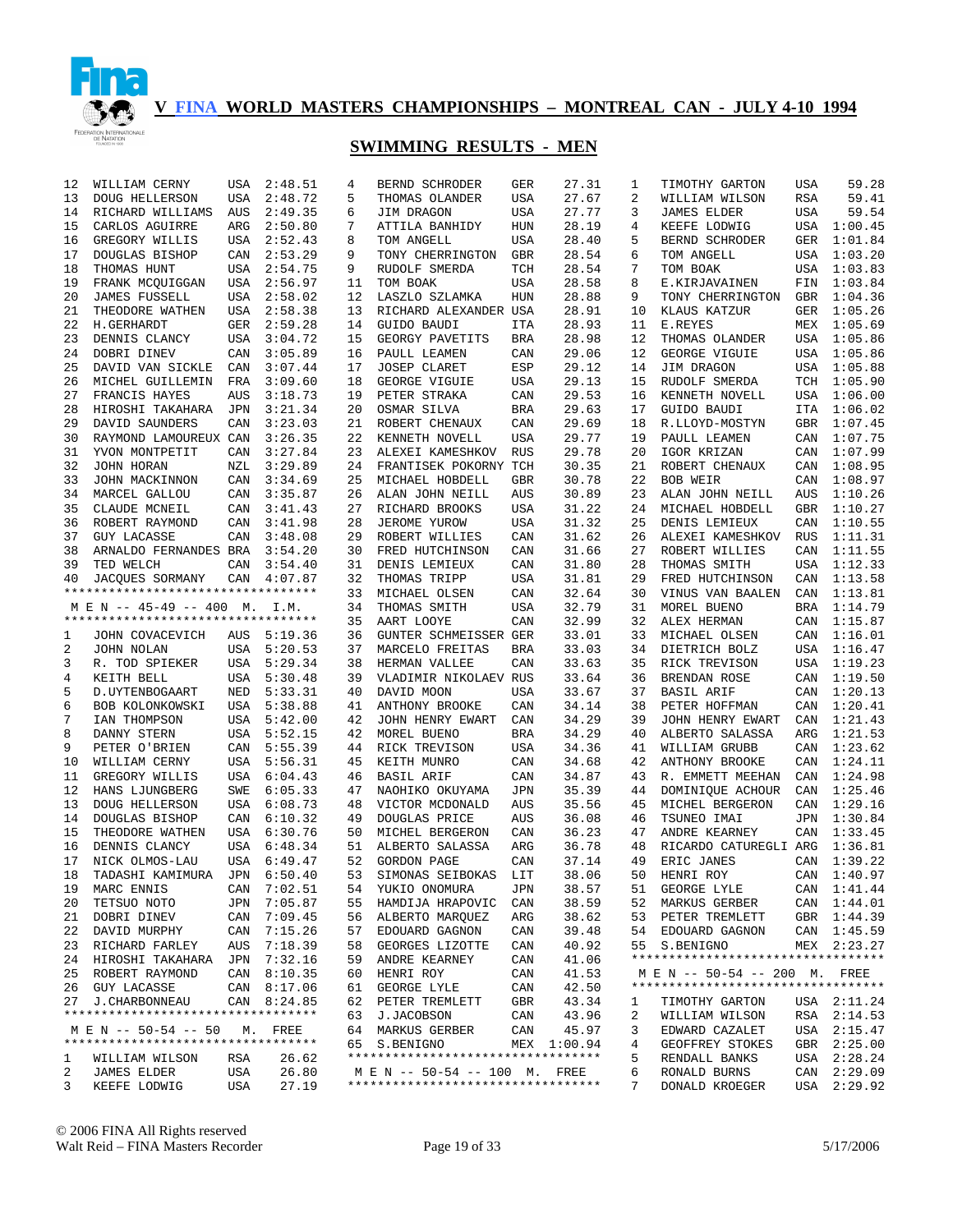

| 8  | GUIDO BAUDI                        |     | ITA 2:30.76 | 1  | SANDY GALLETLY                     |            | GBR 9:49.89  |    | ********************************** |     |             |
|----|------------------------------------|-----|-------------|----|------------------------------------|------------|--------------|----|------------------------------------|-----|-------------|
| 9  | E.REYES                            |     | MEX 2:31.05 | 2  | ROB HANOU                          |            | NED 11:05.69 | 1  | <b>JOZSEF CSIKANY</b>              |     | HUN 1:10.55 |
| 10 | IGOR KRIZAN                        | CAN | 2:32.96     | 3  | RONALD BURNS                       |            | CAN 11:07.80 | 2  | RICHARD ALEXANDER USA 1:13.38      |     |             |
| 11 | BOB WEIR                           |     | CAN 2:33.14 | 4  | <b>J.STEWART</b>                   |            | RSA 11:17.51 | 3  | EDWARD CAZALET                     |     | USA 1:13.39 |
| 12 | R.LLOYD-MOSTYN                     |     | GBR 2:33.41 | 5  | ROBERT BOURASSA                    |            | USA 11:18.01 | 4  | RICHARD BASSI                      |     | USA 1:14.19 |
| 13 | C.MIRELES                          | MEX | 2:38.20     | 6  | E.REYES                            |            | MEX 11:21.87 | 5  | CHRIS STEVENSON                    |     | CAN 1:16.27 |
| 14 | <b>GRAEME BARBER</b>               | CAN | 2:43.16     | 7  | PETER TEICHER                      |            | GER 11:23.60 | 6  | JIM PELISSIER                      | USA | 1:19.46     |
| 15 | MICHAEL HOBDELL                    | GBR | 2:44.85     | 8  | IGOR KRIZAN                        |            | CAN 11:31.45 | 7  | TONY CHERRINGTON                   |     | GBR 1:19.76 |
| 16 | MARCELO FREITAS                    | BRA | 2:46.57     | 9  | RENDALL BANKS                      |            | USA 11:35.00 | 8  | CARLOS FERRO                       | BRA | 1:20.59     |
| 17 | <b>JEAN GUILBERT</b>               | SUI | 2:47.23     | 10 | KEITH SHAW                         |            | CAN 11:36.14 | 9  | RONALD BURNS                       |     | CAN 1:22.71 |
| 18 | CHRISTIAN BERGER                   | CAN | 2:51.28     | 11 | KAL RAUSTIALA                      |            | USA 11:48.96 | 10 | AART LOOYE                         |     | CAN 1:24.20 |
| 19 | MOREL BUENO                        | BRA | 2:51.60     | 12 | DONALD KROEGER                     |            | USA 11:51.51 | 11 | G. CABRERA                         |     | ESP 1:25.12 |
| 20 | THOMAS SMITH                       |     | USA 2:52.44 | 13 | <b>JEAN GUILBERT</b>               |            | SUI 12:09.09 | 11 | OSMAR SILVA                        |     | BRA 1:25.12 |
| 21 | RICK TREVISON                      |     | USA 2:54.28 | 14 | BOB WEIR                           |            | CAN 12:19.83 | 13 | WALT REID                          |     | USA 1:26.53 |
| 22 | ROBERT CHENAUX                     | CAN | 2:56.02     | 15 | MARCELO FREITAS                    |            | BRA 12:44.30 | 14 | DENNIS WITZGALL                    |     | USA 1:27.08 |
| 23 | BRENDAN ROSE                       |     | CAN 2:56.76 | 16 | RICK TREVISON                      |            | USA 13:04.36 | 15 | DAVID DIEHL                        |     | USA 1:28.68 |
| 24 | PIERRE ST-AMANT                    | CAN | 3:03.85     | 17 | MICHAEL OLSEN                      |            | CAN 13:08.44 | 16 | ROBERT JACK                        |     | CAN 1:30.07 |
| 25 | DAVID MOON                         | USA | 3:04.85     | 18 | NILS VIKANDER                      |            | NOR 13:11.17 | 17 | FRED HUTCHINSON                    |     | CAN 1:30.62 |
| 26 | BASIL ARIF                         |     | CAN 3:05.93 | 19 | ALAIN LALIBERTE                    |            | CAN 13:22.70 | 18 | THOMAS TRIPP                       |     | USA 1:33.05 |
| 27 | ALBERTO SALASSA                    | ARG | 3:07.19     | 20 | BRENDAN ROSE                       |            | CAN 13:38.77 | 19 | JOHN BALINT                        |     | CAN 1:37.44 |
| 28 | HAMDIJA HRAPOVIC                   | CAN | 3:18.58     | 21 | GEOFFREY ROBINSON AUS 13:39.11     |            |              | 20 | NORMAN LA CROIX                    |     | CAN 1:39.44 |
| 29 | REAL LAGACE                        | CAN | 3:26.80     | 22 | PIERRE SAMSON                      |            | CAN 13:47.82 | 21 | CLAUDE PELLETIER                   |     | CAN 1:43.42 |
| 30 | MAU-HANG LIN                       | TPE | 3:31.11     | 23 | HERMAN VALLEE                      |            | CAN 13:52.93 | 22 | JOHN HENRY EWART                   |     | CAN 1:50.29 |
| 31 | ANDRE KEARNEY                      |     | CAN 3:43.75 | 24 | <b>JEAN TREMBLAY</b>               |            | CAN 13:55.72 | 23 | PIERRE ST-AMANT                    |     | CAN 1:51.30 |
| 32 | J.JACOBSON                         |     | CAN 4:04.49 | 25 | DOMINIQUE ACHOUR                   |            | CAN 14:25.09 | 24 | GEORGE LYLE                        |     | CAN 2:06.42 |
| 33 | S.BENIGNO                          |     | MEX 5:14.86 | 26 | DAVID MOON                         |            | USA 14:25.19 | 25 | J.JACOBSON                         |     | CAN 2:41.86 |
|    | ********************************** |     |             | 27 | HAMDIJA HRAPOVIC CAN 14:43.45      |            |              |    | ********************************** |     |             |
|    | M E N -- 50-54 -- 400 M. FREE      |     |             | 28 | RAYMUNDO SALDANHA BRA 15:12.22     |            |              |    | M E N -- 50-54 -- 200 M. BACK      |     |             |
|    | *********************************  |     |             | 29 | ANDRE KEARNEY                      |            | CAN 17:03.11 |    | ********************************** |     |             |
| 1  | SANDY GALLETLY                     |     | GBR 4:46.50 |    | *********************************  |            |              | 1  | EDWARD CAZALET                     |     | USA 2:35.49 |
| 2  | TIMOTHY GARTON                     |     | USA 4:49.80 |    | M E N -- 50-54 -- 50               |            | M. BACK      | 2  | JOZSEF CSIKANY                     | HUN | 2:38.23     |
| 3  | EDWARD CAZALET                     |     | USA 4:58.30 |    | ********************************** |            |              | 3  | RICHARD BASSI                      | USA | 2:45.17     |
| 4  | WILLIAM WILSON                     |     | RSA 4:59.70 | 1  | <b>JOZSEF CSIKANY</b>              | HUN        | 31.50        | 4  | CHRIS STEVENSON                    | CAN | 2:46.02     |
| 5  | RICHARD BASSI                      |     | USA 5:09.11 | 2  | RICHARD ALEXANDER USA              |            | 33.13        | 5  | <b>J.STEWART</b>                   | RSA | 2:56.68     |
| 6  | GEOFFREY STOKES                    |     | GBR 5:10.14 | 3  | RICHARD BASSI                      | USA        | 33.87        | 6  | G.CABRERA                          | ESP | 2:56.94     |
| 7  | RONALD BURNS                       |     | CAN 5:17.90 | 4  | CHRIS STEVENSON                    | CAN        | 35.30        | 7  | TONY CHERRINGTON                   | GBR | 2:57.04     |
| 8  | E.REYES                            |     | MEX 5:24.05 | 5  | TONY CHERRINGTON                   | GBR        | 35.65        | 8  | HUGH DUNSEATH                      |     | USA 2:57.98 |
| 9  | RENDALL BANKS                      |     | USA 5:24.48 | 6  | CARLOS FERRO                       | <b>BRA</b> | 35.81        | 9  | RONALD BURNS                       |     | CAN 2:59.10 |
| 10 | IGOR KRIZAN                        | CAN | 5:31.53     | 7  | OSMAR SILVA                        | <b>BRA</b> | 35.92        | 10 | CARLOS FERRO                       |     | BRA 3:01.98 |
| 11 | DONALD KROEGER                     |     | USA 5:36.36 | 8  | DAVID DIEHL                        | USA        | 37.11        | 11 | OSMAR SILVA                        | BRA | 3:06.71     |
| 12 | KAL RAUSTIALA                      |     | USA 5:42.98 | 9  | G. CABRERA                         | ESP        | 37.43        | 12 | NILS VIKANDER                      | NOR | 3:06.86     |
| 13 | BOB WEIR                           |     | CAN 5:43.54 | 10 | THOMAS OLANDER                     | USA        | 37.59        | 13 | AART LOOYE                         | CAN | 3:12.69     |
| 14 | C.MIRELES                          |     | MEX 5:47.69 | 11 | JIM DRAGON                         | USA        | 37.79        | 14 | THOMAS TRIPP                       | USA | 3:22.86     |
| 15 | JOHN MORRISON                      | AUS | 5:48.31     | 12 | DENNIS WITZGALL                    | USA        | 38.15        | 15 | DAVID DIEHL                        | USA | 3:24.98     |
| 16 | GRAEME BARBER                      |     | CAN 5:51.81 | 12 | WALT REID                          | USA        | 38.15        | 16 | CHRISTIAN BERGER                   | CAN | 3:31.35     |
| 17 | THOM BURGESS                       |     | USA 5:54.99 | 14 | AART LOOYE                         | CAN        | 38.29        | 17 | RICARDO CATUREGLI ARG              |     | 3:37.17     |
| 18 | <b>JEAN GUILBERT</b>               |     | SUI 5:58.20 | 15 | VINUS VAN BAALEN                   | CAN        | 39.50        | 18 | ALAIN LALIBERTE                    | CAN | 3:37.56     |
| 19 | MARCELO FREITAS                    |     | BRA 6:00.65 | 16 | THOMAS TRIPP                       | USA        | 39.61        | 19 | GEOFFREY BARNES                    | CAN | 3:37.63     |
| 20 | MOREL BUENO                        |     | BRA 6:09.62 | 17 | FRANTISEK POKORNY TCH              |            | 39.96        | 20 | NORMAN LA CROIX                    | CAN | 3:44.92     |
| 21 | RICK TREVISON                      |     | USA 6:16.51 |    | 18 FRED HUTCHINSON                 | CAN        | 41.32        |    | 21 GEORGE LYLE                     |     | CAN 4:30.08 |
| 22 | NILS VIKANDER                      |     | NOR 6:24.08 | 19 | VLADIMIR NIKOLAEV RUS              |            | 41.96        |    | 22 TIMOTHY DWAN                    |     | USA 4:46.51 |
| 23 | DIETRICH BOLZ                      |     | USA 6:28.27 | 20 | JOHN HENRY EWART                   | CAN        | 42.96        |    | ********************************** |     |             |
| 24 | BRENDAN ROSE                       |     | CAN 6:29.88 | 21 | TONY HAYWARD                       | GBR        | 43.29        |    | M E N -- 50-54 -- 50               |     | M. BRST     |
| 25 | BASIL ARIF                         |     | CAN 6:31.59 | 22 | NORMAN LA CROIX                    | CAN        | 43.54        |    | ********************************** |     |             |
| 26 | GEOFFREY ROBINSON AUS              |     | 6:35.19     | 23 | PETER HOFFMAN                      | CAN        | 44.26        | ı  | KLAUS KATZUR                       | GER | 34.59       |
| 27 | THOMAS SMITH                       |     | USA 6:35.29 | 24 | ANTHONY BROOKE                     | CAN        | 45.89        | 2  | PETER KUNZE                        | GER | 34.97       |
| 28 | HERMAN VALLEE                      | CAN | 6:46.45     | 25 | RICARDO CATUREGLI ARG              |            | 46.62        | 3  | TOM BOAK                           | USA | 35.22       |
| 29 | ALBERTO SALASSA                    | ARG | 7:00.49     | 26 | MICHEL BERGERON                    | CAN        | 49.45        | 4  | <b>GERSHON SHEFA</b>               | ISR | 35.24       |
| 30 | R. EMMETT MEEHAN                   | CAN | 7:08.74     | 27 | HAMDIJA HRAPOVIC                   | CAN        | 51.12        | 5  | SYLVIO RIBEIRO                     | BRA | 35.30       |
| 31 | ANDRE KEARNEY                      |     | CAN 8:03.02 | 28 | C.HERTEN-GREAVEN                   | CAN        | 54.31        | 6  | JIM DRAGON                         | USA | 35.66       |
| 32 | I.BORISSOV                         |     | CAN 8:33.39 | 29 | GEORGE LYLE                        | CAN        | 56.87        | 7  | KEITH SHAW                         | CAN | 35.73       |
| 33 | EDOUARD GAGNON                     | CAN | 8:50.78     | 30 | <b>JANOS BEDE</b>                  | HUN        | 1:01.51      | 8  | E.KIRJAVAINEN                      | FIN | 35.79       |
|    | ********************************** |     |             |    | 31 S.BENIGNO                       | MEX        | 1:15.91      | 9  | RENDALL BANKS                      | USA | 36.69       |
|    | M E N -- 50-54 -- 800 M. FREE      |     |             |    | ********************************** |            |              | 10 | JIM PELISSIER                      | USA | 36.78       |
|    | ********************************** |     |             |    | M E N -- 50-54 -- 100 M.           |            | BACK         | 11 | JACK MCCOY                         | USA | 36.84       |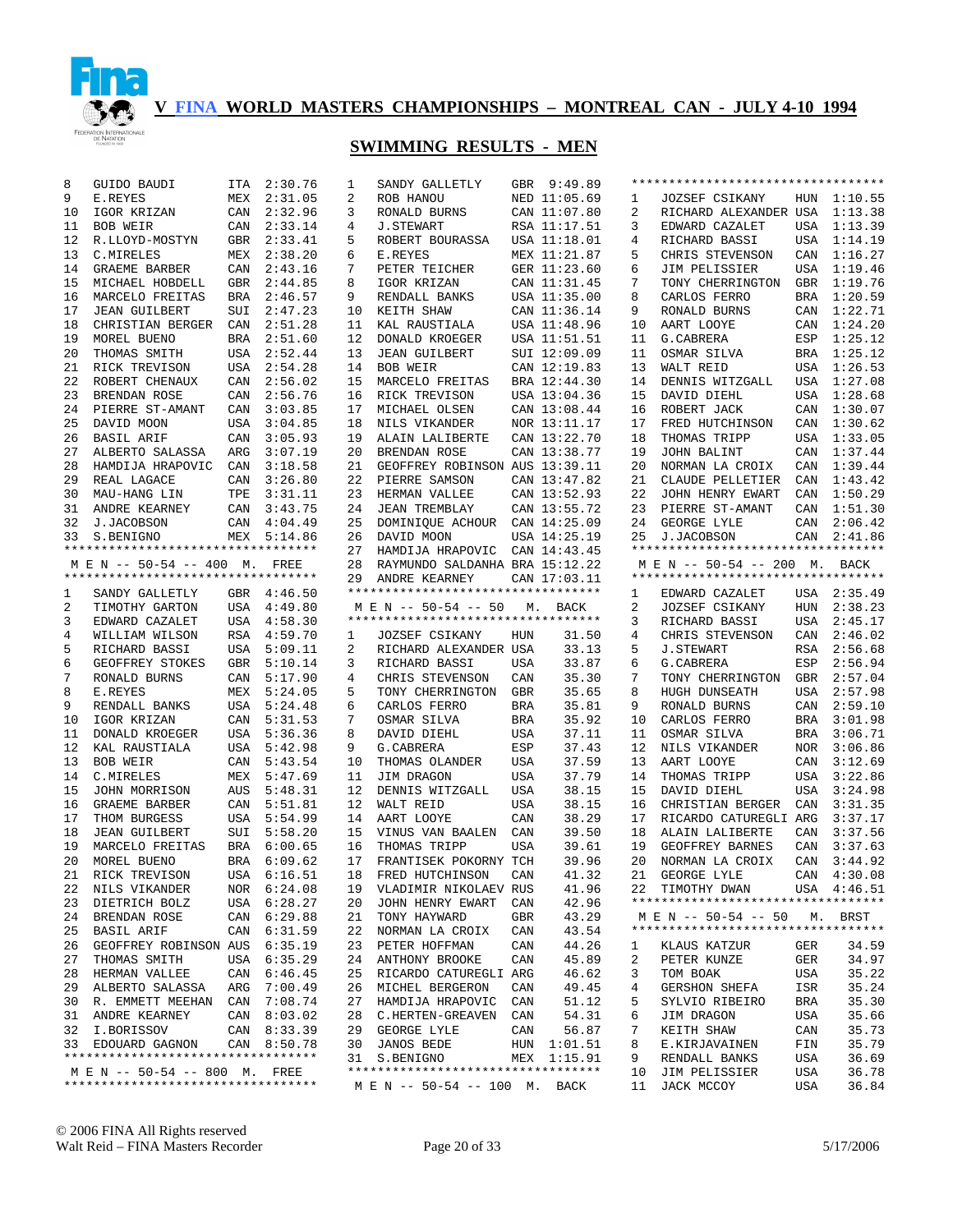

| 12 | BRYAN FINLAY                       | CAN        | 36.89       | 19       | ROBERT KRASZNAI                                                | HUN        | 1:27.28     | 32 | WILLIAM GRUBB                      | CAN        | 3:53.83     |
|----|------------------------------------|------------|-------------|----------|----------------------------------------------------------------|------------|-------------|----|------------------------------------|------------|-------------|
| 13 | KARL ODKOLEK                       | GER        | 37.01       | 20       | J.FILIATRAULT                                                  | CAN        | 1:28.13     | 33 | <b>JANOS BEDE</b>                  | HUN        | 4:06.63     |
| 14 | PHILLIP WHITTEN                    | <b>USA</b> | 37.16       | 21       | E.REYES                                                        | MEX        | 1:28.30     | 34 | NORMAN LA CROIX                    | CAN        | 4:09.89     |
| 15 | KLAUS OSTERROHT                    | GER        | 37.59       | 22       | ROBERT WILLIES                                                 | CAN        | 1:28.39     | 35 | MARKUS GERBER                      | CAN        | 4:13.43     |
| 16 | KINGSLEY BOYD                      | <b>USA</b> | 37.77       | 23       | WALT REID                                                      | USA        | 1:29.18     | 36 | C.HERTEN-GREAVEN CAN 4:21.98       |            |             |
| 17 | GEORGY PAVETITS                    | BRA        | 37.89       | 24       | ALAN JOHN NEILL                                                | AUS        | 1:29.23     |    | ********************************** |            |             |
| 18 | ROBERT KRASZNAI                    | HUN        | 37.96       | 25       | JEROME YUROW                                                   | USA        | 1:30.41     |    | M E N -- 50-54 -- 50               | М.         | FLY         |
| 19 | ROBERT WILLIES                     | CAN        | 38.10       | 26       | DONALD KROEGER                                                 | USA        | 1:30.97     |    | ********************************** |            |             |
| 20 | ROSS HOLDEN                        | CAN        | 38.59       | 27       | ALAN DEAN CLARK                                                | CAN        | 1:31.23     | 1  | BERND SCHRODER                     | GER        | 28.85       |
| 21 | JEROME YUROW                       | USA        | 39.30       | 28       | G. CABRERA                                                     | ESP        | 1:31.56     | 2  | RICHARD BASSI                      | <b>USA</b> | 29.32       |
| 22 | J.FILIATRAULT                      | CAN        | 39.36       | 29       | GUNTER SCHMEISSER GER                                          |            | 1:33.02     | 3  | KEEFE LODWIG                       | <b>USA</b> | 29.40       |
| 23 | ALAN DEAN CLARK                    | CAN        | 39.38       | 30       | C.MIRELES                                                      | MEX        | 1:34.50     | 4  | <b>JOSEP CLARET</b>                | ESP        | 29.48       |
| 24 | ALAN JOHN NEILL                    | <b>AUS</b> | 39.39       | 31       | RAYMOND HAMILTON                                               | USA        | 1:34.65     | 5  | <b>JAMES ELDER</b>                 | <b>USA</b> | 29.62       |
| 25 | THOM BURGESS                       | <b>USA</b> | 39.47       | 32       | PIERRE ST-AMANT                                                | CAN        | 1:34.91     | 6  | SYLVIO RIBEIRO                     | <b>BRA</b> | 31.27       |
| 26 | WALT REID                          | <b>USA</b> | 39.49       | 33       | KEITH MUNRO                                                    | CAN        | 1:35.67     | 7  | KLAUS KATZUR                       | <b>GER</b> | 31.35       |
| 27 | GUNTER SCHMEISSER GER              |            | 39.57       | 34       | DAVID DIEHL                                                    | USA        | 1:39.25     | 8  | ALEXEI KAMESHKOV                   | <b>RUS</b> | 31.46       |
| 28 | FRANTISEK POKORNY TCH              |            | 39.88       | 35       | TONY HAYWARD                                                   | GBR        | 1:39.89     | 9  | THOMAS OLANDER                     | <b>USA</b> | 31.51       |
| 29 | MICHAEL OLSEN                      | CAN        | 40.78       | 36       | <b>JOHN BALINT</b>                                             | CAN        | 1:39.97     | 10 | RICHARD ALEXANDER USA              |            | 31.60       |
| 30 | DENIS LEMIEUX                      | CAN        | 41.81       | 37       | MANFRED STEINMANN CAN                                          |            | 1:40.30     | 11 | E.KIRJAVAINEN                      | FIN        | 31.63       |
| 31 | PIERRE ST-AMANT                    | CAN        | 42.28       | 38       | KENNETH HEUCK JR. USA                                          |            | 1:40.94     | 12 | R.LLOYD-MOSTYN                     | <b>GBR</b> | 31.64       |
| 32 | DAVID DIEHL                        | <b>USA</b> | 42.95       | 39       | WILLIAM GRUBB                                                  | CAN        | 1:41.39     | 13 | RICHARD BROOKS                     | <b>USA</b> | 31.68       |
| 33 | TONY HAYWARD                       | GBR        | 43.09       | 40       | CLAUDE PELLETIER                                               | CAN        | 1:41.57     | 14 | RUDOLF SMERDA                      | TCH        | 31.79       |
| 34 | ROGER MASSY                        | CAN        | 43.77       | 41       | ROGER MASSY                                                    | CAN        | 1:42.21     | 15 | PAUL KURHAJEC                      | AUT        | 31.99       |
| 35 | WILLIAM GRUBB                      | CAN        | 44.70       | 42       | JOHN TRUBNICK                                                  | NZL        | 1:46.19     | 16 | EUGENIO KOSLINSKI BRA              |            | 32.04       |
| 36 | JOHN TRUBNICK                      | NZL        | 44.72       | 43       | ANTHONY BROOKE                                                 | CAN        | 1:46.47     | 17 | KENNETH NOVELL                     | <b>USA</b> | 32.13       |
| 37 | FUJIO HIROKAWA                     | JPN        | 45.00       | 44       | <b>JANOS BEDE</b>                                              | HUN        | 1:48.09     | 18 | PETER STRAKA                       | CAN        | 32.40       |
| 38 | PETER HOFFMAN                      | CAN        | 45.03       | 45       | HERMAN VALLEE                                                  | CAN        | 1:48.97     | 19 | LASZLO SZLAMKA                     | <b>HUN</b> | 32.51       |
| 39 | DOMINIQUE ACHOUR                   | CAN        | 45.51       | 46       | C.HERTEN-GREAVEN                                               | CAN        | 1:55.00     | 20 | FRANTISEK POKORNY TCH              |            | 32.88       |
| 40 | ANTHONY BROOKE                     | CAN        | 45.63       | 47       | MARKUS GERBER                                                  | CAN        | 1:56.58     | 21 | ROBERT CHENAUX                     | CAN        | 33.52       |
|    |                                    |            | 46.22       |          |                                                                |            |             |    |                                    |            | 33.53       |
| 41 | HERMAN VALLEE                      | CAN        |             | 48<br>49 | GEORGES LIZOTTE                                                | CAN        | 2:10.01     | 22 | GUIDO BAUDI                        | <b>ITA</b> | 33.84       |
| 42 | VICTOR MCDONALD                    | AUS        | 46.49       |          | EDOUARD GAGNON<br>**********************************           | CAN        | 2:14.76     | 23 | JEROME YUROW<br>JACK MCCOY         | <b>USA</b> | 34.05       |
| 43 | NORMAN LA CROIX                    | CAN        | 47.16       |          |                                                                |            |             | 24 |                                    | <b>USA</b> |             |
| 44 | TSUNEO IMAI                        | JPN        | 47.47       |          | M E N -- 50-54 -- 200 M.<br>********************************** |            | BRST        | 25 | MICHAEL HOBDELL                    | <b>GBR</b> | 34.13       |
| 45 | DOUGLAS PRICE                      | AUS        | 47.71       |          |                                                                |            |             | 26 | THOMAS TRIPP                       | <b>USA</b> | 34.77       |
| 46 | RICARDO CATUREGLI ARG              |            | 48.70       | 1        | GERSHON SHEFA                                                  | ISR        | 2:50.57     | 27 | PAULL LEAMEN                       | CAN        | 35.47       |
| 47 | <b>JANOS BEDE</b>                  | HUN        | 49.92       | 2        | T.HARASZTI                                                     | USA        | 2:50.87     | 28 | CHRIS STEVENSON                    | CAN        | 35.53       |
| 48 | C.HERTEN-GREAVEN                   | CAN        | 50.35       | 3        | KLAUS KATZUR                                                   | GER        | 2:54.56     | 29 | ROBERT JACK                        | CAN        | 35.72       |
| 49 | PETER TREMLETT                     | <b>GBR</b> | 53.21       | 4        | SYLVIO RIBEIRO                                                 | BRA        | 2:55.91     | 30 | DENIS LEMIEUX                      | CAN        | 36.49       |
| 50 | MARKUS GERBER                      | CAN        | 53.56       | 5        | TOM BOAK                                                       | USA        | 2:59.18     | 31 | AART LOOYE                         | CAN        | 36.85       |
| 51 | KATSUHIKO SHIMIZU JPN              |            | 54.08       | 6        | PHILLIP WHITTEN                                                | USA        | 3:01.02     | 32 | FRED HUTCHINSON                    | CAN        | 38.51       |
| 52 | EDOUARD GAGNON                     | CAN        | 54.63       | 7        | KARL ODKOLEK                                                   | GER        | 3:01.97     | 33 | THOMAS SMITH                       | <b>USA</b> | 40.05       |
| 53 | CHRISTIAN VINCENT FRA              |            | 55.51       | 8        | ROB HANOU                                                      | NED        | 3:02.05     | 34 | KEITH MUNRO                        | CAN        | 40.12       |
| 54 | HUGO SANGUINETI                    | ARG        | 1:01.80     | 9        | KEITH SHAW                                                     | CAN        | 3:02.29     | 35 | TONY HAYWARD                       | <b>GBR</b> | 40.44       |
| 55 | S.BENIGNO                          | MEX        | 1:18.25     | 10       | BRYAN FINLAY                                                   | CAN        | 3:03.90     | 36 | <b>JOHN TRUBNICK</b>               | NZL        | 41.35       |
|    | ********************************** |            |             | 11       | JIM PELISSIER                                                  | USA        | 3:05.53     | 37 | JOHN HENRY EWART                   | CAN        | 41.80       |
|    | M E N -- 50-54 -- 100 M. BRST      |            |             | 12       | KLAUS OSTERROHT                                                | <b>GER</b> | 3:07.54     | 38 | CLAUDE PELLETIER                   | CAN        | 42.32       |
|    | ********************************** |            |             | 13       | JACK MCCOY                                                     | USA        | 3:08.82     | 39 | WOLFGANG MOHAUPT                   | CAN        | 44.57       |
| 1  | GERSHON SHEFA                      |            | ISR 1:17.35 | 14       | ROBERT KRASZNAI                                                | HUN        | 3:09.76     | 40 | WILLIAM GRUBB                      | CAN        | 46.25       |
| 2  | KLAUS KATZUR                       |            | GER 1:18.10 | 15       | ROSS HOLDEN                                                    | CAN        | 3:11.74     | 41 | <b>JEAN TREMBLAY</b>               | CAN        | 47.25       |
| 3  | T.HARASZTI                         |            | USA 1:18.77 | 16       | KINGSLEY BOYD                                                  |            | USA 3:12.02 |    | 42 REAL LAGACE                     | CAN        | 50.98       |
| 4  | TOM BOAK                           |            | USA 1:19.40 |          | 17 ALAN JOHN NEILL                                             |            |             |    | 43 MICHAEL APPLEJOHN CAN           |            | 56.41       |
| 5  | SYLVIO RIBEIRO                     |            | BRA 1:19.51 | 18       | J.FILIATRAULT                                                  |            | CAN 3:18.26 |    | 44 HENRI ROY                       | CAN        | 59.07       |
| 6  | PETER KUNZE                        |            | GER 1:20.76 | 19       | EDWIN HUNT                                                     | USA        | 3:23.20     |    | ********************************** |            |             |
| 7  | E.KIRJAVAINEN                      |            | FIN 1:21.22 | 20       | DONALD KROEGER                                                 | USA        | 3:26.03     |    | M E N -- 50-54 -- 100 M.           |            | FLY         |
| 8  | JACK MCCOY                         |            | USA 1:21.72 | 21       | WALT REID                                                      | USA        | 3:26.56     |    | ********************************** |            |             |
| 9  | JIM PELISSIER                      |            | USA 1:21.92 | 22       | ALAN DEAN CLARK                                                | CAN        | 3:26.69     | 1  | BERND SCHRODER                     |            | GER 1:08.37 |
| 10 | BRYAN FINLAY                       |            | CAN 1:21.97 | 23       | RAYMOND HAMILTON                                               | USA        | 3:29.96     | 2  | JOSEP CLARET                       |            | ESP 1:09.74 |
| 11 | KEITH SHAW                         |            | CAN 1:22.00 |          | 24 MICHAEL OLSEN                                               | CAN        | 3:34.59     | 3  | R.LLOYD-MOSTYN                     |            | GBR 1:10.72 |
| 12 | JIM DRAGON                         |            | USA 1:22.16 |          | 25 PIERRE ST-AMANT                                             | CAN        | 3:34.81     | 4  | JAMES ELDER                        |            | USA 1:10.78 |
| 13 | PHILLIP WHITTEN                    |            | USA 1:22.26 | 26       | WOLFGANG MOHAUPT                                               | CAN        | 3:37.84     | 5  | PAUL KURHAJEC                      |            | AUT 1:13.40 |
| 14 | KARL ODKOLEK                       |            | GER 1:22.27 | 27       | KEITH MUNRO                                                    | CAN        | 3:39.76     | 6  | RICHARD BROOKS                     |            | USA 1:16.36 |
| 15 | KLAUS OSTERROHT                    |            | GER 1:22.97 |          | 28 DOMINIQUE ACHOUR CAN                                        |            | 3:48.38     | 7  | GEOFFREY STOKES                    |            | GBR 1:19.46 |
| 16 | RENDALL BANKS                      |            | USA 1:25.00 |          | 29 KENNETH HEUCK JR. USA                                       |            | 3:49.14     | 8  | PETER STRAKA                       |            | CAN 1:19.68 |
| 17 | ROSS HOLDEN                        |            | CAN 1:26.42 |          | 30 ROGER MASSY                                                 | CAN        | 3:52.11     | 9  | KAL RAUSTIALA                      |            | USA 1:20.10 |
|    | 18 KINGSLEY BOYD                   |            | USA 1:26.69 |          | 31 MANFRED STEINMANN CAN 3:52.29                               |            |             | 10 | KENNETH NOVELL                     |            | USA 1:20.21 |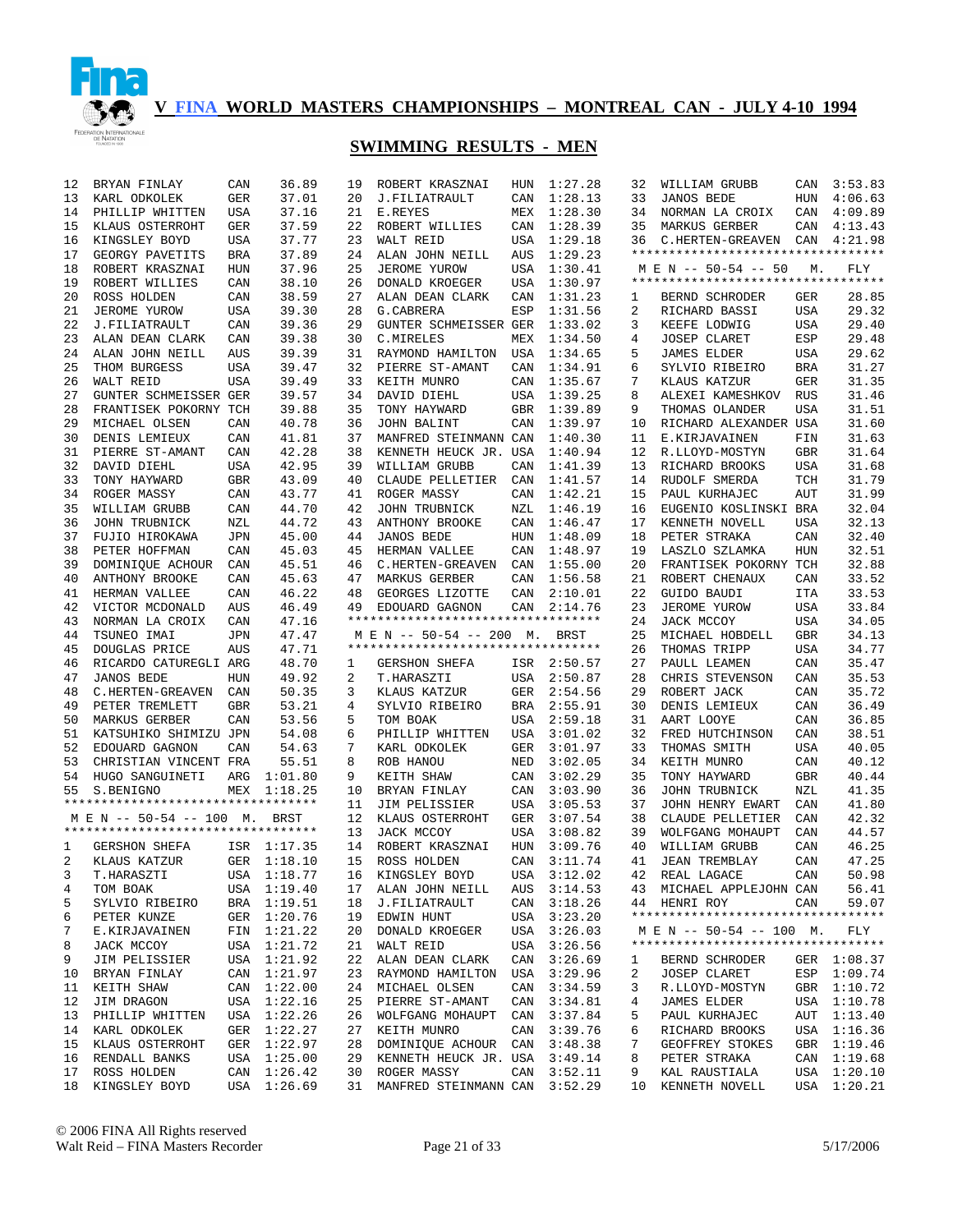

| 11             | <b>JEAN GUILBERT</b>               | SUI        | 1:24.62     | 3  | T.HARASZTI                                                 |            | USA 5:40.84 | 41 | GEORGE KOSKI                       | <b>USA</b> | 36.56       |
|----------------|------------------------------------|------------|-------------|----|------------------------------------------------------------|------------|-------------|----|------------------------------------|------------|-------------|
| 12             | KENNETH HEUCK JR. USA              |            | 1:34.64     | 4  | <b>GERSHON SHEFA</b>                                       | ISR        | 5:46.52     | 42 | BRYAN TILLEY                       | AUS        | 36.96       |
| 13             | TONY HAYWARD                       |            | GBR 1:39.63 | 5  | ROB HANOU                                                  | NED        | 6:07.24     | 43 | CLAUDE CARDINAL                    | CAN        | 37.15       |
| 14             | ALAIN LALIBERTE                    | CAN        | 1:40.91     | 6  | KARL ODKOLEK                                               | GER        | 6:07.81     | 44 | JUNRO KAWABATA                     | <b>JPN</b> | 37.47       |
| 15             | HENRI ROY                          | CAN        | 2:32.13     | 7  | GEOFFREY STOKES                                            | GBR        | 6:10.97     | 45 | GILLES ALEPIN                      | CAN        | 38.18       |
|                | ********************************** |            |             | 8  | <b>J.STEWART</b>                                           | RSA        | 6:15.52     | 46 | ALBERTO MUTAL                      | ARG        | 38.22       |
|                | M E N -- 50-54 -- 200 M.           |            | FLY         | 9  | HUGH DUNSEATH                                              | USA        | 6:22.25     | 47 | LYALL MORTIMER                     | NZL        | 38.98       |
|                | ********************************** |            |             | 10 | KINGSLEY BOYD                                              | USA        | 6:32.97     | 48 | GERHARD SCHAEFER                   | USA        | 41.24       |
| 1              | SANDY GALLETLY                     |            | GBR 2:42.87 | 11 | GRAEME BARBER                                              | CAN        | 6:43.06     | 49 | KATSUMI MAKI                       | JPN        | 41.84       |
| 2              | R.LLOYD-MOSTYN                     |            | GBR 2:50.01 | 12 | NILS VIKANDER                                              | <b>NOR</b> | 6:43.64     | 50 | <b>JOSEPH JONES</b>                | AUS        | 44.80       |
|                |                                    |            |             | 13 |                                                            | CAN        |             | 51 |                                    |            | 45.53       |
| 3              | ROB HANOU                          | NED        | 2:53.58     |    | ROSS HOLDEN                                                |            | 6:59.64     |    | YOSHINAO TAKIZAWA JPN              |            |             |
| 4              | SYLVIO RIBEIRO                     |            | BRA 2:57.91 | 14 | C. MIRELES                                                 | MEX        | 7:02.38     | 52 | RICHARD DRAKE                      | CAN        | 46.48       |
| 5              | PAUL KURHAJEC                      | AUT        | 3:05.31     | 15 | ROBERT JACK                                                | CAN        | 7:08.13     | 53 | <b>JEAN BOUCHER</b>                | FRA        | 48.14       |
| 6              | RICHARD BROOKS                     | USA        | 3:07.07     | 16 | ALAIN LALIBERTE                                            | CAN        | 7:08.90     | 54 | HIROSHI OKAYAMA                    |            | JPN 1:12.74 |
| 7              | BRYAN FINLAY                       | CAN        | 3:10.36     | 17 | RAYMOND HAMILTON                                           | USA        | 7:18.12     |    | ********************************** |            |             |
| 8              | <b>J.STEWART</b>                   | RSA        | 3:11.85     | 18 | CLAUDE PELLETIER                                           | CAN        | 7:35.59     |    | M E N -- 55-59 -- 100 M. FREE      |            |             |
| 9              | KAL RAUSTIALA                      | USA        | 3:12.81     | 19 | CHRISTIAN BERGER                                           | CAN        | 7:36.50     |    | ********************************** |            |             |
| 10             | HUGH DUNSEATH                      | USA        | 3:14.95     | 20 | JOHN BALINT                                                | CAN        | 7:37.75     | 1  | ROBERT PROEBSTING USA 1:01.13      |            |             |
| 11             | GRAEME BARBER                      | CAN        | 3:24.48     | 21 | RONALD DAVIS                                               | USA        | 7:40.42     | 2  | PETER BERGENGREN                   | SWE        | 1:01.54     |
| 12             | <b>JEAN GUILBERT</b>               | SUI        | 3:27.65     | 22 | KENNETH HEUCK JR. USA                                      |            | 7:54.37     | 3  | JEFF FARRELL                       | USA        | 1:01.94     |
| 13             | RAYMOND HAMILTON                   | USA        | 3:31.69     | 23 | MANFRED STEINMANN CAN                                      |            | 8:32.30     | 4  | TAI CHUN FU                        | HKG        | 1:02.93     |
| 14             | KEITH SHAW                         | CAN        | 3:32.02     | 24 | KATSUHIKO SHIMIZU JPN 10:37.68                             |            |             | 5  | <b>JAMES KRUEGER</b>               |            | USA 1:04.36 |
| 15             | KENNETH HEUCK JR. USA              |            | 3:32.09     |    | **********************************                         |            |             | 6  | TOSHIHIRO HAYASHI USA              |            | 1:04.45     |
|                |                                    |            | 3:34.75     |    |                                                            |            |             |    |                                    |            |             |
| 16             | KENNETH NOVELL                     | <b>USA</b> |             |    | M E N -- 55-59 -- 50<br>********************************** |            | M. FREE     | 7  | WILLIAM VAN HORN                   | USA        | 1:05.30     |
| 17             | CHRISTIAN BERGER CAN               |            | 4:00.98     |    |                                                            |            |             | 8  | CHARLES RAVEN                      | USA        | 1:05.73     |
| 18             | TSUNEO IMAI                        | JPN        | 5:03.71     | 1  | PETER BERGENGREN                                           | SWE        | 27.05       | 9  | Y.TSUKAMOTO                        |            | JPN 1:05.93 |
| 19             | KATSUHIKO SHIMIZU JPN              |            | 5:32.03     | 2  | JEFF FARRELL                                               | USA        | 27.43       | 10 | CHARLES THOMANN                    | FRA        | 1:06.55     |
|                | ********************************** |            |             | 3  | ROBERT PROEBSTING USA                                      |            | 27.81       | 11 | NIC GEERS                          | NED        | 1:06.69     |
|                | M E N -- 50-54 -- 200 M. I.M.      |            |             | 4  | CHARLES RAVEN                                              | USA        | 28.09       | 12 | ALFONSO GALINDO                    | MEX        | 1:09.09     |
|                | ********************************** |            |             | 5  | WILLIAM VAN HORN                                           | USA        | 28.50       | 13 | FRANCIS HUTCHINGS AUS              |            | 1:10.97     |
| 1              | TIMOTHY GARTON                     |            | USA 2:30.04 | 6  | TAI CHUN FU                                                | HKG        | 28.57       | 14 | SID HALL                           |            | USA 1:11.14 |
| 2              | SANDY GALLETLY                     |            | GBR 2:33.73 | 7  | <b>JAMES KRUEGER</b>                                       | USA        | 28.58       | 15 | LIN MIN-SHAN                       | TPE        | 1:11.49     |
| 3              | GERSHON SHEFA                      |            | ISR 2:38.09 | 8  | Y.TSUKAMOTO                                                | <b>JPN</b> | 28.87       | 16 | RODNEY BELL                        | BRA        | 1:12.00     |
| 4              | ROB HANOU                          | NED        | 2:46.04     | 9  | TOSHIHIRO HAYASHI USA                                      |            | 29.02       | 17 | HOWARD PARTINGTON CAN              |            | 1:12.17     |
| 5              | JIM PELISSIER                      |            | USA 2:47.47 | 10 | JERRY KATZ                                                 | USA        | 29.32       | 18 | JERRY KATZ                         | USA        | 1:12.57     |
| 6              | E.KIRJAVAINEN                      | FIN        | 2:48.41     | 11 | ALFONSO GALINDO                                            | MEX        | 29.67       | 19 | EVERETT SMETHURST USA              |            | 1:12.81     |
| 7              |                                    | GER        | 2:52.05     | 12 | CHARLES THOMANN                                            | FRA        | 30.20       | 20 | TRENT TOENSING                     | USA        | 1:13.35     |
|                | KARL ODKOLEK                       |            |             |    |                                                            |            |             | 21 |                                    |            |             |
| 8              | RUDOLF SMERDA                      |            | TCH 2:52.46 | 13 | TORE PERSSON                                               | SWE        | 30.43       |    | TAKASHI IMASAKA                    |            | JPN 1:14.32 |
| 9              | GEOFFREY STOKES                    | GBR        | 2:52.71     | 14 | BERT PETERSEN                                              | USA        | 30.49       | 22 | RALPH CHOWN                        | CAN        | 1:14.37     |
| 10             | J.STEWART                          | RSA        | 2:54.51     | 15 | TRENT TOENSING                                             | USA        | 31.07       | 23 | GREGOR POMPEN                      | NED        | 1:15.66     |
| 11             | KINGSLEY BOYD                      | USA        | 2:55.87     | 16 | HOWARD PARTINGTON CAN                                      |            | 31.27       | 24 | WILLIAM BULLEN                     |            | CAN 1:17.04 |
| 12             | KLAUS OSTERROHT                    | GER        | 2:58.17     | 17 | MIN-SHAN LIN                                               | JPN        | 31.50       | 25 | ALBERT MORLEY                      |            | USA 1:17.19 |
| 13             | THOMAS OLANDER                     |            | USA 3:01.81 | 18 | ERIK FORSLUND                                              | SWE        | 31.54       | 26 | <b>JACK KIRLIN</b>                 |            | USA 1:17.27 |
| 14             | NILS VIKANDER                      | NOR        | 3:07.27     | 19 | RODNEY BELL                                                | BRA        | 31.69       | 27 | WILLIAM HAGGART                    |            | CAN 1:17.28 |
| 15             | GRAEME BARBER                      | CAN        | 3:10.56     | 20 | WILLIAM HAGGART                                            | CAN        | 31.75       | 28 | KURT SMRCINA                       |            | USA 1:17.70 |
| 16             | ROSS HOLDEN                        | CAN        | 3:12.93     | 21 | SID HALL                                                   | USA        | 31.84       | 29 | GRANT HALL                         |            | CAN 1:18.21 |
| 17             | C.MIRELES                          | MEX        | 3:13.66     | 22 | GERARD SALELLES                                            | FRA        | 32.19       | 30 | <b>JOHN LENARD</b>                 | CAN        | 1:19.09     |
| 18             | ALAIN LALIBERTE                    | CAN        | 3:15.14     | 23 | WILLIAM BULLEN                                             | CAN        | 32.92       | 31 | KENNETH LIDDY                      | AUS        | 1:20.77     |
| 19             | ALAN DEAN CLARK                    | CAN        | 3:17.08     | 24 | KENSUKE SATO                                               | JPN        | 33.10       | 32 | ADRIEN BASTIDE                     |            | CAN 1:21.05 |
|                | 20 ROBERT WILLIES                  |            | CAN 3:18.72 |    | 25 EDWARD PULLER                                           | AUS        | 33.21       |    | 33 EDWARD PULLER                   |            | AUS 1:21.41 |
|                | 21 RAYMOND HAMILTON USA 3:19.28    |            |             |    | 26 STEPHEN GLADDEN                                         | CAN        | 33.23       | 34 | TAMOTSU HORII                      |            | JPN 1:22.08 |
|                |                                    |            |             |    |                                                            |            |             |    |                                    |            |             |
|                | 22 VLADIMIR NIKOLAEV RUS 3:20.20   |            |             |    | 27 GREGOR POMPEN                                           | NED        | 33.41       |    | 35 PETER CAMPBELL                  |            | CAN 1:24.68 |
|                | 23 CHRISTIAN BERGER CAN 3:22.35    |            |             |    | 28 GRANT HALL                                              | CAN        | 33.52       | 36 | CLAUDE CARDINAL                    |            | CAN 1:24.69 |
|                | 24 RONALD DAVIS                    |            | USA 3:26.96 |    | 28 LARRY DUNHAM                                            | USA        | 33.52       | 37 | HUBERT LAVIGNE                     |            | CAN 1:27.11 |
| 25             | JOHN BALINT                        |            | CAN 3:30.21 |    | 30 AKIMASA KURASHIGE JPN                                   |            | 33.56       | 38 | ALBERTO MUTAL                      |            | ARG 1:32.36 |
|                | 26 JEAN TREMBLAY                   |            | CAN 3:33.54 |    | 31 ERIC KOHLER                                             | CAN        | 33.71       | 39 | BRYAN TILLEY                       |            | AUS 1:32.98 |
|                | 27 BRENDAN ROSE                    |            | CAN 3:36.92 |    | 32 ISAAC LEVY                                              | CAN        | 34.11       | 40 | GERHARD SCHAEFER USA 1:33.58       |            |             |
|                | 28 WOLFGANG MOHAUPT CAN 3:51.17    |            |             |    | 33 CHIU-CHUAN HUANG                                        | TPE        | 34.15       | 41 | GILLES ALEPIN                      |            | CAN 1:36.54 |
|                | 29 MANFRED STEINMANN CAN 3:52.65   |            |             |    | 34 JOHN LENARD                                             | CAN        | 34.62       | 42 | HENRY BISHOP                       |            | AUS 1:43.56 |
|                | 30 C.HERTEN-GREAVEN CAN 4:40.55    |            |             |    | 35 KENNETH LIDDY                                           | AUS        | 35.17       |    | 43 FRANK DYAR                      |            | USA 2:15.85 |
|                | ********************************** |            |             |    | 36 SO KINOSHITA                                            | JPN        | 35.63       |    | ********************************** |            |             |
|                | M E N -- 50-54 -- 400 M. I.M.      |            |             |    | 37 ADRIEN BASTIDE                                          | CAN        | 35.87       |    | M E N -- 55-59 -- 200 M. FREE      |            |             |
|                | ********************************** |            |             |    | 38 PETER SENFTLEBEN GER                                    |            | 36.01       |    | ********************************** |            |             |
| 1              | TIMOTHY GARTON                     |            | USA 5:30.66 |    | 39 PETER CAMPBELL                                          | CAN        | 36.48       | 1  | JEFF FARRELL                       |            | USA 2:17.63 |
| $\overline{2}$ | SANDY GALLETLY                     |            | GBR 5:31.87 |    | 40 M.PESANTES                                              | ECU        | 36.54       | 2  | PETER BERGENGREN SWE 2:21.87       |            |             |
|                |                                    |            |             |    |                                                            |            |             |    |                                    |            |             |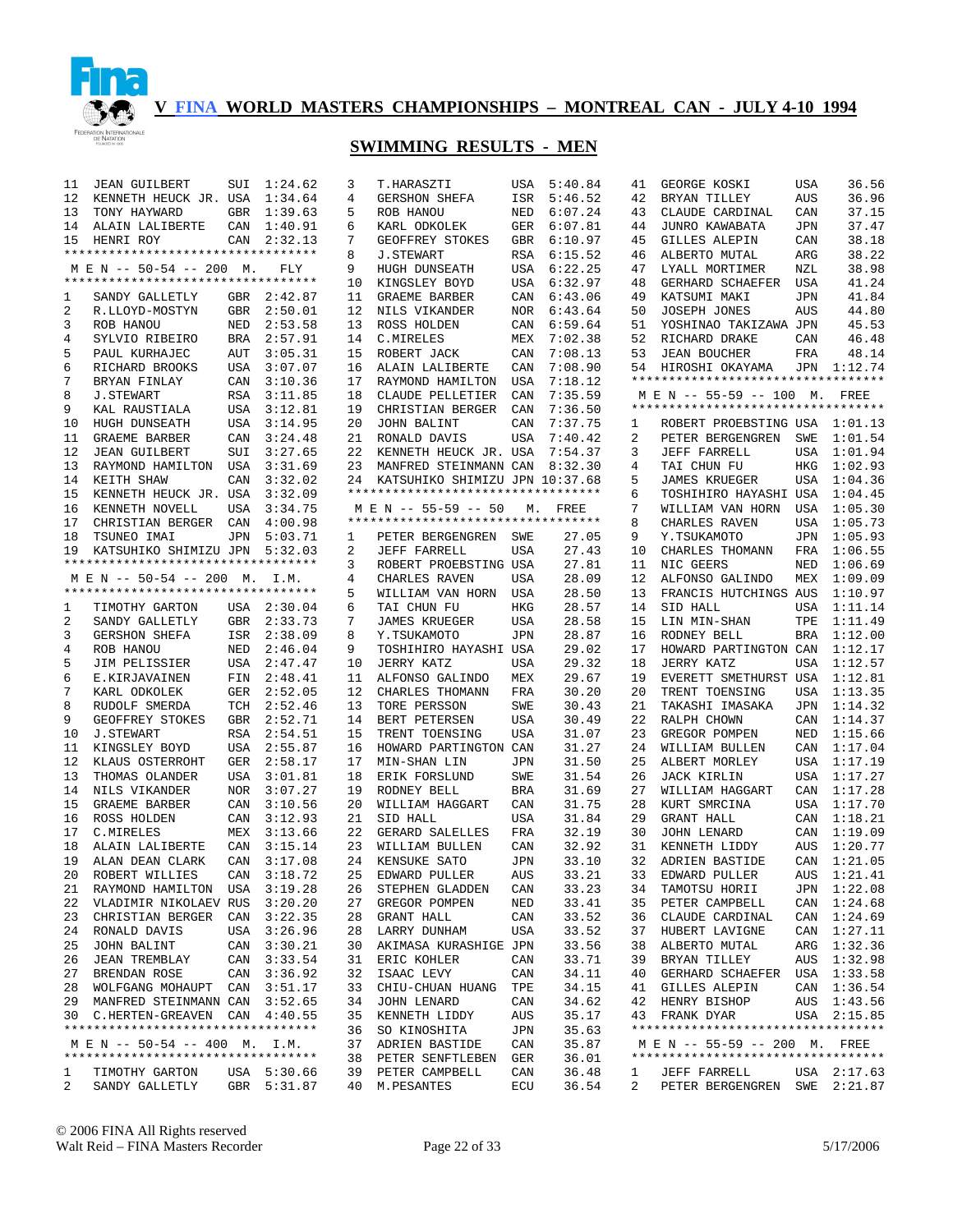

| 3  | WILLIAM VAN HORN                   | USA | 2:23.74                    | 26 | AKIRA HOSHINO                                              |     | JPN 6:25.72  |        | 21 RICHARD DRAKE                                           |     | CAN 1:11.23    |
|----|------------------------------------|-----|----------------------------|----|------------------------------------------------------------|-----|--------------|--------|------------------------------------------------------------|-----|----------------|
| 4  | NIC GEERS                          | NED | 2:24.50                    | 27 | I.TROMPOWSKY                                               | BRA | 6:29.09      |        | **********************************                         |     |                |
| 5  | CHARLES RAVEN                      |     | USA 2:28.09                | 28 | PETER LONG                                                 | AUS | 6:42.54      |        | M E N -- 55-59 -- 100 M. BACK                              |     |                |
| 6  | ERNEST LESKOVITZ                   | USA | 2:29.66                    | 29 | MANFRED BUSS                                               | GER | 6:58.55      |        | **********************************                         |     |                |
| 7  | CHARLES THOMANN                    | FRA | 2:33.06                    | 30 | JAMES MILLAR                                               | CAN | 7:07.10      | 1      | ROBERT NORRIS                                              |     | USA 1:19.66    |
| 8  | TOSHIHIRO HAYASHI USA 2:33.18      |     |                            | 31 | M. PESANTES                                                | ECU | 7:31.17      | 2      | LARRY DURR                                                 |     | CAN 1:22.56    |
| 9  | <b>BILL STEUART</b>                |     | USA 2:33.54                | 32 | OLIVIER MALTAIS                                            | CAN | 7:39.23      | 3      | F.WENDELKEN                                                |     | USA 1:23.80    |
| 10 | H.LINDSTROM                        | SWE | 2:34.83                    | 33 | GERHARD SCHAEFER                                           | USA | 7:46.51      | 4      | ERIK FORSLUND                                              | SWE | 1:24.82        |
| 11 | FRANCIS HUTCHINGS AUS              |     | 2:39.30                    |    | 34 PETER CAMPBELL                                          | CAN | 7:47.54      | 5      | <b>JAMES BOHAN</b>                                         |     | USA 1:27.06    |
| 12 | JERRY KATZ                         |     | USA 2:41.58                |    | 35 HENRY BISHOP                                            | AUS | 8:11.37      |        | EVERETT SMETHURST USA 1:31.27                              |     |                |
| 13 |                                    |     |                            |    |                                                            |     | AUS 8:51.95  | 6<br>7 |                                                            |     | AUS 1:32.40    |
|    | JOHN MEDICI                        |     | USA 2:42.01                | 36 | BRYAN TILLEY                                               |     | AUS 8:52.61  |        | BRIAN DEANE                                                |     |                |
| 14 | RALPH CHOWN                        |     | CAN 2:45.71                | 37 | <b>JOSEPH JONES</b><br>**********************************  |     |              | 8      | SID HALL                                                   |     | USA 1:33.75    |
| 15 | <b>JACK KIRLIN</b>                 |     | USA 2:46.35                |    |                                                            |     |              | 9      | JOHN CONVEY                                                |     | CAN 1:34.63    |
| 16 | MIN-SHAN LIN                       |     | JPN 2:46.91                |    | M E N -- 55-59 -- 800 M. FREE                              |     |              | 10     | RODNEY BELL                                                |     | BRA 1:36.63    |
| 17 | MANFRED BUSS                       |     | GER 2:47.70                |    | **********************************                         |     |              | 11     | BOB LAND                                                   |     | CAN 1:36.85    |
| 18 | CHARLES CARPENTER USA              |     | 2:48.70                    | 1  | WILLIAM VAN HORN USA 11:00.17                              |     |              | 12     | ISAAC LEVY                                                 |     | CAN 1:41.06    |
| 19 | GREGOR POMPEN                      | NED | 2:50.21                    | 2  | NIC GEERS                                                  |     | NED 11:00.75 | 13     | LARRY DUNHAM                                               |     | USA 1:44.72    |
| 20 | IAN CHRISTIE                       | CAN | 2:51.63                    | 3  | ERNEST LESKOVITZ                                           |     | USA 11:09.90 | 14     | PETER LONG                                                 |     | AUS 1:47.57    |
| 21 | STEPHEN GLADDEN                    | CAN | 2:54.40                    | 4  | <b>BILL STEUART</b>                                        |     | USA 11:11.20 | 15     | JAMES MILLAR                                               |     | CAN 1:51.68    |
| 22 | EVERETT SMETHURST USA              |     | 2:54.58                    | 5  | CHARLES RAVEN                                              |     | USA 11:16.92 |        | 16 LESLIE SURY                                             |     | CAN 2:07.26    |
| 23 | ALBERT MORLEY                      | USA | 2:55.55                    | 6  | ALLAN GREGSON                                              |     | AUS 11:20.56 |        | **********************************                         |     |                |
| 24 | HOWARD PARTINGTON CAN              |     | 2:57.48                    | 7  | H.LINDSTROM                                                |     | SWE 11:32.77 |        | M E N -- 55-59 -- 200 M. BACK                              |     |                |
| 25 | MARK SHIBATA                       | CAN | 2:58.26                    | 8  | BERT PETERSEN                                              |     | USA 11:56.36 |        | **********************************                         |     |                |
| 26 | WILLIAM BULLEN                     | CAN | 3:01.93                    | 9  | ROBERT NORRIS                                              |     | USA 12:03.99 | 1      | THOMAS WALKER                                              |     | GBR 2:52.44    |
| 27 | PETER LONG                         | AUS | 3:05.54                    | 10 | JOHN MEDICI                                                |     | USA 12:11.49 | 2      | ROBERT NORRIS                                              | USA | 2:56.75        |
| 28 | ISAAC LEVY                         |     | CAN 3:08.68                | 11 | MANFRED BUSS                                               |     | GER 12:32.98 | 3      | LARRY DURR                                                 | CAN | 3:05.60        |
| 29 | CARL HOUSE                         | USA | 3:08.86                    | 12 | E.ENEIN                                                    |     | CAN 12:33.18 | 4      | F.WENDELKEN                                                | USA | 3:08.64        |
| 30 | <b>JAMES MILLAR</b>                | CAN | 3:11.09                    | 13 | <b>JACK KIRLIN</b>                                         |     | USA 12:35.79 | 5      | <b>BARRY FASBENDER</b>                                     | USA | 3:12.04        |
| 31 | ADRIEN BASTIDE                     | CAN | 3:12.64                    | 14 | CHARLIE LANE                                               |     | CAN 12:41.84 | 6      | BRIAN DEANE                                                | AUS | 3:15.97        |
| 32 | HUBERT LAVIGNE                     | CAN | 3:14.18                    | 15 | BARRY FASBENDER                                            |     | USA 12:52.12 | 7      | <b>ALLAN GREGSON</b>                                       | AUS | 3:16.34        |
| 33 | PETER CAMPBELL                     | CAN | 3:17.19                    | 16 | STEPHEN GLADDEN                                            |     | CAN 12:55.02 | 8      | ERIK FORSLUND                                              | SWE | 3:16.46        |
| 34 | CLAUDE CARDINAL                    | CAN | 3:17.76                    | 17 | ENRIQUE BETEMPS                                            |     | ARG 12:56.01 | 9      | J.LIPPINGHOF                                               |     | CAN 3:19.80    |
| 35 | PETER SENFTLEBEN                   | GER | 3:18.54                    | 18 | GREGOR POMPEN                                              |     | NED 13:00.30 | 10     | SHOU ARAI                                                  | JPN | 3:26.81        |
| 36 | OLIVIER MALTAIS                    | CAN | 3:34.80                    | 19 | ALBERT MORLEY                                              |     | USA 13:10.73 | 11     | BOB LAND                                                   | CAN | 3:33.97        |
| 37 | HENRY BISHOP                       | AUS | 3:43.32                    | 20 | STANLEY PANKO                                              |     | USA 13:17.70 | 12     | PETER LONG                                                 | AUS | 3:53.93        |
| 38 | BRYAN TILLEY                       | AUS | 3:52.23                    | 21 | MARK SHIBATA                                               |     | CAN 13:21.15 | 13     | <b>JAMES MILLAR</b>                                        |     | CAN 4:01.07    |
| 39 | FRANK DYAR                         |     | USA 5:23.37                | 22 | AKIRA HOSHINO                                              |     | JPN 13:21.80 | 14     | PETER GRANT                                                | CAN | 4:22.06        |
|    | *********************************  |     |                            | 23 | PETER LONG                                                 |     | AUS 13:42.46 | 15     | LESLIE SURY                                                |     | CAN 4:58.52    |
|    | M E N -- 55-59 -- 400 M.           |     | FREE                       | 24 | E.WUNDERLICH                                               |     | USA 13:51.87 | 16     | HIROSHI MATSUDA                                            | JPN | 5:04.67        |
|    | ********************************** |     |                            | 25 | ADRIEN BASTIDE                                             |     | CAN 14:38.11 | 17     | FRANK DYAR                                                 |     | USA 5:16.70    |
| 1  | NIC GEERS                          |     | NED 5:13.57                | 26 | OLIVIER MALTAIS                                            |     | CAN 15:42.67 | 18     | H.RUELLAND                                                 |     | CAN 5:46.70    |
| 2  | WILLIAM VAN HORN USA 5:21.23       |     |                            | 27 | JOSEPH JONES                                               |     | AUS 23:04.78 |        | **********************************                         |     |                |
| 3  |                                    |     | USA 5:26.37                |    | **********************************                         |     |              |        |                                                            |     |                |
|    | MEL GOLDSTEIN                      |     |                            |    |                                                            |     |              |        | M E N -- 55-59 -- 50<br>********************************** | М.  | BRST           |
| 4  | CHARLES RAVEN                      |     | USA 5:27.30                |    | M E N -- 55-59 -- 50<br>********************************** |     | M. BACK      |        |                                                            |     |                |
| 5  | H.LINDSTROM                        |     | SWE 5:31.71<br>USA 5:34.71 |    |                                                            |     |              | 1      | YOSHIHIKO OSAKI                                            | JPN | 34.53<br>35.80 |
| 6  | BILL STEUART                       |     |                            | 1  | JOHN SMITH                                                 | USA | 33.80        | 2      | MICHAIL FARAFONOV RUS                                      |     |                |
| 7  | ALLAN GREGSON                      | AUS | 5:37.78                    | 2  | TAI CHUN FU                                                | HKG | 35.50        | 3      | BERND WUNSCHE                                              | GER | 35.83          |
| 8  | <b>JAMES KRUEGER</b>               |     | USA 5:39.49                | 3  | ERIK FORSLUND                                              | SWE | 36.48        | 4      | BELA FABIAN                                                | HUN | 35.88          |
| 9  | FRANCIS HUTCHINGS AUS              |     | 5:41.37                    | 4  | <b>JAMES BOHAN</b>                                         | USA | 36.68        | 5      | TAI CHUN FU                                                | HKG | 36.12          |
|    | 10 JOHN MEDICI USA 5:45.35         |     |                            |    | 5 LARRY DURR                                               | CAN | 37.69        | 6      | Y.TSUKAMOTO                                                | JPN | 36.30          |
| 11 | CHARLES THOMANN                    |     | FRA 5:48.97                | 6  | F.WENDELKEN                                                | USA | 38.14        | 7      | ROLAND SCHONHAAR GER                                       |     | 37.37          |
| 12 | GORO TAKAHASHI                     |     | JPN 5:49.81                | 7  | ROBERT NORRIS                                              | USA | 38.55        | 8      | THOMAS WALKER                                              | GBR | 37.70          |
| 13 | RODNEY BELL                        |     | BRA 5:58.21                | 8  | WILLIAM HAGGART                                            | CAN | 41.24        | 9      | G. STUTSEL                                                 | AUS | 37.71          |
| 14 | TAKASHI IMASAKA                    |     | JPN 6:00.75                | 9  | BRIAN DEANE                                                | AUS | 41.93        | 10     | GEORGE DOWNS                                               | USA | 38.39          |
| 15 | EDGARD DIAS                        |     | BRA 6:03.89                | 10 | SID HALL                                                   | USA | 42.11        | 11     | LIN JUNG-CHAO                                              | TPE | 39.11          |
| 16 | CHARLES CARPENTER USA 6:06.73      |     |                            | 11 | BOB LAND                                                   | CAN | 43.32        | 12     | DICK PETERSON                                              | USA | 39.33          |
| 17 | JACK KIRLIN                        |     | USA 6:07.30                | 12 | J.VILLA                                                    | MEX | 43.43        | 13     | TORE PERSSON                                               | SWE | 39.41          |
| 18 | CHARLIE LANE                       |     | CAN 6:09.63                | 13 | KURT SMRCINA                                               | USA | 46.42        | 14     | KURT SMRCINA                                               | USA | 39.58          |
| 19 | E.ENEIN                            |     | CAN 6:11.58                | 14 | HUBERT LAVIGNE                                             | CAN | 46.54        | 15     | LARRY DURR                                                 | CAN | 39.70          |
| 20 | STANLEY PANKO                      |     | USA 6:11.67                | 15 | KENNETH LIDDY                                              | AUS | 52.56        | 16     | WALLY HENNE                                                | CAN | 39.99          |
| 21 | TAMOTSU HORII                      |     | JPN 6:15.31                |    | 16 ROBERT FILLMORE                                         | CAN | 53.10        | 17     | ERIK FORSLUND                                              | SWE | 40.29          |
| 22 | GREGOR POMPEN                      |     | NED 6:18.44                |    | 17 LYALL MORTIMER                                          | NZL | 55.54        | 18     | STANLEY PANKO                                              | USA | 40.64          |
| 23 | MARK SHIBATA                       |     | CAN 6:20.84                |    | 18 YOSHINAO TAKIZAWA JPN                                   |     | 59.00        | 19     | KENSUKE SATO                                               | JPN | 40.73          |
| 24 | ALBERT MORLEY                      |     | USA 6:22.06                |    | 19 HIROSHI MATSUDA                                         | JPN | 1:06.32      | 20     | JERRY KATZ                                                 | USA | 41.10          |
| 25 | SHOU ARAI                          |     | JPN 6:22.37                |    | 20 H.RUELLAND                                              | CAN | 1:11.09      | 21     | JOHN FARLEY                                                | CAN | 41.52          |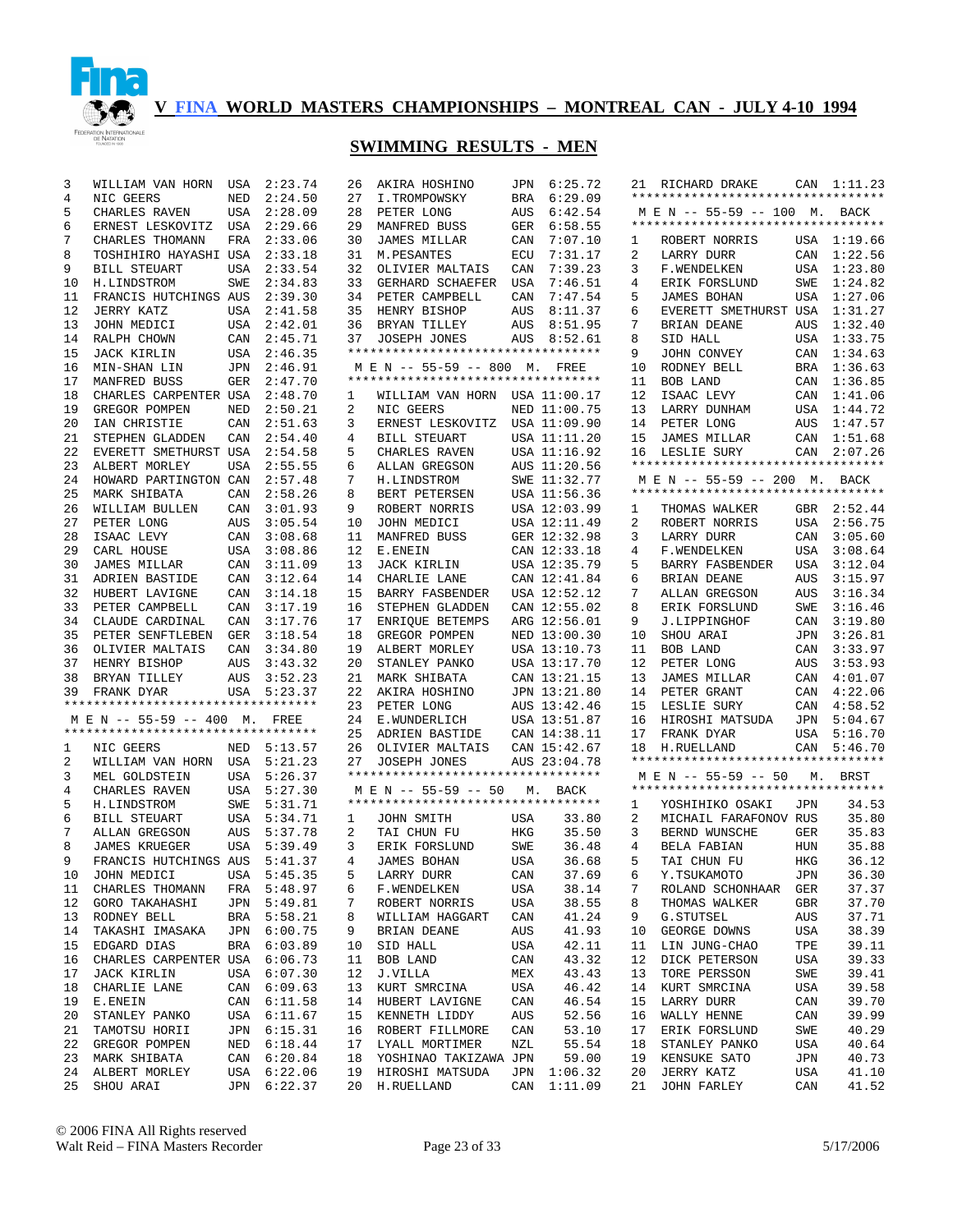

| 22     | KAZUAKI TSUBAKI                                                     | JPN        | 41.53                      | 4        | IAN CHRISTIE                                            | CAN | 3:10.47                    |          | ********************************** |            |                            |
|--------|---------------------------------------------------------------------|------------|----------------------------|----------|---------------------------------------------------------|-----|----------------------------|----------|------------------------------------|------------|----------------------------|
| 23     | BRIAN DEANE                                                         | AUS        | 41.74                      | 5        | J.LIPPINGHOF                                            | CAN | 3:15.48                    | 1        | ROBERT PROEBSTING USA 2:48.05      |            |                            |
| 24     | GERARD SALELLES                                                     | FRA        | 41.94                      | 6        | GEORGE DOWNS                                            | USA | 3:15.61                    | 2        | MEL GOLDSTEIN                      | USA        | 3:03.63                    |
| 25     | MICHAEL LOEBL                                                       | USA        | 42.49                      | 7        | DICK PETERSON                                           | USA | 3:15.76                    | 3        | WILLIAM TIMKEN                     | USA        | 3:04.11                    |
| 26     | SO KINOSHITA                                                        | <b>JPN</b> | 43.43                      | 8        | WALLY HENNE                                             | CAN | 3:20.67                    | 4        | <b>GORO TAKAHASHI</b>              | JPN        | 3:13.56                    |
| 27     | AUSTIN ARSENAULT                                                    | CAN        | 43.79                      | 9        | JOHN MEDICI                                             | USA | 3:23.70                    | 5        | BERT PETERSEN                      | USA        | 3:18.94                    |
| 28     | EDWARD PULLER                                                       | AUS        | 43.94                      | 10       | <b>JOHN FARLEY</b>                                      | CAN | 3:24.45                    | 6        | BARRY FASBENDER                    | USA        | 3:23.86                    |
| 29     | BOB LAND                                                            | CAN        | 44.02                      | 11       | KAZUAKI TSUBAKI                                         | JPN | 3:30.27                    | 7        | GEORGE DOWNS                       | USA        | 3:27.85                    |
| 30     | MARK SHIBATA                                                        | CAN        | 44.07                      | 12       | IVAN WINGATE                                            | AUS | 3:37.33                    | 8        | CHARLIE LANE                       | CAN        | 3:28.83                    |
| 31     | ARIEL CARREIRA                                                      | ARG        | 44.21                      | 13       | BRIAN DEANE                                             | AUS | 3:37.67                    | 9        | H.LINDSTROM                        | SWE        | 3:29.59                    |
| 32     | HERMAN RADEMAKER                                                    | <b>NED</b> | 44.62                      | 14       | ARIEL CARREIRA                                          | ARG | 3:40.35                    | 10       | ROBERT FOX                         | USA        | 3:35.26                    |
| 33     | TAMOTSU MATSUO                                                      | <b>JPN</b> | 45.29                      | 15       | HERMAN RADEMAKER                                        | NED | 3:42.37                    | 11       | ENRIOUE BETEMPS                    | ARG        | 3:36.28                    |
| 34     | CARL HOUSE                                                          | <b>USA</b> | 45.46                      | 16       | TAMOTSU MATSUO                                          | JPN | 3:47.79                    | 12       | AKIRA HOSHINO                      | JPN        | 3:36.41                    |
| 35     | CLAUDE CARDINAL                                                     | CAN        | 46.47                      | 17       | JUNRO KAWABATA                                          | JPN | 3:51.31                    | 13       | IVAN WINGATE                       | AUS        | 3:37.66                    |
| 36     | JUNRO KAWABATA                                                      | JPN        | 46.84                      | 18       | OLIVIER MALTAIS                                         | CAN | 3:57.54                    | 14       | CHARLES CARPENTER USA              |            | 3:43.08                    |
| 37     | KATSUMI MAKI                                                        | JPN        | 47.65                      | 19       | CARL HOUSE                                              | USA | 3:58.95                    | 15       | EDGARD DIAS                        | BRA        | 3:47.13                    |
| 38     | ZOLTAN NAGY                                                         | HUN        | 47.93                      | 20       | ROBERT FILLMORE                                         | CAN | 4:25.23                    | 16       | RALPH CHOWN                        | CAN        | 3:53.39                    |
| 39     | LYALL MORTIMER                                                      | NZL        | 49.27                      | 21       | LESLIE SURY                                             | CAN | 4:27.67                    | 17       | CARL HOUSE                         | USA        | 4:18.41                    |
| 40     | KENNETH LIDDY                                                       | AUS        | 49.51                      |          | **********************************                      |     |                            | 18       | PETER GRANT                        | CAN        | 5:12.48                    |
| 41     | LESLIE SURY                                                         | CAN        | 51.21                      |          | M E N -- 55-59 -- 50                                    | М.  | FLY                        |          | ********************************** |            |                            |
| 42     | ROBERT FILLMORE                                                     | CAN        | 51.52                      |          | **********************************                      |     |                            |          | M E N -- 55-59 -- 200 M. I.M.      |            |                            |
| 43     | HORST DAHLMANN                                                      | GER        | 52.84                      | 1        | ROBERT PROEBSTING USA                                   |     | 29.74                      |          | ********************************** |            |                            |
| 44     | <b>JEAN BOUCHER</b>                                                 |            | FRA 1:01.19                | 2        | BERT PETERSEN                                           | USA | 30.24                      | 1        | JEFF FARRELL                       |            | USA 2:42.59                |
| 45     | <b>JOSEPH JONES</b>                                                 | AUS        | 1:03.14                    | 3        | <b>JEFF FARRELL</b>                                     | USA | 30.93                      | 2        | PETER BERGENGREN                   | SWE        | 2:46.96                    |
|        | **********************************                                  |            |                            | 4        | PETER BERGENGREN                                        | SWE | 31.02                      | 3        | ALFONSO GALINDO                    | MEX        | 2:55.62                    |
|        | M E N -- 55-59 -- 100 M. BRST                                       |            |                            | 5        | TAI CHUN FU                                             | HKG | 31.30                      | 4        | TOSHIHIRO HAYASHI USA              |            | 2:58.44                    |
|        | **********************************                                  |            |                            | 6        | <b>JAMES KRUEGER</b>                                    | USA | 32.15                      | 5        | DICK PETERSON                      | USA        | 2:59.62                    |
| 1      | <b>BELA FABIAN</b>                                                  | HUN        | 1:19.98                    | 7        | <b>BRUCE HUNTER</b>                                     | USA | 33.23                      | 6        | J.LIPPINGHOF                       | CAN        | 3:01.69                    |
| 2      | ROLAND SCHONHAAR GER                                                |            | 1:22.63                    | 8        | JERRY KATZ                                              | USA | 33.27                      | 7        | G. STUTSEL                         | AUS        | 3:02.09                    |
| 3      | THOMAS WALKER                                                       | GBR        | 1:23.23                    | 9        | Y.TSUKAMOTO                                             | JPN | 33.40                      | 8        | BERND WUNSCHE                      | GER        | 3:04.21                    |
| 4      | BERND WUNSCHE                                                       | GER        | 1:23.51                    | 10       | ALFONSO GALINDO                                         | MEX | 33.49                      | 9        | ALLAN GREGSON                      | AUS        | 3:07.95                    |
| 5      | MICHAIL FARAFONOV RUS                                               |            | 1:24.03                    | 11       | WILLIAM TIMKEN                                          | USA | 33.96                      | 10       | F.WENDELKEN                        | USA        | 3:12.69                    |
| 6      | Y.TSUKAMOTO                                                         | JPN        | 1:25.41                    | 12       | PO-WUN CHEN                                             | JPN | 34.61                      | 11       | RODNEY BELL                        | <b>BRA</b> | 3:13.28                    |
| 7      | GEORGE DOWNS                                                        | USA        | 1:25.52                    | 13       | GERARD SALELLES                                         | FRA | 34.72                      | 12       | JOHN FARLEY                        | CAN        | 3:13.34                    |
| 8      | J.LIPPINGHOF                                                        | CAN        | 1:27.82                    | 14       | WILLIAM HAGGART                                         | CAN | 34.91                      | 13       | IVAN WINGATE                       | AUS        | 3:15.28                    |
| 9      | G.STUTSEL                                                           | AUS        | 1:28.33                    | 15       | JOHN CONVEY                                             | CAN | 35.51                      | 14       | CHARLES CARPENTER USA              |            | 3:19.27                    |
| 10     | IAN CHRISTIE                                                        | CAN        | 1:28.78                    | 16       | TORE PERSSON                                            | SWE | 35.61                      | 15       | ENRIQUE BETEMPS                    | ARG        | 3:23.02                    |
| 11     | LIN JUNG-CHAO                                                       | TPE        | 1:28.99                    | 17       | AUSTIN ARSENAULT                                        | CAN | 40.65                      | 16       | AKIRA HOSHINO                      | JPN        | 3:23.22                    |
| 12     | DICK PETERSON                                                       | USA        | 1:29.20                    | 18       | <b>JACK KIRLIN</b>                                      | USA | 40.74                      | 17       | HERMAN RADEMAKER                   | NED        | 3:29.18                    |
| 13     | <b>JOHN FARLEY</b>                                                  | CAN        | 1:29.43                    | 19       | STEPHEN GLADDEN                                         | CAN | 41.42                      | 18       | WALLY HENNE                        | CAN        | 3:29.61                    |
| 14     | WALLY HENNE                                                         | CAN        | 1:29.99                    | 20       | HUBERT LAVIGNE                                          | CAN | 44.15                      | 19       | AUSTIN ARSENAULT CAN               |            | 3:32.50                    |
| 15     | JOHN MEDICI                                                         |            | USA 1:31.30                | 21       | GRANT HALL                                              | CAN | 45.63                      | 20       | HUBERT LAVIGNE                     | CAN        | 3:39.03                    |
| 16     | MANFRED BUSS                                                        | GER        | 1:32.17                    | 22       | PETER GRANT                                             | CAN | 54.22                      | 21       | PETER GRANT                        | CAN        | 4:09.85                    |
| 17     | KAZUAKI TSUBAKI                                                     | JPN        | 1:34.06                    | 23       | GILLES ALEPIN                                           | CAN | 54.50                      |          | ********************************** |            |                            |
| 18     | STANLEY PANKO                                                       |            | USA 1:37.21                | 24       | BRYAN TILLEY                                            | AUS | 55.93                      |          | M E N -- 55-59 -- 400 M. I.M.      |            |                            |
| 19     | HERMAN RADEMAKER                                                    | NED        | 1:37.51                    |          | **********************************                      |     |                            |          | ********************************** |            |                            |
| 20     | IVAN WINGATE                                                        | AUS        | 1:38.01                    |          | M E N -- 55-59 -- 100 M.                                |     | FLY                        | 1        | MEL GOLDSTEIN                      |            | USA 6:16.38                |
| 21     | ARIEL CARREIRA                                                      | ARG        | 1:40.16                    |          | **********************************                      |     |                            | 2        | WILLIAM TIMKEN                     |            | USA 6:28.89                |
| 22     | SO KINOSHITA                                                        |            | JPN 1:40.79                | 1        | ROBERT PROEBSTING USA 1:09.27                           |     |                            | 3        | NIC GEERS                          |            | NED 6:29.33                |
|        | 23 MARK SHIBATA                                                     |            | CAN 1:40.99                |          | 2 BERT PETERSEN USA 1:12.08                             |     |                            |          | DICK PETERSON                      |            | USA 6:36.80                |
| 24     | TAMOTSU MATSUO                                                      |            | JPN 1:41.91                | 3        | ERNEST LESKOVITZ                                        |     | USA 1:15.14                | 5        | ALLAN GREGSON                      |            | AUS 6:40.43                |
| 25     | OLIVIER MALTAIS                                                     |            | CAN 1:45.64                | 4        | <b>JAMES KRUEGER</b>                                    |     | USA 1:17.64                | 6        | J.LIPPINGHOF                       |            | CAN 6:47.51                |
| 26     | ZOLTAN NAGY                                                         |            | HUN 1:46.19                | 5        | WILLIAM TIMKEN                                          |     | USA 1:18.32                | 7        | ROBERT NORRIS                      |            | USA 6:49.10                |
| 27     | JUNRO KAWABATA                                                      |            | JPN 1:47.50                | 6        | ALFONSO GALINDO                                         |     | MEX 1:23.73                | 8        | GORO TAKAHASHI                     |            | JPN 6:50.58                |
| 28     | HORST DAHLMANN                                                      |            | GER 1:57.47                | 7        | MANFRED BUSS                                            |     | GER 1:24.51                | 9        | BARRY FASBENDER                    |            | USA 6:52.17                |
|        | 29 LESLIE SURY                                                      |            | CAN 1:57.94                | 8        | BARRY FASBENDER                                         |     | USA 1:24.98                | 10       | EVERETT SMETHURST USA 6:56.44      |            |                            |
|        | 30 ROBERT FILLMORE                                                  |            | CAN 1:58.68                | 9        | H.LINDSTROM                                             |     | SWE 1:26.04                | 11       | CHARLES CARPENTER USA 7:01.43      |            |                            |
|        | 31 FRANK DYAR                                                       |            | USA 2:14.35                | 10       | CHARLIE LANE                                            |     | CAN 1:27.02                | 12       | WALLY HENNE                        |            | CAN 7:08.89                |
|        |                                                                     |            |                            |          |                                                         |     |                            | 13       | IVAN WINGATE                       |            |                            |
|        | 32 JOSEPH JONES<br>**********************************               |            | AUS 2:33.10                | 11<br>12 | ENRIQUE BETEMPS<br>EDGARD DIAS                          |     | ARG 1:32.98<br>BRA 1:36.86 | 14       | EDGARD DIAS                        | AUS<br>BRA | 7:10.10<br>7:15.78         |
|        |                                                                     |            |                            |          |                                                         |     |                            |          |                                    |            |                            |
|        | M E N -- 55-59 -- 200 M. BRST<br>********************************** |            |                            |          | 13 AUSTIN ARSENAULT                                     |     | CAN 1:37.68                | 15       | AKIRA HOSHINO                      | JPN        | 7:21.66                    |
|        |                                                                     |            |                            |          | 14 RALPH CHOWN                                          |     | CAN 1:39.88<br>CAN 1:57.25 | 16<br>17 | RALPH CHOWN                        | CAN        | 7:25.97                    |
| 1<br>2 | BELA FABIAN                                                         |            | HUN 2:59.47<br>GBR 3:01.45 |          | 15 ADRIEN BASTIDE<br>********************************** |     |                            | 18       | ENRIQUE BETEMPS<br>ROBERT FOX      |            | ARG 7:27.32<br>USA 7:40.90 |
| 3      | THOMAS WALKER                                                       |            | GER 3:09.74                |          | M E N -- 55-59 -- 200 M.                                |     |                            | 19       | AUSTIN ARSENAULT CAN 7:44.03       |            |                            |
|        | BERND WUNSCHE                                                       |            |                            |          |                                                         |     | FLY                        |          |                                    |            |                            |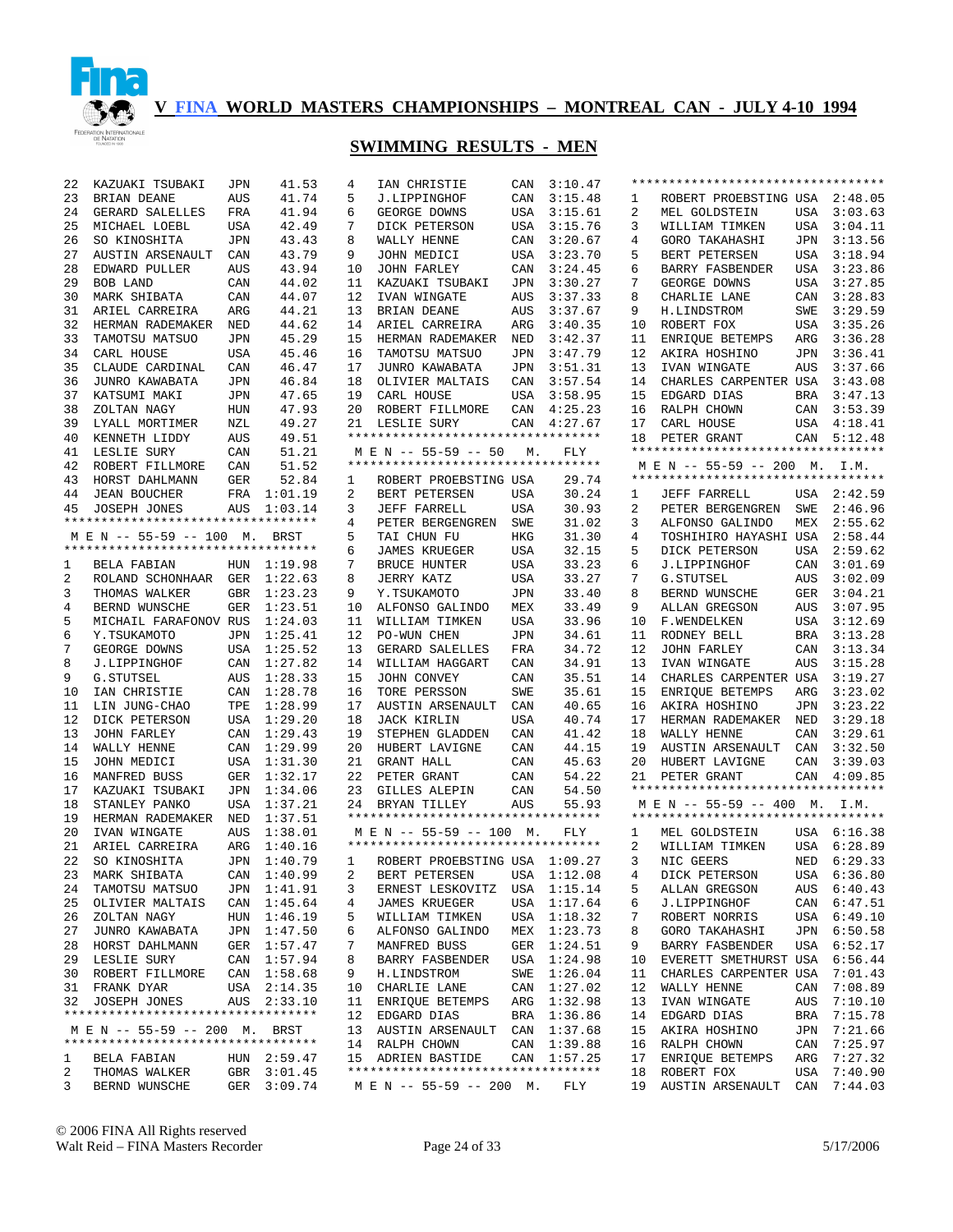

| 20 | DENIS SONIER                       |            | CAN 8:05.98 | 6  | DONALD BAKER                       | USA        | 1:10.76     | 21 | TERRY DEWHURST                                    | CAN        | 3:18.62      |
|----|------------------------------------|------------|-------------|----|------------------------------------|------------|-------------|----|---------------------------------------------------|------------|--------------|
| 21 | ISAAC LEVY                         | CAN        | 8:14.52     | 7  | ARAM BOGHOSSIAN                    | <b>BRA</b> | 1:11.59     | 22 | SCOTT PETREQUIN                                   | USA        | 3:23.85      |
| 22 | CARL HOUSE                         |            | USA 8:58.01 | 8  | JOHN RIES                          | USA        | 1:11.77     | 23 | BRENDAN SMYTH                                     | CAN        | 3:25.50      |
| 23 | PETER GRANT                        |            | CAN 9:12.55 | 9  | RICHARD BENNETT                    | USA        | 1:12.53     | 24 | JOHN DAVEY                                        | AUS        | 3:37.18      |
|    | ********************************** |            |             | 10 | <b>BOB EASUN</b>                   | CAN        | 1:12.62     | 25 | <b>JAMES SPARROW</b>                              | CAN        | 3:39.03      |
|    | M E N -- 60-64 -- 50               | М.         | FREE        | 11 | CHARLES MAAS                       | USA        | 1:13.12     | 26 | ALAN LISTER                                       | CAN        | 3:57.77      |
|    | ********************************** |            |             | 12 | BARRY MCLEAN                       | NZL        | 1:13.84     | 27 | R. PRAETER                                        | CAN        | 3:57.95      |
| 1  | YOSHI OYAKAWA                      | USA        | 29.49       | 13 | TETSUO ASHIZAWA                    | <b>JPN</b> | 1:13.85     |    | **********************************                |            |              |
| 2  | JOHN GRAVE                         | CAN        | 29.67       | 14 | LARRY SHANNON                      | USA        | 1:14.67     |    | M E N -- 60-64 -- 400 M. FREE                     |            |              |
| 3  | LENNART BROCK                      | SWE        | 30.47       | 15 | WILLIAM WEYMER                     | AUS        | 1:15.04     |    | *********************************                 |            |              |
|    |                                    |            |             |    |                                    |            |             |    |                                                   |            |              |
| 4  | RICHARD WEICK                      | CAN        | 30.53       | 16 | AKIRA OHASHI                       | JPN        | 1:16.28     | 1  | GRAHAM JOHNSTON                                   | USA        | 5:08.41      |
| 5  | DONALD BAKER                       | USA        | 30.93       | 17 | SHOHAKU OKUBO                      | <b>JPN</b> | 1:16.71     | 2  | ROBERTO ALBERICHE ESP                             |            | 5:22.06      |
| 6  | DREN GEER                          | USA        | 31.04       | 18 | RICHARD ELLIS                      | USA        | 1:16.91     | 3  | ARAM BOGHOSSIAN                                   | BRA        | 5:46.80      |
| 7  | TETSUO ASHIZAWA                    | JPN        | 31.23       | 19 | INGE BLOMQVIST                     | SWE        | 1:17.60     | 4  | <b>BOB EASUN</b>                                  | CAN        | 5:52.30      |
| 8  | CLIFF WARD                         | GBR        | 31.33       | 20 | STUART MARTIN                      | CAN        | 1:19.74     | 5  | JOHN LENARD                                       | USA        | 5:58.45      |
| 9  | WILLIAM WEYMER                     | AUS        | 31.59       | 21 | GERALD MARKOFF                     | USA        | 1:21.44     | 6  | BARRY MCLEAN                                      | NZL        | 5:59.01      |
| 10 | <b>BOB EASUN</b>                   | CAN        | 31.71       | 22 | Y.FUJIMOTO                         | JPN        | 1:22.00     | 7  | ELMER EGALKRAUT                                   | USA        | 6:08.16      |
| 11 | CHARLES MAAS                       | USA        | 31.89       | 23 | GENE DONNER                        | USA        | 1:23.40     | 8  | DONALD BAKER                                      | USA        | 6:15.25      |
| 12 | RICHARD BENNETT                    | USA        | 31.95       | 24 | PAUL DUEMPERT                      | GER        | 1:23.87     | 9  | KENNETH KIMBALL                                   | USA        | 6:16.42      |
| 13 | ARAM BOGHOSSIAN                    | <b>BRA</b> | 31.97       | 25 | CHRIS SMITH                        | CAN        | 1:24.15     | 10 | NELSON GONCALVES                                  | <b>BRA</b> | 6:29.37      |
| 14 | JOHN RIES                          | USA        | 32.60       | 26 | A.SOARES                           | <b>BRA</b> | 1:25.05     | 11 | BRIAN TURNBULL                                    | CAN        | 6:39.67      |
| 15 | INGE BLOMQVIST                     | SWE        | 32.65       | 27 | YASUSHI TSUSHIMA                   | JPN        | 1:25.24     | 12 | Y.FUJIMOTO                                        | JPN        | 6:43.41      |
| 16 | BARRY MCLEAN                       | NZL        | 32.66       | 28 | JOHN DAVEY                         | AUS        | 1:25.65     | 13 | GRAHAM WILLOUGHBY CAN                             |            | 6:54.85      |
|    | CHRIS SMITH                        |            |             |    |                                    |            | 1:26.50     |    |                                                   |            |              |
| 17 |                                    | CAN        | 32.77       | 29 | ALAN BRIAN LUXTON AUS              |            |             | 14 | TERRY DEWHURST                                    | CAN        | 7:01.07      |
| 17 | AKIRA OHASHI                       | JPN        | 32.77       | 30 | GRAHAM WILLOUGHBY CAN              |            | 1:26.65     | 15 | ROBERT CONNOR                                     | <b>USA</b> | 7:01.73      |
| 19 | RICHARD ELLIS                      | <b>USA</b> | 33.20       | 31 | TOM LYNDON                         | USA        | 1:28.39     | 16 | BRENDAN SMYTH                                     | CAN        | 7:15.05      |
| 20 | TOM LYNDON                         | <b>USA</b> | 33.21       | 32 | BRENDAN SMYTH                      | CAN        | 1:29.71     | 17 | YVES PETIT                                        | CAN        | 7:16.69      |
| 21 | ALLAN DUFTY                        | AUS        | 33.39       | 33 | TERRY DEWHURST                     | CAN        | 1:30.34     | 18 | CHRIS SMITH                                       | CAN        | 7:18.90      |
| 22 | HENDRIK MARKUS                     | AUS        | 33.61       | 34 | SHING-KIN CHIU                     | HKG        | 1:33.12     | 19 | ALAN BRIAN LUXTON AUS                             |            | 7:21.15      |
| 23 | SHOHAKU OKUBO                      | <b>JPN</b> | 33.65       | 35 | SCOTT PETREQUIN                    | USA        | 1:33.53     | 20 | SCOTT PETREQUIN                                   | USA        | 7:31.00      |
| 24 | GERALD MARKOFF                     | <b>USA</b> | 34.75       | 36 | ATSUSHI OURA                       | JPN        | 1:34.32     | 21 | RYOJI SUGIHARA                                    | JPN        | 7:35.74      |
| 25 | AKIO MIYANAGA                      | <b>JPN</b> | 35.39       | 37 | J.PELLAND                          | CAN        | 1:36.05     | 22 | R. PRAETER                                        | CAN        | 8:20.09      |
|    |                                    |            |             |    |                                    |            |             |    |                                                   |            |              |
| 26 |                                    |            |             | 38 |                                    | CAN        |             | 23 |                                                   |            |              |
|    | ALLAN ANDERSSON                    | SWE        | 35.60       |    | <b>JAMES SPARROW</b>               |            | 1:37.03     |    | JIM COPEMAN                                       | CAN        | 8:42.89      |
| 27 | JOHN DAVEY                         | AUS        | 35.82       | 39 | ARIT AKHMETOV                      | <b>RUS</b> | 1:39.45     | 24 | ALAN LISTER<br>********************************** |            | CAN 8:43.54  |
| 28 | STUART MARTIN                      | CAN        | 35.87       | 40 | R. PRAETER                         | CAN        | 1:41.89     |    |                                                   |            |              |
| 29 | YASUSHI TSUSHIMA                   | JPN        | 36.50       | 41 | HARVEY GLATT                       | CAN        | 1:41.96     |    | M E N -- 60-64 -- 800 M. FREE                     |            |              |
| 30 | SCOTT PETREQUIN                    | USA        | 37.01       | 42 | ALAN LISTER                        | CAN        | 1:42.44     |    | **********************************                |            |              |
| 31 | ATSUSHI OURA                       | JPN        | 37.38       | 43 | NOEL THIBAULT                      | CAN        | 1:43.14     | 1  | GRAHAM JOHNSTON                                   |            | USA 10:44.44 |
| 32 | YOSHIRO SUMIDA                     | JPN        | 37.57       | 44 | JIM COPEMAN                        | CAN        | 1:46.88     | 2  | ROBERTO ALBERICHE ESP 11:33.52                    |            |              |
| 33 | ALAN BRIAN LUXTON AUS              |            | 37.67       | 45 | BENOIT ALLAIRE                     | CAN        | 1:48.80     | 3  | ARAM BOGHOSSIAN                                   |            | BRA 12:16.42 |
| 34 | GRAHAM WILLOUGHBY CAN              |            | 38.06       | 46 | ALBERT DE VOS                      | CAN        | 1:54.64     | 4  | JOHN LENARD                                       |            | USA 12:37.67 |
| 35 | SHING-KIN CHIU                     | HKG        | 38.37       | 47 | RONALD SAUNDER                     | AUS        | 2:17.63     | 5  | BARRY MCLEAN                                      |            | NZL 12:40.11 |
| 36 | JAMES SPARROW                      | CAN        | 39.02       |    | ********************************** |            |             | 6  | HANS ANDERSSON                                    |            | SWE 12:55.44 |
| 37 | ARIT AKHMETOV                      | RUS        | 39.60       |    | M E N -- 60-64 -- 200 M.           |            | FREE        | 7  | KENNETH KIMBALL                                   |            | USA 13:01.16 |
| 38 | J.PELLAND                          | CAN        | 42.12       |    | ********************************** |            |             | 8  | BRIAN TURNBULL                                    |            | CAN 13:41.93 |
| 39 | HARVEY GLATT                       | CAN        | 42.45       | 1  | GRAHAM JOHNSTON                    |            | USA 2:25.98 | 9  | GRAHAM WILLOUGHBY CAN 14:06.47                    |            |              |
| 40 | R.PRAETER                          | CAN        | 43.35       | 2  | ROBERTO ALBERICHE ESP              |            | 2:27.33     | 10 | GRANT JEFFREY                                     |            | CAN 14:26.48 |
| 41 | ALAN LISTER                        | CAN        | 43.68       | 3  | ARAM BOGHOSSIAN                    | BRA        | 2:39.56     | 11 | TERRY DEWHURST                                    |            | CAN 14:36.73 |
| 42 | <b>NOEL THIBAULT</b>               | CAN        | 43.91       | 4  | RICHARD WEICK                      |            | CAN 2:39.93 | 12 | YVES PETIT                                        |            | CAN 14:54.33 |
|    |                                    |            |             |    |                                    |            |             |    |                                                   |            |              |
|    | 43 TOSHIO ENOMOTO                  | JPN        | 44.47       |    | 5 BILL KING                        |            | USA 2:40.90 |    | 13 HELMUT PUTZ                                    |            | GER 15:22.14 |
|    | 44 HISAO KANDA                     | JPN        | 48.09       | 6  | BOB EASUN                          |            | CAN 2:41.94 |    | 14 RYOJI SUGIHARA                                 |            | JPN 15:35.82 |
|    | 45 R.MARTINEZ                      | MEX        | 52.05       | 7  | DREN GEER                          |            | USA 2:42.64 |    | 15 R.PRAETER                                      |            | CAN 17:03.40 |
|    | 46 NOEL LYALL                      | NZL        | 52.63       | 8  | BARRY MCLEAN                       |            | NZL 2:45.83 |    | 16 ALAN LISTER                                    |            | CAN 18:15.08 |
|    | 47 ALEXANDRE CIOTOLA CAN           |            | 54.80       | 9  | JOHN RIES                          |            | USA 2:45.94 | 17 | JIM COPEMAN                                       |            | CAN 18:16.43 |
|    | 48 BENITO FICARRA                  | ARG        | 55.55       | 10 | SEYMOUR BANNING                    |            | GBR 2:46.14 |    | **********************************                |            |              |
|    | 49 ALBERT DE VOS                   | CAN        | 56.90       | 11 | DONALD BAKER                       |            | USA 2:46.17 |    | M E N -- 60-64 -- 50                              |            | M. BACK      |
|    | 50 RONALD SAUNDER                  | AUS        | 59.89       |    | 12 CHARLES MAAS                    |            | USA 2:46.91 |    | **********************************                |            |              |
|    | ********************************** |            |             | 13 | ELMER EGALKRAUT                    |            | USA 2:47.80 | 1  | YOSHI OYAKAWA                                     | USA        | 34.80        |
|    | M E N -- 60-64 -- 100 M. FREE      |            |             |    | 14 LARRY SHANNON                   |            | USA 2:53.98 | 2  | NIVALDO GONCALVES BRA                             |            | 36.64        |
|    | ********************************** |            |             | 15 | STUART MARTIN                      | CAN        | 3:00.57     | 3  | CLIFF WARD                                        | GBR        | 36.75        |
| 1  | ROBERTO ALBERICHE ESP 1:06.41      |            |             |    | 16 GRAHAM WILLOUGHBY CAN 3:10.38   |            |             | 4  | HANS ANDERSSON                                    | SWE        | 38.57        |
| 2  | YOSHI OYAKAWA                      |            | USA 1:06.99 |    | 17 BRIAN TURNBULL                  | CAN        | 3:10.53     | 5  | JOHN GRAVE                                        | CAN        | 38.70        |
| 3  | RICHARD WEICK                      |            | CAN 1:09.12 |    | 18 GRANT JEFFREY                   | CAN        | 3:10.64     | 6  | RICHARD BENNETT                                   | USA        | 38.76        |
| 4  | <b>JOHN GRAVE</b>                  |            | CAN 1:09.23 |    | 19 Y.FUJIMOTO                      | JPN        | 3:11.84     | 7  | ANTONIO QUEVEDO                                   | ESP        | 40.43        |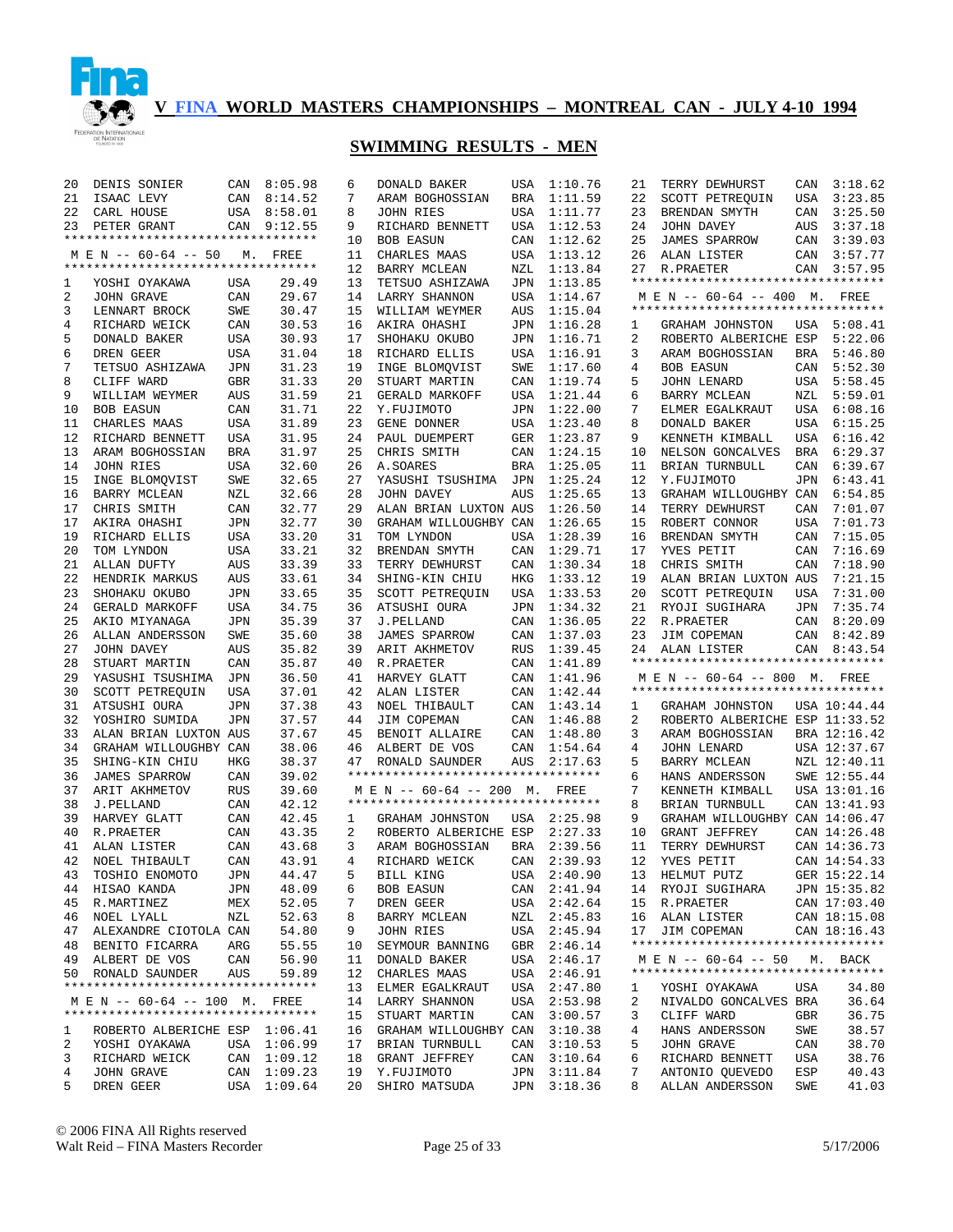

| 9  | KENNETH KIMBALL                    | USA        | 41.10       | 16 | AKIRA YABUKI                       |            | JPN 4:23.76 | 16           | SHUNSUKE UMEZAWA                                           | JPN        | 1:41.91     |
|----|------------------------------------|------------|-------------|----|------------------------------------|------------|-------------|--------------|------------------------------------------------------------|------------|-------------|
| 10 | DREN GEER                          | <b>USA</b> | 41.30       | 17 | TOSHIO KO NO                       | JPN        | 5:12.73     | 17           | WILLIAM WEYMER                                             | AUS        | 1:44.63     |
| 11 | H.ROCKENFELLER                     | <b>GER</b> | 41.62       | 18 | RONALD SAUNDER                     | AUS        | 6:04.27     | 18           | <b>JOSE PELLEGRINO</b>                                     | BRA        | 1:44.77     |
| 12 | YASUSHI TSUSHIMA                   | <b>JPN</b> | 41.69       |    | ********************************** |            |             | 19           | ATSUSHI OURA                                               | JPN        | 1:45.43     |
| 13 | WILLIAM REEVE                      | <b>USA</b> | 42.08       |    | M E N -- 60-64 -- 50               | М.         | BRST        | 20           | TSUTAE KOMATSU                                             | JPN        | 1:45.80     |
| 14 | GERALD MARKOFF                     | <b>USA</b> | 43.05       |    | ********************************** |            |             | 21           | BRENDAN SMYTH                                              | CAN        | 1:46.84     |
| 15 | RICHARD ELLIS                      | <b>USA</b> | 43.42       | 1  | MANUEL SANGUILY                    | USA        | 36.80       | 22           | CHRIS SMITH                                                | CAN        | 1:47.30     |
| 16 | MITSUYOSHI SUZUKI JPN              |            | 44.30       | 2  | <b>JOHN KORTHEUER</b>              | USA        | 37.06       | 23           | JOHN MONNE                                                 | CAN        | 1:49.12     |
| 17 | GENE DONNER                        | <b>USA</b> | 44.93       | 3  | KLAUS TEMPLEMAN                    | CAN        | 37.63       | 24           | RICHARD FRYLING                                            | USA        | 1:49.27     |
| 18 | YVES PETIT                         | CAN        | 45.90       | 4  | BOB BEST                           | USA        | 37.75       | 25           | J.BORDERIOUX                                               | FRA        | 1:50.10     |
| 19 | TOM LYNDON                         | <b>USA</b> | 47.80       | 5  | VITEZSLAV SVOZIL                   | TCH        | 38.30       | 26           | NOEL THIBAULT                                              | CAN        | 1:52.27     |
| 20 | JAMES SPARROW                      | CAN        | 48.14       | 6  | LENNART BROCK                      | SWE        | 38.90       | 27           | SUMIHIKO WASHIDA                                           | JPN        | 1:56.51     |
| 21 | FRED COULSON                       | CAN        | 49.31       | 7  | ATSUMU ARAKAWA                     | JPN        | 40.18       | 28           | PATRICK QUINN                                              |            | USA 1:56.81 |
| 22 | TOSHIO KO NO                       | JPN        | 49.84       | 8  | ALLAN DUFTY                        | AUS        | 40.54       | 29           | TE-SHU LIN                                                 |            | JPN 1:57.21 |
| 23 | ROBERT SOTAK                       | USA        | 49.98       | 9  | EDUARDO GOYRI                      | ARG        | 41.98       | 30           | J.PELLAND                                                  |            | CAN 1:58.20 |
| 24 | ROBERT CONNOR                      | USA        | 50.18       | 10 | BRUNELLO GRAJA                     | <b>ITA</b> | 42.39       | 31           | FRED COULSON                                               |            | CAN 2:02.33 |
| 25 | TE-SHU LIN                         | JPN        | 50.36       | 11 | HIROMU MIHARA                      |            | 42.84       | 32           |                                                            |            | MEX 2:02.80 |
|    |                                    |            |             |    |                                    | JPN        |             |              | R.MARTINEZ                                                 |            |             |
| 26 | AKIRA YABUKI                       | JPN        | 52.88       | 12 | DAN GRUENDER                       | USA        | 42.87       | 33           | YUTAKA IDE<br>**********************************           | JPN        | 2:07.11     |
| 27 | SHING-KIN CHIU                     | HKG        | 56.08       | 13 | PAUL DUEMPERT                      | GER        | 43.00       |              |                                                            |            |             |
| 28 | NOEL LYALL                         | NZL        | 57.66       | 14 | SHUNSUKE UMEZAWA                   | JPN        | 43.36       |              | M E N -- 60-64 -- 200 M. BRST                              |            |             |
| 29 | SAMUEL MCKELLIGAN MEX              |            | 59.45       | 15 | WILLIAM WEYMER                     | AUS        | 43.62       |              | **********************************                         |            |             |
| 30 | ALBERT DE VOS                      | CAN        | 1:06.46     | 16 | M.YAMAGISHI                        | JPN        | 43.64       | 1            | DIETER LOELIGER                                            | AUS        | 3:09.62     |
| 31 | RONALD SAUNDER                     | AUS        | 1:18.15     | 17 | ROBERT CHIALVA                     | FRA        | 43.97       | 2            | VITEZSLAV SVOZIL                                           | TCH        | 3:15.51     |
|    | ********************************** |            |             | 18 | ATSUSHI OURA                       | <b>JPN</b> | 44.69       | 3            | <b>BOB BEST</b>                                            | USA        | 3:17.18     |
|    | M E N -- 60-64 -- 100 M. BACK      |            |             | 19 | SEIJI HIMI                         | <b>JPN</b> | 44.92       | 4            | KLAUS TEMPLEMAN                                            | CAN        | 3:18.56     |
|    | ********************************** |            |             | 20 | CHRIS SMITH                        | CAN        | 45.33       | 5            | BRUNELLO GRAJA                                             | <b>ITA</b> | 3:23.36     |
| 1  | YOSHI OYAKAWA                      |            | USA 1:16.53 | 21 | JOSE PELLEGRINO                    | <b>BRA</b> | 45.37       | 6            | EDUARDO GOYRI                                              | ARG        | 3:37.05     |
| 2  | HANS ANDERSSON                     | SWE        | 1:23.84     | 22 | ALBERT DE VOS                      | CAN        | 46.04       | 7            | TSUTAE KOMATSU                                             | JPN        | 3:42.01     |
| 3  | RICHARD BENNETT                    | USA        | 1:24.46     | 23 | AKIRA YABUKI                       | JPN        | 46.32       | 8            | ROBERT CHIALVA                                             | FRA        | 3:42.53     |
| 4  | JOHN GRAVE                         | CAN        | 1:24.52     | 24 | WILLIAM REEVE                      | USA        | 46.63       | 9            | DAN GRUENDER                                               | USA        | 3:42.57     |
| 5  | NIVALDO GONCALVES BRA              |            | 1:25.53     | 25 | J.BORDERIOUX                       | FRA        | 47.07       | 10           | M.YAMAGISHI                                                | JPN        | 3:47.94     |
| 6  | DREN GEER                          | <b>USA</b> | 1:29.71     | 26 | SHIRO MATSUDA                      | JPN        | 47.27       | 11           | WILLIAM WEYMER                                             | AUS        | 3:54.04     |
| 7  | CLIFF WARD                         | GBR        | 1:29.95     | 27 | <b>JEAN ANDRIEU</b>                | FRA        | 47.48       | 12           | JOHN MONNE                                                 | CAN        | 3:54.69     |
| 8  | ANTONIO QUEVEDO                    | ESP        | 1:32.04     | 28 | PATRICK QUINN                      | USA        | 48.16       | 13           | NOEL THIBAULT                                              | CAN        | 4:00.45     |
| 9  | KENNETH KIMBALL                    | USA        | 1:32.42     | 29 | AKIO MIYANAGA                      | JPN        | 48.49       | 14           | RICHARD FRYLING                                            | USA        | 4:02.44     |
| 10 | H.ROCKENFELLER                     | GER        | 1:33.09     | 30 | JOHN MONNE                         | CAN        | 48.73       | 15           | J.BORDERIOUX                                               | FRA        | 4:09.12     |
| 11 | ALLAN ANDERSSON                    | SWE        | 1:37.08     | 31 | TSUTAE KOMATSU                     | JPN        | 48.84       | 16           | YUTAKA IDE                                                 | JPN        | 4:35.34     |
| 12 | <b>GERALD MARKOFF</b>              | USA        | 1:39.32     | 32 | SCOTT PETREQUIN                    | USA        | 49.33       | 17           | R.MARTINEZ                                                 |            | MEX 4:37.64 |
| 13 | HELMUT PUTZ                        | GER        | 1:42.71     | 33 | FRED COULSON                       | CAN        | 49.52       |              | **********************************                         |            |             |
| 14 |                                    |            |             | 34 |                                    |            | 49.94       |              |                                                            |            |             |
|    | YVES PETIT                         | CAN        | 1:44.13     |    | TE-SHU LIN                         | JPN        |             |              | M E N -- 60-64 -- 50<br>********************************** | М.         | FLY         |
| 15 | RICHARD ELLIS                      |            | USA 1:45.06 | 35 | NOEL THIBAULT                      | CAN        | 51.66       |              |                                                            |            |             |
| 16 | ROBERT CONNOR                      | USA        | 1:45.09     | 36 | R.MARTINEZ                         | MEX        | 53.80       | 1            | WALLY DOBLER                                               | <b>USA</b> | 31.39       |
| 17 | ROBERT SOTAK                       | USA        | 1:52.07     | 37 | SUMIHIKO WASHIDA                   | JPN        | 54.04       | 2            | MASAYASU KAMIYA                                            | JPN        | 33.43       |
| 18 | TE-SHU LIN                         | JPN        | 1:57.15     | 38 | YUTAKA IDE                         | JPN        | 56.28       | 3            | EDUARDO LEY                                                | ESP        | 33.68       |
| 19 | FRED COULSON                       | CAN        | 1:58.39     | 39 | JIM COPEMAN                        | CAN        | 58.07       | 4            | NIVALDO GONCALVES BRA                                      |            | 34.12       |
| 20 | BENOIT ALLAIRE                     | CAN        | 2:38.23     | 40 | SAMUEL MCKELLIGAN MEX              |            | 1:00.10     | 5            | JOHN KORTHEUER                                             | <b>USA</b> | 34.13       |
| 21 | RONALD SAUNDER                     | AUS        | 2:50.78     | 41 | BENOIT ALLAIRE                     | CAN        | 1:00.69     | 6            | SEYMOUR BANNING                                            | <b>GBR</b> | 35.11       |
|    | ********************************** |            |             | 41 | NOEL LYALL                         | NZL        | 1:00.69     | 7            | LARRY SHANNON                                              | <b>USA</b> | 35.21       |
|    | M E N -- 60-64 -- 200 M. BACK      |            |             |    | ********************************** |            |             | 8            | KLAUS TEMPLEMAN                                            | CAN        | 36.27       |
|    | ********************************** |            |             |    | MEN -- 60-64 -- 100 M. BRST        |            |             | $\circ$      | CHARLES MAAS                                               | USA        | 36.88       |
| 1  | YOSHI OYAKAWA                      |            | USA 2:56.68 |    | ********************************** |            |             |              | 10 ALLAN DUFTY                                             | AUS        | 37.34       |
| 2  | JOHN GRAVE                         |            | CAN 3:04.52 | 2  | JOHN KORTHEUER                     |            | USA 1:23.06 | 11           | KENNETH FRY                                                | CAN        | 37.52       |
| 3  | HANS ANDERSSON                     |            | SWE 3:06.58 | 3  | DIETER LOELIGER                    |            | AUS 1:26.49 | 12           | PAUL DUEMPERT                                              | GER        | 38.20       |
| 4  | RICHARD BENNETT                    |            | USA 3:10.04 | 4  | BOB BEST                           |            | USA 1:26.99 | 13           | R.NADEJDINE                                                | RUS        | 39.56       |
| 5  | KENNETH KIMBALL                    |            | USA 3:21.23 | 5  | VITEZSLAV SVOZIL                   |            | TCH 1:27.53 | 14           | JOSE PELLEGRINO                                            | BRA        | 39.72       |
| 6  | ANTONIO QUEVEDO                    |            | ESP 3:25.36 | 6  | KLAUS TEMPLEMAN                    |            | CAN 1:28.31 | 15           | KURT KARL                                                  | GER        | 39.85       |
| 7  | HELMUT PUTZ                        |            | GER 3:32.45 | 7  | BRUNELLO GRAJA                     |            | ITA 1:32.74 | 16           | PAUL BEREGI                                                | CAN        | 42.63       |
| 8  | WILLIAM REEVE                      |            | USA 3:32.47 | 8  | ATSUMU ARAKAWA                     |            | JPN 1:33.76 | 17           | GRANT JEFFREY                                              | CAN        | 43.31       |
| 9  | H.ROCKENFELLER                     |            | GER 3:33.14 | 9  | HIROMU MIHARA                      |            | JPN 1:35.22 | 18           | JOHN DAVEY                                                 | AUS        | 48.87       |
| 10 |                                    |            |             | 10 |                                    |            | CAN 1:37.13 | 19           | BENOIT ALLAIRE                                             |            | CAN 1:12.19 |
|    | GENE DONNER                        |            | USA 3:42.51 |    | BRIAN TURNBULL                     |            |             |              | ALAN BRIAN LUXTON AUS 1:12.46                              |            |             |
| 11 | ROBERT CONNOR                      |            | USA 3:47.49 | 11 | DAN GRUENDER                       |            | USA 1:37.56 | 20           | **********************************                         |            |             |
| 12 | PAUL BEREGI                        |            | CAN 3:56.82 | 12 | EDUARDO GOYRI                      |            | ARG 1:38.20 |              |                                                            |            |             |
| 13 | ROBERT SOTAK                       |            | USA 3:59.87 | 13 | TOSHIO YOSHIDA                     |            | JPN 1:39.30 |              | M E N -- 60-64 -- 100 M.                                   |            | FLY         |
| 14 | FRED COULSON                       |            | CAN 4:11.33 |    | 14 M.YAMAGISHI                     |            | JPN 1:40.16 |              | **********************************                         |            |             |
| 15 | YVES PETIT                         |            | CAN 4:13.67 |    | 15 ROBERT CHIALVA                  |            | FRA 1:41.14 | $\mathbf{1}$ | WALLY DOBLER                                               |            | USA 1:14.98 |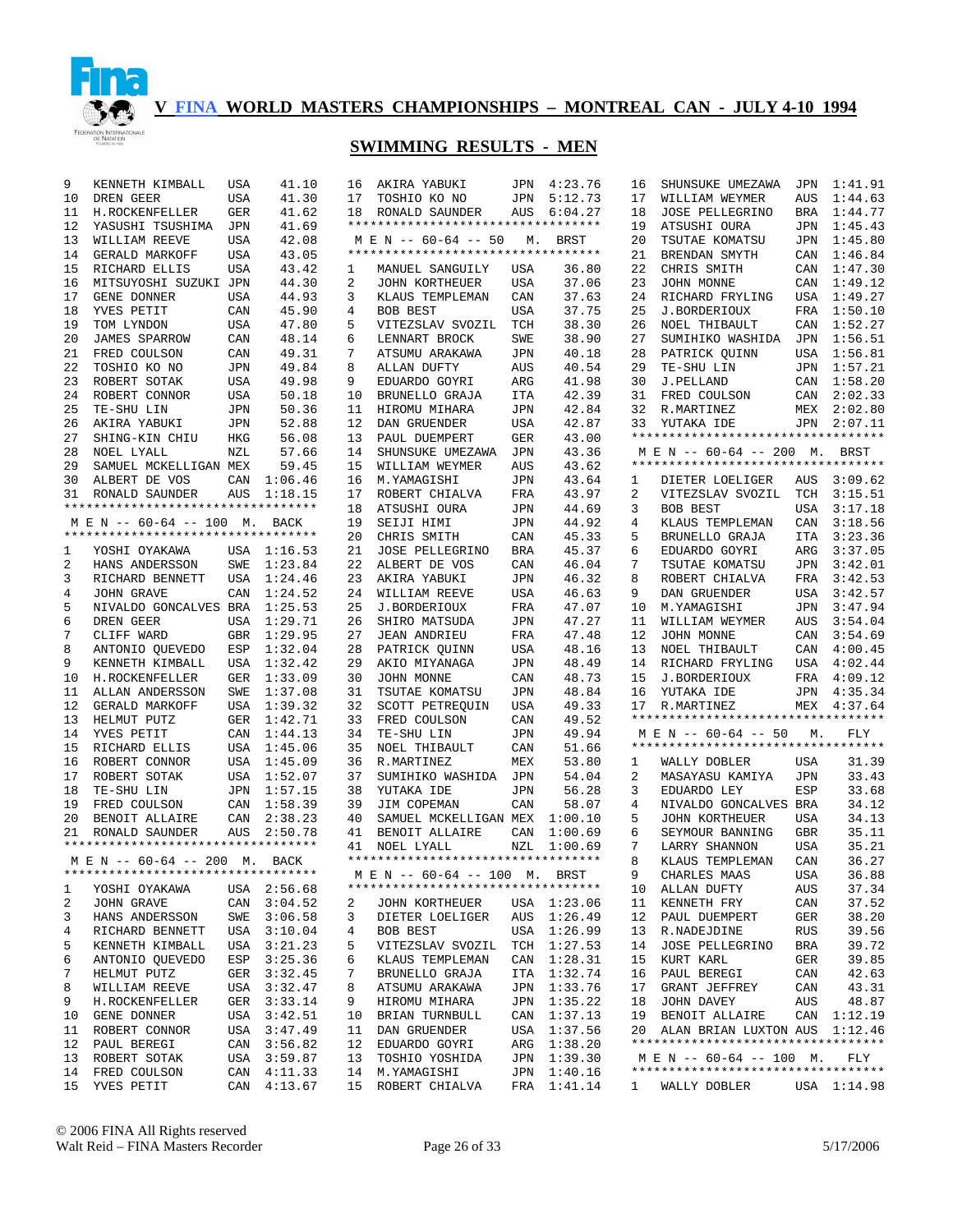

# **SWIMMING RESULTS - MEN**

| 2  | SEYMOUR BANNING                    | <b>GBR</b> | 1:22.54     | 11 | NELSON GONCALVES                                                    | BRA        | 7:53.64     | 6  | JIRO KOBAYASHI                     |     | JPN 1:17.43 |
|----|------------------------------------|------------|-------------|----|---------------------------------------------------------------------|------------|-------------|----|------------------------------------|-----|-------------|
| 3  | MASAYASU KAMIYA                    | <b>JPN</b> | 1:22.68     | 12 | Y.FUJIMOTO                                                          | JPN        | 7:57.57     | 7  | RICHARD LABAHN                     | USA | 1:18.16     |
| 4  | EDUARDO LEY                        | ESP        | 1:24.60     | 13 | EDUARDO GOYRI                                                       | ARG        | 8:10.37     | 8  | JORDAN WOLLE                       | USA | 1:18.46     |
| 5  | LARRY SHANNON                      | <b>USA</b> | 1:33.85     | 14 | HENDRIK MARKUS                                                      | AUS        | 8:19.68     | 9  | <b>JUSTIN DIEHL</b>                | USA | 1:18.98     |
| 6  | ALLAN DUFTY                        | AUS        | 1:35.07     | 15 | WILLIAM REEVE                                                       | USA        | 8:25.31     | 10 | LOTHAR KREMER                      | GER | 1:19.09     |
| 7  | KENNETH FRY                        | CAN        | 1:35.72     | 16 | RICHARD FRYLING                                                     | USA        | 8:43.58     | 11 | ALLEN MILES                        | GBR | 1:19.40     |
| 8  | ELMER EGALKRAUT                    | USA        | 1:37.89     | 17 | MASAE KOZAKA                                                        | JPN        | 8:51.27     | 12 | HANS KIRSCH                        | GER | 1:19.49     |
| 9  | MASAE KOZAKA                       | JPN        | 1:41.50     | 18 | AKIRA YABUKI                                                        | JPN        | 8:59.92     | 13 | <b>JORGE DRENKARD</b>              | ARG | 1:19.71     |
| 10 | GRANT JEFFREY                      | CAN        | 1:53.53     | 19 | PATRICK QUINN                                                       | USA        | 9:48.58     | 14 | YUJI SUZUKI                        |     | JPN 1:20.77 |
| 11 | HENDRIK MARKUS                     | AUS        | 1:53.94     |    | **********************************                                  |            |             | 15 | GERHARD GROSSER                    | GER | 1:21.08     |
|    |                                    |            |             |    |                                                                     |            |             |    |                                    |     |             |
| 12 | RICHARD FRYLING                    | USA        | 1:53.99     |    | M E N -- 65-69 -- 50<br>*********************************           | М.         | FREE        | 16 | D. CASOLINO                        | ITA | 1:22.29     |
| 13 | RYOJI SUGIHARA                     | JPN        | 1:58.21     |    |                                                                     |            |             | 17 | P. HENRI MONGEON                   |     | CAN 1:22.58 |
| 14 | JOHN DAVEY                         | AUS        | 2:06.95     | 1  | DICK WEBBER                                                         | USA        | 31.17       | 18 | WILSON MESTRINER                   | BRA | 1:22.92     |
|    | *********************************  |            |             | 2  | PETER VAN DIJK                                                      | USA        | 31.92       | 19 | ERNESTO ORLANDO                    | ARG | 1:23.05     |
|    | M E N -- 60-64 -- 200 M.           |            | FLY         | 3  | ROBERT BLAKE                                                        | USA        | 32.22       | 20 | DOUG STRONG                        | USA | 1:23.57     |
|    | ********************************** |            |             | 4  | KEITH CARTER                                                        | USA        | 32.58       | 21 | H.HATTORI                          |     | JPN 1:24.93 |
| 1  | SEYMOUR BANNING                    |            | GBR 3:10.70 | 5  | <b>JUSTIN DIEHL</b>                                                 | USA        | 32.86       | 22 | MAX BERGIER                        |     | FRA 1:26.72 |
| 2  | MANUEL SANGUILY                    | <b>USA</b> | 3:12.92     | 5  | ALLEN MILES                                                         | <b>GBR</b> | 32.86       | 23 | H.OLIVEIRA                         | ARG | 1:27.47     |
| 3  | MASAYASU KAMIYA                    | JPN        | 3:14.47     | 7  | LOTHAR KREMER                                                       | GER        | 33.22       | 24 | FRIDRICH HUEBNER                   | GER | 1:27.90     |
| 4  | DIETER LOELIGER                    | AUS        | 3:27.54     | 8  | GERARD CHATRY                                                       | FRA        | 33.44       | 25 | HAROLD JOHNSTON                    | CAN | 1:28.33     |
| 5  | CHARLES MAAS                       | <b>USA</b> | 3:34.27     | 9  | JIRO KOBAYASHI                                                      | JPN        | 33.72       | 26 | LEONARD HARRISON                   | CAN | 1:29.00     |
| 6  | <b>JOHN LENARD</b>                 | <b>USA</b> | 3:35.61     | 10 | SEIICHI MATSU-URA JPN                                               |            | 33.73       | 27 | EDWARD BULMAN                      | CAN | 1:29.01     |
| 7  | LARRY SHANNON                      | <b>USA</b> | 3:37.43     | 11 | YUJI SUZUKI                                                         | JPN        | 34.14       | 28 | EDWARD HABAN                       | USA | 1:29.31     |
| 8  | <b>JOSE PELLEGRINO</b>             | <b>BRA</b> | 3:50.28     | 12 | RICHARD LABAHN                                                      | USA        | 34.31       | 29 | <b>JOSE RIBEIRO</b>                | BRA | 1:32.07     |
| 9  | ELMER EGALKRAUT                    | USA        | 3:50.86     | 13 | JORDAN WOLLE                                                        | USA        | 34.55       | 30 | ALAN CARMICHAEL                    | USA | 1:32.60     |
|    |                                    |            |             |    |                                                                     |            |             |    |                                    |     |             |
| 10 | MASAE KOZAKA                       | <b>JPN</b> | 3:51.89     | 14 | JORGE DRENKARD                                                      | ARG        | 34.64       | 31 | KENNETH MARCHANT                   | CAN | 1:32.97     |
| 11 | PAUL BEREGI                        | CAN        | 3:59.99     | 15 | ZAVEN BOGHOSSIAN                                                    | <b>BRA</b> | 34.85       | 32 | ROSS BARR                          | USA | 1:34.84     |
| 12 | R.NADEJDINE                        | RUS        | 4:05.93     | 16 | HANS KIRSCH                                                         | <b>GER</b> | 34.94       | 33 | ZAVEN BOGHOSSIAN                   |     | BRA 1:35.42 |
| 13 | AKIRA YABUKI                       | JPN        | 4:33.63     | 17 | JACQUES L'HUINTRE FRA                                               |            | 35.19       | 34 | NOBUNAO UMEDA                      | JPN | 1:35.80     |
| 14 | RYOJI SUGIHARA                     | JPN        | 4:50.35     | 18 | MAX BERGIER                                                         | FRA        | 35.71       | 35 | SIDNEY INGERMAN                    | CAN | 1:40.20     |
| 15 | RICHARD FRYLING                    |            | USA 4:54.27 | 19 | LEONARD HARRISON                                                    | CAN        | 35.79       | 36 | KEITH WAKE                         | AUS | 1:44.84     |
|    | ********************************** |            |             | 20 | WILSON MESTRINER                                                    | <b>BRA</b> | 35.87       | 37 | KAORU SHIBATA                      |     | JPN 1:46.90 |
|    | M E N -- 60-64 -- 200 M. I.M.      |            |             | 21 | EDWARD HABAN                                                        | USA        | 36.14       | 38 | FRED STOCK                         |     | CAN 1:47.51 |
|    | ********************************** |            |             | 22 | P. HENRI MONGEON                                                    | CAN        | 36.50       | 39 | FERNANDO BARRERA                   |     | MEX 1:50.72 |
| 1  | GRAHAM JOHNSTON                    |            | USA 2:52.64 | 23 | HAROLD JOHNSTON                                                     | CAN        | 36.84       | 40 | MICHAEL MARSHALL                   | CAN | 1:55.11     |
| 2  | WALLY DOBLER                       |            | USA 2:55.12 | 24 | RALPH PERRY                                                         | USA        | 37.00       | 41 | EGON WEBERG                        | CAN | 1:57.70     |
| 3  | DIETER LOELIGER                    | AUS        | 2:58.58     | 25 | K.BOLLMANN                                                          | GER        | 37.05       | 42 | ROD SIMONCELLI                     | CAN | 2:02.86     |
| 4  | BOB BEST                           | USA        | 3:01.42     | 26 | D.CASOLINO                                                          | <b>ITA</b> | 37.18       | 43 | BRUCE ROGERS                       | CAN | 2:18.75     |
| 5  | MASAYASU KAMIYA                    | JPN        | 3:03.60     | 27 | HIROSHI HATTORI                                                     | JPN        | 37.21       | 44 | RICHARD WILSON                     | CAN | 2:26.93     |
| 6  | RICHARD WEICK                      | CAN        | 3:08.96     | 28 | H.OLIVEIRA                                                          | ARG        | 37.38       |    | ********************************** |     |             |
| 7  | JOHN LENARD                        | USA        | 3:15.82     | 29 | EDWARD BULMAN                                                       | CAN        | 39.00       |    | M E N -- 65-69 -- 200 M. FREE      |     |             |
| 8  | DONALD BAKER                       | <b>USA</b> | 3:20.09     | 30 | ALAN CARMICHAEL                                                     | USA        | 39.68       |    | ********************************** |     |             |
|    |                                    |            |             |    |                                                                     |            |             |    |                                    |     |             |
| 9  | NIVALDO GONCALVES BRA              |            | 3:21.48     | 31 | SIDNEY INGERMAN                                                     | CAN        | 39.78       | 1  | IMRE NYEKI                         | HUN | 2:38.73     |
| 10 | ALLAN DUFTY                        | AUS        | 3:23.50     | 32 | ROSS BARR                                                           | USA        | 40.40       | 2  | WINTHROP WILSON                    | USA | 2:43.37     |
| 11 | PAUL BEREGI                        | CAN        | 3:39.66     | 33 | KENNETH MARCHANT                                                    | CAN        | 40.42       | 3  | MAURICE LUSIEN                     | FRA | 2:53.81     |
| 12 | NELSON GONCALVES                   | BRA        | 3:39.83     | 34 | NOBUNAO UMEDA                                                       | JPN        | 40.79       | 4  | SHIZUO KONISHI                     | JPN | 2:54.55     |
| 13 | Y.FUJIMOTO                         | JPN        | 3:42.79     | 35 | <b>GORDON SCHALLA</b>                                               | USA        | 41.09       | 5  | ROBERT BLAKE                       | USA | 2:56.75     |
| 14 | BRENDAN SMYTH                      | CAN        | 3:42.89     | 36 | TSUGUO OKAWARA                                                      | JPN        | 41.88       | 6  | D.CASOLINO                         | ITA | 2:57.35     |
| 15 | HENDRIK MARKUS                     | AUS        | 3:47.32     |    | 37 MINORU JINNO                                                     | JPN        | 42.19       | 7  | GERHARD GROSSER                    |     | GER 2:59.08 |
|    | 16 GRANT JEFFREY                   |            | CAN 3:52.77 |    | 38 KEITH WAKE                                                       | AUS        | 44.42       | 8  | ALLEN MILES                        |     | GBR 2:59.22 |
|    | 17 ALAN BRIAN LUXTON AUS 4:40.69   |            |             |    | 39 FRED STOCK                                                       | CAN        | 44.48       | 9  | GERARD CHATRY                      |     | FRA 2:59.50 |
|    | 18 BENOIT ALLAIRE                  |            | CAN 5:26.29 |    | 40 HIRONAO TAKENAKA JPN                                             |            | 44.78       | 10 | RICHARD LABAHN                     |     | USA 3:02.49 |
|    | ********************************** |            |             |    | 41 FERNANDO BARRERA                                                 | MEX        | 45.42       | 11 | JORDAN WOLLE                       |     | USA 3:04.67 |
|    | M E N -- 60-64 -- 400 M. I.M.      |            |             |    | 42 EGON WEBERG                                                      | CAN        | 47.01       | 12 | HANS KIRSCH                        |     | GER 3:09.52 |
|    | ********************************** |            |             |    | 43 ROD SIMONCELLI                                                   | CAN        | 48.56       | 13 | P. HENRI MONGEON                   |     | CAN 3:18.56 |
| ı  | GRAHAM JOHNSTON                    |            | USA 6:13.87 |    | 44 DOUGLAS SHAY                                                     | CAN        | 56.29       | 14 | FRIDRICH HUEBNER                   | GER | 3:20.37     |
| 2  |                                    |            | AUS 6:20.09 |    | 45 RICHARD WILSON                                                   | CAN        | 58.38       | 15 | MAX BERGIER                        |     | FRA 3:21.20 |
|    | DIETER LOELIGER                    |            | JPN 6:43.55 |    | **********************************                                  |            |             |    |                                    |     |             |
| 3  | MASAYASU KAMIYA                    |            |             |    |                                                                     |            |             | 16 | MUNEKAZU SAMEJIMA JPN 3:26.00      |     |             |
| 4  | BOB BEST                           |            | USA 6:50.56 |    | M E N -- 65-69 -- 100 M. FREE<br>********************************** |            |             | 17 | ROSS BARR                          | USA | 3:29.70     |
| 5  | RICHARD WEICK                      |            | CAN 6:56.53 |    |                                                                     |            |             | 18 | KENNETH MARCHANT                   |     | CAN 3:30.02 |
| 6  | NIVALDO GONCALVES BRA 7:03.10      |            |             | 1  | IMRE NYEKI                                                          |            | HUN 1:11.21 | 19 | H.OLIVEIRA                         |     | ARG 3:31.04 |
| 7  | JOHN LENARD                        |            | USA 7:05.23 | 2  | PETER VAN DIJK                                                      |            | USA 1:12.60 | 20 | GLYNN JONES                        |     | USA 3:31.83 |
| 8  | SEYMOUR BANNING                    | GBR        | 7:29.52     | 3  | ROBERT BLAKE                                                        |            | USA 1:14.72 | 21 | ALAN CARMICHAEL                    |     | USA 3:45.61 |
| 9  | AKIRA OBA                          | JPN        | 7:39.94     | 4  | DICK WEBBER                                                         |            | USA 1:14.90 | 22 | FRED STOCK                         |     | CAN 4:05.01 |
|    |                                    |            | CAN 7:44.51 | 5  | SHIZUO KONISHI                                                      |            | JPN 1:16.61 | 23 | FERNANDO BARRERA MEX 4:10.24       |     |             |

© 2006 FINA All Rights reserved Walt Reid – FINA Masters Recorder Page 27 of 33 5/17/2006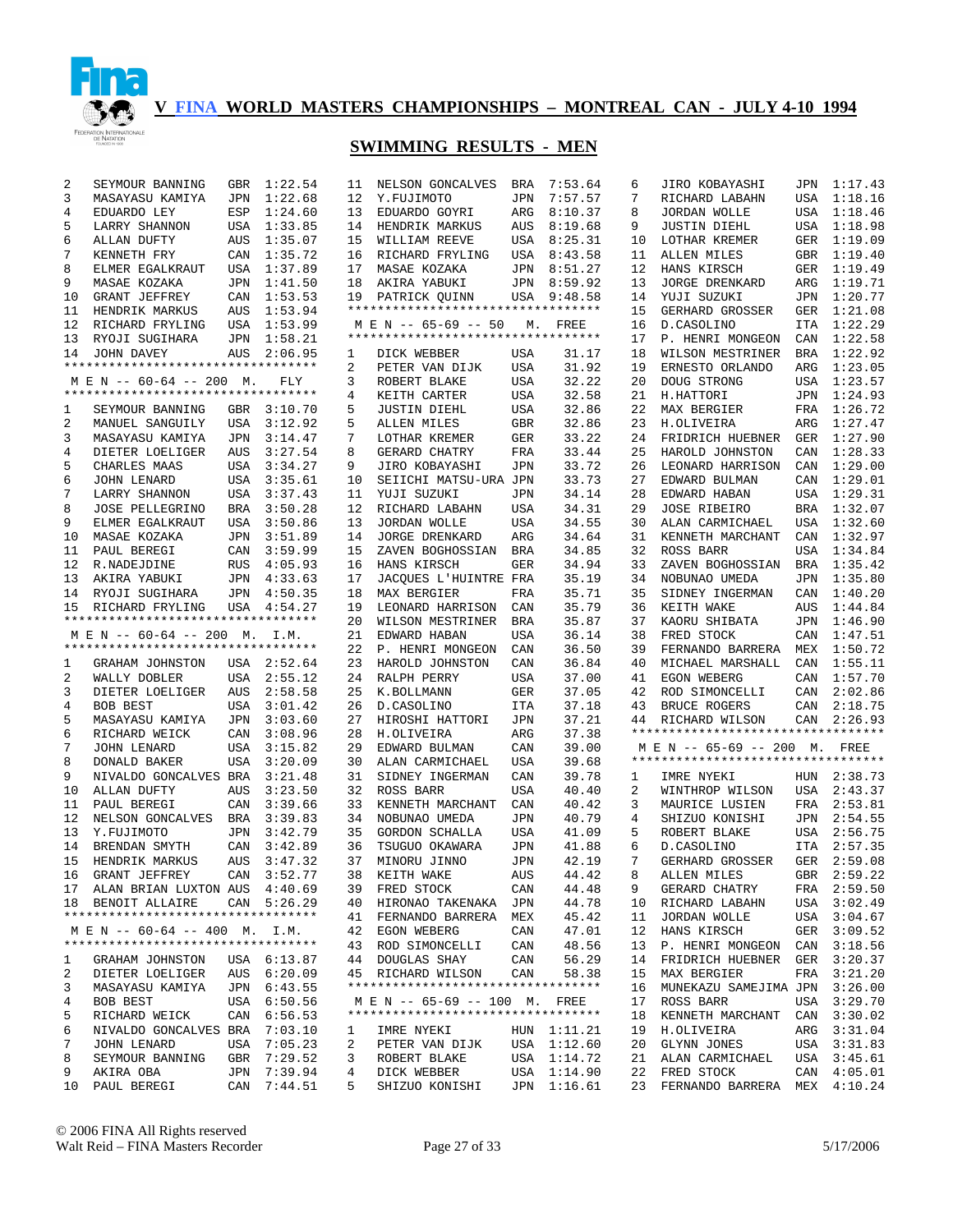

| 24             | R.LOPEZ                            |                | MEX 4:18.79  | 1              |
|----------------|------------------------------------|----------------|--------------|----------------|
|                |                                    |                |              |                |
| 25             | MICHAEL MARSHALL CAN 4:20.94       |                |              | 1              |
| 26             | ROD SIMONCELLI                     | CAN            | 4:42.18      | 1              |
|                | *********************************  |                |              | 1              |
|                |                                    |                |              |                |
|                | M E N -- 65-69 -- 400 M. FREE      |                |              | 2              |
|                | ********************************** |                |              | 2              |
| 1              | ROGER FRANKS                       | USA            | 5:49.00      | 2              |
| 2              | SHIZUO KONISHI                     | JPN            | 6:21.14      | 2              |
|                |                                    |                |              |                |
| 3              | GERARD CHATRY                      | FRA            | 6:22.44      | 2              |
| 4              | GERHARD GROSSER                    | GER            | 6:31.03      | 2              |
| 5              | ALLEN MILES                        | GBR            | 6:32.26      | 2              |
| 6              | ROBERT BLAKE                       | USA            | 6:35.05      | 2              |
|                |                                    |                |              |                |
| 7              | JORDAN WOLLE                       | USA            | 6:39.17      | $\star$        |
| 8              | DOUG STRONG                        | USA            | 6:43.97      | ÷.             |
| 9              | JOHN DAILY                         | USA            | 6:47.50      | $\star$        |
| 10             | JACQUES AMYOT                      | CAN            | 6:55.23      | 1              |
|                |                                    |                |              |                |
| 11             | HANS KIRSCH                        | GER            | 6:58.22      | 2              |
| 12             | FRIDRICH HUEBNER GER               |                | 7:02.62      | 3              |
| 13             | P. HENRI MONGEON                   | CAN            | 7:06.29      | $\overline{4}$ |
| 14             |                                    | $\mathtt{CAN}$ | 7:20.12      | 5              |
|                | EDWARD BULMAN                      |                |              |                |
| 15             | NAGAHARU SUZUKI                    | JPN            | 7:29.05      | 6              |
| 16             | KENNETH MARCHANT                   | CAN            | 7:33.07      | 7              |
| 17             | H.OLIVEIRA                         | ARG            | 7:34.46      | 8              |
|                |                                    |                |              |                |
| 18             | ROSS BARR                          | USA            | 7:39.03      | 9              |
| 19             | SIDNEY INGERMAN                    | CAN            | 8:04.55      | $\mathbf 1$    |
|                | 20 MICHAEL MARSHALL                |                | CAN 9:24.31  | 1              |
|                | ********************************** |                |              | 1              |
|                |                                    |                |              |                |
|                | M E N -- 65-69 -- 800 M. FREE      |                |              | 1              |
|                | ********************************** |                |              | 1              |
| $\mathbf{1}$   | WINTHROP WILSON USA 12:03.13       |                |              | 1              |
| $\overline{2}$ | MAURICE LUSIEN                     |                | FRA 12:22.86 | $\star$        |
|                |                                    |                |              |                |
| 3              | D.CASOLINO                         |                | ITA 12:45.58 | ÷.             |
| $\overline{4}$ | GERHARD GROSSER                    |                | GER 13:26.95 | $\star$        |
| 5              | JORDAN WOLLE                       |                | USA 13:51.22 | 1              |
| 6              | JOHN DAILY                         |                | USA 13:57.46 | 2              |
|                |                                    |                |              |                |
| 7              | ROBERT BLAKE                       |                | USA 13:58.62 | 3              |
| 8              | MALCOLM STEVENS                    |                | AUS 14:05.50 | $\overline{4}$ |
| 9              | JACQUES AMYOT                      |                | CAN 14:15.44 | 5              |
| 10             | GLYNN JONES                        |                | USA 14:23.16 | 6              |
|                |                                    |                |              |                |
| 11             | KENNETH MARCHANT                   |                | CAN 15:28.18 | 7              |
| 12             | ROSS BARR                          |                | USA 15:39.37 | 8              |
| 13             | MAX BERGIER                        |                | FRA 15:51.62 | 9              |
|                |                                    |                |              |                |
| 14             | WARREN FOSTER                      |                | USA 16:23.22 | 1              |
| 15             | FRED STOCK                         |                | CAN 17:46.68 | 1              |
|                | 16 PAUL GUERARD                    |                | CAN 18:38.67 | 1              |
| 17             | R.LOPEZ                            |                | MEX 19:02.15 | 1              |
|                |                                    |                |              |                |
|                | 18 NORMAN BURTON                   |                | CAN 19:13.24 | 1              |
|                | ********************************** |                |              | 1              |
|                | M E N -- 65-69 -- 50 M. BACK       |                |              | $\star$        |
|                | ********************************** |                |              | ×.             |
|                |                                    |                |              |                |
| 1              | IMRE NYEKI                         | HUN            | 37.33        | *              |
| 2              | PETER VAN DIJK                     | USA            | 37.70        | 1              |
| 3              | JORGE DRENKARD                     | ARG            | 42.77        | 2              |
| 4              |                                    |                |              |                |
|                | RALPH PERRY                        | USA            | 42.78        | 3              |
| 5              | LOTHAR KREMER                      | GER            | 43.32        | 4              |
| 6              | SHIZUO KONISHI                     | JPN            | 44.53        | 5              |
| 7              | GERHARD GROSSER                    | GER            | 44.64        | 6              |
|                |                                    |                |              |                |
| 8              | JACQUES L'HUINTRE                  | FRA            | 45.08        | 7              |
| 9              | JUSTIN DIEHL                       | USA            | 45.31        | 8              |
| 10             | RICHARD LABAHN                     | USA            | 45.69        | 9              |
| 11             | ZAVEN BOGHOSSIAN                   | BRA            | 46.53        | 1              |
|                |                                    |                |              |                |
| 12             | GERHARD HERTEL                     | GER            | 47.31        | 1              |
| 13             | KEIJI KINUGASA                     | JPN            | 48.52        | 1              |
| 14             | LEONARD HARRISON                   | CAN            | 50.17        | 1              |
| 15             | HERMANN VROOM                      | CAN            | 50.49        | 1              |
|                |                                    |                |              |                |

| 16             | CECIL BENFOLD                      | GBR        | 50.96          |
|----------------|------------------------------------|------------|----------------|
| 17             | EGON WEBERG                        | CAN        | 51.71          |
| 18             | HIROSHI HATTORI                    | JPN        | 52.08          |
| 19             | P. HENRI MONGEON                   | CAN        | 53.28          |
| 20             | ALAN CARMICHAEL                    | USA        | 53.65          |
| 21             | GORDON SCHALLA                     | USA        | 54.27          |
| 22             | MINORU JINNO                       |            | 55.24          |
|                |                                    | JPN        |                |
| 23             | HIRONAO TAKENAKA                   | JPN        | 1:01.25        |
| 24             | DOUGLAS SHAY                       | CAN        | 1:04.39        |
| 25             | MINORU TAKATA                      | JPN        | 1:08.33        |
| 26             | KEITH WAKE                         | AUS        | 1:09.04        |
| 27             | BRUCE ROGERS                       | CAN        | 1:36.16        |
|                | *********************************  |            |                |
|                | M E N -- 65-69 -- 100 M. BACK      |            |                |
|                | ********************************** |            |                |
| 1              | IMRE NYEKI                         | HUN        | 1:21.94        |
| $\overline{a}$ | ROGER FRANKS                       | USA        | 1:23.44        |
| 3              | PETER VAN DIJK                     | USA        | 1:26.20        |
| 4              |                                    |            |                |
|                | JORGE DRENKARD                     | ARG        | 1:32.70        |
| 5              | RALPH PERRY                        | USA        | 1:36.25        |
| б              | JUSTIN DIEHL                       | USA        | 1:37.18        |
| 7              | RICHARD LABAHN                     | USA        | 1:41.15        |
| 8              | JACQUES L'HUINTRE FRA              |            | 1:41.75        |
| 9              | PAUL MUMPFER                       | GER        | 1:43.59        |
| 10             | LEONARD HARRISON                   | CAN        | 1:52.59        |
| 11             | EDWARD BULMAN                      | CAN        | 1:56.10        |
| 12             | CECIL BENFOLD                      | GBR        | 1:59.08        |
| 13             | HERMANN VROOM                      | CAN        | 2:03.69        |
| 14             | WILLIAM DEKLERK                    | CAN        | 2:05.14        |
|                |                                    |            |                |
| 15             | SHAY<br>DOUGLAS                    | CAN        | 2:45.41        |
|                | ********************************** |            |                |
|                | M E N -- 65-69 -- 200 M.           |            | BACK           |
|                |                                    |            |                |
|                | *********************************  |            |                |
| 1              | IMRE NYEKI                         | HUN        | 2:56.23        |
| $\overline{2}$ | ROGER FRANKS                       | USA        | 2:58.49        |
|                |                                    |            |                |
| 3<br>4         | JORGE DRENKARD                     | ARG        | 3:29.33        |
|                | RALPH PERRY                        | USA        | 3:29.51        |
| 5              | JUSTIN DIEHL                       | USA        | 3:36.39        |
| 6              | MALCOLM STEVENS                    | AUS        | 3:37.05        |
| 7              | TED ROACH                          | CAN        | 3:44.05        |
| 8              | PAUL MUMPFER                       | GER        | 3:44.76        |
| 9              | JOHN DAILY                         | USA        | 3:44.77        |
| 10             | DOUG STRONG                        | USA        | 4:09.11        |
| 11             | CECIL BENFOLD                      | GBR        | 4:11.99        |
| 12             | WILLIAM DEKLERK                    | CAN        | 4:27.64        |
| 13             | TUNG-SHI LEE                       | JPN        | 5:11.53        |
| 14             | ROD SIMONCELLI                     | CAN        | 5:12.91        |
| 15             | DOUGLAS SHAY                       |            | 6:05.81        |
|                | ********************************** | CAN        |                |
|                |                                    |            |                |
|                | M E N -- 65-69 -- 50 M. BRST       |            |                |
|                | ********************************** |            |                |
| 1              | CHARLES MOSS                       | USA        | 38.98          |
| 2              | EDUARDO MARTINEZ                   | ARG        | 39.98          |
| 3              | KARL KNOPS                         | GER        | 40.02          |
| 4              | WERNER KRAUSE                      | GER        | 40.13          |
| 5              | JOSEPH KURTZMAN                    | USA        | 40.40          |
| б              | ERNESTO ORLANDO                    | ARG        | 40.97          |
| 7              | KARL HAUTER                        | GER        | 41.83          |
| 8              | TOM LOGAN                          | NZL        | 42.84          |
| 9              |                                    |            | 43.08          |
|                | MUNEKAZU SAMEJIMA JPN              |            |                |
| 10             | GEORGE MCVEY                       | USA        | 43.93          |
| 11             | ROBERT CUNNINGHAM USA              |            | 44.11          |
| 12             | GERHARD HERTEL                     | GER        | 44.80          |
| 13<br>14       | AKINORI SAKAMOTO<br>PAUL MUMPFER   | JPN<br>GER | 44.91<br>45.29 |

| 15           | K.BOLLMANN                                                          | GER            | 45.85        |
|--------------|---------------------------------------------------------------------|----------------|--------------|
| 16           | CHIN-LU WANG                                                        | TPE            | 46.67        |
| 17           | DICK WEBBER                                                         | USA            | 49.16        |
| 18           | HERMANN VROOM                                                       | CAN            | 49.34        |
| 19           | MINORU TAKATA                                                       | JPN            | 50.51        |
| 20           | WILLIAM DEKLERK                                                     | CAN            | 51.20        |
| 21           | MINORU JINNO                                                        | JPN            | 51.44        |
| 22           | EGON WEBERG                                                         | CAN            | 51.46        |
| 23           | HIRONAO TAKENAKA                                                    | JPN            | 52.81        |
| 24           | NOBUNAO UMEDA                                                       | JPN            | 53.29        |
| 25           | TSUGUO OKAWARA                                                      | JPN            | 53.85        |
| 26           | NORMAN BURTON                                                       | CAN            | 54.40        |
| 27           | GORDON SCHALLA                                                      | USA            | 54.64        |
| 28           | GEORGE TOMBLER                                                      | CAN            | 55.41        |
| 29           | RICHARD WILSON                                                      | CAN            | 56.42        |
| 30           | KAORU SHIBATA                                                       | JPN            | 1:00.27      |
| 31           | K.MUELLER                                                           | GER            | 1:03.56      |
| 32           | BRUCE ROGERS                                                        | CAN            | 1:35.00      |
|              | **********************************                                  |                |              |
|              | M E N -- 65-69 -- 100 M. BRST                                       |                |              |
|              | **********************************                                  |                |              |
| $\mathbf{1}$ | WERNER KRAUSE                                                       | GER            | 1:30.74      |
| 2            | KARL KNOPS                                                          | GER            | 1:30.94      |
| 3            | EDUARDO MARTINEZ                                                    | ARG            | 1:31.21      |
| 4            | JOSEPH KURTZMAN                                                     | USA            | 1:34.67      |
| 5            | KARL HAUTER                                                         | GER            | 1:36.26      |
| 6            | ERNESTO ORLANDO                                                     | ARG            | 1:36.47      |
| 7            | MUNEKAZU SAMEJIMA JPN                                               |                | 1:36.96      |
| 8            | GEORGE MCVEY                                                        | USA            | 1:38.34      |
| 9            | PAUL MUMPFER                                                        | GER            | 1:38.95      |
| 10           | TOM LOGAN                                                           | NZL            | 1:39.44      |
| 11           | AKINORI SAKAMOTO                                                    | JPN            | 1:43.56      |
| 12           | TED ROACH                                                           | CAN            | 1:45.02      |
| 13           | FRIDRICH HUEBNER                                                    |                | 1:49.71      |
| 14           |                                                                     | GER            | 1:51.53      |
|              | K.BOLLMANN                                                          | GER            |              |
| 15           | WILLIAM DEKLERK                                                     | CAN            | 1:51.96      |
| 16           | HERMANN VROOM                                                       | CAN            | 1:55.77      |
| 17           | MINORU TAKATA                                                       | JPN            | 1:58.42      |
| 18           | EGON WEBERG                                                         | CAN            | 2:01.01      |
| 19           | R.LOPEZ                                                             | MEX            | 2:01.65      |
| 20           | NORMAN BURTON                                                       | CAN            | 2:11.21      |
| 21           | KEITH WAKE                                                          | AUS            | 2:12.99      |
| 22           | KAORU SHIBATA                                                       | JPN            | 2:19.07      |
|              | **********************************<br>M E N -- 65-69 -- 200 M. BRST |                |              |
|              | **********************************                                  |                |              |
| $\mathbf{1}$ | KARL KNOPS                                                          | GER            | 3:24.90      |
| 2            | KARL HAUTER                                                         | GER            | 3:26.98      |
| 3            | EDUARDO MARTINEZ                                                    | ARG            | 3:27.84      |
| 4            | WERNER KRAUSE                                                       | GER            | 3:33.52      |
| 5            | PAUL MUMPFER                                                        | GER            | 3:36.14      |
| б.           | MUNEKAZU SAMEJIMA JPN                                               |                | 3:39.33      |
| 7            | ROBERT CUNNINGHAM USA                                               |                | 3:40.04      |
| 8            | TOM LOGAN                                                           | NZL            | 3:41.80      |
| 9            | TED ROACH                                                           | CAN            | 3:51.80      |
| 10           | WILLIAM DEKLERK                                                     | CAN            | 4:10.98      |
| 11           | K.BOLLMANN                                                          | GER            | 4:15.55      |
| 12           | HERMANN VROOM                                                       | $\mathtt{CAN}$ | 4:17.86      |
| 13           | NORMAN BURTON                                                       | CAN            | 4:42.29      |
| 14           | KEITH WAKE                                                          |                | AUS  4:51.32 |
|              | **********************************                                  |                |              |
|              | M E N -- 65-69 -- 50 M.                                             |                | FLY          |
|              | **********************************                                  |                |              |
|              | 1 WINTHROP WILSON USA                                               |                | 35.17        |
| 2            | JOSEPH KURTZMAN USA                                                 |                | 35.90        |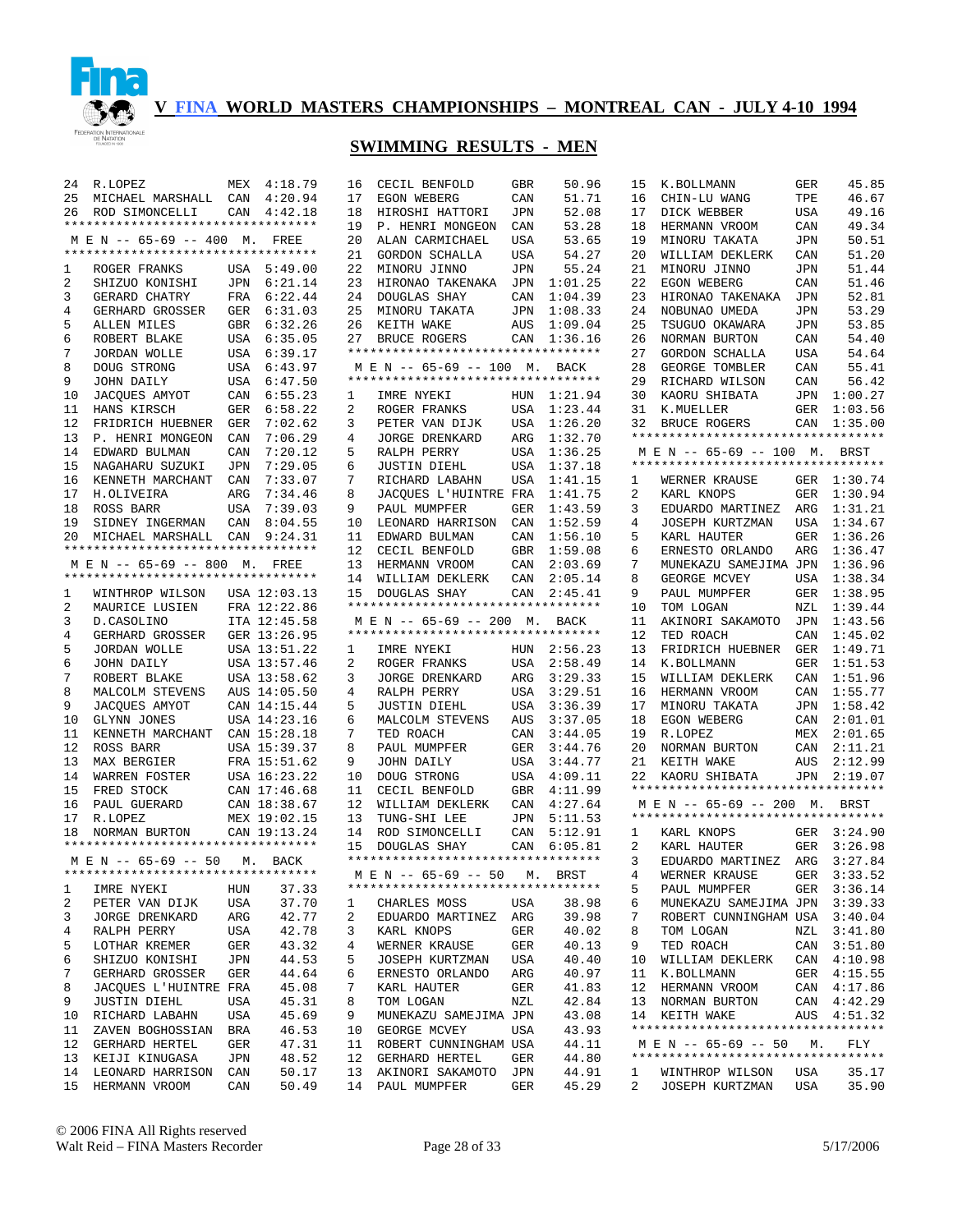

| 3            | KEITH CARTER                       | USA        | 36.53       | 2            | ROGER FRANKS                       | USA        | 6:51.04      | 18 | DENIS CROCKETT                     | CAN        | 1:46.49      |
|--------------|------------------------------------|------------|-------------|--------------|------------------------------------|------------|--------------|----|------------------------------------|------------|--------------|
| 4            | DICK WEBBER                        | USA        | 38.49       | 3            | MAURICE LUSIEN                     | FRA        | 7:13.66      | 19 | CARLOCINIO MOURA                   | <b>BRA</b> | 1:46.80      |
| 5            | LOTHAR KREMER                      | <b>GER</b> | 39.52       | 4            | TOM LOGAN                          | NZL        | 7:43.19      | 20 | JOHN MELVILLE                      | USA        | 1:51.37      |
| 6            | EDUARDO MARTINEZ                   | ARG        | 40.71       | 5            | ROBERT CUNNINGHAM USA              |            | 7:44.80      | 21 | GUILLERMO RAMOS                    | MEX        | 1:59.57      |
| 7            | <b>GERHARD HERTEL</b>              | GER        | 40.82       | 6            | KEITH CARTER                       | USA        | 7:51.28      | 22 | M.GIAMPIETRO                       | ITA        | 2:04.00      |
| 8            | CHIN-LU WANG                       | TPE        | 41.30       | 7            | TED ROACH                          | CAN        | 7:52.65      | 23 | JOHN ROBERTSON                     | USA        | 2:05.58      |
| 9            | FRIDRICH HUEBNER                   | GER        | 46.18       | 8            | AKINORI SAKAMOTO                   | JPN        | 8:12.56      | 24 | JEAN-MARIE JOBIN                   | CAN        | 2:26.64      |
| 10           | BILL JOHNSON                       | CAN        | 47.84       | 9            | MALCOLM STEVENS                    | AUS        | 8:14.48      | 25 | ROGER POISSONNET                   | CAN        | 2:26.75      |
| 11           | LEONARD HARRISON                   | CAN        | 48.73       | 10           | JOHN DAILY                         | USA        | 8:18.11      | 26 | F.AGUIRRE                          | MEX        | 4:37.58      |
| 12           | EDWARD BULMAN                      | CAN        | 49.99       | 11           | DOUG STRONG                        | USA        | 8:33.99      |    | ********************************** |            |              |
| 13           | HAROLD JOHNSTON                    | CAN        | 51.44       | 12           | GLYNN JONES                        | USA        | 9:02.81      |    | M E N -- 70-74 -- 200 M. FREE      |            |              |
| 14           | CECIL BENFOLD                      | GBR        | 52.11       | 13           | BILL JOHNSON                       | CAN        | 9:09.98      |    | ********************************** |            |              |
| 15           | <b>JOSE RIBEIRO</b>                | BRA        | 54.61       | 14           | WARREN FOSTER                      | USA        | 9:17.67      | 1  | KEVIN VICKERY                      | AUS        | 2:50.01      |
| 16           | PAUL GUERARD                       | CAN        | 56.80       | 15           | TUNG-SHI LEE                       |            | JPN 10:36.88 | 2  | HANS JUNG                          | GER        | 3:04.30      |
| 17           | SIDNEY INGERMAN                    | CAN        | 58.29       |              | ********************************** |            |              | 3  | <b>JOHN FLORANCE</b>               | USA        | 3:07.34      |
| 18           | <b>JOSE HERNANDEZ</b>              | MEX        | 58.53       |              | M E N -- 70-74 -- 50               |            | M. FREE      | 4  | WAYNE SHADBOLT                     | USA        | 3:09.19      |
| 19           | NORMAN BURTON                      | CAN        | 1:05.62     |              | *********************************  |            |              | 5  | NILS KLING                         | SWE        | 3:11.24      |
|              | ********************************** |            |             | 1            | <b>JOHN FLORANCE</b>               | USA        | 31.94        | 6  | <b>JAMES EDWARDS</b>               | USA        | 3:13.24      |
|              | M E N -- 65-69 -- 100 M.           |            | FLY         | 2            | DONALD AGATE                       | USA        | 33.04        | 7  | TIBOR JENEY                        | <b>HUN</b> | 3:19.15      |
|              | ********************************** |            |             | 3            | ROGERS HOLMES                      | USA        | 33.56        | 8  | RICHARD LOIZEAUX                   | USA        | 3:19.84      |
| 1            | CHARLES MOSS                       |            | USA 1:21.09 | 4            | NILS KLING                         | SWE        | 34.26        | 9  | CARLOCINIO MOURA                   | <b>BRA</b> | 3:47.35      |
| 2            | WINTHROP WILSON                    | USA        | 1:23.04     | 5            | ROGER HALIMI                       | FRA        | 34.53        | 10 | LEONARD LAWSON                     | RSA        | 3:50.71      |
| 3            | KEITH CARTER                       | USA        | 1:33.54     | 6            | HANS JUNG                          | GER        | 34.80        | 11 | ALEX MCINTOSH                      | <b>USA</b> | 3:56.69      |
| 4            | BILL JOHNSON                       | CAN        | 1:54.53     | 7            | RICHARD LOIZEAUX                   | USA        | 34.88        | 12 | DENIS CROCKETT                     | CAN        | 4:06.56      |
| 5            | MALCOLM STEVENS                    | AUS        | 1:56.64     | 8            | YOSHIO HAYASHI                     | JPN        | 35.32        | 13 | JOHN MELVILLE                      | USA        | 4:18.80      |
| 6            | WARREN FOSTER                      | USA        | 2:02.90     | 9            | DORE SCHWAB                        | USA        | 36.20        | 14 | F.AGUIRRE                          |            | MEX 9:17.53  |
| 7            | <b>JOSE RIBEIRO</b>                | BRA        | 2:37.91     | 10           | ARNE JUTNER                        | SWE        | 36.42        |    | ********************************** |            |              |
|              | ********************************** |            |             | 11           | GEORGE BRINTON                     | USA        | 36.59        |    | M E N -- 70-74 -- 400 M. FREE      |            |              |
|              | M E N -- 65-69 -- 200 M.           |            | FLY         | 12           | JOSE BENIAMINO                     | BRA        | 37.31        |    | ********************************** |            |              |
|              | ********************************** |            |             | 13           | RICHARD AVERY                      | USA        | 37.33        | 1  | KEVIN VICKERY                      |            | AUS 6:02.59  |
| 1            | CHARLES MOSS                       |            | USA 3:10.61 | 14           | IMRE JUHASZ                        | CAN        | 37.35        | 2  | HANS JUNG                          | GER        | 6:41.75      |
| 2            | JOSEPH KURTZMAN                    | USA        | 3:22.83     | 15           | RUSSELL SIMPSON                    | CAN        | 38.14        | 3  | WAYNE SHADBOLT                     | USA        | 6:50.11      |
| 3            | KARL KNOPS                         | GER        | 3:25.07     | 16           | ROBERT HARRIS                      | USA        | 38.17        | 4  | NILS KLING                         | SWE        | 6:57.07      |
| 4            | MAURICE LUSIEN                     | FRA        | 3:31.65     | 17           | ROY MACALISTER                     | GBR        | 38.42        | 5  | RICHARD SMITH                      | USA        | 7:08.04      |
| 5            | KEITH CARTER                       | USA        | 3:48.29     | 18           | JOHN ROBERTSON                     | USA        | 41.43        | 6  | SEITA INAYOSHI                     | JPN        | 7:22.80      |
| 6            | AKINORI SAKAMOTO                   | JPN        | 4:16.25     | 19           | ALEX MCINTOSH                      | USA        | 41.80        | 7  | ELLIOTT SCHOFIELD USA              |            | 7:27.67      |
| 7            | ROBERT CUNNINGHAM USA              |            | 4:18.84     | 20           | GILLES LA ROCHE                    | CAN        | 43.00        | 8  | SHOZO IZUNO                        | JPN        | 7:45.89      |
| 8            | <b>BILL JOHNSON</b>                | CAN        | 4:28.82     | 21           | ALBERTO CARVALHO                   | <b>BRA</b> | 43.05        | 9  | PETER LEE                          | <b>USA</b> | 7:58.66      |
| 9            | WARREN FOSTER                      | USA        | 4:43.61     | 22           | DENIS CROCKETT                     | CAN        | 43.07        | 10 | RUSSELL SIMPSON                    | CAN        | 8:02.79      |
| 10           | DOUG STRONG                        | USA        | 4:56.48     | 23           | KENNETH JONES                      | CAN        | 44.66        | 11 | LEONARD LAWSON                     | <b>RSA</b> | 8:17.03      |
| 11           | NAGAHARU SUZUKI                    |            | JPN 5:05.11 | 24           | LEONARD LAWSON                     | <b>RSA</b> | 47.13        | 12 | JAMES DE TAR                       | <b>BRA</b> | 8:29.53      |
|              | ********************************** |            |             | 25           | GUILLERMO RAMOS                    | MEX        | 48.96        | 13 | DENIS CROCKETT                     | CAN        | 8:59.65      |
|              | M E N -- 65-69 -- 200 M. I.M.      |            |             | 26           | M.GIAMPIETRO                       | <b>ITA</b> | 50.69        | 14 | MAX AVENEL                         |            | FRA 10:47.84 |
|              | ********************************** |            |             | 27           | ASAO NISHIKAWA                     | JPN        | 54.82        |    | ********************************** |            |              |
| 1            | CHARLES MOSS                       |            | USA 3:00.43 | 28           | ROGER POISSONNET                   | CAN        | 1:01.53      |    | M E N -- 70-74 -- 800 M. FREE      |            |              |
| 2            | KARL HAUTER                        | GER        | 3:15.12     |              | ********************************** |            |              |    | ********************************** |            |              |
| 3            | KARL KNOPS                         | GER        | 3:20.30     |              | M E N -- 70-74 -- 100 M. FREE      |            |              | 1  | KEVIN VICKERY                      |            | AUS 12:42.49 |
| 4            | MAURICE LUSIEN                     | FRA        | 3:24.01     |              | ********************************** |            |              | 2  | HANS JUNG                          |            | GER 13:52.44 |
| .5           | ALLEN MILES                        |            | GBR 3:31.93 | 1            | KEVIN VICKERY                      |            | AUS 1:15.55  | 3  | WAYNE SHADBOLT                     |            | USA 14:06.24 |
| 6            | TOM LOGAN                          |            | NZL 3:33.80 | $\mathbf{2}$ | JOHN FLORANCE                      |            | USA 1:16.89  | 4  | JAMES EDWARDS                      |            | USA 14:22.55 |
| 7            | ERNESTO ORLANDO                    |            | ARG 3:35.08 | 3            | HANS JUNG                          |            | GER 1:19.18  | 5  | RICHARD SMITH                      |            | USA 14:37.56 |
| 8            | ROBERT CUNNINGHAM USA 3:36.16      |            |             | 4            | NILS KLING                         | SWE        | 1:19.29      | 6  | ELLIOTT SCHOFIELD USA 15:07.05     |            |              |
| 9            | DICK WEBBER                        | USA        | 3:37.06     | 5            | DONALD AGATE                       | USA        | 1:19.34      | 7  | MAURIO LOMBARDI                    |            | ITA 15:16.34 |
| 10           | JOHN DAILY                         | USA        | 3:41.95     | 6            | RICHARD LOIZEAUX                   | USA        | 1:22.50      | 8  | RUSSELL SIMPSON                    |            | CAN 16:51.98 |
| 11           | MUNEKAZU SAMEJIMA JPN              |            | 3:47.79     | 7            | WAYNE SHADBOLT                     | USA        | 1:22.54      | 9  | LEONARD LAWSON                     |            | RSA 17:15.42 |
| 12           | MALCOLM STEVENS                    | AUS        | 3:47.89     | 8            | SHOZO IZUNO                        | JPN        | 1:25.34      | 10 | JAMES DE TAR                       |            | BRA 17:41.65 |
| 13           | BILL JOHNSON                       |            | CAN 4:11.46 | 9            | ARNE JUTNER                        | SWE        | 1:27.87      | 11 | FRED WARREN                        |            | CAN 20:03.89 |
| 14           | CECIL BENFOLD                      |            | GBR 4:13.87 | 10           | TIBOR JENEY                        | HUN        | 1:28.21      | 12 | F.AGUIRRE                          |            | MEX 40:50.40 |
| 15           | TUNG-SHI LEE                       |            | JPN 4:56.34 | 11           | DORE SCHWAB                        | USA        | 1:29.25      |    | ********************************** |            |              |
| 16           | <b>JOSE RIBEIRO</b>                |            | BRA 5:06.14 | 12           | SEITA INAYOSHI                     | JPN        | 1:29.46      |    | M E N -- 70-74 -- 50               |            | M. BACK      |
| 17           | ROD SIMONCELLI                     |            | CAN 5:48.90 | 13           | IMRE JUHASZ                        | CAN        | 1:29.54      |    | ********************************** |            |              |
|              | ********************************** |            |             | 14           | JOSE BENIAMINO                     | BRA        | 1:31.69      | ı  | GORO TANIGUCHI                     | JPN        | 40.08        |
|              | M E N -- 65-69 -- 400 M. I.M.      |            |             | 15           | RUSSELL SIMPSON                    | CAN        | 1:32.07      | 2  | GEORGE GANDSEY                     | USA        | 40.65        |
|              | ********************************** |            |             | 16           | ROY MACALISTER                     | GBR        | 1:37.08      | 3  | <b>B.HORVATH</b>                   | HUN        | 41.02        |
| $\mathbf{1}$ | CHARLES MOSS                       |            | USA 6:33.23 | 17           | LEONARD LAWSON                     | RSA        | 1:43.64      | 4  | GEORGE BRINTON                     | USA        | 41.69        |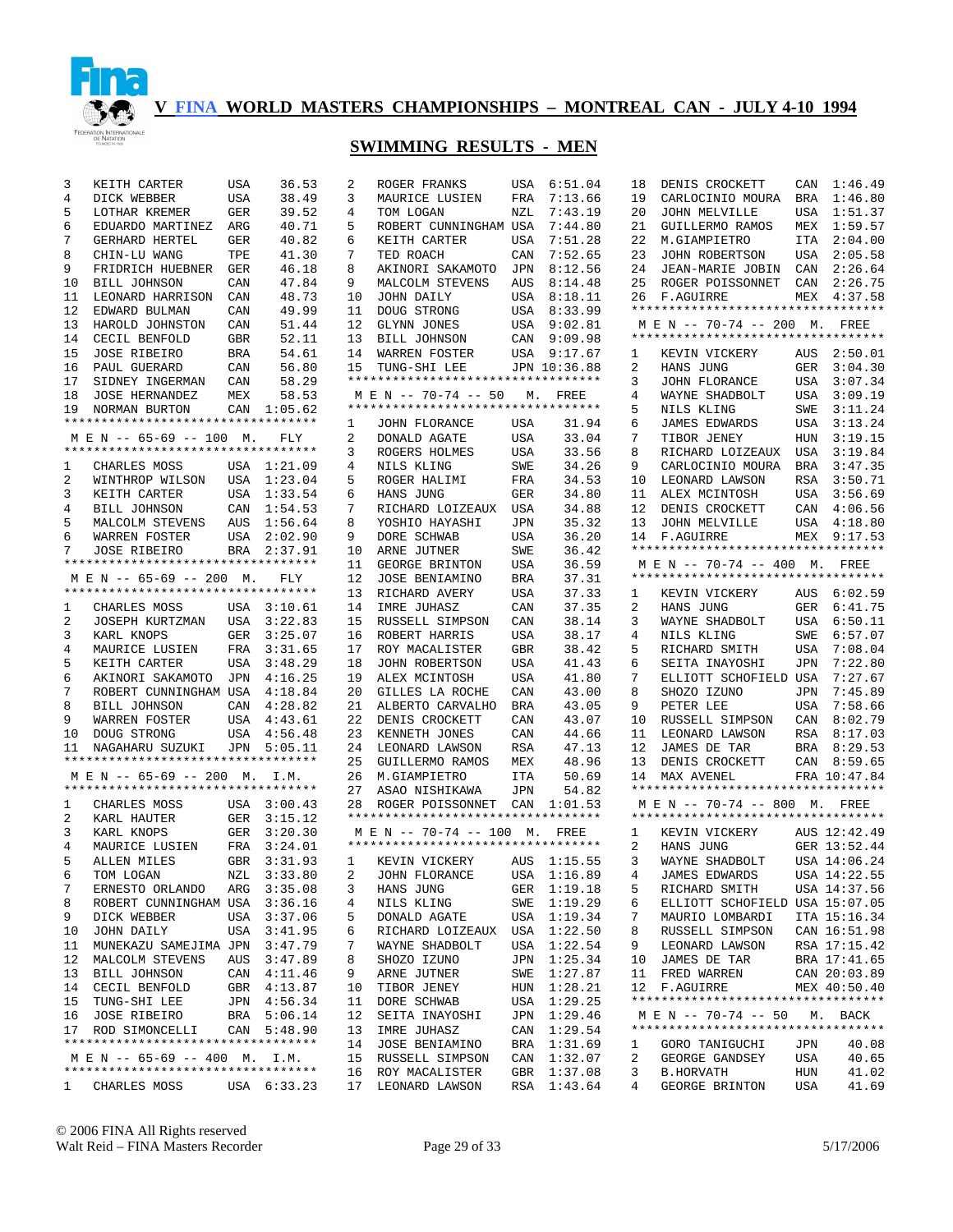

# **SWIMMING RESULTS - MEN**

| 5      | ROGERS HOLMES                                                 | USA        | 41.72              | 3      | A.LAFUENTE                         | ARG        | 45.94              | Е            |
|--------|---------------------------------------------------------------|------------|--------------------|--------|------------------------------------|------------|--------------------|--------------|
| 6      | RICHARD AVERY                                                 | USA        | 45.17              | 4      | ABRASHA BRAININ                    | USA        | 46.17              |              |
| 7      | ALBERTO CARVALHO                                              | BRA        | 46.24              | 5      | YOSHIO HAYASHI                     | JPN        | 46.27              | ε            |
| 8      | ELLIOTT SCHOFIELD USA                                         |            | 46.42              | 6      | NORMAN GARSOE                      | USA        | 46.61              | Š            |
| 9      | ROGER HALIMI                                                  | FRA        | 47.77              | 7      | KENNETH JONES                      | CAN        | 47.64              |              |
| 10     | ARNE JUTNER                                                   | SWE        | 49.16              | 8      | JOHN FLORANCE                      | USA        | 48.25              |              |
| 10     | HANS LURSSEN                                                  | GER        | 49.16              | 9      | OLOF LIPPOLD                       | GBR        | 48.51              |              |
| 12     | ROBERT HARRIS                                                 | USA        | 50.18              | 10     | SEITA INAYOSHI                     | JPN        | 49.08              | 1            |
| 13     | ROY MACALISTER                                                | GBR        | 51.75              | 11     | IMRE JUHASZ                        | CAN        | 50.15              |              |
| 14     | YOSHIO HAYASHI                                                | JPN        | 51.93              | 12     | FUMITOSHI SUZUKA                   | JPN        | 51.79              |              |
| 15     | JAMES DE TAR                                                  | BRA        | 52.05              | 13     | RICHARD AVERY                      | USA        | 51.94              |              |
| 16     | FUMITOSHI SUZUKA                                              | JPN        | 53.17              | 14     | M.GIAMPIETRO                       | ITA        | 52.39              |              |
| 17     | RUSSELL SIMPSON                                               | CAN        | 55.45              | 15     | KOKEI YOSHIDA                      | JPN        | 52.89              |              |
| 18     | LENNART INGMO                                                 | SWE        | 58.97              | 16     | LENNART INGMO                      | SWE        | 53.20              |              |
| 19     | MAX AVENEL                                                    | FRA        | 1:01.28            | 17     | BERTIL SANDQVIST                   | FIN        | 55.49              |              |
| 20     | ROGER POISSONNET                                              | CAN        | 1:08.90            | 18     | ROGER POISSONNET                   | CAN        | 1:01.23            |              |
| 21     | FRED WARREN                                                   | CAN        | 1:14.44            | 19     | PEDRO MARGARIT                     | ESP        | 1:02.14            |              |
| 22     | JEAN-MARIE JOBIN                                              | CAN        | 1:16.79            | 20     | DANIEL MCNEIL                      | USA        | 1:03.27            | 1            |
| 23     | DANIEL MCNEIL                                                 | USA        | 1:18.57            | 21     | JEAN-MARIE JOBIN                   | CAN        | 1:24.02            |              |
| 24     | EDWARD BLOCH                                                  | USA        | 1:31.49            |        | ********************************** |            |                    |              |
|        | **********************************                            |            |                    |        | M E N -- 70-74 -- 100 M.           |            | BRST               |              |
|        | M E N -- 70-74 -- 100 M.                                      |            | BACK               |        | ********************************** |            |                    |              |
|        | *********************************                             |            |                    | 1      | BARTON GREENBERG                   | USA        | 1:34.12            |              |
| 1      | GORO TANIGUCHI                                                | JPN        | 1:29.87            | 2      | A.LAFUENTE                         | ARG        | 1:43.43            |              |
| 2      | GEORGE GANDSEY                                                | USA        | 1:31.89            | 3      | WALTER MINNICH                     | GER        | 1:43.74            |              |
| 3      | GEORGE BRINTON                                                | USA        | 1:32.32            | 4      | NORMAN GARSOE                      | USA        | 1:45.30            |              |
| 4      | <b>B.HORVATH</b>                                              | HUN        | 1:34.73            | 5      | KENNETH JONES<br>MAURIO LOMBARDI   | CAN        | 1:46.43            |              |
| 5<br>6 | CECIL EARL WALTER USA<br>JOHN DAVIS                           |            | 1:42.47            | 6<br>7 |                                    | ITA        | 1:46.87            |              |
| 7      |                                                               | GBR<br>USA | 1:43.18<br>1:43.40 | 8      | ABRASHA BRAININ<br>JOHN DAVIS      | USA<br>GBR | 1:48.71<br>1:51.78 |              |
| 8      | <b>JAMES EDWARDS</b><br>WAYNE SHADBOLT                        | USA        | 1:45.37            | 9      | FUMITOSHI SUZUKA                   | <b>JPN</b> | 1:54.11            |              |
| 9      | ALBERTO CARVALHO                                              | BRA        | 1:45.43            | 10     | OLOF LIPPOLD                       | GBR        | 1:54.62            |              |
| 10     | ELLIOTT SCHOFIELD USA                                         |            | 1:46.50            | 11     | SEITA INAYOSHI                     | JPN        | 1:55.06            |              |
| 11     | ARNE JUTNER                                                   | SWE        | 1:53.53            | 12     | RICHARD AVERY                      | USA        | 1:59.78            | 1            |
| 12     | KAIZO WATANABE                                                | JPN        | 1:56.10            | 13     | LENNART INGMO                      | SWE        | 2:01.10            |              |
| 13     | HANS LURSSEN                                                  | GER        | 1:57.40            | 14     | BERTIL SANDQVIST                   | FIN        | 2:04.42            |              |
| 14     | ROY MACALISTER                                                | GBR        | 1:57.52            | 15     | M.GIAMPIETRO                       | ITA        | 2:06.30            |              |
| 15     | JAMES DE TAR                                                  | BRA        | 2:01.94            | 16     | KOKEI YOSHIDA                      | JPN        | 2:08.66            |              |
| 16     | MAX AVENEL                                                    | FRA        | 2:13.14            | 17     | JOHN ROBERTSON                     | USA        | 2:11.57            |              |
| 17     | FRED WARREN                                                   | CAN        | 2:42.54            | 18     | ROGER POISSONNET                   | CAN        | 2:23.00            |              |
| 18     | DANIEL MCNEIL                                                 | USA        | 2:53.00            | 19     | PEDRO MARGARIT                     | ESP        | 2:27.80            |              |
|        | **********************************                            |            |                    | 20     | FRED WARREN                        | CAN        | 2:29.70            |              |
|        | M E N -- 70-74 -- 200 M.                                      |            | BACK               | 21     | DANIEL MCNEIL                      | USA        | 2:31.78            |              |
|        | **********************************                            |            |                    |        | ********************************** |            |                    | 1            |
| 1      | GORO TANIGUCHI                                                |            | JPN 3:20.73        |        | M E N -- 70-74 -- 200 M.           |            | BRST               |              |
| 2      | ROGERS HOLMES                                                 |            | USA 3:27.01        |        | ********************************** |            |                    |              |
| 3      | GEORGE GANDSEY                                                | USA        | 3:29.72            | 1      | MAURIO LOMBARDI                    | ITA        | 3:48.53            |              |
| 4      | <b>JAMES EDWARDS</b>                                          | USA        | 3:41.65            | 2      | A.LAFUENTE                         | ARG        | 3:48.60            | F            |
| 5      | JOHN DAVIS                                                    | GBR        | 3:46.48            | 3      | NORMAN GARSOE                      | USA        | 3:53.88            | Е            |
| 6      | CECIL EARL WALTER USA                                         |            | 3:47.76            | 4      | JOHN DAVIS                         | GBR        | 3:57.36            |              |
| 7      | NORMAN GARSOE                                                 | USA        | 3:53.30            | 5      | ABRASHA BRAININ                    | USA        | 4:04.47            | ε            |
| 8      | ALBERTO CARVALHO                                              | BRA        | 3:59.78            | 6      | OLOF LIPPOLD                       | GBR        | 4:17.87            | Š            |
| 9      | TIBOR JENEY                                                   |            | HUN 4:01.07        | 7      | BERTIL SANDOVIST                   | FIN        | 4:33.36            | 1            |
| 10     | ELLIOTT SCHOFIELD USA 4:12.63                                 |            |                    | 8      | LENNART INGMO                      | SWE        | 4:38.48            | $\mathbf{1}$ |
| 11     | ARNE JUTNER                                                   | SWE        | 4:13.39            | 9      | KOKEI YOSHIDA                      | JPN        | 4:42.04            | 1            |
| 12     | ROY MACALISTER                                                |            | GBR 4:16.63        | 10     | PEDRO MARGARIT                     | ESP        | 5:26.31            | $\mathbf{1}$ |
| 13     | VLADIMIR OUCHAKOF USA                                         |            | 4:34.11            | 11     | DANIEL MCNEIL                      | USA        | 5:31.63            | $\mathbf{1}$ |
| 14     | MAX AVENEL                                                    | FRA        | 4:49.20            |        | ********************************** |            |                    | $\mathbf{1}$ |
| 15     | JOHN MELVILLE                                                 | USA        | 5:16.41            |        | M E N -- 70-74 -- 50               | <b>M.</b>  | FLY                | $\mathbf{1}$ |
| 16     | FRED WARREN                                                   | CAN        | 5:49.62            |        | ********************************** |            |                    | $\mathbf{1}$ |
|        | **********************************                            |            |                    | 1      | ROGERS HOLMES                      | USA        | 39.24              | ź            |
|        | M E N -- 70-74 -- 50 M.<br>********************************** |            | BRST               | 2      | JOHN FLORANCE                      | USA        | 40.79              |              |
|        |                                                               |            |                    | 3      | GEORGE BRINTON                     | USA        | 43.29              | ź            |
| 1<br>2 | BARTON GREENBERG                                              | USA        | 41.54              | 4<br>5 | WALTER MINNICH                     | GER        | 43.49              | 1            |
|        | WALTER MINNICH                                                | GER        | 42.18              |        | FUMITOSHI SUZUKA                   | JPN        | 48.73              | 2            |

| $7^{\circ}$          | ABRASHA BRAININ                                                     | USA            | 48.89                      |
|----------------------|---------------------------------------------------------------------|----------------|----------------------------|
|                      | KENNETH JONES                                                       | CAN            | 52.20                      |
| 8                    | YOSHIO HAYASHI JPN<br>OLOF LIPPOLD GBR                              | $\mathtt{JPN}$ | 52.78                      |
| 9                    |                                                                     |                | 56.33                      |
|                      | **********************************                                  |                |                            |
|                      | MEN -- 70-74 -- 100 M. FLY                                          |                |                            |
|                      | *********************************                                   |                |                            |
| $1 -$                | NILS KLING                                                          |                | SWE 1:51.11                |
| $\overline{2}$       | CECIL EARL WALTER USA                                               |                | 1:52.39                    |
| 3                    | RICHARD SMITH USA                                                   |                | 1:54.86                    |
| 4                    | TIBOR JENEY<br>ALEX MCINTOSH                                        | HUN            | 2:01.44                    |
| 5                    |                                                                     |                | USA 2:20.51                |
| б.<br>7 <sup>7</sup> | V.SMIRIAGUINE                                                       | RUS            | 2:35.34                    |
|                      | VLADIMIR OUCHAKOF USA 2:35.45<br>********************************** |                |                            |
|                      | M E N -- 70-74 -- 200 M.                                            |                | FLY                        |
|                      | **********************************                                  |                |                            |
|                      | 1 GERHARD MITSCH GER 4:20.94                                        |                |                            |
| $\mathbf{2}$         |                                                                     |                |                            |
| 3                    | V.SMIRIAGUINE RUS 5:21.45<br>VLADIMIR OUCHAKOF USA 5:40.75          |                |                            |
| $4\overline{ }$      | T.R. JOHNSON USA 7:47.39                                            |                |                            |
|                      | **********************************                                  |                |                            |
|                      | MEN -- 70-74 -- 200 M. I.M.                                         |                |                            |
|                      | **********************************                                  |                |                            |
| $\mathbf{1}$         |                                                                     |                | USA 3:54.45                |
| $\overline{2}$       | RICHARD SMITH<br>NORMAN GARSOE                                      | USA            | 4:04.81                    |
| 3                    |                                                                     |                |                            |
| 4                    | ROBERT HARRIS                                                       |                |                            |
| 5                    |                                                                     |                |                            |
| б.                   | VLADIMIR OUCHAKOF USA 4:46.05                                       |                |                            |
|                      | *********************************                                   |                |                            |
|                      | M E N -- 70-74 -- 400 M. I.M.                                       |                |                            |
|                      | **********************************                                  |                |                            |
|                      | 1 KEVIN VICKERY AUS 7:34.15<br>2 RICHARD SMITH USA 8:29.07          |                |                            |
|                      |                                                                     |                | USA 8:29.07<br>USA 8:36.87 |
|                      | CECIL EARL WALTER USA                                               |                |                            |
| 3                    |                                                                     |                |                            |
| 4                    |                                                                     |                |                            |
| 5                    | GERHARD MITSCH GER 8:48.52<br>ALEX MCINTOSH USA 9:51.51             |                |                            |
| б.                   |                                                                     |                |                            |
| 7                    | VLADIMIR OUCHAKOF USA 10:35.52<br>T.R. JOHNSON USA 13:36.13         |                |                            |
|                      | **********************************                                  |                |                            |
|                      | M E N -- 75-79 -- 50 M. FREE                                        |                |                            |
|                      | **********************************                                  |                |                            |
| $\mathbf{1}$         | MIRIO VISENTIN ARG                                                  |                | 33.15                      |
| $\overline{a}$       | HARRY CLASS                                                         |                | 35.64                      |
| 3                    | WALTER LEDGARD                                                      | CAN<br>PER     | 36.83                      |
| $\overline{4}$       | GERHARD HEIN                                                        |                | 36.95                      |
| 5                    | EDWARD REYNOLDS                                                     | GER<br>CAN     | 37.07                      |
| 6 —                  | PETE OKUMOTO                                                        | USA            | 37.17                      |
| $\overline{7}$       | GUS CLEMENS                                                         | USA            | 37.27                      |
| 8                    | ROBERT KNAPP                                                        | USA            | 37.39                      |
| 9                    | BEANS YAMAMOTO                                                      | USA            | 37.77                      |
| 10                   | SEBASTIAO SILVA                                                     | BRA            | 37.91                      |
| 11                   | OTTO KUTZ                                                           | GER            | 38.48                      |
| 12                   | NILS FERM                                                           | SWE            | 39.59                      |
| 13                   | LUCIEN SPAGNOLI                                                     | FRA            | 39.62                      |
| 14                   | DONALD GINGRAS                                                      | USA            | 40.72                      |
| 15                   | WALTER MACPHERSON CAN                                               |                | 42.84                      |
| 16                   | YUKIO MORIYAMA                                                      | JPN            | 52.57                      |
|                      | 17 JOHN GIBBS<br>**********************************                 |                | USA 1:24.11                |
|                      |                                                                     |                | FREE                       |
|                      | M E N -- 75-79 -- 100 M.<br>**********************************      |                |                            |
| $1 \quad$            | MIRIO VISENTIN ARG 1:19.30                                          |                |                            |

© 2006 FINA All Rights reserved Walt Reid – FINA Masters Recorder Page 30 of 33 5/17/2006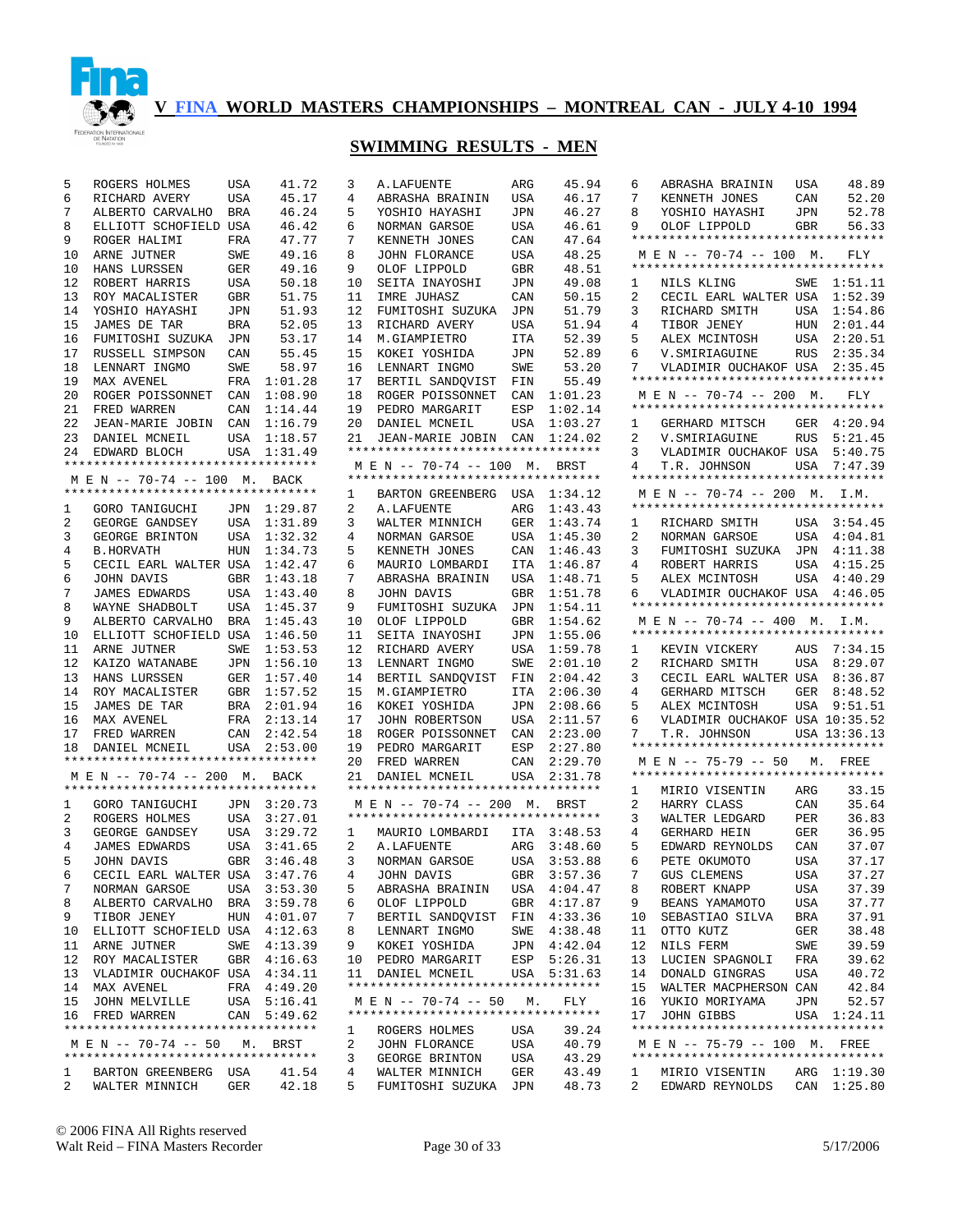

# **SWIMMING RESULTS - MEN**

| 3                       | PETE OKUMOTO                                                       | USA            | 1:26.47                      |
|-------------------------|--------------------------------------------------------------------|----------------|------------------------------|
| $\overline{4}$          | GUS CLEMENS                                                        | USA            | 1:26.88                      |
| 5                       | HARRY CLASS                                                        | CAN            | 1:27.35                      |
| 6                       | WALTER LEDGARD PER                                                 |                | 1:28.07                      |
| 7                       | OTTO KUTZ                                                          | GER            | 1:29.16                      |
| 8                       | FRANK MURPHY                                                       |                | 1:30.22                      |
| 9                       | BEANS YAMAMOTO                                                     | USA<br>USA     | 1:34.98                      |
|                         |                                                                    |                |                              |
|                         | 10 SEBASTIAO SILVA BRA 1:38.31<br>11 WALTER MACPHERSON CAN 1:40.62 |                |                              |
|                         |                                                                    |                |                              |
|                         | 12 LESLIE BULLEN AUS                                               |                | 1:42.26                      |
|                         | 13 YASUO ITAMI<br>14 JOHN GIBBS                                    | JPN            | 1:54.47                      |
|                         |                                                                    |                | USA 3:25.85                  |
|                         | **********************************                                 |                |                              |
|                         | M E N -- 75-79 -- 200 M. FREE                                      |                |                              |
|                         | **********************************                                 |                |                              |
| 1                       | MIRIO VISENTIN ARG 3:09.64                                         |                |                              |
| $\overline{a}$          | OTTO KUTZ                                                          | GER            | 3:19.68                      |
| $\overline{\mathbf{3}}$ | PETE OKUMOTO                                                       |                | USA 3:21.77                  |
| $\overline{4}$          | GUS CLEMENS                                                        | USA            | 3:26.66                      |
| 5                       | FRANK MURPHY                                                       |                | USA 3:27.90                  |
| б.                      | WALTER MACPHERSON CAN 3:45.63                                      |                |                              |
| 7 <sup>7</sup>          | CHARLES WOOLLS CAN 4:37.37                                         |                |                              |
|                         | **********************************                                 |                |                              |
|                         | M E N -- 75-79 -- 400 M. FREE                                      |                |                              |
|                         | *********************************                                  |                |                              |
|                         |                                                                    |                |                              |
|                         | 1 ALDO DA ROSA USA 6:40.68<br>PETE OKUMOTO                         |                |                              |
| 2                       |                                                                    |                | USA 7:13.26<br>GER 7:25.87   |
| 3                       | OTTO KUTZ                                                          |                |                              |
| 4                       | <b>GUS CLEMENS</b>                                                 |                | USA 7:27.10<br>USA 7:43.33   |
| 5                       | FRANK MURPHY                                                       |                |                              |
| 6                       | FRANK<br>GEORGE RAFTER                                             |                | USA 8:00.36<br>GER 8:05.83   |
| 7 <sup>7</sup>          | HEINZ SIEGEL                                                       |                |                              |
| 8                       | WALTER MACPHERSON CAN                                              |                |                              |
|                         |                                                                    |                | CAN 8:16.72<br>AUS 8:22.81   |
|                         |                                                                    |                |                              |
|                         | 9 LESLIE BULLEN<br>10 YASUO ITAMI<br>11 CHARLES WOOLLS             |                | JPN 9:02.33<br>CAN 9:24.43   |
|                         | 12 SEIO FUKUOKA                                                    |                | JPN 9:48.54                  |
|                         | **********************************                                 |                |                              |
|                         | M E N -- 75-79 -- 800 M. FREE                                      |                |                              |
|                         | **********************************                                 |                |                              |
|                         |                                                                    |                |                              |
| $\mathbf{1}$            | MIRIO VISENTIN ARG 14:19.26<br>ALDO DA ROSA USA 14:21.34           |                |                              |
| 2                       |                                                                    |                |                              |
| 3                       | OTTO KUTZ                                                          |                | GER 14:58.92                 |
| $\overline{4}$          | PETE OKUMOTO                                                       |                | USA 15:22.46                 |
| 5                       | GEORGE RAFTER USA $15:58.57$                                       |                |                              |
| 6                       | NILS FERM                                                          |                | SWE 16:25.38                 |
| 7                       | HEINZ SIEGEL<br>LESLIE BULLEN                                      |                | GER 17:02.09<br>AUS 17:31.69 |
| 8                       |                                                                    |                |                              |
| 9                       | FRANK TILLOTSON USA 20:01.08                                       |                |                              |
| 10                      | CHARLES WOOLLS                                                     |                | CAN 20:27.01                 |
|                         | **********************************                                 |                |                              |
|                         | M E N -- 75-79 -- 50 M. BACK                                       |                |                              |
|                         | **********************************                                 |                |                              |
| 1                       | RAY TAFT                                                           | USA            | 39.49                        |
| $\mathbf{2}$            | GERHARD HEIN                                                       |                | 44.35                        |
|                         |                                                                    | GER            |                              |
| 3                       | BEANS YAMAMOTO                                                     | USA            | 46.55                        |
| 4                       | NILS FERM                                                          | SWE            | 47.29                        |
| 5                       | SHOJI MIZUTA                                                       | JPN            | 48.18                        |
| 6                       | HARRY CLASS                                                        | $\mathtt{CAN}$ | 48.21                        |
| 7                       | JOSEF PREINER                                                      | GER            | 48.49                        |
| 8                       | GYORGY KOVACS                                                      | CAN            | 50.17                        |
| 9                       | LUCIEN SPAGNOLI                                                    | FRA            | 53.42                        |
| 10                      | S.KAWABATA                                                         | JPN            | 56.05                        |
| 11                      |                                                                    |                | 56.69                        |
|                         |                                                                    |                |                              |
| 12                      | WALTER MACPHERSON CAN<br>JOHN MERRILL                              | USA            | 57.36                        |

| 13<br>14<br>15<br>16<br>17<br>1<br>2<br>3<br>4<br>5<br>6<br>7<br>8<br>9 | FRANK TILLOTSON<br>CHARLES WOOLLS<br>KIROKU SHANO<br>PING-KANG CHEN<br>JOHN O'DONNELL USA<br>**********************************<br>M E N -- 75-79 -- 100 M. BACK<br>**********************************<br>RAY TAFT<br>GERHARD HEIN<br>NILS FERM<br>BEANS YAMAMOTO<br><b>JOSEF PREINER</b><br>GYORGY KOVACS<br>FRANK TILLOTSON<br>S.KAWABATA<br>PING-KANG CHEN | USA<br>CAN<br>JPN<br>TPE<br>USA<br>GER<br>SWE<br>USA<br>GER<br>CAN<br>USA<br>JPN<br>TPE | 57.69<br>1:09.23<br>1:09.73<br>1:41.51<br>1:41.59<br>1:30.11<br>1:42.23<br>1:43.67<br>1:50.39<br>1:51.01<br>1:58.39<br>2:06.84<br>2:12.66<br>3:35.90 |
|-------------------------------------------------------------------------|---------------------------------------------------------------------------------------------------------------------------------------------------------------------------------------------------------------------------------------------------------------------------------------------------------------------------------------------------------------|-----------------------------------------------------------------------------------------|------------------------------------------------------------------------------------------------------------------------------------------------------|
| 10                                                                      | JOHN GIBBS<br>**********************************                                                                                                                                                                                                                                                                                                              | USA                                                                                     | 5:00.55                                                                                                                                              |
|                                                                         | M E N -- 75-79 -- 200 M. BACK<br>*********************************                                                                                                                                                                                                                                                                                            |                                                                                         |                                                                                                                                                      |
| 1                                                                       | RAY TAFT                                                                                                                                                                                                                                                                                                                                                      |                                                                                         | USA 3:15.43                                                                                                                                          |
| $\overline{2}$                                                          | NILS FERM                                                                                                                                                                                                                                                                                                                                                     | SWE                                                                                     | 3:55.78                                                                                                                                              |
| 3                                                                       | JOSEF PREINER                                                                                                                                                                                                                                                                                                                                                 | GER                                                                                     | 4:14.31                                                                                                                                              |
| 4                                                                       | CLIFF CROOME                                                                                                                                                                                                                                                                                                                                                  | USA                                                                                     | 4:19.54                                                                                                                                              |
| 5<br>6                                                                  | GYORGY KOVACS<br>FRANK TILLOTSON                                                                                                                                                                                                                                                                                                                              | CAN<br>USA                                                                              | 4:24.22<br>4:27.53                                                                                                                                   |
| 7                                                                       | S.KAWABATA                                                                                                                                                                                                                                                                                                                                                    | JPN                                                                                     | 4:42.88                                                                                                                                              |
| 8                                                                       | JORGE BELLO                                                                                                                                                                                                                                                                                                                                                   | ARG                                                                                     | 5:06.03                                                                                                                                              |
| 9                                                                       | YASUICHI ISHIZUKA JPN                                                                                                                                                                                                                                                                                                                                         |                                                                                         | 5:28.22                                                                                                                                              |
| 10                                                                      | PING-KANG CHEN                                                                                                                                                                                                                                                                                                                                                | TPE                                                                                     | 7:18.36                                                                                                                                              |
|                                                                         | **********************************<br>M E N -- 75-79 -- 50 M. BRST                                                                                                                                                                                                                                                                                            |                                                                                         |                                                                                                                                                      |
|                                                                         | **********************************                                                                                                                                                                                                                                                                                                                            |                                                                                         |                                                                                                                                                      |
| $\mathbf{1}$                                                            | AUGUSTO ROMANO                                                                                                                                                                                                                                                                                                                                                | ITA                                                                                     | 44.37                                                                                                                                                |
| $\overline{2}$                                                          | E.DON MCCULLOUGH                                                                                                                                                                                                                                                                                                                                              | USA                                                                                     | 49.06                                                                                                                                                |
| 3                                                                       | EDWARD REYNOLDS                                                                                                                                                                                                                                                                                                                                               | CAN                                                                                     | 51.40                                                                                                                                                |
| 4                                                                       | DONALD GINGRAS                                                                                                                                                                                                                                                                                                                                                | USA                                                                                     | 54.63                                                                                                                                                |
| 5<br>6                                                                  | SEBASTIAO SILVA<br>ANTONIO MUNIZ                                                                                                                                                                                                                                                                                                                              | BRA<br>BRA                                                                              | 56.16<br>1:01.69                                                                                                                                     |
| 7                                                                       | KIROKU SHANO                                                                                                                                                                                                                                                                                                                                                  | JPN                                                                                     | 1:03.71                                                                                                                                              |
| 8                                                                       | FRANK TILLOTSON                                                                                                                                                                                                                                                                                                                                               | USA                                                                                     | 1:06.41                                                                                                                                              |
| 9                                                                       | CHARLES WOOLLS                                                                                                                                                                                                                                                                                                                                                | CAN                                                                                     | 1:16.62                                                                                                                                              |
| 10                                                                      | EDGAR SMITH                                                                                                                                                                                                                                                                                                                                                   | CAN                                                                                     | 1:30.11                                                                                                                                              |
| 11                                                                      | M.BARRETTO<br>*********************************                                                                                                                                                                                                                                                                                                               | BRA                                                                                     | 1:32.22                                                                                                                                              |
|                                                                         | M E N -- 75-79 -- 100 M. BRST                                                                                                                                                                                                                                                                                                                                 |                                                                                         |                                                                                                                                                      |
|                                                                         | **********************************                                                                                                                                                                                                                                                                                                                            |                                                                                         |                                                                                                                                                      |
| 1                                                                       | AUGUSTO ROMANO ITA 1:37.91                                                                                                                                                                                                                                                                                                                                    |                                                                                         |                                                                                                                                                      |
| 2                                                                       | ALDO DA ROSA                                                                                                                                                                                                                                                                                                                                                  | USA                                                                                     | 1:43.28                                                                                                                                              |
| 3<br>4                                                                  | ANTON CERER<br>E.DON MCCULLOUGH USA                                                                                                                                                                                                                                                                                                                           | USA                                                                                     | 1:48.94<br>1:53.87                                                                                                                                   |
| 5                                                                       | EDWARD REYNOLDS                                                                                                                                                                                                                                                                                                                                               | CAN                                                                                     | 1:56.46                                                                                                                                              |
| б.                                                                      | SHOJI MIZUTA                                                                                                                                                                                                                                                                                                                                                  | JPN                                                                                     | 2:05.30                                                                                                                                              |
| 7                                                                       | SEIO FUKUOKA                                                                                                                                                                                                                                                                                                                                                  | JPN                                                                                     | 2:16.24                                                                                                                                              |
| 8                                                                       | ANTONIO MUNIZ                                                                                                                                                                                                                                                                                                                                                 |                                                                                         | BRA 2:25.20                                                                                                                                          |
| 9                                                                       | KIROKU SHANO                                                                                                                                                                                                                                                                                                                                                  | JPN                                                                                     | 2:34.57                                                                                                                                              |
| 10<br>11                                                                | YASUICHI ISHIZUKA JPN 2:41.53<br>EDGAR SMITH                                                                                                                                                                                                                                                                                                                  |                                                                                         | CAN 3:25.31                                                                                                                                          |
|                                                                         | **********************************                                                                                                                                                                                                                                                                                                                            |                                                                                         |                                                                                                                                                      |
|                                                                         | M E N -- 75-79 -- 200 M. BRST                                                                                                                                                                                                                                                                                                                                 |                                                                                         |                                                                                                                                                      |
|                                                                         | *********************************                                                                                                                                                                                                                                                                                                                             |                                                                                         |                                                                                                                                                      |
| 1<br>$\mathbf{2}$                                                       | AUGUSTO ROMANO ITA 3:34.86<br>ALDO DA ROSA                                                                                                                                                                                                                                                                                                                    |                                                                                         |                                                                                                                                                      |
| 3                                                                       | E.DON MCCULLOUGH USA 3:59.75                                                                                                                                                                                                                                                                                                                                  |                                                                                         | USA 3:48.17                                                                                                                                          |
|                                                                         |                                                                                                                                                                                                                                                                                                                                                               |                                                                                         |                                                                                                                                                      |

| 4              |                                                                                                                                                                                                                                                             |            |                            |
|----------------|-------------------------------------------------------------------------------------------------------------------------------------------------------------------------------------------------------------------------------------------------------------|------------|----------------------------|
|                | SEIO FUKUOKA                                                                                                                                                                                                                                                |            | JPN 5:10.21                |
|                | ANTONIO MUNIZ BRA 5:35.38                                                                                                                                                                                                                                   |            |                            |
| 5              |                                                                                                                                                                                                                                                             |            |                            |
|                | **********************************                                                                                                                                                                                                                          |            |                            |
|                | M E N -- 75-79 -- 50 M. FLY                                                                                                                                                                                                                                 |            |                            |
|                |                                                                                                                                                                                                                                                             |            |                            |
|                | **********************************                                                                                                                                                                                                                          |            |                            |
| 1              | GERHARD HEIN                                                                                                                                                                                                                                                | GER        | 43.20                      |
|                |                                                                                                                                                                                                                                                             |            |                            |
| $\overline{2}$ | ROBERT KNAPP                                                                                                                                                                                                                                                | USA        | 46.08                      |
| 3              | GEORGE RAFTER                                                                                                                                                                                                                                               | USA        | 49.16                      |
| 4              |                                                                                                                                                                                                                                                             | USA        | 54.82                      |
|                | BEANS YAMAMOTO                                                                                                                                                                                                                                              |            |                            |
| 5              |                                                                                                                                                                                                                                                             | USA        | 54.93                      |
| 6              | CLIFF CROOME<br>SEBASTIAO SILVA                                                                                                                                                                                                                             | <b>BRA</b> | 56.78                      |
| 7              |                                                                                                                                                                                                                                                             | GER        | 57.91                      |
|                | JOSEF PREINER                                                                                                                                                                                                                                               |            |                            |
| 8              |                                                                                                                                                                                                                                                             |            |                            |
| 9              | JORGE BELLO ARG 58.48<br>HEINZ SIEGEL GER 1:00.53                                                                                                                                                                                                           |            |                            |
|                | **********************************                                                                                                                                                                                                                          |            |                            |
|                |                                                                                                                                                                                                                                                             |            |                            |
|                | M E N -- 75-79 -- 100 M. FLY                                                                                                                                                                                                                                |            |                            |
|                | **********************************                                                                                                                                                                                                                          |            |                            |
|                | ANTON CERER                                                                                                                                                                                                                                                 |            |                            |
| $\mathbf{1}$   |                                                                                                                                                                                                                                                             |            |                            |
| $\overline{2}$ |                                                                                                                                                                                                                                                             |            |                            |
| $3^{\circ}$    | $\begin{tabular}{lllllllllllll} \multicolumn{4}{c}{ANTON} & CERER & & USA & 1:44.19 \\ \multicolumn{4}{c}{ROBERT} & KNAPP & & USA & 2:13.95 \\ \multicolumn{4}{c}{JORGE} & BELLO & & ARG & 2:44.32 \\ \end{tabular}$                                        |            |                            |
|                | **********************************                                                                                                                                                                                                                          |            |                            |
|                |                                                                                                                                                                                                                                                             |            |                            |
|                | MEN -- 75-79 -- 200 M. FLY                                                                                                                                                                                                                                  |            |                            |
|                | **********************************                                                                                                                                                                                                                          |            |                            |
|                |                                                                                                                                                                                                                                                             |            |                            |
| 1              |                                                                                                                                                                                                                                                             |            |                            |
| $\overline{a}$ |                                                                                                                                                                                                                                                             |            |                            |
| 3              | $\begin{tabular}{llllll} \textbf{ANTON} \textbf{CERER} & \textbf{USA} & 4:55.57 \\ \textbf{E. DON} \textbf{MCCULLOUGH} & \textbf{USA} & 5:28.31 \\ \textbf{CLIFF} \textbf{CROOME} & \textbf{USA} & 7:02.27 \\ \end{tabular}$<br>CLIFF CROOME<br>JORGE BELLO |            |                            |
|                |                                                                                                                                                                                                                                                             |            |                            |
| 4              |                                                                                                                                                                                                                                                             |            | ARG 7:56.45                |
|                | **********************************                                                                                                                                                                                                                          |            |                            |
|                | MEN -- 75-79 -- 200 M. I.M.                                                                                                                                                                                                                                 |            |                            |
|                | **********************************                                                                                                                                                                                                                          |            |                            |
|                |                                                                                                                                                                                                                                                             |            |                            |
| $1 \quad$      | RAY TAFT                                                                                                                                                                                                                                                    |            | USA 3:27.51                |
| 2              | EDWARD REYNOLDS                                                                                                                                                                                                                                             | CAN        | 4:19.42                    |
|                |                                                                                                                                                                                                                                                             |            |                            |
| 3              |                                                                                                                                                                                                                                                             | GER        | 4:22.29                    |
|                |                                                                                                                                                                                                                                                             | GER        | 4:33.18                    |
| 4              |                                                                                                                                                                                                                                                             |            |                            |
|                | JOSEF PREINER<br>HEINZ SIEGEL                                                                                                                                                                                                                               |            |                            |
| 5              |                                                                                                                                                                                                                                                             | USA        |                            |
| 6              | CLIFF CROOME USA 4:33.49<br>S.KAWABATA JPN 5:46.80                                                                                                                                                                                                          |            |                            |
|                | **********************************                                                                                                                                                                                                                          |            |                            |
|                |                                                                                                                                                                                                                                                             |            |                            |
|                | M E N -- 75-79 -- 400 M. I.M.                                                                                                                                                                                                                               |            |                            |
|                | **********************************                                                                                                                                                                                                                          |            |                            |
| 1              | RAY TAFT                                                                                                                                                                                                                                                    |            | USA 7:22.43                |
|                |                                                                                                                                                                                                                                                             |            |                            |
| $\overline{2}$ |                                                                                                                                                                                                                                                             |            |                            |
| 3              | ALDO DA ROSA<br>ANTON CERER                                                                                                                                                                                                                                 |            | USA 7:53.18<br>USA 7:58.89 |
| 4              |                                                                                                                                                                                                                                                             |            | 9:00.39                    |
|                |                                                                                                                                                                                                                                                             |            |                            |
| 5              | ANTON CERER<br>E.DON MCCULLOUGH USA<br>CLIFE CROOME USA                                                                                                                                                                                                     |            |                            |
| б.             |                                                                                                                                                                                                                                                             |            |                            |
| 7              | CLIFF CROOME USA 9:51.81<br>HEINZ SIEGEL GER 10:10.15<br>JORGE BELLO ARG 12:50.66                                                                                                                                                                           |            |                            |
|                | **********************************                                                                                                                                                                                                                          |            |                            |
|                |                                                                                                                                                                                                                                                             |            |                            |
|                | M E N -- 80-84 -- 50 M. FREE                                                                                                                                                                                                                                |            |                            |
|                | **********************************                                                                                                                                                                                                                          |            |                            |
|                |                                                                                                                                                                                                                                                             |            | 38.85                      |
| 1              | MASAO UEDA                                                                                                                                                                                                                                                  | JPN        |                            |
| 2              | R.REINSTADTLER                                                                                                                                                                                                                                              | GER        | 39.00                      |
| 3              | WILLIAM GRANT                                                                                                                                                                                                                                               | USA        | 39.76                      |
| 4              | DAVID MALBROUGH                                                                                                                                                                                                                                             | USA        | 45.37                      |
|                |                                                                                                                                                                                                                                                             |            |                            |
| 5              | COLIN CABLE                                                                                                                                                                                                                                                 | RSA        | 45.98                      |
| 6              | <b>JESSE COON</b>                                                                                                                                                                                                                                           | USA        | 47.15                      |
| 7              | FRANK STARR                                                                                                                                                                                                                                                 | CAN        | 56.37                      |
|                |                                                                                                                                                                                                                                                             |            |                            |
| 8              | LUIS CANOFRIAS                                                                                                                                                                                                                                              | MEX        | 1:00.93                    |
| 9              | JOSEPH COSS                                                                                                                                                                                                                                                 | USA        | 1:01.40                    |
| 10             | LOUIS ROSENAUR                                                                                                                                                                                                                                              | USA        | 1:16.96                    |
|                | **********************************                                                                                                                                                                                                                          |            |                            |
|                |                                                                                                                                                                                                                                                             |            |                            |
|                | M E N -- 80-84 -- 100 M.                                                                                                                                                                                                                                    |            | FREE                       |
|                | *********************************                                                                                                                                                                                                                           |            |                            |
| $\mathbf{1}$   |                                                                                                                                                                                                                                                             |            | 1:30.17                    |
|                | DEXTER WOODFORD USA                                                                                                                                                                                                                                         |            |                            |
| 2<br>3         | MASAO UEDA<br>NOBUO USHIMI                                                                                                                                                                                                                                  | JPN<br>JPN | 1:36.39<br>1:42.41         |

© 2006 FINA All Rights reserved Walt Reid – FINA Masters Recorder Page 31 of 33 5/17/2006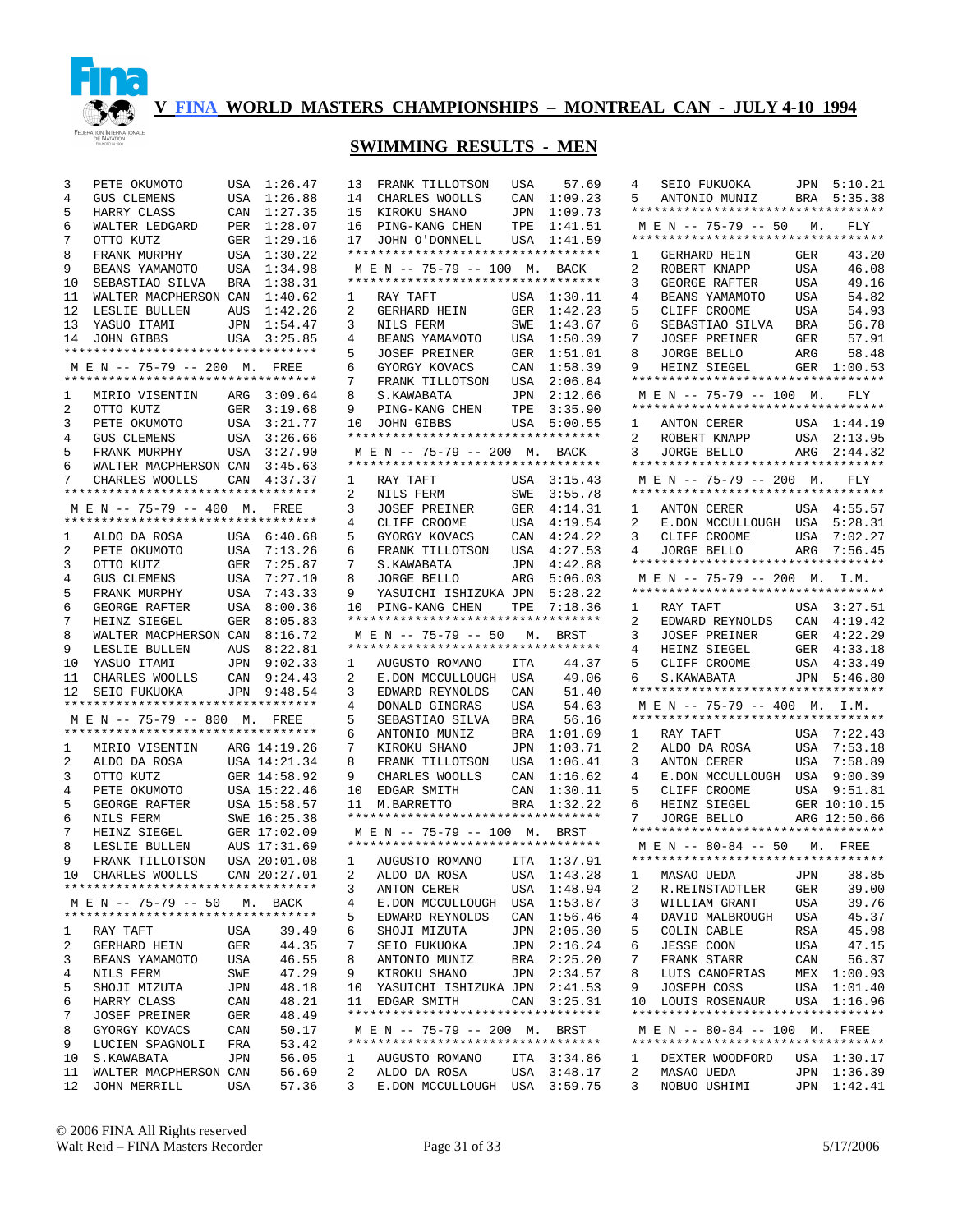

# **SWIMMING RESULTS - MEN**

| 4               | COLIN CABLE                                                            |            | RSA 1:49.50                  |
|-----------------|------------------------------------------------------------------------|------------|------------------------------|
| 5               | CAMERON WEIR                                                           | CAN        | 2:11.26                      |
| б.              | FRANK STARR                                                            |            | CAN 2:16.04                  |
| 7               | LUIS CANOFRIAS                                                         |            |                              |
| 8               | JOSEPH COSS                                                            |            | MEX 2:24.13<br>USA 2:27.78   |
| 9               | EUGENE LEHMAN                                                          | CAN        | 2:30.52                      |
| 10 <sup>1</sup> | LOUIS ROSENAUR USA                                                     |            | 2:57.13                      |
|                 | *********************************                                      |            |                              |
|                 | M E N -- 80-84 -- 200 M. FREE                                          |            |                              |
|                 | *********************************                                      |            |                              |
| 1               | NORBERT ARTUS                                                          | CAN        | 3:17.87                      |
| 2               |                                                                        |            | 3:27.31                      |
| 3               | DEXTER WOODFORD USA<br>NOBUO USHIMI JPN                                |            |                              |
| $\overline{4}$  | NOBUO USHIMI<br>COLIN CABLE RSA 4:16.57<br>CAMER CAN 4:49.78           |            |                              |
| 5               |                                                                        |            |                              |
| б.              |                                                                        |            | 5:27.20                      |
| 7               | FRANK STARR<br>JOSEPH COSS                                             | CAN<br>USA | 5:28.01                      |
|                 | 8 LOUIS ROSENAUR USA 6:35.00                                           |            |                              |
|                 | **********************************                                     |            |                              |
|                 | M E N -- 80-84 -- 400 M. FREE                                          |            |                              |
|                 | **********************************                                     |            |                              |
|                 |                                                                        |            |                              |
| $\mathbf{1}$    | NORBERT ARTUS CAN 6:54.60<br>DEXTER WOODFORD USA 7:26.28               |            |                              |
| 2               |                                                                        |            |                              |
| $\overline{3}$  | NOBUO USHIMI<br>WALTED STEEP                                           |            | JPN 8:19.48                  |
| $\overline{4}$  | WALTER STEEB                                                           | GER        | 8:49.79                      |
| 5               | CAMERON WEIR                                                           |            | CAN 10:27.15<br>USA 10:55.82 |
| б.              | RICHARD KANE                                                           |            |                              |
| 7               | RICHARD AAND CONTROLLOUIS ROSENAUR USA 13:43.34                        |            |                              |
| 8               | LARRY HART                                                             |            | USA 13:44.25                 |
|                 | *********************************                                      |            |                              |
|                 | M E N -- 80-84 -- 800 M. FREE                                          |            |                              |
|                 | **********************************                                     |            |                              |
| 1               | NORBERT ARTUS CAN 13:50.05                                             |            |                              |
| $\overline{a}$  | DEXTER WOODFORD USA 15:45.20                                           |            |                              |
| 3               |                                                                        |            |                              |
|                 |                                                                        |            |                              |
| $\overline{4}$  |                                                                        |            |                              |
| 5               | NOBUO USHIMI JPN 17:56.01<br>CAMERON WEIR CAN 21:18.04<br>RICHARD KANE |            | USA 22:42.36                 |
| б.              |                                                                        |            |                              |
| 7               | VILJO VIITANEN FIN 24:07.93<br>LARRY HART                              |            | USA 28:27.81                 |
| 8               |                                                                        |            |                              |
|                 | LOUIS ROSENAUR USA 28:48.16<br>**********************************      |            |                              |
|                 |                                                                        |            |                              |
|                 | M E N -- 80-84 -- 50 M. BACK<br>**********************************     |            |                              |
|                 |                                                                        |            |                              |
| 2               | 1 R.REINSTADTLER GER                                                   |            | 48.03                        |
|                 | DAVID MALBROUGH                                                        | USA        | 48.93                        |
| 3               |                                                                        |            | 49.18                        |
| $\overline{4}$  | TOKUSHI YONEDA JPN<br>MASAO UEDA JPN                                   |            | 55.29                        |
| 5               | RYOSUKE YAMASAKI JPN 1:00.76                                           |            |                              |
| б.              |                                                                        |            |                              |
| 7               | RYUZO KADONO JPN 1:03.81<br>GEORGE BATKI USA 1:07.37                   |            |                              |
| 8               | COLIN CABLE                                                            | RSA        | 1:13.09                      |
| 9               | EUGENE LEHMAN                                                          |            | CAN 1:14.02                  |
| 10              | LUIS CANOFRIAS                                                         | MEX        | 1:20.95                      |
| 11              | FRANK STARR                                                            |            | CAN 1:23.83                  |
|                 | **********************************                                     |            |                              |
|                 | M E N -- 80-84 -- 100 M. BACK                                          |            |                              |
|                 | **********************************                                     |            |                              |
| $\mathbf{1}$    | R.REINSTADTLER                                                         | GER        | 1:47.79                      |
| 2               | TOKUSHI YONEDA                                                         | JPN        | 1:48.90                      |
| 3               | DAVID MALBROUGH                                                        | USA        | 1:57.72                      |
| 4               | CAMERON WEIR                                                           | CAN        | 2:29.41                      |
| 5               | COLIN CABLE                                                            |            | CAN 2:29.41<br>RSA 2:52.77   |
|                 | **********************************                                     |            |                              |
|                 | M E N -- 80-84 -- 200 M. BACK<br>**********************************    |            |                              |

| 1              | TOKUSHI YONEDA                                                   | JPN         | 3:59.53                    |
|----------------|------------------------------------------------------------------|-------------|----------------------------|
| $\overline{2}$ | R.REINSTADTLER                                                   | GER         | 4:02.64                    |
| 3              | DAVID MALBROUGH                                                  | USA         | 4:22.57                    |
| 4              | DAVID MALBROUGH USA<br>RYOSUKE YAMASAKI JPN                      |             | 5:04.82                    |
| 5              |                                                                  | USA         | 5:48.81                    |
| 6              |                                                                  | CAN         | 6:33.80                    |
|                | **********************************                               |             |                            |
|                | MEN -- 80-84 -- 50 M. BRST                                       |             |                            |
|                | **********************************                               |             |                            |
| 1              | BENNETT ALLEN USA                                                |             | 46.99                      |
| $\overline{a}$ | ROMAN JEZEK<br>ROMAN JEZEK<br>WALTER STEEB                       | CAN         | 55.98                      |
| 3              |                                                                  | GER         | 56.75                      |
| $\overline{4}$ | VILJO VIITANEN                                                   | FIN<br>USA  | 59.54                      |
| 5              | GEORGE BATKI                                                     |             | 1:02.82                    |
| б.             | E.SPANGENBERG<br>RYUZO KADONO                                    | ARG         | 1:03.41                    |
| 7              |                                                                  | JPN         | 1:05.31                    |
| 8              | GEORGE POLLOCK                                                   | USA         | 1:06.41                    |
|                | 9    LARRY HART<br>10   FRANK  STARR                             | USA         | 1:12.42                    |
|                | **********************************                               | CAN         | 1:15.23                    |
|                | MEN -- 80-84 -- 100 M. BRST                                      |             |                            |
|                | **********************************                               |             |                            |
| $\mathbf{1}$   | BENNETT ALLEN USA                                                |             | 1:52.21                    |
| $\overline{2}$ |                                                                  | CAN         | 2:13.35                    |
| 3              | ROMAN JEZEK<br>WALTER STEEB                                      |             | 2:14.14                    |
| 4              | VILJO VIITANEN                                                   | GER<br>FIN  | 2:16.34                    |
| 5              | RYOSUKE YAMASAKI JPN                                             |             | 2:20.88                    |
| б              |                                                                  | JPN         | 2:37.17                    |
| 7              | RYUZO KADONO<br>E.SPANGENBERG                                    | ARG         | 2:39.08                    |
| 8              | LARRY HART                                                       | USA         | 2:48.50                    |
|                | **********************************                               |             |                            |
|                | M E N -- 80-84 -- 200 M. BRST                                    |             |                            |
|                | **********************************                               |             |                            |
| 1              | ROMAN JEZEK                                                      |             | CAN 4:58.76                |
| $\overline{2}$ | WALTER STEEB                                                     | GER         | 5:03.27                    |
| 3              | WALLER C.<br>VILJO VIITANEN                                      | FIN         | 5:25.32                    |
| $\overline{4}$ | LARRY HART                                                       |             | USA 6:20.27                |
|                |                                                                  |             |                            |
|                | **********************************                               |             |                            |
|                | M E N -- 80-84 -- 50 M.                                          |             | FLY                        |
|                | **********************************                               |             |                            |
| 1              | WILLIAM GRANT                                                    | USA         | 51.51                      |
| $\overline{c}$ |                                                                  | JPN         | 55.54                      |
| 3              | TOKUSHI YONEDA<br>JESSE COON                                     | USA         | 56.95                      |
| 4              |                                                                  | GER         | 1:03.49                    |
| 5              | WALTER STEEB<br>ROMAN JEZEK                                      | CAN         | 1:07.34                    |
| 6              | VILJO VIITANEN<br>*********************************              | FIN         | 1:11.56                    |
|                |                                                                  |             |                            |
|                | MEN -- 80-84 -- 100 M. FLY<br>********************************** |             |                            |
|                |                                                                  |             |                            |
| Ŧ.             | WILLIAM GRANT                                                    |             | 2:20.50                    |
| 2<br>3         | JESSE COON                                                       |             | USA 2:20.50<br>USA 2:41.05 |
| 4              | NOBUO USHIMI<br>RICHARD KANE                                     | JPN         | 3:00.80                    |
|                | **********************************                               |             | USA 4:08.98                |
|                | MEN -- 80-84 -- 200 M. FLY                                       |             |                            |
|                | **********************************                               |             |                            |
|                | 1 JESSE COON                                                     |             | USA 7:02.91                |
| $\mathbf{2}$   | RICHARD KANE USA 9:40.63                                         |             |                            |
|                | **********************************                               |             |                            |
|                | M E N -- 80-84 -- 200 M. I.M.                                    |             |                            |
|                | **********************************                               |             |                            |
| 1              | TOKUSHI YONEDA JPN 4:12.31                                       |             |                            |
| 2              | R.REINSTADTLER                                                   | ${\tt GER}$ | 4:39.13                    |
| 3<br>4         | WILLIAM GRANT<br>LUIS CANOFRIAS                                  | MEX         | USA 4:48.82<br>6:42.99     |

| **********************************                                                                                       |                         |
|--------------------------------------------------------------------------------------------------------------------------|-------------------------|
| M E N -- 80-84 -- 400 M. I.M.<br>**********************************                                                      |                         |
| $\mathbf{1}$<br>WILLIAM GRANT USA 11.07.000<br>JESSE COON USA 11:22.22<br>TESSE COON USA 11:22.22<br>TERMAN CAN 15:31.82 |                         |
| $\overline{2}$                                                                                                           |                         |
| EUGENE LEHMAN CAN 15:31.82<br>RICHARD KANE USA 15:33.90<br>3                                                             |                         |
| 4                                                                                                                        |                         |
| **********************************                                                                                       |                         |
| M E N -- 85-89 -- 50 M. FREE<br>**********************************                                                       |                         |
| $\mathbf{1}$                                                                                                             | 47.75                   |
| TEX ROBERTSON USA<br>JARING TIMMERMAN CAN<br>2                                                                           | 51.96                   |
| 3<br>CHARLES WOOD                                                                                                        | 54.39<br>USA            |
| 4<br>DON NEEFE                                                                                                           | USA<br>58.21            |
| HAROLD HOFFMANN<br>5                                                                                                     | USA<br>1:08.96          |
| 6<br>GEORGES SEJOURNE                                                                                                    | FRA<br>1:09.86          |
| 7<br>ED MACKAY                                                                                                           | USA<br>1:12.41          |
| **********************************                                                                                       |                         |
| M E N -- 85-89 -- 100 M.<br>**********************************                                                           | FREE                    |
| $\mathbf{1}$<br>F.GRIFFITHS                                                                                              | 1:45.44<br>AUS          |
| 2<br>JARING TIMMERMAN                                                                                                    | 1:49.69<br>CAN          |
| TEX ROBERTSON<br>3                                                                                                       | 1:53.37<br>USA          |
| 4                                                                                                                        | USA<br>2:08.54          |
| CHARLES WOOD<br>JOE KAUFMAN<br>5                                                                                         | USA<br>2:25.66          |
| б<br>HAROLD HOFFMANN                                                                                                     | USA<br>2:51.24          |
| GEORGES SEJOURNE FRA<br>7                                                                                                | 2:55.84                 |
| **********************************                                                                                       |                         |
| M E N -- 85-89 -- 200 M. FREE<br>**********************************                                                      |                         |
| 1<br>F.GRIFFITHS                                                                                                         | AUS  4:10.60            |
| JARING TIMMERMAN CAN<br>$\overline{2}$                                                                                   | 4:11.20                 |
| TEX ROBERTSON<br>3                                                                                                       | 4:24.91<br>USA          |
| CHARLES WOOD<br>JOE KAUFMAN<br>4                                                                                         | USA<br>4:32.81          |
| 5                                                                                                                        | $_{\rm USA}$<br>5:22.92 |
| HAROLD HOFFMANN USA 6:46.71<br>б.                                                                                        |                         |
| **********************************                                                                                       |                         |
| M E N -- 85-89 -- 400 M. FREE<br>**********************************                                                      |                         |
| $\mathbf{1}$<br>JARING TIMMERMAN CAN 8:49.32                                                                             |                         |
| 2                                                                                                                        | USA<br>9:12.90          |
| TEX ROBERTSON<br>CHARLES WOOD<br>DON NEEFF<br>3                                                                          | USA<br>9:44.21          |
| 4<br>DON NEEFE                                                                                                           | USA 13:18.10            |
| **********************************                                                                                       |                         |
| M E N -- 85-89 -- 800 M. FREE                                                                                            |                         |
| JARING TIMMERMAN CAN 18:47.24<br>$\mathbf{1}$                                                                            |                         |
| **********************************                                                                                       |                         |
| M E N -- 85-89 -- 50 M. BACK                                                                                             |                         |
|                                                                                                                          |                         |
| 1<br>DON NEEFE                                                                                                           | USA 1:16.79             |
| JOE KAUFMAN<br>2                                                                                                         | USA 1:16.97             |
| 3<br>ED MACKAY                                                                                                           | USA 1:34.38             |
| **********************************<br>M E N -- 85-89 -- 100 M. BACK                                                      |                         |
| **********************************                                                                                       |                         |
| 1 JOE KAUFMAN                                                                                                            | USA 2:43.43             |
| DON NEEFE<br>2                                                                                                           | USA 2:52.36             |
| **********************************                                                                                       |                         |
| M E N -- 85-89 -- 200 M. BACK                                                                                            |                         |
| **********************************                                                                                       |                         |
| 1 JOE KAUFMAN USA 5:45.40                                                                                                |                         |
|                                                                                                                          |                         |
| M E N -- 85-89 -- 50 M. BRST<br>**********************************                                                       |                         |

© 2006 FINA All Rights reserved Walt Reid – FINA Masters Recorder Page 32 of 33 5/17/2006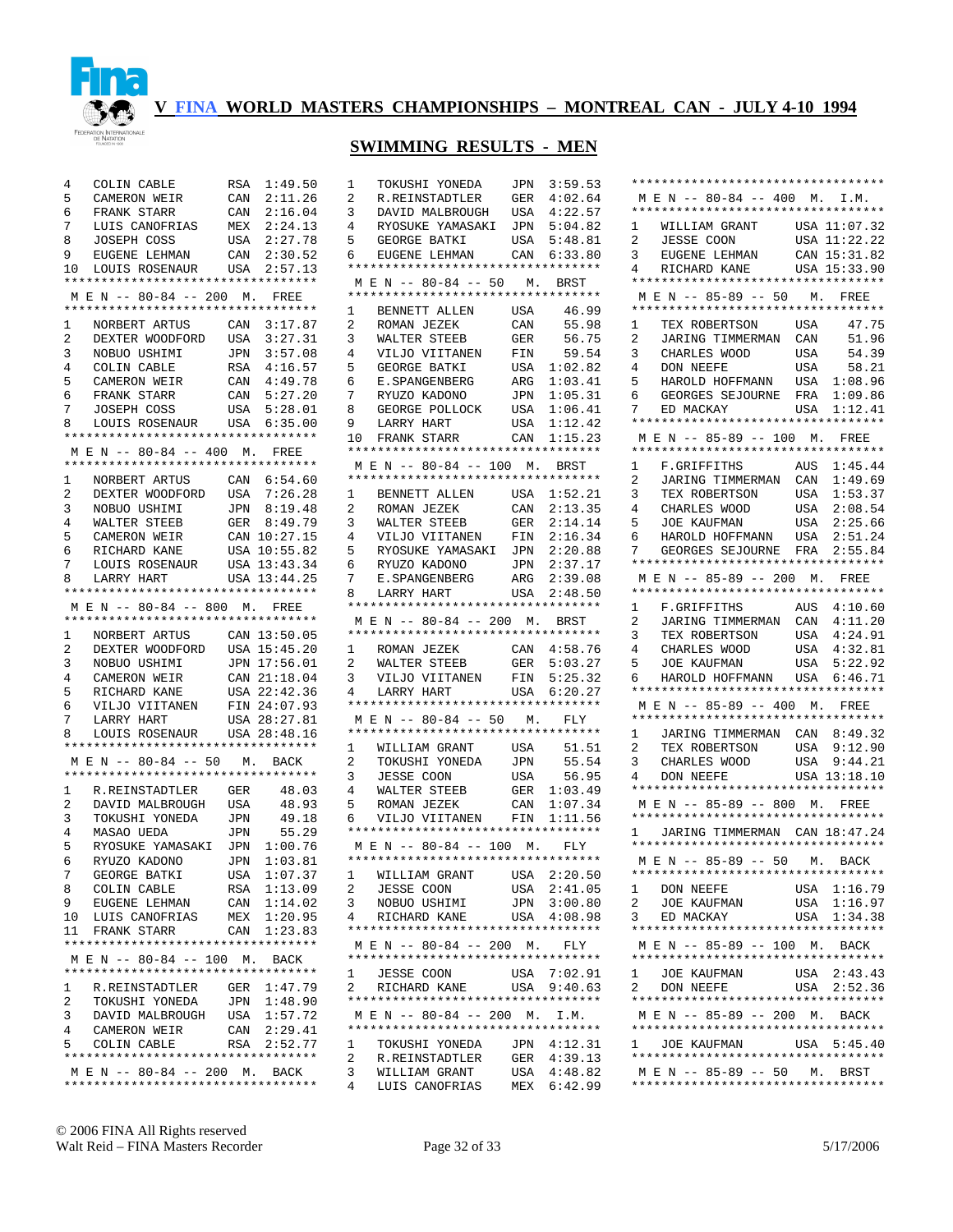

| 1<br>F.GRIFFITHS                                      | 1:06.14<br>AUS |
|-------------------------------------------------------|----------------|
| 2<br>KENNOSUKE KOYAMA                                 | 1:09.62<br>JPN |
| 3<br>GEORGES SEJOURNE                                 | 1:15.44<br>FRA |
| 4<br>ED MACKAY                                        | 1:37.47<br>USA |
| HAROLD HOFFMANN USA<br>5                              | 1:55.34        |
| **********************************                    |                |
| M E N -- 85-89 -- 100 M. BRST                         |                |
| *********************************                     |                |
| F.GRIFFITHS<br>1                                      | AUS 2:33.65    |
|                                                       |                |
| KENNOSUKE KOYAMA<br>2                                 | JPN<br>2:41.50 |
| 3<br>ED MACKAY<br>**********************************  | USA<br>4:06.34 |
|                                                       |                |
| MEN -- 85-89 -- 200 M. I.M.                           |                |
| *********************************                     |                |
| F.GRIFFITHS<br>$\mathbf{1}$                           | AUS 5:07.11    |
| **********************************                    |                |
| M E N -- 90-94 -- 50 M. FREE                          |                |
| **********************************                    |                |
| 1<br>GUS LANGNER                                      | USA<br>58.61   |
| PEDRO DE ALMEIDA BRA 1:04.81<br>2                     |                |
| **********************************                    |                |
| M E N -- 90-94 -- 100 M. FREE                         |                |
| **********************************                    |                |
|                                                       |                |
| GUS LANGNER<br>1<br>********************************* | USA 2:25.76    |
|                                                       |                |
| M E N -- 90-94 -- 200 M. FREE                         |                |
| **********************************                    |                |
| 1 GUS LANGNER                                         | USA 5:33.70    |
| **********************************                    |                |
| M E N -- 90-94 -- 400 M. FREE                         |                |
| **********************************                    |                |
| GUS LANGNER<br>1                                      | USA 11:38.00   |
| *********************************                     |                |
| M E N -- 90-94 -- 50 M. BACK                          |                |
| **********************************                    |                |
| PEDRO DE ALMEIDA BRA 1:18.38<br>1                     |                |
| **********************************                    |                |
| M E N -- 90-94 -- 50 M. BRST                          |                |
| **********************************                    |                |
| PEDRO DE ALMEIDA BRA 1:57.95<br>1                     |                |
| **********************************                    |                |
| MEN -- 90-94 -- 200 M. BRST                           |                |
| **********************************                    |                |
| GUS LANGNER<br>1                                      | USA 7:03.94    |
| **********************************                    |                |
| MEN -- 95-99 -- 50 M.                                 |                |
| **********************************                    | FREE           |
|                                                       |                |
| 1 TOM LANE                                            | USA 1:40.46    |
| *********************************                     |                |
| M E N -- 95-99 -- 100 M. FREE                         |                |
| **********************************                    |                |
| 1 TOM LANE                                            | USA 4:05.98    |
| **********************************                    |                |
| MEN -- 95-99 -- 50 M. BACK                            |                |
| **********************************                    |                |
| 1 TOM LANE                                            | USA 1:50.73    |
| **********************************                    |                |
| M E N -- 95-99 -- 100 M. BACK                         |                |
| **********************************                    |                |
| 1 TOM LANE                                            | USA 4:13.02    |
| **********************************                    |                |
| M E N -- 95-99 -- 200 M. BACK                         |                |
| **********************************                    |                |
| 1 TOM LANE                                            | USA 9:04.31    |
|                                                       |                |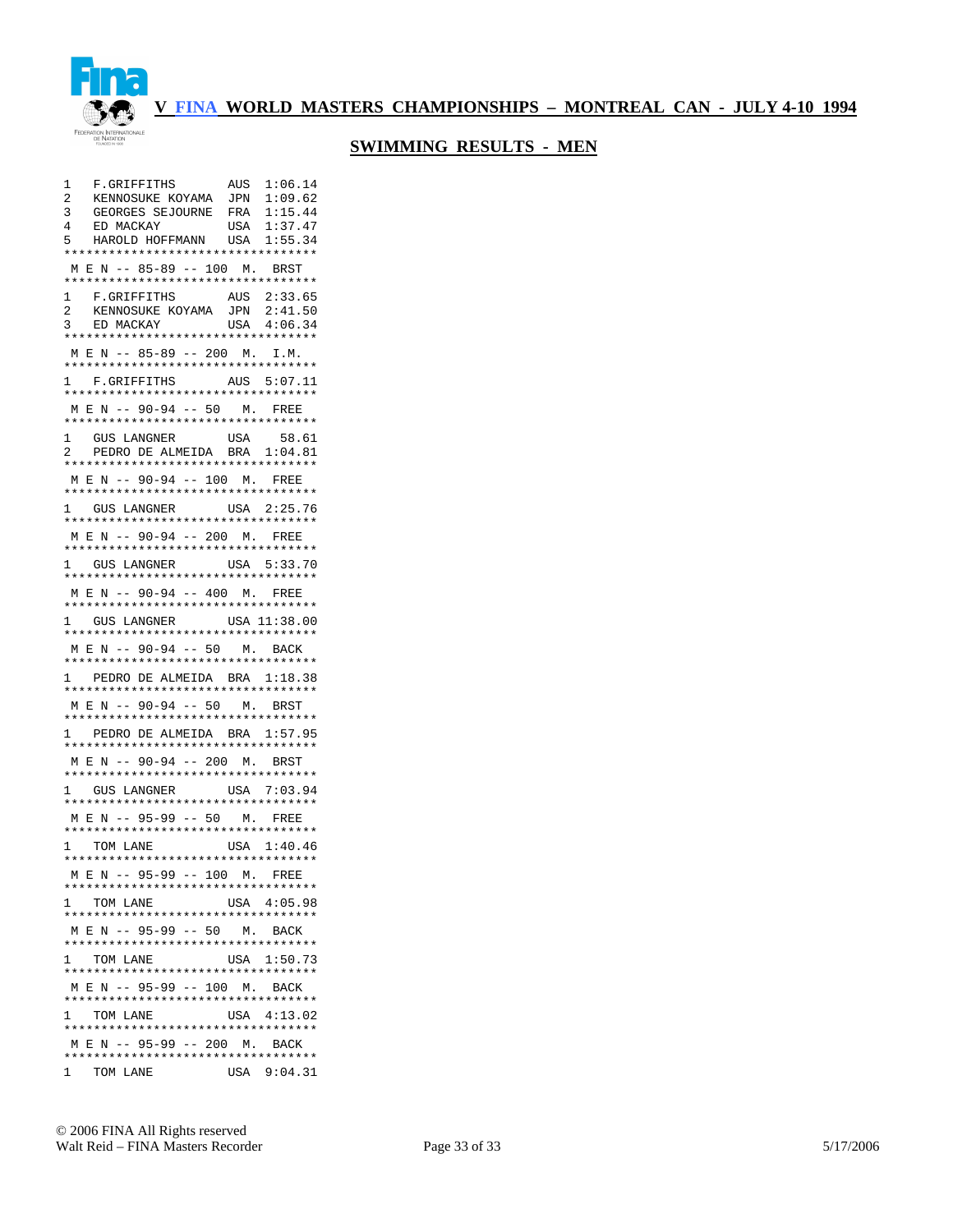

|              | ************************************** |                         |
|--------------|----------------------------------------|-------------------------|
|              | $WOMEN$ -- 200 M. FREE                 | $100 - 119$             |
|              | ************************************** |                         |
| $\mathbf{1}$ | MPPO                                   | CAN<br>1:59.56          |
|              | SOPHIE PLANTE                          | J.PRUDHOMME             |
|              | SYLVIE POTVIN                          | <b>JENNY OUELLET</b>    |
| 2            | ANV                                    | 2:05.16<br>MEX          |
|              | E.FLORES                               | CARLA SPINOLO           |
|              | MARIA SUAREZ                           | EDNA LLORENS            |
|              | ************************************** |                         |
|              | $WOMEN$ -- 200 M. FREE                 | 120-159                 |
|              | ************************************** |                         |
| 1.           | NYM                                    | CAN<br>1:57.03          |
|              | SYLVIA BUXTON                          | OLIVER SEXSMITH         |
|              | KATHY MCKNIGHT                         | D.GEREGHTY              |
| 2            | CALGARY                                | CAN<br>2:00.63          |
|              | K.CRAIG                                | <b>J.ARMSTRONG</b>      |
|              | C.MACDONALD                            | C.JOHNSTON              |
| 3            | MKM                                    | CAN<br>2:02.00          |
|              | NANCY BLACK                            | S. MACLACHLAN           |
|              | SHARI KILMER                           | VALERIE WALKER          |
| 4            | NMSC                                   | CAN<br>2:05.24          |
|              | HEATHER RINK                           | MICHELE ROWATT          |
|              | MARY ASSELIN                           | SCHLOTE CRONIN          |
| 5            | CAC                                    | 2:06.27<br>CAN          |
|              | ANN DE PRAETER                         | T.DECHENE               |
|              | L.LAJEUNESSE                           | L.DAIGNEAULT            |
| 6            | NIAGARA MASTERS                        | USA<br>2:09.26          |
|              | G. PFLUGHEBER-WELL CAROL PFLUGHEBER    |                         |
|              | ELLEN PFLUGHEBER                       | M.PFLUGHEBER            |
| 7            | N.TORONTO MCC                          | 2:09.50<br>CAN          |
|              | C.DESBRISAY                            | CAROLE COMTOIS          |
|              | K.EVANS                                | KELLY GIBSON            |
| 8            | MNSL                                   | 2:11.72<br>CAN          |
|              | HELENE PERRIER                         | PAULA INGERMAN          |
|              | B.CACOPARDO                            | KIM PRYDE               |
| 9            | <b>BRO</b>                             | 2:13.74<br>CAN          |
|              | C.MASSICOTTE                           | B.PRIMEAU               |
|              | J.FORTIER                              | <b>JULUE GARNEAU</b>    |
|              | 10 VICTORIAVILLE                       | 2:18.60<br>CAN          |
|              | M.ST-PIERRE                            | C.GAUMOND               |
|              | LUCIE DECHENE                          | B.RONDOT                |
|              | 11 NMSC                                | 2:20.56<br>CAN          |
|              | E.GAUVREAU                             | M.DANZINGER             |
|              | JANE PARR                              | LYNN BOSTROM<br>2:21.02 |
| 12           | MδEM                                   | CAN                     |
|              | E.GERSOVITCH                           | CARMEN CIOTOLA          |
|              | TAMMY RYAN<br>13 NORTHLAND             | S.ENGELS<br>2:37.53     |
|              |                                        | NZL                     |
|              | L.EMTAGE<br>WENDY WATSON               | A.JORDAN<br>KARENA REID |
|              | 14 SMO                                 | CAN<br>2:49.00          |
|              | T. BERNARD                             | <b>B.MCNEILL</b>        |
|              | <b>J.TROSDALE</b>                      | C.COMEAU                |
|              | ************************************** |                         |
|              | WOMEN -- 200 M.                        | FREE<br>160-199         |
|              | ************************************** |                         |
| 1            | SENIOR BUDAPEST HUN                    | 2:06.15                 |
|              | CSILLA CSIKANY                         | GIZELLA CSEKO           |
|              | KATALIN CSAPO                          | MAGDOLNA PATOH          |
| 2            | NEW ENGLAND MAS                        | USA<br>2:07.37          |
|              | BELLA MARLOW                           | LIZ MACBRIDE-MACK       |
|              | TRACY GRILLI                           | CLAIRE O'BRIEN          |
| 3            | LINCOLN MASTERS                        | USA<br>2:07.70          |
|              | MOLLY DITTMANN                         | IRENE DAVID             |

|    | <b>B.BENNETT</b>                                                       | CYNTHIA JONES           |
|----|------------------------------------------------------------------------|-------------------------|
| 4  | SAN DIEGO SWIM                                                         | 2:10.57<br>USA          |
|    | CATHY NEVILLE                                                          | BETSY JORDAN            |
|    | VIRGINIA BURNS                                                         | KARLYN PIPES            |
| 5  | MAAA                                                                   | CAN 2:11.43             |
|    | CARLA YOUNG                                                            | L.DESJARDINS            |
|    | VANGO SMITH                                                            | BARBEAU SUMMERS         |
| 6  | MDDO                                                                   | 2:14.62<br>CAN          |
|    | C.MULLIGAN                                                             | CATHY BREDT             |
|    | ANN KOURI                                                              | JOY FULTON              |
| 7  | ALBER WILD ROSE                                                        | CAN<br>2:19.07          |
|    | J.GARVIE                                                               | CAROL ING               |
|    | SUSAN PETCH                                                            | DEBRA LANGVAND          |
| 8  | MDDO                                                                   | CAN<br>2:22.80          |
|    | JILL LEON                                                              | L.MACRAE                |
|    | R.LANCOS                                                               | SHEILA NAIMAN           |
| 9  | NMSC                                                                   | 2:24.75<br>CAN          |
|    | CAROLYN ODECKI                                                         | NATHALIE HOULE          |
|    | ANN KILBY                                                              | C. CALLAGHAN            |
|    | 10 NMSC                                                                | CAN<br>2:32.70          |
|    | ANN BORTOLOTTI                                                         | <b>JOAN TAILLEFER</b>   |
|    | KERRI MCGUIRE                                                          | C.MERRITT               |
|    | 11 AAMN                                                                | 2:36.04<br>CAN          |
|    | MICHELE LANDRY                                                         | S.BRODEUR               |
|    | FRANCINE HOTTE                                                         | JOANNA MINUCCI          |
|    | 12 SOO                                                                 | 2:37.01<br>CAN          |
|    | J.MACRAE                                                               | S.DACEY                 |
|    | SALLY O'BRIEN                                                          | C.TOOLE                 |
| 13 | ROW                                                                    | CAN<br>2:37.73          |
|    | SANDRA MOORES                                                          | S. CRANDELL             |
|    | C.KNORR                                                                | KIRSTEN ROWATT          |
|    | 14 LONGUEUIL                                                           | 2:52.20<br>CAN          |
|    |                                                                        |                         |
|    | S.BECHARD                                                              | H.SIMONEAU              |
|    | A.CHARRON                                                              | L.COUILLARD             |
|    | 15 FYAM                                                                | CAN<br>3:06.91          |
|    | BRENDY TINGLEY                                                         | BRENDA HALL             |
|    | H.MCNEILL                                                              | L.URQUHART              |
|    | **************************************                                 |                         |
|    | WOMEN -- 200 M. FREE 200-239<br>************************************** |                         |
|    |                                                                        | GER<br>2:14.78          |
|    | 1 SGNB<br>MARGA SCHULZ                                                 | RUTH STUBERT            |
|    | M. SENFTLEBEN                                                          | <b>B.MERTEN</b>         |
| 2  | ECP                                                                    | <b>BRA</b><br>2:26.29   |
|    | M.GONCALVES                                                            | VENEZIANI BUSIN         |
|    | KOBERL FULDAUER                                                        | A.GIANLORENCO           |
| 3  | CNMM                                                                   | 2:32.56<br>FRA          |
|    | <b>JOLY VERANE</b>                                                     | M.GRIMALDI              |
|    | ABIHSSIR TOMASI                                                        | <b>ODETTE LUSIEN</b>    |
| 4  | NYM                                                                    | 2:32.59<br>CAN          |
|    | M.GEREGHTY                                                             | JUDIE OLIVER            |
|    | MABEL CHAU                                                             | KAY EASUN               |
| 5  | NEW ENGLAND MAS USA                                                    | 2:33.72                 |
|    | SUSAN MAGUIRE                                                          | AASJE CARON             |
|    | CAROL ADAMS                                                            | MARIAN COAKLEY          |
| 6  | COW                                                                    | CAN<br>2:37.08          |
|    | B.HARDCASTLE                                                           | SUSAN SCOTT             |
|    | WENDY LYMAN                                                            | SUSAN TURNER            |
| 7  | SG MAINZ                                                               | 2:44.43<br>GER          |
|    | VLASTA OEHL                                                            | GRETE HARNISH           |
|    | GISELA PETRI                                                           | RENATE LAUBACH          |
| 8  | TEAM BC                                                                | 2:45.72<br>CAN          |
|    | B.SAUNDERS                                                             | EULAH VARTY             |
| 9  | BARB ROBERTS<br>LINCOLN MASTERS USA                                    | AVILA RHODES<br>2:51.43 |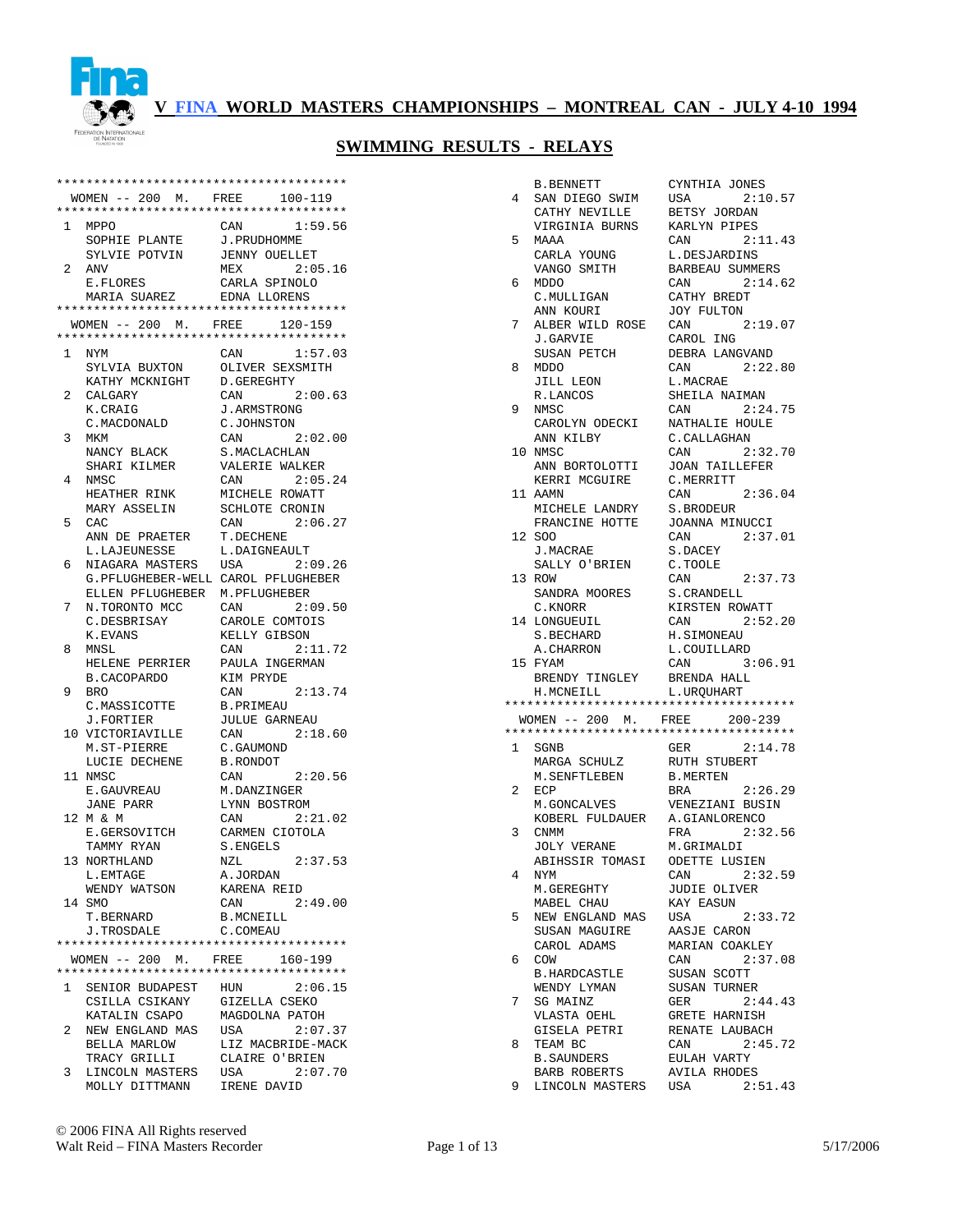

|   | MARY POHLMANN                          | URSULA HARRIS                     |
|---|----------------------------------------|-----------------------------------|
|   | CLARA SOTAK                            | LYNNETTE GAZA                     |
|   | 10 CMNO                                | CAN<br>3:35.12                    |
|   | G. MAILLOUX                            | Y.KIROUAC                         |
|   | JEANNE TURGEON HELENE JACQUES          |                                   |
|   | ************************************** |                                   |
|   | $WOMEN$ -- 200 M. FREE                 | $240 - 279$                       |
|   |                                        |                                   |
| 1 | NEW ENGLAND MAS USA                    | 2:25.83                           |
|   | JENNIFER LUKER DIANE REED              |                                   |
|   | B.BURRILL                              | CLARA WALKER                      |
| 2 | HELLAS                                 | 2:33.35<br>SWE                    |
|   | M.RAINER                               | KRISTINA VADEM                    |
|   | MARIANNE GRANE                         | KERSTIN GJORES                    |
| 3 | ETTALONG                               | 2:39.85<br>AUS                    |
|   | JUNE GRANZIERA                         | ELVERA DUNN                       |
|   | BERYL GRACE                            | P.HUTCHINGS                       |
| 4 | TEAM BC                                | 2:47.53<br>CAN                    |
|   | M.VAN YZERLOO                          | ROBERTS-YOUNG                     |
|   | JOAN PARNELL                           | M.MONTEITH                        |
| 5 | CONNECTICUT MAS                        | USA<br>2:48.69                    |
|   | CHRISTIE SLIMAK                        | MARIAN BRENNER                    |
|   | MARGIT JEBE                            | MARIE WICKLUND                    |
| 6 | DUESSELDORF                            | 2:52.07<br>GER                    |
|   | INGRID LANGE                           | I.FRITZE                          |
|   | ANNA DUEREN                            | <b>GISELA GUNTHER</b>             |
| 7 | MCM                                    | 2:55.37<br>CAN                    |
|   | VIRGINIA TATE<br>CATHERINE KERR        | M.WILLOUGHBY<br>L.CLARK           |
| 8 | RIO                                    | 2:56.16<br>BRA                    |
|   | MARLENE MENDES                         | N.RONAI                           |
|   | MARY SMITH                             | MARIA COSTA                       |
| 9 | OAHU KIOICHO                           | 3:10.18<br>JPN                    |
|   | TOSHIKO KATO                           | YOKO UCHIDA                       |
|   | KIMIE KANAI                            | TSURUYO TANAKA                    |
|   | 10 TOOWOOMBA                           | 3:23.96<br>AUS                    |
|   | BETTY TODD                             | BERYL THOMAS                      |
|   | D. STEVENS                             | ROSALIE LUTVEY                    |
|   | 11 TISM                                | CAN<br>3:44.81                    |
|   | DORIS MCEWAN                           | CORINNE JAGER                     |
|   | LORETTA U'REN                          | MURIEL CARLYLE                    |
|   | 12 ATB                                 | 3:56.79<br>CAN                    |
|   | E.ST.LAURENT                           | M.MCGLAUGHLIN                     |
|   | GERDA VOSS                             | THELMA ROACH                      |
|   | ************************************** |                                   |
|   | $WOMEN$ -- 200 M. FREE                 | 280-319                           |
|   | ************************************** |                                   |
| 1 | HOLMES LUMBER J USA 3:17.48            |                                   |
|   |                                        |                                   |
|   |                                        |                                   |
|   | GERTRUD ZINT J.GLARATON                |                                   |
| 2 | FLORENCE CARR<br>HESTON                | VICKEE SULLIVAN<br>3:33.36<br>GBR |
|   | D.WILLIAMS                             | DOROTHY WESTON                    |
|   | VIVIAN SMITH                           | EDITH HEWITT                      |
| 3 | OAHU KIOICHO                           | JPN<br>3:38.45                    |
|   | HIDEKO MORI                            | S.YANAGISAWA                      |
|   | Y.WATANABE                             | KIYOKO MITOKU                     |
|   |                                        |                                   |
|   | WOMEN -- 200 M. MEDLEY                 | 100-119                           |
|   | ************************************** |                                   |
| 1 | MPPO                                   | 2:13.53<br>CAN                    |
|   | SOPHIE PLANTE                          | ANN WALLING                       |
|   | SYLVIE POTVIN                          | <b>JENNY OUELLET</b>              |
| 2 | ANV                                    | 2:28.11<br>MEX                    |
|   | MARIA SUAREZ<br>ROSA RAMIREZ           | E.FLORES                          |

| 3            | MDSC                                                      | 2:35.60<br>CAN                   |
|--------------|-----------------------------------------------------------|----------------------------------|
|              | JENNIFER BROWN BRENDA DUFFY<br>MARIE BEAUPRE LORI DYKEMAN |                                  |
|              | **************************************                    |                                  |
|              | WOMEN -- 200 M. MEDLEY                                    | 120-159                          |
|              | **************************************                    |                                  |
| $\mathbf{1}$ | CALGARY                                                   | 2:15.16<br>CAN                   |
|              | C.MACDONALD                                               | K.CRAIG                          |
|              | J.ARMSTRONG                                               | C.JOHNSTON                       |
| 2            | NYM                                                       | CAN<br>2:15.24                   |
|              | OLIVER SEXSMITH                                           | KATHY MCKNIGHT<br>ANNE MCINTOSH  |
| 3            | SYLVIA BUXTON<br>MKM                                      | CAN<br>2:16.80                   |
|              | N.MCKENDRICK                                              | S. MACLACHLAN                    |
|              | SHARI KILMER                                              | VALERIE WALKER                   |
| 4            | CAC.                                                      | CAN<br>2:19.25                   |
|              | L.DAIGNEAULT                                              | L.LAJEUNESSE                     |
|              | T.DECHENE                                                 | ANN DE PRAETER                   |
| 5            | NEW ENGLAND MAS                                           | 2:20.39<br>USA                   |
|              | MARY GENTRY                                               | CONSTANCE HALLETT                |
|              | JENNIFER LUKER                                            | TRACY GRILLI                     |
| 6            | NIAGARA MASTERS                                           | USA<br>2:25.60                   |
|              | G. PFLUGHEBER-WELL ELLEN PFLUGHEBER<br>CAROL PFLUGHEBER   | M.PFLUGHEBER                     |
| 7            | SENIOR BUDAPEST                                           | 2:26.25<br>HUN                   |
|              | KATALIN VIRAGH                                            | KATALIN CSAPO                    |
|              | CSILLA CSIKANY                                            | ILDIKO REPASI                    |
| 8            | COM                                                       | CAN<br>2:28.93                   |
|              | D. BRAULT                                                 | NATHALIE LEDUC                   |
|              | DIANE FRANCIS                                             | M.BEAUDOIN                       |
| 9            | MCM                                                       | CAN<br>2:30.44                   |
|              | LEAH BRUNLAND                                             | <b>GWEN GILLEY</b>               |
|              | SUSAN LEIER                                               | J.POGSON<br>2:34.24              |
|              | 10 N.TORONTO<br>CAROLE COMTOIS                            | CAN<br>KELLY GIBSON              |
|              | K.EVANS                                                   | C.DESBRISAY                      |
|              | 11 ST. EUSTACHE                                           | CAN<br>2:37.47                   |
|              | L.DESJARDINS                                              | SYLVIE PROULX                    |
|              | M.LAVIOLETTE                                              | LOUISE PARENT                    |
|              | 12 ALBERTA WILD RO                                        | CAN<br>2:38.53                   |
|              | M.MORINVILLE                                              | K.GRIFFIN                        |
|              | F.JACOB                                                   | DEBRA LANGVAND                   |
|              | 13 VICTORIAVILLE                                          | CAN<br>2:38.83                   |
|              | LUCIE DECHENE<br>SUZANNE DROLET                           | C.GAUMOND<br><b>B.RONDOT</b>     |
|              | 14 CAMO                                                   | CAN<br>2:38.89                   |
|              | R.CHEVALIER                                               | <b>JOSEE PEPIN</b>               |
|              | LILY LEBLANC                                              | I.TREMBLAY                       |
|              | 15 NMSC                                                   | CAN<br>2:39.09                   |
|              | C. CALLAGHAN                                              | LISA SCOTT                       |
|              | HEATHER RINK                                              | KERRI MCGUIRE                    |
|              | 16 NMSC                                                   | 2:42.29<br>CAN                   |
|              | JANE PARR                                                 | M.DANZINGER                      |
|              | LYNN BOSTROM<br>17 NORTHLAND                              | MICHELE ROWATT<br>2:47.36<br>NZL |
|              | E.FUREY                                                   | A.GREEN                          |
|              | KARENA REID                                               | WENDY WATSON                     |
|              | 18 CAAAN                                                  | MEX<br>2:52.69                   |
|              | ELVIA FLORES                                              | L.VILLANUEVA                     |
|              | GAMEZ GONZALES                                            | MENDEZ CALDERON                  |
|              | 19 ROW                                                    | CAN<br>2:55.27                   |
|              | C. CHURCHILL                                              | IRENE PARKER                     |
|              | KIRSTEN ROWATT                                            | V.GOHL                           |
|              | 20 MAAA                                                   | CAN<br>2:59.27                   |
|              | SHARON CORE                                               | MARILYN JARKA                    |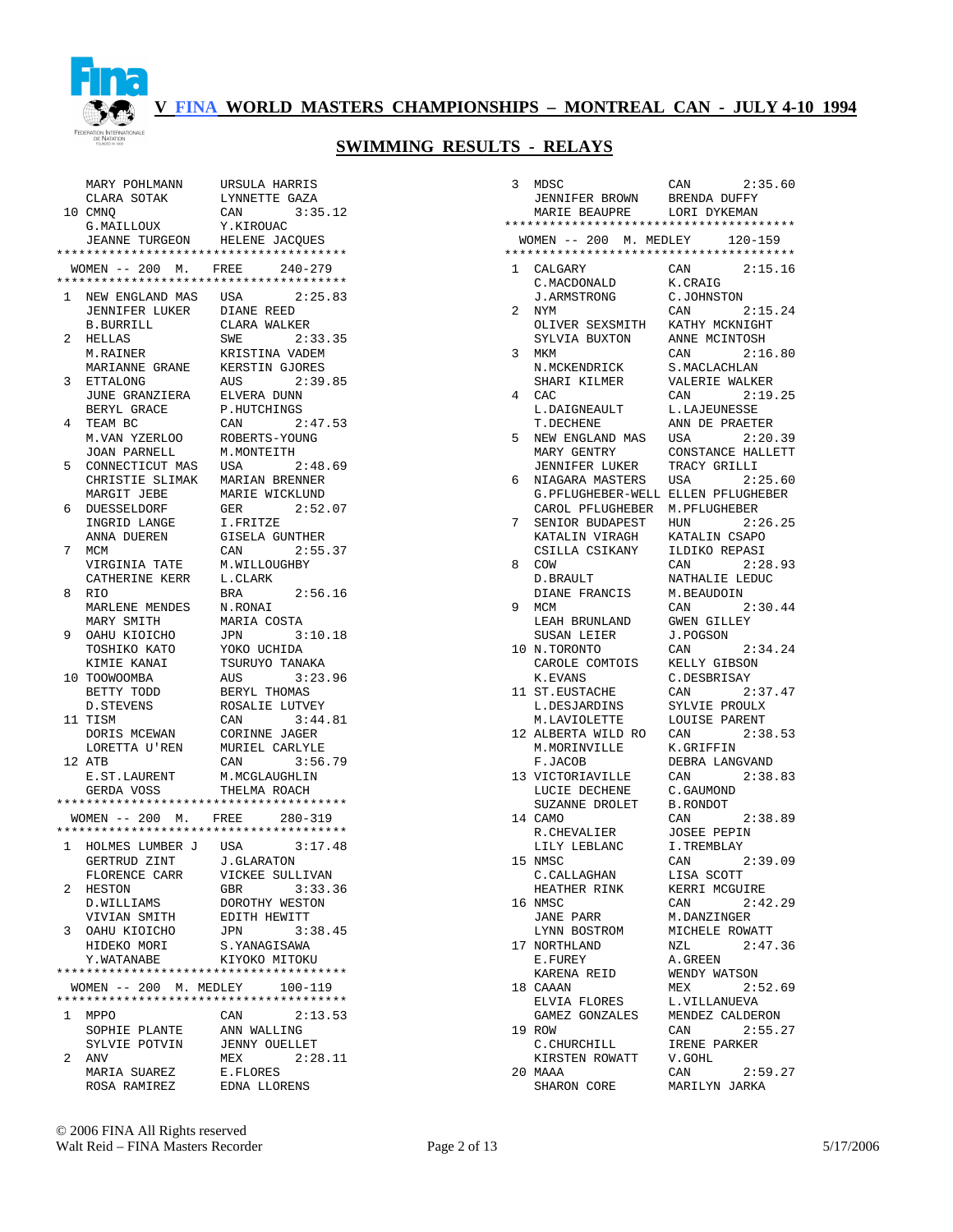

|           | HEATHER THICKE                            | LOUISE DEVEAUX            |
|-----------|-------------------------------------------|---------------------------|
|           | 21 MHR                                    | CAN<br>3:02.95            |
|           | LYSE DAOUST                               | <b>JULIE MESSIER</b>      |
|           | J.BRAULT                                  | JUDITH BOLDUC             |
|           | 22 KINGSTON                               | CAN 3:10.90               |
|           | TRACIE MINES                              | JOAN LEE                  |
|           | JODY ALLUM                                | M.JORDON                  |
|           | 23 MRCA                                   | 3:14.46<br>CAN            |
|           | <b>JULIE GOULET</b>                       | CLAIRE MARTIN             |
|           | MONIQUE FORGET HELEN DEMERS               |                           |
|           | **************************************    |                           |
|           | WOMEN -- 200 M. MEDLEY 160-199            |                           |
|           | **************************************    |                           |
| $1 \quad$ | SAN DIEGO SWIM USA                        | 2:27.03                   |
|           | BETSY JORDAN                              | KARLYN PIPES              |
|           | CATHY NEVILLE                             | VIRGINIA BURNS            |
| 2         | MAAA                                      | CAN 2:27.54               |
|           | CARLA YOUNG                               | L.DESJARDINS              |
|           | VANGO SMITH                               | <b>BARBEAU SUMMERS</b>    |
| 3         | MDDO                                      | CAN<br>2:29.05            |
|           | C.MILLIGAN<br>ANN KOURT<br>ANN KOURI      | CATHY BREDT<br>JOY FULTON |
| 4         | EOM                                       | 2:29.50<br>CAN            |
|           | S.SCHMIDT                                 | RENA BENNETT              |
|           | INGRID MARTIN                             | PATTY THOMPSON            |
| 5         | LINCOLN MASTERS                           | USA<br>2:30.90            |
|           |                                           | <b>B.BENNETT</b>          |
|           | MARY POHLMANN<br>IRENE DAVID<br>MDDO      | CYNTHIA JONES             |
| 6         | MDDO                                      | 2:44.15<br>CAN            |
|           | JILL LEON                                 | L.MACRAE                  |
|           | R.LANCOS                                  | SHEILA NAIMAN             |
| 7         | M & M                                     | CAN<br>2:48.60            |
|           |                                           | MARINA PLA                |
|           | E.GERSOVITCH<br>A.MACELWEE                | ANN STEER                 |
| 8         | SQMD                                      | JPN 2:50.99               |
|           | M.HIGURASHI                               | MEIKO MIYAZAWA            |
|           | TOKI TAKEUCHI                             | K.NISHIMURA               |
| 9         | HAKKYU                                    | 2:56.54<br>JPN            |
|           | SETSUKO SUZUKI<br>AKIKO SUZUKI            | FUMIE OSHIMA              |
|           |                                           | KYOKO KIRIHARA            |
|           | 10 ROW                                    | CAN<br>2:56.90            |
|           | OLENKA GRAHAM                             | SANDRA MOORES             |
|           | C.KNORR                                   | DAWN BUTTON               |
|           | 11 NMSC                                   | CAN 2:57.13               |
|           | MARY ASSELIN                              | C.MERRITT                 |
|           | DEBRA HUGHES                              | CYNTHIA WALKER<br>CAN     |
|           | 12 NMSC                                   | 2:57.35                   |
|           | C.CALLAGHAN<br>LYNDA PALMER KERRI MCGUIRE | ANN BORTOLOTTI            |
| 13        | SWYM                                      | CAN 3:11.51               |
|           | L.MASON-WARD                              | B.ERICKSON                |
|           | ALLISON GIBSON                            | A.DEVINE                  |
|           | 14 COW                                    | 3:16.08<br>CAN            |
|           | M.LEMAITRE                                | FRANCE LAQUE              |
|           | LOUISE ST-ONGE                            | L.TROTTIER                |
|           | 15 CAAAN                                  | MEX<br>3:25.47            |
|           | LOPEZ DE SERRAN                           | VILASECA GARCIA           |
|           | MAYER DE SAN NI                           | MARMOLEJO ALVAR           |
|           | 16 CMNQ                                   | 3:32.20<br>CAN            |
|           | G.MAILLOUX                                | M.PARADIS                 |
|           | H.MAILLOUX                                | HELENE JACQUES            |
|           | 17 MHR                                    | CAN<br>3:39.14            |
|           | JANE BERGERON                             | D.LAREAU                  |
|           | JOHANNE GAGNON                            | ANNIE SIGOUIN             |
|           | 18 KANAZAWA V10                           | 3:54.69<br><b>JPN</b>     |

|              | M.TAKAMATSU                            | YOKO SHIMBO                      |
|--------------|----------------------------------------|----------------------------------|
|              | NOBUKO YOSHIDA SATOKO OKAMI            |                                  |
|              | ************************************** |                                  |
|              | WOMEN -- 200 M. MEDLEY                 | $200 - 239$                      |
|              | ************************************** |                                  |
| 1            | SGNB                                   | GER<br>2:30.18                   |
|              | B.MERTEN                               | M. SENFTLEBEN                    |
|              | RUTH STUBERT                           | MARGA SCHULZE                    |
| 2            | SENIOR BUDAPEST                        | 2:33.60<br>HUN                   |
|              | MARTA EGERVARY                         | A.KASZONY                        |
| 3            | GIZELLA CSEKO<br>CNMM                  | MAGDOLNA PATOH<br>2:49.69<br>FRA |
|              | M.GRIMALDI                             | TOMASI-ABIHSSIR                  |
|              | C.VERANE-JOLY                          | <b>ODETTE LUSIEN</b>             |
| 4            | ECP                                    | 2:49.93<br>BRA                   |
|              | VENEZIANI BUSIN                        | FULDAUER-KOBERL                  |
|              | A.GIANLORENCO                          | M.GONCALVES                      |
| 5            | NEW ENGLAND MAS                        | USA 2:54.16                      |
|              | SUSAN MAGUIRE                          | AASJE CARON                      |
|              | CLAIRE O'BRIEN                         | MARIAN COAKLEY                   |
| 6            | CAPS                                   | 2:59.90<br>CAN                   |
|              | RITA MARKLAND                          | M.BAKISH                         |
|              | DEBBY WHATELY                          | PATRICIA HOLT                    |
| 7            | LINCOLN MASTERS                        | USA<br>3:06.60                   |
|              | HANNELORE SNYDER                       | URSULA HARRIS                    |
|              | MOLLY DITTMANN                         | LYNNETTE GAZA<br>JPN             |
| 8            | HAKKYU<br>C.KIRIHARA                   | 3:08.07<br>JUNKO OTA             |
|              | F.NAKAMURA                             | K.YOSHINAGA                      |
| 9            | TEAM BC                                | 3:12.55<br>CAN                   |
|              | BARB ROBERTS                           | EULAH VARTY                      |
|              | AVILA RHODES                           | <b>B. SAUNDERS</b>               |
|              | 10 COW                                 | 3:15.73<br>CAN                   |
|              | SUSAN SCOTT                            | <b>B.HARDCASTLE</b>              |
|              | SUSAN TURNER                           | WENDY LYMAN                      |
|              | 11 HOEI GSS                            | <b>JPN</b><br>3:21.85            |
|              | MIYOKO TAKANO                          | MITSUE YOSHIDA                   |
|              | S.RO-KIM                               | SACHIKO MORI                     |
|              | 12 NMSC                                | 3:28.35<br>CAN                   |
|              | <b>JOAN TAILLEFER</b><br>ANN KILBY     | S.HAMILTON<br>S.BRASSINGTON      |
|              | 13 MNSL                                | 3:30.69<br>CAN                   |
|              | M.SIMARD                               | HELENE CATY                      |
|              | PAULA INGERMAN                         | M.PAINCHAUD                      |
|              | 14 KANAZAWA                            | 3:48.48<br>JPN                   |
|              | A.NAGASAKA                             | T.MITSUTANI                      |
|              | REIKO NAKAI                            | T.KAGATANI                       |
|              | ************************************** |                                  |
|              | WOMEN -- 200 M. MEDLEY 240-279         |                                  |
|              | ********************************       |                                  |
| $\mathbf{1}$ | DUESSELDORF                            | 2:59.53<br>GER                   |
|              | INGRID LANGE<br>GISELA GUNTHER         | I.FRITZE<br>ANNA DUEREN          |
| 2            | HELLAS                                 | SWE<br>3:00.85                   |
|              | KRISTINA VADEM                         | MARIANNE GRANE                   |
|              | M.RAINER                               | KERSTIN GJORES                   |
| 3            | RIO                                    | BRA<br>3:06.87                   |
|              | MARLENE MENDES                         | N.RONAI                          |
|              | MARIA COSTA                            | MARY SMITH                       |
| 4            | TEAM BC                                | CAN<br>3:07.04                   |
|              | JOAN PARNELL                           | M.VAN YZERLOO                    |
|              | M.MONTEITH                             | ROBERTS-YOUNG                    |
| 5            | ETTALONG                               | AUS<br>3:07.27                   |
|              | P.HUTCHINGS                            | JUNE GRANZIERA                   |
|              | ELVERA DUNN                            | BERYL GRACE                      |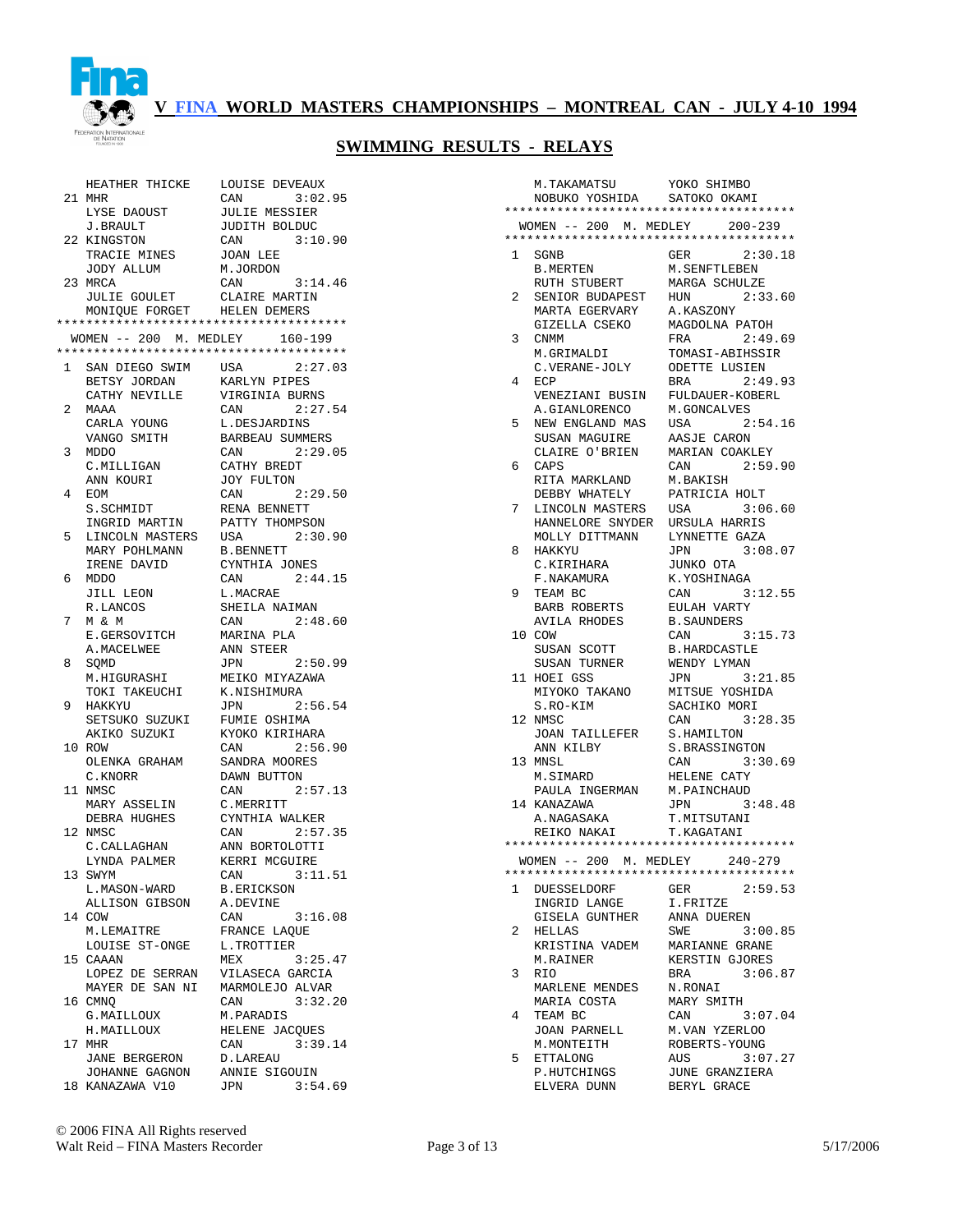

| 6              | CONNECTICUT MAS                | 3:07.83<br>USA                         |
|----------------|--------------------------------|----------------------------------------|
|                | MARIE WICKLUND                 | MARGIT JEBE                            |
|                | CHRISTIE SLIMAK                | MARIAN BRENNER                         |
| 7              | MCM                            | CAN<br>3:25.55                         |
|                | CLARICE RUBIN                  | L.CLARK                                |
|                | CATHERINE KERR                 | VIRGINIA TATE                          |
| 8              | OAHU KIOICHO                   | 3:32.53<br>JPN                         |
|                | TOSHIKO KATO                   | KIMIE KANAI                            |
|                | TSURUYO TANAKA                 | YOKO UCHIDA                            |
| 9              | TOOWOOMBA                      | AUS<br>4:00.50                         |
|                | BERYL THOMAS                   | BETTY TODD                             |
|                | ROSALIE LUTVEY                 | D.STEVENS                              |
|                | 10 ATB                         | CAN<br>4:40.59                         |
|                | M. MCGLAUGHLIN                 | GERDA VOSS                             |
|                | E.ST LAURENT                   | THELMA ROACH                           |
|                |                                | ************************************** |
|                | WOMEN -- 200 M. MEDLEY 280-319 |                                        |
|                |                                | ************************************** |
| 1              |                                | 3:35.94                                |
|                | HOLMES LUMBER J USA            |                                        |
|                | GERTRUD ZINT                   | J.GLARATON                             |
|                | FLORENCE CARR                  | VICKEE SULLIVAN                        |
| 2              | OAHU KIOICHO                   | JPN<br>4:00.14                         |
|                | KIYOKO MITOKU                  | S.YANAGISAWA                           |
|                | HIDEKO MORI                    | Y.WATANABE                             |
| 3              | HESTON                         | GBR<br>4:02.08                         |
|                | VIVIAN SMITH                   | D.WILLIAMS                             |
|                | DOROTHY WESTON                 | EDITH HEWITT                           |
| 4              | SUIEI KAI                      | 4:13.82<br>JPN                         |
|                | KIKUYO EBATO                   | MITSUYO ASADA                          |
|                | TOSHIKO AMANO SHIZUE HATA      |                                        |
|                |                                | ************************************** |
|                | M E N -- 200 M. FREE           | 100-119                                |
|                |                                |                                        |
|                | 1 AMARAL                       | 1:40.56<br>BRA                         |
|                |                                |                                        |
|                | ROBERTO CLAUSI                 | P.SCHIOCHET                            |
|                | A.CALDEIRA                     | N.KAMINSKI                             |
| 2              |                                | FRA<br>1:42.16                         |
|                | MAISONS-ALFORT<br>L.PENNETIER  | P.TOUZAIN                              |
|                | C.GUITARD                      | O.MAILLOT                              |
| 3              |                                | PUR                                    |
|                | YMCA SAN JUAN                  | 1:45.78                                |
|                | RAFAEL SOLIS                   | F.FIGUEROA                             |
|                | JAVIER ARJONA                  | JACK PAGAN                             |
| 4              | CAMO                           | 1:46.40<br>CAN                         |
|                | C.BARRETTE                     | ERIC BOULE                             |
|                | BELLEFEUILLE                   | R.LANDRIAULT                           |
| 5              | <b>SLUX</b>                    | 1:47.32<br>CAN                         |
|                | STEFAN KRAUSE                  | RALF KRINGS                            |
|                | CHALMER-RASMUSS                | MARCO HERR                             |
| 6              | TSUNAMI                        | 1:47.79<br>CAN                         |
|                | C.COLE                         | DONALD ELSON                           |
|                | C.PILON                        | RICK SCOTT                             |
| 7              | NADA MAIS                      | BRA<br>1:51.15                         |
|                | LISIAS SELLMER                 | MARIO PINTO                            |
|                | M. FUSCHINI                    | RODRI WILKINSON                        |
|                |                                | ************************************** |
|                | M E N -- 200 M. FREE           | $120 - 159$                            |
|                |                                | ************************************** |
| $\mathbf{1}$   | <b>RFN</b>                     | SUI<br>1:41.17                         |
|                | P.FERLAND                      | ETIENNE DAGON                          |
|                | THEO DAVID                     | STEFAN VOLERY                          |
| $\overline{a}$ | P.D.V.S.A.                     | VEN<br>1:43.09                         |
|                | <b>JESUS STRUVE</b>            | <b>GLEN SOCHACKYJ</b>                  |
|                | ROBERTO SALAS                  |                                        |
|                |                                | RAMON VOLCAN                           |
| 3              | SGBNW<br>RALF SCHULZ           | 1:43.45<br>GER<br>C.STEINKE            |

|              | RALF SCHULZ                            | LUTZ UNGER            |
|--------------|----------------------------------------|-----------------------|
| 4            | MICHIGAN MASTER                        | USA<br>1:45.34        |
|              | TODD MERCER                            | SEAN HICKMAN          |
|              |                                        |                       |
|              | ROBERT JENNINGS                        | LEONARD BROCKHAHN     |
| 5            | ECP                                    | 1:46.69<br>BRA        |
|              | L. FAGUNDES                            | P.SANTOS              |
|              | F.FIORE                                | M.OLIVEIRA            |
| 6            | ALBERTA WILD RO                        | 1:47.52<br>CAN        |
|              | C.MAITLAND                             | G. ANDREWCHOW         |
|              |                                        |                       |
|              | A.CUTHBERTSON                          | DIRK SMITH            |
| 7            | HEBRAICA                               | 1:48.31<br>BRA        |
|              | D.ROSENBAUM                            | ALBERTO LEVY          |
|              | DAN WROBLEWSKI                         | D.MIELZYNSKI          |
| 8            | <b>MPPO</b>                            | 1:49.42<br>CAN        |
|              | DAVID DUNN                             | <b>GUY CHAMPAGNE</b>  |
|              |                                        |                       |
|              | M.GOSSELIN                             | BENOIT GUAY           |
| 9            | ADIRONDACK DIST                        | USA<br>1:50.61        |
|              | BRUCE RAVER                            | JOHN OGDEN            |
|              | TOMMY SCHMITZ                          | ROBERT PUELS          |
| 10           | MδεΜ                                   | 1:51.38<br>CAN        |
|              | GILLES JOBIN                           | D.LOWTHER             |
|              |                                        |                       |
|              | PETER SMITH                            | R.PRZYBYSZ            |
|              | 11 ANV                                 | 1:52.26<br>MEX        |
|              | GONZALES DIAZ                          | V. LARA-POO           |
|              | CANTU GOMEZ                            | FABIO TORRES          |
|              | 12 EOM                                 | 1:55.89<br>CAN        |
|              | WILLIAM KRYSAC                         | <b>BARRY STEMMLER</b> |
|              |                                        |                       |
|              | GEOFFREY CAMP                          | IAN MACDONALD         |
|              | 13 ALBERTA WILD RO                     | CAN<br>1:55.90        |
|              | PHILIP TIBBO                           | SERGE GINGRAS         |
|              | A.SCOTT                                | NEIL MARTIN           |
|              | 14 MAAA                                | 1:56.51<br>CAN        |
|              | ANDRE NADON                            | F.KRISTOF             |
|              | D. SURPRENANT                          | BEN LANK              |
|              |                                        |                       |
|              | 15 MHR                                 | 1:57.16<br>CAN        |
|              | ERIC LAVALLEE                          | D.FORTIN              |
|              | PATRICK SELMAY                         | YVES BLAQUIERE        |
|              | 16 CALGARY                             | CAN<br>1:57.77        |
|              | P.LEE LOY                              | BRAD TOMLINSON        |
|              | GREGORY GALE                           | D.ANDERSON            |
|              | 17 MCM                                 | 1:59.34<br>CAN        |
|              |                                        |                       |
|              | BRIAN LEIER                            | VAN DEN BOSCH         |
|              | DAVID TRAPMORE                         | <b>GLEN ANDERSON</b>  |
|              | 18 CFB                                 | 1:59.67<br>CAN        |
|              | <b>B.PITMAN</b>                        | N.BOURGEOIS           |
|              | R.LINDSAY                              | MARTIN RAYMOND        |
|              | 19 COW                                 | CAN 2:00.88           |
|              |                                        |                       |
|              | ANDRE DESPATIE                         | H.PARTINGTON          |
|              | MALCOLM ROSS                           | GREGORY CAIN          |
|              | 20 FOOTHILLS                           | CAN 2:02.82           |
|              | BARRY SCOTT                            | MARK RIVARD           |
|              | ART BAKER                              | ANDRE DUTOIT          |
|              |                                        |                       |
|              | M E N -- 200 M. FREE                   |                       |
|              |                                        | 160-199               |
|              | ************************************** |                       |
| $\mathbf{1}$ | BAYLOR/LONE STA USA                    | 1:39.60               |
|              | JAMES MONTGOMERY                       | TRIP CLAY HEDRICK     |
|              | DAVID HAGUE                            | BUCK SMITH            |
| 2            | THE OLYMPIC CLU                        | USA<br>1:40.32        |
|              | ROBERT PLACAK                          | BILL BARTHOLD         |
|              |                                        |                       |
|              | JAMES GRIFFITH                         | K.BOGART              |
| 3            | THE OLYMPIC CLU                        | USA<br>1:48.10        |
|              | MIKE KECK                              | STUART CORLISS        |
|              | PAUL ASMUTH                            | WILLIAM VAN HORN      |
| 4            | N.TORONTO                              | CAN<br>1:53.93        |
|              |                                        |                       |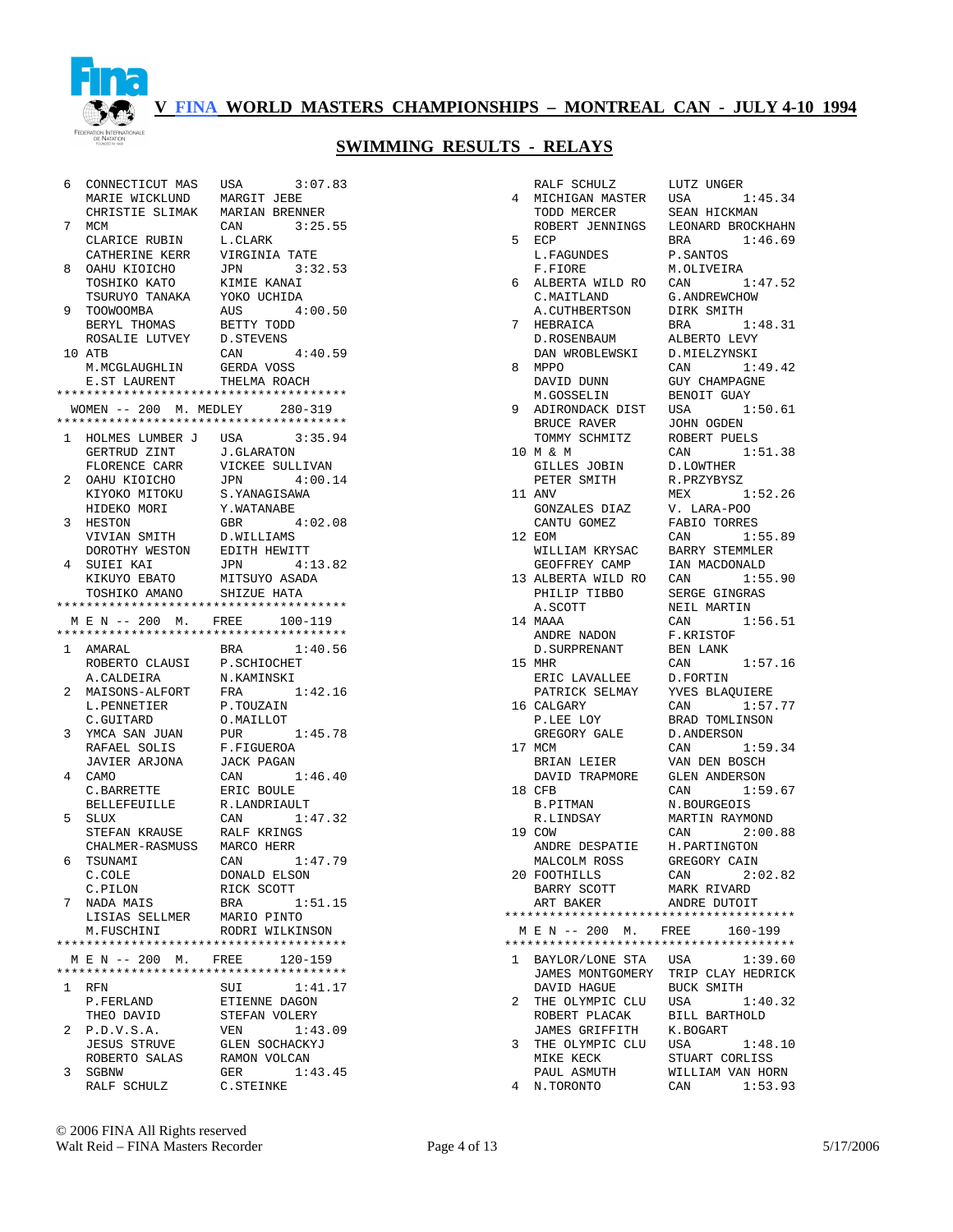

|              | DON KENNEDY                                                                                                                                                                                                                                                                                                                                                                                                                      | R. CHENAUX                    |
|--------------|----------------------------------------------------------------------------------------------------------------------------------------------------------------------------------------------------------------------------------------------------------------------------------------------------------------------------------------------------------------------------------------------------------------------------------|-------------------------------|
|              | D.CASSELS                                                                                                                                                                                                                                                                                                                                                                                                                        | ROY SMITH                     |
| 5            | NMSC                                                                                                                                                                                                                                                                                                                                                                                                                             | 1:56.70<br>CAN                |
|              | ROBERT WILLIES BRADLEY BANARD                                                                                                                                                                                                                                                                                                                                                                                                    |                               |
|              | DOUGLAS PETTY                                                                                                                                                                                                                                                                                                                                                                                                                    | KEN MAUGHAN                   |
| 6            | BEC B M                                                                                                                                                                                                                                                                                                                                                                                                                          | FRA 1:57.29                   |
|              | C.PIERRAT                                                                                                                                                                                                                                                                                                                                                                                                                        | F.RENAVDIE                    |
|              | R.JANNEKEYN                                                                                                                                                                                                                                                                                                                                                                                                                      | RAYMOND LONNE                 |
| 7            | GLOUCESTER GBR<br>T.CHERRINGTON M.HOBDELL                                                                                                                                                                                                                                                                                                                                                                                        | GBR 1:58.65                   |
|              | K.HENDERSON                                                                                                                                                                                                                                                                                                                                                                                                                      | D.BARTLETT                    |
| 8            | NYM                                                                                                                                                                                                                                                                                                                                                                                                                              | 1:58.82<br>CAN                |
|              | DAVID LAVERY                                                                                                                                                                                                                                                                                                                                                                                                                     | DANIEL FOSTER                 |
|              | BOB EASUN                                                                                                                                                                                                                                                                                                                                                                                                                        | ARON PINKUS                   |
| 9            | NIAGARA MASTERS USA 1:59.00                                                                                                                                                                                                                                                                                                                                                                                                      |                               |
|              | KEN WEIR                                                                                                                                                                                                                                                                                                                                                                                                                         | PAUL ENGINERI                 |
|              | CHRISTOPHE CONANT TOM MEADE                                                                                                                                                                                                                                                                                                                                                                                                      |                               |
|              | 10 MDDO                                                                                                                                                                                                                                                                                                                                                                                                                          | CAN 1:59.03                   |
|              |                                                                                                                                                                                                                                                                                                                                                                                                                                  | F.HUTCHINSON                  |
|              |                                                                                                                                                                                                                                                                                                                                                                                                                                  | KEN EKSTRAND                  |
|              | $\begin{tabular}{ll} \multicolumn{2}{l}{\begin{tabular}{l}c@{\hspace{1mm}}c@{\hspace{1mm}}c@{\hspace{1mm}}c@{\hspace{1mm}}c@{\hspace{1mm}}c@{\hspace{1mm}}c@{\hspace{1mm}}c@{\hspace{1mm}}c@{\hspace{1mm}}c@{\hspace{1mm}}c@{\hspace{1mm}}c@{\hspace{1mm}}c@{\hspace{1mm}}c@{\hspace{1mm}}c@{\hspace{1mm}}c@{\hspace{1mm}}c@{\hspace{1mm}}c@{\hspace{1mm}}c@{\hspace{1mm}}c@{\hspace{1mm}}c@{\hspace{1mm}}c@{\hspace{$<br>11 CAC | 2:00.77<br>CAN                |
|              | DENIS LEMIEUX<br>JEAN CHAREST                                                                                                                                                                                                                                                                                                                                                                                                    | R.COURTEAU                    |
|              |                                                                                                                                                                                                                                                                                                                                                                                                                                  | ERIC PINARD                   |
|              | 12 MBLA                                                                                                                                                                                                                                                                                                                                                                                                                          | CAN 2:01.82                   |
|              | MARK ERWIN                                                                                                                                                                                                                                                                                                                                                                                                                       | LEONARD MINTY                 |
|              | G.GROSS<br>13 NMSC                                                                                                                                                                                                                                                                                                                                                                                                               | DAN THOMPSON<br>CAN 2:06.23   |
|              | ROBERT TIPPLE                                                                                                                                                                                                                                                                                                                                                                                                                    | BILL WESTCOTT                 |
|              | ALAN SOBEL                                                                                                                                                                                                                                                                                                                                                                                                                       | ERIC THOMSON                  |
|              | 14 ADIRONDACK DIST                                                                                                                                                                                                                                                                                                                                                                                                               | USA 2:06.47                   |
|              | SCOTT PETREQUIN RICHARD OGDEN                                                                                                                                                                                                                                                                                                                                                                                                    |                               |
|              | STEPHEN DOCHAK                                                                                                                                                                                                                                                                                                                                                                                                                   | JOHN OGDEN                    |
|              | 15 AVSC                                                                                                                                                                                                                                                                                                                                                                                                                          | 2:11.95<br>CAN                |
|              | D.WILLIAMS                                                                                                                                                                                                                                                                                                                                                                                                                       | EDWARD EVELLY                 |
|              | BRENDAN ROSE                                                                                                                                                                                                                                                                                                                                                                                                                     | BRUCE SQUIRES                 |
|              | 16 ST.EUSTACHE                                                                                                                                                                                                                                                                                                                                                                                                                   | CAN 2:13.49                   |
|              | R.FOURNIER                                                                                                                                                                                                                                                                                                                                                                                                                       | G.QUEVILLON                   |
|              | ROBERT RAYMOND<br>SOO MASTERS<br>M.APPLEJOHN<br>BASIL ARIF                                                                                                                                                                                                                                                                                                                                                                       | R.BERNARD                     |
|              | 17 SOO MASTERS                                                                                                                                                                                                                                                                                                                                                                                                                   | CAN 2:18.12                   |
|              |                                                                                                                                                                                                                                                                                                                                                                                                                                  | J.MEATING                     |
|              | 18 CMNO                                                                                                                                                                                                                                                                                                                                                                                                                          | BILL PARK<br>CAN<br>2:24.77   |
|              | MARC ENNIS                                                                                                                                                                                                                                                                                                                                                                                                                       | REAL NOBERT                   |
|              | <b>J. CHARBONNEAU</b>                                                                                                                                                                                                                                                                                                                                                                                                            | C.BELANGER                    |
|              | 19 MAAA                                                                                                                                                                                                                                                                                                                                                                                                                          | 2:38.11<br>CAN                |
|              |                                                                                                                                                                                                                                                                                                                                                                                                                                  |                               |
|              | HERTEN-GREAVEN RIGBY WHITTY<br>HENRI ROY         BRIAN MARCIL                                                                                                                                                                                                                                                                                                                                                                    |                               |
|              | **************************************                                                                                                                                                                                                                                                                                                                                                                                           |                               |
|              | M E N -- 200 M. FREE 200-239                                                                                                                                                                                                                                                                                                                                                                                                     |                               |
|              | ****                                                                                                                                                                                                                                                                                                                                                                                                                             |                               |
| $\mathbf{1}$ | THE OLYMPIC CLU USA                                                                                                                                                                                                                                                                                                                                                                                                              | 1:46.69                       |
|              | MICHAEL GARIBALDI ROBERT STRAND                                                                                                                                                                                                                                                                                                                                                                                                  |                               |
| 2            | RICHARD BASSI<br>HELLAS                                                                                                                                                                                                                                                                                                                                                                                                          | JAMES ELDER                   |
|              | HANS LJUNGBERG ERIK FORSLUND                                                                                                                                                                                                                                                                                                                                                                                                     | SWE<br>1:53.30                |
|              | I.ERIKSSON                                                                                                                                                                                                                                                                                                                                                                                                                       | P.BERGENGREN                  |
| 3            | NEW ENGLAND MAS                                                                                                                                                                                                                                                                                                                                                                                                                  | USA<br>1:54.01                |
|              |                                                                                                                                                                                                                                                                                                                                                                                                                                  |                               |
|              | BRUCE HUNTER                                                                                                                                                                                                                                                                                                                                                                                                                     | JOHN BENEDICK                 |
|              | WINTHROP WILSON HOMER LANE                                                                                                                                                                                                                                                                                                                                                                                                       |                               |
| 4            | CALGARY                                                                                                                                                                                                                                                                                                                                                                                                                          | 1:55.89<br>CAN                |
|              | PETER O'BRIEN                                                                                                                                                                                                                                                                                                                                                                                                                    | KEITH SHAW                    |
|              | JOHN GRAVE                                                                                                                                                                                                                                                                                                                                                                                                                       | MICHAEL MORROW                |
| 5            | ANV                                                                                                                                                                                                                                                                                                                                                                                                                              | MEX<br>1:59.36                |
|              | A.GALINDO<br>MIRELES TORRES                                                                                                                                                                                                                                                                                                                                                                                                      | E.ROCHA REYES<br>LUIS PINEYRO |

| 6  | TSUNAMI<br>PAULL LEAMEN                | CAN<br>2:02.10<br>DOUGLAS BISHOP  |
|----|----------------------------------------|-----------------------------------|
|    | M.OLSEN                                | GRAEME BARBER                     |
| 7  | ALBERTA WILD RO                        | CAN<br>2:06.99                    |
|    | GRANT HALL                             | AART LOOYE                        |
|    | GEORGE BERG                            | DAVID ELLIS                       |
| 8  | <b>MDDO</b>                            | 2:09.22<br>CAN                    |
|    | A.LALIBERTE                            | MARK SHIBATA                      |
|    | LESLIE HERON                           | D. VAN SICKLE                     |
| 9  | MICHIGAN MASTER                        | USA<br>2:10.73                    |
|    | ALBERT MORLEY<br>CHARLES MAAS          | DENNIS MCMANUS<br>ELMER EGALKRAUT |
| 10 | ROW                                    | 2:13.75<br>CAN                    |
|    | MIKE SOOTS                             | HARRY CLASS                       |
|    | JOHN LENARD                            | P.MACINTYRE                       |
|    | 11 PEMBROKE                            | CAN<br>2:18.21                    |
|    | J.EWART                                | BOB LAND                          |
|    | WILLIAM GRUBB                          | A.MITCHELL                        |
|    | 12 MNSL                                | 2:18.78<br>CAN                    |
|    | C.PELLERIER                            | ISAAC LEVY                        |
|    | S.INGERMAN                             | KEN MCLELLAN                      |
|    | 13 TOOWOOMBA                           | 2:29.20<br>AUS                    |
|    | M. STEVENS                             | JOSEPH JONES                      |
|    | A.LUXTON<br>14 LASALLE A M             | R.WILLIAM<br>2:49.65<br>CAN       |
|    | GILLES ALEPIN                          | A.CIOTOLA                         |
|    | J.PELLAND                              | M. CAVANAGH                       |
|    | ************************************** |                                   |
|    | M E N -- 200 M. FREE                   | $240 - 279$                       |
|    | ************************************** |                                   |
| 1  | SENIOR BUDAPEST HUN                    | 2:06.56                           |
|    | ATTILA BANHIDY<br>TIBOR JENEY          | <b>BELA FABIAN</b><br>IMRE NYEKI  |
| 2  | BUCKEYE MASTERS                        | USA<br>2:06.86                    |
|    | JOHN FLORANCE                          | JOHN MEDICI                       |
|    | SID HALL                               | YOSHI OYAKAWA                     |
| 3  | SAN MATEO MARLI                        | 2:07.08<br>USA                    |
|    | DICK PETERSON                          | STANLEY PANKO                     |
|    | RAY TAFT                               | <b>BILL STEUART</b>               |
| 4  | SK RAN MALMO                           | SWE<br>2:09.36                    |
|    | TORE PERSSON                           | A. ANDERSSON                      |
|    | INGE BLOMQVIST<br>CAPBR                | LENNART BROCK<br>2:12.07          |
| 5  | RODNEY BELL                            | BRA<br>N.GONCALVES                |
|    | W.MESTRINER                            | EDGARD DIAS                       |
| 6  | BUCKEYE MASTERS                        | 2:23.58<br>USA                    |
|    | EDWARD HABAN                           | WARREN FOSTER                     |
|    | PETE OKUMOTO                           | THOMAS TRIPP                      |
| 7  | ARNPRIOR                               | 2:32.79<br>CAN                    |
|    | LESLIE SURY                            | K.MARCHANT                        |
|    | JAMES SPARROW                          | RALPH CHOWN                       |
| 8  | MAISONS-ALFORT                         | FRA<br>2:44.16                    |
|    | ROGER HALIMI                           | J.BORDERIOUX                      |
|    | ROBERT CHIALVA                         | J.L'HUINTRE                       |
| 9  | ATB                                    | 2:44.71<br>CAN                    |
|    | TED ROACH                              | JOHN MONNE                        |
|    | BILL JOHNSON<br>10 CMNQ                | R.SIMPSON<br>2:44.98<br>CAN       |
|    | JACQUES AMYOT                          | BENOIT ALLAIRE                    |
|    | EDWARD BULMAN                          | REAL LAGACE                       |
|    | 11 MCM                                 | CAN<br>2:52.05                    |
|    | BRIAN TURNBULL M.STEINMANN             |                                   |
|    | FRED STOCK                             | J.TIMMERMAN                       |
|    | ************************************** |                                   |
|    |                                        | M E N -- 200 M. FREE 280-319      |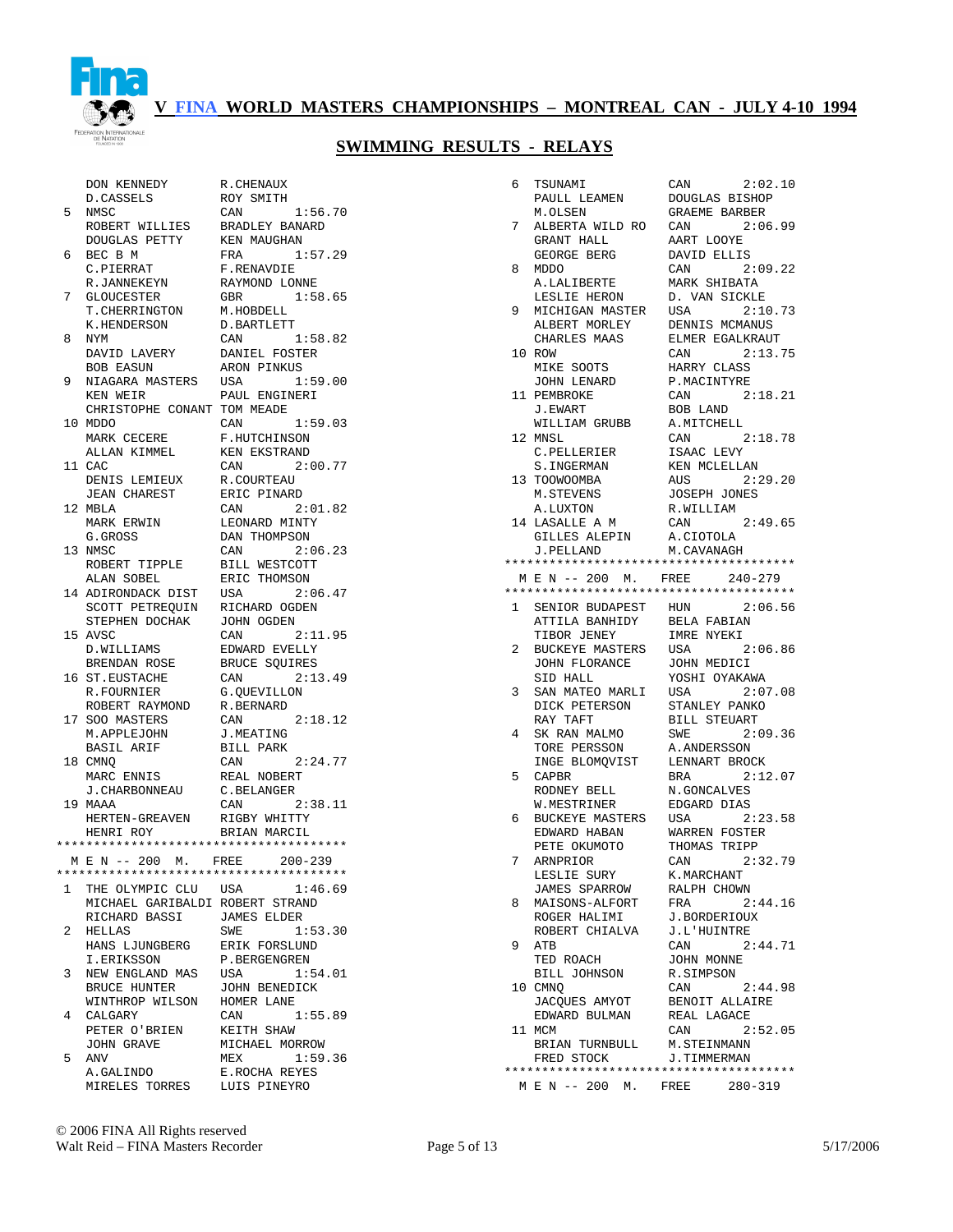

| $\mathbf{1}$   | HELLAS                                 | SWE<br>2:21.19                                           |
|----------------|----------------------------------------|----------------------------------------------------------|
|                | HANS ANDERSSON                         | NILS FERM                                                |
|                | ARNE JUTNER                            | NILS KLING                                               |
| 2              | ETTALONG                               | AUS<br>2:22.46                                           |
|                | KEVIN VICKERY                          | ALLAN DUFTY                                              |
|                | <b>F.GRIFFITHS</b>                     | WILLIAM WEYMER                                           |
| 3              | HOLMES LUMBER J                        | 2:44.03<br>USA                                           |
|                | ROGERS HOLMES                          | RICHARD AVERY                                            |
|                | WILLIAM GRANT                          | FRANK TILLOTSON                                          |
| 4              | MAAA                                   | CAN<br>2:51.28                                           |
|                | E.REYNOLDS                             | FRANK STARR                                              |
|                | G.LA ROCHE                             | HUBERT LAVIGNE                                           |
| 5              | TEAM BC                                | CAN 2:58.08                                              |
|                | CAMERON WEIR                           | W.DEKLERK                                                |
|                | DENIS CROCKETT                         | K.TEMPLEMAN                                              |
| 6              | THE OLYMPIC CLU USA                    | 4:29.27                                                  |
|                | JOHN GIBBS                             | ED MACKAY                                                |
|                |                                        | LOUIS ROSENAUR FRED FERROGGIARO                          |
|                | ************************************** |                                                          |
|                | M E N -- 200 M. FREE                   | $320 - 359$                                              |
|                |                                        | **************************************                   |
|                | 1 BAYLOR/LONE STA USA                  | 2:59.51                                                  |
|                | TEX ROBERTSON                          | BENNETT ALLEN                                            |
|                | JESSE COON                             | <b>GUS CLEMENS</b>                                       |
|                |                                        |                                                          |
|                | M E N -- 200 M. MEDLEY                 | $100 - 119$<br>**************************************    |
|                | 1 AMARAL                               | 1:51.75<br>BRA                                           |
|                | A.CALDEIRA                             | N.KAMINSKI                                               |
|                | ROBERTO CLAUSI                         | P.SCHIOCHET                                              |
| $^{2}$         | YMCA SAN JUAN                          | PUR<br>2:00.30                                           |
|                | ARNALDO PEREZ                          | JACK PAGAN                                               |
|                | F.OROBITG                              | RAFAEL SOLIS                                             |
| 3              | NADA MAIS                              | 2:00.42<br>BRA                                           |
|                | LISIAS SELLMER                         | MARIO PINTO                                              |
|                | RODI WILKINSON                         | A.BASAGLIA                                               |
| 4              | ECP                                    | 2:01.03<br>BRA                                           |
|                | F.FIORE                                | P.SANTOS                                                 |
|                | M.OLIVEIRA                             | <b>JOSE PEREIRA</b>                                      |
| 5              | TSUNAMI                                | 2:01.41<br>CAN                                           |
|                | RICK SCOTT                             | C.PILON                                                  |
|                | C.COLE                                 | P.AUNG THIN                                              |
| 6              | CAMO                                   | 2:01.74<br>CAN                                           |
|                | BELLEFEUILLE                           | S.LEVEILLE                                               |
|                | R.LANDRIAULT                           | C.BARRETTE                                               |
| 7              | SLUX                                   | 2:03.46<br>LUX                                           |
|                | RALF KRINGS                            | TREVOR MCBRYAN                                           |
|                | STEFAN KRAUSE                          | MARCO HERR                                               |
| 8              | SWYM                                   | CAN 2:11.95                                              |
|                | P. MACDONALD                           | PAUL HEMMING                                             |
|                | RANDALL GIBSON                         | TOMAS OLIVA                                              |
| 9              | LASALLE                                | CAN<br>2:36.17                                           |
|                | JOEL TROTTIER                          | C.CAMDEN                                                 |
|                | SAM LIPARI                             | CLAUDE MALOUIN<br>************************************** |
|                |                                        |                                                          |
|                | M E N -- 200 M. MEDLEY 120-159         | **************************************                   |
| $\mathbf{1}$   |                                        |                                                          |
|                | RFN<br>P.FERLAND                       | SUI<br>1:48.75<br>ETIENNE DAGON                          |
|                | THEO DAVID                             | STEFAN VOLERY                                            |
| $\overline{a}$ | THE OLYMPIC CLU                        | 1:52.34<br>USA                                           |
|                | SEAN MURPHY                            | GARY ANTONICK                                            |
|                | ROBERT PLACAK                          | STEPHEN GOTH                                             |
| 3              | P.D.V.S.A.                             | VEN 1:54.36                                              |
|                |                                        |                                                          |

|              | ROBERTO SALAS                                                           | <b>GLEN SOCHACKYJ</b>     |
|--------------|-------------------------------------------------------------------------|---------------------------|
|              | RAMON VOLCAN                                                            | JUSUS STRUVE              |
| 4            | SGBNW                                                                   | GER 1:55.63               |
|              | RALF SCHULZ                                                             | RENE SCHULZE              |
|              | C.STEINKE                                                               | LUTZ UNGER                |
| 5            | MAISONS-ALFORT                                                          | FRA<br>1:56.92            |
|              | P.TOUZAIN                                                               | MARC VINCENT              |
|              | P.BORDERIOUX                                                            | L.PENNETIER               |
| 6            | MICHIGAN MASTER USA 1:57.39                                             |                           |
|              | TODD MERCER                                                             | ROBERT JENNINGS           |
|              | DAVID SHEPHERD                                                          | SEAN HICKMAN              |
| 7            | ALBERTA WILD RO                                                         | 2:03.53<br>CAN            |
|              | G.ANDREWCHOW<br>C.MAITLAND                                              | SERGE GINGRAS             |
|              |                                                                         | DIRK SMITH                |
| 8            | MPPO                                                                    | CAN 2:03.59               |
|              | BENOIT GUAY                                                             | PIERRE SIMETIN            |
|              | M.GOSSELIN                                                              | DAVID DUNN                |
| 9            | NYM                                                                     | CAN<br>2:05.97            |
|              | DANIEL FOSTER DAVID DOYLE<br>ROY JACOBSON RALPH RIEPE<br>HEBRAICA BRA 2 |                           |
|              |                                                                         | RALPH RIEPER              |
|              | 10 HEBRAICA                                                             | 2:06.99<br>BRA            |
|              | D.ROSENBAUM                                                             | DAN WROBLEWSKI            |
|              | D. MIELZYNSKI                                                           | P.SOMMERMAN               |
|              | 11 ANV                                                                  | MEX 2:08.88               |
|              | DIAZ GONZALES CANO DE MIER<br>GOMEZ CANTU V.LARA-POO                    |                           |
|              |                                                                         |                           |
|              | 12 ADIRONDACK DIST USA 2:10.13                                          |                           |
|              | ROBERT PUELS<br>BRUCE RAVER                                             | JOHN OGDEN                |
|              |                                                                         | TOMMY SCHMITZ             |
|              | 13 EOM                                                                  | CAN<br>2:11.29            |
|              | BARRY STEMMLER GEOFFREY CAMP                                            |                           |
|              | IAN MACDONALD                                                           | JAKE BOUND                |
|              | 14 MCM                                                                  | 2:12.40<br>CAN            |
|              | GLEN ANDERSON<br>BRIAN LEIER                                            | VAN DEN BOSCH             |
|              |                                                                         | DAVID TRAPMORE            |
|              | 15 CALGARY<br>GREGORY GALE<br>GREGORY GALE                              | CAN 2:14.05               |
|              |                                                                         | JOHN HOLMWOOD             |
|              | LOY LEE                                                                 | D.ANDERSON<br>CAN 2:14.05 |
|              | 16 ALBERTA                                                              | PHILIP TIBBO              |
|              | A.SCOTT PHILIP TIBBO<br>A.CUTHBERTSON NEIL MARTIN                       |                           |
|              | 17 BEC                                                                  |                           |
|              | R.JANNEKEYN                                                             | FRA 2:16.53<br>P.ALZIEU   |
|              | F.LAVIGNOLE                                                             | F.RENAVDIE                |
|              | 18 MHR                                                                  | CAN 2:20.23               |
|              |                                                                         |                           |
|              | PATRICK SELMAY D.FORTIN<br>YVES BLAQUIERE MARIO LAFAILLE                |                           |
|              | 19 AVSC                                                                 | CAN 2:21.72               |
|              | BRUCE SQUIRES BRENDAN ROSE                                              |                           |
|              | FEDOR STEER                                                             | D.WILLIAMS                |
|              | 20 CFB                                                                  | CAN<br>2:23.09            |
|              | <b>B.PITMAN</b>                                                         | N.BOURGEOIS               |
|              | R.LINDSAY                                                               | MARTIN RAYMOND            |
|              | 21 NMSC                                                                 | 2:38.71<br>CAN            |
|              | ALAN SOBEL                                                              | <b>B.HUTCHINSON</b>       |
|              | KEN MAUGHAN                                                             | RICK TAYLOR               |
|              | 22 COLONIALS                                                            | USA<br>3:04.47            |
|              | ROBERT KROTEE                                                           | M.CASCIATO                |
|              | EDWARD BROWN                                                            | THOMAS MEADE              |
|              |                                                                         |                           |
|              | M E N -- 200 M. MEDLEY 160-199                                          |                           |
|              | **************************************                                  |                           |
| $\mathbf{1}$ | BAYLOR/LONE STA                                                         | USA<br>1:53.79            |
|              | MEL NASH                                                                | BARRY HAMILTON            |
|              | TRIP CLAY HEDRICK DAVID HAGUE                                           |                           |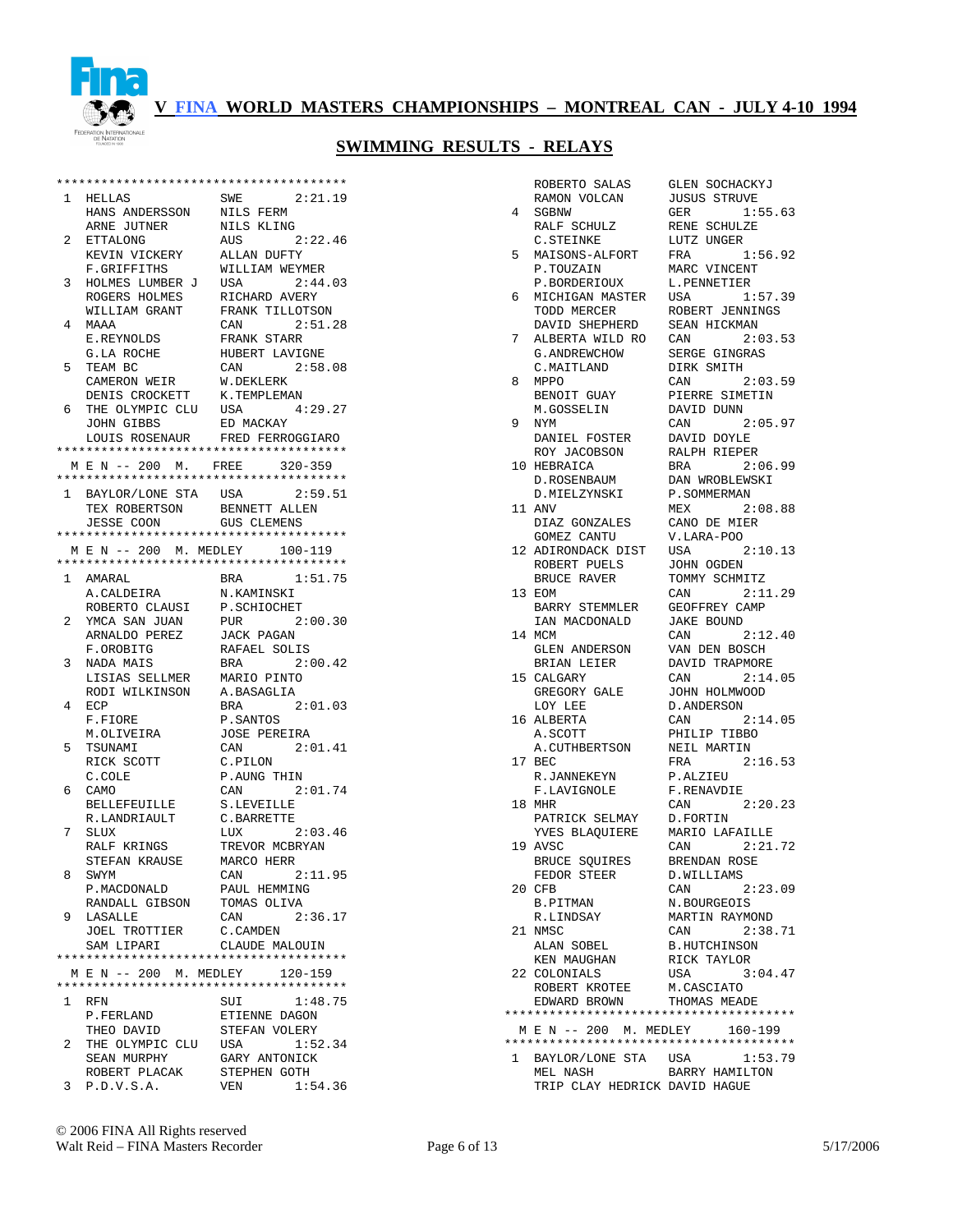

#### **SWIMMING RESULTS - RELAYS**

 2 THE OLYMPIC CLU USA 1:56.09 BILL BARTHOLD STUART CORLISS JAMES GRIFFITH K.BOGART 3 THE OLYMPIC CLU USA 1:59.80 FRED FERROGGIARO DAVID HAYNES MICHAEL GARIBALDI MIKE KECK 4 MBLA CAN 2:00.72 G.GROSS LEONARD MINTY DAN THOMPSON MARK ERWIN 5 N.TORONTO CAN 2:03.97 L.SANDBERG DOUG VANDERBY D.CASSELS R.CHENAUX 6 MAINE MASTERS S USA 2:08.14 WILLIAM REEVE JAMES GOODMAN D. JAY MORISSETTE PATRICK KEATING 7 NEW ENGLAND MAS USA 2:08.50 BRYAN RAY PHILLIP WHITTEN RICHARD LEE HOMER LANE 8 BUCKEYE MASTERS USA 2:09.02 THOMAS OLANDER JOHN PEARSON ARCHIE HAPAI JOHN KANGAS 9 YMCA HONG KONG HKG 2:09.32 KIN YUEN CHAN KHIN SYN YONG ANDREW PATRICK LOK KWONG NG 10 BEC A M FRA 2:09.34 C.PIERRAT JEAN HEKIMIAN STEPHANE HUGOT RAYMOND LONNE 11 MDDO CAN 2:10.52 MARK CECERE ALLAN KIMMEL KEN EKSTRAND F.HUTCHINSON 12 UWO A M CAN 2:11.06 C.ENGELKE BRYAN FINLAY DONALD HAMBLEY RICHARD WEICK<br>NIAGARA MASTERS USA 2:15.78 13 NIAGARA MASTERS USA KEN WEIR CHRISTOPHE CONANT PAUL ENGINERI TOM MEADE 14 NMSC CAN 2:16.30 DONALD CLINTON DOUGLAS PETTY RICHARD BARTON ROBERT WILLIES 15 GLOUCESTER GBR 2:17.01 T.CHERRINGTON M.HOBDELL<br>K.HENDERSON D.BARTLETT E. HENDERSON D.BARTLEII<br>
K.HENDERSON D.BARTLEII<br>
16 N.TORONTO CAN 2:18.32 16 N.TORONTO CAN 2:18.32 V.VAN BAALEN DENNIS BAY ROY SMITH DON KENNEDY 17 SPENCER GBR 2:19.28 A.CHRISTENSEN DEREK COONEY TONY HAYWARD JOHN COPPING 18 CAC CAN 2:19.79 R.COURTEAU DENIS LEMIEUX ERIC PINARD JEAN CHAREST 19 MNSL CAN 2:29.74 ISAAC LEVY KEN MCLELLAN C.PELLETIER VAILLANCOURT 20 CAMO CAN 2:30.74 RICHARD HEROUX GEORGE BLAZYS GERRY SHADEED MARC GINGRAS<br>21 MAAA CAN 2:42.57 21 MAAA CAN 2:42.57 ANDRE NADON HENRI ROY F.KRISTOF BEN LANK 22 SWYM CAN 2:44.20 PETER HOFFMAN TED WELCH C.GROTHE DOUG GOODHEW C.GROTHE DOUG GOODHEW<br>23 ST EUSTACHE CAN 2:50.53 P.CHARBONNEAU GILLES GADOUA

|    | ROBERT RAYMOND                         | SYLVIO COTE                 |
|----|----------------------------------------|-----------------------------|
|    | 24 MESC                                | USA<br>2:52.80              |
|    | J.FITZGERALD                           | F. HOWLAND                  |
|    | D.TREKLE                               | G.SCHAEFER                  |
|    |                                        |                             |
| 25 | CAAAN                                  | MEX<br>2:58.23              |
|    | G.RAMOS                                | LOPEZ MUNOZ                 |
|    | JORGE SANCHEZ                          | A.GALVAN                    |
|    | 26 LOS DORADOS                         | 3:41.28<br><b>MEX</b>       |
|    | ************************************** |                             |
|    | M E N -- 200 M. MEDLEY                 | $200 - 239$                 |
|    | ************************************** |                             |
|    |                                        |                             |
| 1  | THE OLYMPIC CLU USA                    | 1:58.50                     |
|    | TIM BIRNIE                             | ROBERT STRAND               |
|    | RICHARD BASSI                          | <b>JAMES ELDER</b>          |
| 2  | LOS ALTOS MASTE                        | 2:05.23<br>USA              |
|    | EDWARD CAZALET                         | TOM BOAK                    |
|    | ROBERT PROEBSTING KEEFE LODWIG         |                             |
| 3  | CALGARY                                | 2:06.92<br>CAN              |
|    |                                        |                             |
|    | PETER O'BRIEN                          | KEITH SHAW                  |
|    | MICHAEL MORROW                         | <b>JOHN GRAVE</b>           |
| 4  | SENIOR BUDAPEST                        | HUN<br>2:07.01              |
|    | JOZSEF CSIKANY                         | ALADAR FILEP                |
|    | LASZLO SZLAMKA                         | ATTILA BANHIDY              |
| 5  | HELLAS                                 | SWE<br>2:13.29              |
|    | ERIK FORSLUND                          |                             |
|    |                                        | HANS LJUNGBERG              |
|    | I.ERIKSSON                             | P.BERGENGREN                |
| 6  | THE OLYMPIC CLU                        | 2:14.24<br>USA              |
|    | JAMES BEGLINGER                        | CHARLES RAVEN               |
|    | JAMES BOHAN                            | CHARLES RAVEN               |
| 7  | MBLA A M                               | CAN<br>2:16.49              |
|    | IAN ERWOOD                             | IAN CHRISTIE                |
|    | CLAUS KOCH                             | CHRIS SMITH                 |
|    |                                        |                             |
| 8  | ANV                                    | 2:17.15<br>MEX              |
|    | JORGE URRETA                           | E.ROCHA REYES               |
|    | A.GALINDO                              | TORRES MIRELES              |
| 9  | EMPIRE STATE MA                        | USA<br>2:18.13              |
|    | BOB KOLONKOWSKI                        | EVERETT SMETHURST           |
|    |                                        |                             |
|    |                                        |                             |
|    | CRAIG SAINT-AMOUR RICHARD ELLIS        |                             |
| 10 | TSUNAMI                                | 2:22.32<br>CAN              |
|    | DOUGLAS BISHOP                         | M.OLSEN                     |
|    | GRAEME BARBER                          | PAULL LEAMEN                |
|    | 11 ALBERTA WILD RO                     | CAN<br>2:31.54              |
|    | GEORGE BERG                            | ANDRE DUTOIT                |
|    | AART LOOYE                             | H.JOHNSTON                  |
|    | 12 NYM                                 | CAN<br>2:31.84              |
|    |                                        |                             |
|    | L.ALEXANDER                            | RUSSELL OLIVER              |
|    | <b>BOB EASUN</b>                       | ERIC KOHLER                 |
|    | 13 NIAGARA MASTERS                     | USA<br>2:34.91              |
|    | ROBERT CONNOR                          | DAVID MUNSON                |
|    | RICHARD BROOKS                         | CHARLES CARPENTER           |
|    | 14 MDDO                                | CAN<br>2:38.70              |
|    | A.LALIBERTE                            | MARK SHIBATA                |
|    |                                        |                             |
|    | D.VAN SICKLE                           | LESLIE HERON                |
|    | 15 PEMBROKE                            | CAN<br>2:38.78              |
|    | N.LA CROIX                             | WILLIAM GRUBB               |
|    | A.MITCHELL                             | J.EWART                     |
|    | 16 NSM                                 | 2:44.08<br>CAN              |
|    | G.TAYLOR                               | KEITH MUNRO                 |
|    | JOHN CONVEY                            | FRED COULSON                |
|    | 17 MAAA                                | CAN<br>2:47.99              |
|    |                                        |                             |
|    | RIGBY WHITTY                           | HERTEN-GREAVEN              |
|    | <b>D. SURPRENANT</b>                   | G.LA ROCHE                  |
|    | 18 COW                                 | 2:53.90<br>CAN              |
|    | G.LIZOTTE<br>MALCOLM ROSS              | GORDON PAGE<br>H.PARTINGTON |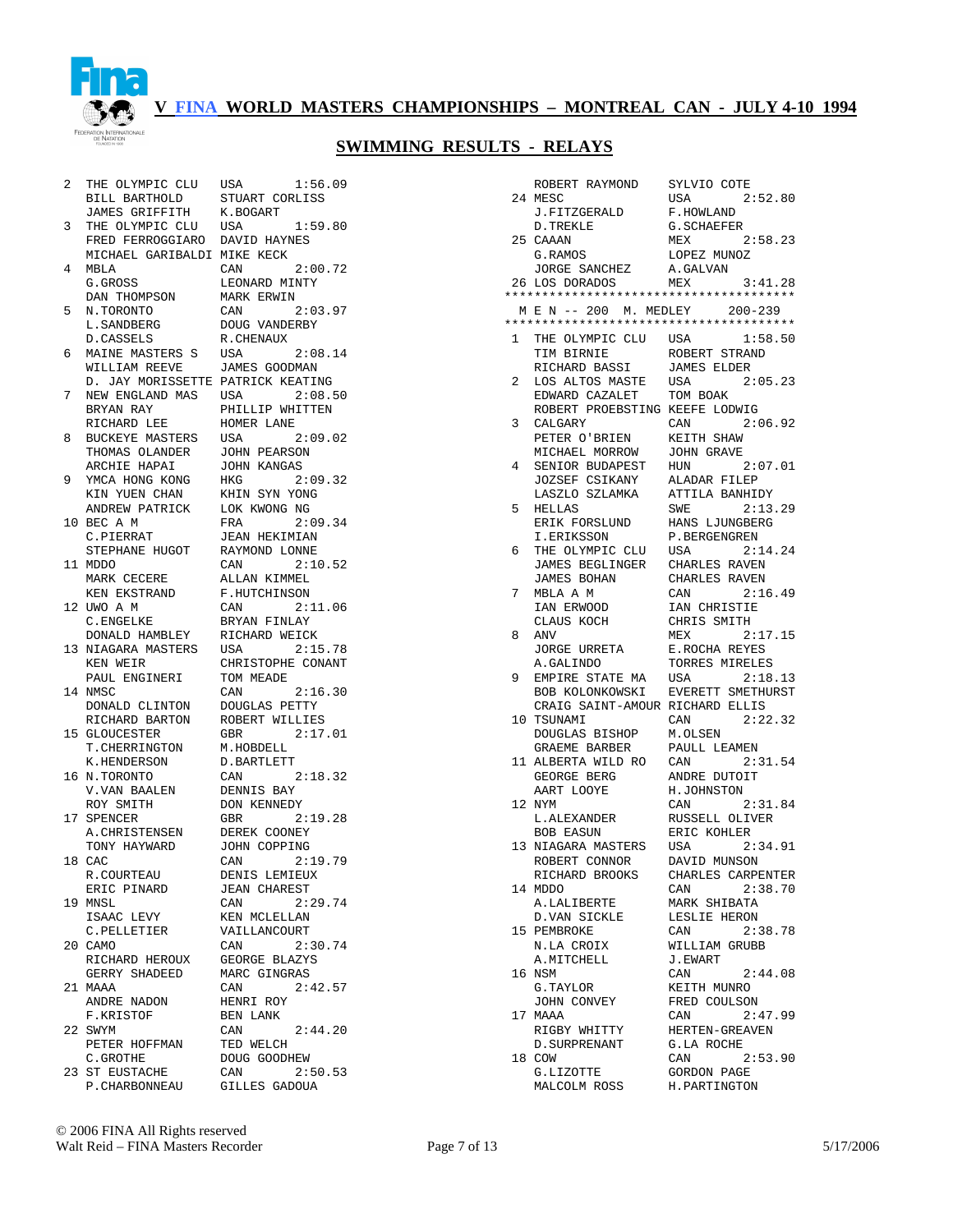

|              | 19 TOOWOOMBA                                         | AUS<br>2:54.79                         |
|--------------|------------------------------------------------------|----------------------------------------|
|              | M.STEVENS                                            | A.LUXTON                               |
|              | R.WILLIAMS                                           | <b>JOSEPH JONES</b>                    |
| 20           | EOM                                                  | CAN<br>3:07.87                         |
|              | NORMAN BURTON                                        | R.FILLMORE                             |
|              | CHARLIE LANE                                         | K.MINSHALL                             |
|              | 21 CMNO                                              | 3:14.96<br>CAN                         |
|              | EDWARD BULMAN<br>MARC ENNIS                          | J. CHARBONNEAU                         |
|              | MARC ENNIS                                           | BENOIT ALLAIRE                         |
|              |                                                      | ************************************** |
|              | M E N -- 200 M. MEDLEY 240-279                       |                                        |
|              | **************************************               |                                        |
| $\mathbf{1}$ | SENIOR BUDAPEST HUN                                  | 2:17.94                                |
|              | HORVATH BANKI                                        | BELA FABIAN                            |
|              | MIKLOS BANYAI                                        | IMRE NYEKI                             |
| 2            | SAN MATEO MARLI                                      | USA<br>2:22.85                         |
|              | RAY TAFT                                             | STANLEY PANKO                          |
|              | BILL STEUART                                         | DICK PETERSON                          |
| 3            | BUCKEYE MASTERS                                      | USA<br>2:26.69                         |
|              | YOSHI OYAKAWA                                        | <b>JOHN FLORANCE</b>                   |
|              | THOMAS TRIPP                                         | SID HALL                               |
| 4            | SK RAN MALMO                                         | 2:27.31<br>SWE                         |
|              | A. ANDERSSON                                         | LENNART BROCK                          |
|              | TORE PERSSON                                         | INGE BLOMQVIST                         |
| 5            | IWATA CULTURE                                        | 2:37.90<br><b>JPN</b>                  |
|              |                                                      |                                        |
|              | M.SUZUKI                                             | TOSHIO YOSHIDA                         |
|              | AKIRA OBA                                            | YUJI SUZUKI                            |
| 6            | CAPBR                                                | 2:45.32<br><b>BRA</b>                  |
|              | N.GONCALVES                                          | EDGAR DIAS                             |
|              | RODNEY BELL                                          | W.MESTRINER                            |
| 7            | MICHIGAN MASTER                                      | 2:46.53<br>USA                         |
|              | ALBERT MORLEY                                        | CHARLES MAAS                           |
|              | CHARLES MOSS                                         | ELMER EGALKRAUT                        |
| 8            | ARNPRIOR GREYFI                                      | 2:53.95<br>CAN                         |
|              | JAMES SPARROW                                        | LESLIE SURY                            |
|              | RALPH CHOWN                                          | K.MARCHANT                             |
| 9            | MAISONS-ALFORT                                       | 2:55.94<br>FRA                         |
|              | J.L'HUINTRE                                          | ROBERT CHIALVA                         |
|              | J.BORDERIOUX                                         | ROGER HALIMI                           |
|              |                                                      |                                        |
|              | 10 THE OLYMPIC CLU                                   | 2:57.78<br>USA                         |
|              | RALPH PERRY                                          | GLYNN JONES                            |
|              | WILLIAM VAN HORN                                     | STEPHEN JONES                          |
|              | 11 ATB                                               | CAN<br>3:05.36                         |
|              | TED ROACH                                            | JOHN MONNE                             |
|              | BILL JOHNSON                                         | R.SIMPSON                              |
|              | 12 MCM                                               | 3:31.12<br>CAN                         |
|              |                                                      | M.STEINMANN                            |
|              | BRIAN TURNBULL                                       | J.TIMMERMAN                            |
|              | FRED STOCK<br>************************************** |                                        |
|              |                                                      |                                        |
|              | MEN--200 M.MEDLEY 280-319                            |                                        |
|              |                                                      | ************************************** |
| $\mathbf{1}$ | ETTALONG                                             | AUS<br>2:49.76                         |
|              | KEVIN VICKERY                                        | WILLIAM EWYMER                         |
|              | ALLAN DUFTY                                          | F.GRIFFITHS                            |
| 2            | HELLAS                                               | 2:55.61<br>SWE                         |
|              | NILS FERM                                            | LENNART INGMO                          |
|              | NILS KLING                                           | HANS ANDERSSON                         |
| 3            | TEAM BC                                              | 3:15.28<br>CAN                         |
|              | CAMERON WEIR                                         | W.DEKLERK                              |
|              | K.TEMPLEMAN                                          | DENIS CROCKETT                         |
| 4            | HOLMES LUMBER J                                      | USA<br>3:17.06                         |
|              | RICHARD AVERY                                        | ROGERS HOLMES                          |
|              | WILLIAM GRANT                                        | FRANK TILLOTSON                        |
| 5            | RIO CLUB<br>P.DE ALMEIDA                             | 3:20.80<br>BRA<br>A.CARVALHO           |

|              | E.KOSLINSKI                            | A.BOGHOSSIAN                    |
|--------------|----------------------------------------|---------------------------------|
| 6            | CONNECTICUT MAS                        | USA<br>3:46.54                  |
|              | ELLIOTT SCHOFIELD ROBERT HARRIS        |                                 |
|              | VLADIMIR OUCHAKOF GUS LANGNER          |                                 |
|              | ************************************** |                                 |
|              | M E N -- 200 M. MEDLEY 320-359         |                                 |
|              | ************************************** |                                 |
| $\mathbf{1}$ | BAYLOR/LONE STA USA                    | 3:28.12                         |
|              | TEX ROBERTSON                          | BENNETT ALLEN                   |
|              | JESSE COON                             | <b>GUS CLEMENS</b>              |
|              | ************************************** |                                 |
|              | $MIXED$ -- 200 M. FREE                 | 100-119                         |
|              | ************************************** |                                 |
| 1            | <b>CHUR</b>                            | CAN<br>1:50.41                  |
|              | LEANNE MCCONNELL                       | <b>JARED SCHEFFEL</b>           |
|              | PETER MCKINNON                         | KATHY BLACK                     |
| 2            | MNM                                    | 1:54.80<br>BRA                  |
|              | LISIAS SELLMER                         | MAYSA AMADO                     |
|              | MARCELA FEREIRA                        | R.WILKINSON                     |
| 3            | <b>MPPO</b>                            | CAN<br>1:55.01                  |
|              | BENOIT GUAY                            | JOHANNE PRUDHOMME               |
|              | JENNY OUELLET                          | MARC GOSSELIN                   |
| 4            | ANV                                    | 1:57.19<br>MEX                  |
|              | J.GOMEZ CANTU                          | VICTOR LARA-POO                 |
|              | MONICA FLORES                          | EDNA LLORENS                    |
| 5            | ECP                                    | 1:58.70<br>BRA                  |
|              | FELIPE FIORE                           | L.MARTINS                       |
|              | A.GIANLORENCO MARCIO OLIVEIRA          |                                 |
|              | ************************************** |                                 |
|              | $MIXED$ -- 200 M. FREE                 | 120-159                         |
|              |                                        |                                 |
| 1            | <b>PSVL</b>                            | 1:51.57<br>GER                  |
|              | HOLGER MAIWALD                         | S.HORNER-SDUIK                  |
|              | HEIKE HAENDEL                          | <b>JENS LUTSCHIN</b>            |
| 2            | NYM                                    | 1:52.91<br>CAN                  |
|              | SYLVIA BUXTON                          | DANIEL FOSTER                   |
|              | M.OLIVER SEXSMITH ROY JACOBSON         |                                 |
| 3            | SFA                                    | 1:54.03<br>SUI                  |
|              | E.EICHENBERGER                         | ESTHER ISEPPI                   |
|              | GEORG MILER                            | ROBERTA BERNET                  |
| 4            | CAPS                                   | CAN<br>1:55.28                  |
|              |                                        |                                 |
|              | JIM WRIGHT                             | LYNN MARSHALL                   |
|              | LINA VINCENT                           | JOHN WARING                     |
| 5            | CONNECTICUT MAS<br>LIZ HOBBS           | USA<br>1:55.79<br>DONALD SKEOCH |
|              |                                        | MICHAEL NOMURA                  |
|              | DONNA NEARY                            |                                 |
| 6            | NMSC                                   | CAN<br>1:56.13                  |
|              | BRADLEY BANARD                         | CATHERINE MERRITT               |
|              | BILL WESTCOTT                          | C.CRONIN-SCHLOTE                |
| 7            | STEFY                                  | 1:56.51<br>CAN                  |
|              | ROBERT FORTIER                         | LOUISE BERTRAND                 |
|              | MONIOUE GIRARDIN                       | JOHN KEUPER                     |
| 8            | NEW ENGLAND MAS                        | USA<br>1:57.43                  |
|              | RICHARD LEE                            | THOMAS MACK                     |
|              | CONSTANCE HALLETT BELLA MARLOW         |                                 |
| 9            | MPPO                                   | CAN<br>1:57.80                  |
|              | 10 YSJ                                 | PUR<br>1:58.19                  |
|              | RAFAEL SOLIS                           | SIGNE DELLA TORRE               |
|              | ANA EMMA ROLON                         | JACK PAGAN                      |
|              | 11 ANV                                 | MEX<br>1:58.55                  |
|              | LUIS PINEYRO                           | CARLA SPINOLO                   |
|              | MARIA SUAREZ                           | OMAR GONZALES                   |
|              | 12 AWR                                 | CAN<br>1:59.00                  |
|              | FRANCOISE JACOB                        | DEBRA LANFVAND                  |
|              | ANDREW SCOTT                           | DIRK SMITH                      |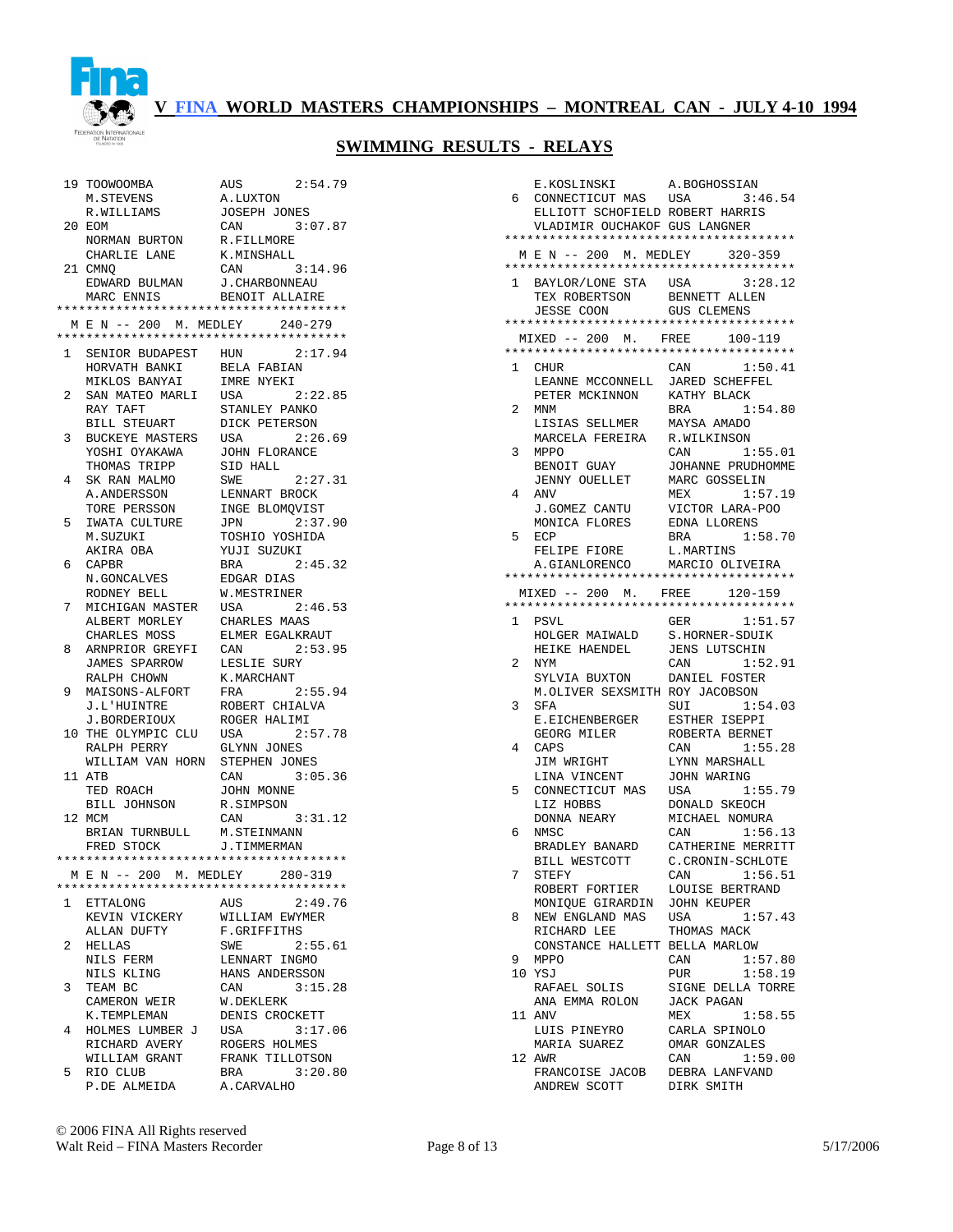

#### **SWIMMING RESULTS - RELAYS**

|      | 13 SOO                                 | 2:00.52<br>CAN                                                         |
|------|----------------------------------------|------------------------------------------------------------------------|
|      | HUI LEE                                | ANNE LEE                                                               |
|      | JANE MACRAE                            | BILL PARK                                                              |
|      | 14 RIO                                 | 2:00.87<br>BRA                                                         |
|      | GIOVANA MOREIRA                        | ALEXANDRE FURTADO                                                      |
|      | ROSANA ANDRADE                         | <b>JOSE FELICIO</b>                                                    |
|      | 15 NTMC                                | CAN<br>2:01.62                                                         |
|      | SHARON MCBRIDE                         | KIMBERLEY EVANS                                                        |
|      | DAVID CASSELS<br>16 MCM                | ROBERT CHENAUX<br>2:02.06<br>CAN                                       |
|      | GLEN ANDERSON                          | SUSAN LEIER                                                            |
|      | JANE CLARE POGSON BRIAN LEIER          |                                                                        |
| 17   | COW                                    | CAN<br>2:02.80                                                         |
|      | GREGORY CAIN                           | ANDRE DESPATIE                                                         |
|      | DANIELLE BRAULT                        | M.BEAUDOIN                                                             |
|      | 18 MNSL                                | CAN<br>2:03.38                                                         |
|      | KEN MCLELLAN                           | D. VAILLANCOURT                                                        |
|      | PAULA INGERMAN                         | KIM PRYDE                                                              |
|      | 19 AVSC                                | 2:03.51<br>CAN                                                         |
|      | FEDOR STEER                            | FIONA GRANT                                                            |
|      | <b>JANET CRANE</b>                     | DONALD WILLIAMS                                                        |
|      | 20 EOM                                 | 2:03.71<br>CAN                                                         |
|      | RENE BENNETT                           | GEOFFREY CAMP                                                          |
|      | INGRID MARTIN                          | <b>JAKE BOUND</b>                                                      |
| 21   | CAC.                                   | CAN<br>2:04.00                                                         |
|      | ERIC PINARD<br>L.LAJEUNESSE            | RICHARD COURTEAU<br>THERESE DECHENE                                    |
| 2.2. | CASE                                   | 2:10.00<br>CAN                                                         |
|      | ROBERT RAYMOND                         | PHILIPPE BERNARD                                                       |
|      | ISABEL MOISAN                          | MARIE LAVIOLETTE                                                       |
|      | 23 MAAA                                | CAN<br>2:13.76                                                         |
|      | D. SURPRENANT                          | MARILYN JARKA                                                          |
|      | L.DESJARDINS                           | BEN LANK                                                               |
| 24   | MCM                                    | CAN<br>2:13.80                                                         |
|      | LEAH BRUNLAND                          | DAVID TRAPMORE                                                         |
|      | LESLEY CLARK                           | K.CZERNICKI                                                            |
| 25   | SMO                                    | CAN<br>2:16.71                                                         |
|      | FRANK GAUDET                           | TARA BERNARD                                                           |
|      | LORI-JANE WEDGE                        | MICHAEL GAUDET                                                         |
| 26   | MDSC                                   | CAN<br>2:20.15                                                         |
|      | BRENDA DUFFY<br>BERNARD BEMISTER       | LORI DYKEMAN                                                           |
|      | 27 AAMN                                | ANTHONY BROOKE<br>2:20.36<br>CAN                                       |
|      | LYNDA PELLETIER                        | ISABELLE DIONNE                                                        |
|      | REJEAN FLEURY                          | <b>SERGE TESSIER</b>                                                   |
| 28   | MMM                                    | 2:21.59<br>CAN                                                         |
|      | ROBERT CUNDILL                         | KEVIN PERKINS                                                          |
|      | GEORGIA TZAVELLAS SOPHIE ROUX          |                                                                        |
|      | 29 NMSC                                | CAN<br>2:22.95                                                         |
|      | 30 ULAV                                | CAN<br>2:26.25                                                         |
|      | MARIELLE BOITEAU N.CARMICHAEL          |                                                                        |
|      |                                        |                                                                        |
|      | FRANCOIS PAQUET                        | C.LAMBERT                                                              |
|      | 31 CAMO                                | 2:26.94<br>CAN                                                         |
|      | RICHARD HEROUX                         | VINCENT LACOMBE                                                        |
|      | CHANTAL LEGRIS                         | FRANCOIS TESSIER                                                       |
|      | 32 EOM                                 | 2:28.13<br>CAN                                                         |
|      | JANE CAMSELL                           | KENNETH MINSHALL                                                       |
|      | JACKIE MANDZIAK<br>33 CASE             | JOHN STIBRANY<br>2:28.33                                               |
|      | GILLES GADOUA                          | CAN<br>D.PELLERIN                                                      |
|      | GAETAN QUEVILLON LINDA DESJARDINS      |                                                                        |
|      | ************************************** |                                                                        |
|      | MIXED -- 200 M. FREE                   | $160 - 199$                                                            |
|      |                                        | **************************************<br>1 TEXAS AQUATICS USA 1:51.24 |

 $2:00.87$ FURTADO<br>IO  $2:01.62$ EVANS<br>NAUX 2:02.06<br>R  $2:02.80$ atir  $2:03.38$ OURT  $2:03.51$  $2:03.71$ AMP  $2:04.00$ URTEAU CHENE  $2:10.00$ ERNARD  $\mathbf{R}$ TTR $\mathbf{R}$ 2:13.7<mark>6</mark><br>RKA  $2:13.80$  $2:16.71$ 2:20.15<br>AN  $2:20.36$ LONNE<br>LER  $2:21.59$  $2:22.95$  $2:26.25$  $2:26.94$ COMBE<sup>1</sup> **CSSIER**  $2:28.13$ NSHALL  $2:28.33$ ARDINS 0 - 199 \*\*\*\*\*\*\*\*\*\*\*\*\*\*\*\*\*\*\*\*\*\*\*\*\*\*\*\*\*\*\*\*\*\*\*\*\*\*\*  $1:51.24$ 

| KARLENE WISE<br>LARRY WOOD<br>NEW ENGLAND MAS<br>1:53.59<br>2<br>USA<br>HOMER LANE<br>JOHN BENEDICK<br>TRACY GRILLI<br>JENNIFER LUKER<br>3<br>1:55.97<br>CMSC<br>CAN<br>C.JOHNSTON<br>KATHERINE CRAIG<br>JOHN GRAVE<br>MICHAEL MORROW<br>4<br>BPSEN<br>1:56.17<br>HUN<br>CSILLA CSIKANY<br>LASZLO CSABA<br>ALADAR FILEP<br>MAGDOLNA PATOH<br>1:57.40<br>5<br>SPEN<br>GBR<br>CHRIS TARASEK<br>CAROL FELLOWS<br>PAULINE COOKE<br>A.CHRISTENSEN<br>SUNCOAST MASTER<br>1:57.64<br>6<br>USA<br>KEVIN MCCORMACK<br>LYNN CARTEE<br>DEB WALKER<br>ROBERT DAVIE<br>7<br>ST KANSAI<br>1:58.58<br>JPN<br>YOSHIE OSAKI<br>KOJI NAKANO<br>YOSHIHIKO OSAKI<br>YOSHIKO OSAKI<br>EOM<br>1:59.57<br>8<br>CAN<br>PATTY THOMPSON<br>BOB WEIR<br>IAN MACDONALD<br>MARY JANES<br>9<br>NTMC<br>2:01.46<br>CAN<br>CAROLE COMTOIS<br>KELLY GIBSON<br>VINUS VAN BAALEN<br>ROY SMITH<br>CAN 2:02.77<br>10 CAC<br>DENIS LEMIEUX<br><b>JEAN CHAREST</b><br>ANN DE PRAETER<br>L.DAIGNEAULT<br>CAN 2:03.53<br>11 CMSC<br><b>J.ARMSTRONG</b><br>KEITH SHAW<br>LINDA ADAIR<br>PETER O'BRIEN<br>12 SOUTHERN CA AQU USA<br>2:04.48<br>CLAY EVANS<br>KARIN DECK<br>GEORGE BRINTON<br>LEZLIE GRUENLER<br>13 SA<br>MEX 2:06.75<br>BEATRIZ ORTIZ<br>ROMEO GOMEZ<br>JAVIER MIJARES<br>ROSY GOMEZ<br>14 MDDO<br>CAN 2:07.16<br>JILL LEON<br>ALLAN KIMMEL<br>ANN KOURI<br>MARK SHIBATA<br>15 NIAG<br>USA<br>2:09.27<br>SUSAN POLIZZOTTO RICHARD BROOKS<br>TOM MEADE<br>NANCY CONANT<br>2:10.30<br>16 VIKINGOS<br>VEN<br>DANDRA ORTIGOZA<br>M.DE ALVARZ<br>RICARDO COVA<br>R.MARTINEZ<br>JPN 2:12.30<br>17 OAKI<br>TAKEMI ISE<br>JUNRO KAWABATA<br>YOSHIKO SATO<br>MASAYASU KAMIYA<br>2:12.96<br>18 MAAA<br>CAN<br>EDWARD REYNOLDS<br>HEATHER THICKE<br>ANDRE NADON<br>CARLA YOUNG<br>19 NEM<br>USA<br>2:13.27<br>DAVID GRILLI<br>MARY GENTRY<br>WENDY JAMES<br><b>JAMES EDWARDS</b><br>2:15.94<br>20 NYM<br>CAN<br><b>JUDIE OLIVER</b><br>RALPH RIEPER<br>HEATHER ZAITLIN L.ALEXANDER<br>21 NMSC<br>CAN<br>2:20.93<br>ROBERT TIPPLE<br>C.CALLAGHAN<br>ANN BORTOLOTTI<br>DOUGLAS PETTY<br>22 TSUNAMI<br>CAN<br>2:22.73<br>JENNIFER FRASER HARVEY GLATT | S.NEILSON-BELL | KEITH BELL |
|--------------------------------------------------------------------------------------------------------------------------------------------------------------------------------------------------------------------------------------------------------------------------------------------------------------------------------------------------------------------------------------------------------------------------------------------------------------------------------------------------------------------------------------------------------------------------------------------------------------------------------------------------------------------------------------------------------------------------------------------------------------------------------------------------------------------------------------------------------------------------------------------------------------------------------------------------------------------------------------------------------------------------------------------------------------------------------------------------------------------------------------------------------------------------------------------------------------------------------------------------------------------------------------------------------------------------------------------------------------------------------------------------------------------------------------------------------------------------------------------------------------------------------------------------------------------------------------------------------------------------------------------------------------------------------------------------------------------------------------------------------------------------------------------------------------------------------------------------------------------------------------------------------------------------------------------------------------------------------------------------------------------------------------------------------------------------------------------------------------|----------------|------------|
|                                                                                                                                                                                                                                                                                                                                                                                                                                                                                                                                                                                                                                                                                                                                                                                                                                                                                                                                                                                                                                                                                                                                                                                                                                                                                                                                                                                                                                                                                                                                                                                                                                                                                                                                                                                                                                                                                                                                                                                                                                                                                                              |                |            |
|                                                                                                                                                                                                                                                                                                                                                                                                                                                                                                                                                                                                                                                                                                                                                                                                                                                                                                                                                                                                                                                                                                                                                                                                                                                                                                                                                                                                                                                                                                                                                                                                                                                                                                                                                                                                                                                                                                                                                                                                                                                                                                              |                |            |
|                                                                                                                                                                                                                                                                                                                                                                                                                                                                                                                                                                                                                                                                                                                                                                                                                                                                                                                                                                                                                                                                                                                                                                                                                                                                                                                                                                                                                                                                                                                                                                                                                                                                                                                                                                                                                                                                                                                                                                                                                                                                                                              |                |            |
|                                                                                                                                                                                                                                                                                                                                                                                                                                                                                                                                                                                                                                                                                                                                                                                                                                                                                                                                                                                                                                                                                                                                                                                                                                                                                                                                                                                                                                                                                                                                                                                                                                                                                                                                                                                                                                                                                                                                                                                                                                                                                                              |                |            |
|                                                                                                                                                                                                                                                                                                                                                                                                                                                                                                                                                                                                                                                                                                                                                                                                                                                                                                                                                                                                                                                                                                                                                                                                                                                                                                                                                                                                                                                                                                                                                                                                                                                                                                                                                                                                                                                                                                                                                                                                                                                                                                              |                |            |
|                                                                                                                                                                                                                                                                                                                                                                                                                                                                                                                                                                                                                                                                                                                                                                                                                                                                                                                                                                                                                                                                                                                                                                                                                                                                                                                                                                                                                                                                                                                                                                                                                                                                                                                                                                                                                                                                                                                                                                                                                                                                                                              |                |            |
|                                                                                                                                                                                                                                                                                                                                                                                                                                                                                                                                                                                                                                                                                                                                                                                                                                                                                                                                                                                                                                                                                                                                                                                                                                                                                                                                                                                                                                                                                                                                                                                                                                                                                                                                                                                                                                                                                                                                                                                                                                                                                                              |                |            |
|                                                                                                                                                                                                                                                                                                                                                                                                                                                                                                                                                                                                                                                                                                                                                                                                                                                                                                                                                                                                                                                                                                                                                                                                                                                                                                                                                                                                                                                                                                                                                                                                                                                                                                                                                                                                                                                                                                                                                                                                                                                                                                              |                |            |
|                                                                                                                                                                                                                                                                                                                                                                                                                                                                                                                                                                                                                                                                                                                                                                                                                                                                                                                                                                                                                                                                                                                                                                                                                                                                                                                                                                                                                                                                                                                                                                                                                                                                                                                                                                                                                                                                                                                                                                                                                                                                                                              |                |            |
|                                                                                                                                                                                                                                                                                                                                                                                                                                                                                                                                                                                                                                                                                                                                                                                                                                                                                                                                                                                                                                                                                                                                                                                                                                                                                                                                                                                                                                                                                                                                                                                                                                                                                                                                                                                                                                                                                                                                                                                                                                                                                                              |                |            |
|                                                                                                                                                                                                                                                                                                                                                                                                                                                                                                                                                                                                                                                                                                                                                                                                                                                                                                                                                                                                                                                                                                                                                                                                                                                                                                                                                                                                                                                                                                                                                                                                                                                                                                                                                                                                                                                                                                                                                                                                                                                                                                              |                |            |
|                                                                                                                                                                                                                                                                                                                                                                                                                                                                                                                                                                                                                                                                                                                                                                                                                                                                                                                                                                                                                                                                                                                                                                                                                                                                                                                                                                                                                                                                                                                                                                                                                                                                                                                                                                                                                                                                                                                                                                                                                                                                                                              |                |            |
|                                                                                                                                                                                                                                                                                                                                                                                                                                                                                                                                                                                                                                                                                                                                                                                                                                                                                                                                                                                                                                                                                                                                                                                                                                                                                                                                                                                                                                                                                                                                                                                                                                                                                                                                                                                                                                                                                                                                                                                                                                                                                                              |                |            |
|                                                                                                                                                                                                                                                                                                                                                                                                                                                                                                                                                                                                                                                                                                                                                                                                                                                                                                                                                                                                                                                                                                                                                                                                                                                                                                                                                                                                                                                                                                                                                                                                                                                                                                                                                                                                                                                                                                                                                                                                                                                                                                              |                |            |
|                                                                                                                                                                                                                                                                                                                                                                                                                                                                                                                                                                                                                                                                                                                                                                                                                                                                                                                                                                                                                                                                                                                                                                                                                                                                                                                                                                                                                                                                                                                                                                                                                                                                                                                                                                                                                                                                                                                                                                                                                                                                                                              |                |            |
|                                                                                                                                                                                                                                                                                                                                                                                                                                                                                                                                                                                                                                                                                                                                                                                                                                                                                                                                                                                                                                                                                                                                                                                                                                                                                                                                                                                                                                                                                                                                                                                                                                                                                                                                                                                                                                                                                                                                                                                                                                                                                                              |                |            |
|                                                                                                                                                                                                                                                                                                                                                                                                                                                                                                                                                                                                                                                                                                                                                                                                                                                                                                                                                                                                                                                                                                                                                                                                                                                                                                                                                                                                                                                                                                                                                                                                                                                                                                                                                                                                                                                                                                                                                                                                                                                                                                              |                |            |
|                                                                                                                                                                                                                                                                                                                                                                                                                                                                                                                                                                                                                                                                                                                                                                                                                                                                                                                                                                                                                                                                                                                                                                                                                                                                                                                                                                                                                                                                                                                                                                                                                                                                                                                                                                                                                                                                                                                                                                                                                                                                                                              |                |            |
|                                                                                                                                                                                                                                                                                                                                                                                                                                                                                                                                                                                                                                                                                                                                                                                                                                                                                                                                                                                                                                                                                                                                                                                                                                                                                                                                                                                                                                                                                                                                                                                                                                                                                                                                                                                                                                                                                                                                                                                                                                                                                                              |                |            |
|                                                                                                                                                                                                                                                                                                                                                                                                                                                                                                                                                                                                                                                                                                                                                                                                                                                                                                                                                                                                                                                                                                                                                                                                                                                                                                                                                                                                                                                                                                                                                                                                                                                                                                                                                                                                                                                                                                                                                                                                                                                                                                              |                |            |
|                                                                                                                                                                                                                                                                                                                                                                                                                                                                                                                                                                                                                                                                                                                                                                                                                                                                                                                                                                                                                                                                                                                                                                                                                                                                                                                                                                                                                                                                                                                                                                                                                                                                                                                                                                                                                                                                                                                                                                                                                                                                                                              |                |            |
|                                                                                                                                                                                                                                                                                                                                                                                                                                                                                                                                                                                                                                                                                                                                                                                                                                                                                                                                                                                                                                                                                                                                                                                                                                                                                                                                                                                                                                                                                                                                                                                                                                                                                                                                                                                                                                                                                                                                                                                                                                                                                                              |                |            |
|                                                                                                                                                                                                                                                                                                                                                                                                                                                                                                                                                                                                                                                                                                                                                                                                                                                                                                                                                                                                                                                                                                                                                                                                                                                                                                                                                                                                                                                                                                                                                                                                                                                                                                                                                                                                                                                                                                                                                                                                                                                                                                              |                |            |
|                                                                                                                                                                                                                                                                                                                                                                                                                                                                                                                                                                                                                                                                                                                                                                                                                                                                                                                                                                                                                                                                                                                                                                                                                                                                                                                                                                                                                                                                                                                                                                                                                                                                                                                                                                                                                                                                                                                                                                                                                                                                                                              |                |            |
|                                                                                                                                                                                                                                                                                                                                                                                                                                                                                                                                                                                                                                                                                                                                                                                                                                                                                                                                                                                                                                                                                                                                                                                                                                                                                                                                                                                                                                                                                                                                                                                                                                                                                                                                                                                                                                                                                                                                                                                                                                                                                                              |                |            |
|                                                                                                                                                                                                                                                                                                                                                                                                                                                                                                                                                                                                                                                                                                                                                                                                                                                                                                                                                                                                                                                                                                                                                                                                                                                                                                                                                                                                                                                                                                                                                                                                                                                                                                                                                                                                                                                                                                                                                                                                                                                                                                              |                |            |
|                                                                                                                                                                                                                                                                                                                                                                                                                                                                                                                                                                                                                                                                                                                                                                                                                                                                                                                                                                                                                                                                                                                                                                                                                                                                                                                                                                                                                                                                                                                                                                                                                                                                                                                                                                                                                                                                                                                                                                                                                                                                                                              |                |            |
|                                                                                                                                                                                                                                                                                                                                                                                                                                                                                                                                                                                                                                                                                                                                                                                                                                                                                                                                                                                                                                                                                                                                                                                                                                                                                                                                                                                                                                                                                                                                                                                                                                                                                                                                                                                                                                                                                                                                                                                                                                                                                                              |                |            |
|                                                                                                                                                                                                                                                                                                                                                                                                                                                                                                                                                                                                                                                                                                                                                                                                                                                                                                                                                                                                                                                                                                                                                                                                                                                                                                                                                                                                                                                                                                                                                                                                                                                                                                                                                                                                                                                                                                                                                                                                                                                                                                              |                |            |
|                                                                                                                                                                                                                                                                                                                                                                                                                                                                                                                                                                                                                                                                                                                                                                                                                                                                                                                                                                                                                                                                                                                                                                                                                                                                                                                                                                                                                                                                                                                                                                                                                                                                                                                                                                                                                                                                                                                                                                                                                                                                                                              |                |            |
|                                                                                                                                                                                                                                                                                                                                                                                                                                                                                                                                                                                                                                                                                                                                                                                                                                                                                                                                                                                                                                                                                                                                                                                                                                                                                                                                                                                                                                                                                                                                                                                                                                                                                                                                                                                                                                                                                                                                                                                                                                                                                                              |                |            |
|                                                                                                                                                                                                                                                                                                                                                                                                                                                                                                                                                                                                                                                                                                                                                                                                                                                                                                                                                                                                                                                                                                                                                                                                                                                                                                                                                                                                                                                                                                                                                                                                                                                                                                                                                                                                                                                                                                                                                                                                                                                                                                              |                |            |
|                                                                                                                                                                                                                                                                                                                                                                                                                                                                                                                                                                                                                                                                                                                                                                                                                                                                                                                                                                                                                                                                                                                                                                                                                                                                                                                                                                                                                                                                                                                                                                                                                                                                                                                                                                                                                                                                                                                                                                                                                                                                                                              |                |            |
|                                                                                                                                                                                                                                                                                                                                                                                                                                                                                                                                                                                                                                                                                                                                                                                                                                                                                                                                                                                                                                                                                                                                                                                                                                                                                                                                                                                                                                                                                                                                                                                                                                                                                                                                                                                                                                                                                                                                                                                                                                                                                                              |                |            |
|                                                                                                                                                                                                                                                                                                                                                                                                                                                                                                                                                                                                                                                                                                                                                                                                                                                                                                                                                                                                                                                                                                                                                                                                                                                                                                                                                                                                                                                                                                                                                                                                                                                                                                                                                                                                                                                                                                                                                                                                                                                                                                              |                |            |
|                                                                                                                                                                                                                                                                                                                                                                                                                                                                                                                                                                                                                                                                                                                                                                                                                                                                                                                                                                                                                                                                                                                                                                                                                                                                                                                                                                                                                                                                                                                                                                                                                                                                                                                                                                                                                                                                                                                                                                                                                                                                                                              |                |            |
|                                                                                                                                                                                                                                                                                                                                                                                                                                                                                                                                                                                                                                                                                                                                                                                                                                                                                                                                                                                                                                                                                                                                                                                                                                                                                                                                                                                                                                                                                                                                                                                                                                                                                                                                                                                                                                                                                                                                                                                                                                                                                                              |                |            |
|                                                                                                                                                                                                                                                                                                                                                                                                                                                                                                                                                                                                                                                                                                                                                                                                                                                                                                                                                                                                                                                                                                                                                                                                                                                                                                                                                                                                                                                                                                                                                                                                                                                                                                                                                                                                                                                                                                                                                                                                                                                                                                              |                |            |
|                                                                                                                                                                                                                                                                                                                                                                                                                                                                                                                                                                                                                                                                                                                                                                                                                                                                                                                                                                                                                                                                                                                                                                                                                                                                                                                                                                                                                                                                                                                                                                                                                                                                                                                                                                                                                                                                                                                                                                                                                                                                                                              |                |            |
|                                                                                                                                                                                                                                                                                                                                                                                                                                                                                                                                                                                                                                                                                                                                                                                                                                                                                                                                                                                                                                                                                                                                                                                                                                                                                                                                                                                                                                                                                                                                                                                                                                                                                                                                                                                                                                                                                                                                                                                                                                                                                                              |                |            |
|                                                                                                                                                                                                                                                                                                                                                                                                                                                                                                                                                                                                                                                                                                                                                                                                                                                                                                                                                                                                                                                                                                                                                                                                                                                                                                                                                                                                                                                                                                                                                                                                                                                                                                                                                                                                                                                                                                                                                                                                                                                                                                              |                |            |
|                                                                                                                                                                                                                                                                                                                                                                                                                                                                                                                                                                                                                                                                                                                                                                                                                                                                                                                                                                                                                                                                                                                                                                                                                                                                                                                                                                                                                                                                                                                                                                                                                                                                                                                                                                                                                                                                                                                                                                                                                                                                                                              |                |            |
|                                                                                                                                                                                                                                                                                                                                                                                                                                                                                                                                                                                                                                                                                                                                                                                                                                                                                                                                                                                                                                                                                                                                                                                                                                                                                                                                                                                                                                                                                                                                                                                                                                                                                                                                                                                                                                                                                                                                                                                                                                                                                                              |                |            |
|                                                                                                                                                                                                                                                                                                                                                                                                                                                                                                                                                                                                                                                                                                                                                                                                                                                                                                                                                                                                                                                                                                                                                                                                                                                                                                                                                                                                                                                                                                                                                                                                                                                                                                                                                                                                                                                                                                                                                                                                                                                                                                              |                |            |
|                                                                                                                                                                                                                                                                                                                                                                                                                                                                                                                                                                                                                                                                                                                                                                                                                                                                                                                                                                                                                                                                                                                                                                                                                                                                                                                                                                                                                                                                                                                                                                                                                                                                                                                                                                                                                                                                                                                                                                                                                                                                                                              |                |            |
|                                                                                                                                                                                                                                                                                                                                                                                                                                                                                                                                                                                                                                                                                                                                                                                                                                                                                                                                                                                                                                                                                                                                                                                                                                                                                                                                                                                                                                                                                                                                                                                                                                                                                                                                                                                                                                                                                                                                                                                                                                                                                                              |                |            |
|                                                                                                                                                                                                                                                                                                                                                                                                                                                                                                                                                                                                                                                                                                                                                                                                                                                                                                                                                                                                                                                                                                                                                                                                                                                                                                                                                                                                                                                                                                                                                                                                                                                                                                                                                                                                                                                                                                                                                                                                                                                                                                              |                |            |
|                                                                                                                                                                                                                                                                                                                                                                                                                                                                                                                                                                                                                                                                                                                                                                                                                                                                                                                                                                                                                                                                                                                                                                                                                                                                                                                                                                                                                                                                                                                                                                                                                                                                                                                                                                                                                                                                                                                                                                                                                                                                                                              |                |            |
|                                                                                                                                                                                                                                                                                                                                                                                                                                                                                                                                                                                                                                                                                                                                                                                                                                                                                                                                                                                                                                                                                                                                                                                                                                                                                                                                                                                                                                                                                                                                                                                                                                                                                                                                                                                                                                                                                                                                                                                                                                                                                                              |                |            |
|                                                                                                                                                                                                                                                                                                                                                                                                                                                                                                                                                                                                                                                                                                                                                                                                                                                                                                                                                                                                                                                                                                                                                                                                                                                                                                                                                                                                                                                                                                                                                                                                                                                                                                                                                                                                                                                                                                                                                                                                                                                                                                              |                |            |
|                                                                                                                                                                                                                                                                                                                                                                                                                                                                                                                                                                                                                                                                                                                                                                                                                                                                                                                                                                                                                                                                                                                                                                                                                                                                                                                                                                                                                                                                                                                                                                                                                                                                                                                                                                                                                                                                                                                                                                                                                                                                                                              |                |            |
|                                                                                                                                                                                                                                                                                                                                                                                                                                                                                                                                                                                                                                                                                                                                                                                                                                                                                                                                                                                                                                                                                                                                                                                                                                                                                                                                                                                                                                                                                                                                                                                                                                                                                                                                                                                                                                                                                                                                                                                                                                                                                                              |                |            |
|                                                                                                                                                                                                                                                                                                                                                                                                                                                                                                                                                                                                                                                                                                                                                                                                                                                                                                                                                                                                                                                                                                                                                                                                                                                                                                                                                                                                                                                                                                                                                                                                                                                                                                                                                                                                                                                                                                                                                                                                                                                                                                              |                |            |
|                                                                                                                                                                                                                                                                                                                                                                                                                                                                                                                                                                                                                                                                                                                                                                                                                                                                                                                                                                                                                                                                                                                                                                                                                                                                                                                                                                                                                                                                                                                                                                                                                                                                                                                                                                                                                                                                                                                                                                                                                                                                                                              |                |            |
|                                                                                                                                                                                                                                                                                                                                                                                                                                                                                                                                                                                                                                                                                                                                                                                                                                                                                                                                                                                                                                                                                                                                                                                                                                                                                                                                                                                                                                                                                                                                                                                                                                                                                                                                                                                                                                                                                                                                                                                                                                                                                                              |                |            |
|                                                                                                                                                                                                                                                                                                                                                                                                                                                                                                                                                                                                                                                                                                                                                                                                                                                                                                                                                                                                                                                                                                                                                                                                                                                                                                                                                                                                                                                                                                                                                                                                                                                                                                                                                                                                                                                                                                                                                                                                                                                                                                              |                |            |
|                                                                                                                                                                                                                                                                                                                                                                                                                                                                                                                                                                                                                                                                                                                                                                                                                                                                                                                                                                                                                                                                                                                                                                                                                                                                                                                                                                                                                                                                                                                                                                                                                                                                                                                                                                                                                                                                                                                                                                                                                                                                                                              |                |            |
|                                                                                                                                                                                                                                                                                                                                                                                                                                                                                                                                                                                                                                                                                                                                                                                                                                                                                                                                                                                                                                                                                                                                                                                                                                                                                                                                                                                                                                                                                                                                                                                                                                                                                                                                                                                                                                                                                                                                                                                                                                                                                                              |                |            |
|                                                                                                                                                                                                                                                                                                                                                                                                                                                                                                                                                                                                                                                                                                                                                                                                                                                                                                                                                                                                                                                                                                                                                                                                                                                                                                                                                                                                                                                                                                                                                                                                                                                                                                                                                                                                                                                                                                                                                                                                                                                                                                              |                |            |
|                                                                                                                                                                                                                                                                                                                                                                                                                                                                                                                                                                                                                                                                                                                                                                                                                                                                                                                                                                                                                                                                                                                                                                                                                                                                                                                                                                                                                                                                                                                                                                                                                                                                                                                                                                                                                                                                                                                                                                                                                                                                                                              |                |            |
|                                                                                                                                                                                                                                                                                                                                                                                                                                                                                                                                                                                                                                                                                                                                                                                                                                                                                                                                                                                                                                                                                                                                                                                                                                                                                                                                                                                                                                                                                                                                                                                                                                                                                                                                                                                                                                                                                                                                                                                                                                                                                                              |                |            |
|                                                                                                                                                                                                                                                                                                                                                                                                                                                                                                                                                                                                                                                                                                                                                                                                                                                                                                                                                                                                                                                                                                                                                                                                                                                                                                                                                                                                                                                                                                                                                                                                                                                                                                                                                                                                                                                                                                                                                                                                                                                                                                              |                |            |
|                                                                                                                                                                                                                                                                                                                                                                                                                                                                                                                                                                                                                                                                                                                                                                                                                                                                                                                                                                                                                                                                                                                                                                                                                                                                                                                                                                                                                                                                                                                                                                                                                                                                                                                                                                                                                                                                                                                                                                                                                                                                                                              |                |            |

KEITH BELL **LARRY WOOD** HOMER LANE  $1:55.97$ KATHERINE CRAIG  $HUN$  1:56.17 LASZLO CSABA ALADAR FILEP MAGDOLNA PATOH PAULINE COOKE A.CHRISTENSEN LYNN CARTEE  $1:58.58$ KOJI NAKANO YOSHIKO OSAKI PATTY THOMPSON IAN MACDONALD VINUS VAN BAALEN  $2:02.77$ JEAN CHAREST L.DAIGNEAULT KEITH SHAW PETER O'BRIEN KARIN DECK  $2:06.75$ ROMEO GOMEZ  $2:07.16$ ALLAN KIMMEL MARK SHIBATA RICHARD BROOKS  $2:10.30$ M.DE ALVARZ  $2:12.30$ TINRO KAWARATA MASAYASU KAMIYA EDWARD REYNOLDS  $2:13.27$ MARY GENTRY  $2:15.94$  RALPH RIEPER JUDIE OLIVER  $CAN$  2:20.93 C.CALLAGHAN DOUGLAS PETTY HARVEY GLATT FRANCE RENAUD ROBERT SAUVE

© 2006 FINA All Rights reserved Walt Reid – FINA Masters Recorder Page 9 of 13 5/17/2006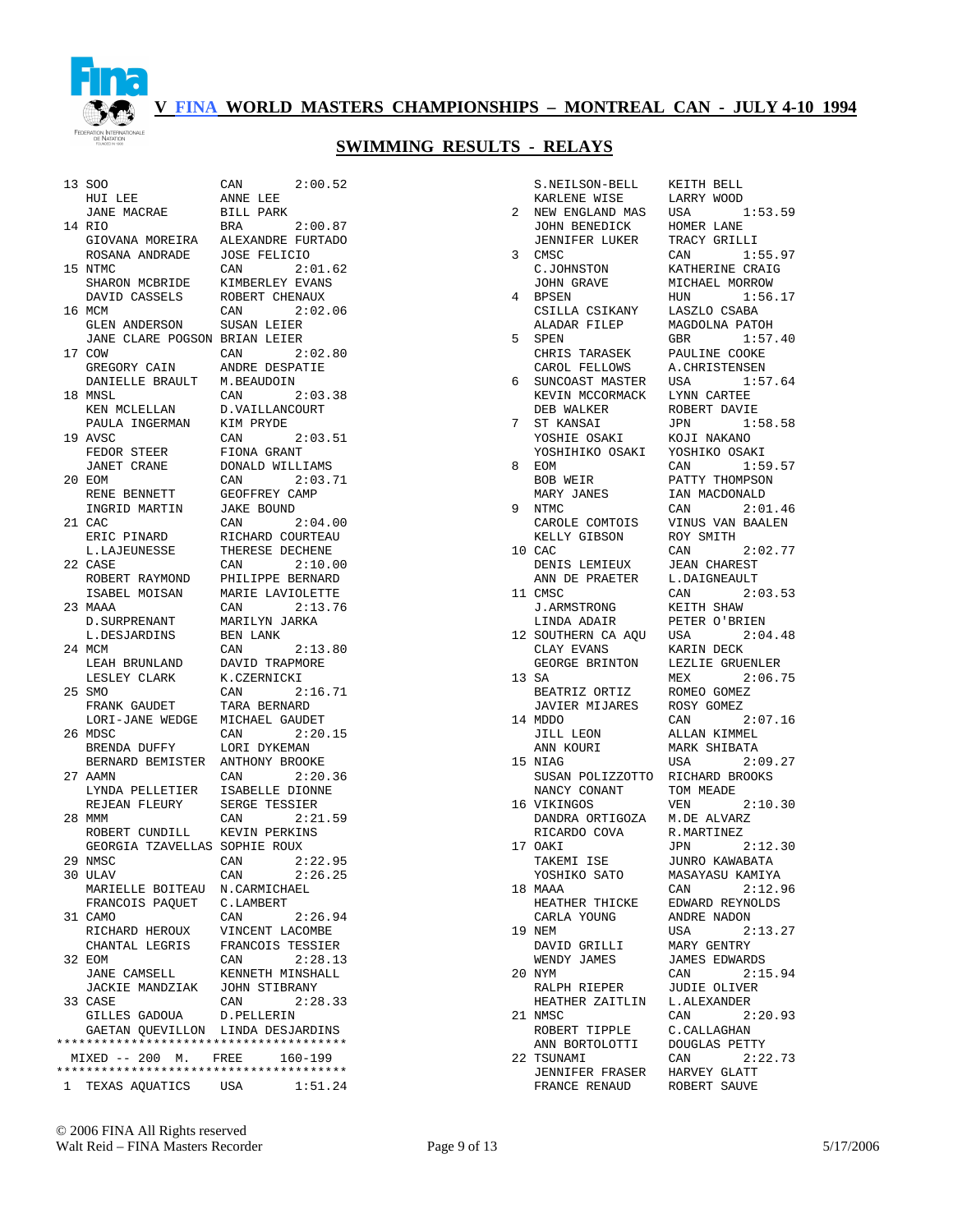

| 23 SW        |                                        | CAN<br>2:22.84                   |
|--------------|----------------------------------------|----------------------------------|
|              | TERRY LINSEMAN                         | M.DUFFIELD ORR                   |
|              | WALLY HENNE                            | ELIZABETH COHOE                  |
|              | 24 WINM                                | CAN<br>2:23.13                   |
|              | TIMOTHY MCMANUS                        | LAUREN YEE                       |
|              | CRAIG PEARCE                           | FAY YEE                          |
| 25           | PANC                                   | 2:24.36<br>FRA                   |
|              | ANNIE LOUAZEL                          | DANIELE PACO                     |
|              | JEAN PACO                              | G.HEUDEBOURG                     |
| 26           | PACE                                   | 2:25.00<br>CAN                   |
|              | GORDON BOYD                            | ROZ ATHERTON                     |
|              | JENNIFER LEONG                         | <b>JAMES MILLAR</b>              |
| 27           | MRCA                                   | CAN<br>2:26.19                   |
|              | FRANCE GAGNON                          | CLAIRE MARTIN                    |
|              | DENIS SONIER                           | <b>JEAN FRENETTE</b>             |
|              | 28 IOWA                                | 2:27.42<br>USA                   |
|              | JEFFREY EATON                          | <b>JEAN EATON</b>                |
|              | TOM EATON                              | SUSAN STATER                     |
| 29           | SOO                                    | CAN<br>2:31.38                   |
|              | JOSEPH MEATING                         | SUSAN GARRETT                    |
|              | SALLY O'BRIEN                          | BASIL ARIF                       |
| 30           | ADMS                                   | 2:31.94<br>USA                   |
|              | LINDA SIMKIN                           | PATRICK QUINN                    |
|              | MARYLOU SCHULZ                         | STEPHEN DOCHAK                   |
|              | 31 CAC                                 | CAN<br>2:32.47                   |
|              | COLETTE CHAYER                         | LOUISE VALLIERES                 |
|              | R.DE PRAETER                           | PIERRE ST-AMANT                  |
|              | 32 LYS                                 | 2:43.91<br>GBR                   |
|              | MARGARET BUCKLEY                       | HILARY GIFFORD                   |
|              | PETER TREMLETT                         | DONALD WILSON                    |
| 33           | MAAA                                   | 2:46.95<br>CAN                   |
|              | HUBERT LAVIGNE                         | FRANCES VARAKETT                 |
|              | MARJORIE KIRSCH                        | FREDERIC KRISTOF                 |
|              | 34 MDSC                                | 2:47.49<br>CAN                   |
|              | ERIC JANES                             | BARBARA GIBSON                   |
|              | EDWARD DOHERTY                         | <b>JENNIFER BROWN</b>            |
|              | 35 MAAA                                | CAN<br>2:48.78                   |
|              | SHARON CORE                            | C.HERTEN-GREAVEN                 |
|              | HENRI ROY<br>36 AVSC                   | LOUISE DEVEAUX<br>CAN<br>3:07.15 |
|              | PEGGY STURGE                           | EDWARD EVELLY                    |
|              | TERRY-LYNN YOUNG BRENDAN ROSE          |                                  |
|              | ************************************** |                                  |
|              | $MIXED$ -- 200 M. FREE                 | $200 - 239$                      |
|              | ************************************** |                                  |
| $\mathbf{1}$ | LOS ALTOS MASTE                        | USA<br>1:55.50                   |
|              | EDWARD CAZALET                         | LAURA VAL                        |
|              | ARLENE PROEBSTING ROBERT PROEBSTING    |                                  |
| 2            | <b>BPSEN</b>                           | 2:03.76<br>HUN                   |
|              | LASZLO SZLAMKA                         | ATTILA BANHIDY                   |
|              | MARTA EGERVARY                         | GIZELLA CSEKO                    |
| 3            | SAN DIEGO SWIM                         | USA<br>2:04.56                   |
|              | DONALD BAKER                           | BETSY JORDAN                     |
|              | KENNETH KIMBALL                        | KARLYN PIPES                     |
| 4            | HELLAS                                 | 2:05.71<br>SWE                   |
|              | HANS LJUNGBERG                         | MARIANNE GRANE                   |
|              | MARGARETA RAINER                       | PETER BERGENGREN                 |
| 5            | ANV                                    | MEX<br>2:07.98                   |
|              | ALFONSO GALINDO                        | E.ROCHA REYES                    |
|              | EDNA DE SARACHO                        | A.RODRIGUEZ                      |
| 6            | NYM                                    | CAN<br>2:09.90                   |
|              | BOB EASUN                              | KATHY MCKNIGHT                   |
|              | RUSSELL OLIVER                         | KAY EASUN                        |
| 7            | BUCKEYE MASTERS                        | USA<br>2:15.06                   |
|              | M. JANE BAKI                           | THOMAS TRIPP                     |
|              |                                        |                                  |

| DUFFIELD ORR         |
|----------------------|
| <b>IZABETH COHOE</b> |
| 2:23.13<br>N         |
| UREN YEE             |
| Y YEE                |
| A<br>2:24.36         |
| NIELE PACO           |
| HEUDEBOURG           |
| 2:25.00<br>N         |
| Z ATHERTON           |
| MES MILLAR           |
| 2:26.19<br>N         |
| AIRE MARTIN          |
| AN FRENETTE          |
| ΙA<br>2:27.42        |
| AN EATON:            |
| SAN STATER           |
| N<br>2:31.38         |
| SAN GARRETT          |
| SIL ARIF             |
| 2:31.94<br>ΙA        |
| TRICK QUINN          |
| <b>EPHEN DOCHAK</b>  |
| 2:32.47<br>N         |
| UISE VALLIERES       |
| ERRE ST-AMANT        |
| 2:43.91<br>ΙR        |
| LARY GIFFORD         |
| NALD WILSON          |
| N<br>2:46.95         |
| ANCES VARAKETT       |
| EDERIC KRISTOF       |
| 2:47.49<br>N         |
| RBARA GIBSON         |
| NNIFER BROWN:        |
| N<br>2:48.78         |
| HERTEN-GREAVEN       |
| UISE DEVEAUX         |
| 3:07.15<br>N         |
| WARD EVELLY          |
| ENDAN ROSE           |
| ***************      |
| E 200-239            |
| ***************      |
| ΙA<br>1:55.50        |
| URA VAL              |
| BERT PROEBSTING      |
| 2:03.76<br>ΙN        |
| TILA BANHIDY         |
| ZELLA CSEKO          |
| ΙA<br>2:04.56        |
| TSY JORDAN           |
| RLYN PIPES           |
| ΙE<br>2:05.71        |
| RIANNE GRANE         |
| TER BERGENGREN       |
| ΙX.<br>2:07.98       |
| ROCHA REYES          |
| RODRIGUEZ            |
| 2:09.90<br>N         |
| THY MCKNIGHT         |
| Y EASUN              |
| 2:15.06<br>¦A        |

|    | ANN GUINS                              | JOHN FLORANCE                   |
|----|----------------------------------------|---------------------------------|
| 8  | ECP                                    | BRA<br>2:16.00                  |
|    | CARLOS FERRO                           | K.FULDAUER-KOBERL               |
|    | TIZU SATO                              | LUIS FAGUNDES                   |
| 9  | GISA                                   | USA<br>2:16.12                  |
|    | TRISCHA ZORN                           | MARGARET HEINEMAN               |
|    | MEL GOLDSTEIN                          | DOUG STRONG                     |
| 10 | MDDO                                   | CAN<br>2:16.52                  |
|    | KEN EKSTRAND                           | DAVID VAN SICKLE                |
|    | JOY FULTON                             | SHEILA NAIMAN                   |
|    | 11 AWR                                 | CAN<br>2:18.27                  |
|    | J.LEIGH GARVIE                         | HAROLD JOHNSON                  |
|    | GRANT HALL                             | KATHLEEN GRIFFIN                |
|    | 12 ROW                                 | CAN<br>2:21.02                  |
|    | JOHN LENARD                            | DAWN BUTTON                     |
|    | STUART MARTIN                          | OLENKA GRAHAM                   |
| 13 | COW                                    | CAN<br>2:22.92                  |
|    | HOWARD PARTINGTON MALCOLM ROSS         |                                 |
|    | B.HARDCASTLE                           | WENDY LYMAN                     |
|    | 14 TEAM BC                             | 2:24.74<br>CAN                  |
|    | M.ROBERTS-YOUNG                        | KLAUS TEMPLEMAN                 |
|    | DAVID SAUNDERS                         | <b>AVILA RHODES</b>             |
|    | 15 NMSC                                | 2:29.29<br>CAN                  |
|    | RON HARSHMAN                           | ANN KILBY                       |
|    | JOAN TAILLEFER                         | ROBERT WILLIES                  |
|    | 16 TISM                                | 2:30.25<br>CAN                  |
|    | DONNA SQUIRE                           | DORIS MCEWAN                    |
|    | EGON WEBERG<br>17 KL SPORTS            | IAN LOUGHREY<br>JPN<br>2:33.32  |
|    | YOSHIKO SUGISHITA HIDEKO YAMADA        |                                 |
|    | YUKIO ICHIDA                           | ATSUMU ARAKAWA                  |
| 18 | CAPS                                   | CAN<br>2:38.78                  |
|    | GEORGE TOMBLER                         | NICOLE PURRELL                  |
|    | RITA MARKLAND                          | JOSE VIVANCO                    |
|    | 19 CMNO                                |                                 |
|    |                                        | 3:12.87<br>CAN                  |
|    |                                        | BENOIT ALLAIRE                  |
|    | YOLANDE KIROUAC<br>H.RUELLAND          | HELENE JACQUES                  |
|    |                                        |                                 |
|    | MIXED -- 200 M. FREE 240-279           |                                 |
|    | ************************************** |                                 |
| 1  | NET                                    | AUS<br>2:14.49                  |
|    | ALLAN DUFTY                            | PAMEL HUTCHINGS                 |
|    | JUNE GRANZIERA                         | WILLIAM WEYMER                  |
| 2  | NEW ENGLAND MAS                        | 2:15.57<br>USA                  |
|    | TRENT TOENSING                         | TOM LYNDON                      |
|    | CLARA WALKER                           | DIANE REED                      |
| 3  | ECP                                    | 2:23.21<br>BRA                  |
|    | MARIA GONCALVES                        | I.VENEZIANI                     |
|    | JOSE PELLEGRINO                        | N.GONCALVES                     |
| 4  | CNMM                                   | FRA 2:26.48                     |
|    | C.VERANE-JOLY                          | LUCIEN SPAGNOLI                 |
|    | MAURICE LUSIEN                         | ODETTE LUSIEN                   |
| 5  | OJAI SANTA BARB                        | 2:39.30<br>USA                  |
|    | MALCHIA OLSHAN<br>JOHN MELVILLE        | RUTH BAAR                       |
| 6  | TOOWOOBA                               | HARRY DELATRE<br>AUS<br>2:41.12 |
|    | BETTY TODD                             | ALAN LUXTON                     |
|    | ROSALIE LUTVEY                         | MALCOLM STEVENS                 |
| 7  | ROW                                    | 2:44.59<br>CAN                  |
|    | HARRY CLASS                            | SHIRLEY CRANDELL                |
|    | IRENE PARKER                           | JONATHAN PEARCE                 |
| 8  | NGY                                    | 2:53.13<br>CAN                  |
|    | W.MACPHERSON                           | P.WILLISTON                     |
| 9  | SHIRLEY MANOS<br>MCM                   | KEITH BENT<br>CAN<br>3:05.46    |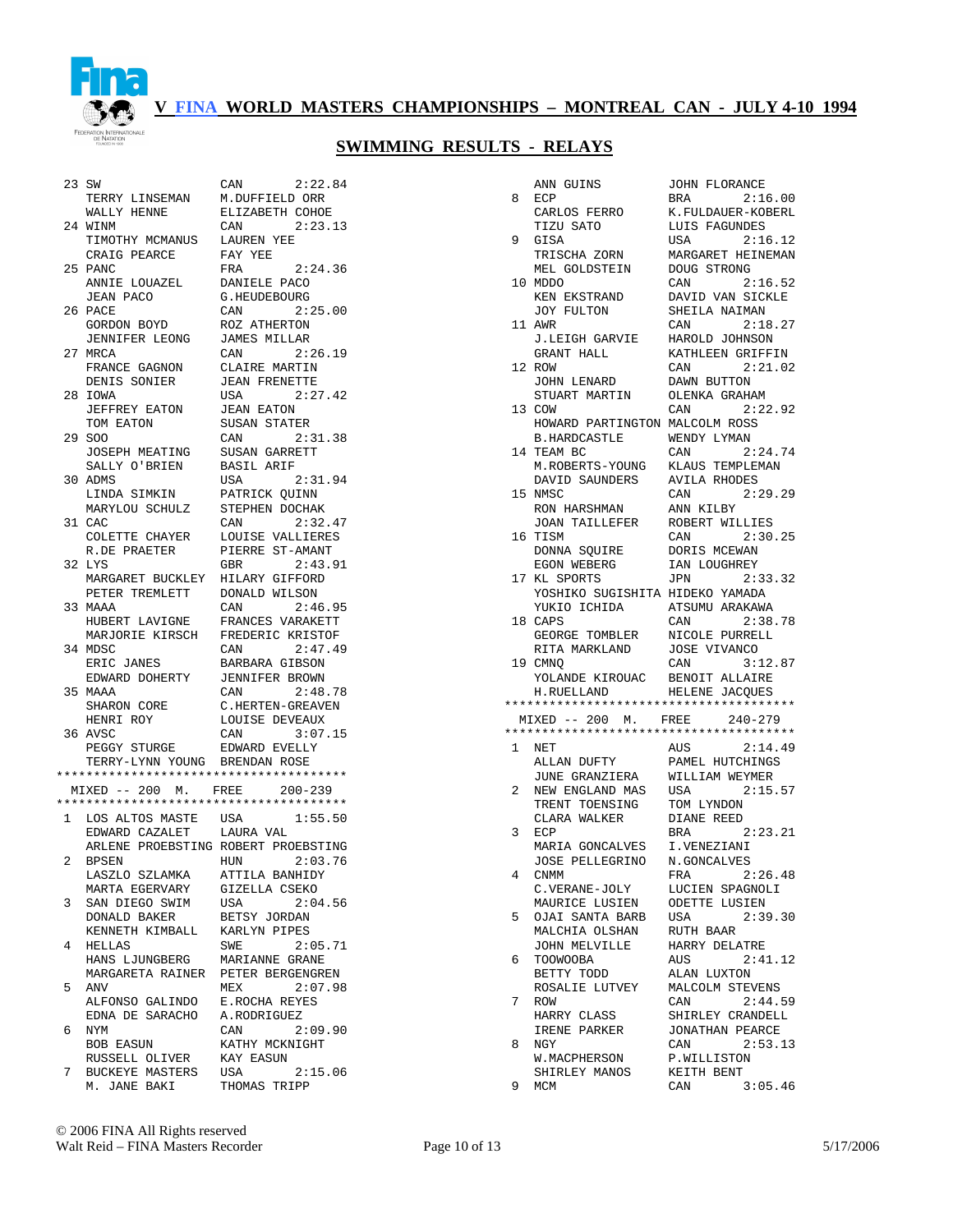

# **V FINA WORLD MASTERS CHAMPIONSHIPS – MONTREAL CAN - JULY 4-10 1994**

# **SWIMMING RESULTS - RELAYS**

|              | CLARICE RUBIN                                         | MAJA WILLOUGHBY                |
|--------------|-------------------------------------------------------|--------------------------------|
|              | FRED STOCK                                            | GRAHAM WILLOUGHBY              |
|              | 10 MNSL                                               | CAN<br>3:06.09                 |
|              | HELENE CATY                                           | MARIE PAINCHAUD                |
|              | PAUL GUERARD                                          | SIDNEY INGERMAN                |
|              | 11 CMNO                                               | CAN<br>3:21.63                 |
|              | EDWARD BULMAN                                         | <b>JEANNE TURGEON</b>          |
|              | G.MAILLOUX                                            | JACQUES AMYOT                  |
|              | **************************************                |                                |
|              | MIXED -- 200 M. FREE                                  | $280 - 319$                    |
|              | **************************************                |                                |
| 1            | HELLAS                                                | SWE<br>2:32.57                 |
|              | NILS KLING                                            | NILS FERM                      |
|              | KRISTINA VADEM                                        | KERSTIN GJORES                 |
| 2            | HOLMES LUMBER J                                       | USA<br>2:40.28                 |
|              | RICHARD AVERY                                         | GERTRUD ZINT                   |
|              | FLORENCE CARR                                         | ROGERS HOLMES                  |
| 3            | NET                                                   | 2:48.98<br>AUS                 |
|              | ELVERA DUNN                                           | F.GRIFFITHS                    |
|              | BERYL GRACE                                           | KEVIN VICKERY                  |
| 4            | MCM                                                   | 2:49.73<br>CAN                 |
|              | VIRGINIA TATE                                         | JARING TIMMERMAN               |
|              | CATHERINE KERR                                        | BRIAN TURNBULL                 |
| 5            | CONNECTICUT MAS                                       | 2:57.29<br>USA                 |
|              | ELLIOTT SCHOFIELD MARIAN BRENNER                      |                                |
|              | MARIE WICKLUND                                        | WAYNE SHADBOLT                 |
| 6            | RIO                                                   | BRA<br>3:01.72                 |
|              | PEDRO DE ALMEIDA<br>MARIA COSTA                       | MARIA LENK<br>ARAM BOGHOSSIAN  |
|              | <b>HESTON</b>                                         | 3:03.77<br>GBR                 |
| 7<br>8       | TEAM BC                                               | 3:03.83<br>CAN                 |
|              | CHARLES WOOLLS                                        | M.VAN YZERLOO                  |
|              | DENIS CROCKETT                                        | <b>JOAN PARNELL</b>            |
| 9            | SPRM                                                  | 3:05.00<br>JPN                 |
|              | ATSUSHI OURA                                          | FUMI MURATA                    |
|              | YAEKO KUROHA                                          | RYOSUKE YAMASAKI               |
|              | LINCOLN MASTERS                                       | 3:16.44<br>USA                 |
|              |                                                       |                                |
| 10           |                                                       |                                |
|              | DAVID MALBROUGH<br>HANNELORE SNYDER                   | CLARA SOTAK<br>GEORGE GANDSEY  |
|              | 11 HOLMES LUMBER J                                    | USA<br>3:21.71                 |
|              | J.GLARATON                                            | FRANK TILLOTSON                |
|              |                                                       | VICKEE SULLIVAN                |
|              | WILLIAM GRANT<br>12 ATB                               | CAN<br>3:32.13                 |
|              | TED ROACH                                             | GERDA VOSS                     |
|              | MARY MCGLAUGHLIN RUSSELL SIMPSON                      |                                |
|              | **************************************                |                                |
|              | MIXED -- 200 M. FREE                                  | $320 - 359$                    |
|              | **************************************                |                                |
| $\mathbf{1}$ |                                                       | 3:24.78                        |
|              | SAN MATEO MARLI USA<br>AUDREY ETIENNE HELEN ROUMASSET |                                |
|              | <b>JOE KAUFMAN</b>                                    | RAY TAFT                       |
|              |                                                       |                                |
|              | MIXED -- 200 M. MEDLEY 100-119                        |                                |
|              | **************************************                |                                |
| $\mathbf{1}$ | CHURCHILL                                             | CAN<br>2:04.78                 |
|              | L.MCCONNELL                                           | PETER HODSON                   |
|              | PETER MCKINNON                                        | KATHY BLACK                    |
| 2            | NADA MAIS                                             | 2:08.44<br>BRA                 |
|              | LISIAS SELLMER                                        | MAYSA MAMADO                   |
|              | M.FERREIRA                                            | RODI WILKINSON                 |
| 3            | AVSC                                                  | 2:15.15<br>CAN                 |
|              | <b>BRUCE SOUIRES</b>                                  | FIONA GRANT                    |
|              | FEDOR STEER                                           | <b>JANET CRANE</b>             |
| 4            | OGM<br>J.MICHEL                                       | CAN<br>2:15.27<br>ANDRE FORTIN |

|              | LISE MAGNAN                            | R.GREGORIS                             |
|--------------|----------------------------------------|----------------------------------------|
| 5            | ANV                                    | 2:16.36<br>MEX                         |
|              | V.LARA-POO                             | CANO DE MIER                           |
|              | ROSA RAMIREZ                           | EDNA LLORENS                           |
| 6            | ECP                                    | 2:16.89<br>BRA                         |
|              | IGUATEMY MARTIN                        | P. SANTOS                              |
|              | M.OLIVEIRA                             | A.GIANLORENCO                          |
| 7            | ANV                                    | MEX<br>2:18.44                         |
|              | DIAZ GONZALEZ                          | E.FLORES                               |
| 8            | MARIA SUAREZ                           | J.GOMEZ CANTU<br>PUR<br>2:21.89        |
|              | YMCA SAN JUAN<br>S.DELLA TORRE         | JACK PAGAN                             |
|              | FLAVIO ALVAREZ                         | <b>JANICE SANTOS</b>                   |
| 9            | LASALLE                                | 2:43.72<br>CAN                         |
|              | JOEL TROTTIER                          | C. CAMDEN                              |
|              | S.PINEAULT                             | I. CHARTRAND                           |
|              | ************************************** |                                        |
|              | MIXED -- 200 M. MEDLEY 120-159         |                                        |
|              | ************************************** |                                        |
| $\mathbf{1}$ | P.S.VEREIN                             | GER<br>2:04.86                         |
|              | JENS LUTSCHIN                          | HORNER-SDUIK                           |
|              | HEIKE WHAENDEL                         | HOLGER MAIWALD                         |
| 2            | <b>MPPO</b>                            | 2:07.88<br>CAN                         |
|              | SOPHIE PLANTE                          | PIERRE SIMETIN                         |
| 3            | SYLVIE POTVIN<br>SG MAINZ              | DAVID DUNN<br>2:09.82<br>GER           |
|              | I.HALBRITTER                           | VLASTA OEHL                            |
|              | HOLGER MICHELS                         | RENATE LAUBACH                         |
| 4            | MPPO                                   | 2:10.16<br>CAN                         |
|              | BENOIT GUAY                            | ANN WALLING                            |
|              | M.GOSSELIN                             | <b>JENNY OUELLET</b>                   |
| 5            | CONNECTICUT MAS                        | 2:10.31<br>USA                         |
|              | DONALD SKEOCH                          | ELIZABETH FRY                          |
|              | DONNA NEARY                            | MICHAEL NOMURA                         |
| 6            | MAITRE STE-FOY                         | 2:13.24<br>CAN                         |
|              | M.GIRARDIN<br>L.BERTRAND               | LUCIEN BOLDUC<br>ROBERT FORTIER        |
| 7            | COW                                    | CAN<br>2:15.27                         |
|              | ANDRE DESPATIE                         | DIANE FRANCIS                          |
|              | GREGORY CAIN                           | D.BRAULT                               |
| 8            | NMSC                                   | CAN<br>2:15.99                         |
|              | HEATHER RINK                           | LISA SCOTT                             |
|              | EDWARD ODECKI                          | <b>KEN MAUGHAN</b>                     |
| 9            | CAC                                    | 2:20.25<br>CAN                         |
|              | R.COURTEAU                             | L.LAJEUNESSE                           |
|              | T.DECHENE                              | ERIC PINARD                            |
| 10           | MHR<br>PATRICK SELMAY                  | CAN<br>2:20.75<br><b>JULIE HERBERT</b> |
|              | YVES BLAQUIERE                         | K.SCHNEIDER                            |
|              | 11 ALBERTA                             | CAN 2:22.13                            |
|              | F.JACOB                                | PHILIP TIBBO                           |
|              | A.SCOTT                                | CAROL ING                              |
|              | 12 ST EUSTACHE                         | CAN<br>2:24.60                         |
|              | M.LAVIOLETTE                           | ISABEL MOISAN                          |
|              | ROBERT RAYMOND                         | P.BERNARD                              |
|              | 13 CMNQ                                | 2:24.73<br>CAN                         |
|              | C.PELLETIER                            | C.BELANGER                             |
|              | ANDRE BELANGER                         | MARIE ROY                              |
|              | 14 MNSL                                | 2:26.83<br>CAN<br>KEN MCLELLAN         |
|              | B.CACOPARDO<br>HELENE PERRIER          | VAILLANCOURT                           |
|              | 15 CAPS                                | CAN<br>2:27.07                         |
|              | DONALD WELLS                           | KAREN JENSEN                           |
|              | PETER LITHGOW                          | JOANIE CONRAD                          |
|              | 16 NMSC                                | 2:29.41<br>CAN                         |
|              |                                        |                                        |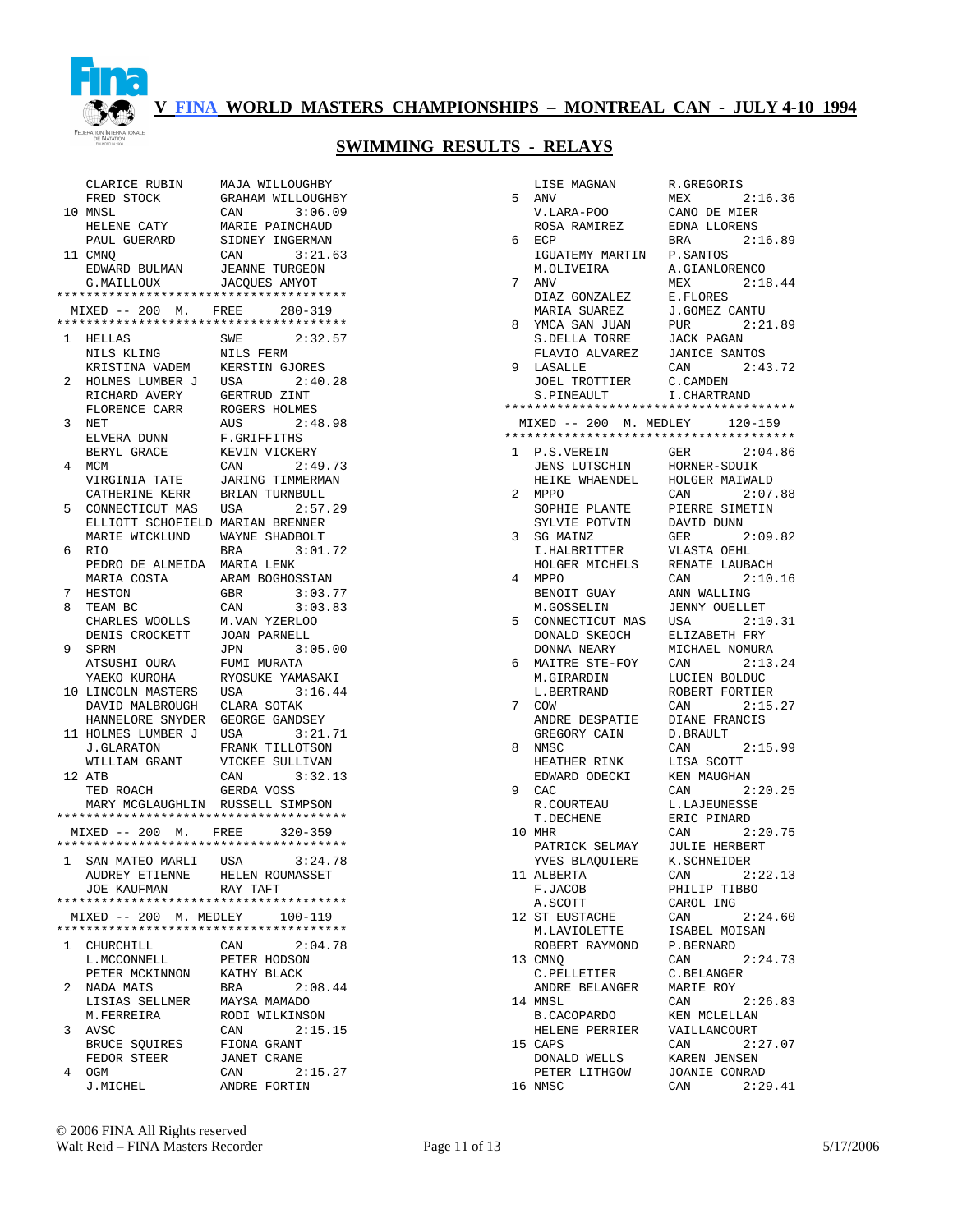

# **V FINA WORLD MASTERS CHAMPIONSHIPS – MONTREAL CAN - JULY 4-10 1994**

# **SWIMMING RESULTS - RELAYS**

|                | DONALD CLINTON                         | BILL WESTCOTT        |
|----------------|----------------------------------------|----------------------|
| 17             | P.TURCOTTE                             | NATHALIE HOULE       |
|                | SHAWINIGAN                             | 2:35.94<br>CAN       |
|                | ALAIN GRAVEL                           | <b>JEAN BOURASSA</b> |
|                | MARIE GAMACHE                          |                      |
|                | 18 MHR                                 | CAN<br>2:42.99       |
|                | MARIO LAFAILLE                         | D.FORTIN             |
|                | J.BRAULT                               | <b>JULIE MESSIER</b> |
|                | 19 AAMN                                | CAN<br>2:44.95       |
|                | F.DESROCHES                            | REJEAN FLEURY        |
|                | SERGE TESSIER                          | I.DIONNE             |
| 20             | CALGARY                                | 2:45.17<br>CAN       |
|                | BRAD TOMLINSON                         | JOHN HOLMWOOD        |
|                | PATRICIA ELLIS                         | KAREN ADAMS          |
|                | 21 KSC SENRI                           | 2:53.93<br>JPN       |
|                | S.MATSUKAWA                            | Y.NISHIKAWA          |
|                | KUMIKO OYAMA                           | NAOMI MORIOKA        |
|                | 22 MAAA                                | 2:54.50<br>CAN       |
|                | SHARON CORE                            | P.HIGGINS            |
|                | F.KRISTOF                              | ANDRE NADON          |
|                | ************************************** |                      |
|                | MIXED -- 200 M. MEDLEY 160-199         |                      |
|                | ************************************** |                      |
| $\mathbf{1}$   | SENIOR BUDAPEST HUN                    | 2:07.38              |
|                | KATALIN VIRAGH                         | BELA FABIAN          |
|                | CSILLA CSIKANY                         | ATTILA BABHIDY       |
| 2              | TEXAS AQUATICS USA                     | 2:10.15              |
|                | KARLENE WISE                           | LARRY WOOD           |
|                | KEITH BELL                             | S.NEILSON-BELL       |
| 3              | SUNCOAST MASTER                        | USA<br>2:10.81       |
|                | DEB WALKER                             | RICK WALKER          |
|                | KEVIN MCCORMACK                        | LYNN CARTEE          |
| $\overline{4}$ | CALGARY                                | 2:13.74<br>CAN       |
|                | C.MACDONALD                            | KEITH SHAW           |
|                | <b>J.ARMSTRONG</b>                     | MICHAEL MORROW       |
| 5              | MDDO                                   | CAN 2:15.61          |
|                | C.MILLIGAN                             | ALLAN KIMMEL         |
|                | ANN KOURI                              | F.HUTCHINSON         |
| 6              | UWO                                    | CAN<br>2:17.42       |
|                | C. MACDONALD                           | BRYAN FINLAY         |
|                | ANGELA KELLY                           | RICHARD WEICK        |
| 7              | CAC                                    | CAN<br>2:18.46       |
|                | L.DAIGNEAULT                           | DENIS LEMIEUX        |
|                | ANN DE PRAETER                         | <b>JEAN CHAREST</b>  |
| 8              | NYM                                    | 2:23.93<br>CAN       |
|                | M.STROUD                               | RUSSELL OLIVER       |
|                | JUDIE OLIVER                           | D.GEREGHTY           |
| 9              | CAPER                                  | BRA<br>2:25.15       |
|                | NABUCO DE ABREU BERTANI DA SILV        |                      |
|                | PAULO MANGE                            | RODNEY BELL          |
|                | 10 M & M                               | 2:25.88<br>CAN       |
|                | A.MACELWEE                             | D.LOWTHER            |
|                | GILLES JOBIN                           | MARINA PLA           |
|                | 11 SCPAP                               | TCH<br>2:27.58       |
|                | JANA STRAKOVA                          | ILONA DESENSKA       |
|                | PETR DASTLIK                           | IVAN CEGAN           |
|                | 12 SW                                  | CAN<br>2:28.93       |
|                | SUE WEIR                               | WALLY HENNE          |
|                | MARLENE MILLER                         | JOHN WOOD            |
|                | 13 VERMONT MASTERS USA                 | 2:36.06              |
|                | DORIS FLORIG                           | DENNIS CLANCY        |
|                | KINGSLEY BOYD                          | PAMELA RUSH          |
|                | 14 CHEMNITZ SCHWIM                     | GER<br>2:36.52       |
|                | BIRGIT HUNDT                           | KLAUS KATZUR         |
|                | ERLER ROLF                             | PETRA KATZUR         |
|                |                                        |                      |

|                | 15 NMSC                                | 2:38.18<br>CAN                         |
|----------------|----------------------------------------|----------------------------------------|
|                | CRONIN-SCHLOTE                         | DOUGLAS GROSE                          |
|                | C.MERRITT                              | ALAN SOBEL                             |
|                | 16 TSUNAMI                             | CAN<br>2:38.53                         |
|                | J.FRASER                               | JOHN MACKINNON                         |
|                | PATRICIA DAVIS                         | VELLO MIJAL                            |
|                | 17 NIAGARA                             | 2:39.73<br>USA                         |
|                | TOM MEADE                              | DAVID MUNSON                           |
|                | T.ENGINERI                             | N.CONANT                               |
|                | 18 LONGUEIL                            | CAN<br>2:51.08                         |
|                | S.BECHARD                              | A.CHARRON                              |
|                | R.LAMOUREUX                            | YVON MONTPETIT                         |
|                | 19 CAC                                 | CAN 2:53.72                            |
|                | COLETTE CHAYER                         | P.ST-AMANT                             |
|                | L.VALLIERES                            | R.DE PRAETER                           |
| 20             | EOM                                    | 3:01.02<br>CAN                         |
|                | NORMAN BURTON                          | PATTY THOMPSON                         |
|                | WILLIAM KRYSAC                         | J.MANDZIAK                             |
|                | 21 CMNO                                | CAN<br>3:03.93                         |
|                | LOUISE LECLERC                         | M.PARADIS                              |
|                | <b>GUY LACASSE</b>                     | REAL NOBERT                            |
|                | 22 MAAA                                | CAN<br>3:04.06                         |
|                | RIGBY WHITTY                           | M.KIRSCH                               |
|                | LOUISE DEVEAUX HENRI ROY               |                                        |
|                | ************************************** |                                        |
|                | MIXED -- 200 M. MEDLEY 200-239         |                                        |
|                | ************************************** |                                        |
|                | 1 LOS ALTOS MASTE USA                  | 2:14.32                                |
|                | EDWARD CAZALET<br>CAROLYN ROAK         | TOM BOAK                               |
|                | CAROLYN BOAK                           | ARLENE PROEBSTING                      |
| $\overline{a}$ | SENIOR BUDAPEST                        | 2:18.14<br>HUN                         |
|                | JOZSEF CSIKANY                         | MARTA EGERVARY                         |
|                | LASZLO SZLAMKA                         | GIZELLA CSEKO                          |
| 3              | HELLAS                                 | 2:27.48<br>SWE                         |
|                | HANS LJUNGBERG                         | M.RAINER                               |
|                | I.ERIKSSON                             | MARIANNE GRANE                         |
| 4              | FFC                                    | BRA<br>2:28.83                         |
|                | MARCIA RIBEIRO                         | ALCEU NOBRE                            |
|                | G.PAVETITS                             | E.PEREIRA                              |
| 5              | SAN DIEGO SWIM                         | 2:32.02<br>USA                         |
|                | KENNETH KIMBALL                        | DONALD BAKER                           |
|                | KARLYN PIPES                           | VIRGINIA BURNS                         |
| 6              | ANV                                    | MEX<br>2:32.07                         |
|                | REYES ROCHA                            | E.DE SARACHO                           |
|                | A.GALINDO                              | A.RODRIGUEZ                            |
| 7              | BUCKEYE MASTERS                        | 2:35.76<br>USA                         |
|                | M. JANE BAKI                           | ANN GUINS                              |
|                | THOMAS TRIPP                           | EDWARD HABAN                           |
| 8              | MDDO                                   | 2:40.37<br>CAN<br>LESLIE HERON         |
|                | KEN EKSTRAND                           |                                        |
| 9              | JOY FULTON                             | SHEILA NAIMAN<br>2:43.95               |
|                | ECP                                    | BRA                                    |
|                | CARLOS FERRO<br>TIZU SATO              | FULDAUER-KOBERL                        |
|                | 10 NMSC                                | L.FAGUNDES<br>2:45.18<br>CAN           |
|                | ERIC THOMSON                           | ROBERT WILLIES                         |
|                | ANN KILBY                              | <b>JOAN TAILLEFER</b>                  |
|                |                                        | CAN                                    |
|                | 11 SWYM                                | 3:00.37<br>TED WELCH                   |
|                | L.MASON-WARD<br>W.MOHAUPT              | A.DEVINE                               |
|                | 12 MAAA                                | CAN<br>3:00.43                         |
|                | CARLA YOUNG                            | E.REYNOLDS                             |
|                | HEATHER THICKE FRANK STARR             |                                        |
|                |                                        | ************************************** |
|                | MIXED -- 200 M. MEDLEY 240-279         |                                        |
|                |                                        |                                        |